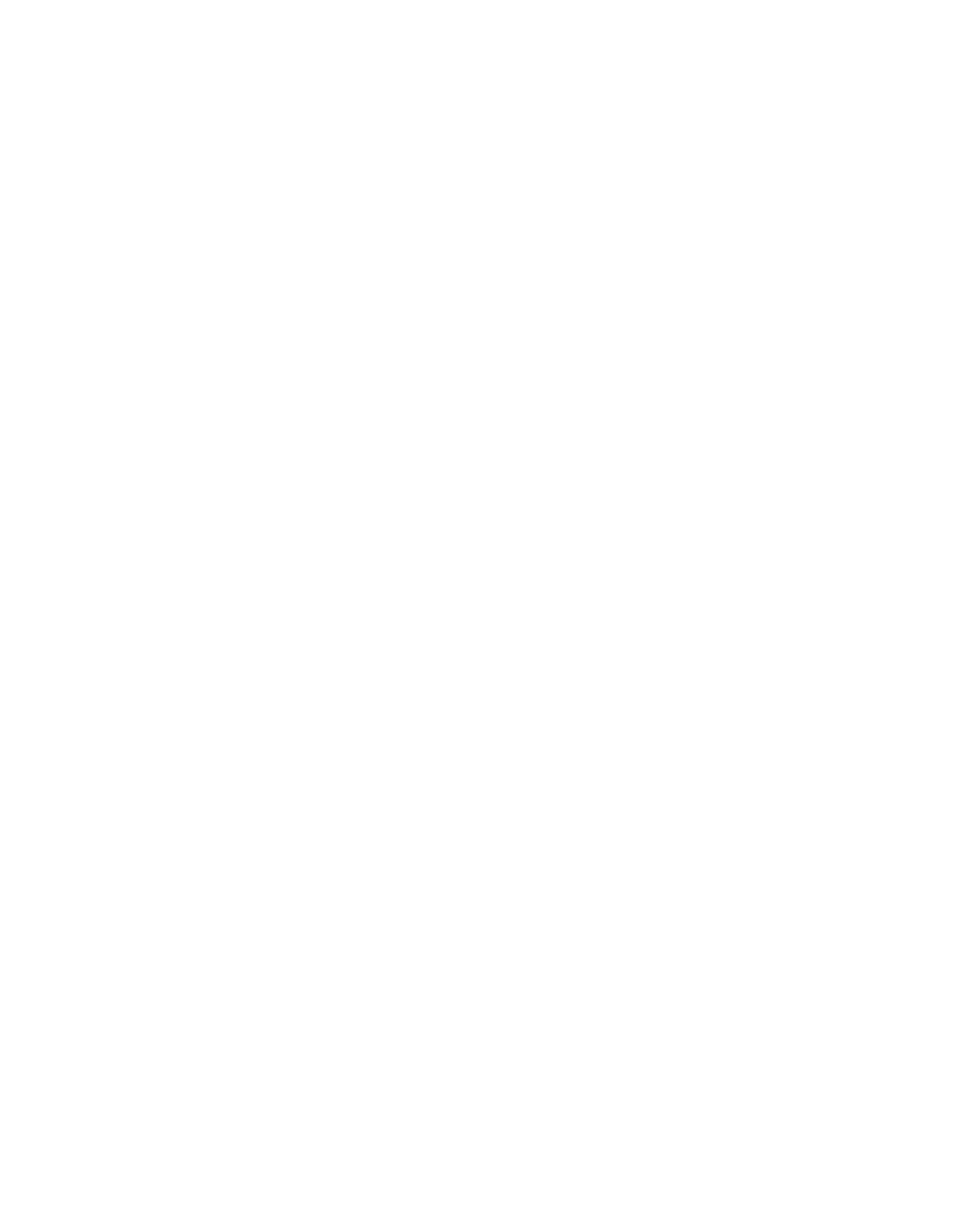**International Standards and Recommended Practices** 



Annex 6 **to the Convention on International Civil Aviation**

# **Operation of Aircraft**

Part III **International Operations — Helicopters**

**This edition incorporates all amendments adopted by the Council prior to 27 February 2010 and supersedes, on 18 November 2010, all previous editions of Part III of Annex 6.** 

**For information regarding the applicability of the Standards and Recommended Practices,**  *see* **Foreword.** 

**Seventh Edition July 2010**

**International Civil Aviation Organization**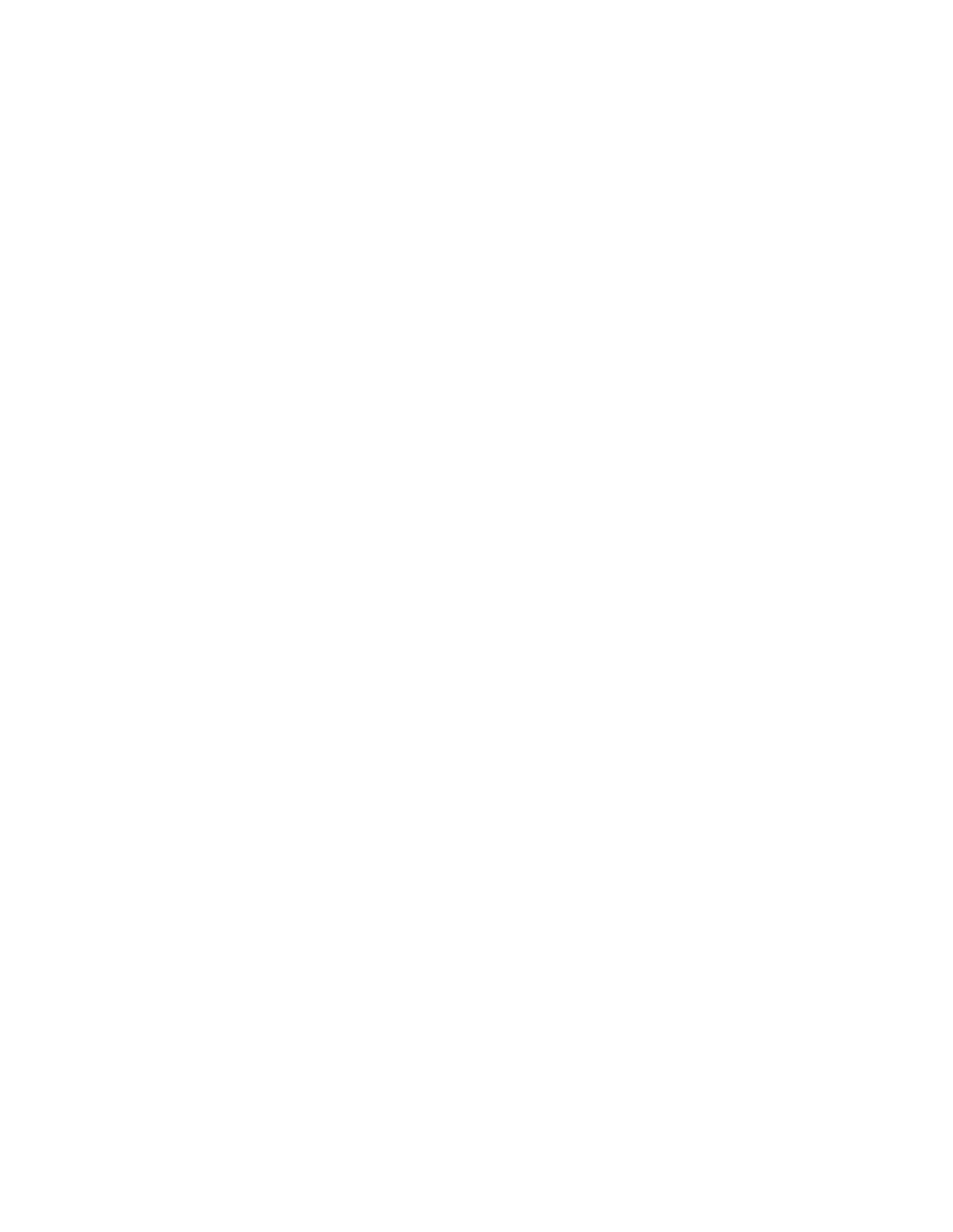Published in separate English, Arabic, Chinese, French, Russian and Spanish editions by the INTERNATIONAL CIVIL AVIATION ORGANIZATION 999 University Street, Montréal, Quebec, Canada H3C 5H7

For ordering information and for a complete listing of sales agents and booksellers, please go to the ICAO website at www.icao.int

*First edition 1986 Sixth edition 2007 Seventh edition 2010* 

**Annex 6,** *Operation of Aircraft* **Part III,** *International Operations — Helicopters* Order Number: AN 6-3 ISBN 978-92-9231-537-5

© ICAO 2010

All rights reserved. No part of this publication may be reproduced, stored in a retrieval system or transmitted in any form or by any means, without prior permission in writing from the International Civil Aviation Organization.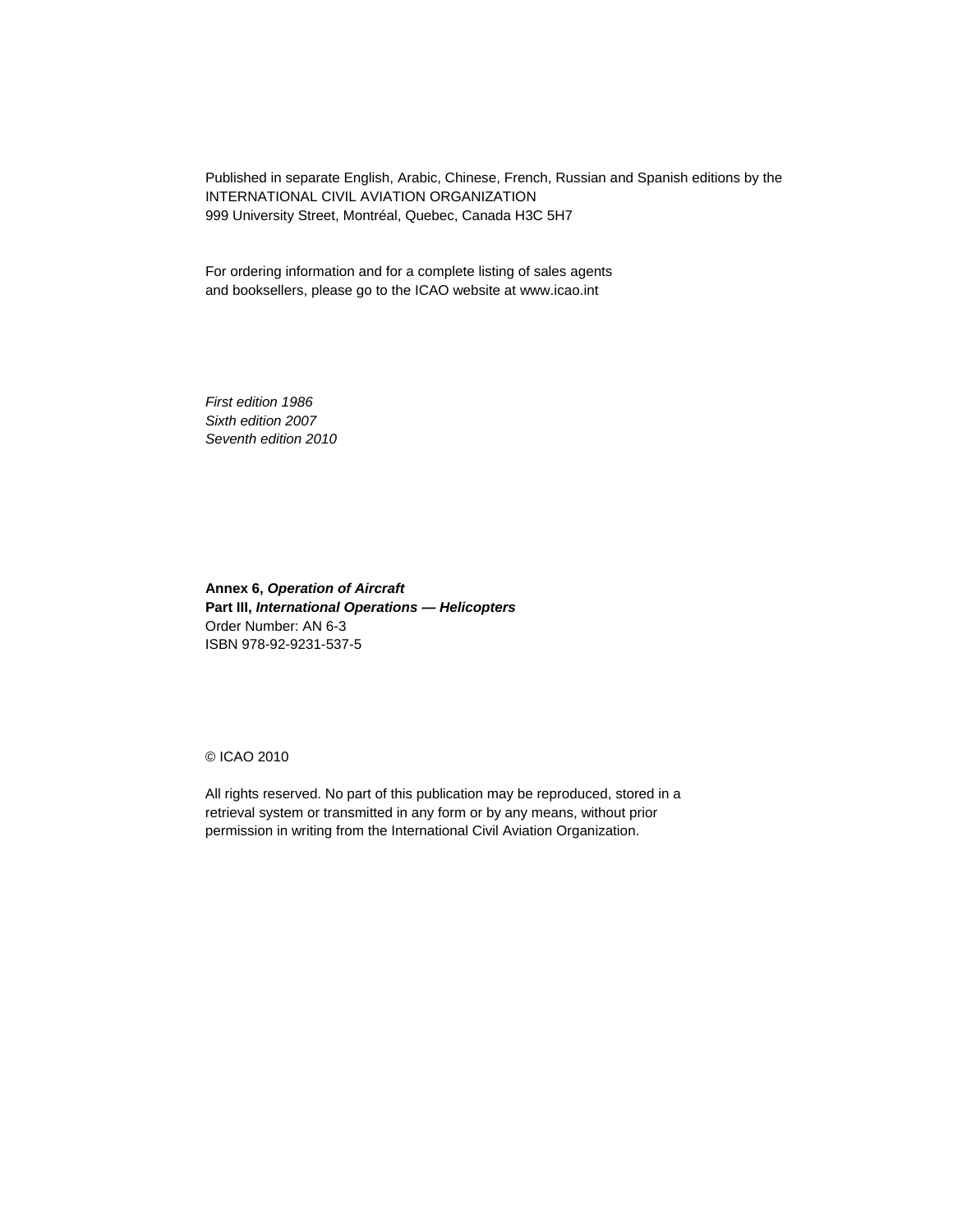### **AMENDMENTS**

Amendments are announced in the supplements to the *Catalogue of ICAO Publications;* the Catalogue and its supplements are available on the ICAO website at www.icao.int. The space below is provided to keep a record of such amendments.

## **AMENDMENTS** No. Date applicable Date entered Entered by  $\qquad \qquad$  No. 1–15 Incorporated in this edition 16 15/12/11 – ICAO 17 | 15/11/12 | – | ICAO 18-A 14/11/13 – ICAO 18-B 13/11/14 – ICAO 19 13/11/14 – ICAO

#### **RECORD OF AMENDMENTS AND CORRIGENDA**

| CORRIGENDA |                  |                 |               |
|------------|------------------|-----------------|---------------|
| No.        | Date<br>of issue | Date<br>entered | Entered<br>by |
|            |                  |                 |               |
|            |                  |                 |               |
|            |                  |                 |               |
|            |                  |                 |               |
|            |                  |                 |               |
|            |                  |                 |               |
|            |                  |                 |               |
|            |                  |                 |               |
|            |                  |                 |               |
|            |                  |                 |               |
|            |                  |                 |               |
|            |                  |                 |               |
|            |                  |                 |               |
|            |                  |                 |               |
|            |                  |                 |               |
|            |                  |                 |               |
|            |                  |                 |               |
|            |                  |                 |               |
|            |                  |                 |               |
|            |                  |                 |               |
|            |                  |                 |               |
|            |                  |                 |               |
|            |                  |                 |               |
|            |                  |                 |               |
|            |                  |                 |               |
|            |                  |                 |               |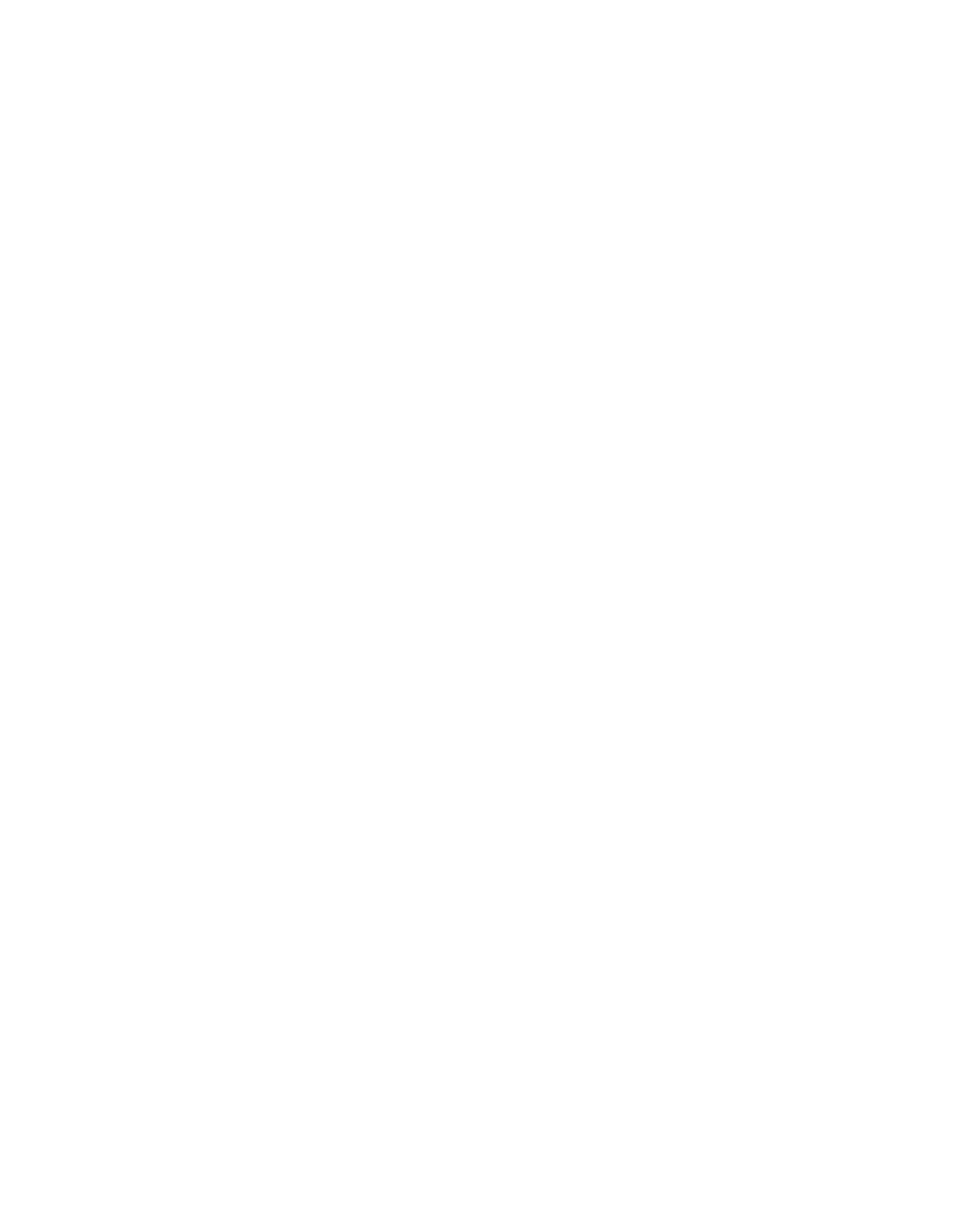## **TABLE OF CONTENTS**

| (xvii)            |
|-------------------|
| (xiv)             |
| $\chi$ <i>i</i> ) |

#### SECTION I. GENERAL

#### SECTION II. INTERNATIONAL COMMERCIAL AIR TRANSPORT

|     |                                                                                   | $II-1-1$  |
|-----|-----------------------------------------------------------------------------------|-----------|
| 1.1 |                                                                                   | $II-1-1$  |
| 1.2 | Compliance by a foreign operator with laws, regulations and procedures of a State | $II-1-2$  |
| 1.3 |                                                                                   | $II-1-2$  |
| 1.4 |                                                                                   | $II-1-3$  |
| 1.5 |                                                                                   | $II-1-3$  |
|     |                                                                                   | $II-2-1$  |
| 2.1 |                                                                                   | $II-2-1$  |
| 2.2 |                                                                                   | $II-2-1$  |
| 2.3 |                                                                                   | $II-2-7$  |
| 2.4 |                                                                                   | $II-2-11$ |
| 2.5 |                                                                                   | $II-2-13$ |
| 2.6 |                                                                                   | $II-2-14$ |
| 2.7 |                                                                                   | $II-2-14$ |
|     |                                                                                   | $II-3-1$  |
| 3.1 |                                                                                   | $II-3-1$  |
| 3.2 | Applicable to helicopters certificated in accordance with Part IV of Annex 8      | $II-3-1$  |
| 3.3 |                                                                                   | $II-3-3$  |
| 3.4 | Additional requirements for operations of helicopters in performance Class 3 in   |           |
|     |                                                                                   | $II-3-3$  |
|     |                                                                                   | $II-4-1$  |
| 4.1 |                                                                                   | $II-4-1$  |
|     |                                                                                   |           |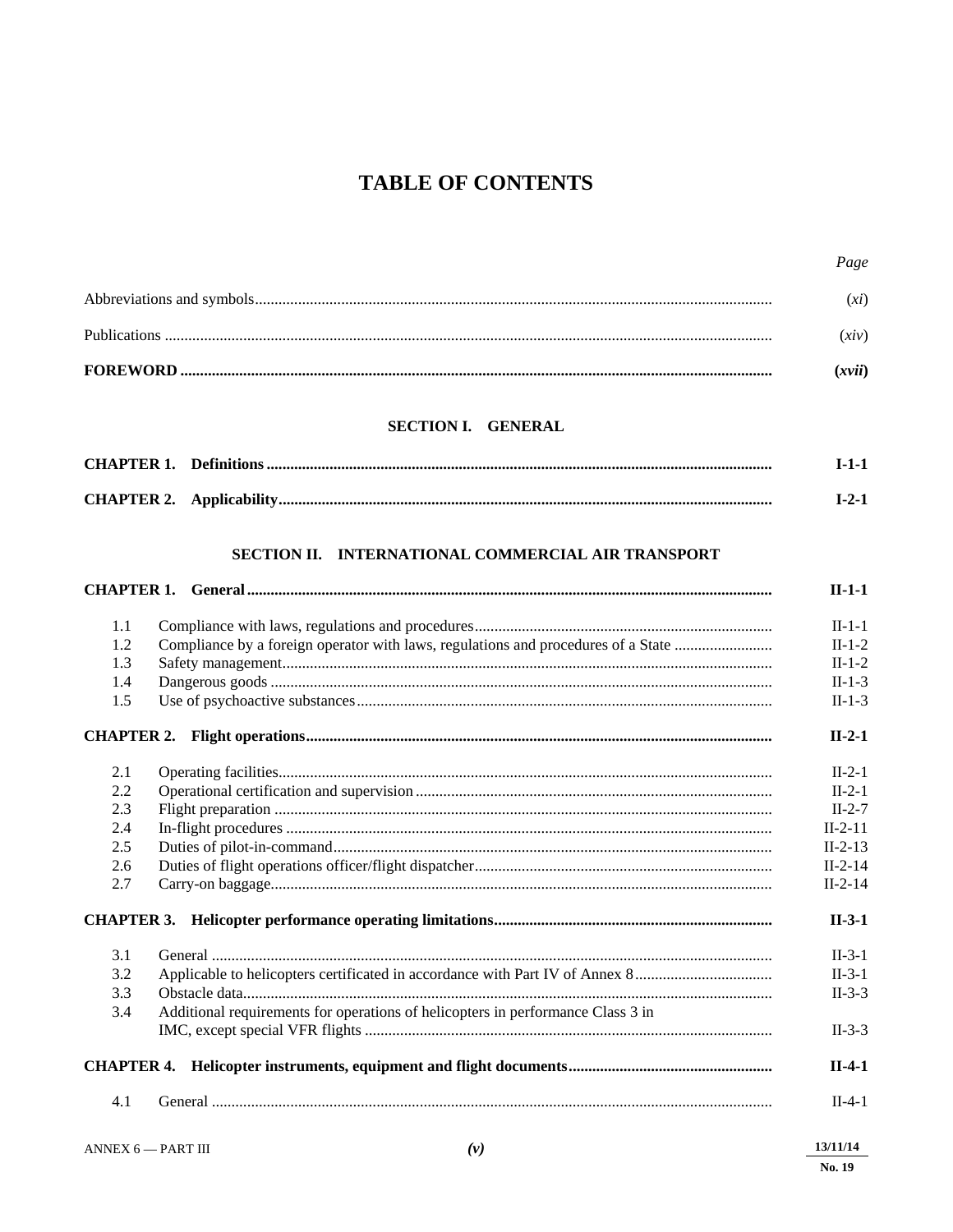Page

| 4.2               |                                                                                       | $II-4-1$  |
|-------------------|---------------------------------------------------------------------------------------|-----------|
| 4.3               |                                                                                       | $II-4-3$  |
| 4.4               | Instruments and equipment for flights operated under VFR and IFR — by day and night   | $II-4-8$  |
| 4.5               |                                                                                       | $II-4-10$ |
| 4.6               |                                                                                       | $II-4-11$ |
| 4.7               |                                                                                       | $II-4-11$ |
| 4.8               |                                                                                       | $II-4-12$ |
| 4.9               |                                                                                       | $II-4-12$ |
| 4.10              |                                                                                       | $II-4-13$ |
| 4.11              | All helicopters required to comply with the noise certification Standards in          | $II-4-13$ |
| 4.12              |                                                                                       | $II-4-13$ |
| 4.13              | Helicopters required to be equipped with a pressure-altitude reporting transponder    | $II-4-13$ |
| 4.14              |                                                                                       | $II-4-14$ |
| 4.15              |                                                                                       | $II-4-14$ |
| 4.16              | Helicopters equipped with automatic landing systems, a head-up display (HUD)          |           |
|                   | or equivalent displays, enhanced vision systems (EVS), synthetic vision systems (SVS) |           |
|                   |                                                                                       | $II-4-14$ |
| 4.17              |                                                                                       | $II-4-14$ |
|                   |                                                                                       | $II-5-1$  |
| 5.1               |                                                                                       | $II-5-1$  |
| 5.2               |                                                                                       | $II-5-1$  |
| 5.3               |                                                                                       | $II-5-2$  |
|                   |                                                                                       | $II-6-1$  |
|                   |                                                                                       |           |
| 6.1               |                                                                                       | $II-6-1$  |
| 6.2               |                                                                                       | $II-6-1$  |
| 6.3               |                                                                                       | $II-6-2$  |
| 6.4               |                                                                                       | $II-6-2$  |
| 6.5               |                                                                                       | $II-6-2$  |
| 6.6               |                                                                                       | $II-6-3$  |
| 6.7               |                                                                                       | $II-6-3$  |
| 6.8               |                                                                                       | $II-6-3$  |
|                   |                                                                                       | $II-7-1$  |
| 7.1               |                                                                                       | $II-7-1$  |
| 7.2               |                                                                                       | $II-7-1$  |
| 7.3               |                                                                                       | $II-7-1$  |
| 7.4               |                                                                                       | $II-7-2$  |
| 7.5               |                                                                                       | $II-7-4$  |
| 7.6               |                                                                                       | $II-7-4$  |
|                   |                                                                                       | $II-8-1$  |
| <b>CHAPTER 9.</b> |                                                                                       | $II-9-1$  |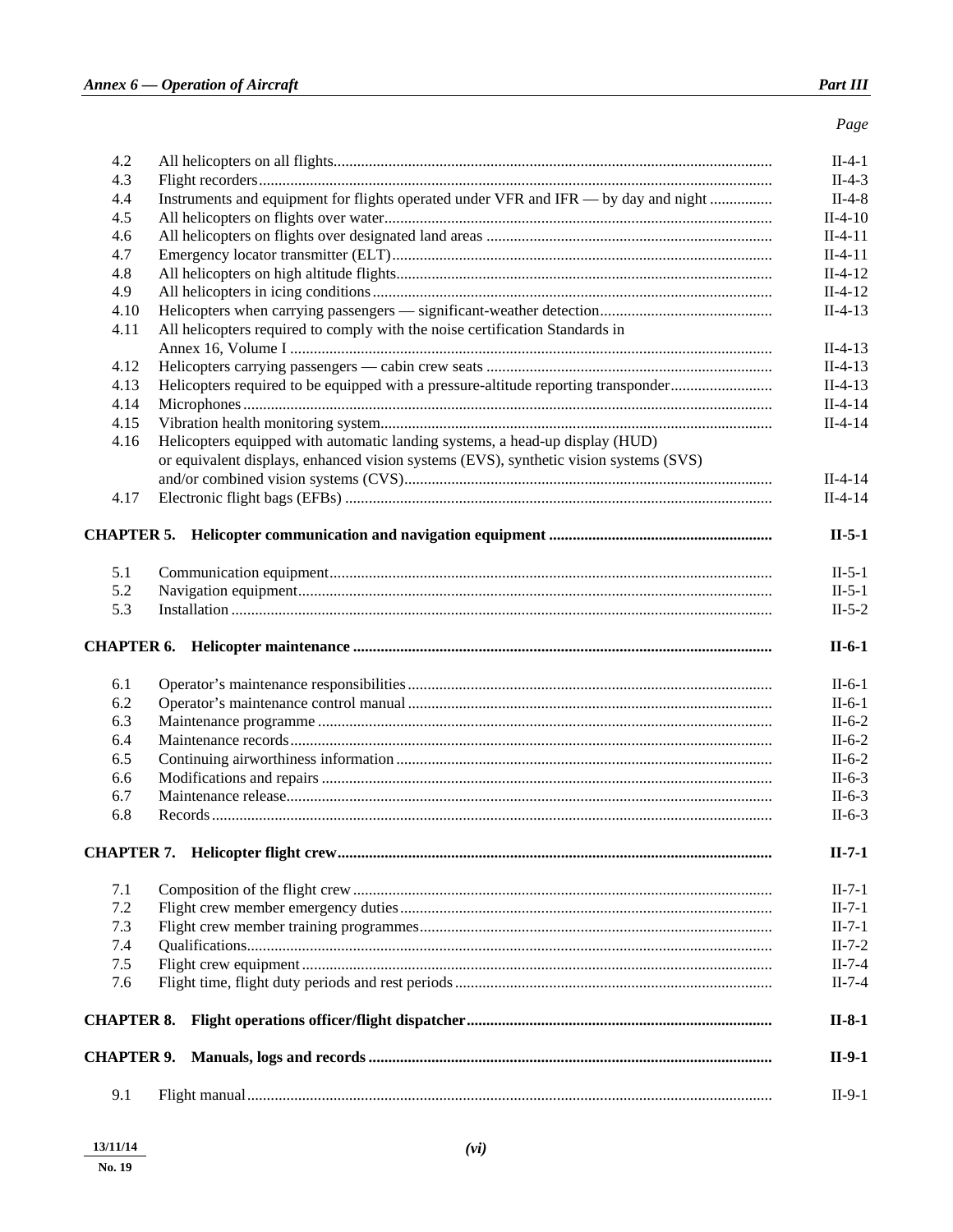| 9.2         | $II-9-1$      |
|-------------|---------------|
| 9.3         | $II-9-2$      |
| 9.4         | $II-9-2$      |
| 9.5         | $II-9-3$      |
| 9.6         | $II-9-3$      |
| CHAPTER 10. | $II-10-1$     |
| 10.1        | $II-10-1$     |
| 10.2        | $II-10-1$     |
| 10.3        | $II-10-1$     |
| 10.4        | $II-10-2$     |
|             | $II-11-1$     |
| 11.1        | $II - 11 - 1$ |
| 11.2        | $II-11-1$     |
| 11.3        | $II - 11 - 1$ |

#### SECTION III. INTERNATIONAL GENERAL AVIATION

|      | $III-1-1$ |
|------|-----------|
| 1.1  | $III-1-1$ |
| 1.2  | $III-1-2$ |
| 1.3  | $III-1-2$ |
|      | $III-2-1$ |
| 2.1  | $III-2-1$ |
| 2.2  | $III-2-1$ |
| 2.3  | $III-2-1$ |
| 2.4  | $III-2-2$ |
| 2.5  | $III-2-2$ |
| 2.6  | $III-2-2$ |
| 2.7  | $III-2-3$ |
| 2.8  | $III-2-4$ |
| 2.9  | $III-2-5$ |
| 2.10 | $III-2-6$ |
| 2.11 | $III-2-6$ |
| 2.12 | $III-2-6$ |
| 2.13 | $III-2-7$ |
| 2.14 | $III-2-7$ |
| 2.15 | $III-2-7$ |
| 2.16 | $III-2-7$ |
| 2.17 | $III-2-8$ |
| 2.18 | $III-2-8$ |
| 2.19 | $III-2-8$ |
| 2.20 | $III-2-8$ |
|      |           |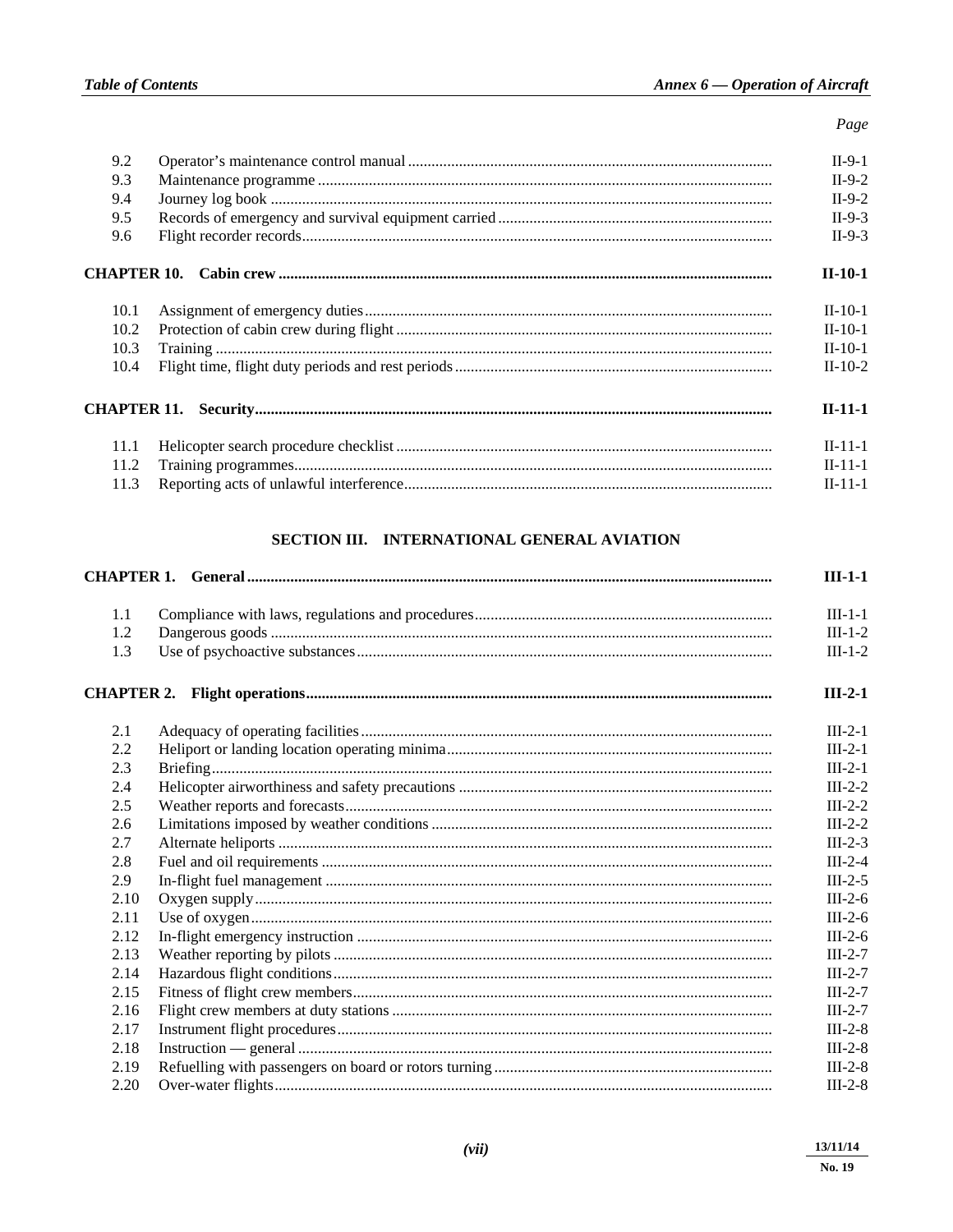|      |                                                                                       | Page       |
|------|---------------------------------------------------------------------------------------|------------|
|      |                                                                                       | $III-3-1$  |
|      |                                                                                       | $III-4-1$  |
| 4.1  |                                                                                       | $III-4-1$  |
| 4.2  | Instruments and equipment for flights operated under VFR and IFR — by day and night   | $III-4-3$  |
| 4.3  |                                                                                       | $III-4-4$  |
| 4.4  |                                                                                       | $III-4-5$  |
| 4.5  |                                                                                       | $III-4-5$  |
| 4.6  | All helicopters required to comply with the noise certification Standards in          |            |
|      |                                                                                       | $III-4-5$  |
| 4.7  |                                                                                       | $III-4-6$  |
| 4.8  |                                                                                       | $III-4-9$  |
| 4.9  | Helicopters required to be equipped with a pressure-altitude reporting transponder    | $III-4-10$ |
| 4.10 |                                                                                       | $III-4-10$ |
| 4.11 | Helicopters equipped with automatic landing systems, a head-up display (HUD)          |            |
|      | or equivalent displays, enhanced vision systems (EVS), synthetic vision systems (SVS) |            |
|      |                                                                                       | $III-4-10$ |
| 4.12 |                                                                                       | $III-4-11$ |
|      |                                                                                       | $III-5-1$  |
| 5.1  |                                                                                       | $III-5-1$  |
| 5.2  |                                                                                       | $III-5-1$  |
|      |                                                                                       | $III-6-1$  |
| 6.1  |                                                                                       | $III-6-1$  |
| 6.2  |                                                                                       | $III-6-1$  |
| 6.3  |                                                                                       | $III-6-2$  |
| 6.4  |                                                                                       | $III-6-2$  |
| 6.5  |                                                                                       | $III-6-2$  |
|      |                                                                                       | $III-7-1$  |
| 7.1  |                                                                                       | $III-7-1$  |
| 7.2  |                                                                                       | $III-7-1$  |

#### **APPENDICES**

|    | $APP 1-1$ |
|----|-----------|
|    | $APP1-1$  |
|    | $APP1-1$  |
| 3. | $APP1-1$  |
|    | $APP1-2$  |
|    | $APP1-2$  |
|    | $APP1-2$  |
|    | $APP1-2$  |
| 8. | $APP1-2$  |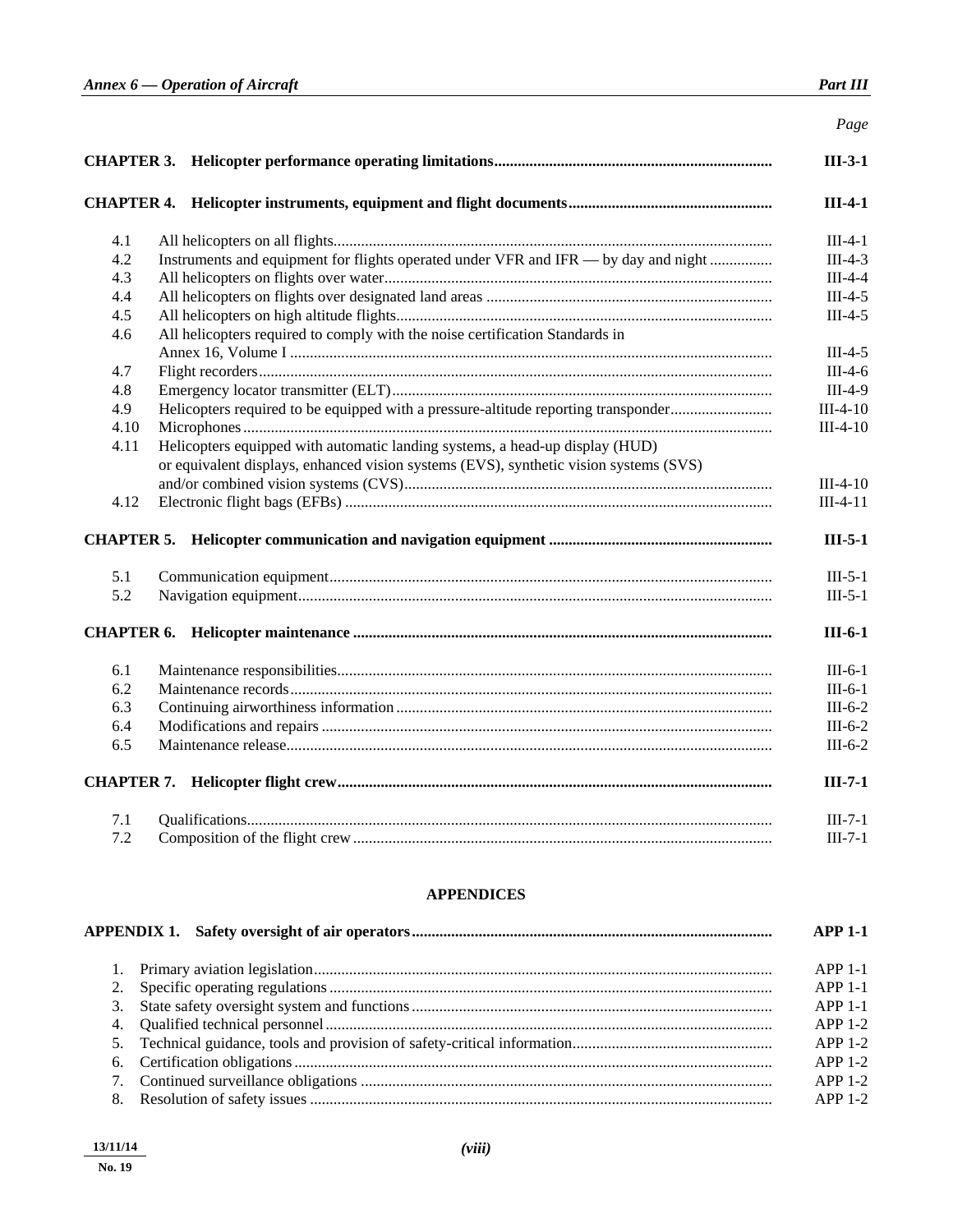#### Page

|    | APPENDIX 2. Additional requirements for operations of helicopters in performance Class 3 | $APP 2-1$                  |
|----|------------------------------------------------------------------------------------------|----------------------------|
|    |                                                                                          | $APP2-1$                   |
| 2. |                                                                                          | $APP2-1$                   |
| 3. |                                                                                          | $APP 2-2$                  |
| 4. |                                                                                          | $APP 2-2$                  |
| 5. |                                                                                          | APP 2-3                    |
| 6. |                                                                                          | APP 2-3                    |
| 7. |                                                                                          | APP 2-3                    |
| 8. |                                                                                          | $APP 2-3$                  |
| 1. |                                                                                          | <b>APP 3-1</b><br>$APP3-1$ |
| 2. |                                                                                          | APP 3-1                    |
| 3. |                                                                                          | APP 3-2                    |
|    |                                                                                          | $APP 4-1$                  |
|    |                                                                                          | $APP 4-1$                  |
| 2. |                                                                                          | APP 4-2                    |
| 3. |                                                                                          | $APP 4-4$                  |
| 4. |                                                                                          | APP 4-4                    |
| 5. |                                                                                          | APP 4-5                    |
| 6. |                                                                                          | APP 4-5                    |

#### **ATTACHMENTS**

|                | ATT A-1             |
|----------------|---------------------|
|                | ATT A-1             |
| $1_{-}$        | ATT A-1             |
|                | ATT A-1             |
|                | ATT B-1             |
| 1.             | $ATT B-1$           |
| 2.             | $ATT B-1$           |
| $\mathcal{F}$  | ATT <sub>B-2</sub>  |
| $\mathbf{4}$ . | $ATT B-3$           |
| 5 <sub>1</sub> | ATT <sub>B</sub> -3 |
| 6.             | ATT <sub>B-4</sub>  |
|                | ATT C-1             |
|                | ATT D-1             |
|                | ATT E-1             |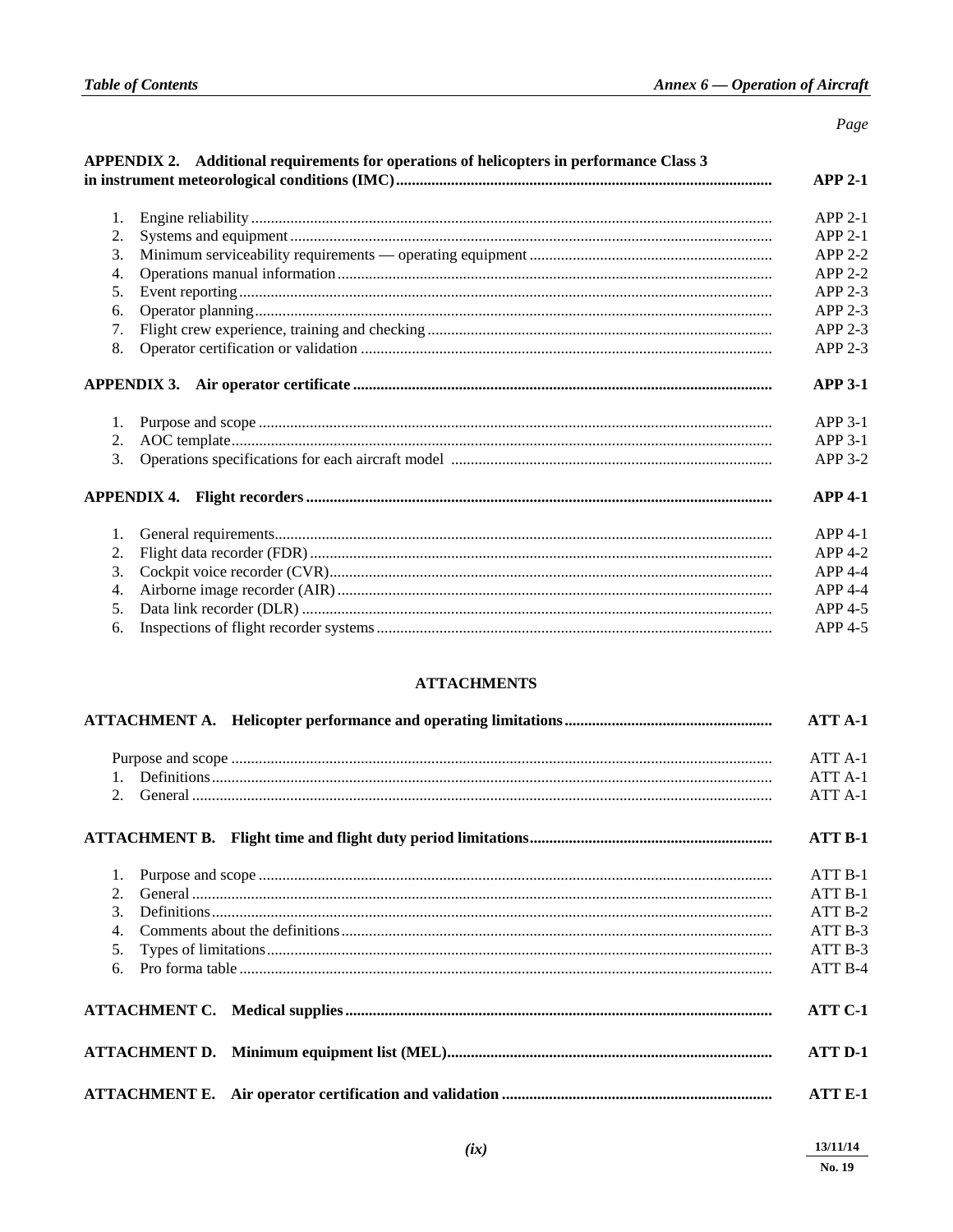Page

| 1.       |                                                                           | ATT E-1                       |
|----------|---------------------------------------------------------------------------|-------------------------------|
| 2.       |                                                                           | ATT E-1                       |
| 3.       |                                                                           | ATT E-3                       |
| 4.       |                                                                           | ATT E-5                       |
| 5.       |                                                                           | ATT E-6                       |
| 6.       |                                                                           | ATT E-7                       |
| 7.       |                                                                           | ATT E-7                       |
|          |                                                                           | ATT F-1                       |
| 1.       |                                                                           | ATT <sub>F-1</sub>            |
| 2.       |                                                                           | ATT <sub>F-1</sub>            |
| 3.       |                                                                           | ATT <sub>F-2</sub>            |
| 4.       |                                                                           | ATT F-2                       |
| 5.       |                                                                           | ATT <sub>F-2</sub>            |
| 6.       |                                                                           | ATT F-2                       |
| 1.<br>2. |                                                                           | ATT G-1<br>ATT G-1<br>ATT G-1 |
|          | <b>ATTACHMENT H.</b> Additional guidance for operations of helicopters in | <b>ATT H-1</b>                |
|          |                                                                           |                               |
| 1.       |                                                                           | ATT <sub>H-1</sub>            |
| 2.       |                                                                           | ATTH-1                        |
| 3.       |                                                                           | ATT H-2                       |
| 4.       |                                                                           | ATT H-2                       |
| 5.       |                                                                           | ATT H-2                       |
|          |                                                                           | ATT I-1                       |
| 1.       |                                                                           | ATT <sub>I-1</sub>            |
| 2.       |                                                                           | ATT I-3                       |
| 3.       |                                                                           | ATT I-5                       |
| 4.       |                                                                           | ATT I-6                       |
| 5.       |                                                                           | ATT I-8                       |
| 6.       |                                                                           | ATT I-9                       |
|          |                                                                           |                               |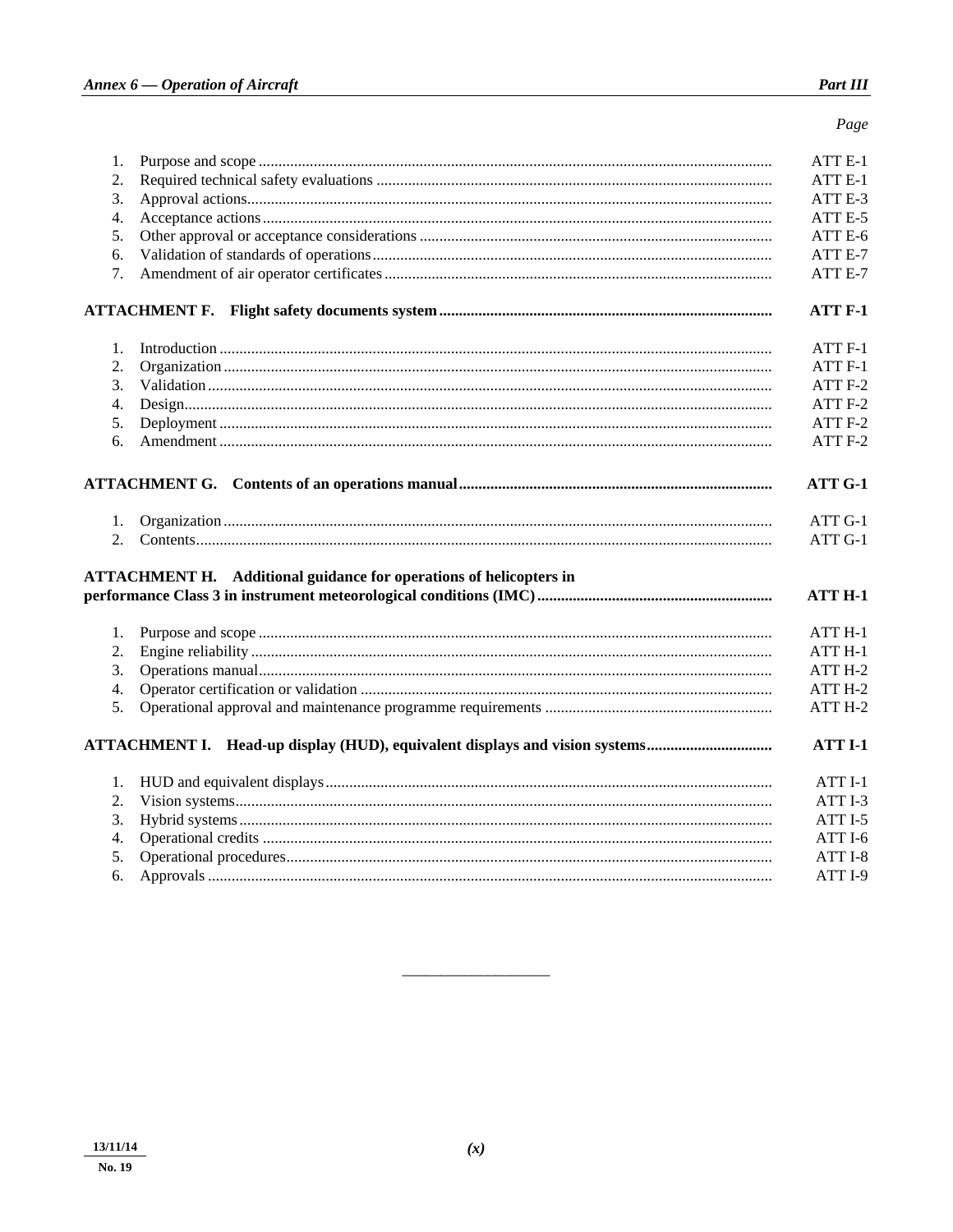### **ABBREVIATIONS AND SYMBOLS**

*(used in this Annex)* 

#### *Abbreviations*

| <b>ACAS</b>     | Airborne collision avoidance systems               |
|-----------------|----------------------------------------------------|
| <b>ADRS</b>     | Aircraft data recording system                     |
| $ADS-C$         | Automatic dependent surveillance - contract        |
| <b>AFCS</b>     | Automatic flight control system                    |
| AIR             | Airborne image recorder                            |
| AIRS            | Airborne image recording system                    |
| <b>AOC</b>      | Air operator certificate                           |
| <b>ATC</b>      | Air traffic control                                |
| ATM             | Air traffic management                             |
| ATN             | Aeronautical telecommunication network             |
| <b>ATS</b>      | Air traffic services                               |
| <b>CAA</b>      | Civil Aviation Authority                           |
| <b>CARS</b>     | Cockpit audio recording system                     |
| CAT I           | Category I                                         |
| <b>CAT II</b>   | Category II                                        |
| <b>CAT III</b>  | Category III                                       |
| <b>CAT IIIA</b> | Category IIIA                                      |
| <b>CAT IIIB</b> | <b>Category IIIB</b>                               |
| <b>CAT IIIC</b> | Category IIIC                                      |
| <b>CFIT</b>     | Controlled flight into terrain                     |
| cm              | Centimetre                                         |
| <b>CPDLC</b>    | Controller-pilot data link communications          |
| <b>CVR</b>      | Cockpit voice recorder                             |
| <b>CVS</b>      | Combined vision system                             |
| DA              | Decision altitude                                  |
| DA/H            | Decision altitude/height                           |
| DH              | Decision height                                    |
| <b>DLR</b>      | Data link recorder                                 |
| <b>DLRS</b>     | Data link recording system                         |
| <b>DME</b>      | Distance measuring equipment                       |
| <b>EFB</b>      | Electronic flight bag                              |
| <b>EFIS</b>     | Electronic flight instrument system                |
| <b>EGT</b>      | Exhaust gas temperature                            |
| <b>EICAS</b>    | Engine indication and crew alerting system         |
| <b>ELT</b>      | Emergency locator transmitter                      |
| ELT(AD)         | Automatic deployable ELT                           |
| ELT(AF)         | Automatic fixed ELT                                |
| ELT(AP)         | Automatic portable ELT                             |
| ELT(S)          | <b>Survival ELT</b>                                |
| <b>EPR</b>      | Engine pressure ratio                              |
| <b>EUROCAE</b>  | European Organisation for Civil Aviation Equipment |
| <b>EVS</b>      | Enhanced vision system                             |
| <b>FANS</b>     | Future air navigation system                       |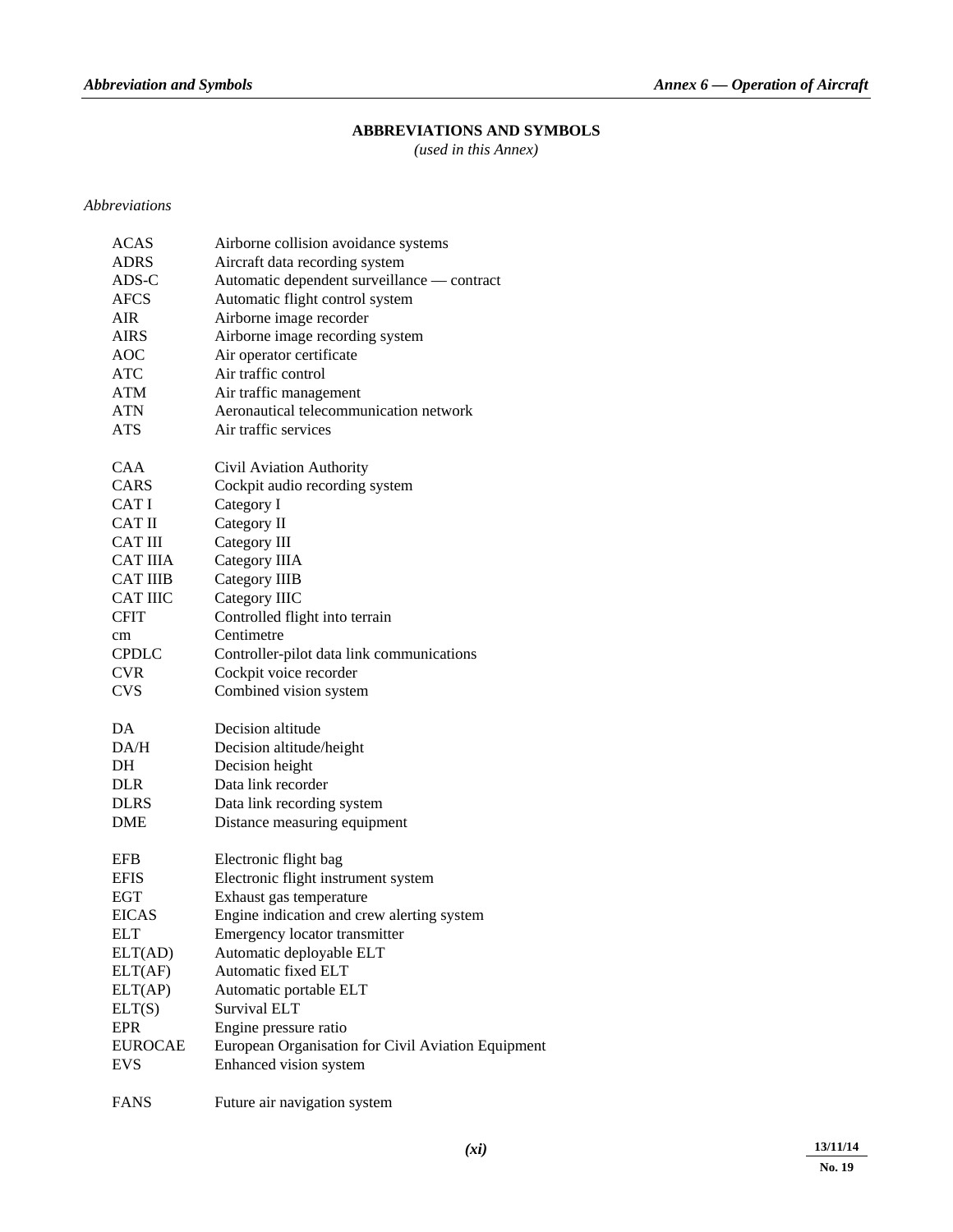| 13/11/14                                              | (xii)                                                                                                     |
|-------------------------------------------------------|-----------------------------------------------------------------------------------------------------------|
| <b>RNAV</b><br><b>RNP</b>                             | Area navigation<br>Required navigation performance                                                        |
| <b>RCP</b>                                            | Required communication performance                                                                        |
| $\mathbf R$                                           | Rotor radius                                                                                              |
| psi                                                   | Pound per square inch                                                                                     |
| <b>PNR</b>                                            | Point of no return                                                                                        |
| <b>PBN</b>                                            | Performance-based navigation                                                                              |
| <b>PANS</b>                                           | Procedures for Air Navigation Services                                                                    |
| <b>OCH</b>                                            | Obstacle clearance height                                                                                 |
| OCA/H                                                 | Obstacle clearance altitude/height                                                                        |
| <b>OCA</b>                                            | Obstacle clearance altitude                                                                               |
|                                                       |                                                                                                           |
| <b>NVIS</b>                                           | Night vision imaging systems                                                                              |
| $N_1$<br>NM                                           | Low pressure compressor speed (two-stage compressor); fan speed (three-stage compressor)<br>Nautical mile |
|                                                       |                                                                                                           |
| <b>MOPS</b>                                           | Minimum operational performance specification                                                             |
| <b>MMEL</b>                                           | Master minimum equipment list                                                                             |
| <b>MLS</b>                                            | Microwave landing system                                                                                  |
| <b>MHz</b>                                            | Megahertz                                                                                                 |
| <b>MEL</b>                                            | Minimum equipment list                                                                                    |
| <b>MDH</b>                                            | Minimum descent height                                                                                    |
| MDA/H                                                 | Minimum descent altitude/height                                                                           |
| <b>MDA</b>                                            | Minimum descent altitude                                                                                  |
| m<br>mb                                               | Millibar                                                                                                  |
|                                                       | Metre                                                                                                     |
| <b>LED</b>                                            | Light emitting diode                                                                                      |
| LDRH                                                  | Landing distance required                                                                                 |
| <b>LDP</b>                                            | Landing decision point                                                                                    |
| <b>LDAH</b>                                           | Landing distance available                                                                                |
|                                                       |                                                                                                           |
| kt                                                    | Knot                                                                                                      |
| kN                                                    | Kilonewton                                                                                                |
| km                                                    | Kilometre                                                                                                 |
| kg                                                    | Kilogram                                                                                                  |
|                                                       |                                                                                                           |
| in-Hg                                                 | Inch of mercury                                                                                           |
| <b>IMC</b>                                            | Instrument meteorological conditions                                                                      |
| <b>ILS</b>                                            | Instrument landing system                                                                                 |
| <b>IFR</b>                                            | Instrument flight rules                                                                                   |
|                                                       |                                                                                                           |
| <b>HUD</b>                                            | Head-up display                                                                                           |
| hPa                                                   | Hectopascal                                                                                               |
| $\mathbf{g}% _{0}\left( \mathbf{r},\mathbf{r}\right)$ | Normal acceleration                                                                                       |
|                                                       |                                                                                                           |
| ft                                                    | Foot                                                                                                      |
| FM                                                    | Frequency modulation                                                                                      |
| <b>FDR</b>                                            | Flight data recorder                                                                                      |
| <b>FATO</b>                                           | Final approach and take-off area                                                                          |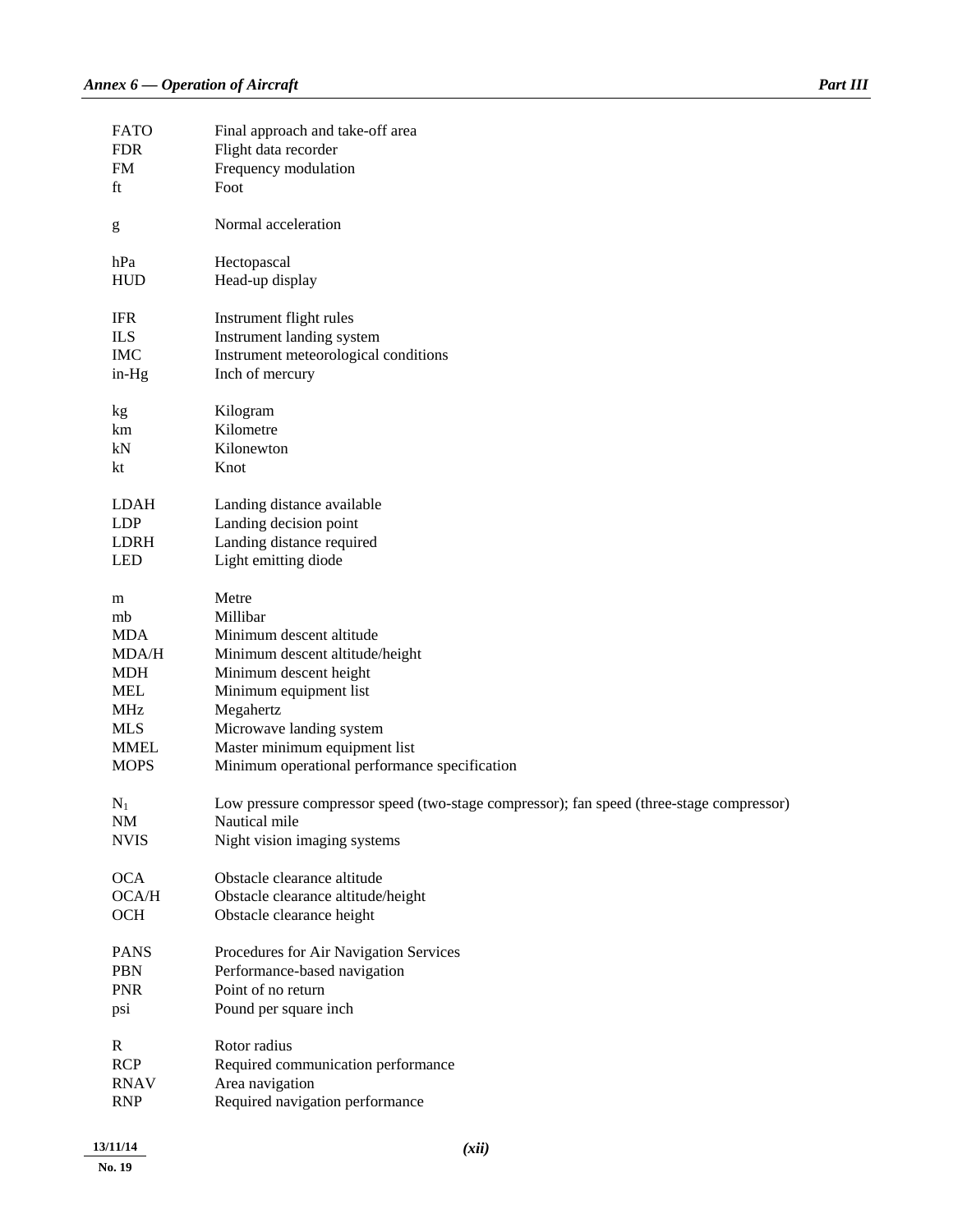| <b>RTCA</b><br><b>RVR</b> | Radio Technical Commission for Aeronautics<br>Runway visual range |
|---------------------------|-------------------------------------------------------------------|
| SI                        | International System of Units                                     |
| <b>SOP</b>                | Standard operating procedure                                      |
| <b>SVS</b>                | Synthetic vision system                                           |
| $\rm T_4$                 | Engine exhaust gas temperature                                    |
| <b>TDP</b>                | Take-off decision point                                           |
| <b>TIT</b>                | Turbine inlet temperature                                         |
| <b>TLOF</b>               | Touchdown and lift-off area                                       |
| <b>TODAH</b>              | Take-off distance available                                       |
| <b>TODRH</b>              | Take-off distance required                                        |
| <b>UTC</b>                | Coordinated universal time                                        |
| <b>VFR</b>                | Visual flight rules                                               |
| <b>VMC</b>                | Visual meteorological conditions                                  |
| <b>VNAV</b>               | Vertical navigation                                               |
| V <sub>Toss</sub>         | Take-off safety speed                                             |
| $\rm V_{y}$               | Best rate of climb speed                                          |
|                           |                                                                   |

#### *Symbols*

| $^{\circ}C$   | Degrees Celsius |
|---------------|-----------------|
| $\frac{0}{0}$ | Per cent        |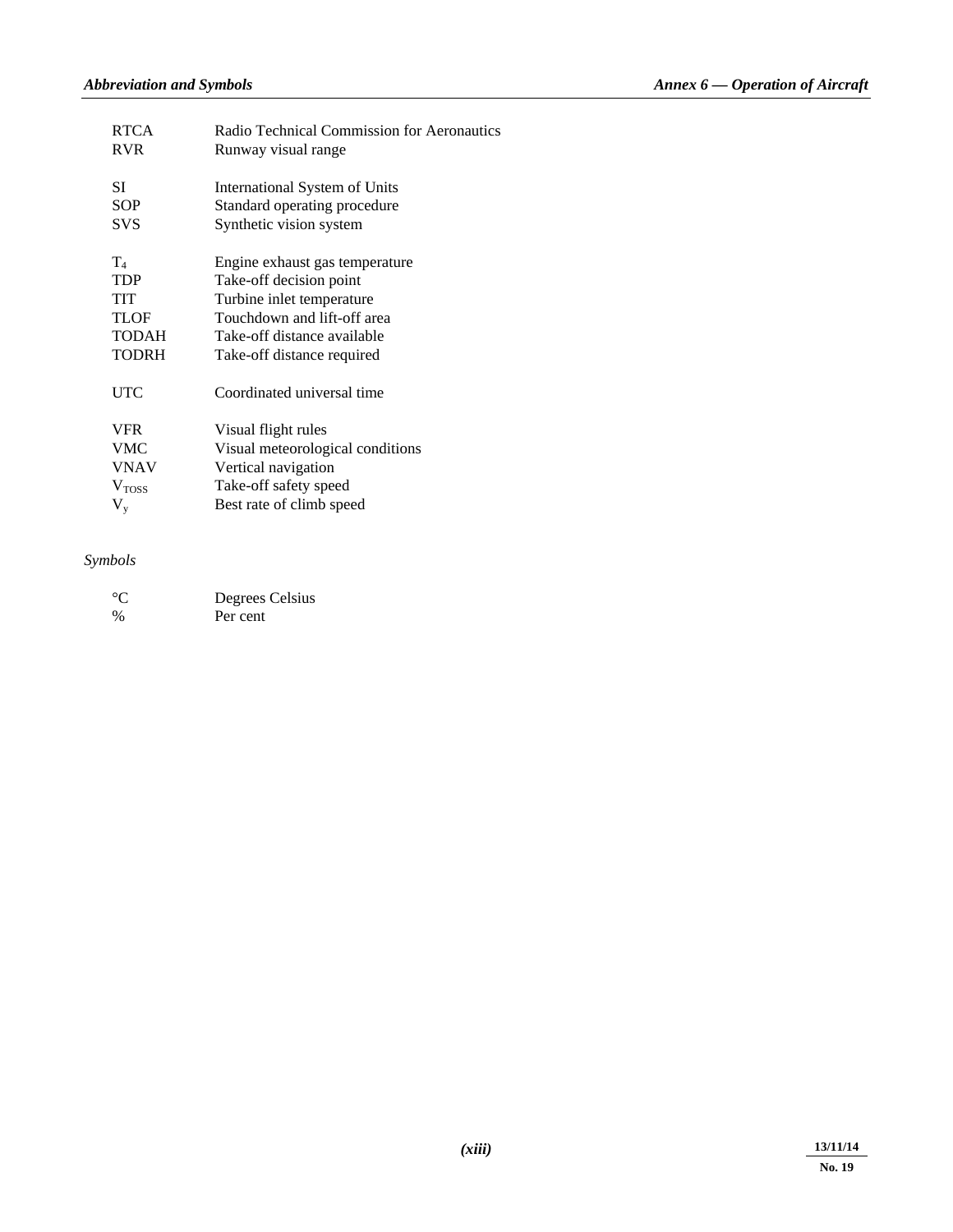#### **PUBLICATIONS**

*(referred to in this Annex)* 

#### **ICAO Publications**

#### Convention and Related Acts

 *Convention on International Civil Aviation* (Doc 7300)

 *Protocol Relating to an Amendment to the Convention on International Civil Aviation (Article 83* bis*)* (Doc 9318)

#### Annexes to the Convention on International Civil Aviation

- Annex 1 *Personnel Licensing*
- Annex 2 *Rules of the Air*
- Annex 3 *Meteorological Service for International Air Navigation*
- Annex 4 *Aeronautical Charts*
- Annex 5 *Units of Measurement to be Used in Air and Ground Operations*
- Annex 6  *Operation of Aircraft*  Part I — *International Commercial Air Transport — Aeroplanes*  Part II — *International General Aviation — Aeroplanes*
- Annex 8  *Airworthiness of Aircraft*

Annex 9 *— Facilitation* 

- Annex 10 *Aeronautical Telecommunications*  Volume III — *Communication Systems* (Part I — *Digital Data Communication Systems;* Part II *— Voice Communication Systems*) Volume IV *— Surveillance and Collision Avoidance Systems*
- Annex 11 *Air Traffic Services*
- Annex 12 *Search and Rescue*
- Annex 13 *Aircraft Accident and Incident Investigation*
- Annex 14 *Aerodromes*  Volume I — *Aerodrome Design and Operations*  Volume II — *Heliports*
- Annex 15  *Aeronautical Information Services*
- Annex 16  *Environmental Protection*  Volume I — *Aircraft Noise*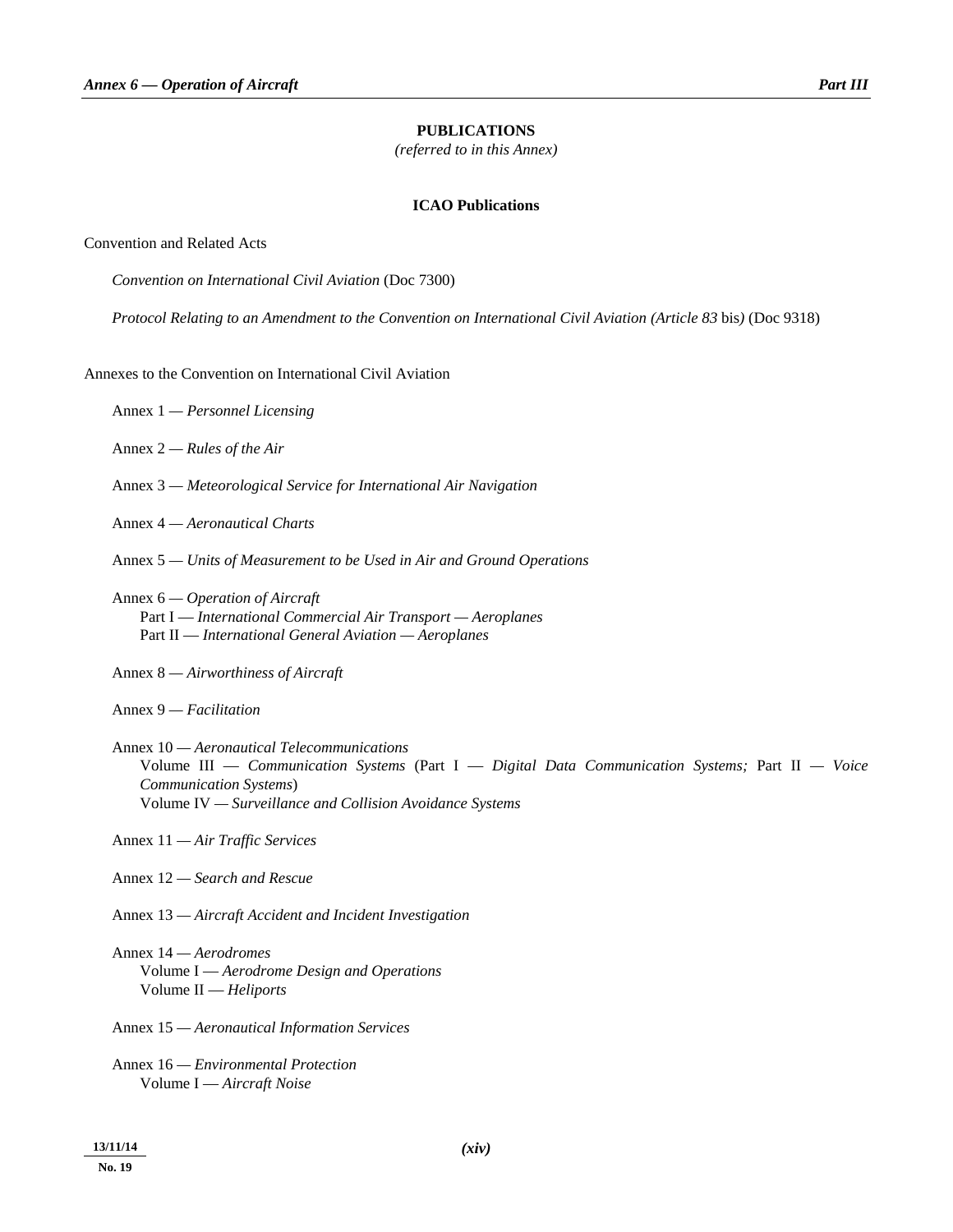Annex 18 *— The Safe Transport of Dangerous Goods by Air* 

Annex 19 *— Safety Management*

Procedures for Air Navigation Services

 *ATM — Air Traffic Management* (Doc 4444)

*OPS — Aircraft Operations* (Doc 8168) Volume I — *Flight Procedures*  Volume II — *Construction of Visual and Instrument Flight Procedures* 

*TRG — Training* (Doc 9868)

 *Regional Supplementary Procedures* (Doc 7030)

#### $M$ anuals<sup>1</sup>

-

*Airport Services Manual* (Doc 9137) Part 1 — *Rescue and Fire Fighting*  Part 8 — *Airport Operational Services* 

 *Airworthiness Manual* (Doc 9760)

*Emergency Response Guidance for Aircraft Incidents Involving Dangerous Goods* (Doc 9481)

*Human Factors Training Manual* (Doc 9683)

 *Manual of Aircraft Ground De-icing/Anti-icing Operations* (Doc 9640)

*Manual of All-Weather Operations* (Doc 9365)

*Manual of Evidence-based Training* (Doc 9995)

 *Manual of Procedures for Operations Inspection, Certification and Continued Surveillance* (Doc 8335)

 *Manual of Procedures for Establishment and Management of a State's Personnel Licensing System* (Doc 9379)

 *Manual on Electronic Flight Bags* (Doc 10020)

*Manual on Flight Data Analysis Programmes (FDAP)* (Doc 10000)

*Manual on Required Communications Performance* (RCP) (Doc 9869)

 *Performance-based Navigation (PBN) Manual* (Doc 9613)

*Policy and Guidance Material on the Economic Regulation of International Air Transport (Doc 9587)* 

 *Preparation of an Operations Manual* (Doc 9376)

<sup>1.</sup> The manuals referenced will be updated as necessary to harmonize the terminology with that used in the new Annex 19.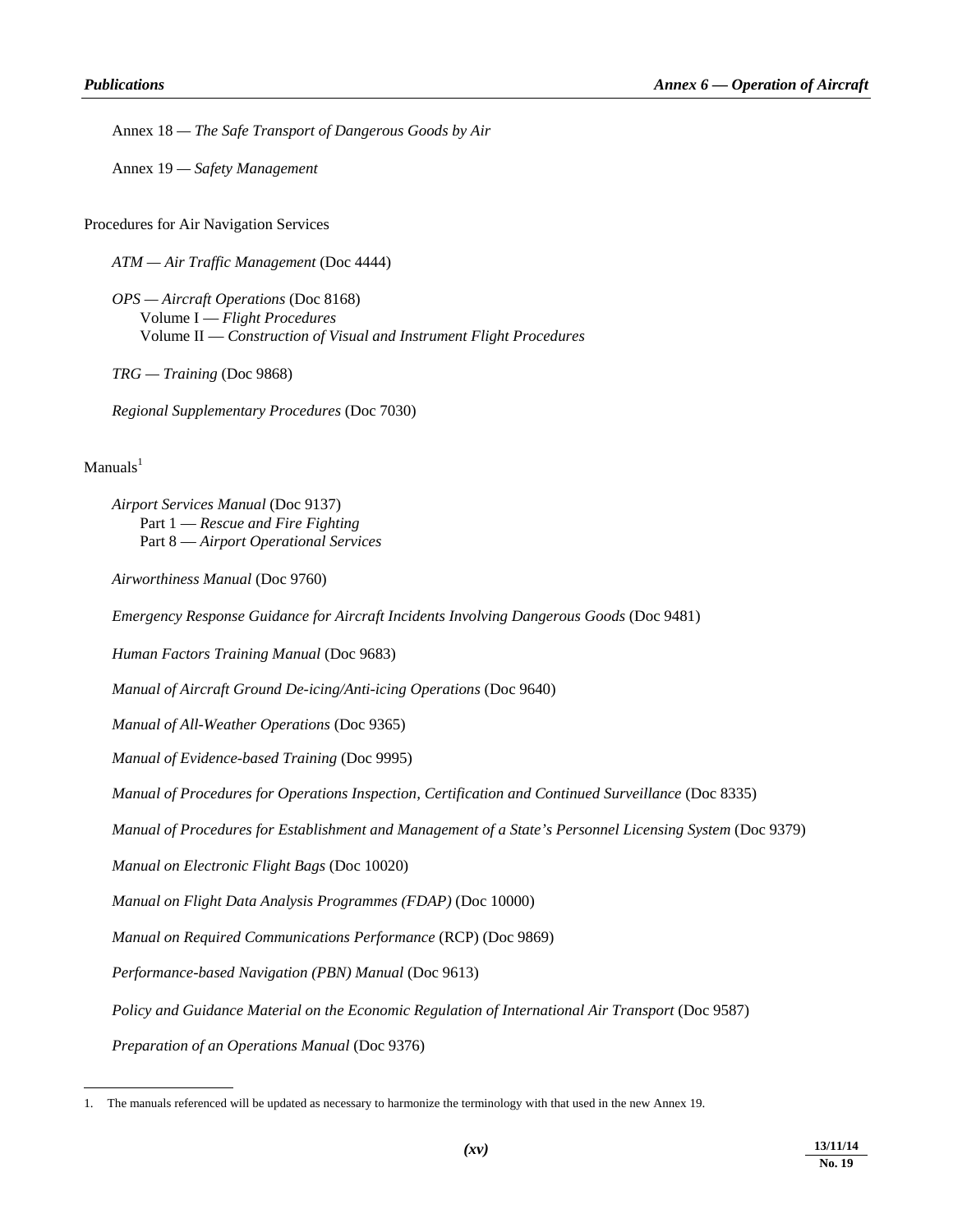*Safety Management Manual (SMM)* (Doc 9859)

*Technical Instructions for the Safe Transport of Dangerous Goods by Air* (Doc 9284)

 *Training Manual* (Doc 7192) Part D-3 — *Flight Operations Officers/Flight Dispatchers* 

#### Circular

 *Guidance on the Implementation of Article 83* bis *of the Convention on International Civil Aviation* (Cir 295)

#### **Other Publications**

 European Organisation for Civil Aviation Equipment (EUROCAE) Documents ED-55, ED-56A, ED-112, ED-112A and ED-155

\_\_\_\_\_\_\_\_\_\_\_\_\_\_\_\_\_\_\_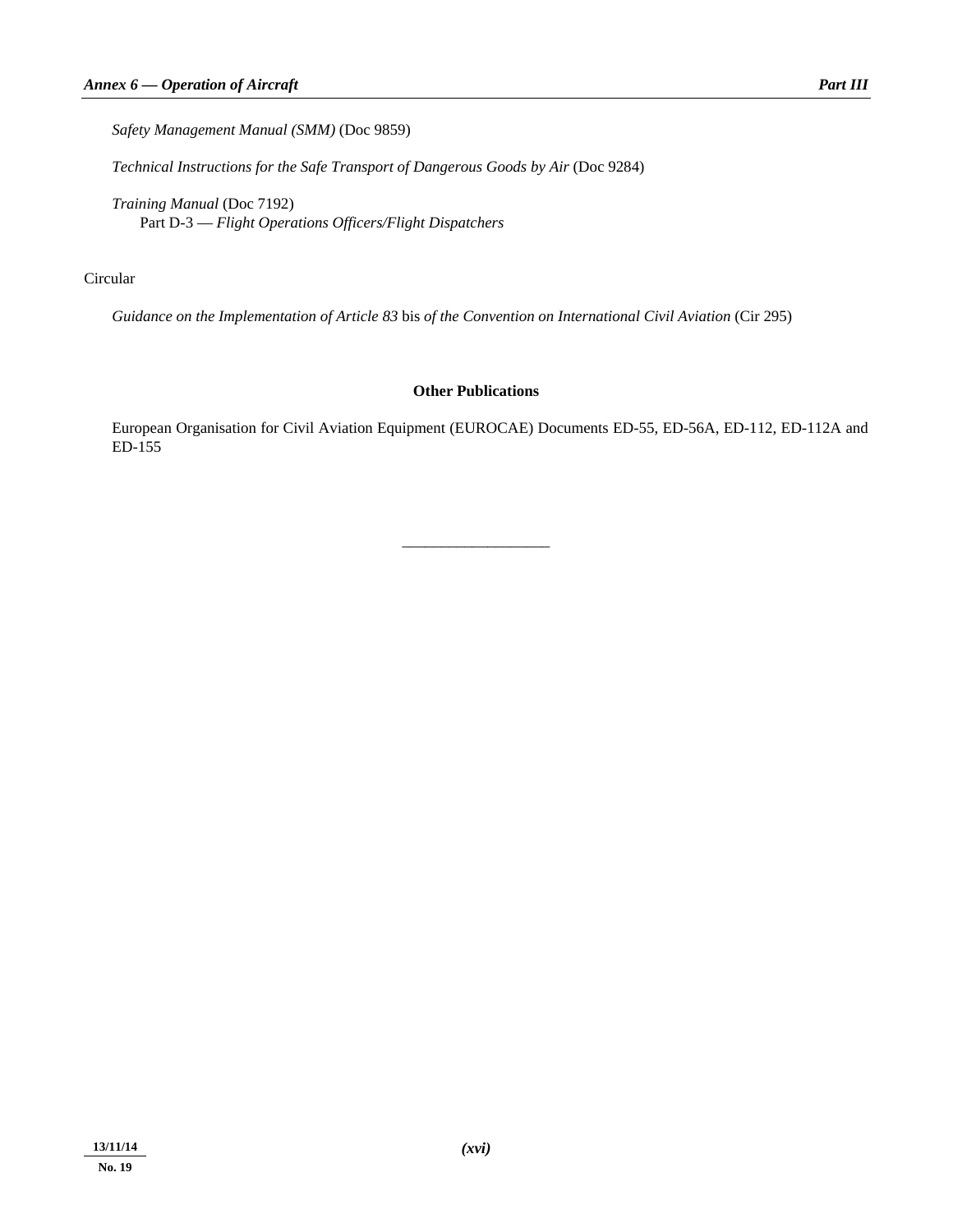## **ANNEX 6 — PART III INTERNATIONAL OPERATIONS — HELICOPTERS**

### **FOREWORD**

#### **Historical background**

Standards and Recommended Practices for the Operation of Aircraft were first adopted by the Council, pursuant to the provisions of Article 37 of the Convention on International Civil Aviation (Chicago 1944), on 10 December 1948 for International Air Transport and on 2 December 1968 for International General Aviation. The documents containing these Standards and Recommenced Practices are now designated as Annex 6, Parts I and II, respectively, to the Convention. In general, Parts I and II address aeroplane operations; neither part is specifically applicable to helicopter operations.

 Therefore, Part III was introduced as a means of including provisions for helicopter operations. Initially, provisions related to flight data recorders and cockpit voice recorders for helicopters were developed by the Air Navigation Commission following Recommendation 10/1 of the Accident Prevention and Investigation Meeting AIG (1979) and adopted by the Council on 14 March 1986. They became effective on 27 July 1986 and applicable on 20 November 1986. Subsequently, proposals for comprehensive Standards and Recommended Practices covering other aspects of helicopter operations were developed with the assistance of the Helicopter Operations Panel; these provisions, incorporated in Amendment 1, were adopted by the Council on 21 March 1990. The amendment became effective on 30 July 1990 and applicable on 15 November 1990.

 Table A shows the origin of subsequent amendments together with a list of the principal subjects involved and the dates on which the Annex and the amendments were adopted by the Council, when they became effective and when they became applicable.

#### **Applicability**

The Standards and Recommended Practices included in Annex 6 — *Operation of Aircraft*, Parts I and II, cover the operation of all aeroplanes in international civil aviation, except where specifically excluded. Similarly, the Standards and Recommended Practices in Annex 6, Part III, cover the operation of all helicopters in international civil aviation, general aviation as well as commercial air transport operations.

#### **Action by Contracting States**

*Notification of differences.* The attention of Contracting States is drawn to the obligation imposed by Article 38 of the Convention by which Contracting States are required to notify the Organization of any differences between their national regulations and practices and the International Standards contained in this Annex and any amendments thereto. Contracting States are invited to extend such notification to any differences from the Recommended Practices contained in this Annex, and any amendments thereto when the notification of such differences is important for the safety of air navigation. Further, Contracting States are invited to keep the Organization currently informed of any differences which may subsequently occur or of the withdrawal of any differences previously notified. A specific request for notification of differences will be sent to Contracting States immediately after the adoption of each Amendment to this Annex.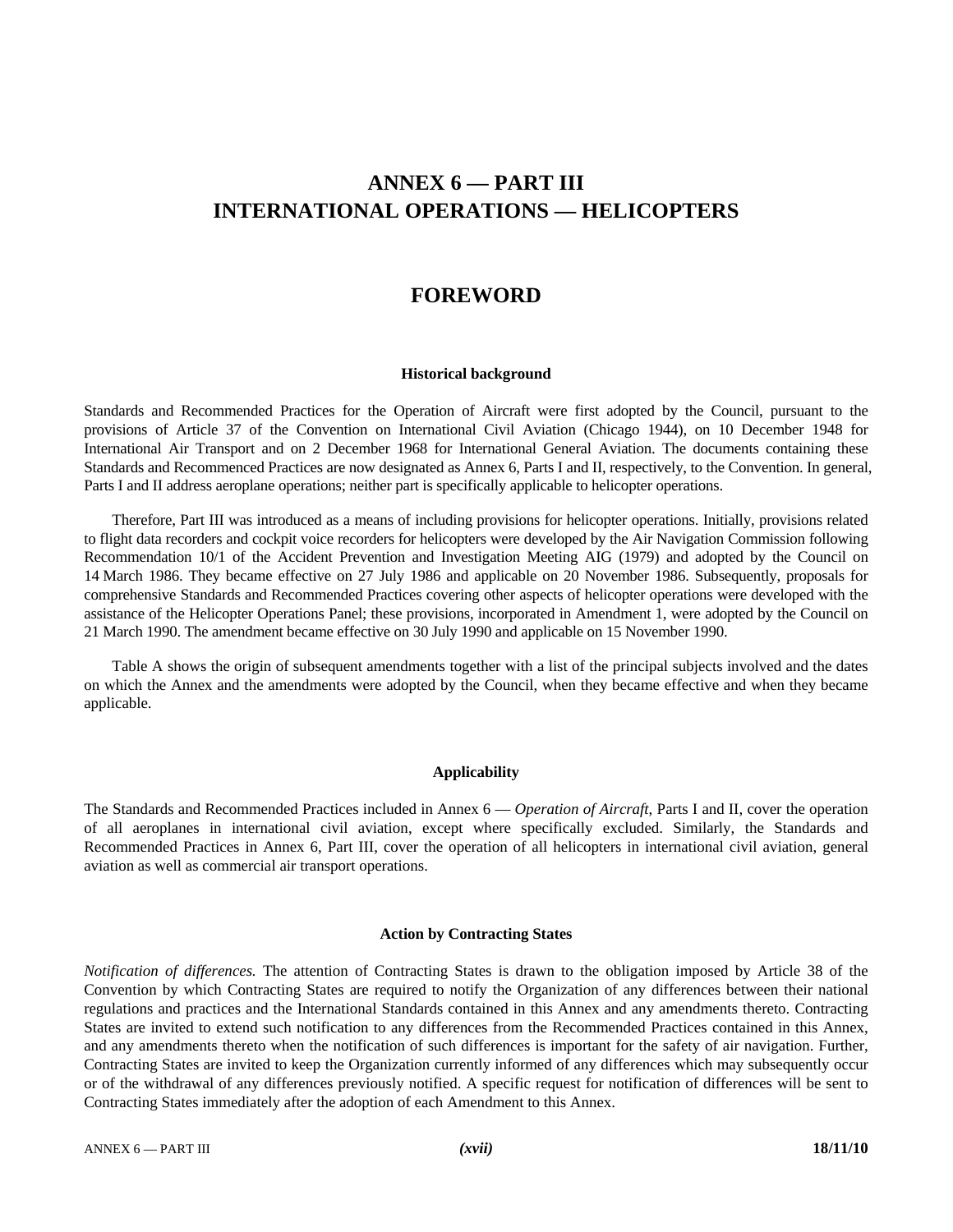Attention of States is also drawn to the provision of Annex 15 related to the publication of differences between their national regulations and practices and the related ICAO Standards and Recommended Practices through the Aeronautical Information Service, in addition to the obligation of States under Article 38 of the Convention.

*Promulgation of information.* The establishment and withdrawal of and changes to facilities, services and procedures affecting aircraft operations provided in accordance with the Standards and Recommended Practices specified in this Annex should be notified and take effect in accordance with the provisions of Annex 15.

#### **Status of Annex components**

An Annex is made up of the following component parts, not all of which, however, are necessarily found in every Annex; they have the status indicated.

- 1. *Material comprising the Annex proper* 
	- a) *Standards* and *Recommended Practices* adopted by the Council under the provisions of the Convention. They are defined as follows:

 *Standard:* Any specification for physical characteristics, configuration, matériel, performance, personnel or procedure, the uniform application of which is recognized as necessary for the safety or regularity of international air navigation and to which Contracting States will conform in accordance with the Convention; in the event of impossibility of compliance, notification to the Council is compulsory under Article 38.

 *Recommended Practice:* Any specification for physical characteristics, configuration, matériel, performance, personnel or procedure, the uniform application of which is recognized as desirable in the interest of safety, regularity or efficiency of international air navigation, and to which Contracting States will endeavour to conform in accordance with the Convention.

- b) *Appendices* comprising material grouped separately for convenience but forming part of the Standards and Recommended Practices adopted by the Council.
- c) *Definitions* of terms used in the Standards and Recommended Practices which are not self-explanatory in that they do not have accepted dictionary meanings. A definition does not have an independent status but is an essential part of each Standard and Recommended Practice in which the term is used, since a change in the meaning of the term would affect the specification.
- d) *Tables* and *Figures* which add to or illustrate a Standard or Recommended Practice and which are referred to therein, form part of the associated Standard or Recommended Practice and have the same status.

 It is to be noted that some Standards in this Annex may incorporate, by reference, other specifications having the status of Recommended Practices. In such case, the text of the Recommended Practice becomes part of the Standard.

- 2. *Material approved by the Council for publication in association with the Standards and Recommended Practices*
- a) *Forewords* comprising historical and explanatory material based on the action of the Council and including an explanation of the obligations of States with regard to the application of the Standards and Recommended Practices ensuing from the Convention and the Resolution of Adoption;
- b) *Introductions* comprising explanatory material introduced at the beginning of parts, chapters or sections of the Annex to assist in the understanding of the application of the text;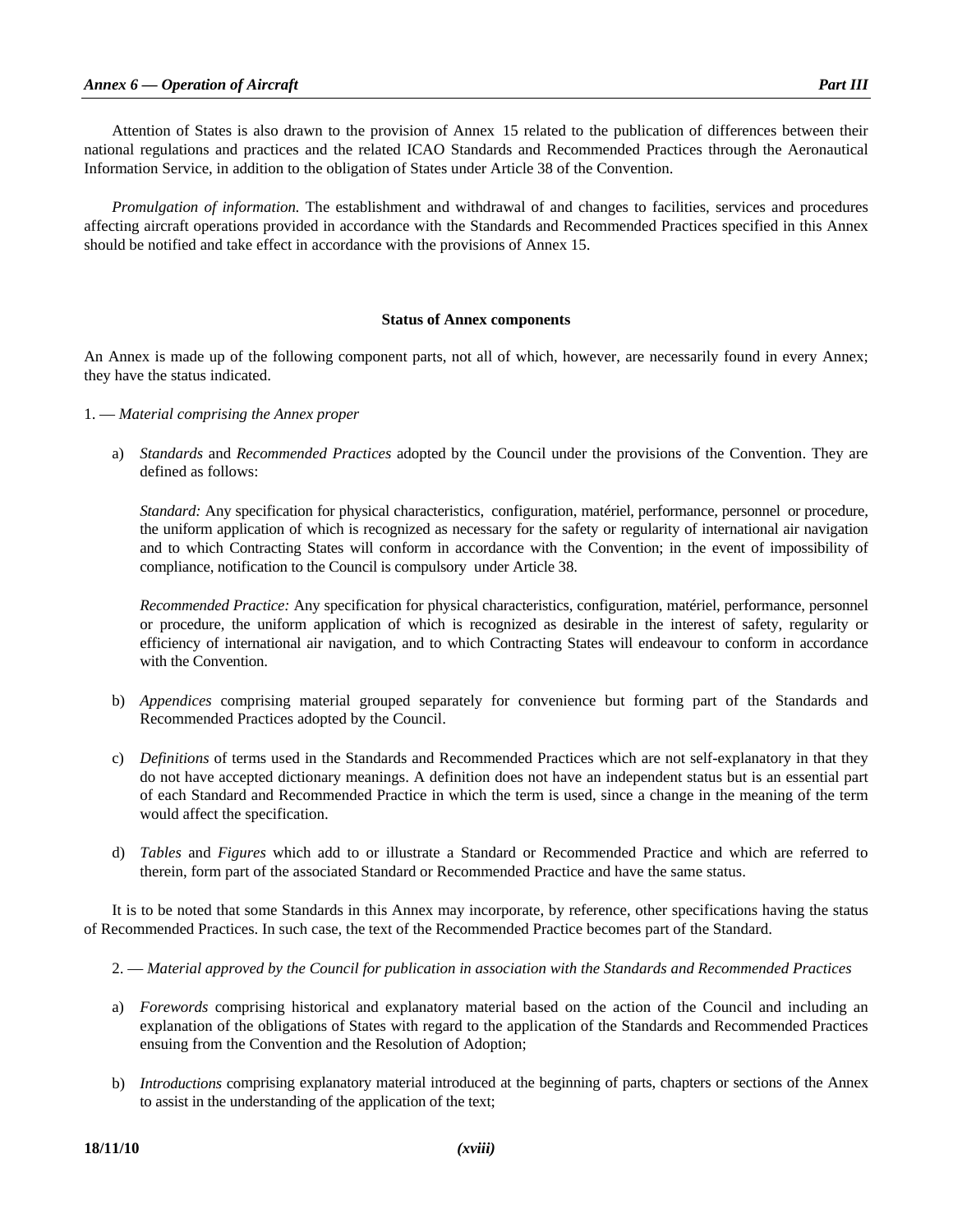- c) *Notes* included in the text, where appropriate, to give factual information or references bearing on the Standards or Recommended Practices in question but not constituting part of the Standards or Recommended Practices;
- d) *Attachments* comprising material supplementary to the Standards and Recommended Practices or included as a guide to their application.

#### **Selection of language**

This Annex has been adopted in six languages — English, Arabic, Chinese, French, Russian and Spanish. Each Contracting State is requested to select one of those texts for the purpose of national implementation and for other effects provided for in the Convention, either through direct use or through translation into its own national language, and to notify the Organization accordingly.

#### **Editorial practices**

The following practice has been adhered to in order to indicate at a glance the status of each statement: *Standards* have been printed in light face roman; *Recommended Practices* have been printed in light face italics, the status being indicated by the prefix **Recommendation**; *Notes* have been printed in light face italics, the status being indicated by the prefix *Note.* 

 The following editorial practice has been followed in the writing of specifications: for Standards the operative verb "shall" is used, and for Recommended Practices the operative verb "should" is used.

 The units of measurement used in this document are in accordance with the International System of Units (SI) as specified in Annex 5 to the Convention on International Civil Aviation. Where Annex 5 permits the use of non-SI alternative units, these are shown in parentheses following the basic units. Where two sets of units are quoted it must not be assumed that the pairs of values are equal and interchangeable. It may, however, be inferred that an equivalent level of safety is achieved when either set of units is used exclusively.

 Any reference to a portion of this document, which is identified by a number and/or title, includes all subdivisions of that portion.

Throughout this Annex, the use of the male gender should be understood to include male and female persons.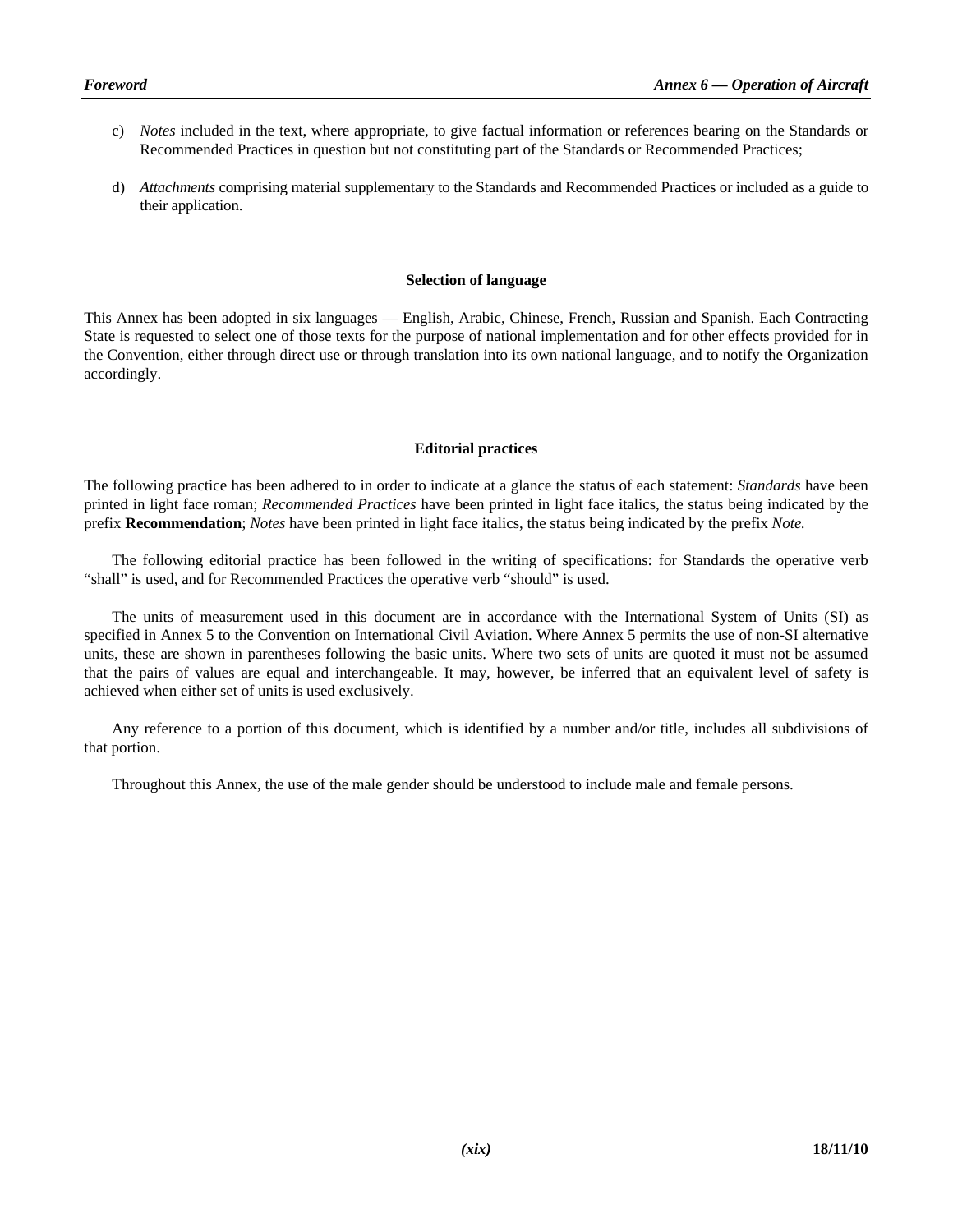| Amendment          | Source                                                                                                                                                           | Subject(s)                                                                                                                                                                                                                                                                                                                                                                                                                                                                                      | Adopted<br>Effective<br>Applicable                |
|--------------------|------------------------------------------------------------------------------------------------------------------------------------------------------------------|-------------------------------------------------------------------------------------------------------------------------------------------------------------------------------------------------------------------------------------------------------------------------------------------------------------------------------------------------------------------------------------------------------------------------------------------------------------------------------------------------|---------------------------------------------------|
| 1st Edition        | <b>Accident Prevention</b><br>and Investigation<br>Divisional Meeting<br>AIG (1979)                                                                              | Provisions for flight recorders in helicopters.                                                                                                                                                                                                                                                                                                                                                                                                                                                 | 14 March 1986<br>27 July 1986<br>20 November 1986 |
| 1<br>(2nd Edition) | Fourth meeting<br>of the Helicopter<br>Operations Panel.<br>Amendments<br>consequential<br>to 1990<br>amendments to<br>Annex 6,                                  | Introduction of provisions pertaining to helicopter operations, similar in<br>a)<br>scope to those contained in Annex 6, Parts I and II, for aeroplanes. These<br>provisions, together with the flight recorder provisions previously<br>introduced in the First Edition of Annex 6, Part III, complete the initial<br>development of Standards and Recommended Practices for helicopter<br>operations;<br>introduction of provisions pertaining to the air operator certificate, minimum<br>b) | 21 March 1990<br>30 July 1990<br>15 November 1990 |
|                    | Parts I and II.<br>Air Navigation<br>$Commission_{\text{}}$<br>directed studies                                                                                  | equipment lists, the operations manual, and some new definitions. These<br>provisions serve to preserve the parallelism among the three parts of<br>Annex 6;                                                                                                                                                                                                                                                                                                                                    |                                                   |
|                    |                                                                                                                                                                  | introduction of guidance material concerning recording on FDRs of<br>c)<br>operational flight information for those helicopters equipped with electronic<br>displays.                                                                                                                                                                                                                                                                                                                           |                                                   |
| $\overline{2}$     | Fifth meeting of the<br>Operations Panel,<br>Eighth meeting<br>of the Review                                                                                     | Revision of definitions of heliport operating minima, decision<br>a)<br>altitude/height, minimum descent altitude/height and introduction of<br>definition of obstacle clearance altitude/height;                                                                                                                                                                                                                                                                                               | 21 March 1994<br>25 July 1994<br>10 November 1994 |
|                    | of the General Concept of<br>Separation Panel,<br>Accident Investigation<br>Divisional Meeting<br>(AIG/1992),<br>Air Navigation                                  | introduction of new definitions for emergency locator transmitters (ELTs),<br>b)<br>required navigation performance (RNP) and RNP type;                                                                                                                                                                                                                                                                                                                                                         |                                                   |
|                    |                                                                                                                                                                  | introduction of a requirement concerning the use of engraving metal foil<br>c)<br>flight data recorders;                                                                                                                                                                                                                                                                                                                                                                                        |                                                   |
|                    | Commission studies                                                                                                                                               | introduction of carriage requirements for emergency locator transmitters<br>d)<br>(ELTs) to replace provisions regarding survival radio equipment and<br>emergency location beacon;                                                                                                                                                                                                                                                                                                             |                                                   |
|                    |                                                                                                                                                                  | introduction of a requirement that the navigation equipment carried shall<br>e)<br>enable the aircraft to proceed in accordance with RNP types prescribed for<br>the intended route(s) or $ares(s)$ .                                                                                                                                                                                                                                                                                           |                                                   |
| 3<br>(3rd Edition) | Air Navigation<br>Commission studies,                                                                                                                            | Introduction of new and revised definitions;<br>a)                                                                                                                                                                                                                                                                                                                                                                                                                                              | 10 March 1995<br>24 July 1995                     |
|                    | Fourteenth meeting of the<br>Dangerous Goods Panel,<br>editorial amendment, text<br>alignment with Annex 6,<br>Part I and/or Part II,<br>consequential amendment | new provisions concerning accident prevention and flight safety<br>b)<br>programmes;                                                                                                                                                                                                                                                                                                                                                                                                            | 9 November 1995                                   |
|                    |                                                                                                                                                                  | revision of the provisions concerning operating facilities, in-flight<br>c)<br>simulation of emergency situations, minimum flight altitudes, flight time,<br>flight duty periods and rest periods for crew members, flight preparation,<br>oxygen supply, flight crew members at duty stations, duties of flight<br>operations officers and new provisions for carry-on baggage;                                                                                                                |                                                   |
|                    |                                                                                                                                                                  | revision of provisions concerning mass limitations and medical supplies;<br>d)                                                                                                                                                                                                                                                                                                                                                                                                                  |                                                   |
|                    |                                                                                                                                                                  | new provisions related to oxygen equipment, revision of the provisions for<br>e)<br>helicopters operated in accordance with the visual flight rules (VFR) and the<br>instrument flight rules (IFR);                                                                                                                                                                                                                                                                                             |                                                   |

**Table A. Amendments to Annex 6, Part III**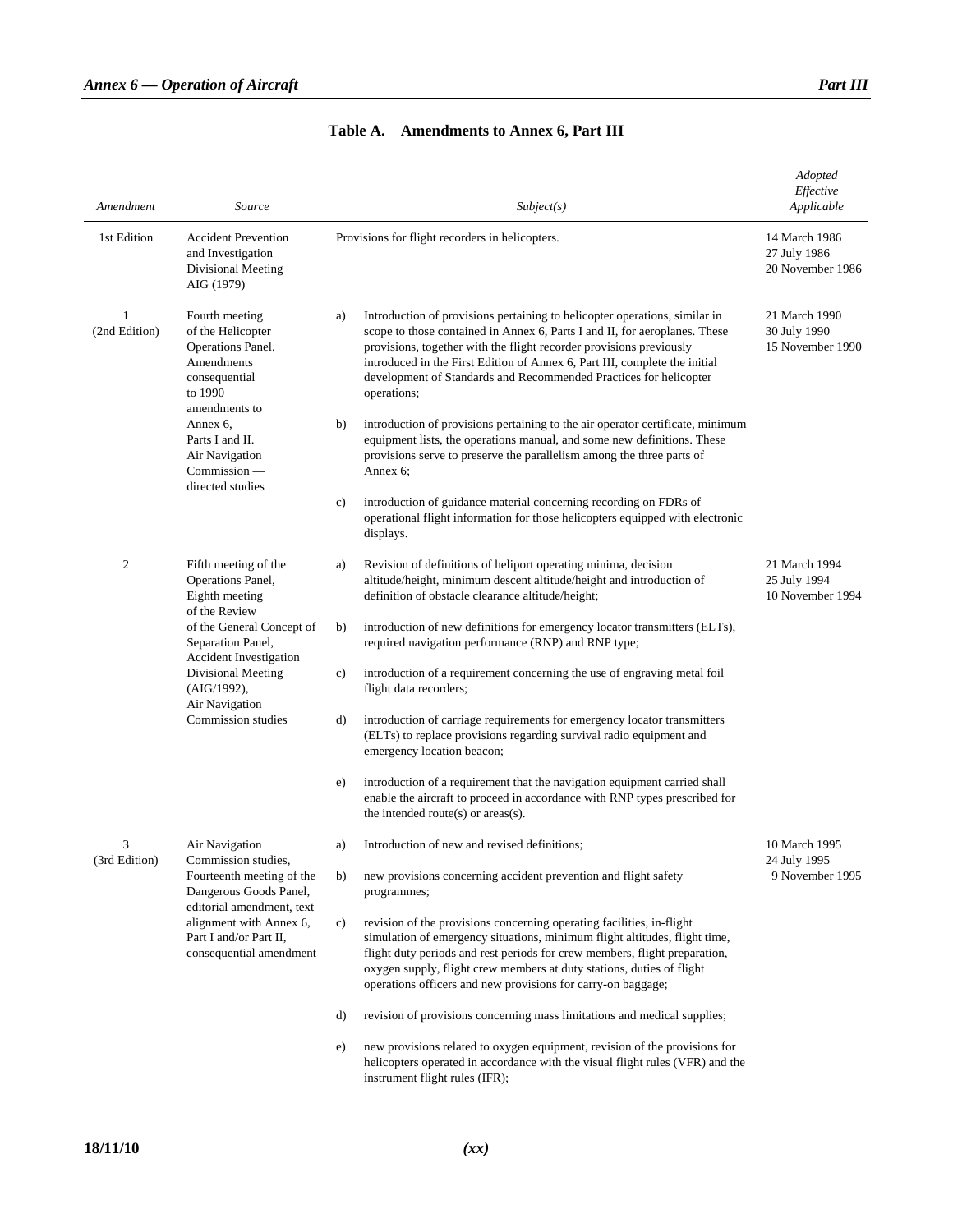| Amendment          | Source                                                                                                                                           |              | Subject(s)                                                                                                                                                                                                                                                                                                                                                                                                                                                                                                                       | Adopted<br>Effective<br>Applicable                  |
|--------------------|--------------------------------------------------------------------------------------------------------------------------------------------------|--------------|----------------------------------------------------------------------------------------------------------------------------------------------------------------------------------------------------------------------------------------------------------------------------------------------------------------------------------------------------------------------------------------------------------------------------------------------------------------------------------------------------------------------------------|-----------------------------------------------------|
|                    |                                                                                                                                                  | f)           | new requirements for the flight crew training programme concerning<br>knowledge and skills related to human performance and limitations;                                                                                                                                                                                                                                                                                                                                                                                         |                                                     |
|                    |                                                                                                                                                  | g)           | revision of the denomination of flight operations officers to align with<br>Annex 1;                                                                                                                                                                                                                                                                                                                                                                                                                                             |                                                     |
|                    |                                                                                                                                                  | h)           | revision of the contents of the operations manual; new provisions<br>concerning heliport operating minima, oxygen supply, flight and duty time<br>limitations, procedures and checklists used by flight crew, specifications for<br>the operational flight plan, the flight crew training programme, the cabin<br>attendant duties training programme, security instruction and guidance,<br>accident prevention and flight safety programme, departure contingency<br>procedures and instructions for mass and balance control; |                                                     |
|                    |                                                                                                                                                  | $\mathbf{i}$ | new provisions on flight time, flight duty periods and rest periods for cabin<br>attendants and revision of the provisions concerning training;                                                                                                                                                                                                                                                                                                                                                                                  |                                                     |
|                    |                                                                                                                                                  | j)           | revision of the provisions concerning first-aid medical supplies; and                                                                                                                                                                                                                                                                                                                                                                                                                                                            |                                                     |
|                    |                                                                                                                                                  | $\bf k$      | new provisions concerning the minimum equipment list (MEL).                                                                                                                                                                                                                                                                                                                                                                                                                                                                      |                                                     |
| $\overline{4}$     | Fourth meeting<br>of the Secondary<br>Surveillance Radar<br>Improvements and<br><b>Collision Avoidance</b><br><b>Systems Panel</b><br>(SICASP/4) |              | Requirement for helicopters to be equipped with pressure-altitude reporting<br>transponders.                                                                                                                                                                                                                                                                                                                                                                                                                                     | 19 February 1996<br>15 July 1996<br>7 November 1996 |
| 5<br>(4th Edition) | First meeting of the Flight<br>Recorder Panel, ICAO<br>and Industry CFIT Task<br>Force, Air Navigation<br>Commission studies,                    | a)           | Introduction of new and revised definitions for aircraft operating manual,<br>configuration deviation list, Human Factors principles, human performance,<br>master minimum equipment list, psychoactive substances and required<br>navigation performance;                                                                                                                                                                                                                                                                       | 20 March 1998<br>20 July 1998<br>5 November 1998    |
|                    | Amendment 162 to<br>Annex 1, Amendment 38                                                                                                        | b)           | revision of the notes concerning lease and interchange;                                                                                                                                                                                                                                                                                                                                                                                                                                                                          |                                                     |
|                    | to Annex 11, editorial<br>amendment                                                                                                              | c)           | introduction of a note concerning the use of psychoactive substances;                                                                                                                                                                                                                                                                                                                                                                                                                                                            |                                                     |
|                    |                                                                                                                                                  | d)           | new and revised requirements concerning flight recorders;                                                                                                                                                                                                                                                                                                                                                                                                                                                                        |                                                     |
|                    |                                                                                                                                                  | e)           | new and revised provisions concerning the content of an operations manual<br>relocated in an appendix;                                                                                                                                                                                                                                                                                                                                                                                                                           |                                                     |
|                    |                                                                                                                                                  | f)           | new provisions concerning the responsibility of States with regard to<br>supervision of operations subject to an air operator certificate, acceptance of<br>an operations manual and establishment of a system for certification and<br>continued surveillance of the operator;                                                                                                                                                                                                                                                  |                                                     |
|                    |                                                                                                                                                  | g)           | new provisions related to the de/anti-icing of aircraft on the ground,<br>aeroplane performance operating limitations, mass limitations, sensitive<br>pressure altimeters and recent experience of the co-pilot;                                                                                                                                                                                                                                                                                                                 |                                                     |
|                    |                                                                                                                                                  | h)           | revised provisions concerning pressure-altitude reporting transponders; and                                                                                                                                                                                                                                                                                                                                                                                                                                                      |                                                     |
|                    |                                                                                                                                                  | $\mathbf{i}$ | new provisions concerning Human Factors.                                                                                                                                                                                                                                                                                                                                                                                                                                                                                         |                                                     |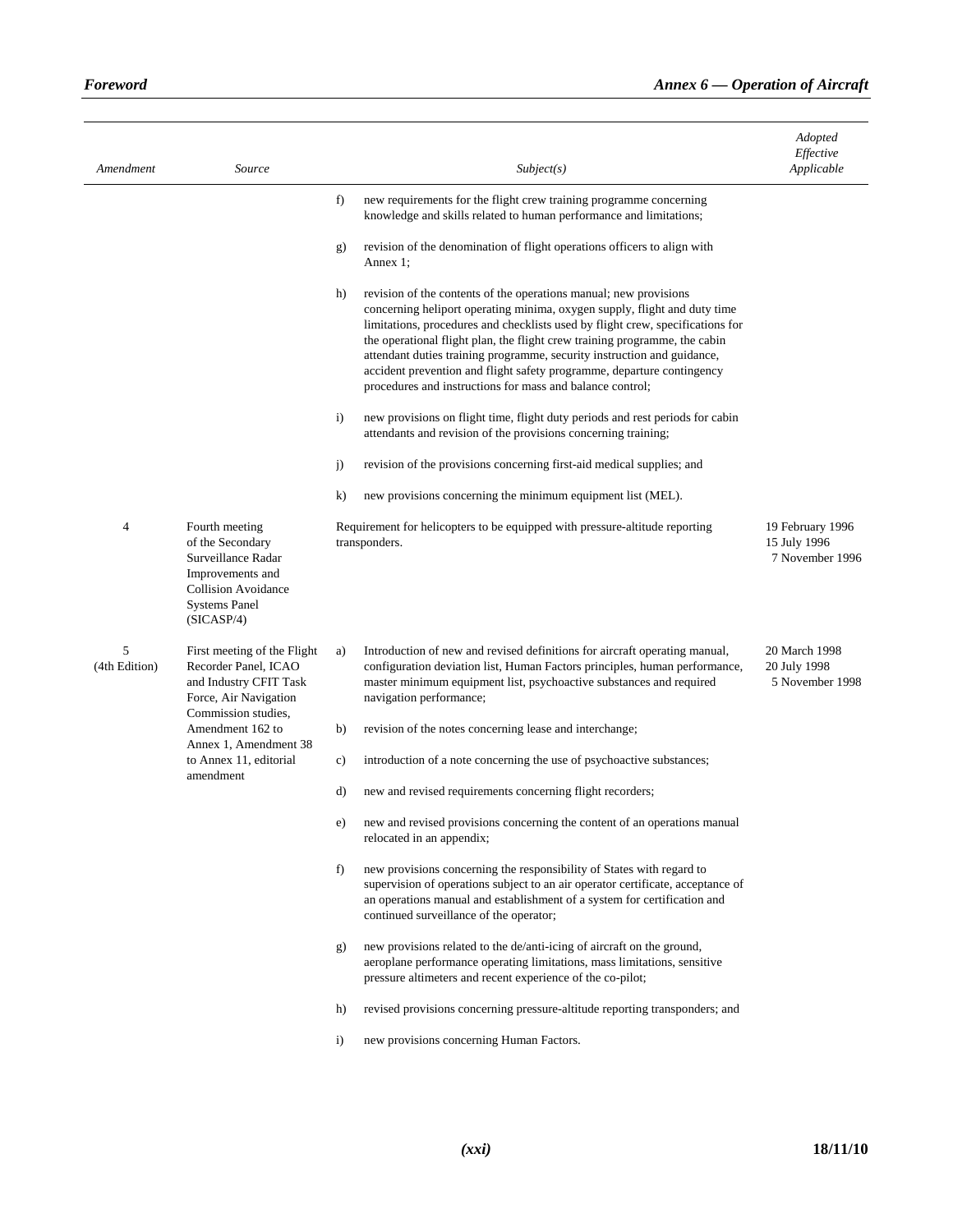#### *Annex 6 — Operation of Aircraft Part III Part III*

| Amendment          | Source                                                                                                        |               | Subject(s)                                                                                                                                                                                                                                 | Adopted<br>Effective<br>Applicable                |
|--------------------|---------------------------------------------------------------------------------------------------------------|---------------|--------------------------------------------------------------------------------------------------------------------------------------------------------------------------------------------------------------------------------------------|---------------------------------------------------|
| 6                  | Second meeting of                                                                                             | a)            | Change of terminology from "cabin attendant" to "cabin crew";                                                                                                                                                                              | 15 March 1999                                     |
|                    | the Flight Recorder Panel,<br>32nd Session of the<br>Assembly,<br>Air Navigation<br>Commission studies        | b)            | revised definitions; and                                                                                                                                                                                                                   | 19 July 1999<br>4 November 1999                   |
|                    |                                                                                                               | c)            | new provisions concerning the mandatory carriage of ELTs operating on<br>406 MHz and 121.5 MHz, pressure-altitude reporting transponders and the<br>introduction of an implementation date for the recording of digital<br>communications. |                                                   |
| 7                  | Air Navigation<br>Commission studies                                                                          | a)            | Revised definitions and introduction of the definition for instrument<br>approach and landing operations; and                                                                                                                              | 15 March 2000<br>17 July 2000                     |
|                    |                                                                                                               | b)            | introduction of requirements for the provision of RVR information and<br>criteria for instrument approach operations, revision of the duties of the<br>pilot-in-command.                                                                   | 2 November 2000                                   |
| 8<br>(5th Edition) | Second meeting of the<br>Flight Recorder Panel,<br>Third meeting of the                                       | a)            | Update the provisions concerning flight recorders, including the recording<br>of digital communications; FDR requirements for new aircraft; revised<br>parameter listings; introduction of two-hour-duration CVRs;                         | 12 March 2001<br>16 July 2001<br>1 November 2001  |
|                    | Global Navigation<br>Satellite System Panel,<br>Fifth meeting of the                                          | b)            | amendment of the classification of instrument approach and landing<br>operations;                                                                                                                                                          |                                                   |
|                    | <b>Continuing Airworthiness</b><br>Panel, Air Navigation<br>Commission studies                                | c)            | new provisions pertaining to approach with vertical guidance (APV)<br>operations;                                                                                                                                                          |                                                   |
|                    |                                                                                                               | d)            | new definitions and update of provisions pertaining to maintenance-related<br>requirements; and                                                                                                                                            |                                                   |
|                    |                                                                                                               | e)            | translation in the English language for documents attesting noise<br>certification.                                                                                                                                                        |                                                   |
| 9                  | Separation and Airspace                                                                                       | a)            | New provisions concerning language proficiency requirements;                                                                                                                                                                               | 13 March 2003                                     |
|                    | Safety Panel and Air<br>Navigation Commission<br>studies                                                      | b)            | new definition and provision concerning an operator's flight safety<br>documents system;                                                                                                                                                   | 14 July 2003<br>27 November 2003                  |
|                    |                                                                                                               | c)            | new definition and provisions concerning the safety aspects of ground<br>handling arrangements; and                                                                                                                                        |                                                   |
|                    |                                                                                                               | d)            | authorization by the State of Operator or State of Registry for en-route<br>operations in RNP airspace.                                                                                                                                    |                                                   |
| 10                 | Sixth meeting of the<br>Committee on Aviation<br><b>Environmental Protection</b>                              |               | New provisions concerning references to noise certification.                                                                                                                                                                               | 9 March 2005<br>11 July 2005<br>24 November 2005  |
| 11                 | Second meeting of the<br><b>Flight Crew Licensing</b><br>and Training Panel,                                  | a)            | Pilot recent experience and proficiency check requirements, cross-crew<br>qualification and cross-crediting of experience, evaluation of competency,<br>threat and error management, and the biannual pilot proficiency check;             | 14 March 2006<br>17 July 2006<br>23 November 2006 |
|                    | Fourteenth meeting of the<br>Obstacle Clearance Panel,<br>a proposal by the United                            | b)            | pilot awareness of operational requirements determined by procedure<br>design;                                                                                                                                                             |                                                   |
|                    | States, Council request,<br>35th Session of the<br>Assembly, and the<br>Eleventh Air Navigation<br>Conference | $\mathbf{c})$ | qualifications for flight operations officers/flight dispatchers and the critical<br>elements of a State regulatory system;                                                                                                                |                                                   |
|                    |                                                                                                               | d)            | the carriage of a copy of the air operator certificate in aircraft; and                                                                                                                                                                    |                                                   |
|                    |                                                                                                               | e)            | safety management provisions and references to new guidance material on<br>the concept of acceptable level of safety.                                                                                                                      |                                                   |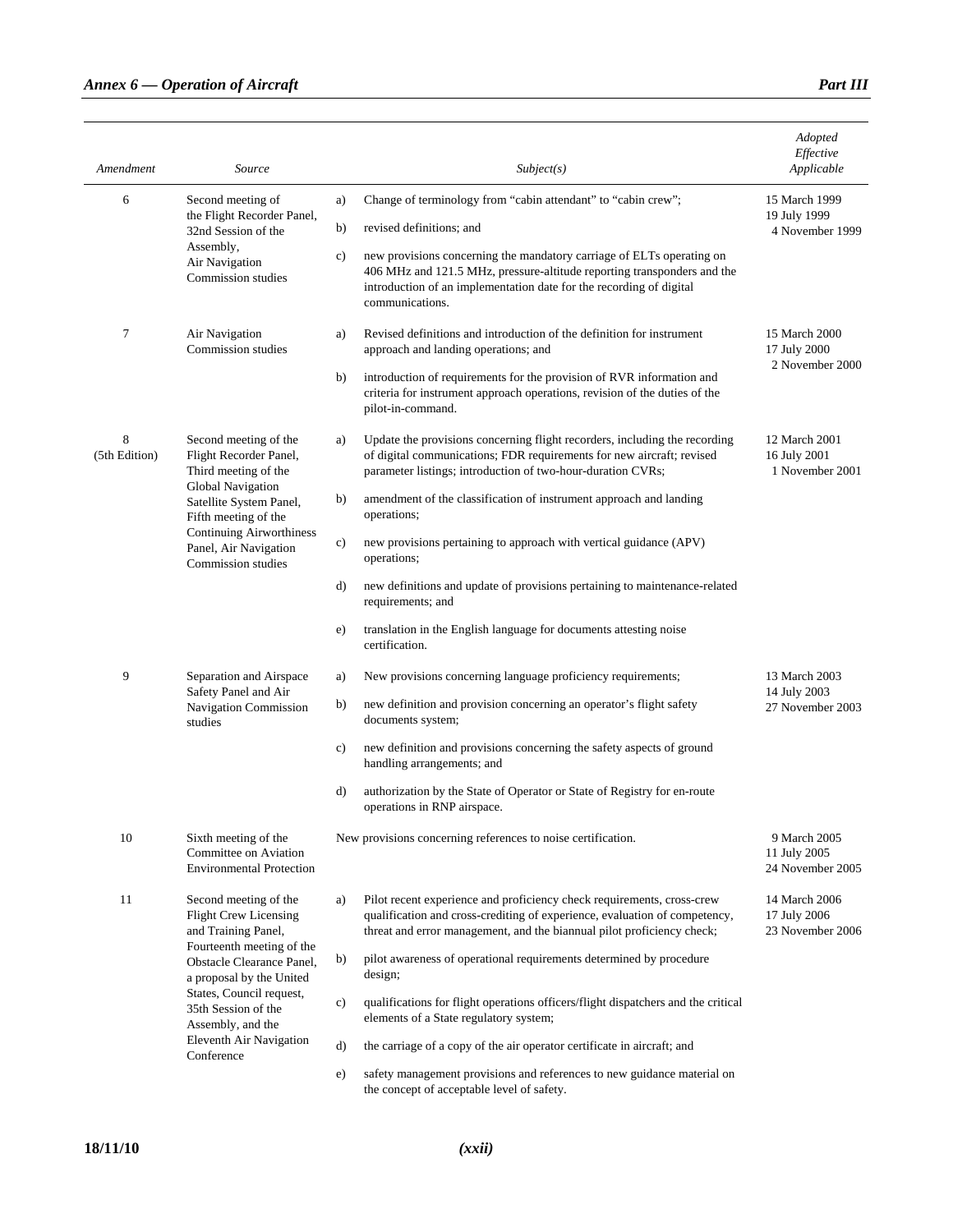$\overline{a}$ 

| Amendment           | Source                                                                                                   |    | Subject(s)                                                                                                                                                                                                                                                                                  | Adopted<br>Effective<br>Applicable                                 |
|---------------------|----------------------------------------------------------------------------------------------------------|----|---------------------------------------------------------------------------------------------------------------------------------------------------------------------------------------------------------------------------------------------------------------------------------------------|--------------------------------------------------------------------|
| 12<br>(6th Edition) | Air Navigation<br>Commission study, First<br>meeting of the<br><b>Operational Data Link</b>              | a) | Amendments to Standards to facilitate implementation of the available<br>technology in relation to the use of automatic dependant surveillance -<br>contract (ADS-C) and to the introduction of required communication<br>performance (RCP) in the provision of air traffic services (ATS); | 14 March 2007<br>16 July 2007<br>22 November 2007<br>1 July 2008   |
|                     | Panel (OPLINKP/1), and<br>Secretariat study assisted<br>by the Helicopter Tilt-                          | b) | a closer alignment of the provisions of Annex 6, Part III, with recognized<br>regulatory practices;                                                                                                                                                                                         |                                                                    |
|                     | Rotor Study Group                                                                                        | c) | a change to the definitions of performance classes;                                                                                                                                                                                                                                         |                                                                    |
|                     |                                                                                                          | d) | a change to permit appropriate consideration for achieving a safe forced<br>landing in the event of an engine failure for operations in performance<br>Classes 2 and 3;                                                                                                                     |                                                                    |
|                     |                                                                                                          | e) | the addition of new provisions relating to commercial operations under<br>instrument meteorological conditions;                                                                                                                                                                             |                                                                    |
|                     |                                                                                                          | f) | a new definition of the term "operation";                                                                                                                                                                                                                                                   |                                                                    |
|                     |                                                                                                          | g) | the introduction of the concept of "offshore operations"; and                                                                                                                                                                                                                               |                                                                    |
|                     |                                                                                                          | h) | mandatory carriage requirements for emergency locator transmitters (ELTs)<br>as of 1 July 2008).                                                                                                                                                                                            |                                                                    |
| 13                  | Secretariat: Secretariat<br>with the assistance of the<br>Required Navigation<br>Performance and Special | a) | Amendments to definitions and Standards and Recommended Practices to<br>strengthen the oversight and requirements of foreign operators and to<br>harmonize the air operator certificate in content and, as of 1 January 2010,<br>in layout; and                                             | 3 March 2008<br>20 July 2008<br>20 November 2008<br>1 January 2010 |
|                     | Operational<br>Requirements (RNPSOR)<br><b>Study Group</b>                                               | b) | amendments to definitions and Standards to align required navigation<br>performance (RNP) and area navigation (RNAV) terminology with the<br>performance-based navigation concept.                                                                                                          |                                                                    |
| $14-A$              | Seventh meeting of the<br><b>Operations Panel</b><br>(OPSP/7); Secretariat                               | a) | amendment to the definition of "approach and landing operations using<br>instrument approach procedures" to show a reduced RVR requirement for<br>CAT II and CAT IIIA and B;                                                                                                                | 2 March 2009<br>20 July 2009<br>19 November 2009                   |
|                     | with the assistance of the<br><b>Medical Provisions Study</b><br>Group (MPSG)                            | b) | clarification of training requirements for cabin crews in the awareness of<br>dangerous goods;                                                                                                                                                                                              |                                                                    |
|                     |                                                                                                          | c) | harmonization of the provisions on the use of a simulator for the<br>maintenance of recent experience for a helicopter pilot-in-command and<br>co-pilot with the provisions in Annex 6, Part I; and                                                                                         |                                                                    |
|                     |                                                                                                          | d) | amendment introducing changes to Annex 6 in order to better reflect the<br>contemporary needs regarding on-board medical supplies.                                                                                                                                                          |                                                                    |
| $14-B$              | Secretariat                                                                                              |    | Amendment concerning the development of harmonized provisions relating to<br>safety management by introducing a framework for the implementation and<br>maintenance of a State safety programme as of 18 November 2010.                                                                     | 2 March 2009<br>20 July 2009<br>18 November 2010                   |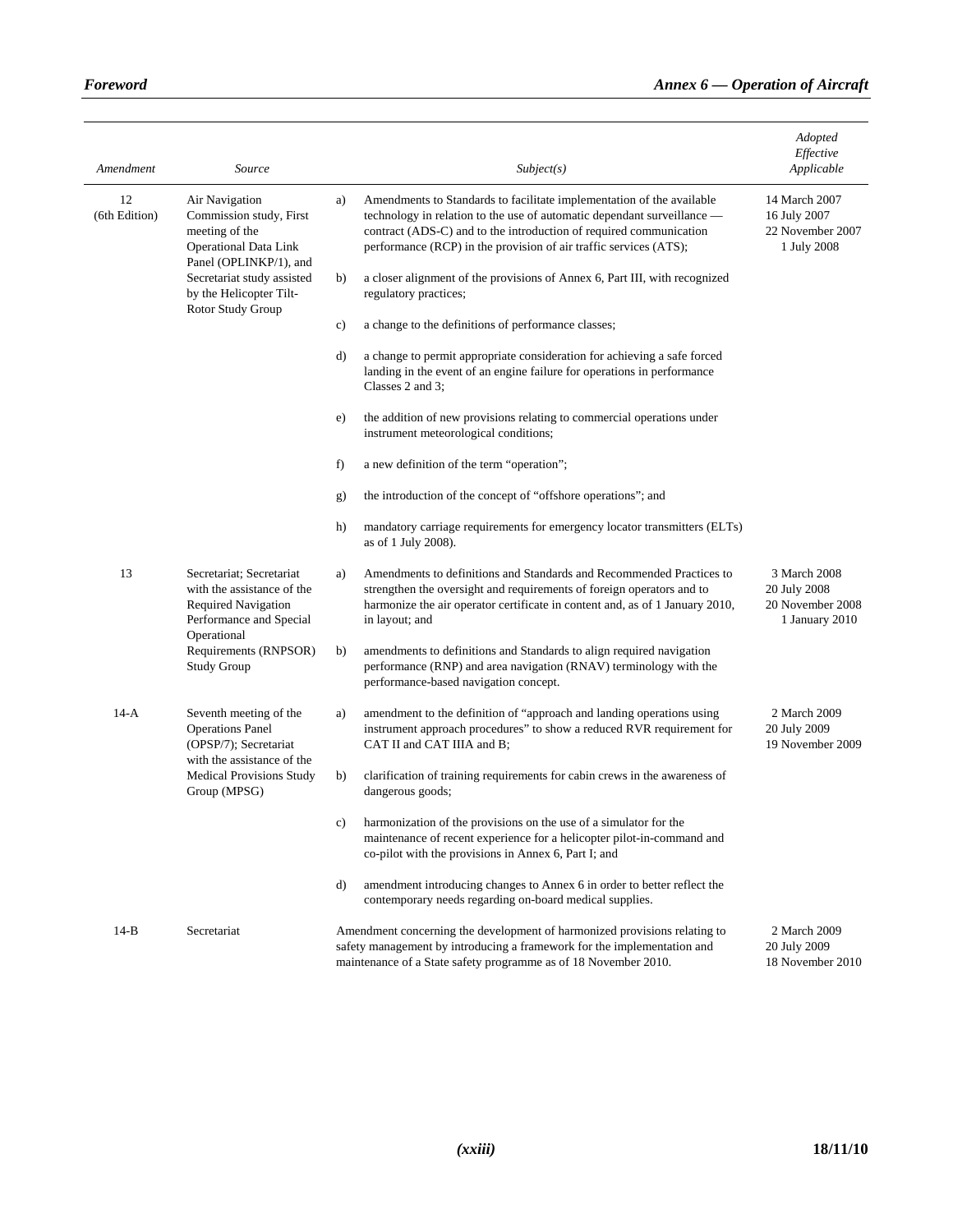|                     |                                                                                                                                                                                                                                                                                     |                                                                                                                                                            | Adopted<br>Effective                                 |
|---------------------|-------------------------------------------------------------------------------------------------------------------------------------------------------------------------------------------------------------------------------------------------------------------------------------|------------------------------------------------------------------------------------------------------------------------------------------------------------|------------------------------------------------------|
| Amendment           | Source                                                                                                                                                                                                                                                                              | Subject(s)                                                                                                                                                 | Applicable                                           |
| 15<br>(7th Edition) | Ninth meeting of the<br><b>Operations Panel</b><br>Working Group                                                                                                                                                                                                                    | new provisions for head-up displays (HUD)/enhanced vision systems<br>a)<br>(EVS);                                                                          | 26 February 2010<br>12 July 2010<br>18 November 2010 |
|                     | of the Whole<br>(OPSP/WG/WHL/9);<br>twelfth meeting of the                                                                                                                                                                                                                          | amendment to provisions to provide consistency in propulsion terminology;<br>b)<br>and                                                                     |                                                      |
|                     | Airworthiness Panel<br>Working Group<br>of the Whole<br>(AIRP/WG/WHL/12);<br>Secretariat, with the<br>assistance of the second<br>meeting of the Flight<br>Recorder Panel Working<br>Group of the Whole<br>(FLIRECP/WG/WHL/2)                                                       | new and updated provisions regarding flight recorders.<br>c)                                                                                               |                                                      |
| 16                  | Secretariat, in order to<br>implement the Council<br>mandate, pursuant to<br><b>Assembly Resolution</b><br>A37-9                                                                                                                                                                    | The use of a halon replacement agent in lavatory fire extinguishers on or after<br>31 December 2011 and 31 December 2016 for hand-held fire extinguishers. | 13 June 2011<br>30 October 2011<br>15 December 2011  |
| 17                  | Secretariat, with the<br>assistance of the third<br>meeting of the Flight<br><b>Recorder Panel Working</b><br>Group of the Whole<br>(FLIRECP/WG/WHL/3)                                                                                                                              | Amendment concerning carriage requirements for flight recorders.                                                                                           | 7 March 2012<br>16 July 2012<br>15 November 2012     |
| $18-A$              | Twelfth meeting of the<br><b>Operations Panel</b>                                                                                                                                                                                                                                   | Amendment concerning:                                                                                                                                      | 25 February 2013<br>15 July 2013                     |
|                     | Working Group of the<br>Whole (OPSP/WG/                                                                                                                                                                                                                                             | timepiece requirements and approach ban;<br>a)                                                                                                             | 14 November 2013                                     |
|                     | WHL/12); Special<br>Meeting of the Safety<br>Management Panel<br>(SMP/SM/1)                                                                                                                                                                                                         | the transfer of safety management provisions to Annex 19.<br>b)                                                                                            |                                                      |
| $18-B$              | Secretariat supported by<br>the Approach<br><b>Classification Task Force</b><br>(ACTF) in coordination<br>with the Aerodromes<br>Panel (AP), the<br><b>Instrument Flight</b><br>Procedure Panel (IFPP),<br>the Navigation Systems<br>Panel (NSP) and the<br>Operations Panel (OPSP) | Amendment concerning provisions related to instrument approach operations and<br>procedures as a result of the new approach classification.                | 25 February 2013<br>15 July 2013<br>13 November 2014 |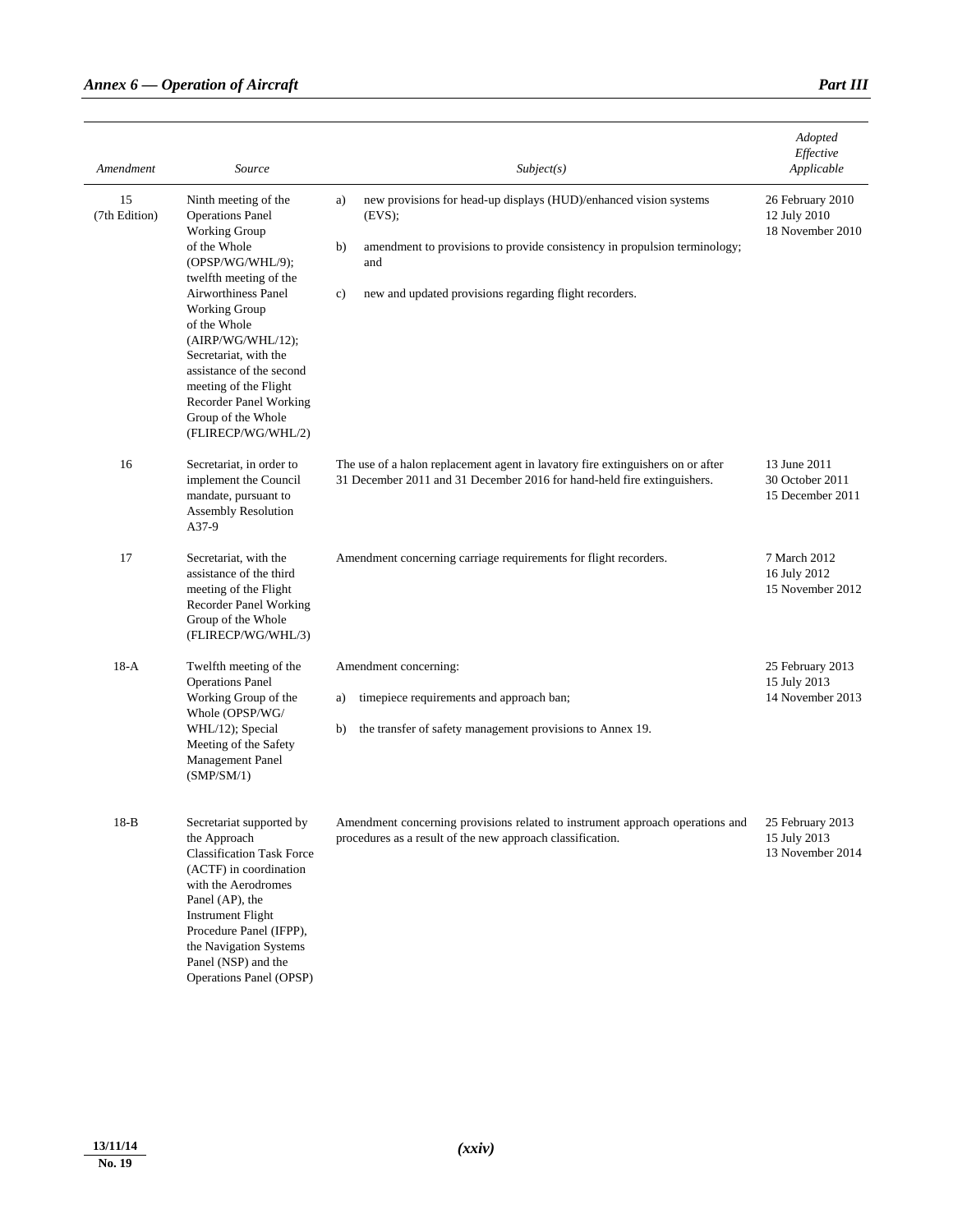| Amendment | Source                                                                                                                                                                                                                           |    | Subject(s)                                                                                                                                                                                                                                                                           | Adopted<br>Effective<br>Applicable |
|-----------|----------------------------------------------------------------------------------------------------------------------------------------------------------------------------------------------------------------------------------|----|--------------------------------------------------------------------------------------------------------------------------------------------------------------------------------------------------------------------------------------------------------------------------------------|------------------------------------|
| 19        | Seventh, eighth, ninth,<br>tenth and eleventh                                                                                                                                                                                    |    | Amendment concerning:                                                                                                                                                                                                                                                                | 3 March 2014<br>14 July 2014       |
|           | meetings of the<br><b>Instrument Flight</b><br>Procedures Panel                                                                                                                                                                  | a) | procedure design criteria and charting requirements to support PBN as well<br>as helicopter PinS approach and departure operations;                                                                                                                                                  | 13 November 2014                   |
|           | Working Group of the<br>Whole (IFPP/WG-<br>WHL/7, 8, 9, 10 and 11);                                                                                                                                                              | b) | harmonization of provisions concerning EFBs, HUDs and vision systems,<br>and fuel use;                                                                                                                                                                                               |                                    |
|           | fifteenth meeting of the<br><b>Operations Panel</b><br><b>Working Group</b><br>of the Whole (OPSP/<br>$WG/WHL/15)$ ; fifth<br>meeting of the Flight<br><b>Recorder Panel Working</b><br>Group of the Whole<br>(FLIRECP/WG/WHL/5) | c) | flight recorder requirements to: reference updated EUROCAE Minimum<br>Operational Performance Specifications (MOPS); align underwater location<br>device (ULD) requirements with Annex 6, Part I; and include less stringent<br>inspection requirements for flight recorder systems. |                                    |

\_\_\_\_\_\_\_\_\_\_\_\_\_\_\_\_\_\_\_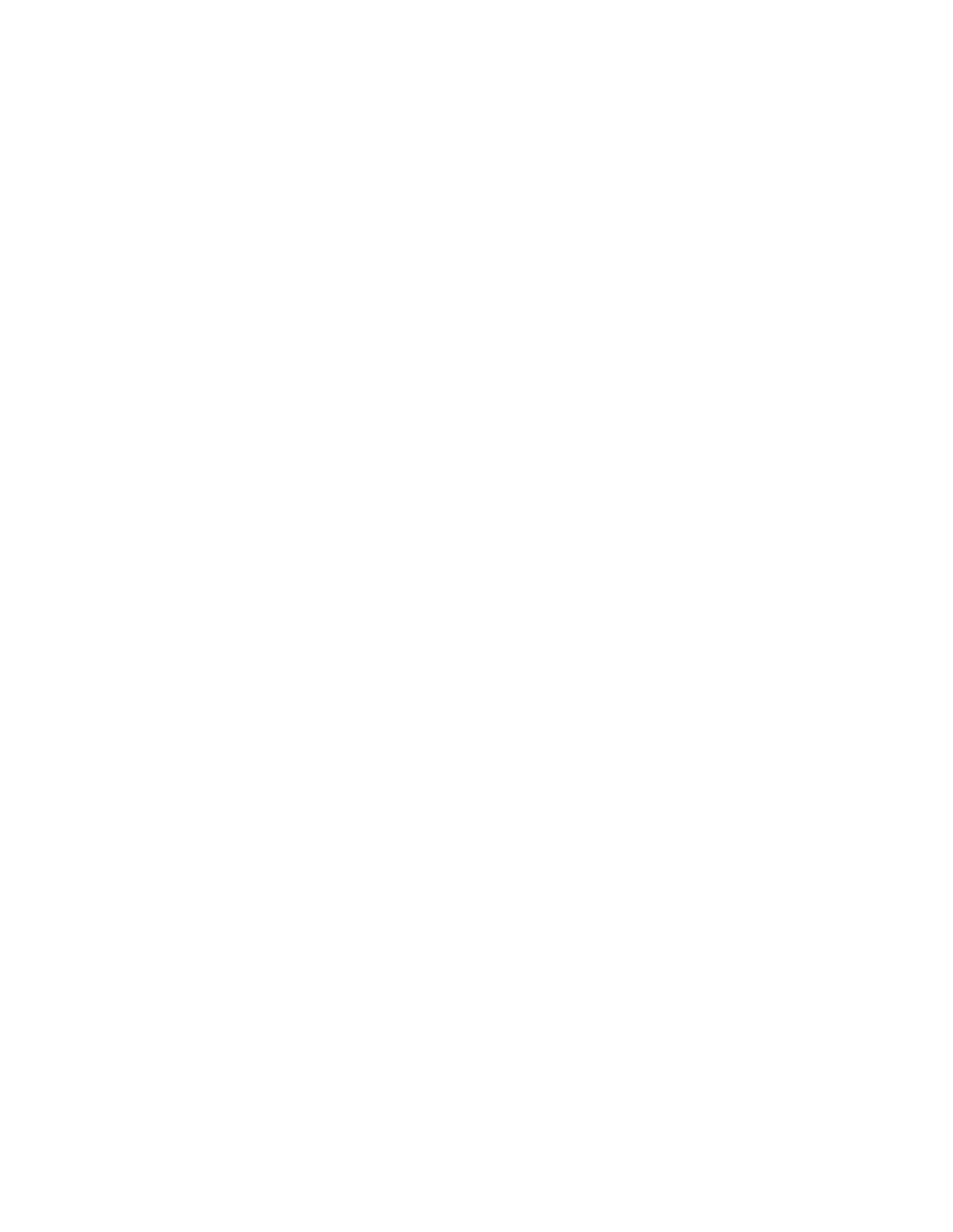ANNEX  $6$  - PART III

**SECTION I** 

**GENERAL**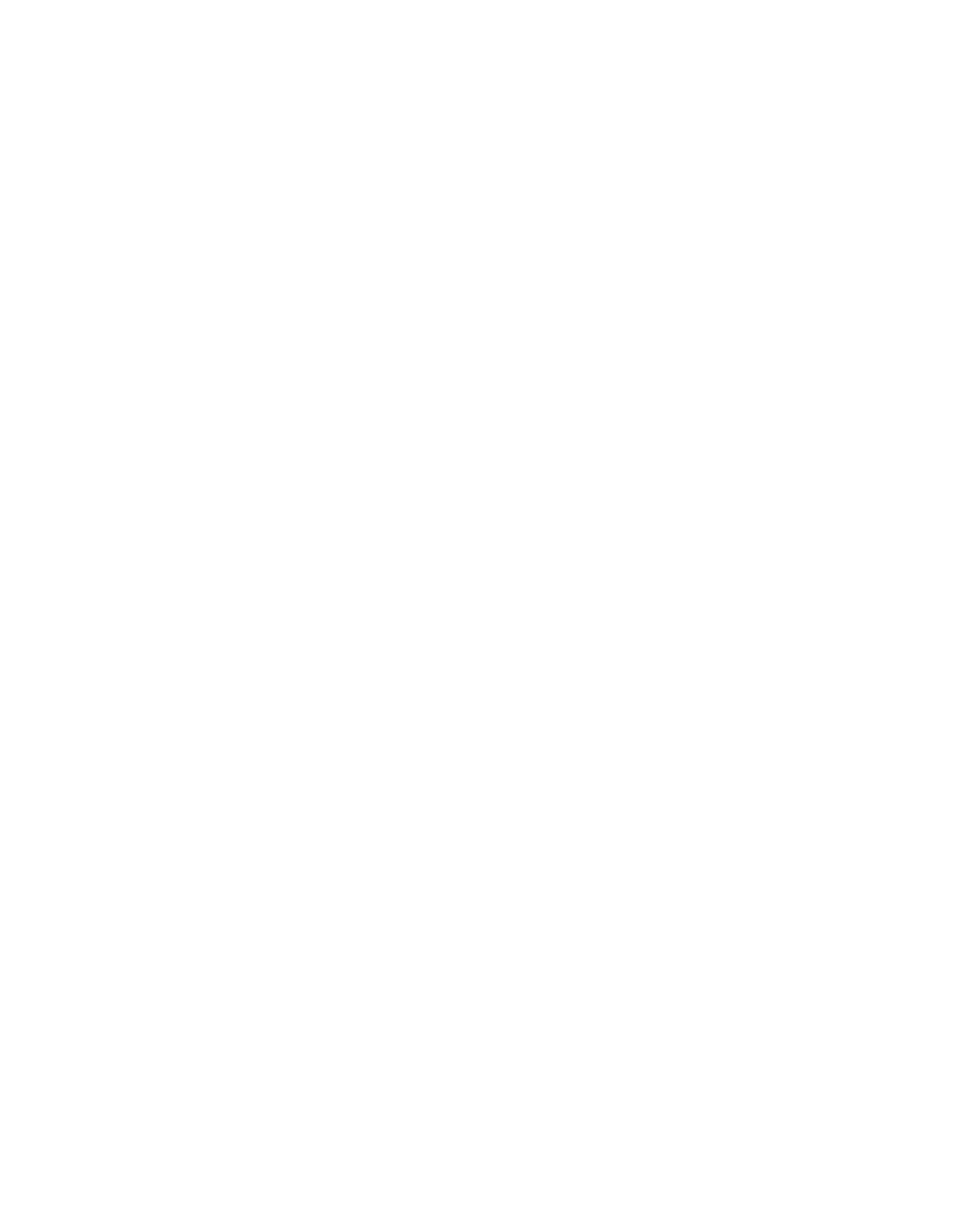## **INTERNATIONAL STANDARDS AND RECOMMENDED PRACTICES**

### **CHAPTER 1. DEFINITIONS**

When the following terms are used in the Standards and Recommended Practices for international operations with helicopters, they have the following meanings:

- *Aerial work.* An aircraft operation in which an aircraft is used for specialized services such as agriculture, construction, photography, surveying, observation and patrol, search and rescue, aerial advertisement, etc.
- *Aerodrome.* A defined area on land or water (including any buildings, installations and equipment) intended to be used either wholly or in part for the arrival, departure and surface movement of aircraft.
- *Aircraft.* Any machine that can derive support in the atmosphere from the reactions of the air other than the reactions of the air against the earth's surface.
- *Aircraft operating manual.* A manual, acceptable to the State of the Operator, containing normal, abnormal and emergency procedures, checklists, limitations, performance information, details of the aircraft systems and other material relevant to the operation of the aircraft.

 *Note.— The aircraft operating manual is part of the operations manual.* 

*Air operator certificate (AOC).* A certificate authorizing an operator to carry out specified commercial air transport operations.

- *Airworthy.* The status of an aircraft, engine, propeller or part when it conforms to its approved design and is in a condition for safe operation.
- *Alternate heliport.* A heliport to which a helicopter may proceed when it becomes either impossible or inadvisable to proceed to or to land at the heliport of intended landing where the necessary services and facilities are available, where aircraft performance requirements can be met and which is operational at the expected time of use. Alternate heliports include the following:
	- *Take-off alternate*. An alternate heliport at which a helicopter would be able to land should this become necessary shortly after take-off and it is not possible to use the heliport of departure.
	- *En-route alternate*. An alternate heliport at which a helicopter would be able to land in the event that a diversion becomes necessary while en route.
	- *Destination alternate*. An alternate heliport at which a helicopter would be able to land should it become either impossible or inadvisable to land at the heliport of intended landing.
	- *Note*.— *The heliport from which a flight departs may be an en-route or a destination alternate heliport for that flight.*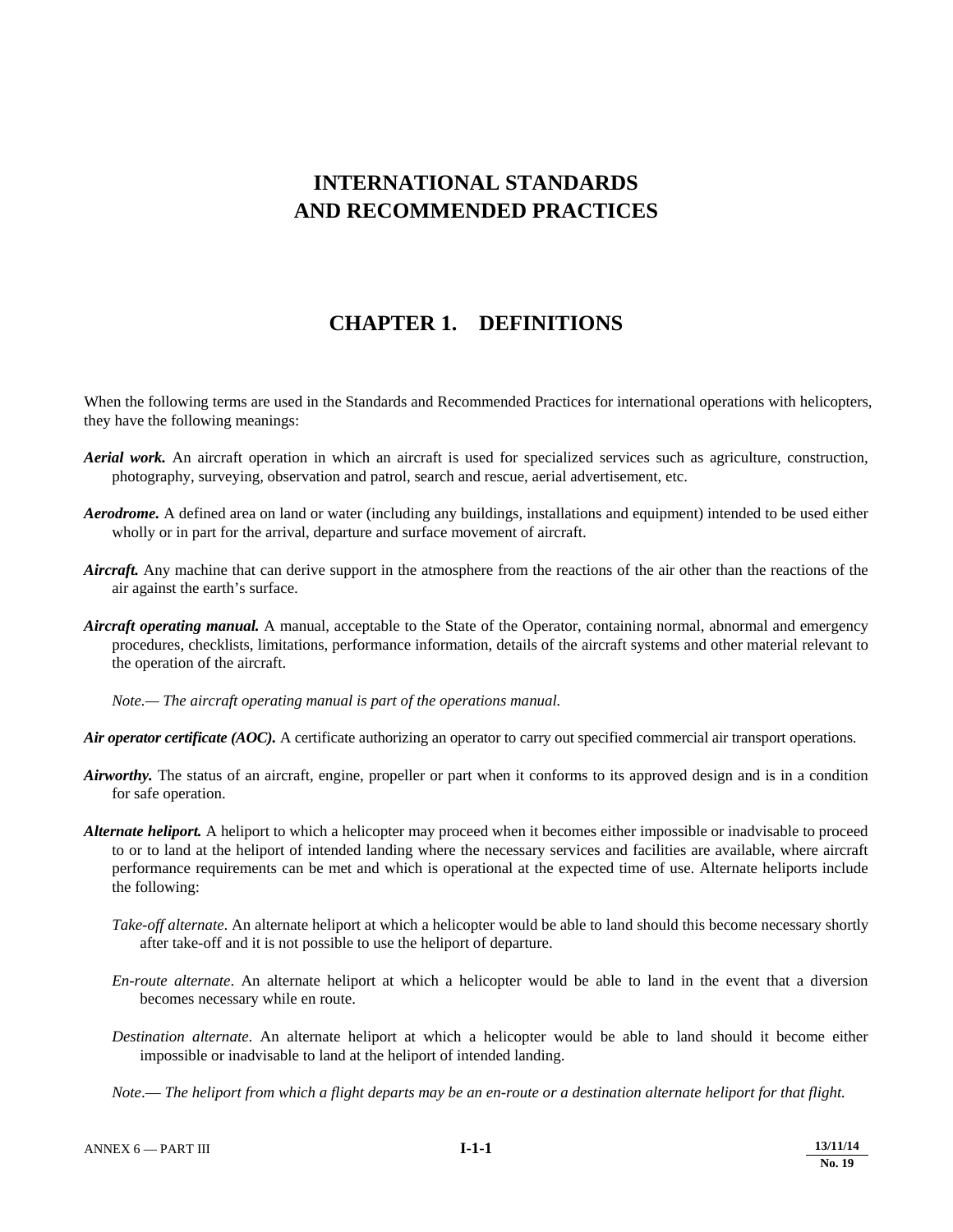- *Approach and landing phase helicopters.* That part of the flight from 300 m (1 000 ft) above the elevation of the FATO, if the flight is planned to exceed this height, or from the commencement of the descent in the other cases, to landing or to the balked landing point.
- *Area navigation (RNAV).* A method of navigation which permits aircraft operation on any desired flight path within the coverage of ground- or space-based navigation aids or within the limits of the capability of self-contained aids, or a combination of these.

 *Note.— Area navigation includes performance-based navigation as well as other operations that do not meet the definition of performance-based navigation.* 

- *Cabin crew member.* A crew member who performs, in the interest of safety of passengers, duties assigned by the operator or the pilot-in-command of the aircraft, but who shall not act as a flight crew member.
- *Combined vision system (CVS).* A system to display images from a combination of an enhanced vision system (EVS) and a synthetic vision system (SVS).
- *Commercial air transport operation.* An aircraft operation involving the transport of passengers, cargo or mail for remuneration or hire.
- *Configuration deviation list (CDL).* A list established by the organization responsible for the type design with the approval of the State of Design which identifies any external parts of an aircraft type which may be missing at the commencement of a flight, and which contains, where necessary, any information on associated operating limitations and performance correction.
- *Congested area.* In relation to a city, town or settlement, any area which is substantially used for residential, commercial or recreational purposes.
- *Congested hostile environment.* A hostile environment within a congested area.
- *Continuing airworthiness***.** The set of processes by which an aircraft, engine, rotor or part complies with the applicable airworthiness requirements and remains in a condition for safe operation throughout its operating life.
- *Continuous descent final approach (CDFA).* A technique, consistent with stabilized approach procedures, for flying the final approach segment of a non-precision instrument approach procedure as a continuous descent, without level-off, from an altitude/height at or above the final approach fix altitude/height to a point approximately 15 m (50 ft) above the landing runway threshold or the point where the flare manoeuvre should begin for the type of aircraft flown.
- *Crew member.* A person assigned by an operator to duty on an aircraft during a flight duty period.
- *Dangerous goods.* Articles or substances which are capable of posing a risk to health, safety, property or the environment and which are shown in the list of dangerous goods in the Technical Instructions or which are classified according to those Instructions.

 *Note.— Dangerous goods are classified in Annex 18, Chapter 3.* 

*Decision altitude (DA) or decision height (DH).* A specified altitude or height in a three-dimensional (3D) instrument approach operation at which a missed approach must be initiated if the required visual reference to continue the approach has not been established.

 *Note 1.— Decision altitude (DA) is referenced to mean sea level and decision height (DH) is referenced to the threshold elevation.*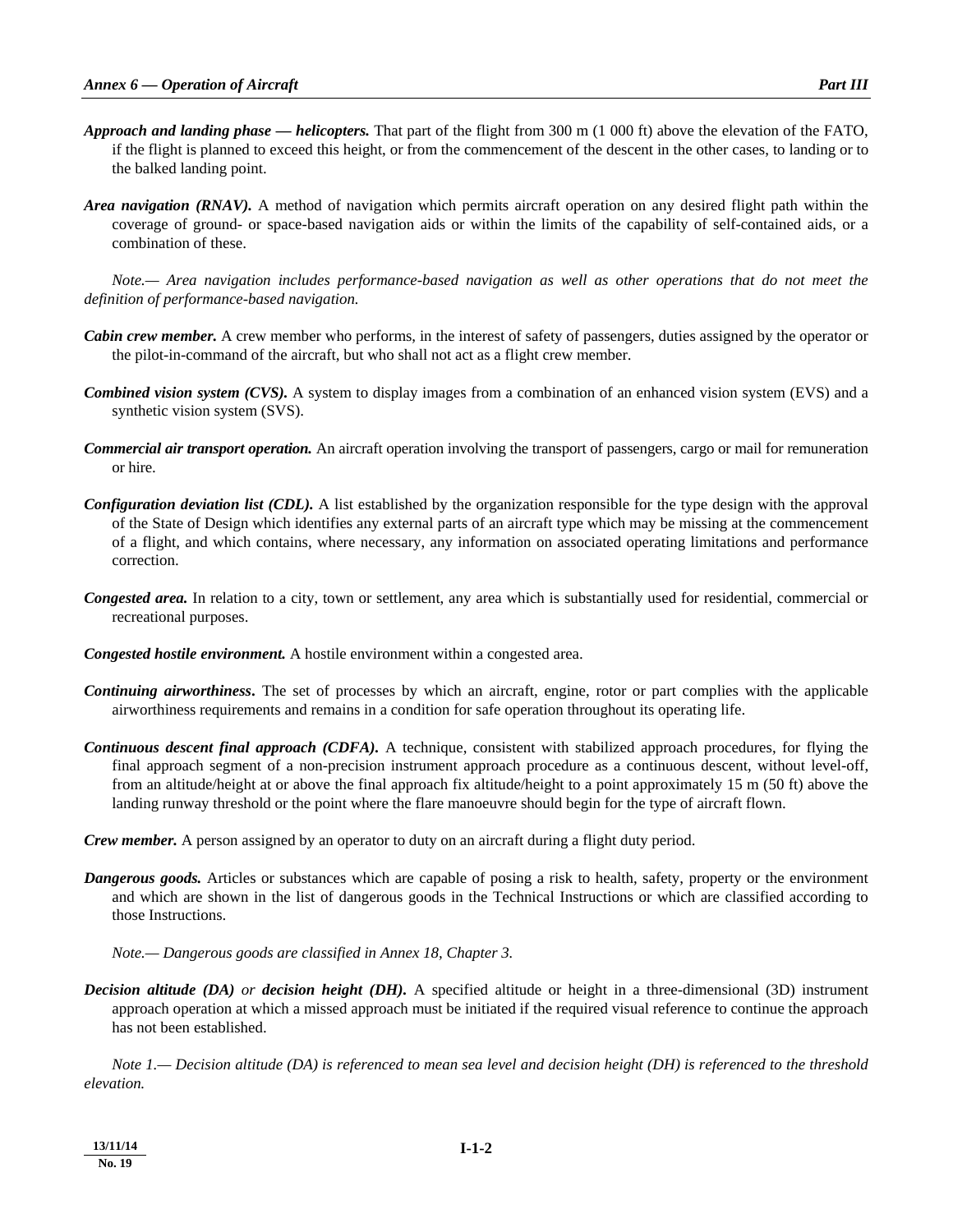*Note 2.— The required visual reference means that section of the visual aids or of the approach area which should have been in view for sufficient time for the pilot to have made an assessment of the aircraft position and rate of change of position, in relation to the desired flight path. In Category III operations with a decision height the required visual reference is that specified for the particular procedure and operation.* 

 *Note 3.— For convenience where both expressions are used they may be written in the form "decision altitude/height" and abbreviated "DA/H".* 

*Defined point after take-off (DPATO).* The point, within the take-off and initial climb phase, before which the helicopter's ability to continue the flight safely, with one engine inoperative, is not assured and a forced landing may be required.

 *Note.— Defined points apply to helicopters operating in performance Class 2 only.* 

*Defined point before landing (DPBL).* The point, within the approach and landing phase, after which the helicopter's ability to continue the flight safely, with one engine inoperative, is not assured and a forced landing may be required.

 *Note.— Defined points apply to helicopters operating in performance Class 2 only.* 

*Electronic flight bag (EFB).* An electronic information system, comprised of equipment and applications for flight crew, which allows for the storing, updating, displaying and processing of EFB functions to support flight operations or duties.

*Elevated heliport.* A heliport located on a raised structure on land.

*Emergency locator transmitter (ELT).* A generic term describing equipment which broadcast distinctive signals on designated frequencies and, depending on application, may be automatically activated by impact or be manually activated. An ELT may be any of the following:

 *Automatic fixed ELT (ELT(AF)).* An automatically activated ELT which is permanently attached to an aircraft.

- *Automatic portable ELT (ELT(AP)).* An automatically activated ELT which is rigidly attached to an aircraft but readily removable from the aircraft.
- *Automatic deployable ELT (ELT(AD)).* An ELT which is rigidly attached to an aircraft and which is automatically deployed and activated by impact, and, in some cases, also by hydrostatic sensors. Manual deployment is also provided.
- *Survival ELT (ELT(S)).* An ELT which is removable from an aircraft, stowed so as to facilitate its ready use in an emergency, and manually activated by survivors.
- *Engine***.** A unit used or intended to be used for aircraft propulsion. It consists of at least those components and equipment necessary for functioning and control, but excludes the propeller/rotors (if applicable).
- *Enhanced vision system (EVS).* A system to display electronic real-time images of the external scene achieved through the use of image sensors.

*Note.— EVS does not include night vision imaging systems (NVIS).* 

*En-route phase.* That part of the flight from the end of the take-off and initial climb phase to the commencement of the approach and landing phase.

 *Note.— Where adequate obstacle clearance cannot be guaranteed visually, flights must be planned to ensure that obstacles can be cleared by an appropriate margin. In the event of failure of the critical engine, operators may need to adopt alternative procedures.* 

*Final approach and take-off area (FATO).* A defined area over which the final phase of the approach manoeuvre to hover or landing is completed and from which the take-off manoeuvre is commenced. Where the FATO is to be used by helicopters operating in performance Class 1, the defined area includes the rejected take-off area available.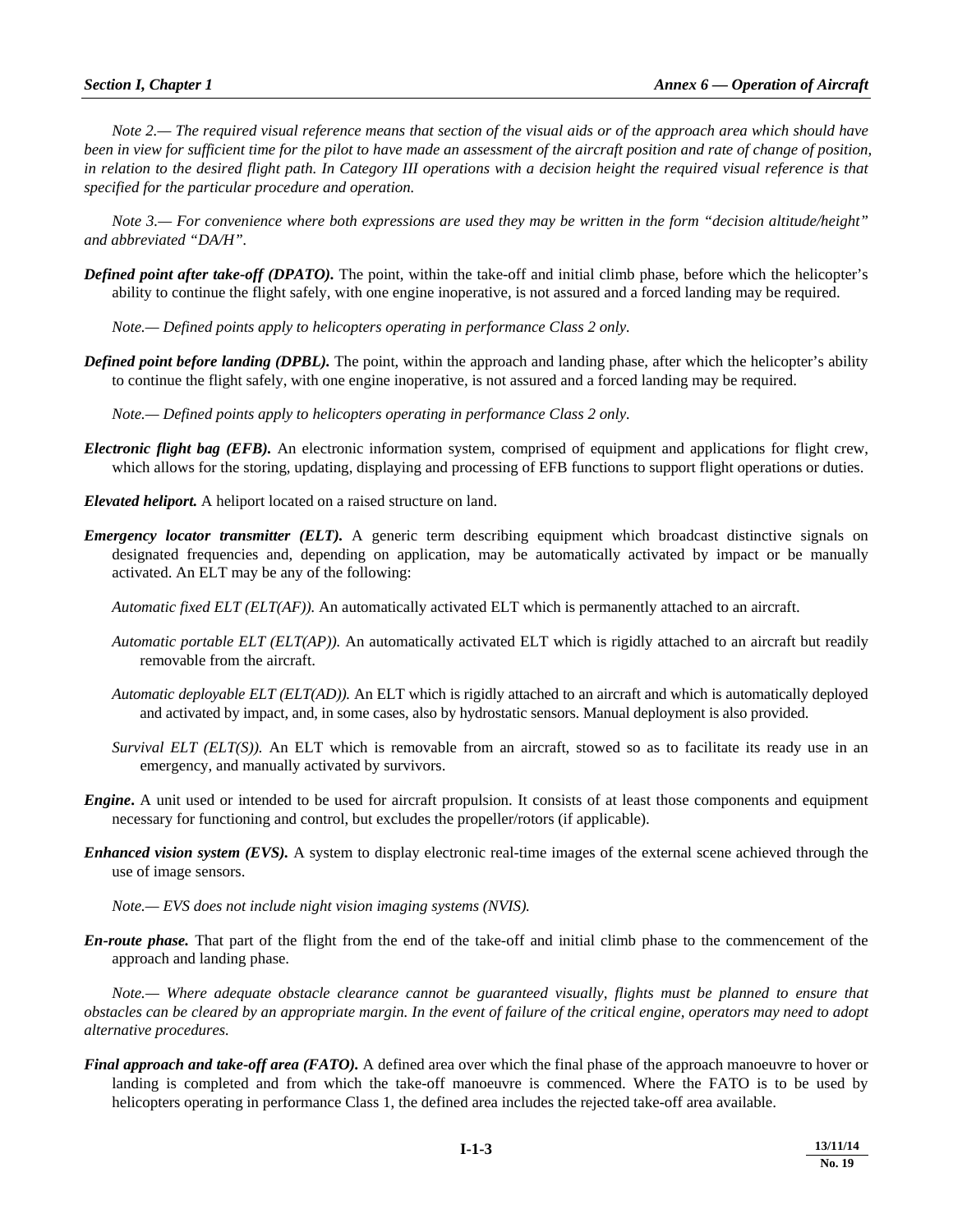- *Final approach segment (FAS)*. That segment of an instrument approach procedure in which alignment and descent for landing are accomplished.
- *Flight crew member.* A licensed crew member charged with duties essential to the operation of an aircraft during a flight duty period.
- *Flight duty period.* The total time from the moment a flight crew member commences duty, immediately subsequent to a rest period and prior to making a flight or a series of flights, to the moment the flight crew member is relieved of all duties having completed such flight or series of flights.
- *Flight manual.* A manual, associated with the certificate of airworthiness, containing limitations within which the aircraft is to be considered airworthy, and instructions and information necessary to the flight crew members for the safe operation of the aircraft.
- *Flight operations officer/flight dispatcher.* A person designated by the operator to engage in the control and supervision of flight operations, whether licensed or not, suitably qualified in accordance with Annex 1, who supports, briefs and/or assists the pilot-in-command in the safe conduct of the flight.
- *Flight plan.* Specified information provided to air traffic services units, relative to an intended flight or portion of a flight of an aircraft.
- *Flight recorder.* Any type of recorder installed in the aircraft for the purpose of complementing accident/incident investigation.
- *Flight safety documents system***.** A set of interrelated documentation established by the operator, compiling and organizing information necessary for flight and ground operations, and comprising, as a minimum, the operations manual and the operator's maintenance control manual.
- *Flight simulation training device.* Any one of the following three types of apparatus in which flight conditions are simulated on the ground:
	- *A flight simulator,* which provides an accurate representation of the flight deck of a particular aircraft type to the extent that the mechanical, electrical, electronic, etc. aircraft systems control functions, the normal environment of flight crew members, and the performance and flight characteristics of that type of aircraft are realistically simulated;
	- *A flight procedures trainer,* which provides a realistic flight deck environment, and which simulates instrument responses, simple control functions of mechanical, electrical, electronic, etc. aircraft systems, and the performance and flight characteristics of aircraft of a particular class;
	- *A basic instrument flight trainer,* which is equipped with appropriate instruments, and which simulates the flight deck environment of an aircraft in flight in instrument flight conditions.
- *Flight time helicopters.* The total time from the moment a helicopter's rotor blades start turning until the moment the helicopter finally comes to rest at the end of the flight, and the rotor blades are stopped.

 *Note 1.— The State may provide guidance in those cases where the definition of flight time does not describe or permit normal practices. Examples are: crew change without stopping the rotors; and rotors running engine wash procedure following a flight. In any case, the time when rotors are running between sectors of a flight is included within the calculation of flight time.*

 *Note 2.— This definition is intended only for the purpose of flight and duty time regulations.*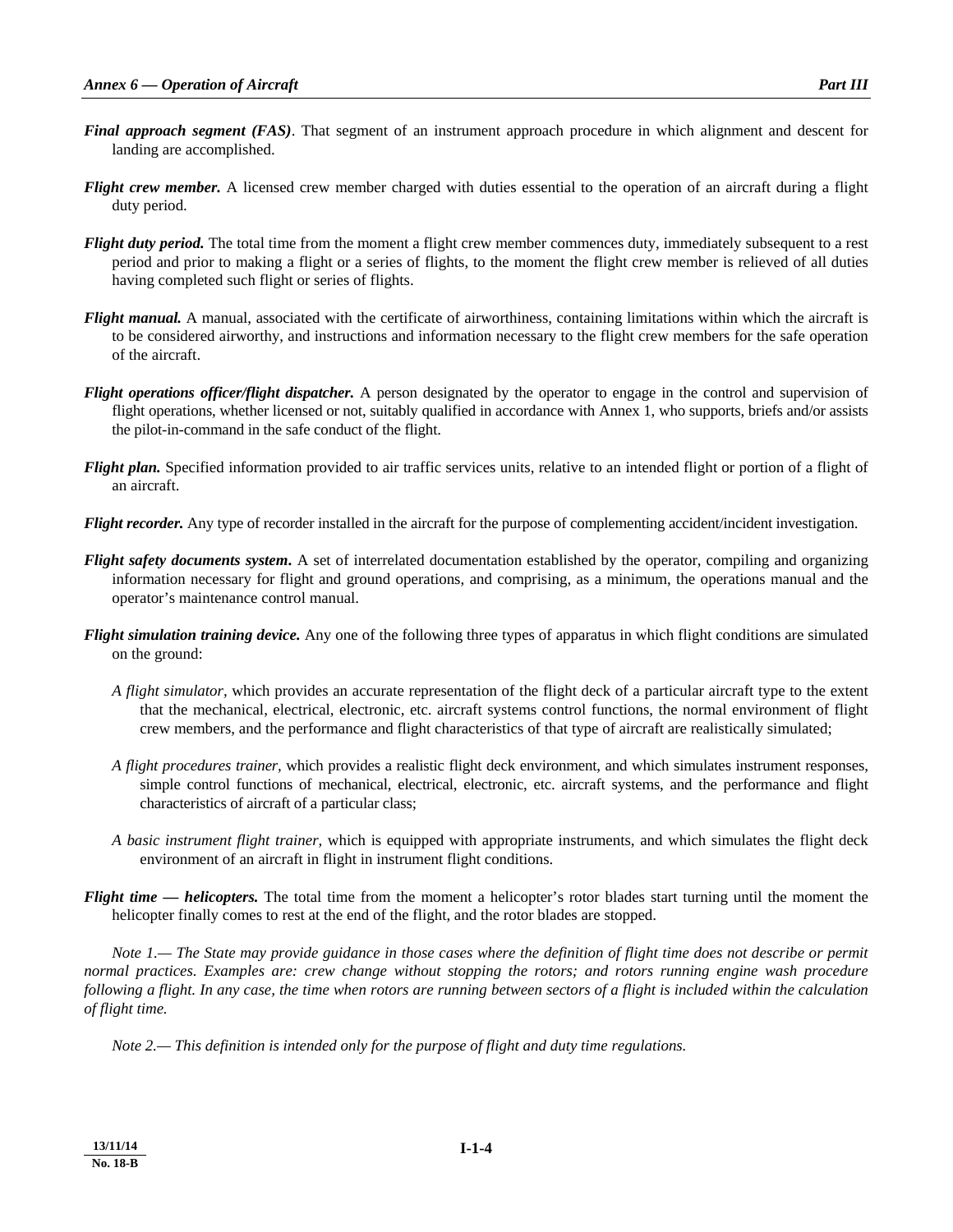*General aviation operation.* An aircraft operation other than a commercial air transport operation or an aerial work operation.

*Ground handling.* Services necessary for an aircraft's arrival at, and departure from, an airport, other than air traffic services.

*Head-up display (HUD).* A display system that presents flight information into the pilot's forward external field of view.

*Helicopter.* A heavier-than-air aircraft supported in flight chiefly by the reactions of the air on one or more power-driven rotors on substantially vertical axes.

 *Note.— Some States use the term "rotorcraft" as an alternative to "helicopter".*

*Helideck.* A heliport located on a floating or fixed offshore structure.

*Heliport.* An aerodrome or a defined area on a structure intended to be used wholly or in part for the arrival, departure and surface movement of helicopters.

 *Note 1.— Throughout this Part, when the term "heliport" is used, it is intended that the term also applies to aerodromes primarily meant for the use of aeroplanes.*

 *Note 2.— Helicopters may be operated to and from areas other than heliports.* 

*Heliport operating minima.* The limits of usability of a heliport for:

- a) take-off, expressed in terms of runway visual range and/or visibility and, if necessary, cloud conditions;
- b) landing in 2D instrument approach operations, expressed in terms of visibility and/or runway visual range, minimum descent altitude/height (MDA/H) and, if necessary, cloud conditions; and
- c) landing in 3D instrument approach operations, expressed in terms of visibility and/or runway visual range and decision altitude/height (DA/H) as appropriate to the type and/or category of the operation.

*Hostile environment.* An environment in which:

- a) a safe forced landing cannot be accomplished because the surface and surrounding environment are inadequate; or
- b) the helicopter occupants cannot be adequately protected from the elements; or
- c) search and rescue response/capability is not provided consistent with anticipated exposure; or
- d) there is an unacceptable risk of endangering persons or property on the ground.
- *Human Factors principles.* Principles which apply to aeronautical design, certification, training, operations and maintenance and which seek safe interface between the human and other system components by proper consideration to human performance.
- *Human performance***.** Human capabilities and limitations which have an impact on the safety and efficiency of aeronautical operations.
- *Instrument approach operations.* An approach and landing using instruments for navigation guidance based on an instrument approach procedure. There are two methods for executing instrument approach operations:
	- a) a two-dimensional (2D) instrument approach operation, using lateral navigation guidance only; and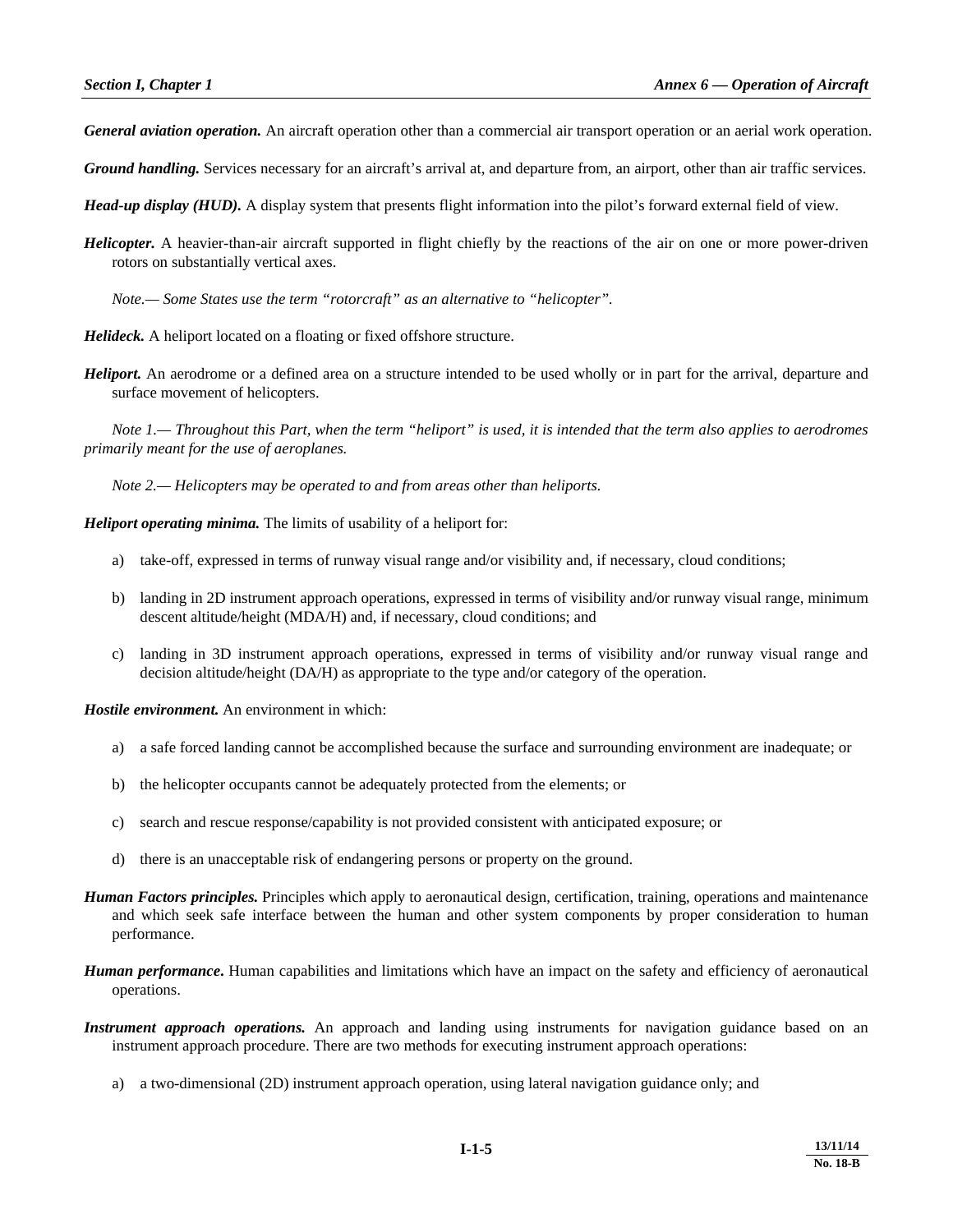b) a three-dimensional (3D) instrument approach operation, using both lateral and vertical navigation guidance.

*Note.— Lateral and vertical navigation guidance refers to the guidance provided either by:* 

- *a) a ground-based radio navigation aid; or*
- *b) computer-generated navigation data from ground-based, space-based, self-contained navigation aids or a combination of these.*
- *Instrument approach procedure (IAP)*. A series of predetermined manoeuvres by reference to flight instruments with specified protection from obstacles from the initial approach fix, or where applicable, from the beginning of a defined arrival route to a point from which a landing can be completed and thereafter, if a landing is not completed, to a position at which holding or en-route obstacle clearance criteria apply. Instrument approach procedures are classified as follows:
	- *Non-precision approach (NPA) procedure.* An instrument approach procedure designed for 2D instrument approach operations Type A.

 *Note.— Non-precision approach procedures may be flown using a continuous descent final approach (CDFA) technique. CDFAs with advisory VNAV guidance calculated by on-board equipment (see PANS-OPS (Doc 8168), Volume I, Part I, Section 4, Chapter 1, paragraph 1.8.1) are considered 3D instrument approach operations. CDFAs with manual calculation of the required rate of descent are considered 2D instrument approach operations. For more information on CDFAs, refer to PANS-OPS (Doc 8168), Volume I, Part I, Section 4, Chapter 1, paragraphs 1.7 and 1.8.* 

- *Approach procedure with vertical guidance (APV).* A performance-based navigation (PBN) instrument approach procedure designed for 3D instrument approach operations Type A.
- *Precision approach (PA) procedure.* An instrument approach procedure based on navigation systems (ILS, MLS, GLS and SBAS CAT I) designed for 3D instrument approach operations Type A or B.

*Note.— Refer to Section II, Chapter 2, 2.2.8.3, for instrument approach operation types.* 

*Instrument meteorological conditions (IMC).* Meteorological conditions expressed in terms of visibility, distance from cloud, and ceiling\* , less than the minima specified for visual meteorological conditions.

 *Note.— The specified minima for visual meteorological conditions are contained in Chapter 4 of Annex 2.* 

*Integrated survival suit.* A survival suit which meets the combined requirements of the survival suit and life jacket.

*Landing decision point (LDP).* The point used in determining landing performance from which, an engine failure occurring at this point, the landing may be safely continued or a balked landing initiated.

 *Note.— LDP applies only to helicopters operating in performance Class 1.* 

- *Maintenance***.** The performance of tasks required to ensure the continuing airworthiness of an aircraft, including any one or combination of overhaul, inspection, replacement, defect rectification, and the embodiment of a modification or repair.
- *Maintenance organization's procedures manual***.** A document endorsed by the head of the maintenance organization which details the maintenance organization's structure and management responsibilities, scope of work, description of facilities, maintenance procedures and quality assurance or inspection systems.

-

As defined in Annex 2.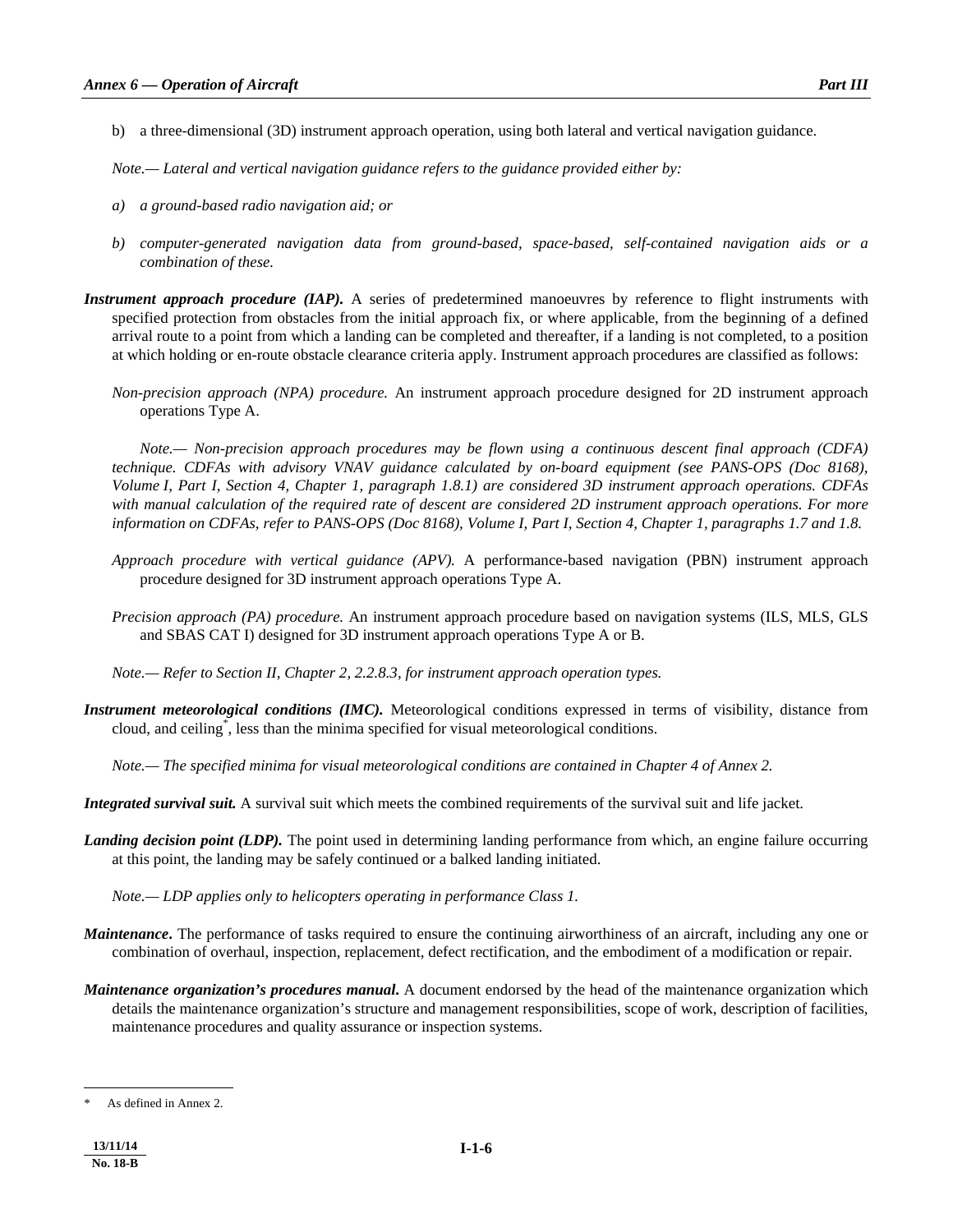- *Maintenance programme***.** A document which describes the specific scheduled maintenance tasks and their frequency of completion and related procedures, such as a reliability programme, necessary for the safe operation of those aircraft to which it applies.
- *Maintenance release.* A document which contains a certification confirming that the maintenance work to which it relates has been completed in a satisfactory manner, either in accordance with the approved data and the procedures described in the maintenance organization's procedures manual or under an equivalent system.
- *Master minimum equipment list (MMEL).* A list established for a particular aircraft type by the organization responsible for the type design with the approval of the State of Design containing items, one or more of which is permitted to be unserviceable at the commencement of a flight. The MMEL may be associated with special operating conditions, limitations or procedures.

*Maximum mass.* Maximum certificated take-off mass.

*Minimum descent altitude (MDA)* or *minimum descent height (MDH).* A specified altitude or height in a 2D instrument approach operation or circling approach operation below which descent must not be made without the required visual reference.

 *Note 1.— Minimum descent altitude (MDA) is referenced to mean sea level and minimum descent height (MDH) is referenced to the aerodrome elevation or to the threshold elevation if that is more than 2 m (7 ft) below the aerodrome elevation. A minimum descent height for a circling approach is referenced to the aerodrome elevation.* 

 *Note 2.— The required visual reference means that section of the visual aids or of the approach area which should have been in view for sufficient time for the pilot to have made an assessment of the aircraft position and rate of change of position, in relation to the desired flight path. In the case of a circling approach the required visual reference is the runway environment.* 

 *Note 3.— For convenience when both expressions are used they may be written in the form "minimum descent altitude/ height" and abbreviated "MDA/H".* 

- *Minimum equipment list (MEL).* A list which provides for the operation of aircraft, subject to specified conditions, with particular equipment inoperative, prepared by an operator in conformity with, or more restrictive than, the MMEL established for the aircraft type.
- *Navigation specification.* A set of aircraft and flight crew requirements needed to support performance-based navigation operations within a defined airspace. There are two kinds of navigation specifications:
	- *Required navigation performance (RNP) specification.* A navigation specification based on area navigation that includes the requirement for performance monitoring and alerting, designated by the prefix RNP, e.g. RNP 4, RNP APCH.
	- *Area navigation (RNAV) specification.* A navigation specification based on area navigation that does not include the requirement for performance monitoring and alerting, designated by the prefix RNAV, e.g. RNAV 5, RNAV 1.

 *Note 1.— The* Performance-based Navigation (PBN) Manual *(Doc 9613), Volume II, contains detailed guidance on navigation specifications.* 

 *Note 2.— The term RNP, previously defined as "a statement of the navigation performance necessary for operation*  within a defined airspace", has been removed from this Annex as the concept of RNP has been overtaken by the concept of *PBN. The term RNP in this Annex is now solely used in the context of navigation specifications that require performance monitoring and alerting, e.g. RNP 4 refers to the aircraft and operating requirements, including a 4 NM lateral performance with on-board performance monitoring and alerting that are detailed in Doc 9613.*

*Night*. The hours between the end of evening civil twilight and the beginning of morning civil twilight or such other period between sunset and sunrise, as may be prescribed by the appropriate authority.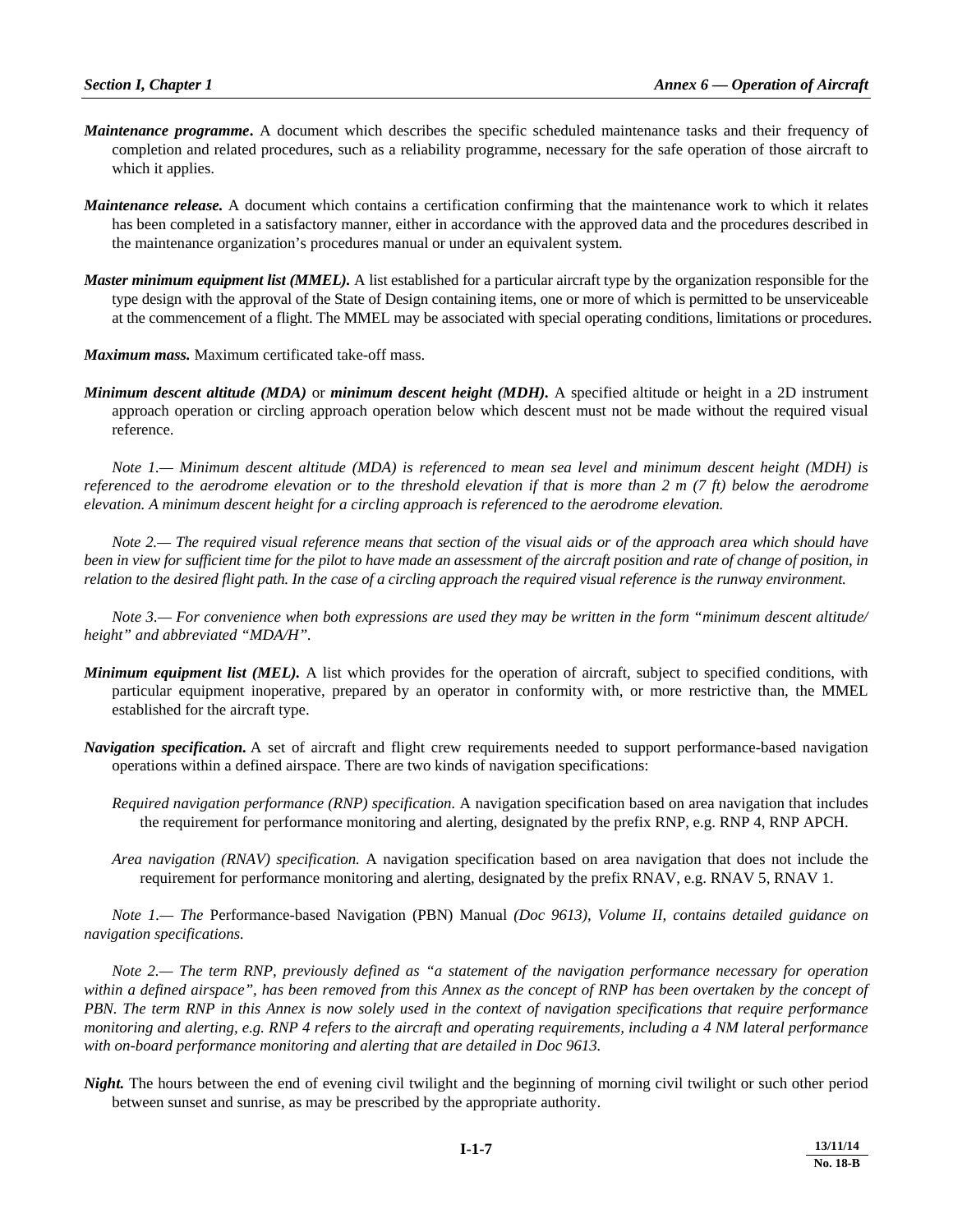*Note.— Civil twilight ends in the evening when the centre of the sun's disc is 6 degrees below the horizon and begins in the morning when the centre of the sun's disc is 6 degrees below the horizon.* 

*Non-congested hostile environment.* A hostile environment outside a congested area.

*Non-hostile environment.* An environment in which:

- a) a safe forced landing can be accomplished because the surface and surrounding environment are adequate;
- b) the helicopter occupants can be adequately protected from the elements;
- c) search and rescue response/capability is provided consistent with anticipated exposure; and
- d) the assessed risk of endangering persons or property on the ground is acceptable.

 *Note.— Those parts of a congested area satisfying the above requirements are considered non-hostile.* 

*Obstacle clearance altitude (OCA)* or *obstacle clearance height (OCH).* The lowest altitude or the lowest height above the elevation of the relevant runway threshold or the aerodrome elevation as applicable, used in establishing compliance with appropriate obstacle clearance criteria.

 *Note 1.— Obstacle clearance altitude is referenced to mean sea level and obstacle clearance height is referenced to the threshold elevation or in the case of non-precision approach procedures to the aerodrome elevation or the threshold elevation if that is more than 2 m (7 ft) below the aerodrome elevation. An obstacle clearance height for a circling approach procedure is referenced to the aerodrome elevation.* 

 *Note 2.— For convenience when both expressions are used they may be written in the form "obstacle clearance altitude/height" and abbreviated "OCA/H".* 

- *Offshore operations.* Operations which routinely have a substantial proportion of the flight conducted over sea areas to or from offshore locations. Such operations include, but are not limited to, support of offshore oil, gas and mineral exploitation and sea-pilot transfer.
- *Operation.* An activity or group of activities which are subject to the same or similar hazards and which require a set of equipment to be specified, or the achievement and maintenance of a set of pilot competencies, to eliminate or mitigate the risk of such hazards.

 *Note.— Such activities could include, but would not be limited to, offshore operations, heli-hoist operations or emergency medical service.* 

- *Operational control.* The exercise of authority over the initiation, continuation, diversion or termination of a flight in the interest of the safety of the aircraft and the regularity and efficiency of the flight.
- *Operational flight plan.* The operator's plan for the safe conduct of the flight based on considerations of helicopter performance, other operating limitations and relevant expected conditions on the route to be followed and at the heliports concerned.
- *Operations in performance Class 1.* Operations with performance such that, in the event of a critical engine failure, performance is available to enable the helicopter to safely continue the flight to an appropriate landing area, unless the failure occurs prior to reaching the take-off decision point (TDP) or after passing the landing decision point (LDP), in which cases the helicopter must be able to land within the rejected take-off or landing area.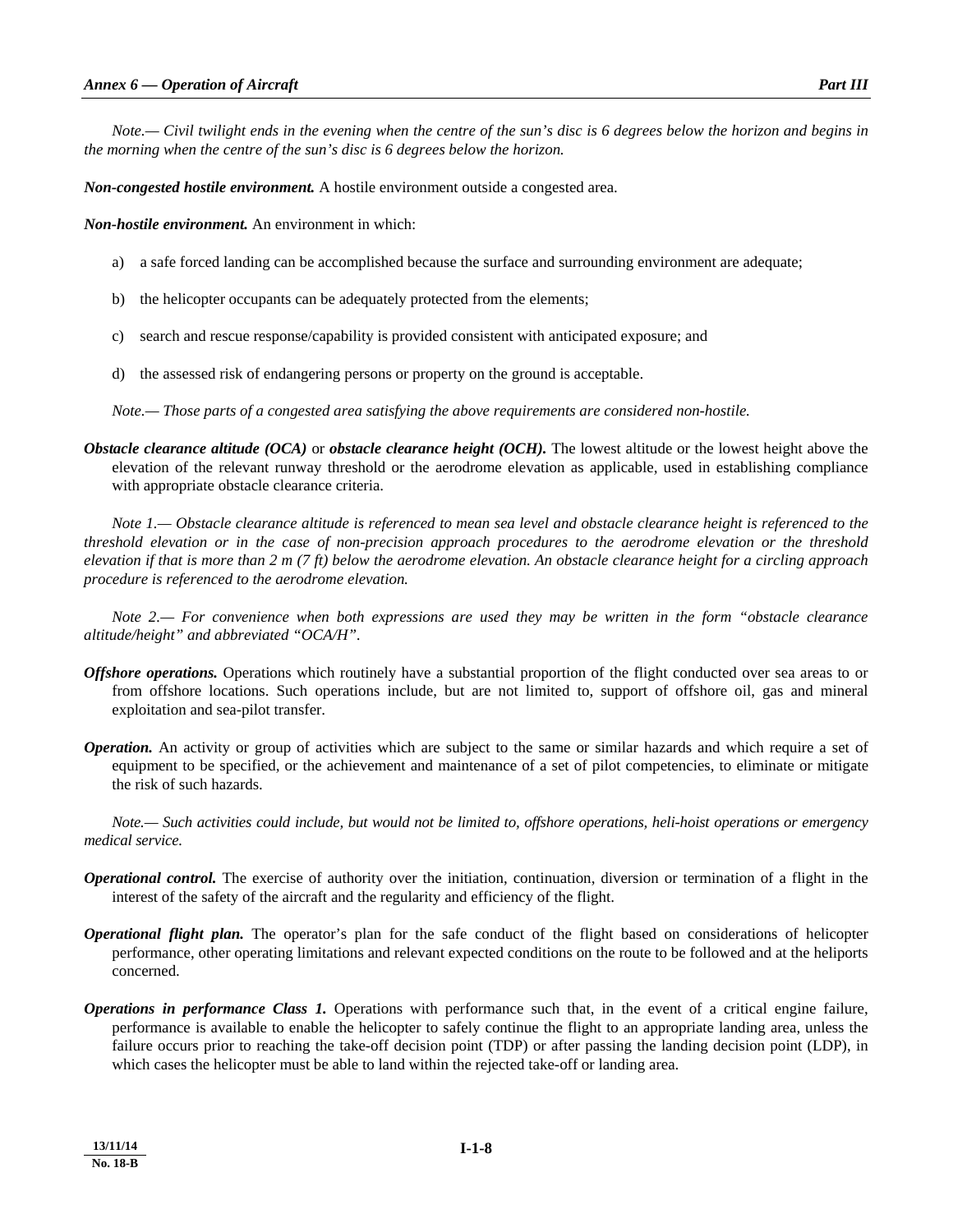- *Operations in performance Class 2***.** Operations with performance such that, in the event of critical engine failure, performance is available to enable the helicopter to safely continue the flight to an appropriate landing area, except when the failure occurs early during the take-off manoeuvre or late in the landing manoeuvre, in which cases a forced landing may be required.
- *Operations in performance Class 3***.** Operations with performance such that, in the event of an engine failure at any time during the flight, a forced landing will be required.
- *Operations manual.* A manual containing procedures, instructions and guidance for use by operational personnel in the execution of their duties.
- *Operations specifications***.** The authorizations, conditions and limitations associated with the air operator certificate and subject to the conditions in the operations manual.
- *Operator.* A person, organization or enterprise engaged in or offering to engage in an aircraft operation.
- *Operator's maintenance control manual***.** A document which describes the operator's procedures necessary to ensure that all scheduled and unscheduled maintenance is performed on the operator's aircraft on time and in a controlled and satisfactory manner.
- *Performance-based navigation (PBN).* Area navigation based on performance requirements for aircraft operating along an ATS route, on an instrument approach procedure or in a designated airspace.

 *Note.— Performance requirements are expressed in navigation specifications (RNAV specification, RNP specification) in terms of accuracy, integrity, continuity, availability and functionality needed for the proposed operation in the context of a particular airspace concept.* 

- *Pilot-in-command.* The pilot designated by the operator, or in the case of general aviation, the owner, as being in command and charged with the safe conduct of a flight.
- *Psychoactive substances.* Alcohol, opioids, cannabinoids, sedatives and hypnotics, cocaine, other psychostimulants, hallucinogens, and volatile solvents, whereas coffee and tobacco are excluded.
- *Repair***.** The restoration of an aeronautical product to an airworthy condition to ensure that the aircraft continues to comply with the design aspects of the appropriate airworthiness requirements used for the issuance of the type certificate for the respective aircraft type, after it has been damaged or subjected to wear.
- *Required communication performance (RCP).* A statement of the performance requirements for operational communication in support of specific ATM functions.
- *Required communication performance type (RCP type).* A label (e.g. RCP 240) that represents the values assigned to RCP parameters for communication transaction time, continuity, availability and integrity.
- *Runway visual range (RVR)*. The range over which the pilot of an aircraft on the centre line of a runway can see the runway surface markings or the lights delineating the runway or identifying its centre line.
- *Safe forced landing.* Unavoidable landing or ditching with a reasonable expectancy of no injuries to persons in the aircraft or on the surface.
- *Safety management system (SMS).* A systematic approach to managing safety, including the necessary organizational structures, accountabilities, policies and procedures*.*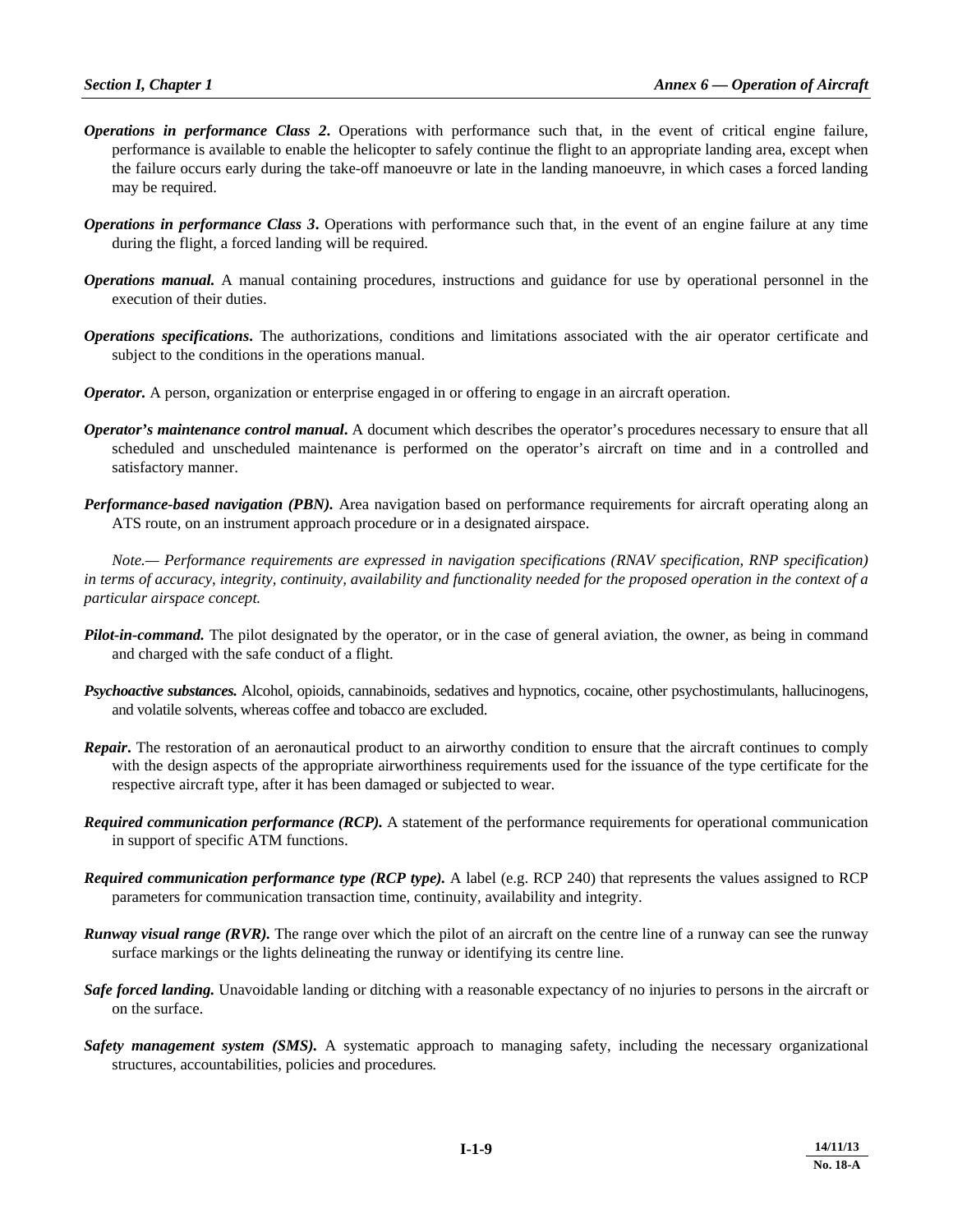*Series of flights.* Series of flights are consecutive flights that:

- a) begin and end within a period of 24 hours; and
- b) are all conducted by the same pilot-in-command.

*State of Registry.* The State on whose register the aircraft is entered.

 *Note.— In the case of the registration of aircraft of an international operating agency on other than a national basis, the States constituting the agency are jointly and severally bound to assume the obligations which, under the Chicago Convention, attach to a State of Registry. See, in this regard, the Council Resolution of 14 December 1967 on Nationality and Registration of Aircraft Operated by International Operating Agencies which can be found in* Policy and Guidance Material on the Economic Regulation of International Air Transport *(Doc 9587).* 

*State of the Aerodrome.* The State in whose territory the aerodrome is located.

 *Note.— State of the Aerodrome includes heliports and landing locations.* 

- *State of the Operator.* The State in which the operator's principal place of business is located or, if there is no such place of business, the operator's permanent residence.
- *Synthetic vision system (SVS).* A system to display data-derived synthetic images of the external scene from the perspective of the flight deck.
- *Take-off and initial climb phase.* That part of the flight from the start of take-off to 300 m (1 000 ft) above the elevation of the FATO, if the flight is planned to exceed this height, or to the end of the climb in the other cases.
- *Take-off decision point (TDP).* The point used in determining take-off performance from which, an engine failure occurring at this point, either a rejected take-off may be made or a take-off safely continued.

 *Note.— TDP applies only to helicopters operating in performance Class 1.* 

*Visual meteorological conditions (VMC).* Meteorological conditions expressed in terms of visibility, distance from cloud, and ceiling,\* equal to or better than specified minima.

 *Note.— The specified minima are contained in Chapter 4 of Annex 2.* 

*VTOSS***.** The minimum speed at which climb shall be achieved with the critical engine inoperative, the remaining engines operating within approved operating limits.

 *Note.— The speed referred to above may be measured by instrument indications or achieved by a procedure specified in the flight manual.* 

*\_\_\_\_\_\_\_\_\_\_\_\_\_\_\_\_\_\_\_* 

 $\overline{\phantom{a}}$ 

As defined in Annex 2.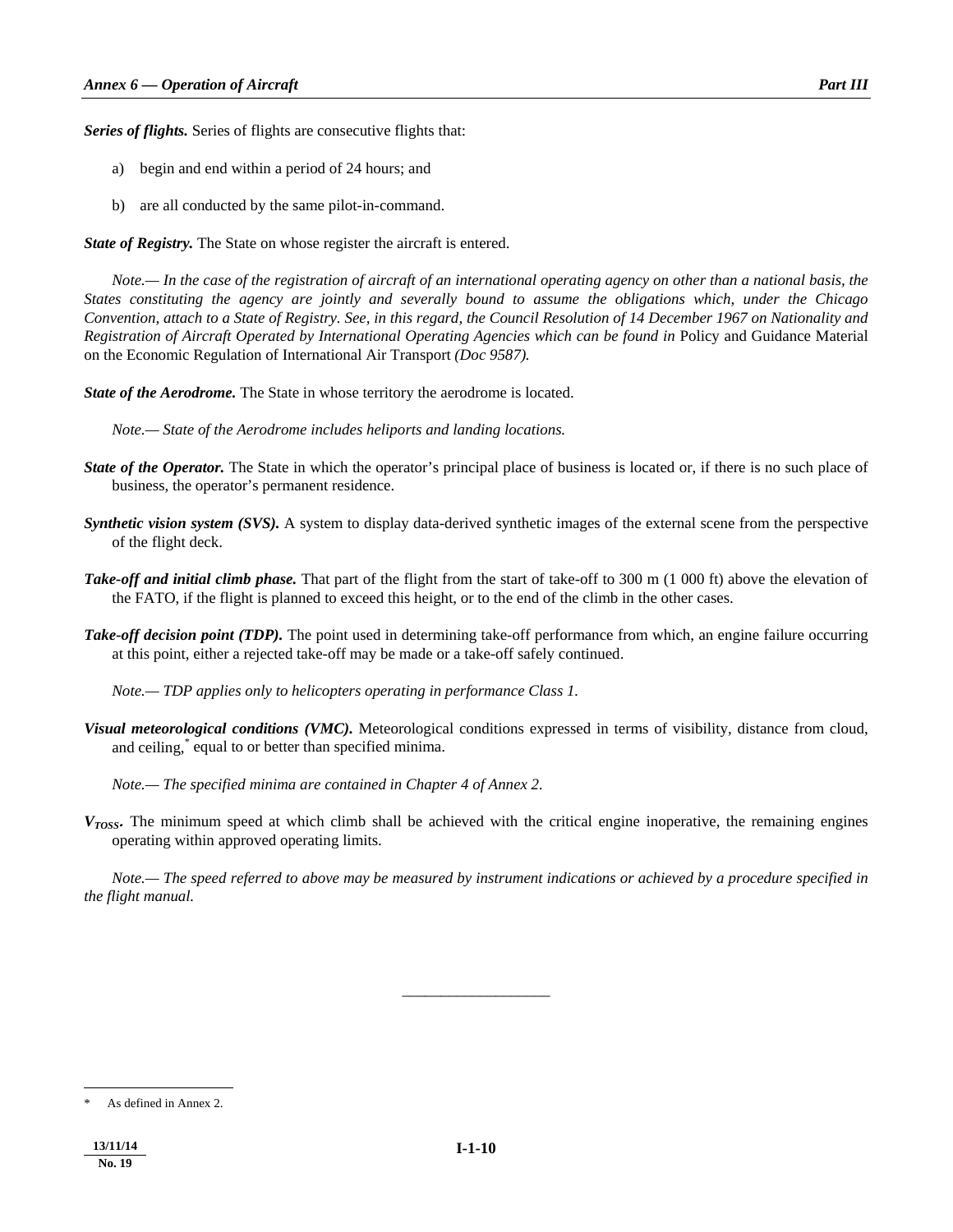# **CHAPTER 2. APPLICABILITY**

The Standards and Recommended Practices contained in Annex 6, Part III, shall be applicable to all helicopters engaged in international commercial air transport operations or in international general aviation operations, except that these Standards and Recommended Practices are not applicable to helicopters engaged in aerial work.

 *Note 1.— Standards and Recommended Practices applicable to the operation of aeroplanes by operators authorized to conduct international commercial air transport operations are to be found in Annex 6, Part I.* 

 *Note 2.— Standards and Recommended Practices applicable to international general aviation operations with aeroplanes are to be found in Annex 6, Part II.* 

\_\_\_\_\_\_\_\_\_\_\_\_\_\_\_\_\_\_\_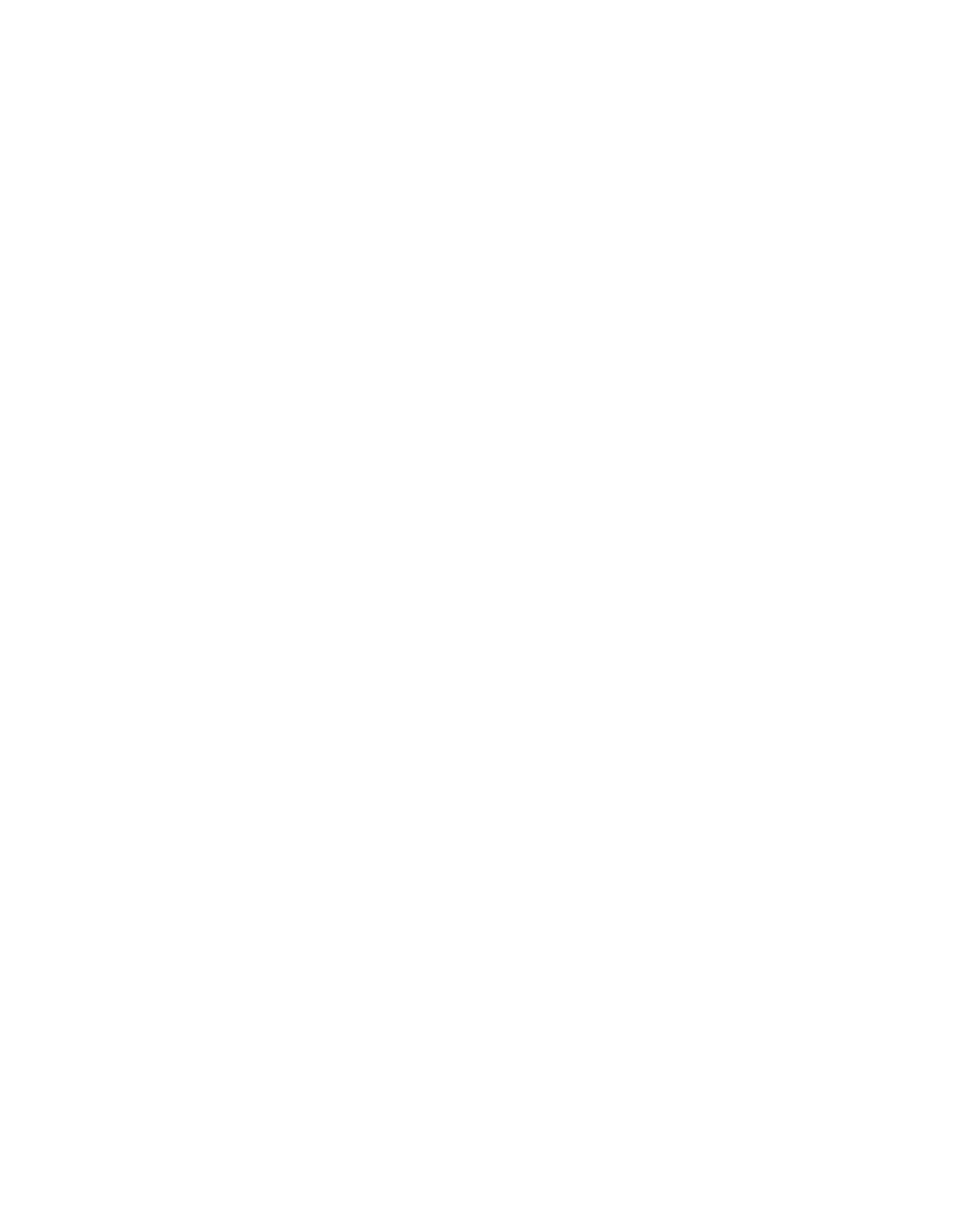**ANNEX 6 — PART III** 

# **SECTION II**

# **INTERNATIONAL COMMERCIAL AIR TRANSPORT**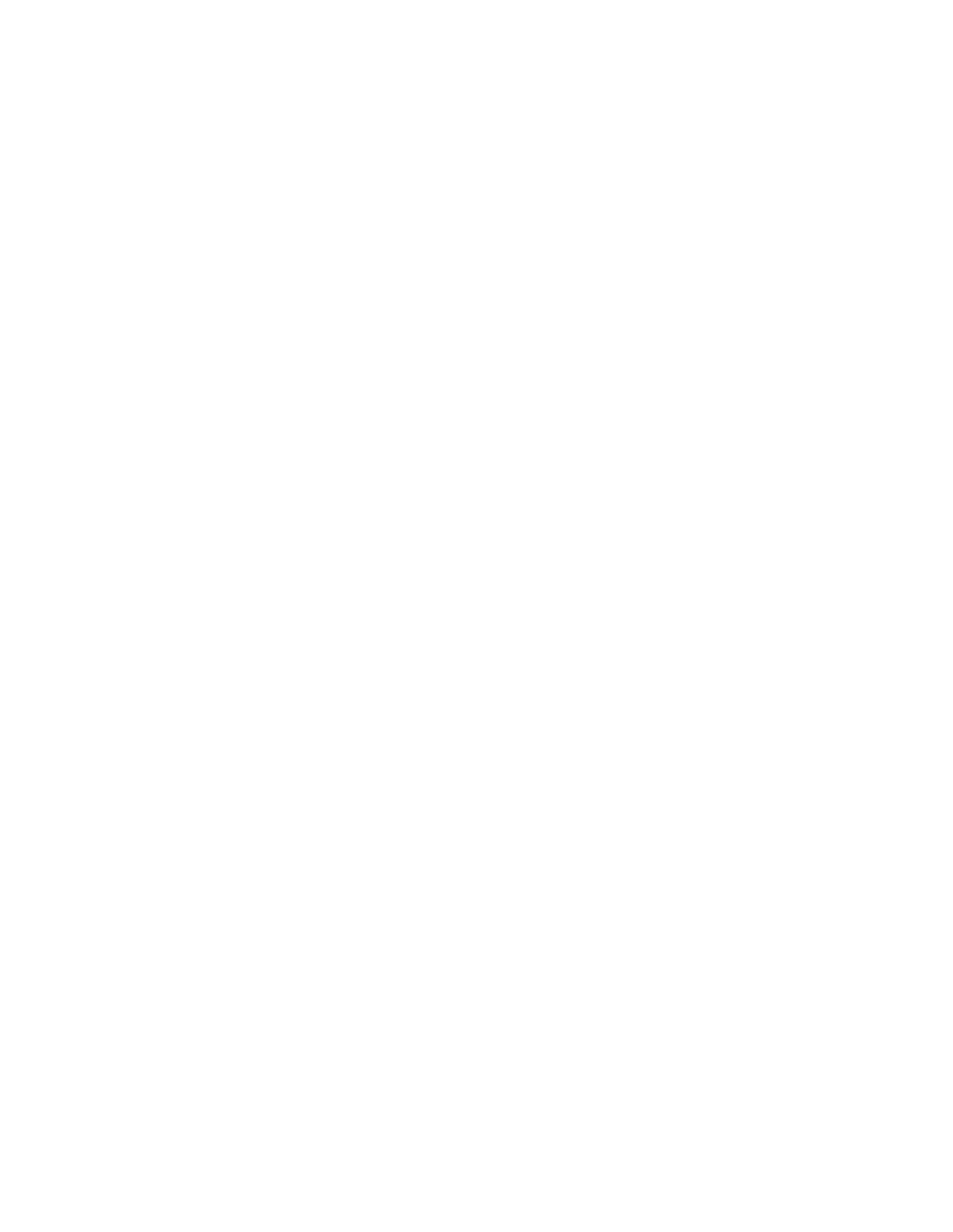# **CHAPTER 1. GENERAL**

 *Note 1.— Although the Convention on International Civil Aviation allocates to the State of Registry certain functions which that State is entitled to discharge, or obligated to discharge, as the case may be, the Assembly recognized, in Resolution A23-13 that the State of Registry may be unable to fulfil its responsibilities adequately in instances where aircraft are leased, chartered or interchanged — in particular without crew — by an operator of another State and that the Convention may not adequately specify the rights and obligations of the State of an operator in such instances until such time as Article 83* bis *of the Convention enters into force. Accordingly, the Council urged that if, in the above-mentioned instances, the State of Registry finds itself unable to discharge adequately the functions allocated to it by the Convention, it delegate to the State of the Operator, subject to acceptance by the latter State, those functions of the State of Registry that can more adequately be discharged by the State of the Operator. It was understood that pending entry into force of Article 83* bis *of the Convention the foregoing action would only be a matter of practical convenience and would not affect either the provisions of the Chicago Convention prescribing the duties of the State of Registry or any third State. However, as Article 83* bis *of the Convention entered into force on 20 June 1997, such transfer agreements will have effect in respect of Contracting States which have ratified the related Protocol (Doc 9318) upon fulfilment of the conditions established in Article 83* bis*.* 

 *Note 2.— In the case of international operations effected jointly with helicopters not all of which are registered in the same Contracting State, nothing in this Part of the Annex prevents the States concerned entering into an agreement for the joint exercise of the functions placed upon the State of Registry by the provisions of the relevant Annexes.* 

#### **1.1 Compliance with laws, regulations and procedures**

 1.1.1 Operators shall ensure that their employees when abroad know that they must comply with the laws, regulations and procedures of the States in which their helicopters are operated.

 1.1.2 Operators shall ensure that all pilots are familiar with the laws, regulations and procedures, pertinent to the performance of their duties, prescribed for the areas to be traversed, the heliports to be used and the air navigation facilities relating thereto. The operator shall ensure that other members of the flight crew are familiar with such of these regulations and procedures as are pertinent to the performance of their respective duties in the operation of the helicopter.

*Note.— Information for pilots and flight operations personnel on flight procedure parameters and operational procedures is contained in PANS-OPS (Doc 8168), Volume I. Criteria for the construction of visual and instrument flight procedures are contained in PANS-OPS (Doc 8168), Volume II. Obstacle clearance criteria and procedures used in certain States may differ from PANS-OPS, and knowledge of these differences is important for safety reasons.* 

 1.1.3 Operators shall ensure that flight crew members demonstrate the ability to speak and understand the language used for radiotelephony communications as specified in Annex 1.

1.1.4 An operator or a designated representative shall have responsibility for operational control.

 *Note.— The rights and obligations of a State in respect to the operation of helicopters registered in that State are not affected by this provision.* 

 1.1.5 Responsibility for operational control shall be delegated only to the pilot-in-command and to a flight operations officer/flight dispatcher if an operator's approved method of control and supervision of flight operations requires the use of flight operations officer/flight dispatcher personnel.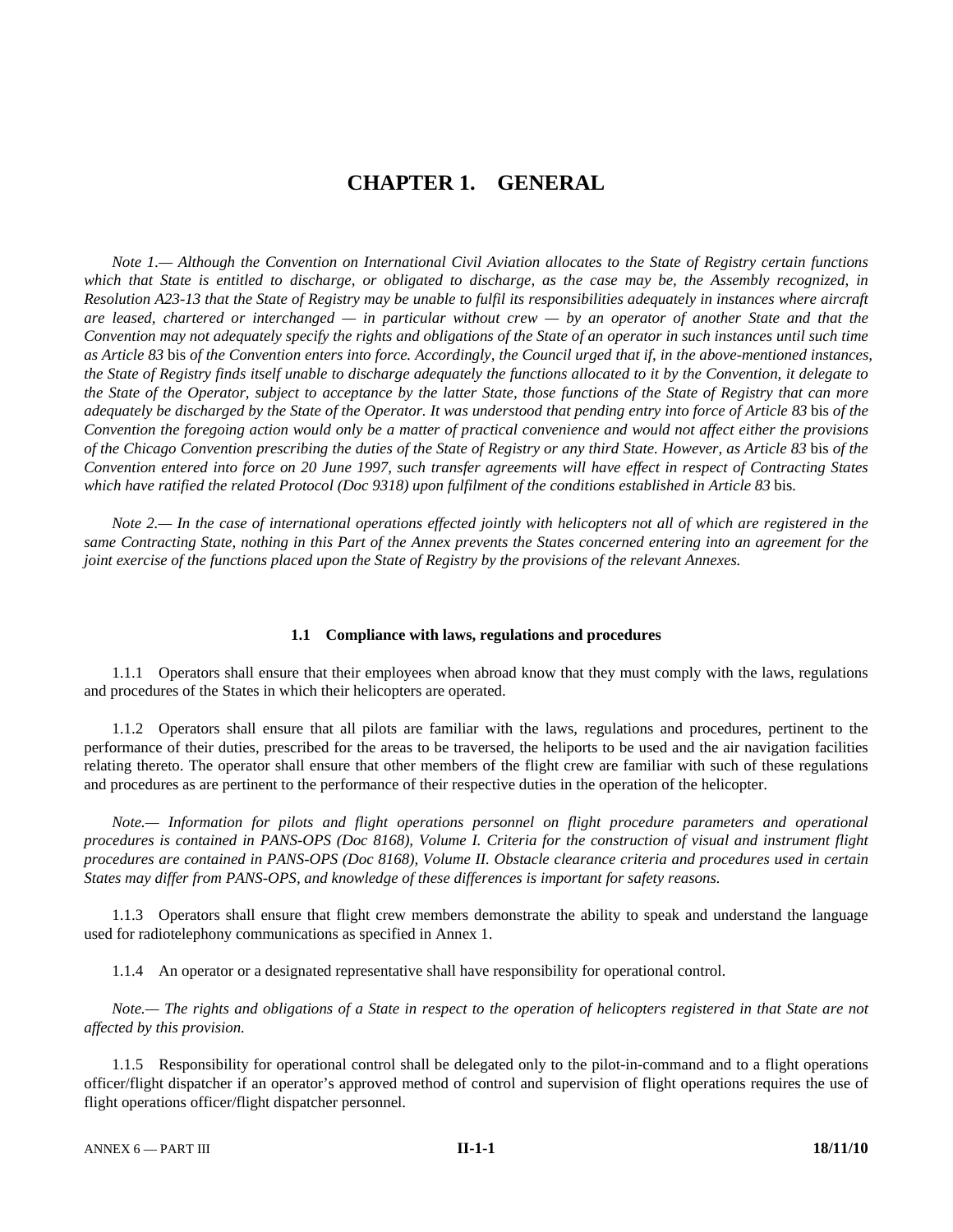*Note.— Guidance on the operational control organization and the role of the flight operations officer/flight dispatcher is contained in the* Manual of Procedures for Operations Inspection, Certification and Continued Surveillance *(Doc 8335). Detailed guidance on the authorization, duties and responsibilities of the flight operations officer/flight dispatcher is contained in the manual* Preparation of an Operations Manual *(Doc 9376). The requirements for age, skill, knowledge and experience for licensed flight operations officers/flight dispatchers are contained in Annex 1*.

 1.1.6 If an emergency situation which endangers the safety of the helicopter or persons becomes known first to the flight operations officer/flight dispatcher, action by that person in accordance with 2.6.1 shall include, where necessary, notification to the appropriate authorities of the nature of the situation without delay, and requests for assistance if required.

 1.1.7 If an emergency situation which endangers the safety of the helicopter or persons necessitates the taking of action which involves a violation of local regulations or procedures, the pilot-in-command shall notify the appropriate local authority without delay. If required by the State in which the incident occurs, the pilot-in-command shall submit a report on any such violation to the appropriate authority of such State; in that event, the pilot-in-command shall also submit a copy of it to the State of the Operator. Such reports shall be submitted as soon as possible and normally within ten days.

 1.1.8 Operators shall ensure that pilots-in-command have available on board the helicopter all the essential information concerning the search and rescue services in the area over which the helicopter will be flown.

*Note.— This information may be made available to the pilot by means of the operations manual or such other means as is considered appropriate.* 

# **1.2 Compliance by a foreign operator with laws, regulations and procedures of a State**

 1.2.1 When a State identifies a case of non-compliance or suspected non-compliance by a foreign operator with laws, regulations and procedures applicable within that State's territory, or a similar serious safety issue with that operator, that State shall immediately notify the operator and, if the issue warrants it, the State of the Operator. Where the State of the Operator and the State of Registry are different, such notification shall also be made to the State of Registry, if the issue falls within the responsibilities of that State and warrants a notification.

 1.2.2 In the case of notification to States as specified in 1.2.1, if the issue and its resolution warrant it, the State in which the operation is conducted shall engage in consultations with the State of the Operator and the State of Registry, as applicable, concerning the safety standards maintained by the operator.

 *Note.— The* Manual of Procedures for Operations Inspection, Certification and Continued Surveillance *(Doc 8335) provides guidance on the surveillance of operations by foreign operators. The manual also contains guidance on the consultations and related activities, as specified in 1.2.2, including the ICAO model clause on aviation safety, which, if included in a bilateral or multilateral agreement, provides for consultations among States, when safety issues are identified by any of the parties to a bilateral or multilateral agreement on air services.* 

#### **1.3 Safety management**

*Note.— Annex 19 includes safety management provisions for air operators. Further guidance is contained in the Safety* Management Manual (SMM) *(Doc 9859).*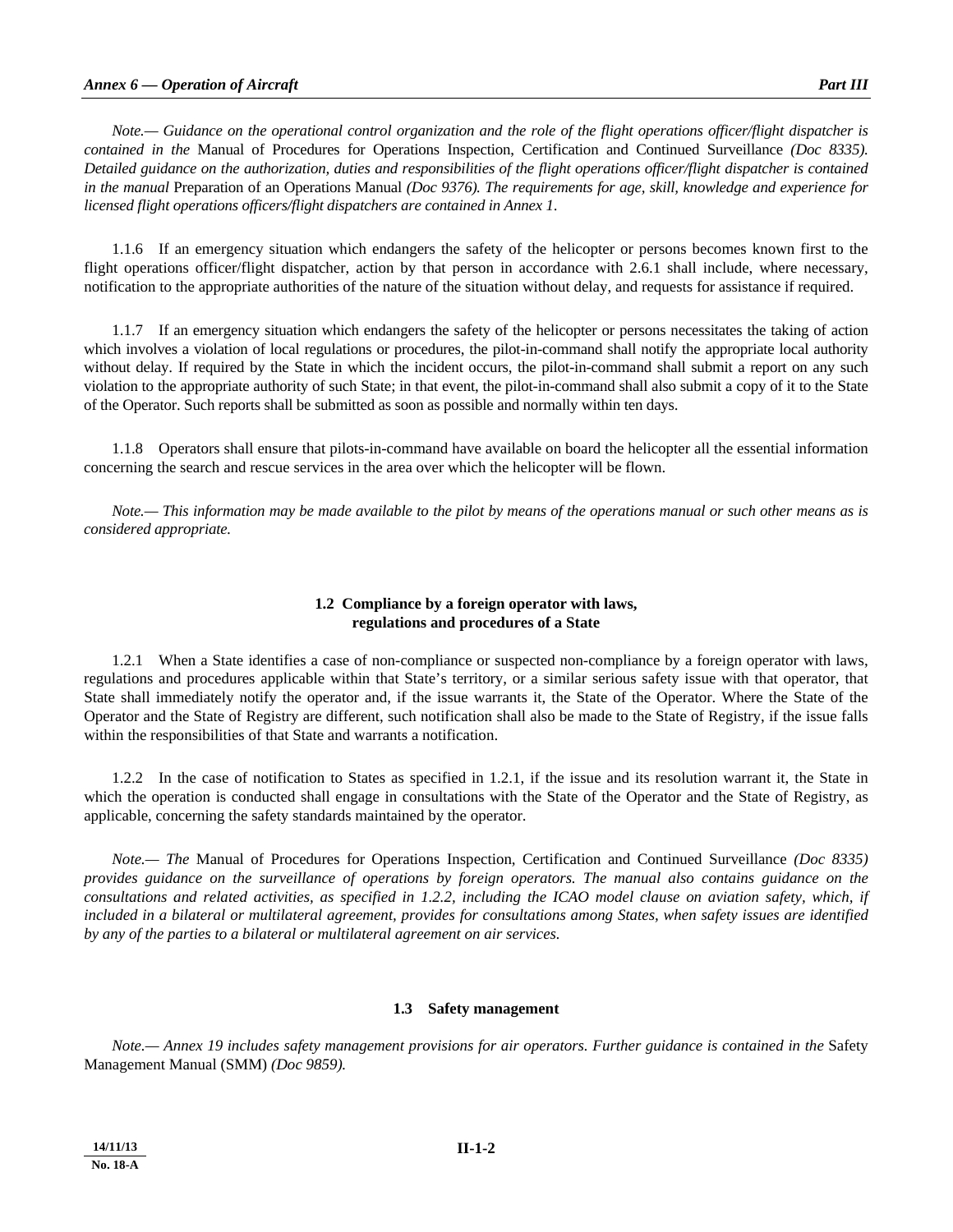1.3.1 **Recommendation***.— An operator of a helicopter of a certified take-off mass in excess of 7 000 kg or having a passenger seating configuration of more than 9 and fitted with a flight data recorder should establish and maintain a flight data analysis programme as part of its safety management system.* 

 *Note.— An operator may contract the operation of a flight data analysis programme to another party while retaining overall responsibility for the maintenance of such a programme.* 

 1.3.2 A flight data analysis programme shall be non-punitive and contain adequate safeguards to protect the source(s) of the data.

*Note 1.*— Guidance on the establishment of flight data analysis programmes is included in the Manual on Flight Data Analysis Programmes (FDAP) *(Doc 10000).* 

 *Note 2.— Legal guidance for the protection of information from safety data collection and processing systems is contained in Attachment B to Annex 19.* 

 1.3.3 An operator shall establish a flight safety documents system, for the use and guidance of operational personnel, as part of its safety management system.

*Note.— Guidance on the development and organization of a flight safety documents system is provided in Attachment F.*

# **1.4 Dangerous goods**

 *Note 1.— Provisions for carriage of dangerous goods are contained in Annex 18.* 

 *Note 2.— Article 35 of the Convention refers to certain classes of cargo restrictions.* 

# **1.5 Use of psychoactive substances**

 *Note.— Provisions concerning the use of psychoactive substances are contained in Annex 1, 1.2.7 and Annex 2, 2.5.* 

\_\_\_\_\_\_\_\_\_\_\_\_\_\_\_\_\_\_\_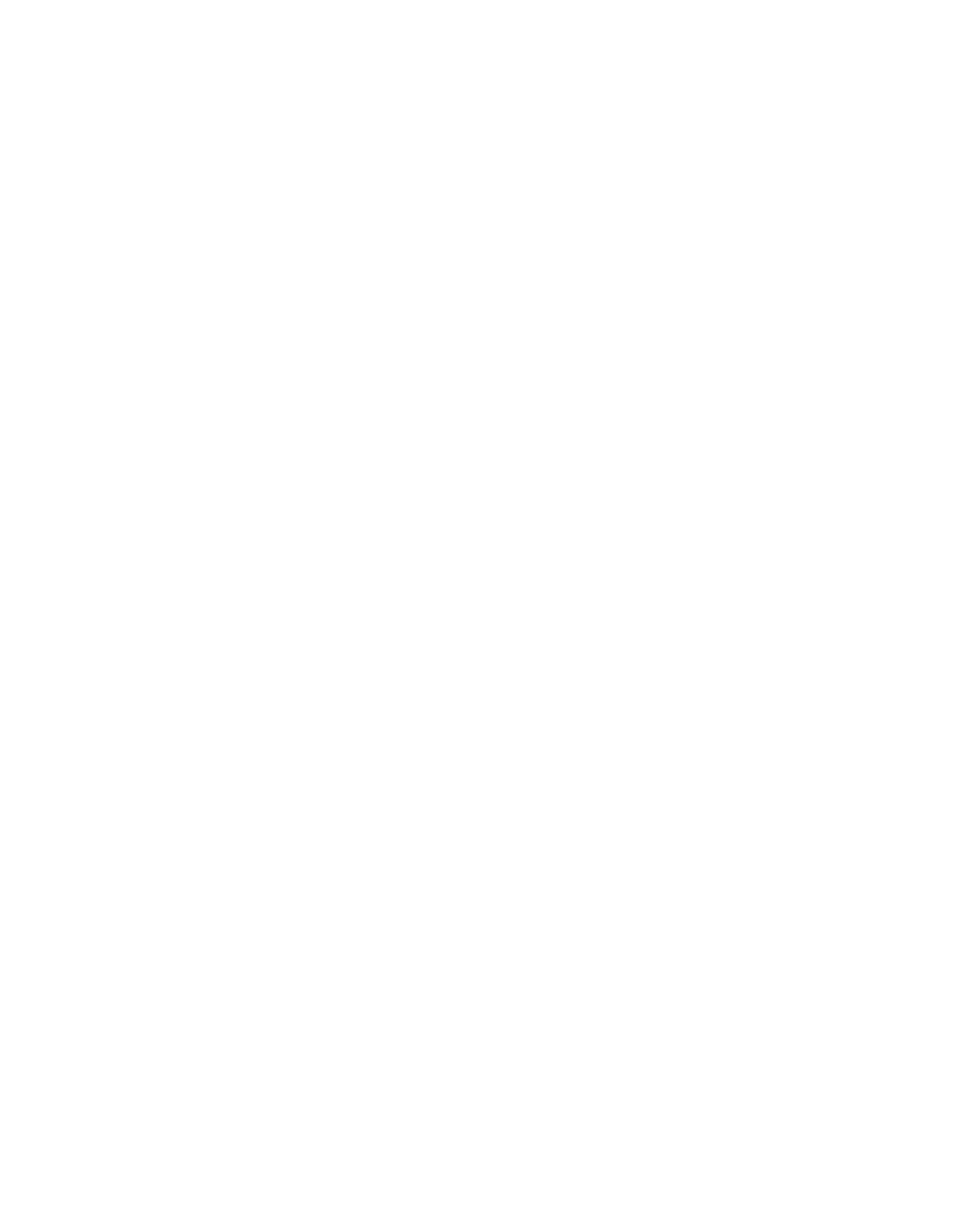# **CHAPTER 2. FLIGHT OPERATIONS**

#### **2.1 Operating facilities**

 2.1.1 An operator shall ensure that a flight will not be commenced unless it has been ascertained by every reasonable means available that the ground and/or water facilities available and directly required on such flight, for the safe operation of the helicopter and the protection of the passengers, are adequate for the type of operation under which the flight is to be conducted and are adequately operated for this purpose.

 *Note.— "Reasonable means" in this Standard is intended to denote the use, at the point of departure, of information available to the operator either through official information published by the aeronautical information services or readily obtainable from other sources.* 

 2.1.2 An operator shall ensure that any inadequacy of facilities observed in the course of operations is reported to the authority responsible for them, without undue delay.

#### **2.2 Operational certification and supervision**

#### 2.2.1 The air operator certificate

 2.2.1.1 An operator shall not engage in commercial air transport operations unless in possession of a valid air operator certificate issued by the State of the Operator.

 2.2.1.2 The air operator certificate shall authorize the operator to conduct commercial air transport operations in accordance with the operations specifications.

*Note.— Provisions for the content of the air operator certificate and its associated operations specifications are contained in 2.2.1.5 and 2.2.1.6.* 

 2.2.1.3 The issue of an air operator certificate by the State of the Operator shall be dependent upon the operator demonstrating an adequate organization, method of control and supervision of flight operations, training programme as well as ground handling and maintenance arrangements consistent with the nature and extent of the operations specified.

 *Note.— Attachment E contains guidance on the issue of an air operator certificate.* 

 2.2.1.4 The continued validity of an air operator certificate shall depend upon the operator maintaining the requirements of 2.2.1.3 under the supervision of the State of the Operator.

 2.2.1.5 The air operator certificate shall contain at least the following information and, from 1 January 2010, shall follow the layout of Appendix 3, paragraph 2:

- a) the State of the Operator and the issuing authority;
- b) the air operator certificate number and its expiration date;
- c) the operator name, trading name (if different) and address of the principal place of business;
- d) the date of issue and the name, signature and title of the authority representative; and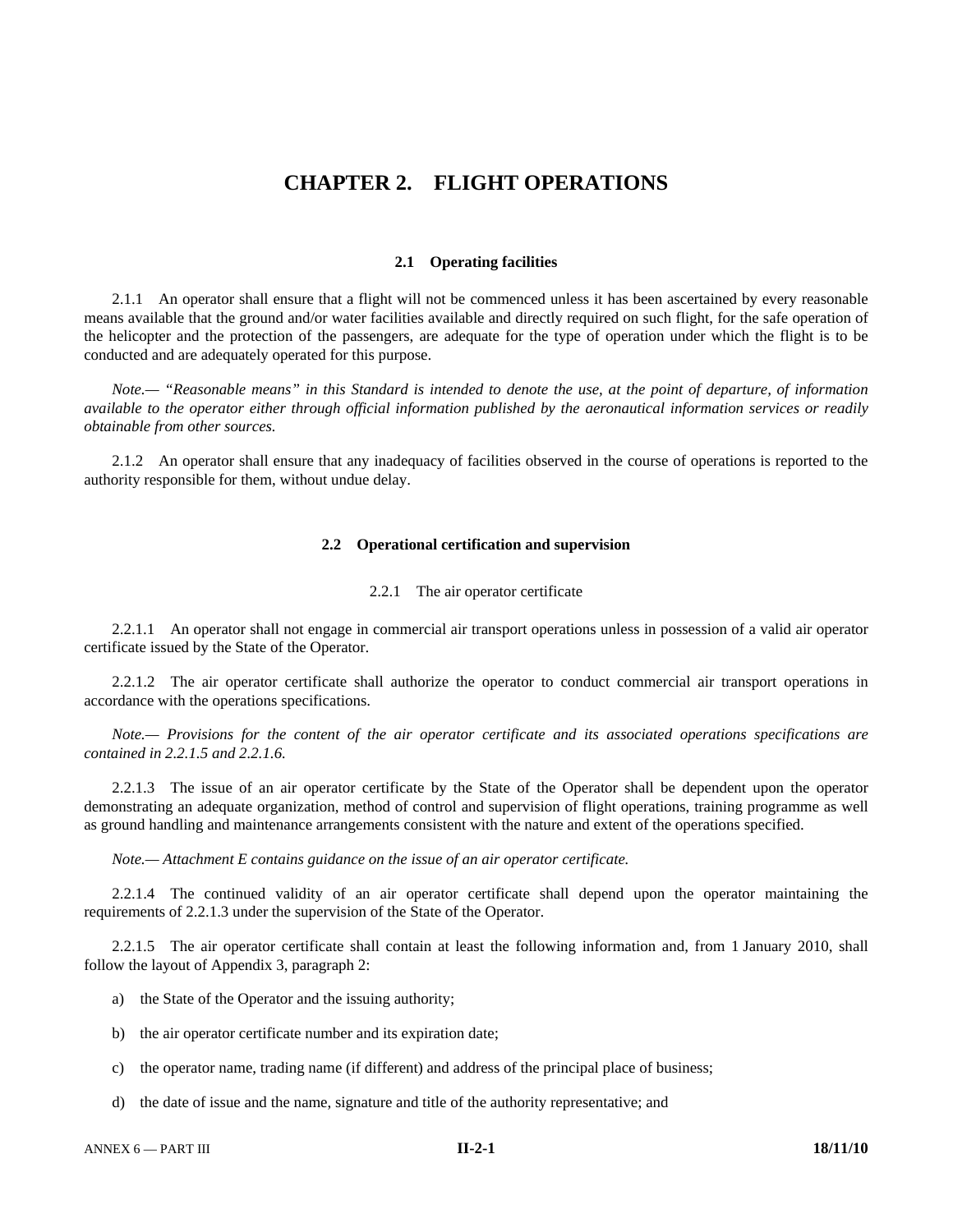2.2.1.6 The operations specifications associated with the air operator certificate shall contain at least the information listed in Appendix 3, paragraph 3, and, from 1 January 2010, shall follow the layout of Appendix 3, paragraph 3.

 *Note.— Attachment E, paragraph 3.2.2, contains additional information that may be listed in the operations specifications associated with the air operator certificate.* 

 2.2.1.7 Air operator certificates and their associated operations specifications first issued from 20 November 2008 shall follow the layouts of Appendix 3, paragraphs 2 and 3.

 2.2.1.8 The State of the Operator shall establish a system for both the certification and the continued surveillance of the operator in accordance with Appendix 1 to this Annex and Appendix 1 to Annex 19 to ensure that the required standards of operations established in 2.2 are maintained.

#### 2.2.2 Surveillance of operations by a foreign operator

 2.2.2.1 Contracting States shall recognize as valid an air operator certificate issued by another Contracting State provided that the requirements under which the certificate was issued are at least equal to the applicable Standards specified in this Annex and in Annex 19.

 2.2.2.2 States shall establish a programme with procedures for the surveillance of operations in their territory by a foreign operator and for taking appropriate action when necessary to preserve safety.

 2.2.2.3 An operator shall meet and maintain the requirements established by the States in which the operations are conducted.

 *Note.— Guidance on the surveillance of operations by foreign operators may be found in the* Manual of Procedures for Operations Inspection, Certification and Continued Surveillance *(Doc 8335).*

#### 2.2.3 Operations manual

 2.2.3.1 An operator shall make available, for the use and guidance of operations personnel concerned, an operations manual constructed using the guidance contained in Attachment G. The operations manual shall be amended or revised as is necessary to ensure that the information contained therein is kept up to date. All such amendments or revisions shall be notified to all personnel that are required to use this manual.

 2.2.3.2 The State of the Operator shall establish a requirement for the operator to provide a copy of the operations manual together with all amendments and/or revisions, for review and acceptance and, where required, approval. The operator shall incorporate in the operations manual such mandatory material as the State of the Operator may require.

 *Note 1.— Guidance for the organization and contents of an operations manual is provided in Attachment G.* 

 *Note 2.— Specific items in an operations manual require the approval of the State of the Operator in accordance with the Standards in 2.2.8, 4.1.3, 7.3.1 and 10.3.* 

#### 2.2.4 Operating instructions — general

 2.2.4.1 An operator shall ensure that all operations personnel are properly instructed in their particular duties and responsibilities and the relationship of such duties to the operation as a whole.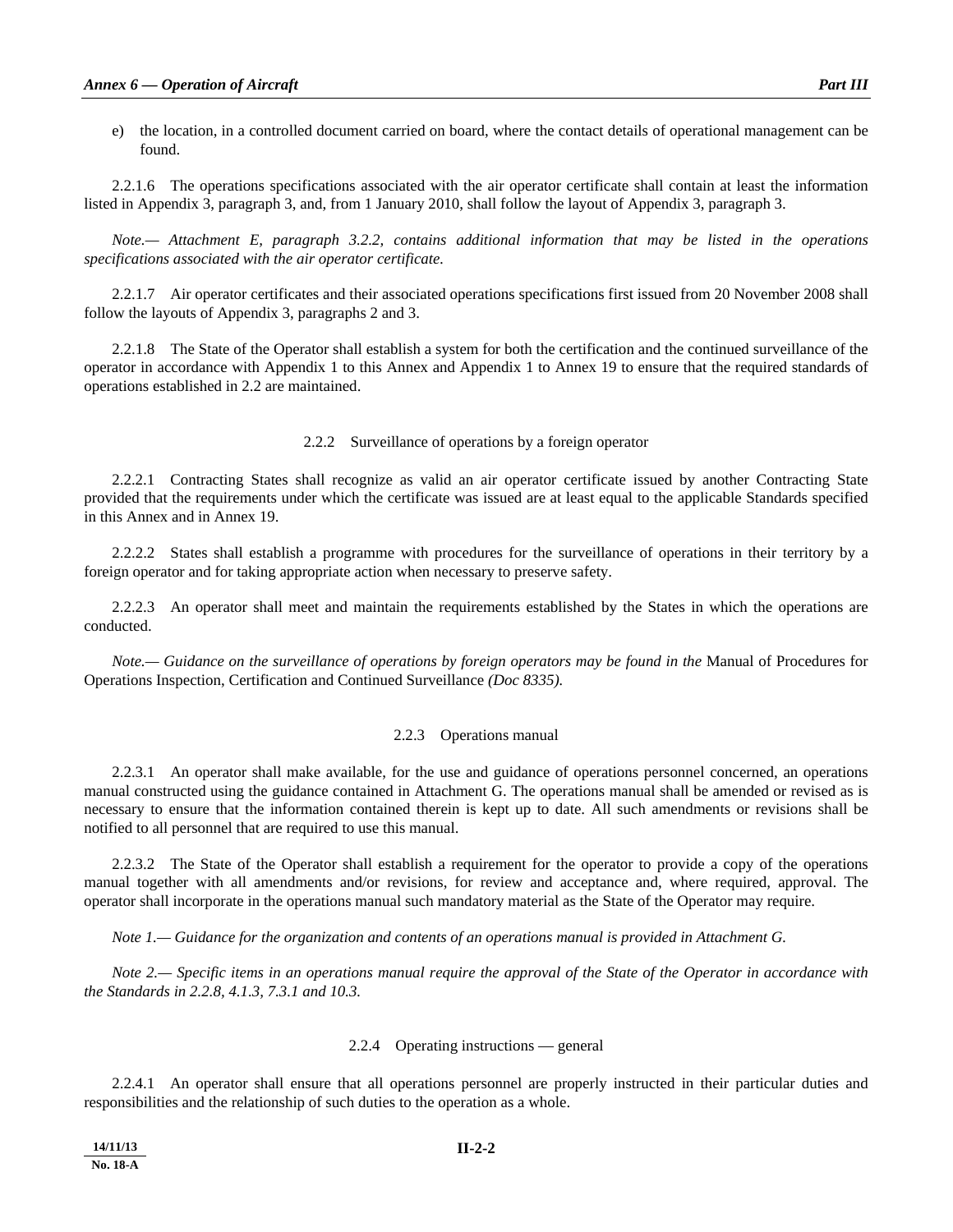2.2.4.2 A helicopter rotor shall not be turned under power, for the purpose of flight, without a qualified pilot at the controls. The operator shall provide appropriately specific training and procedures to be followed for all personnel, other than qualified pilots, who are likely to carry out the turning of a rotor under power for purposes other than flight.

 2.2.4.3 **Recommendation.—** *The operator should issue operating instructions and provide information on helicopter climb performance with all engines operating to enable the pilot-in-command to determine the climb gradient that can be achieved during the take-off and initial climb phase for the existing take-off conditions and intended take-off technique. This information should be based on the helicopter manufacturer's or other data, acceptable to the State of the Operator, and should be included in the operations manual*.

# 2.2.5 In-flight simulation of emergency situations

An operator shall ensure that when passengers or cargo are being carried, no emergency or abnormal situations shall be simulated.

# 2.2.6 Checklists

The checklists provided in accordance with 4.1.4 shall be used by flight crews prior to, during and after all phases of operations, and in emergency, to ensure compliance with the operating procedures contained in the aircraft operating manual, the flight manual or other documents associated with the certificate of airworthiness and otherwise in the operations manual. The design and utilization of checklists shall observe Human Factors principles.

*Note.*— Guidance material on the application of Human Factors principles can be found in the Human Factors Training Manual *(Doc 9683)*.

# 2.2.7 Minimum flight altitudes (operations under IFR)

 2.2.7.1 An operator shall be permitted to establish minimum flight altitudes for those routes flown for which minimum flight altitudes have been established by the State flown over or the responsible State, provided that they shall not be less than those established by that State, unless specifically approved.

 2.2.7.2 An operator shall specify the method by which it is intended to determine minimum flight altitudes for operations conducted over routes for which minimum flight altitudes have not been established by the State flown over, or the responsible State, and shall include this method in the operations manual. The minimum flight altitudes determined in accordance with the above method shall not be lower than specified in Annex 2.

 2.2.7.3 **Recommendation.—** *The method for establishing the minimum flight altitudes should be approved by the State of the Operator.* 

 2.2.7.4 **Recommendation.—** *The State of the Operator should approve such method only after careful consideration of the probable effects of the following factors on the safety of the operation in question:* 

- *a) the accuracy and reliability with which the position of the helicopter can be determined;*
- *b) the inaccuracies in the indications of the altimeters used;*
- *c) the characteristics of the terrain (e.g. sudden changes in the elevation);*
- *d) the probability of encountering unfavourable meteorological conditions (e.g. severe turbulence and descending air currents);*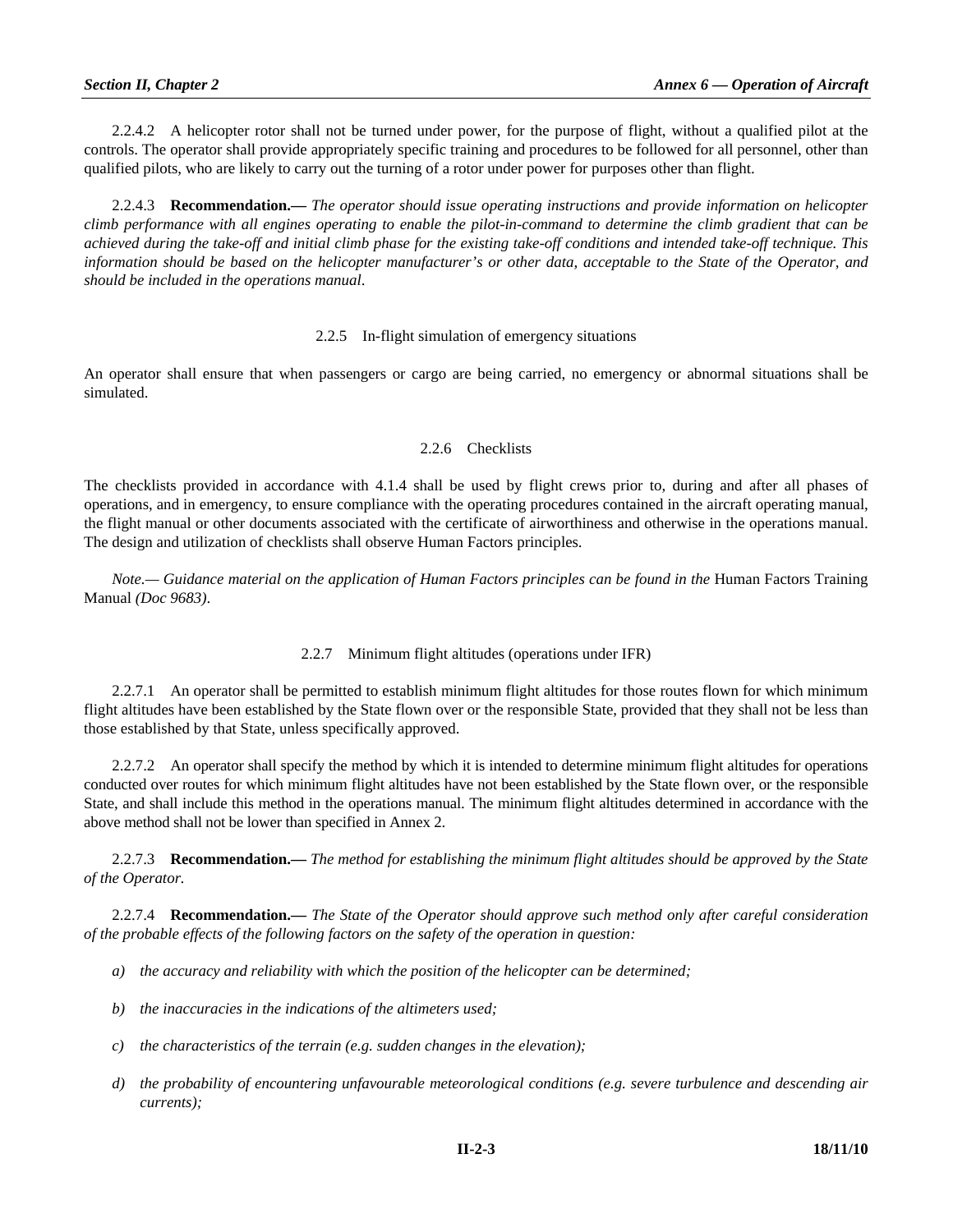*e) possible inaccuracies in aeronautical charts; and* 

 *f) airspace restrictions.* 

2.2.8 Heliport or landing location operating minima (operations under IFR)

 2.2.8.1 The State of the Operator shall require that the operator establish operating minima for each heliport or landing location to be used in operations and shall approve the method of determination of such minima. Such minima shall not be lower than any that may be established for such heliports or landing locations by the State of the Aerodrome, except when specifically approved by that State.

 *Note.— This Standard does not require the State of the Aerodrome to establish operating minima.* 

 2.2.8.1.1 The State of the Operator may approve operational credit(s) for operations with helicopters equipped with automatic landing systems, a HUD or equivalent displays, EVS, SVS or CVS. Such approvals shall not affect the classification of the instrument approach procedure.

*Note 1.— Operational credit includes:* 

 *a) for the purposes of an approach ban (2.4.1.2), a minima below the heliport or landing location operating minima;* 

- *b) reducing or satisfying the visibility requirements; or*
- *c) requiring fewer ground facilities as compensated for by airborne capabilities.*

*Note 2.*— Guidance on operational credit for aircraft equipped with automatic landing systems, a HUD or equivalent *displays, EVS, SVS and CVS is contained in Attachment I and in the* Manual of All-Weather Operations *(Doc 9365).* 

 *Note 3.— Information regarding a HUD or equivalent displays, including references to RTCA and EUROCAE documents, is contained in the* Manual of All-Weather Operations *(Doc 9365).* 

 *Note 4.— Automatic landing system — helicopter is an automatic approach using airborne systems which provide automatic control of the flight path, to a point aligned with the landing surface, from which the pilot can transition to a safe landing by means of natural vision without the use of automatic control.* 

 2.2.8.2 The State of the Operator shall require that in establishing the operating minima for each heliport or landing location which will apply to any particular operation, full account shall be taken of:

- a) the type, performance and handling characteristics of the helicopter;
- b) the composition of the flight crew, their competence and experience;
- c) the physical characteristics of the heliport, and direction of approach;
- d) the adequacy and performance of the available visual and non-visual ground aids;
- e) the equipment available on the helicopter for the purpose of navigation, acquisition of visual references and/or control of the flight path during the approach, landing and missed approach;
- f) the obstacles in the approach and missed approach areas and the obstacle clearance altitude/height for the instrument approach procedures;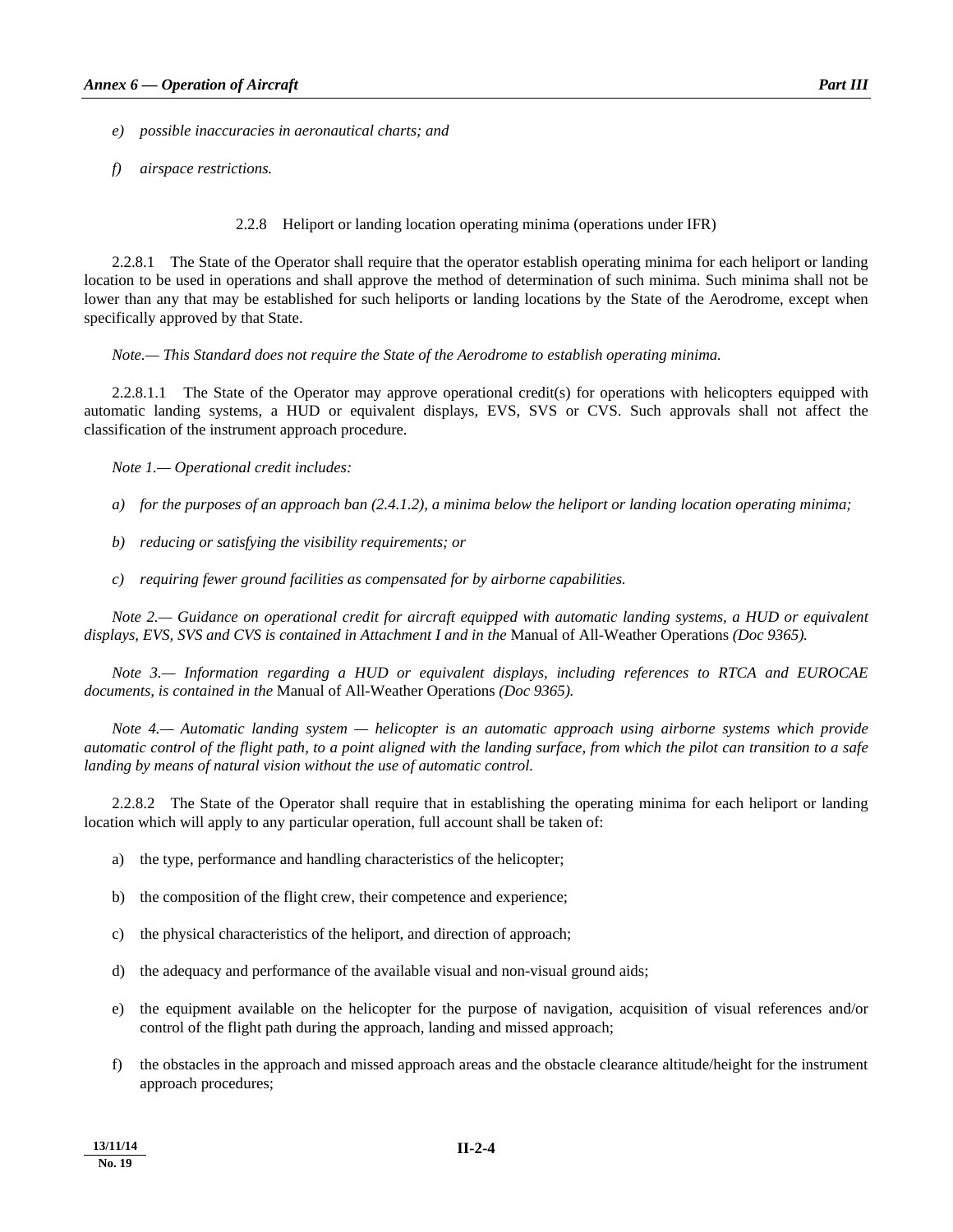- g) the means used to determine and report meteorological conditions; and
- h) the obstacles in the climb-out areas and necessary clearance margins.

 2.2.8.3 Instrument approach operations shall be classified based on the designed lowest operating minima below which an approach operation shall only be continued with the required visual reference as follows:

- a) Type A: a minimum descent height or decision height at or above 75 m (250 ft); and
- b) Type B: a decision height below 75 m (250 ft). Type B instrument approach operations are categorized as:
	- 1) Category I (CAT I): a decision height not lower than 60 m (200 ft) and with either a visibility not less than 800 m or a runway visual range not less than 550 m;
	- 2) Category II (CAT II): a decision height lower than 60 m (200 ft), but not lower than 30 m (100 ft) and a runway visual range not less than 300 m;
	- 3) Category IIIA (CAT IIIA): a decision height lower than 30 m (100 ft) or no decision height and a runway visual range not less than 175 m;
	- 4) Category IIIB (CAT IIIB): a decision height lower than 15 m (50 ft), or no decision height and a runway visual range less than 175 m but not less than 50 m; and
	- 5) Category IIIC (CAT IIIC): no decision height and no runway visual range limitations.

 *Note 1.— Where decision height (DH) and runway visual range (RVR) fall into different categories of operation, the instrument approach operation would be conducted in accordance with the requirements of the most demanding category (e.g. an operation with a DH in the range of CAT IIIA but with an RVR in the range of CAT IIIB would be considered a CAT IIIB operation or an operation with a DH in the range of CAT II but with an RVR in the range of CAT I would be considered a CAT II operation).* 

 *Note 2.— The required visual reference means that section of the visual aids or of the approach area which should have been in view for sufficient time for the pilot to have made an assessment of the aircraft position and rate of change of position, in relation to the desired flight path. In the case of a circling approach operation the required visual reference is the runway environment.* 

 *Note 3.— Guidance on approach classification as it relates to instrument approach operations, procedures, runways and navigation systems is contained in the* Manual of All-Weather Operations *(Doc 9365).* 

 2.2.8.4 Category II and Category III instrument approach operations shall not be authorized unless RVR information is provided.

 2.2.8.5 **Recommendation.—** *For instrument approach operations, heliport or landing location operating minima below 800 m visibility should not be authorized unless RVR information or an accurate measurement or observation of visibility is provided.* 

*Note.— Guidance on the operationally desirable and currently attainable accuracy of measurement or observation is given in Annex 3*, *Attachment B.* 

 2.2.8.6 The operating minima for 2D instrument approach operations using instrument approach procedures shall be determined by establishing a minimum descent altitude (MDA) or minimum descent height (MDH), minimum visibility and, if necessary, cloud conditions.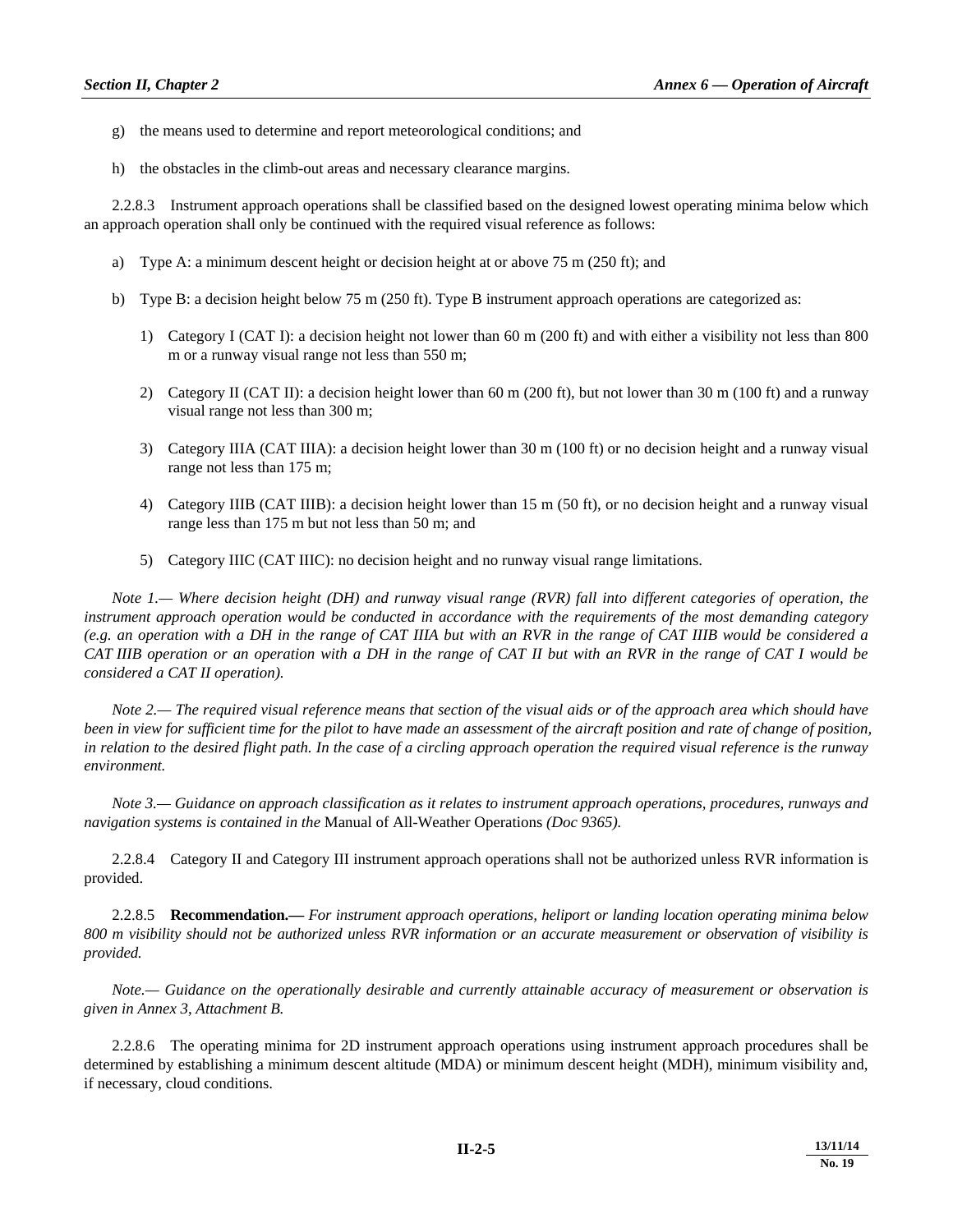*Note.— For guidance on applying a continuous descent final approach (CDFA) flight technique on non-precision approach procedures refer to PANS-OPS (Doc 8168) Volume I, Part I, Section 4,Chapter 1, paragraph 1.7.* 

 2.2.8.7 The operating minima for 3D instrument approach operations using instrument approach procedures shall be determined by establishing a decision altitude (DA) or decision height (DH) and the minimum visibility or RVR.

#### 2.2.9 Fuel and oil records

 2.2.9.1 An operator shall maintain fuel and oil records to enable the State of the Operator to ascertain that, for each flight, the requirements of 2.3.6 have been complied with.

2.2.9.2 Fuel and oil records shall be retained by the operator for a period of three months.

# 2.2.10 Crew

2.2.10.1 *Pilot-in-command.* For each flight, the operator shall designate one pilot to act as pilot-in-command.

 2.2.10.2 *Flight time, flight duty periods and rest periods.* An operator shall formulate rules to limit flight time and flight duty periods and for the provision of adequate rest periods for all its crew members. These rules shall be in accordance with the regulations established by the State of the Operator, or approved by that State, and included in the operations manual.

 *Note.— Guidance on the establishment of limitations is given in Attachment B.*

 2.2.10.3 An operator shall maintain current records of the flight time, flight duty periods and rest periods of all its crew members.

#### 2.2.11 Passengers

2.2.11.1 An operator shall ensure that passengers are made familiar with the location and use of:

- a) seat belts or harnesses;
- b) emergency exits;
- c) life jackets, if the carriage of life jackets is prescribed;
- d) oxygen dispensing equipment, if the provision of oxygen for the use of passengers is prescribed; and
- e) other emergency equipment provided for individual use, including passenger emergency briefing cards.

 2.2.11.2 The operator shall ensure that the passengers are informed of the location and general manner of use of the principal emergency equipment carried for collective use.

 2.2.11.3 In an emergency during flight, passengers shall be instructed in such emergency action as may be appropriate to the circumstances.

 2.2.11.4 The operator shall ensure that, during take-off and landing and whenever considered necessary by reason of turbulence or any emergency occurring during flight, all passengers on board a helicopter shall be secured in their seats by means of the seat belts or harnesses provided.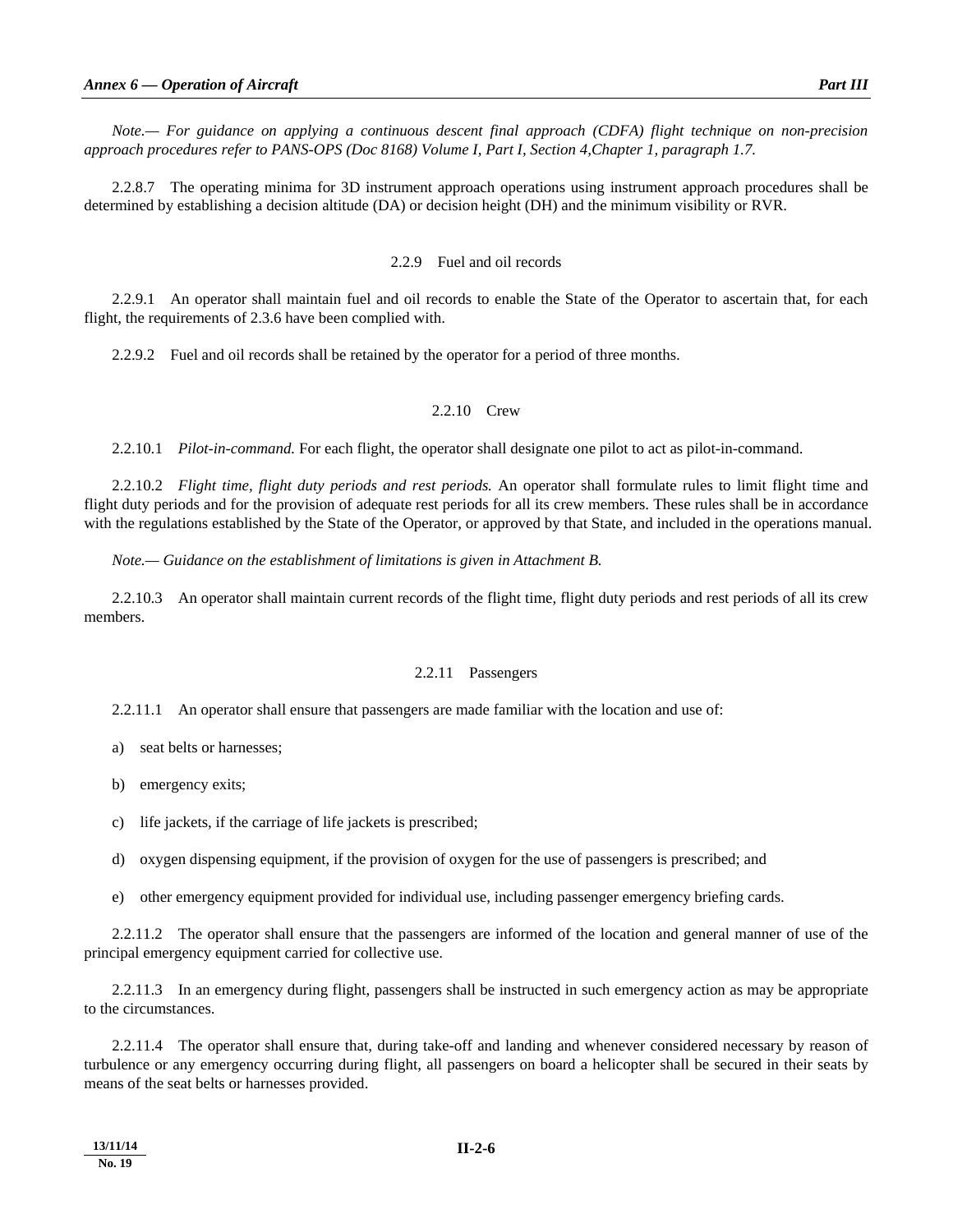# 2.2.12 Over-water flights

All helicopters on flights over water in a hostile environment in accordance with 4.5.1 shall be certificated for ditching. Sea state shall be an integral part of ditching information.

# **2.3 Flight preparation**

 2.3.1 A flight, or series of flights, shall not be commenced until flight preparation forms have been completed certifying that the pilot-in-command is satisfied that:

- a) the helicopter is airworthy;
- b) the instruments and equipment prescribed in Chapter 4, for the particular type of operation to be undertaken, are installed and are sufficient for the flight;
- c) a maintenance release as prescribed in 6.7 has been issued in respect of the helicopter;
- d) the mass of the helicopter and centre of gravity location are such that the flight can be conducted safely, taking into account the flight conditions expected;
- e) any load carried is properly distributed and safely secured;
- f) a check has been completed indicating that the operating limitations of Chapter 3 can be complied with for the flight to be undertaken; and
- g) the Standards of 2.3.3 relating to operational flight planning have been complied with.

*Note.— Series of flights are consecutive flights that*:

- *a) begin and end within a period of 24 hours; and*
- *b) are all conducted by the same pilot-in-command.*
- 2.3.2 Completed flight preparation forms shall be kept by an operator for a period of three months.

# 2.3.3 Operational flight planning

 2.3.3.1 An operational flight plan shall be completed for every intended flight or series of flights, and approved by the pilot-in-command, and shall be lodged with the appropriate authority. The operator shall determine the most efficient means of lodging the operational flight plan.

2.3.3.2 The operations manual shall describe the content and use of the operational flight plan.

#### 2.3.4 Alternate heliports

# 2.3.4.1 *Take-off alternate heliport*

 2.3.4.1.1 A take-off alternate heliport shall be selected and specified in the operational flight plan if the weather conditions at the heliport of departure are at or below the applicable heliport operating minima.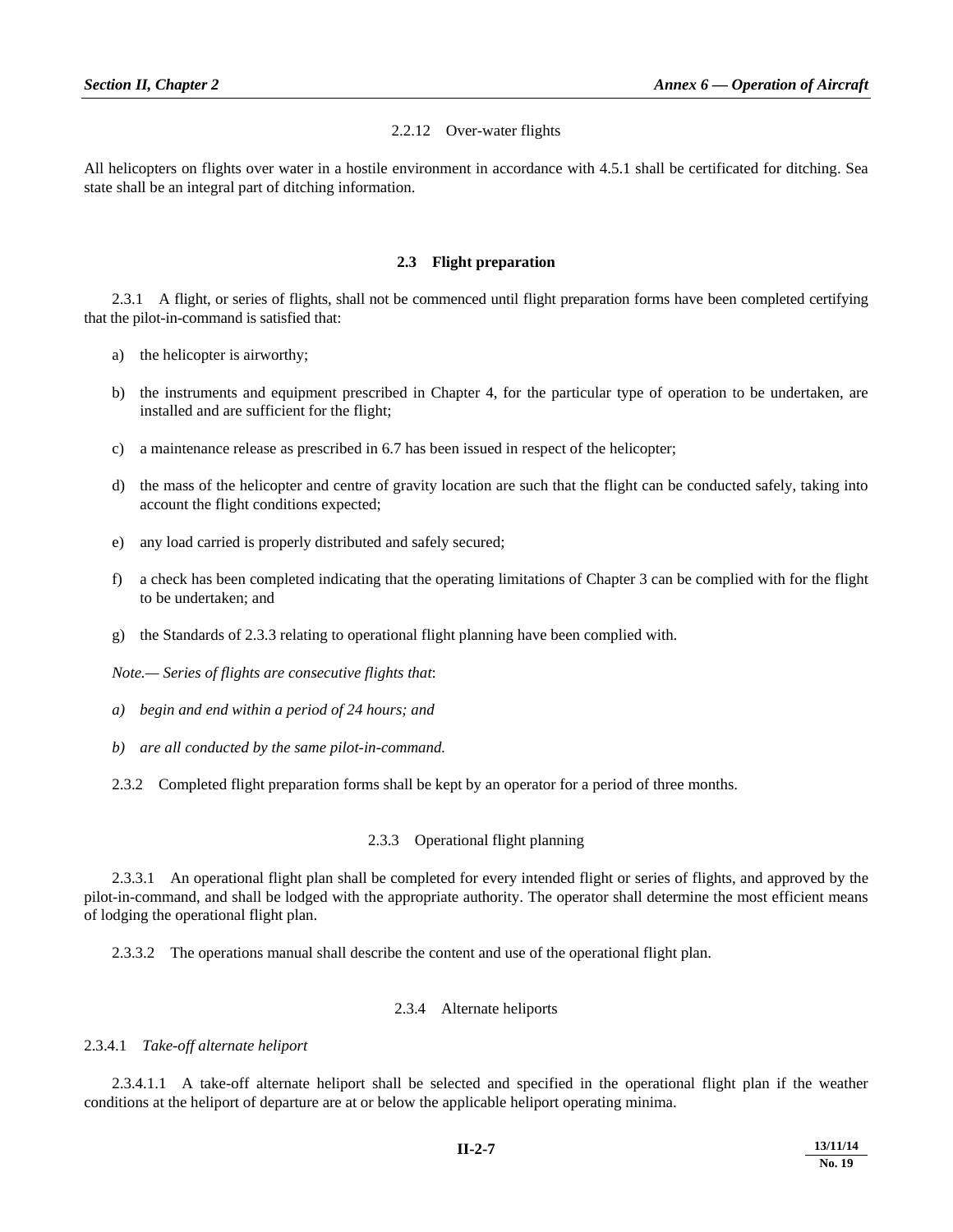2.3.4.1.2 For a heliport to be selected as a take-off alternate, the available information shall indicate that, at the estimated time of use, the conditions will be at or above the heliport operating minima for that operation.

#### 2.3.4.2 *Destination alternate heliport*

 2.3.4.2.1 For a flight to be conducted in accordance with IFR, at least one destination alternate shall be specified in the operational flight plan and the flight plan, unless:

- a) the duration of the flight and the meteorological conditions prevailing are such that there is reasonable certainty that, at the estimated time of arrival at the heliport of intended landing, and for a reasonable period before and after such time, the approach and landing may be made under visual meteorological conditions as prescribed by the State of the Operator; or
- b) the heliport of intended landing is isolated and no suitable alternate is available. A point of no return (PNR) shall be determined.

 2.3.4.2.2 For a heliport to be selected as a destination alternate, the available information shall indicate that, at the estimated time of use, the conditions will be at or above the heliport operating minima for that operation.

 2.3.4.2.3 **Recommendation.**— *For a flight departing to a destination which is forecast to be below the heliport operating minima, two destination alternates should be selected. The first destination alternate should be at or above the heliport operating minima for destination and the second at or above the heliport operating minima for alternate.* 

2.3.4.3 Suitable offshore alternates shall be specified subject to the following:

- a) the offshore alternates shall be used only after a PNR. Prior to a PNR, onshore alternates shall be used;
- b) mechanical reliability of critical control systems and critical components shall be considered and taken into account when determining the suitability of the alternates;
- c) one engine inoperative performance capability shall be attainable prior to arrival at the alternate;
- d) to the extent possible, deck availability shall be guaranteed; and
- e) weather information must be reliable and accurate.

 *Note.— The landing technique specified in the flight manual following control system failure may preclude the nomination of certain helidecks as alternate heliports.* 

 2.3.4.4 **Recommendation.—** *Offshore alternates should not be used when it is possible to carry enough fuel to have an onshore alternate. Offshore alternates should not be used in a hostile environment.* 

#### 2.3.5 Weather conditions

 2.3.5.1 A flight to be conducted in accordance with VFR shall not be commenced unless current meteorological reports or a combination of current reports and forecasts indicate that the meteorological conditions along the route or that part of the route to be flown or in the intended area of operations under VFR will, at the appropriate time, be such as to render compliance with these rules possible.

 *Note.— When a flight is conducted in accordance with VFR, the use of night vision imaging systems (NVIS) or other vision enhancing systems does not diminish the requirement to comply with the provisions of 2.3.5.1.*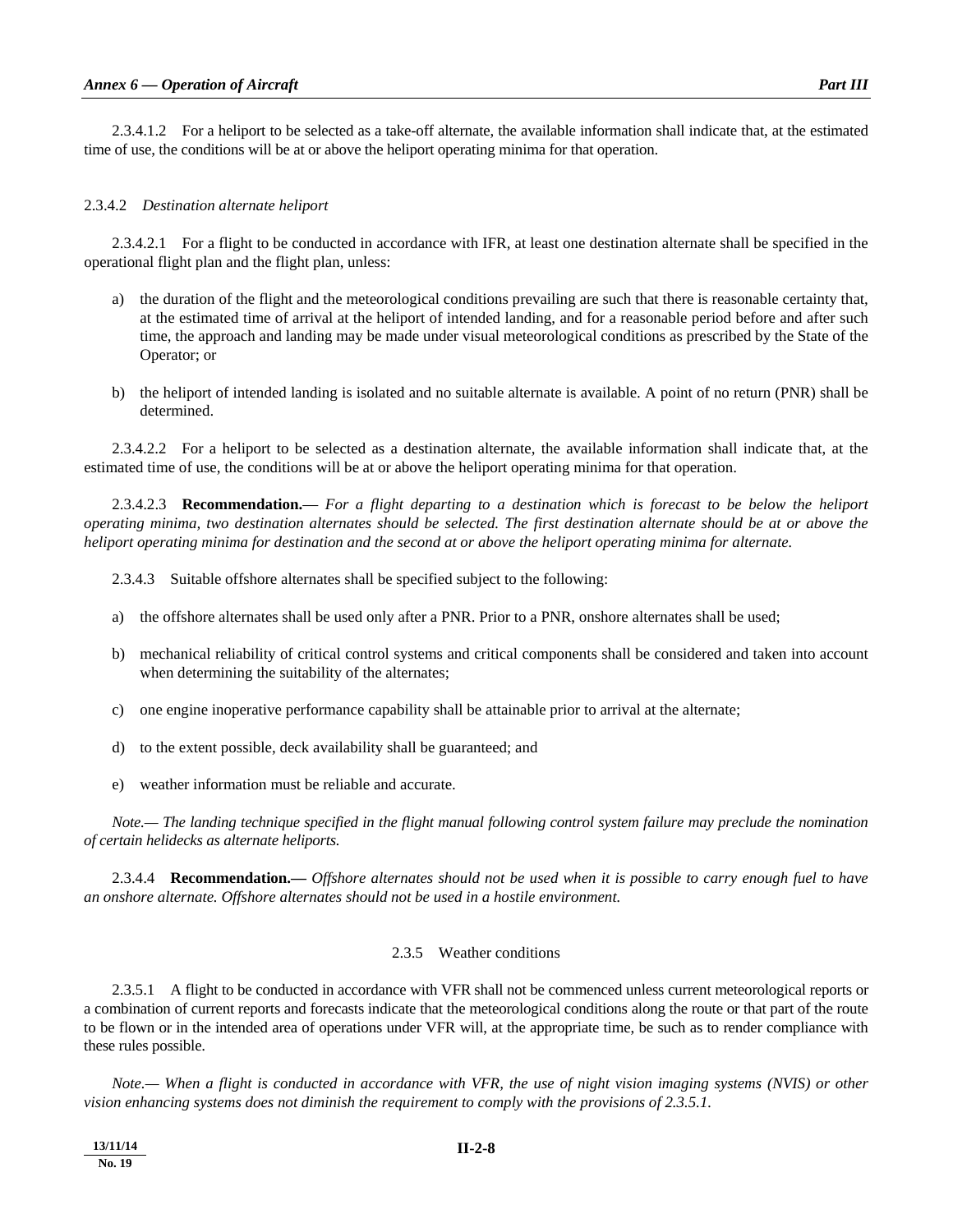2.3.5.2 A flight to be conducted in accordance with IFR shall not be commenced unless the information is available which indicates that conditions at the heliport of intended landing or, when an alternate is required, at least one alternate heliport will, at the estimated time of arrival, be at or above the heliport operating minima.

 *Note.— It is the practice in some States to declare, for flight planning purposes, higher minima for a heliport when nominated as an alternate than for the same heliport when planned as that of intended landing.* 

 2.3.5.3 A flight to be operated in known or expected icing conditions shall not be commenced unless the helicopter is certificated and equipped to cope with such conditions.

 2.3.5.4 A flight to be planned or expected to operate in suspected or known ground icing conditions shall not be commenced unless the helicopter has been inspected for icing and, if necessary, has been given appropriate de-icing/anti-icing treatment. Accumulation of ice or other naturally occurring contaminants shall be removed so that the helicopter is kept in an airworthy condition prior to take-off.

 *Note.— Guidance material is given in the* Manual of Aircraft Ground De-icing/Anti-icing Operations *(Doc 9640).* 

# 2.3.6 Fuel and oil requirements

 2.3.6.1 *All helicopters.* A flight shall not be commenced unless, taking into account both the meteorological conditions and any delays that are expected in flight, the helicopter carries sufficient fuel and oil to ensure that it can safely complete the flight. In addition, a reserve shall be carried to provide for contingencies.

 2.3.6.2 *VFR operations.* The fuel and oil carried in order to comply with 2.3.6.1 shall, in the case of VFR operations, be at least the amount to allow the helicopter to:

- a) fly to the landing site to which the flight is planned;
- b) have final reserve fuel to fly thereafter for a period of 20 minutes at best-range speed; and
- c) have an additional amount of fuel to provide for the increased consumption on the occurrence of any of the potential contingencies specified by the operator to the satisfaction of the State of the Operator.

 2.3.6.3 *IFR operations.* The fuel and oil carried in order to comply with 2.3.6.1 shall, in the case of IFR operations, be at least the amount to allow the helicopter:

 2.3.6.3.1 When an alternate is not required, in terms of 2.3.4.2.1 a), to fly to and execute an approach at the heliport or landing location to which the flight is planned, and thereafter to have:

- a) final reserve fuel to fly 30 minutes at holding speed at 450 m (1 500 ft) above the destination heliport or landing location under standard temperature conditions and approach and land; and
- b) an additional amount of fuel to provide for the increased consumption on the occurrence of any of the potential contingencies specified by the operator to the satisfaction of the State of the Operator.

 2.3.6.3.2 When an alternate is required, to fly to and execute an approach, and a missed approach, at the heliport or landing location to which the flight is planned, and thereafter:

- a) fly to and execute an approach at the alternate specified in the flight plan; and then
- b) have final reserve fuel to fly for 30 minutes at holding speed at 450 m (1 500 ft) above the alternate under standard temperature conditions, and approach and land; and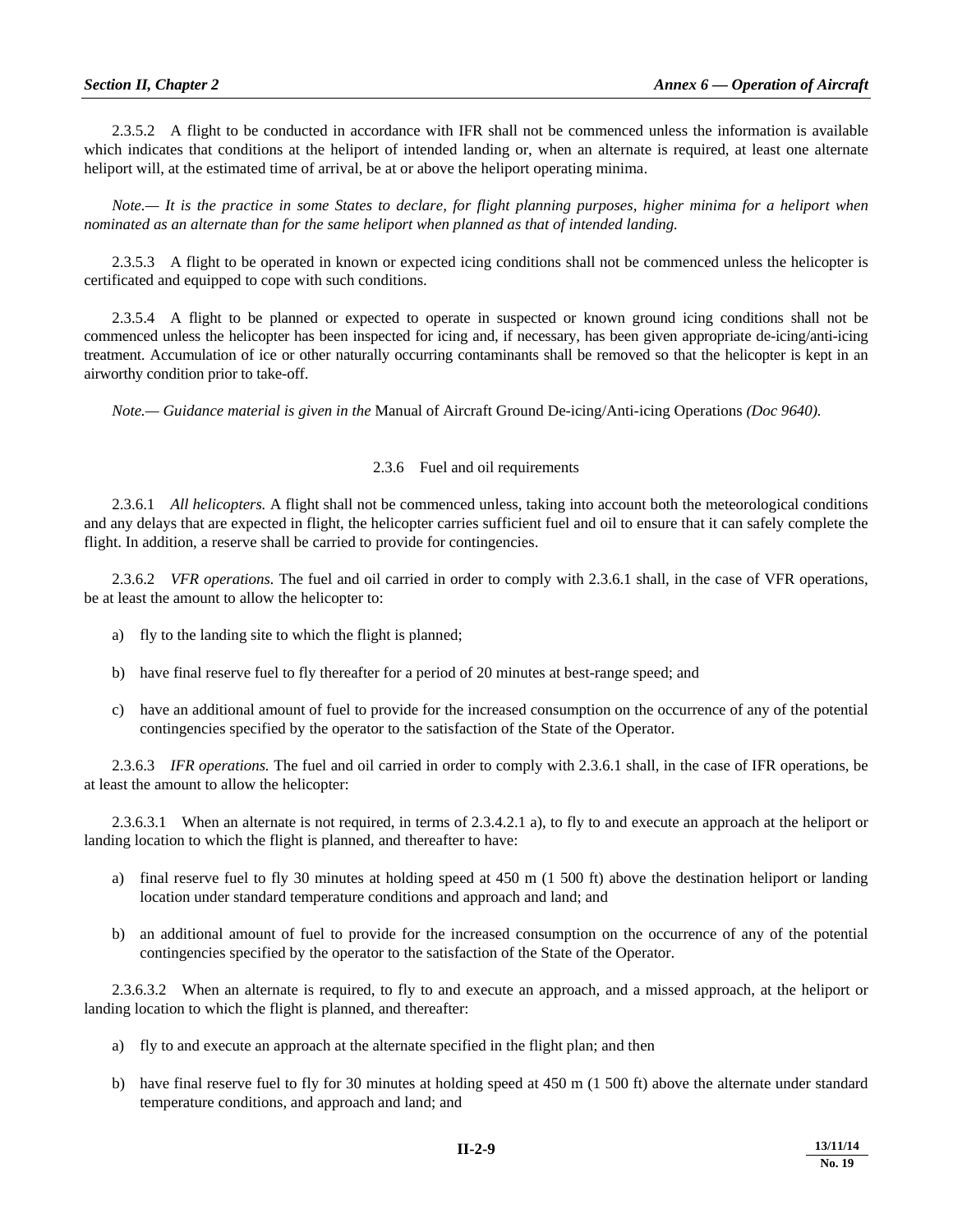c) have an additional amount of fuel to provide for the increased consumption on the occurrence of any of the potential contingencies specified by the operator to the satisfaction of the State of the Operator.

 2.3.6.3.3 When no suitable alternate is available, in terms of 2.3.4.2.1 (e.g. the destination is isolated), sufficient fuel shall be carried to enable the helicopter to fly to the destination to which the flight is planned and thereafter for a period that will, based on geographic and environmental considerations, enable a safe landing to be made.

2.3.6.4 In computing the fuel and oil required in 2.3.6.1, at least the following shall be considered:

- a) meteorological conditions forecast;
- b) expected air traffic control routings and traffic delays;
- c) for IFR flight, one instrument approach at the destination heliport, including a missed approach;
- d) the procedures prescribed in the operations manual for loss of pressurization, where applicable, or failure of one engine while en route; and
- e) any other conditions that may delay the landing of the helicopter or increase fuel and/or oil consumption.

 *Note.— Nothing in 2.3.6 precludes amendment of a flight plan in flight in order to replan the flight to another heliport, provided that the requirements of 2.3.6 can be complied with from the point where the flight has been replanned.* 

 2.3.6.5 The use of fuel after flight commencement for purposes other than originally intended during pre-flight planning shall require a re-analysis and, if applicable, adjustment of the planned operation.

#### 2.3.7 Refuelling with passengers on board or rotors turning

**Recommendation.—** *A helicopter should not be refuelled when passengers are embarking, on board, disembarking or when the rotor is turning unless the operator is granted specific authorization by the State of the Operator setting forth the conditions under which such fuelling may be carried out.* 

 *Note 1.— Provisions concerning aircraft refuelling are contained in Annex 14, Volume I, and guidance on safe refuelling practices is contained in the* Airport Services Manual *(Doc 9137), Parts 1 and 8.* 

 *Note 2.— Additional precautions are required when refuelling with fuels other than aviation kerosene or when refuelling results in a mixture of aviation kerosene with other aviation turbine fuels, or when an open line is used.* 

# 2.3.8 Oxygen supply

 *Note.— Approximate altitudes in the Standard Atmosphere corresponding to the values of absolute pressure used in the text are as follows:* 

| Absolute pressure | Metres | Feet   |
|-------------------|--------|--------|
| $700$ hPa         | 3000   | 10 000 |
| $620$ hPa         | 4 000  | 13 000 |
| $376$ hPa         | 7600   | 25 000 |

 2.3.8.1 A flight to be operated at flight altitudes at which the atmospheric pressure in personnel compartments will be less than 700 hPa shall not be commenced unless sufficient stored breathing oxygen is carried to supply: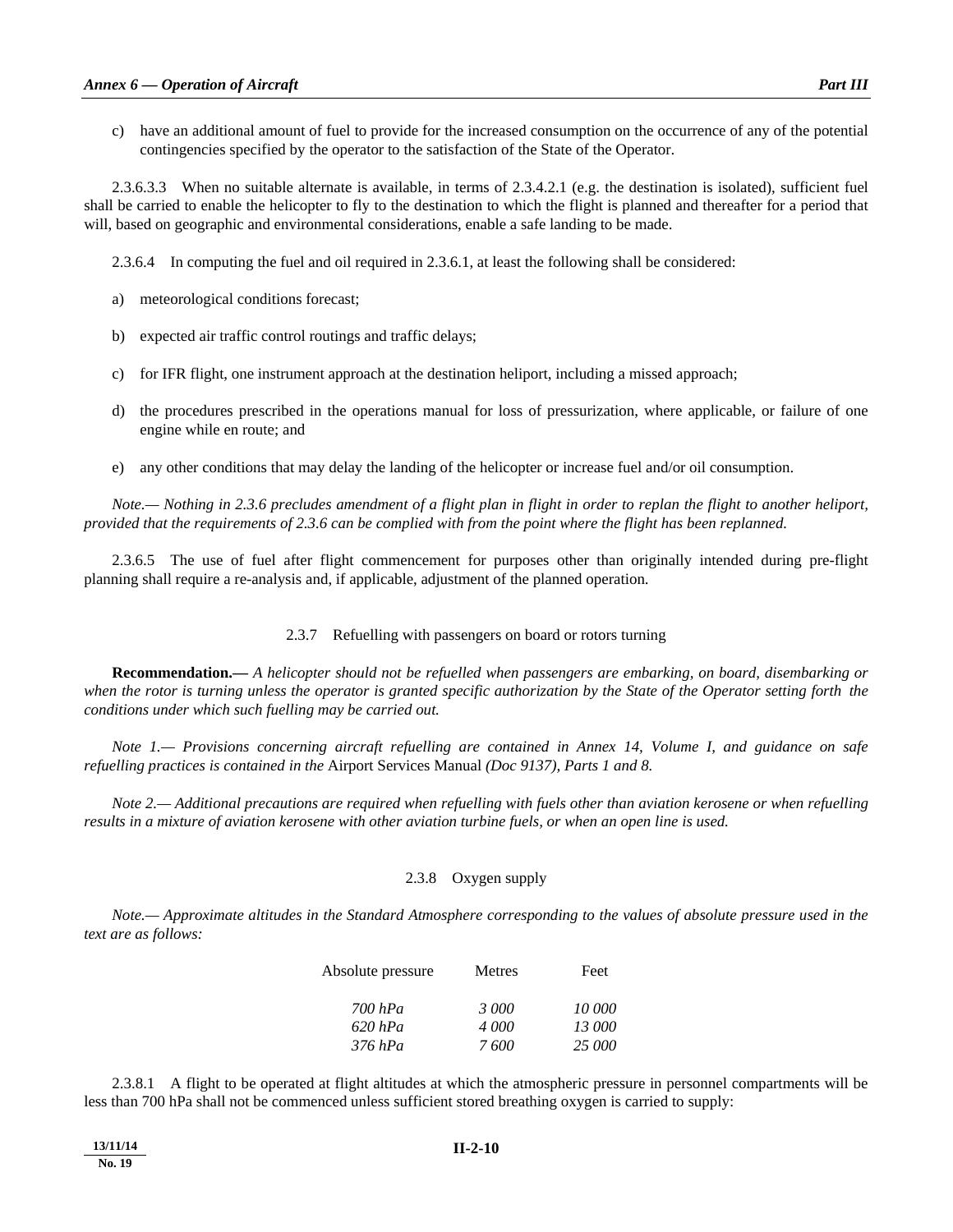- a) all crew members and 10 per cent of the passengers for any period in excess of 30 minutes that the pressure in compartments occupied by them will be between 700 hPa and 620 hPa; and
- b) the crew and passengers for any period that the atmospheric pressure in compartments occupied by them will be less than 620 hPa.

 2.3.8.2 A flight to be operated with a pressurized helicopter shall not be commenced unless a sufficient quantity of stored breathing oxygen is carried to supply all the crew members and passengers, as is appropriate to the circumstances of the flight being undertaken, in the event of loss of pressurization, for any period that the atmospheric pressure in any compartment occupied by them would be less than 700 hPa. In addition, when the helicopter is operated at flight altitudes at which the atmospheric pressure is more than 376 hPa and cannot descend safely to a flight altitude at which the atmospheric pressure is equal to 620 hPa within four minutes, there shall be no less than a 10-minute supply for the occupants of the passenger compartment.

# **2.4 In-flight procedures**

#### 2.4.1 Heliport operating minima

 2.4.1.1 A flight shall not be continued towards the heliport of intended landing, unless the latest available information indicates that at the expected time of arrival, a landing can be effected at that heliport, or at least one alternate heliport, in compliance with the operating minima established in accordance with 2.2.8.1.

 2.4.1.2 An instrument approach shall not be continued below 300 m (1 000 ft) above the heliport elevation or into the final approach segment unless the reported visibility or controlling RVR is at or above the heliport operating minima.

#### *Note.— Criteria for the final approach segment is contained in PANS-OPS (Doc 8168), Volume II.*

 2.4.1.3 If, after entering the final approach segment or after descending below 300 m (1 000 ft) above the heliport elevation, the reported visibility or controlling RVR falls below the specified minimum, the approach may be continued to DA/H or MDA/H. In any case, a helicopter shall not continue its approach-to-land at any heliport beyond a point at which the limits of the operating minima specified for that heliport would be infringed.

#### 2.4.2 Meteorological observations

 *Note.— The procedures for making meteorological observations on board aircraft in flight and for recording and reporting them are contained in Annex 3, the PANS-ATM (Doc 4444) and the appropriate Regional Supplementary Procedures (Doc 7030).* 

#### 2.4.3 Hazardous flight conditions

Hazardous flight conditions encountered, other than those associated with meteorological conditions, shall be reported to the appropriate aeronautical station as soon as possible. The reports so rendered shall give such details as may be pertinent to the safety of other aircraft.

#### 2.4.4 Flight crew members at duty stations

2.4.4.1 *Take-off and landing.* All flight crew members required to be on flight deck duty shall be at their stations.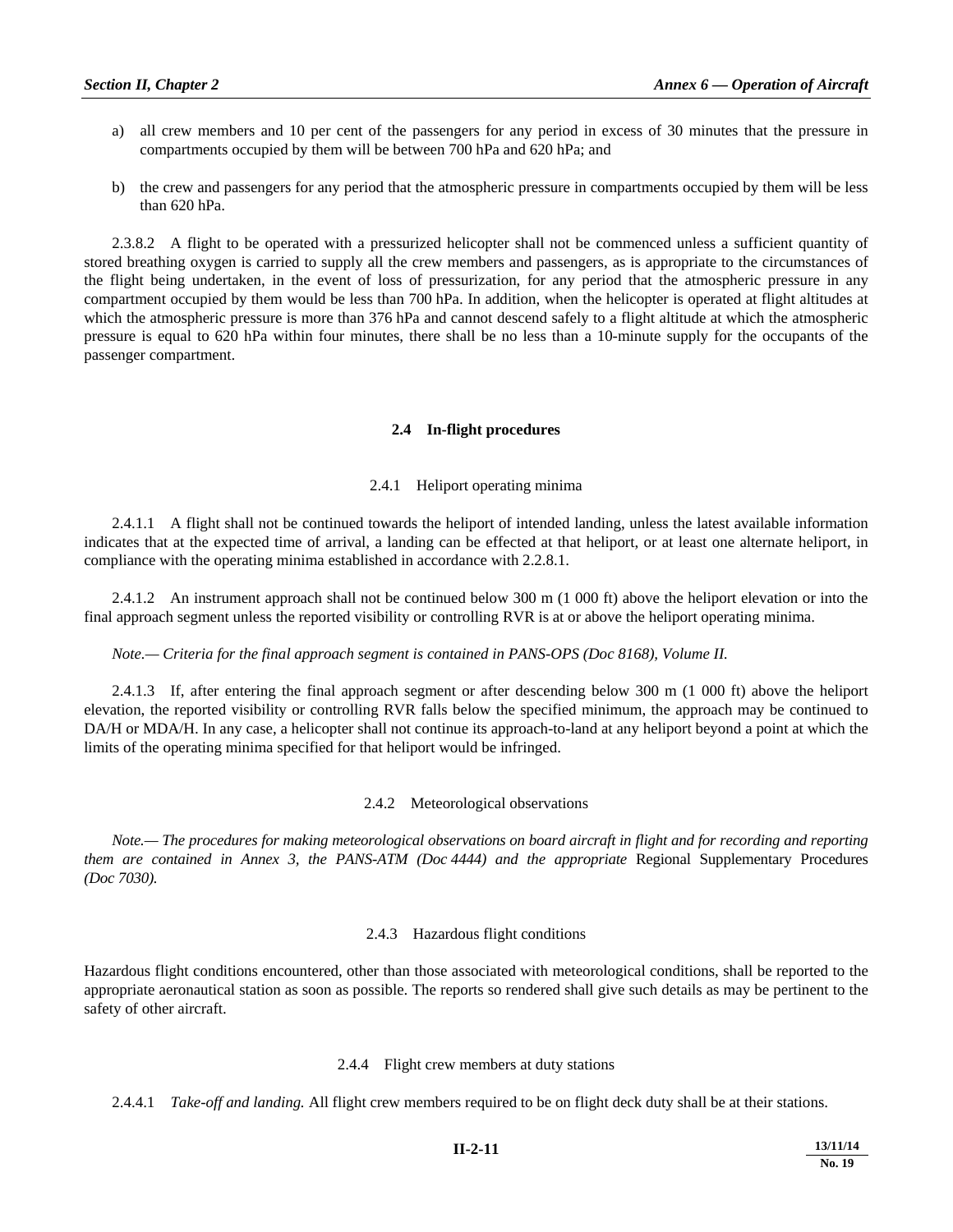2.4.4.2 *En route.* All flight crew members required to be on flight deck duty shall remain at their stations except when their absence is necessary for the performance of duties in connection with the operation of the helicopter or for physiological needs.

2.4.4.3 *Seat belts.* All flight crew members shall keep their seat belt fastened when at their stations.

 2.4.4.4 *Safety harness.* Any flight crew member occupying a pilot's seat shall keep the safety harness fastened during the take-off and landing phases; all other flight crew members shall keep their safety harness fastened during the take-off and landing phases unless the shoulder straps interfere with the performance of their duties, in which case the shoulder straps may be unfastened but the seat belt must remain fastened.

 *Note.— Safety harness includes shoulder straps and a seat belt which may be used independently.* 

# 2.4.5 Use of oxygen

All flight crew members, when engaged in performing duties essential to the safe operation of a helicopter in flight, shall use breathing oxygen continuously whenever the circumstances prevail for which its supply has been required in 2.3.8.1 or 2.3.8.2.

# 2.4.6 Safeguarding of cabin crew and passengers in pressurized aircraft in the event of loss of pressurization

 **Recommendation.—** *Cabin crew should be safeguarded so as to ensure reasonable probability of their retaining consciousness during any emergency descent which may be necessary in the event of loss of pressurization and, in addition, they should have such means of protection as will enable them to administer first aid to passengers during stabilized flight following the emergency. Passengers should be safeguarded by such devices or operational procedures as will ensure reasonable probability of their surviving the effects of hypoxia in the event of loss of pressurization.* 

 *Note.— It is not envisaged that cabin crew will always be able to provide assistance to passengers during emergency descent procedures which may be required in the event of loss of pressurization.* 

# 2.4.7 Instrument flight procedures

 2.4.7.1 One or more instrument approach procedures to serve each final approach and take-off area or heliport utilized for instrument flight operations shall be approved and promulgated by the State in which the heliport is located, or by the State which is responsible for the heliport when located outside the territory of any State.

 2.4.7.2 All helicopters operated in accordance with IFR shall comply with the instrument approach procedures approved by the State in which the heliport is located, or by the State which is responsible for the heliport when located outside the territory of any State.

 *Note 1.— Operational procedures recommended for the guidance of operations personnel involved in instrument flight operations are described in PANS-OPS (Doc 8168), Volume I.* 

 *Note 2.— Criteria for the construction of instrument flight procedures for the guidance of procedure specialists are provided in PANS-OPS (Doc 8168), Volume II. Obstacle clearance criteria and procedures used in certain States may differ from PANS-OPS, and knowledge of these differences is important for safety reasons (see Section II, Chapter 1, 1.1.1).*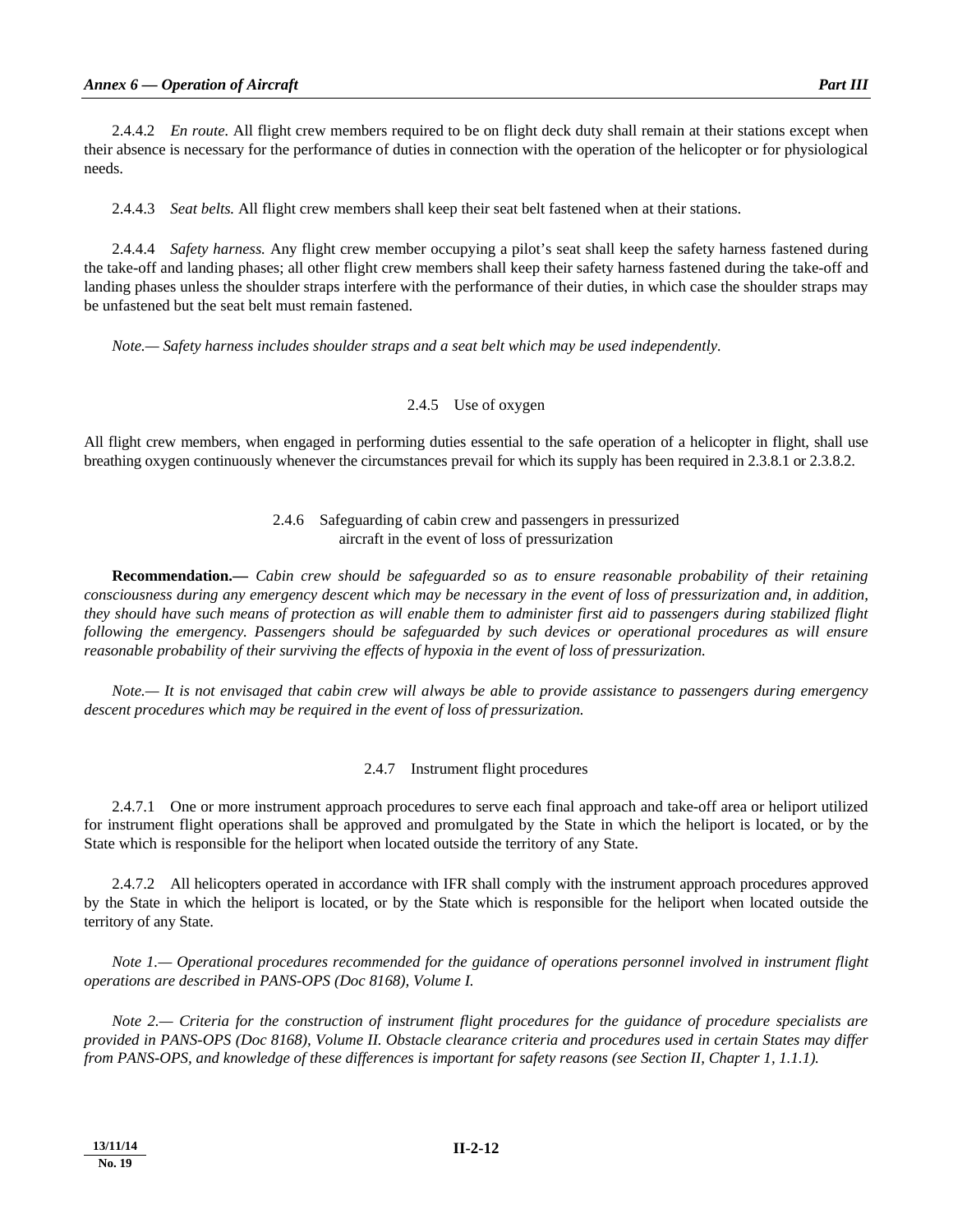# 2.4.8 Helicopter operating procedures for noise abatement

 **Recommendation**.— *An operator should ensure that take-off and landing procedures take into account the need to minimize the effect of helicopter noise.*

# 2.4.9 In-flight fuel management

 2.4.9.1 An operator shall establish policies and procedures, approved by the State of the Operator, to ensure that inflight fuel checks and fuel management are performed.

 2.4.9.2 The pilot-in-command shall monitor the amount of usable fuel remaining on board to ensure it is not less than the fuel required to proceed to a landing site where a safe landing can be made with the planned final reserve fuel remaining.

 2.4.9.3 The pilot-in-command shall advise ATC of a minimum fuel state by declaring MINIMUM FUEL when, having committed to land at a specific landing site, the pilot calculates that any change to the existing clearance to that landing site, or other air traffic delays, may result in landing with less than the planned final reserve fuel.

*Note 1.— The declaration of MINIMUM FUEL informs ATC that all planned landing site options have been reduced to a specific landing site of intended landing, that no precautionary landing site is available, and any change to the existing clearance, or air traffic delays, may result in landing with less than the planned final reserve fuel. This is not an emergency situation but an indication that an emergency situation is possible should any additional delay occur.* 

 *Note 2.— A precautionary landing site refers to a landing site, other than the site of intended landing, where it is expected that a safe landing can be made prior to the consumption of the planned final reserve fuel.* 

 2.4.9.4 The pilot-in-command shall declare a situation of fuel emergency by broadcasting MAYDAY MAYDAY MAYDAY FUEL, when the usable fuel estimated to be available upon landing at the nearest landing site where a safe landing can be made is less than the required final reserve fuel in compliance with 2.3.6.

*Note 1.— The planned final reserve fuel refers to the value calculated in 2.3.6 and is the minimum amount of fuel required upon landing at any landing site. The declaration of MAYDAY MAYDAY MAYDAY FUEL informs ATC that all available landing options have been reduced to a specific site and a portion of the final reserve fuel may be consumed prior to landing.* 

*Note 2.— The pilot estimates with reasonable certainty that the fuel remaining upon landing at the nearest safe* landing site will be less than the final reserve fuel taking into consideration the latest information available to the pilot, the *area to be overflown (i.e. with respect to the availability of precautionary landing areas), meteorological conditions and other reasonable contingencies.* 

 *Note 3.— The words "MAYDAY FUEL" describe the nature of the distress conditions as required in Annex 10, Volume II, 5.3.2.1.1, b) 3.* 

# **2.5 Duties of pilot-in-command**

 2.5.1 The pilot-in-command shall be responsible for the operation and safety of the helicopter and for the safety of all crew members, passengers and cargo on board, from the moment the engine(s) are started until the helicopter finally comes to rest at the end of the flight, with the engine(s) shut down and the rotor blades stopped.

2.5.2 The pilot-in-command shall ensure that the checklists specified in 2.2.6 are complied with in detail.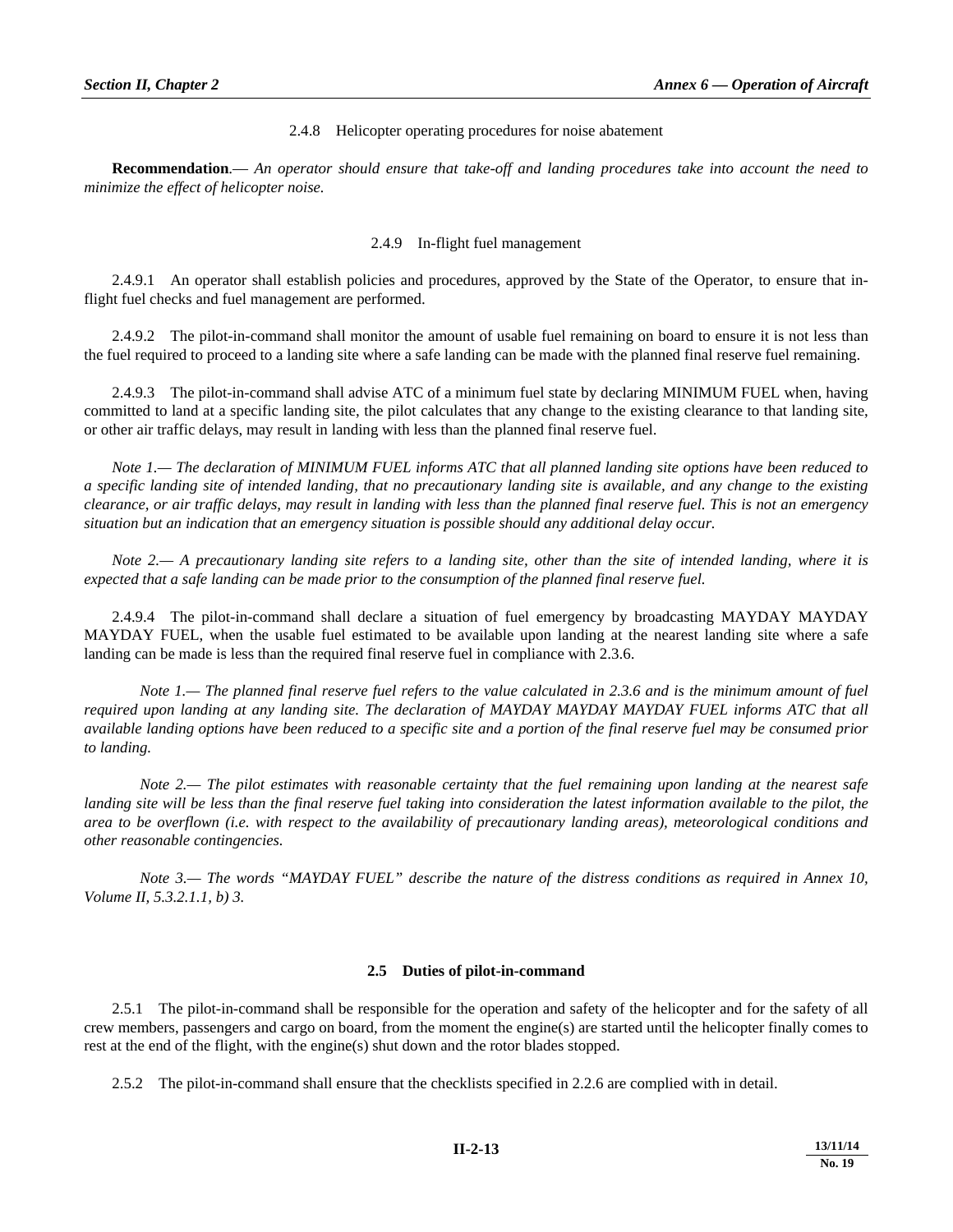2.5.3 The pilot-in-command shall be responsible for notifying the nearest appropriate authority by the quickest available means of any accident involving the helicopter, resulting in serious injury or death of any person or substantial damage to the helicopter or property.

 *Note.— A definition of the term "serious injury" is contained in Annex 13.* 

 2.5.4 The pilot-in-command shall be responsible for reporting all known or suspected defects in the helicopter, to the operator, at the termination of the flight.

 2.5.5 The pilot-in-command shall be responsible for the journey log book or the general declaration containing the information listed in 9.4.1.

 *Note.— By virtue of Resolution A10-36 of the Tenth Session of the Assembly (Caracas, June–July 1956) "the general declaration, [described in Annex 9] when prepared so as to contain all the information required by Article 34 [of the Convention on International Civil Aviation] with respect to the journey log book, may be considered by Contracting States to be an acceptable form of journey log book".* 

# **2.6 Duties of flight operations officer/flight dispatcher**

 2.6.1 A flight operations officer/flight dispatcher in conjunction with a method of control and supervision of flight operations in accordance with 2.2.1.3 shall:

- a) assist the pilot-in-command in flight preparation and provide the relevant information;
- b) assist the pilot-in-command in preparing the operational and ATS flight plans, sign when applicable and file the ATS flight plan with the appropriate ATS unit; and
- c) furnish the pilot-in-command while in flight, by appropriate means, with information which may be necessary for the safe conduct of the flight.
- 2.6.2 In the event of an emergency, a flight operations officer/flight dispatcher shall:
- a) initiate such procedures as outlined in the operations manual while avoiding taking any action that would conflict with ATC procedures; and
- b) convey safety-related information to the pilot-in-command that may be necessary for the safe conduct of the flight, including information related to any amendments to the flight plan that become necessary in the course of the flight.

 *Note.— It is equally important that the pilot-in-command also convey similar information to the flight operations officer/flight dispatcher during the course of a flight, particularly in the context of emergency situations.*

#### **2.7 Carry-on baggage**

The operator shall ensure that all baggage carried onto a helicopter and taken into the passenger cabin is adequately and securely stowed.

\_\_\_\_\_\_\_\_\_\_\_\_\_\_\_\_\_\_\_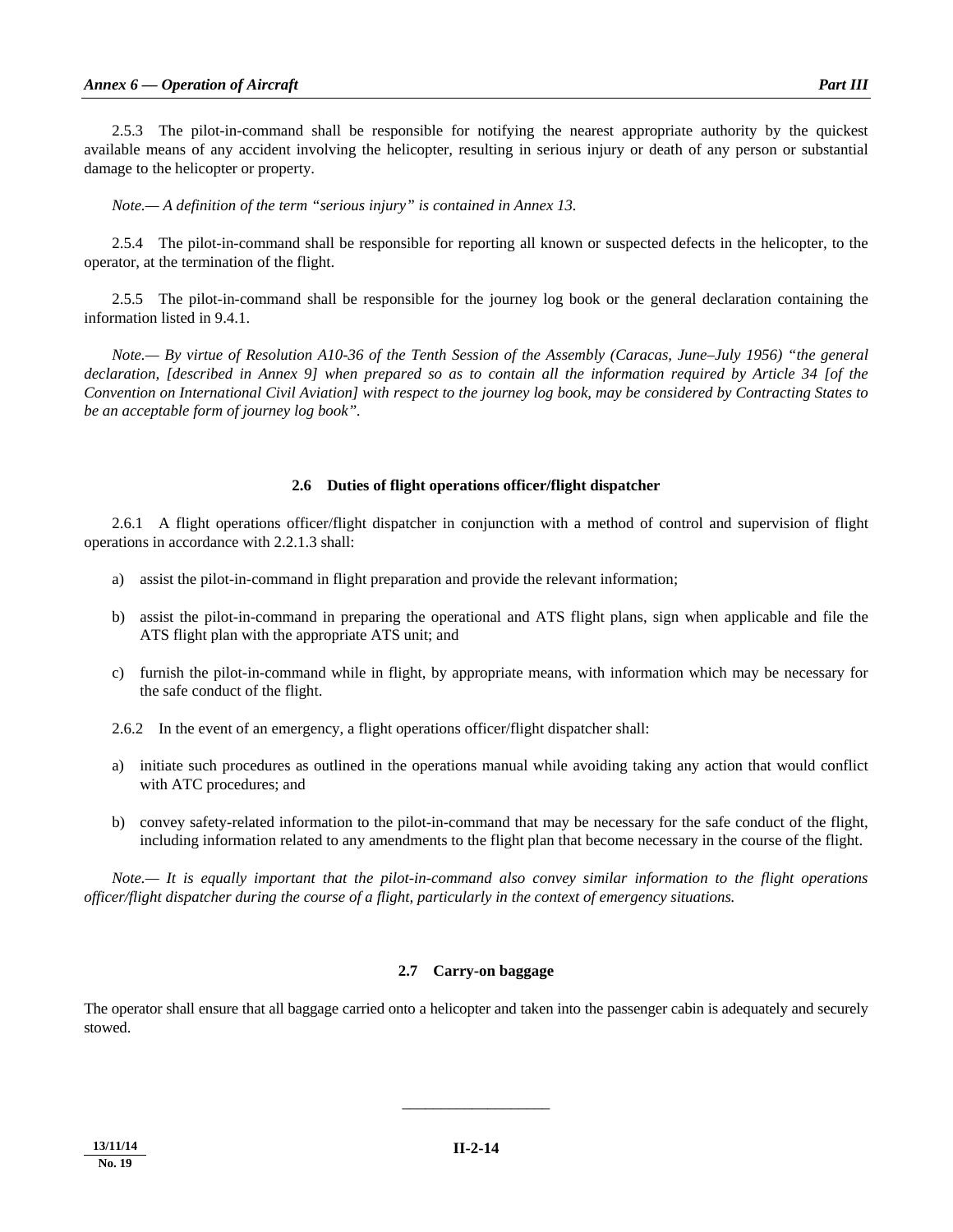# **CHAPTER 3. HELICOPTER PERFORMANCE OPERATING LIMITATIONS**

#### **3.1 General**

 3.1.1 Helicopters shall be operated in accordance with a code of performance established by the State of the Operator, in compliance with the applicable Standards of this chapter.

*Note 1.*— The code of performance reflects, for the conduct of operations, both the various phases of flight and the *operational environment. Attachment A provides guidance to assist States in establishing a code of performance.* 

 *Note 2.— Concerning compliance with codes of performance, Chapter 1 of this Section requires operators to comply with the laws, regulations and procedures of the States in which their helicopters are operated. Article 11 of the Convention forms the basis for this requirement.* 

 3.1.2 In conditions where the safe continuation of flight is not ensured in the event of a critical engine failure, helicopter operations shall be conducted in a manner that gives appropriate consideration for achieving a safe forced landing.

 *Note.— Guidance on "appropriate consideration" is contained in Attachment A, 2.4.*

 3.1.2.1 Where the State of the Operator permits IMC operations in performance Class 3, such operations shall be conducted in accordance with the provisions of 3.4.

 3.1.3 **Recommendation.—** *For helicopters for which Part IV of Annex 8 is not applicable because of the exemption provided for in Article 41 of the Convention, the State of the Operator should ensure that the level of performance specified in 3.2 is met as far as practicable.* 

 3.1.4 Where helicopters are operated to or from heliports in a congested hostile environment, the competent authority of the State in which the heliport is situated shall specify the requirements to enable these operations to be conducted in a manner that gives appropriate consideration for the risk associated with an engine failure.

 *Note.— Guidance on "appropriate consideration" is contained in Attachment A, 2.4*.

#### **3.2 Applicable to helicopters certificated in accordance with Part IV of Annex 8**

 3.2.1 The Standards contained in 3.2.2 to 3.2.7 inclusive are applicable to the helicopters to which Part IV of Annex 8 is applicable.

*Note.*— The following Standards do not include quantitative specifications comparable to those found in national *airworthiness codes. In accordance with 3.1.1, they are to be supplemented by national requirements prepared by Contracting States.* 

 3.2.2 The level of performance defined by the appropriate parts of the code of performance referred to in 3.1.1 for the helicopters designated in 3.2.1 shall be consistent with the overall level embodied in the Standards of this chapter.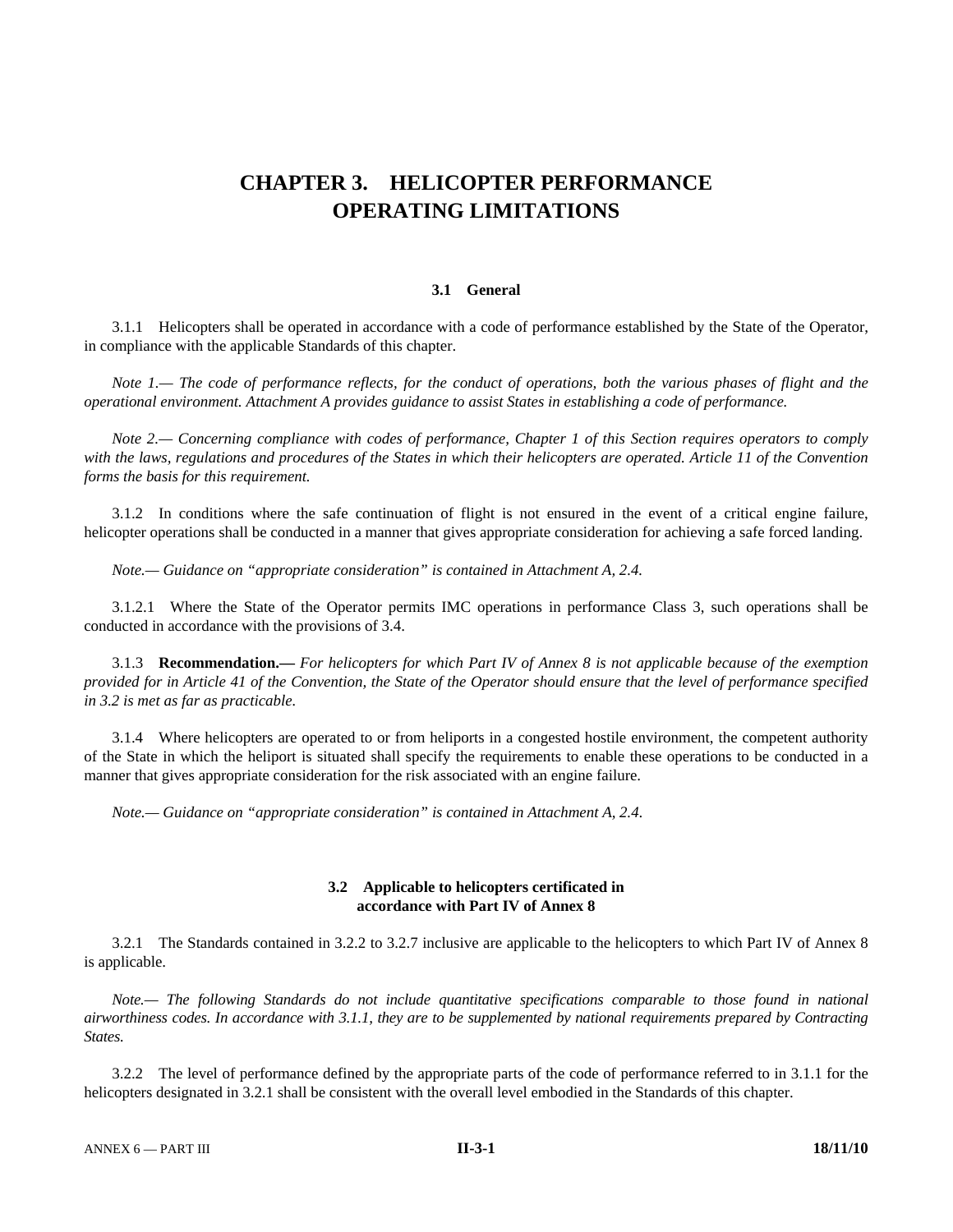*Note.— Attachment A contains guidance material which indicates, by an Example, the level of performance intended by the Standards and Recommended Practices of this chapter.* 

 3.2.3 A helicopter shall be operated in compliance with the terms of its certificate of airworthiness and within the approved operating limitations contained in its flight manual.

 3.2.4 The State of the Operator shall take such precautions as are reasonably possible to ensure that the general level of safety contemplated by these provisions is maintained under all expected operating conditions, including those not covered specifically by the provisions of this chapter.

 3.2.5 A flight shall not be commenced unless the performance information provided in the flight manual indicates that the Standards of 3.2.6 and 3.2.7 can be complied with for the flight to be undertaken.

 3.2.6 In applying the Standards of this chapter, account shall be taken of all factors that significantly affect the performance of the helicopter (such as: mass, operating procedures, the pressure-altitude appropriate to the elevation of the operating site, temperature, wind and condition of the surface). Such factors shall be taken into account directly as operational parameters or indirectly by means of allowances or margins, which may be provided in the scheduling of performance data or in the code of performance in accordance with which the helicopter is being operated.

# 3.2.7 Mass limitations

- a) The mass of the helicopter at the start of take-off shall not exceed the mass at which the code of performance referred to in 3.1.1 is complied with, allowing for expected reductions in mass as the flight proceeds and for such fuel jettisoning as is appropriate.
- b) In no case shall the mass at the start of take-off exceed the maximum take-off mass specified in the helicopter flight manual taking into account the factors specified in 3.2.6.
- c) In no case shall the estimated mass for the expected time of landing at the destination and at any alternate exceed the maximum landing mass specified in the helicopter flight manual taking into account the factors specified in 3.2.6.
- d) In no case shall the mass at the start of take-off, or at the expected time of landing at the destination and at any alternate, exceed the relevant maximum mass at which compliance has been demonstrated with the applicable noise certification Standards in Annex 16, Volume I, unless otherwise authorized in exceptional circumstances for a certain operating site where there is no noise disturbance problem, by the competent authority of the State in which the operating site is situated.

3.2.7.1In developing a code of performance, the State of the Operator shall either apply a risk assessment methodology in accordance with the guidance in Attachment A or, for those States that choose not to apply a risk assessment methodology, the Standards of 3.2.7.2, 3.2.7.3 and 3.2.7.4 shall apply.

# 3.2.7.2 *Take-off and initial climb phase*

 3.2.7.2.1 *Operations in performance Class 1*. The helicopter shall be able, in the event of the failure of the critical engine being recognized at or before the take-off decision point, to discontinue the take-off and stop within the rejected takeoff area available or, in the event of the failure of the critical engine being recognized at or after the take-off decision point, to continue the take-off, clearing all obstacles along the flight path by an adequate margin until the helicopter is in a position to comply with 3.2.7.3.1.

 3.2.7.2.2 *Operations in performance Class 2.* The helicopter shall be able, in the event of the failure of the critical engine at any time after reaching DPATO, to continue the take-off, clearing all obstacles along the flight path by an adequate margin until the helicopter is in a position to comply with 3.2.7.3.1. Before the DPATO, failure of the critical engine may cause the helicopter to force-land; therefore the conditions stated in 3.1.2 shall apply.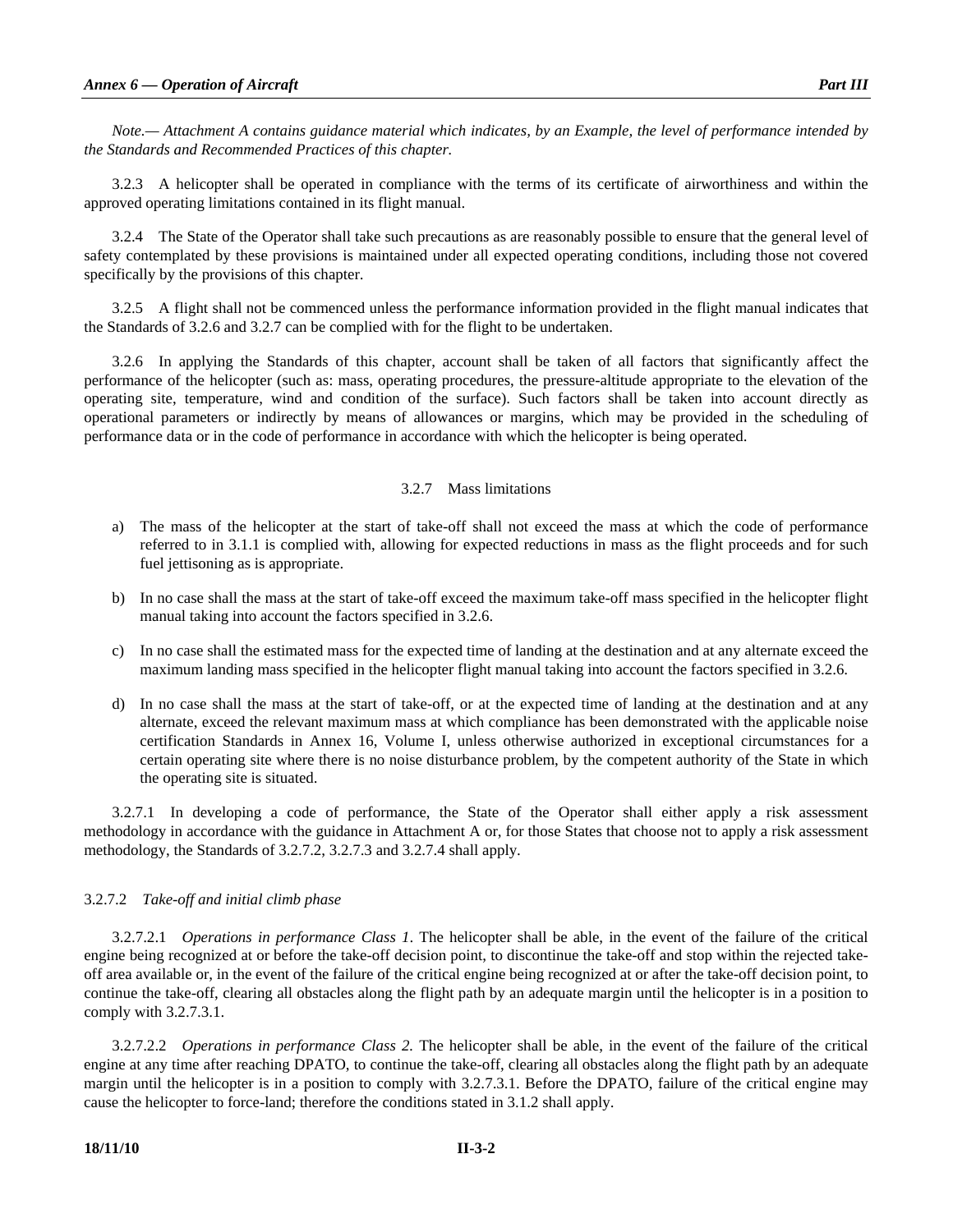3.2.7.2.3 *Operations in performance Class 3.* At any point of the flight path, failure of an engine will cause the helicopter to force-land; therefore the conditions stated in 3.1.2 shall apply.

# 3.2.7.3 *En-route phase*

 3.2.7.3.1 *Operations in performance Classes 1 and 2.* The helicopter shall be able, in the event of the failure of the critical engine at any point in the en-route phase, to continue the flight to a site at which the conditions of 3.2.7.4.1 for operations in performance Class 1, or the conditions of 3.2.7.4.2 for operations in performance Class 2 can be met, without flying below the appropriate minimum flight altitude at any point.

 *Note.— When the en-route phase is conducted over a hostile environment and the diversion time to an alternate would exceed two hours, it is recommended that the State of the Operator assess the risks associated with a second engine failure.* 

 3.2.7.3.2 *Operations in performance Class 3.* The helicopter shall be able, with all engines operating, to continue along its intended route or planned diversions without flying at any point below the appropriate minimum flight altitude. At any point of the flight path, failure of an engine will cause the helicopter to force-land; therefore the conditions stated in 3.1.2 shall apply.

# 3.2.7.4 *Approach and landing phase*

 3.2.7.4.1 *Operations in performance Class 1*. In the event of the failure of the critical engine being recognized at any point during the approach and landing phase, before the landing decision point, the helicopter shall, at the destination and at any alternate, after clearing all obstacles in the approach path, be able to land and stop within the landing distance available or to perform a balked landing and clear all obstacles in the flight path by an adequate margin equivalent to that specified in 3.2.7.2.1. In case of the failure occurring after the landing decision point, the helicopter shall be able to land and stop within the landing distance available.

 3.2.7.4.2 *Operations in performance Class 2.* In the event of the failure of the critical engine before the DPBL, the helicopter shall, at the destination and at any alternate, after clearing all obstacles in the approach path, be able either to land and stop within the landing distance available or to perform a balked landing and clear all obstacles in the flight path by an adequate margin equivalent to that specified in 3.2.7.2.2. After the DPBL, failure of an engine may cause the helicopter to force-land; therefore the conditions stated in 3.1.2 shall apply.

 3.2.7.4.3 *Operations in performance Class 3.* At any point of the flight path, failure of an engine will cause the helicopter to force-land; therefore the conditions stated in 3.1.2 shall apply.

#### **3.3 Obstacle data**

The operator shall use available obstacle data to develop procedures to comply with the take-off, initial climb, approach and landing phases detailed in the code of performance established by the State of the Operator.

# **3.4 Additional requirements for operations of helicopters in performance Class 3 in IMC, except special VFR flights**

 3.4.1 Operations in performance Class 3 in IMC shall be conducted only over a surface environment acceptable to the competent authority of the State over which the operations are performed.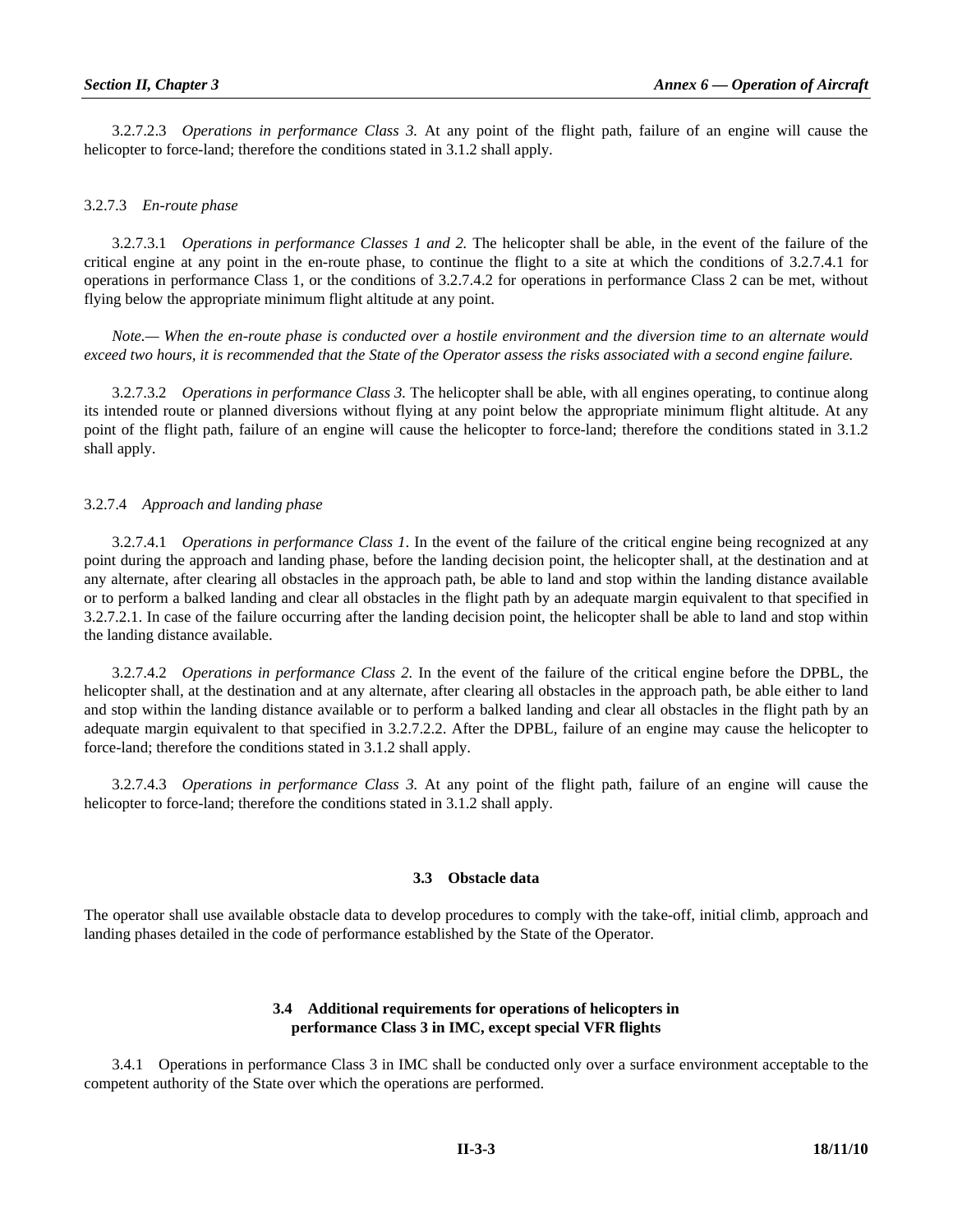- a) the reliability of the engines;
- b) the operator's maintenance procedures, operating practices and crew training programmes; and
- c) equipment and other requirements provided in accordance with Appendix 2.

 *Note.— Guidance on additional requirements for operations of helicopters in performance Class 3 in IMC is contained in Appendix 2.* 

 3.4.3 Operators of helicopters operating in performance Class 3 in IMC shall have a programme for engine trend monitoring and shall utilize the engine and helicopter manufacturers' recommended instruments, systems and operational/ maintenance procedures to monitor the engines.

 3.4.4 **Recommendation**.— *In order to minimize the occurrence of mechanical failures, helicopters operating in IMC in performance Class 3 should utilize vibration health monitoring for the tail-rotor drive system.* 

\_\_\_\_\_\_\_\_\_\_\_\_\_\_\_\_\_\_\_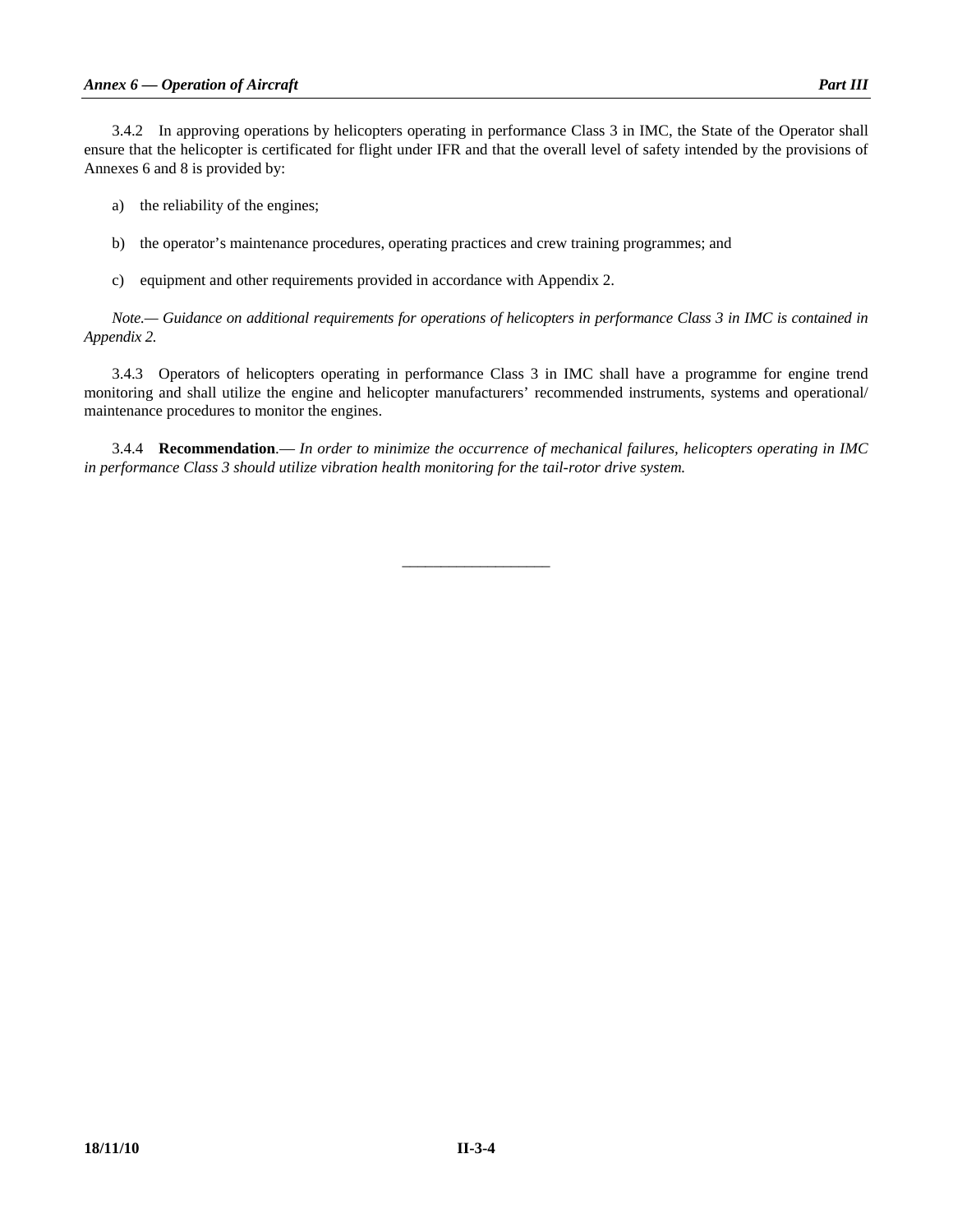# **CHAPTER 4. HELICOPTER INSTRUMENTS, EQUIPMENT, AND FLIGHT DOCUMENTS**

 *Note.— Specifications for the provision of helicopter communication and navigation equipment are contained in Chapter 5.* 

#### **4.1 General**

 4.1.1 In addition to the minimum equipment necessary for the issuance of a certificate of airworthiness, the instruments, equipment and flight documents prescribed in the following paragraphs shall be installed or carried, as appropriate, in helicopters according to the helicopter used and to the circumstances under which the flight is to be conducted. The prescribed instruments and equipment, including their installation, shall be approved or accepted by the State of Registry.

 4.1.2 A helicopter shall carry a certified true copy of the air operator certificate specified in 2.2.1, and a copy of the operations specifications relevant to the helicopter type, issued in conjunction with the certificate. When the certificate and the associated operations specifications are issued by the State of the Operator in a language other than English, an English translation shall be included.

*Note.— Provisions for the content of the air operator certificate and its associated operations specifications are contained in 2.2.1.5 and 2.2.1.6.*

 4.1.3 The operator shall include in the operations manual a minimum equipment list (MEL), approved by the State of the Operator which will enable the pilot-in-command to determine whether a flight may be commenced or continued from any intermediate stop should any instrument, equipment or systems become inoperative. Where the State of the Operator is not the State of Registry, the State of the Operator shall ensure that the MEL does not affect the helicopter's compliance with the airworthiness requirements applicable in the State of Registry.

 *Note.— Attachment D contains guidance on the minimum equipment list.* 

 4.1.4 The operator shall make available to operations staff and crew members an aircraft operating manual, for each aircraft type operated, containing the normal, abnormal and emergency procedures relating to the operation of the aircraft. The manual shall include details of the aircraft systems and of the checklists to be used. The design of the manual shall observe Human Factors principles. The manual shall be easily accessible to the flight crew during all flight operations.

*Note.*— Guidance material on the application of Human Factors principles can be found in the Human Factors Training Manual *(Doc 9683).* 

#### **4.2 All helicopters on all flights**

 4.2.1 A helicopter shall be equipped with instruments that will enable the flight crew to control the flight path of the helicopter, carry out any required procedural manoeuvres and observe the operating limitations of the helicopter in the expected operating conditions.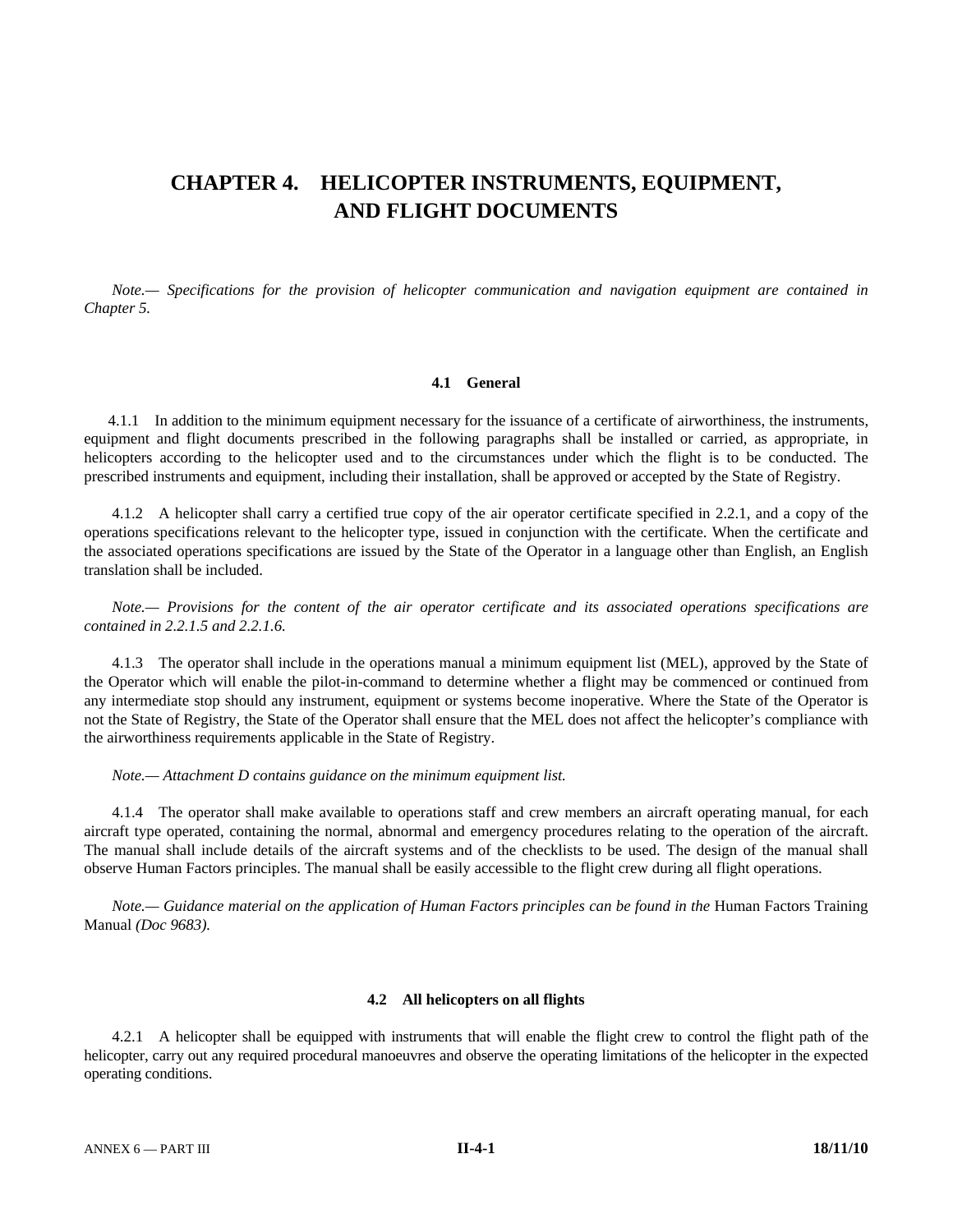- 4.2.2 A helicopter shall be equipped with:
- a) accessible and adequate medical supplies;

 **Recommendation.—** *Medical supplies should comprise:* 

- *1) a first-aid kit; and*
- *2) for helicopters required to carry cabin crew as part of the operating crew, a universal precaution kit, for the use of cabin crew in managing incidents of ill health associated with a case of suspected communicable disease, or in the case of illness involving contact with body fluids.*

 *Note.— Guidance on the contents of first-aid and universal precaution kits is given in Attachment C.* 

- b) portable fire extinguishers of a type which, when discharged, will not cause dangerous contamination of the air within the helicopter. At least one shall be located in:
	- 1) the pilot's compartment; and
	- 2) each passenger compartment that is separate from the pilot's compartment and that is not readily accessible to the flight crew.

 *Note 1.— Any portable fire extinguisher so fitted in accordance with the certificate of airworthiness of the helicopter may count as one prescribed.* 

 *Note 2.— Refer to 4.2.2.1 for fire extinguishing agents.* 

- c) 1) a seat or berth for each person over an age to be determined by the State of the Operator;
	- 2) a seat belt for each seat and restraining belts for each berth; and
	- 3) a safety harness for each flight crew seat. The safety harness for each pilot seat shall incorporate a device which will automatically restrain the occupant's torso in the event of rapid deceleration.

 **Recommendation.—** *When dual controls are fitted, the safety harness for each pilot seat should incorporate a restraining device to prevent the upper body of an incapacitated occupant from interfering with the flight controls.* 

*Note 1.— Depending on the design, the lock on an inertia reel device may suffice for this purpose.* 

 *Note 2.— Safety harness includes shoulder straps and a seat belt which may be used independently.* 

- d) means of ensuring that the following information and instructions are conveyed to passengers:
	- 1) when seat belts or harnesses are to be fastened;
	- 2) when and how oxygen equipment is to be used if the carriage of oxygen is required;
	- 3) restrictions on smoking;
	- 4) location and use of life jackets or equivalent individual flotation devices where their carriage is required; and
	- 5) location and method of opening emergency exits; and
- e) if fuses are used, spare electrical fuses of appropriate ratings for replacement of those accessible in flight.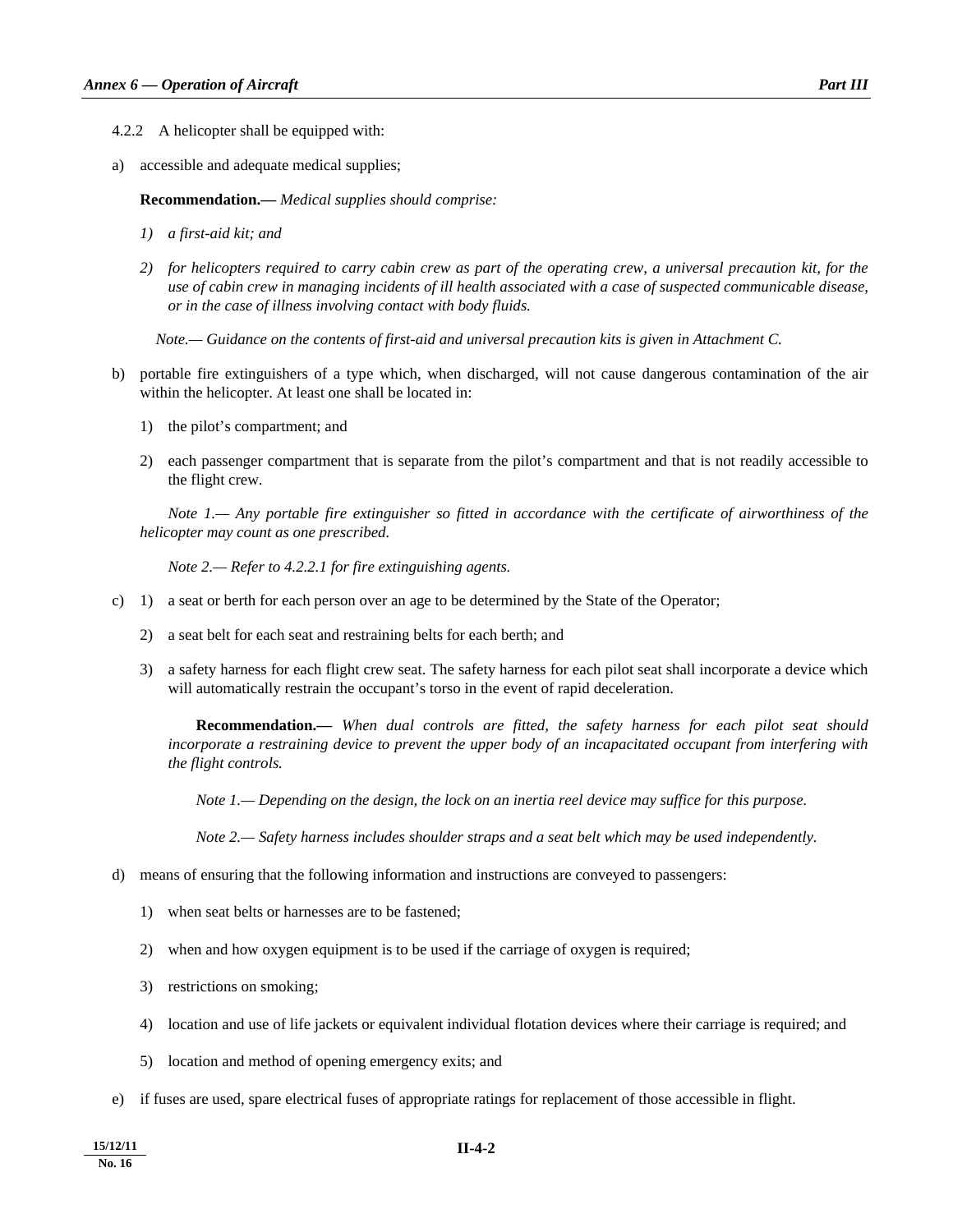4.2.2.1 Any agent used in a built-in fire extinguisher for each lavatory disposal receptacle for towels, paper or waste in a helicopter for which the individual certificate of airworthiness is first issued on or after 31 December 2011 and any extinguishing agent used in a portable fire extinguisher in a helicopter for which the individual certificate of airworthiness is first issued on or after 31 December 2016 shall:

- a) meet the applicable minimum performance requirements of the State of Registry; and
- b) not be of a type listed in the 1987 *Montreal Protocol on Substances that Deplete the Ozone Layer* as it appears in the Eighth Edition of the *Handbook for the Montreal Protocol on Substances that Deplete the Ozone La*yer, Annex A, Group II.

*Note.— Information concerning extinguishing agents is contained in the UNEP Halons Technical Options Committee* Technical Note No. 1 – New Technology Halon Alternatives *and* FAA Report No. DOT/FAA/AR-99-63, Options to the Use of Halons for Aircraft Fire Suppression Systems*.* 

4.2.3 A helicopter shall carry:

- a) the operations manual prescribed in 2.2.2, or those parts of it that pertain to flight operations;
- b) the helicopter flight manual for the helicopter, or other documents containing performance data required for the application of Chapter 3 and any other information necessary for the operation of the helicopter within the terms of its certificate of airworthiness, unless these data are available in the operations manual; and
- c) current and suitable charts to cover the route of the proposed flight and any route along which it is reasonable to expect that the flight may be diverted.

#### 4.2.4 Marking of break-in points

 4.2.4.1 If areas of the fuselage suitable for break-in by rescue crews in an emergency are marked on a helicopter, such areas shall be marked as shown below (see figure following). The colour of the markings shall be red or yellow, and if necessary they shall be outlined in white to contrast with the background.

4.2.4.2 If the corner markings are more than 2 m apart, intermediate lines 9 cm  $\times$  3 cm shall be inserted so that there is no more than 2 m between adjacent markings.

 *Note.— This Standard does not require any helicopter to have break-in areas.* 

#### **4.3 Flight recorders**

 *Note 1.— Crash protected flight recorders comprise one or more of the following systems: a flight data recorder (FDR), a cockpit voice recorder (CVR), an airborne image recorder (AIR) and/or a data link recorder (DLR). Image and data link information may be recorded on either the CVR or the FDR.* 

 *Note 2.— Combination recorders (FDR/CVR) may be used to meet the flight recorder equipage requirements in this Annex.* 

 *Note 3.— Detailed guidance on flight recorders is contained in Appendix 4.* 

 *Note 4.— Lightweight flight recorders comprise one or more of the following systems: an aircraft data recording system (ADRS), a cockpit audio recording system (CARS), an airborne image recording system (AIRS) and/or a data link recording system (DLRS). Image and data link information may be recorded on either the CARS or the ADRS.* 

 *Note 5.— For helicopters for which the application for type certification is submitted to a Contracting State before 1 January 2016, specifications applicable to flight recorders may be found in EUROCAE ED-112, ED-56A, ED-55, Minimum Operational Performance Specifications (MOPS), or earlier equivalent documents.*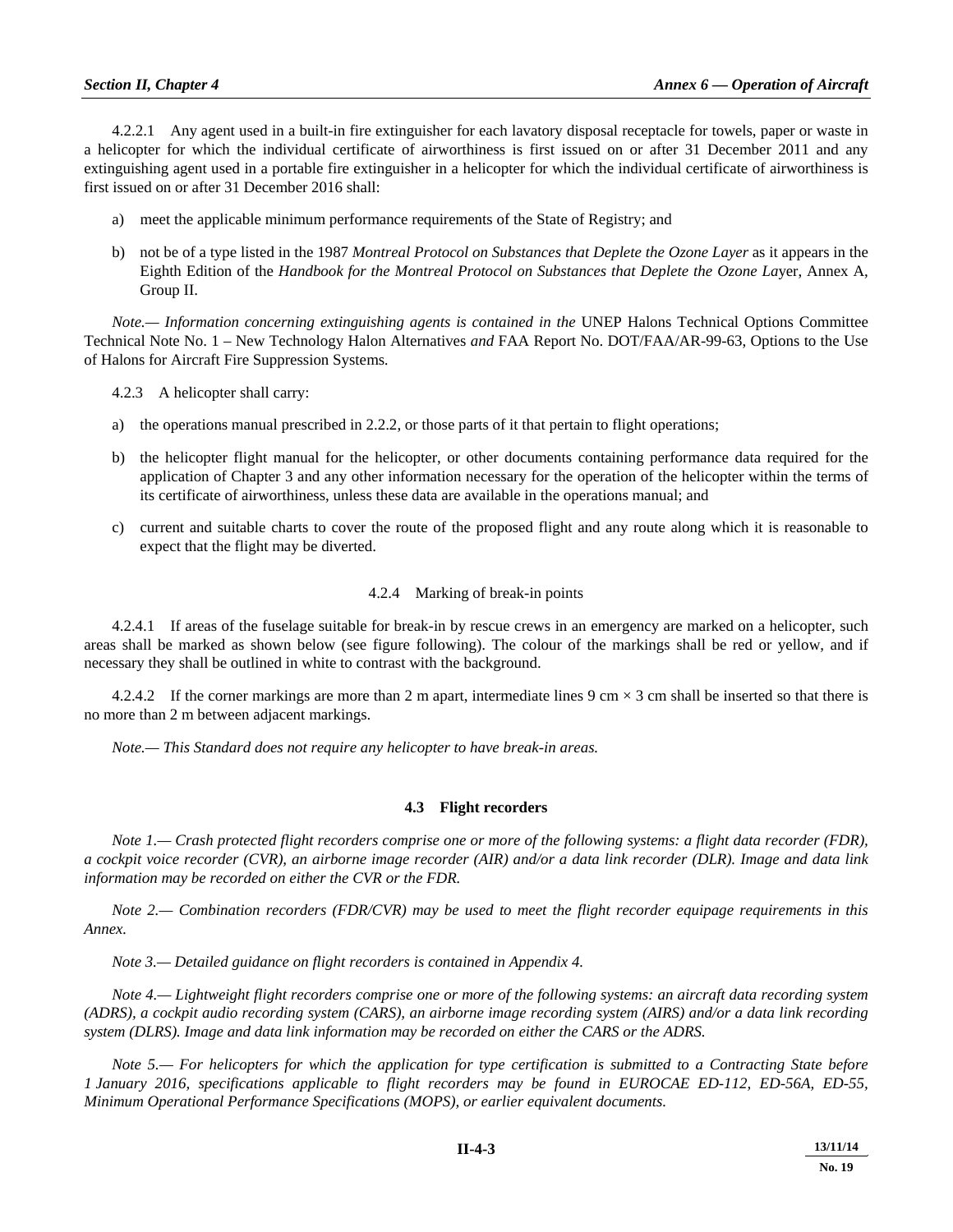

MARKING OF BREAK-IN POINTS (see 4.2.4)

*Note 6.— For helicopters for which the application for type certification is submitted to a Contracting State on or after 1 January 2016, specifications applicable to flight recorders may be found in EUROCAE ED-112A, Minimum Operational Performance Specification (MOPS), or equivalent documents.* 

4.3.1 Flight data recorders and aircraft data recording systems

 *Note 1.— Parameters to be recorded are listed in Table A4-1 of Appendix 4.* 

*Note 2.— ADRS performance requirements are as contained in the EUROCAE ED-155,* Minimum Operational Performance Specification (MOPS) for Lightweight Flight Recorder Systems*, or equivalent documents.* 

#### 4.3.1.1 *Types*

 4.3.1.1.1 A Type IV FDR shall record the parameters required to determine accurately the helicopter flight path, speed, attitude, engine power and operation.

 4.3.1.1.2 A Type IVA FDR shall record the parameters required to determine accurately the helicopter flight path, speed, attitude, engine power, operation and configuration.

 4.3.1.1.3 A Type V FDR shall record the parameters required to determine accurately the helicopter flight path, speed, attitude and engine power.

#### 4.3.1.2 *Operation*

 4.3.1.2.1 All helicopters of a maximum certificated take-off mass of over 3 180 kg for which the individual certificate of airworthiness is first issued on or after 1 January 2016 shall be equipped with a Type IVA FDR.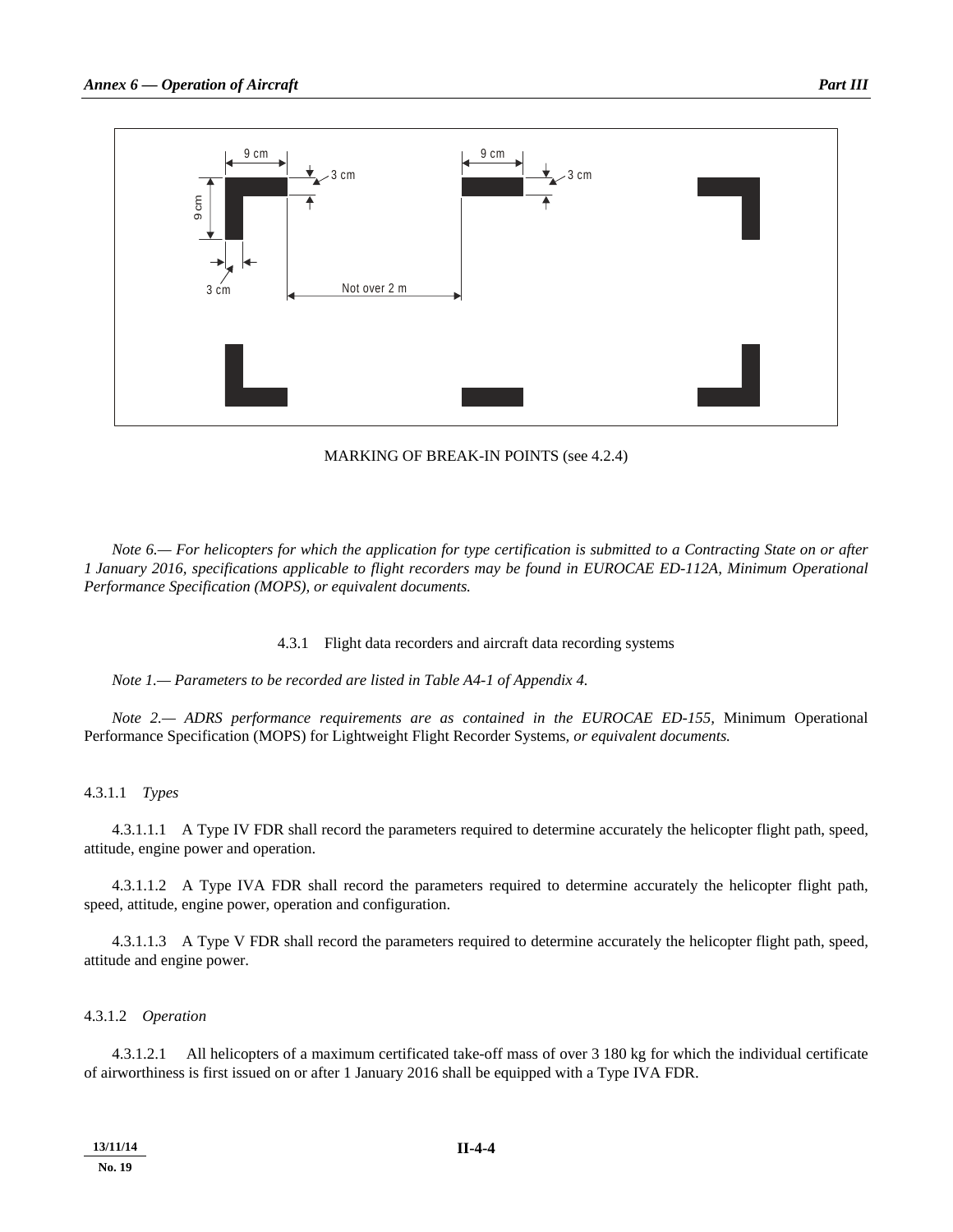4.3.1.2.2 All helicopters of a maximum certificated take-off mass of over 7 000 kg, or having a passenger seating configuration of more than nineteen, for which the individual certificate of airworthiness is first issued on or after 1 January 1989 shall be equipped with a Type IV FDR.

 4.3.1.2.3 **Recommendation.—** *All helicopters of a maximum certificated take-off mass of over 3 180 kg, up to and including 7 000 kg, for which the individual certificate of airworthiness is first issued on or after 1 January 1989, should be equipped with a Type V FDR.*

 4.3.1.2.4 All turbine-engined helicopters of a maximum certificated take-off mass of over 2 250 kg, up to and including 3 180 kg for which the application for type certification was submitted to a Contracting State on or after 1 January 2018 shall be equipped with:

- a) a Type IV A FDR; or
- b) a Class C AIR capable of recording flight path and speed parameters displayed to the pilot(s); or
- c) an ADRS capable of recording the essential parameters defined in Table A4-3 of Appendix 4.

*Note.— The "application for type certification was submitted to a Contracting State" refers to the date of application of the original "Type Certificate" for the helicopter type, not the date of certification of particular helicopter variants or derivative models.* 

 4.3.1.2.5 **Recommendation.—** *All helicopters of a maximum certificated take-off mass of 3 180 kg or less for which the individual certificate of airworthiness is first issued on or after 1 January 2018 should be equipped with:* 

- *a) a Type IV A FDR; or*
- *b) a Class C AIR capable of recording flight path and speed parameters displayed to the pilot(s); or*
- *c) an ADRS capable of recording the essential parameters defined in Table A4-3 of Appendix 4.*

#### 4.3.1.3 *Discontinuation*

4.3.1.3.1 The use of engraving metal foil FDRs shall be discontinued.

4.3.1.3.2 **Recommendation.—** *The use of analogue FDRs using frequency modulation (FM) should be discontinued.* 

- 4.3.1.3.3 The use of photographic film FDRs shall be discontinued.
- 4.3.1.3.4 The use of analogue FDRs using frequency modulation (FM) shall be discontinued by 1 January 2012.
- 4.3.1.3.5 **Recommendation.—** *The use of magnetic tape FDRs should be discontinued by 1 January 2011.*
- 4.3.1.3.6 The use of magnetic tape FDRs shall be discontinued by 1 January 2016.

#### 4.3.1.4 *Duration*

Types IV, IVA and V FDRs shall be capable of retaining the information recorded during at least the last ten hours of their operation.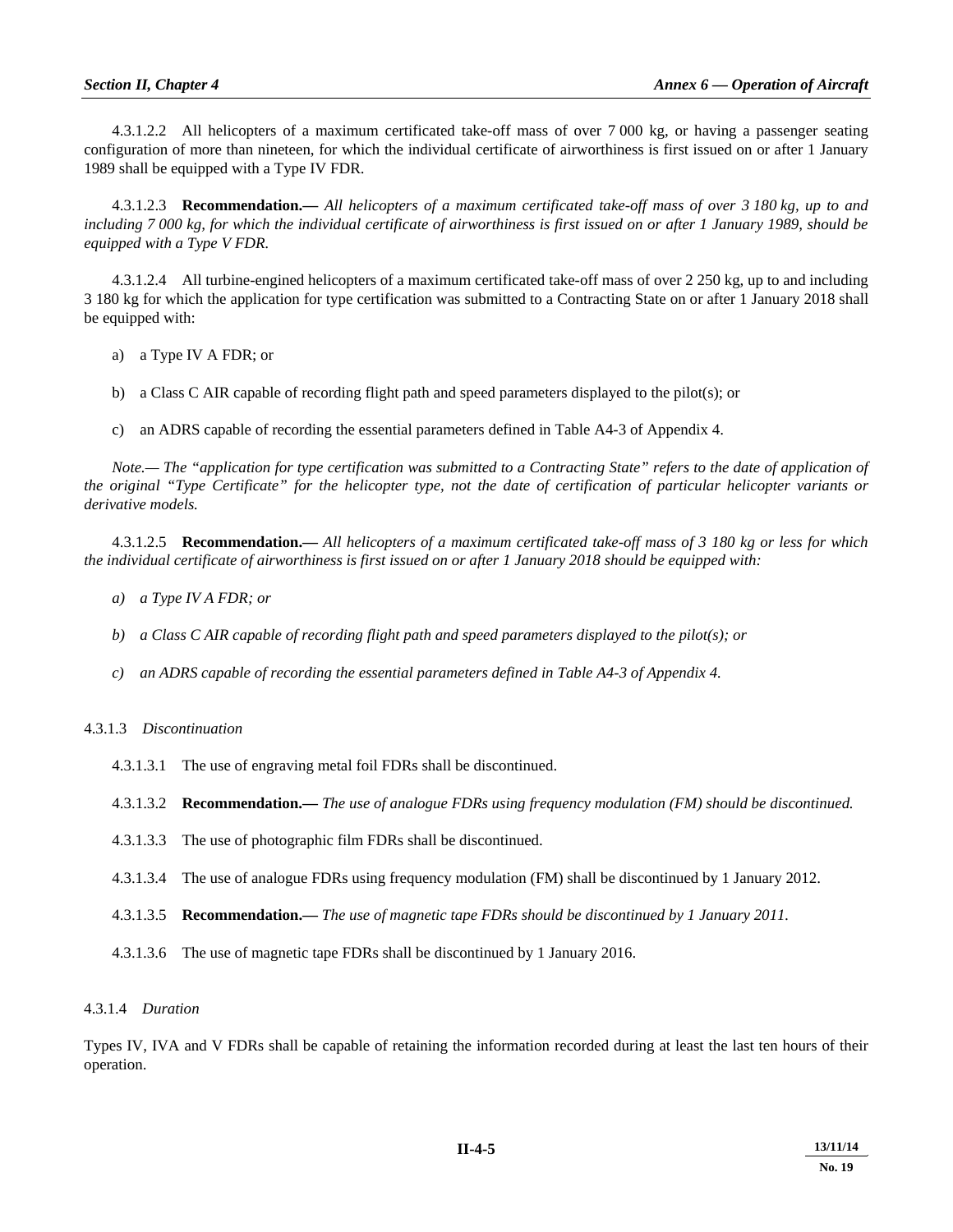#### 4.3.2 Cockpit voice recorders

#### 4.3.2.1 *Operation*

 4.3.2.1.1 All helicopters of a maximum certificated take-off mass of over 7 000 kg for which the individual certificate of airworthiness is first issued on or after 1 January 1987 shall be equipped with a CVR. For helicopters not equipped with an FDR, at least main rotor speed shall be recorded on the CVR.

 4.3.2.1.2 **Recommendation.—** *All helicopters of a maximum certificated take-off mass of over 3 180 kg for which the individual certificate of airworthiness is first issued on or after 1 January 1987 should be equipped with a CVR. For helicopters not equipped with an FDR, at least main rotor speed should be recorded on the CVR.* 

 4.3.2.1.3 All helicopters of a maximum certificated take-off mass of over 7 000 kg for which the individual certificate of airworthiness was first issued before 1 January 1987 shall be equipped with a CVR. For helicopters not equipped with an FDR, at least main rotor speed shall be recorded on the CVR.

#### 4.3.2.2 *Discontinuation*

4.3.2.2.1 The use of magnetic tape and wire CVRs shall be discontinued by 1 January 2016.

4.3.2.2.2 **Recommendation.—** *The use of magnetic tape and wire CVRs should be discontinued by 1 January 2011.* 

#### 4.3.2.3 *Duration*

 4.3.2.3.1 A CVR shall be capable of retaining the information recorded during at least the last 30 minutes of its operation.

 4.3.2.3.2 From 1 January 2016, all helicopters required to be equipped with a CVR shall be equipped with a CVR capable of retaining the information recorded during the last two hours of its operation.

 4.3.2.3.3 **Recommendation.—** *All helicopters for which the individual certificate of airworthiness is first issued on or after 1 January 1990, and that are required to be equipped with a CVR, should have a CVR capable of retaining the information recorded during at least the last two hours of its operation.* 

#### 4.3.3 Data link recorders

4.3.3.1 *Applicability*

 4.3.3.1.1 All helicopters for which the individual certificate of airworthiness is first issued on or after 1 January 2016, which utilize any of the data link communications applications listed in 5.1.2 of Appendix 4 and are required to carry a CVR, shall record on a flight recorder the data link communications messages.

 4.3.3.1.2 All helicopters which are modified on or after 1 January 2016 to install and utilize any of the data link communications applications listed in 5.1.2 of Appendix 4 and are required to carry a CVR shall record on a flight recorder the data link communications messages.

 *Note 1.— Data link communications are currently conducted by either ATN-based or FANS 1/A-equipped helicopter.*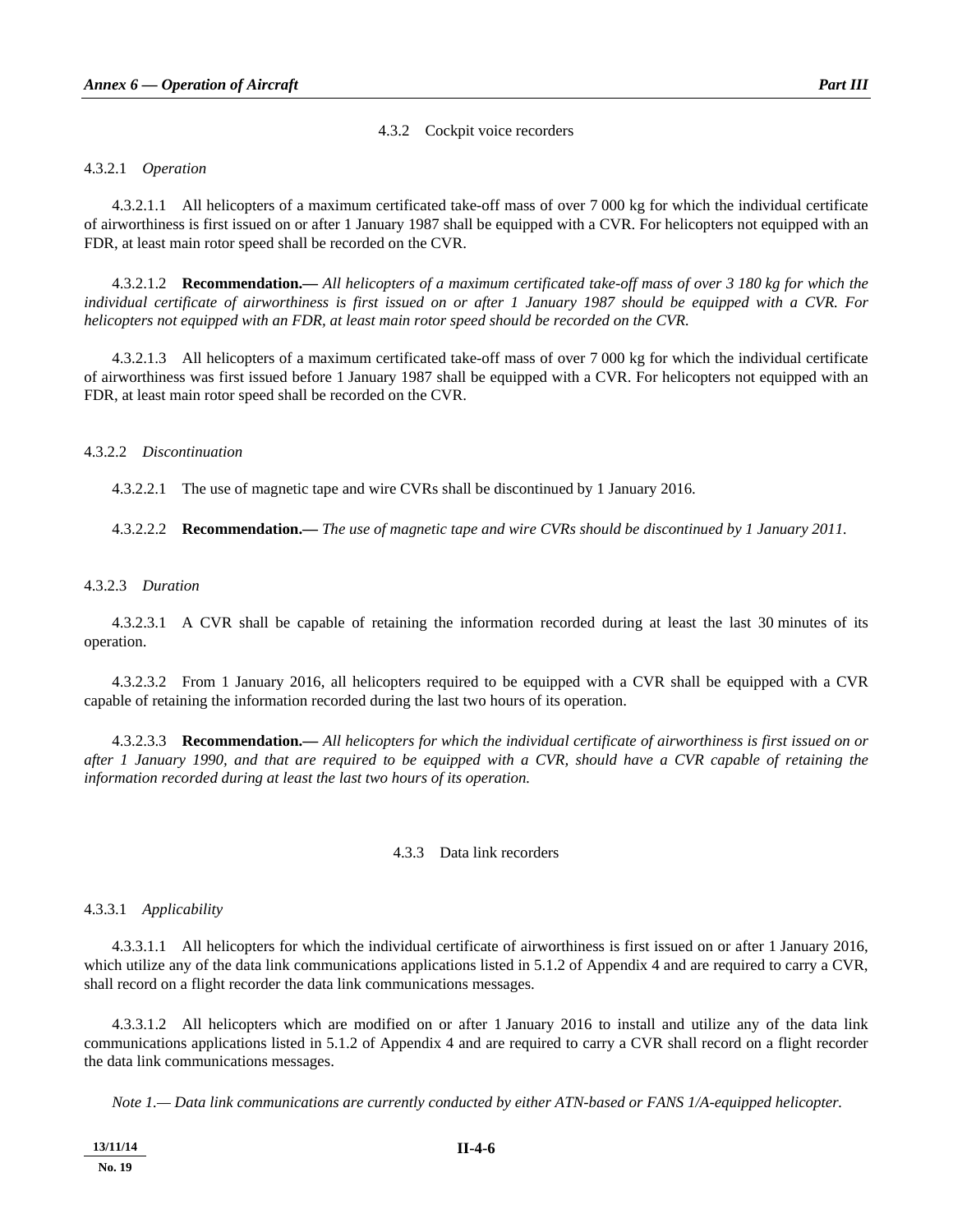*Note 2.— A Class B AIR could be a means for recording data link communications applications messages to and from the helicopters where it is not practical or is prohibitively expensive to record those data link communications applications messages on FDR or CVR.*

## 4.3.3.2 *Duration*

The minimum recording duration shall be equal to the duration of the CVR.

## 4.3.3.3 *Correlation*

Data link recording shall be able to be correlated to the recorded cockpit audio.

#### 4.3.4 Flight recorders — general

# 4.3.4.1 *Construction and installation*

Flight recorders shall be constructed, located and installed so as to provide maximum practical protection for the recordings in order that the recorded information may be preserved, recovered and transcribed. Flight recorders shall meet the prescribed crashworthiness and fire protection specifications.

# 4.3.4.2 *Operation*

4.3.4.2.1 Flight recorders shall not be switched off during flight time.

 4.3.4.2.2 To preserve flight recorder records, flight recorders shall be deactivated upon completion of flight time following an accident or incident. The flight recorders shall not be reactivated before their disposition as determined in accordance with Annex 13.

 *Note 1.— The need for removal of the flight recorder records from the aircraft will be determined by the investigation authority in the State conducting the investigation with due regard to the seriousness of an occurrence and the circumstances, including the impact on the operation.* 

 *Note 2.— The operator's responsibilities regarding the retention of flight recorder records are contained in Section II, 9.6.* 

# 4.3.4.3 *Continued serviceability*

Operational checks and evaluations of recordings from the flight recorder systems shall be conducted to ensure the continued serviceability of the recorders.

 *Note.— Procedures for the inspections of the flight recorder systems are given in Appendix 4.*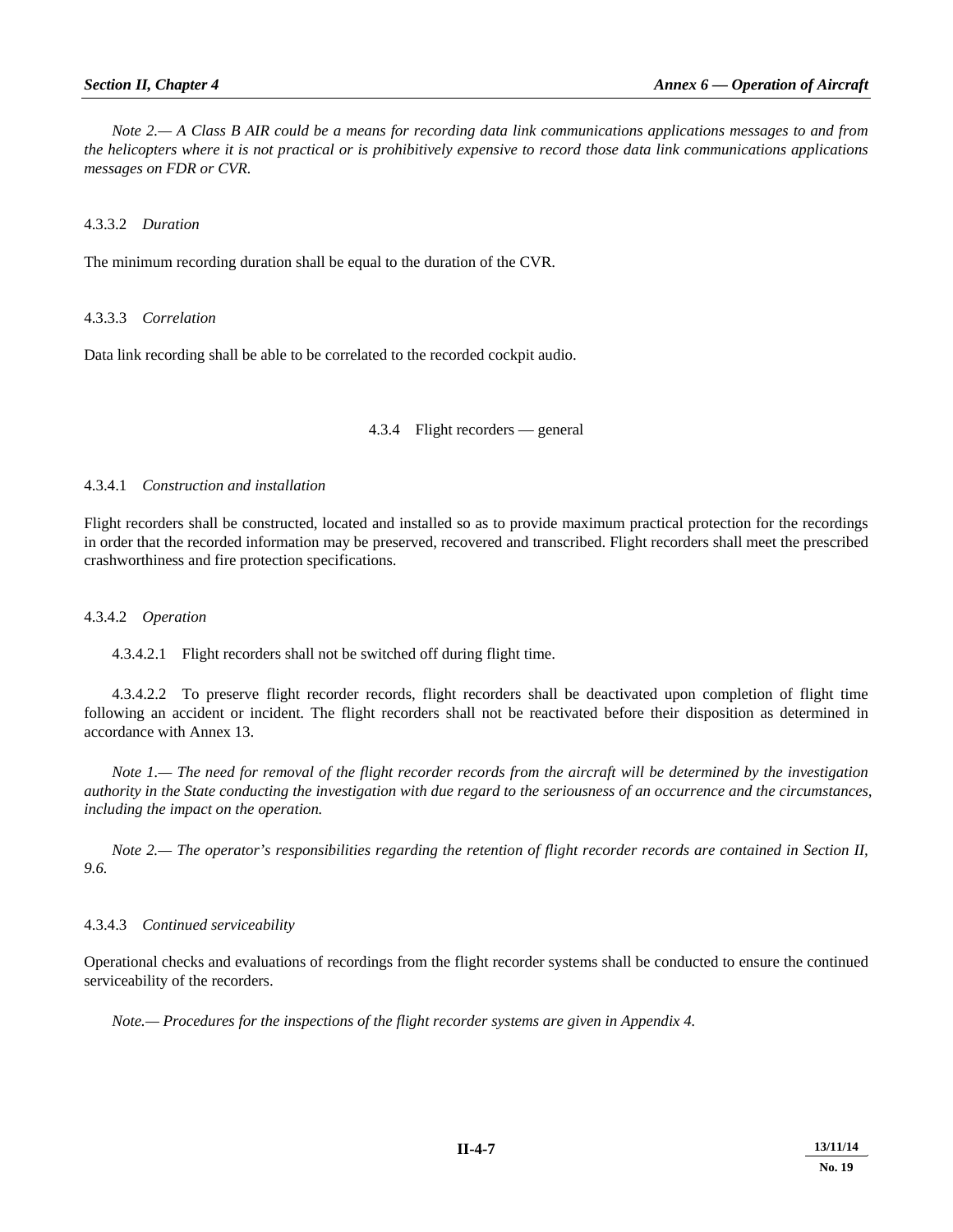4.3.4.4 *Flight recorders electronic documentation* 

 **Recommendation.—** *The documentation requirement concerning FDR parameters provided by operators to accident investigation authorities should be in electronic format and take account of industry specifications.* 

 *Note.— Industry specification for documentation concerning flight recorder parameters may be found in the ARINC 647A,* Flight Recorder Electronic Documentation*, or equivalent document.* 

# **4.4 Instruments and equipment for flights operated under VFR and IFR — by day and night**

*Note.— The flight instruments requirements in 4.4.1, 4.4.2 and 4.4.3 may be met by combinations of instruments or by electronic displays.* 

- 4.4.1 All helicopters when operating in accordance with VFR by day shall be equipped with:
- a) a magnetic compass;
- b) an accurate timepiece indicating the time in hours, minutes and seconds;
- c) a sensitive pressure altimeter;
- d) an airspeed indicator; and
- e) such additional instruments or equipment as may be prescribed by the appropriate authority.
- 4.4.2 All helicopters when operating in accordance with VFR at night shall be equipped with:
- a) the equipment specified in 4.4.1;
- b) an attitude indicator (artificial horizon) for each required pilot and one additional attitude indicator;
- c) a slip indicator;
- d) a heading indicator (directional gyroscope);
- e) a rate of climb and descent indicator;
- f) such additional instruments or equipment as may be prescribed by the appropriate authority;

# and the following lights:

- g) the lights required by Annex 2 for aircraft in flight or operating on the movement area of a heliport; *Note.— The general characteristics of lights are specified in Annex 8.*
- h) two landing lights;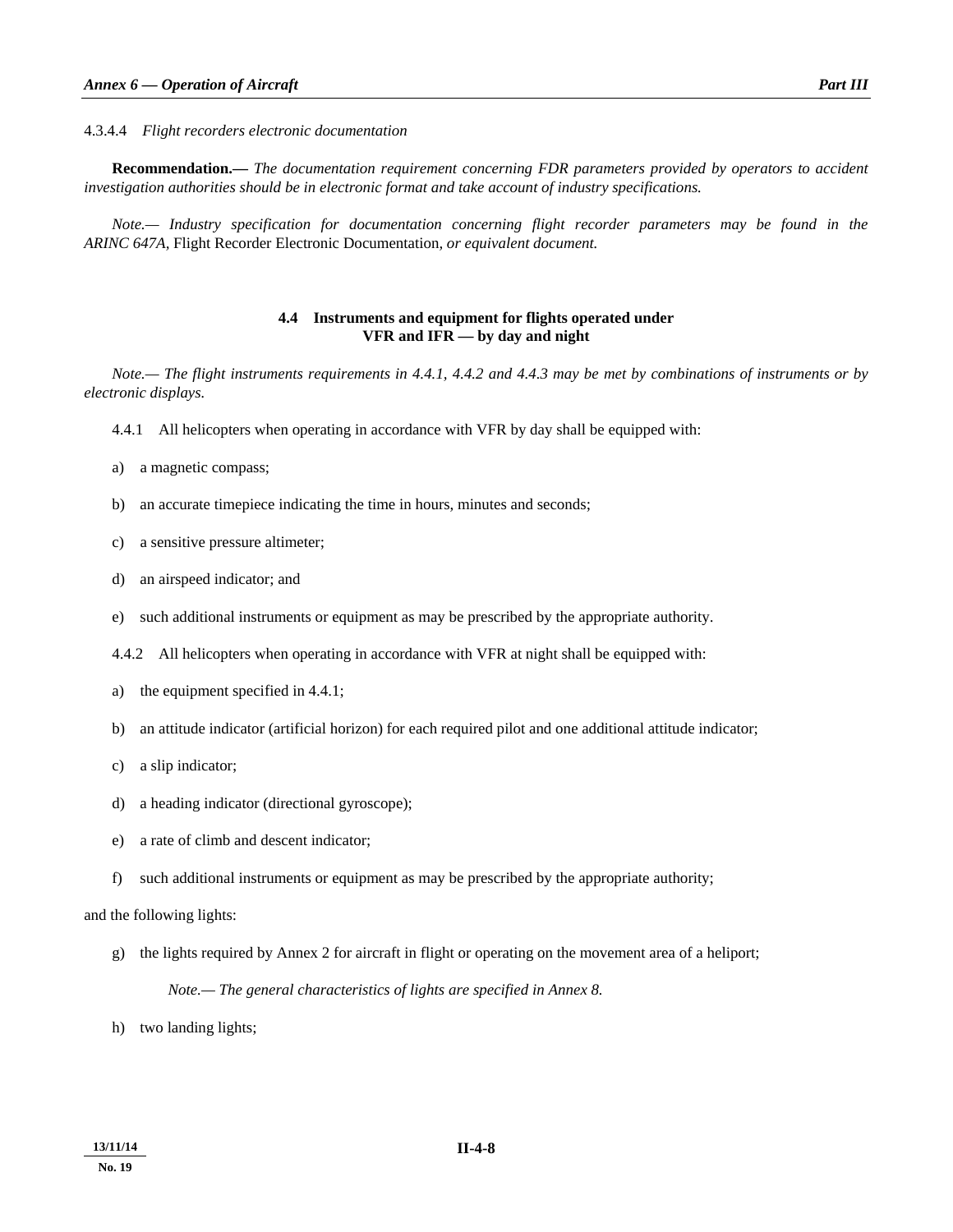- i) illumination for all instruments and equipment that are essential for the safe operation of the helicopter that are used by the flight crew;
- j) lights in all passenger compartments; and
- k) a flashlight for each crew member station.

4.4.2.1 **Recommendation.**— *One of the landing lights should be trainable, at least in the vertical plane.*

 4.4.3 All helicopters when operating in accordance with IFR, or when the helicopter cannot be maintained in a desired attitude without reference to one or more flight instruments, shall be equipped with:

- a) a magnetic compass;
- b) an accurate timepiece indicating the time in hours, minutes and seconds;
- c) two sensitive pressure altimeters;
- d) an airspeed indicating system with means of preventing malfunctioning due to either condensation or icing;
- e) a slip indicator;
- f) an attitude indicator (artificial horizon) for each required pilot and one additional attitude indicator;
- g) a heading indicator (directional gyroscope);
- h) a means of indicating whether the power supply to the gyroscope instrument is adequate;
- i) a means of indicating in the flight crew compartment the outside air temperature;
- j) a rate of climb and descent indicator;
- k) a stabilization system, unless it has been demonstrated to the satisfaction of the certificating authority that the helicopter possesses, by nature of its design, adequate stability without such a system;
- l) such additional instruments or equipment as may be prescribed by the appropriate authority; and
- m) if operated at night, the lights specified in 4.4.2 g) to k) and 4.4.2.1.

 4.4.3.1 All helicopters when operating in accordance with IFR shall be fitted with an emergency power supply, independent of the main electrical generating system, for the purpose of operating and illuminating, for a minimum period of 30 minutes, an attitude indicating instrument (artificial horizon), clearly visible to the pilot-in-command. The emergency power supply shall be automatically operative after the total failure of the main electrical generating system and clear indication shall be given on the instrument panel that the attitude indicator(s) is being operated by emergency power.

 4.4.4 **Recommendation***.— A helicopter when operating in accordance with IFR and which has a maximum certificated take-off mass in excess of 3 175 kg or a maximum passenger seating configuration of more than 9 should be equipped with a ground proximity warning system which has a forward-looking terrain avoidance function.*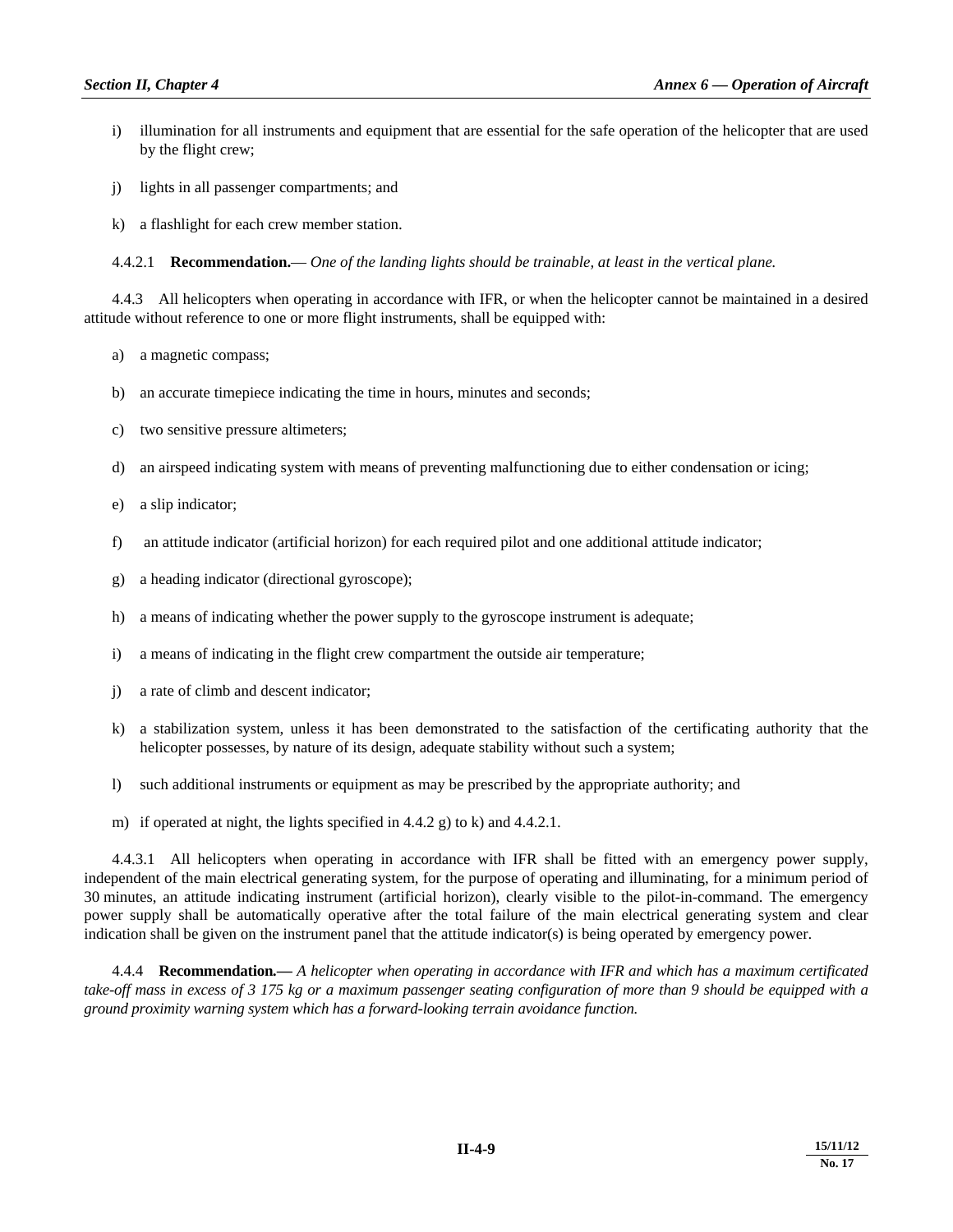# **4.5 All helicopters on flights over water**

#### 4.5.1 Means of flotation

All helicopters intended to be flown over water shall be fitted with a permanent or rapidly deployable means of flotation so as to ensure a safe ditching of the helicopter when:

- a) engaged in offshore operations, or other overwater operations as prescribed by the State of the Operator; or
- b) flying over water in a hostile environment at a distance from land corresponding to more than 10 minutes at normal cruise speed when operating in performance Class 1 or 2; or

 *Note.— When operating in a hostile environment, a safe ditching requires a helicopter to be designed for landing on water or certificated in accordance with ditching provisions.*

 c) flying over water in a non-hostile environment at a distance from land specified by the appropriate authority of the responsible State when operating in performance Class 1; or

 *Note.— When considering the distance beyond which flotation equipment is required, the State should take into consideration the certification standard of the helicopter.*

 d) flying over water beyond autorotational or safe forced landing distance from land when operating in performance Class 3.

#### 4.5.2 Emergency equipment

 4.5.2.1 Helicopters operating in performance Class 1 or 2 and operating in accordance with the provisions of 4.5.1 shall be equipped with:

- a) one life jacket, or equivalent individual flotation device, for each person on board, stowed in a position easily accessible from the seat or berth of the person for whose use it is provided. For offshore operations the life jacket shall be worn constantly unless the occupant is wearing an integrated survival suit that includes the functionality of the life jacket;
- b) life-saving rafts in sufficient numbers to carry all persons on board, stowed so as to facilitate their ready use in emergency, provided with such life-saving equipment including means of sustaining life as is appropriate to the flight to be undertaken; and

 **Recommendation.**— *When two life rafts are fitted, each should be able to carry all occupants in the overload state.*

 *Note.— The overload state is a design safety margin of 1.5 times the maximum capacity.*

c) equipment for making the pyrotechnical distress signals described in Annex 2.

 4.5.2.2 Helicopters operating in performance Class 3 when operating beyond autorotational distance from land but within a distance from land specified by the appropriate authority of the responsible State shall be equipped with one life jacket, or equivalent individual flotation device, for each person on board, stowed in a position easily accessible from the seat or berth of the person for whose use it is provided.

 *Note.— When determining the distance from land referred to in 4.5.2.2, consideration should be given to environmental conditions and the availability of search and rescue facilities.*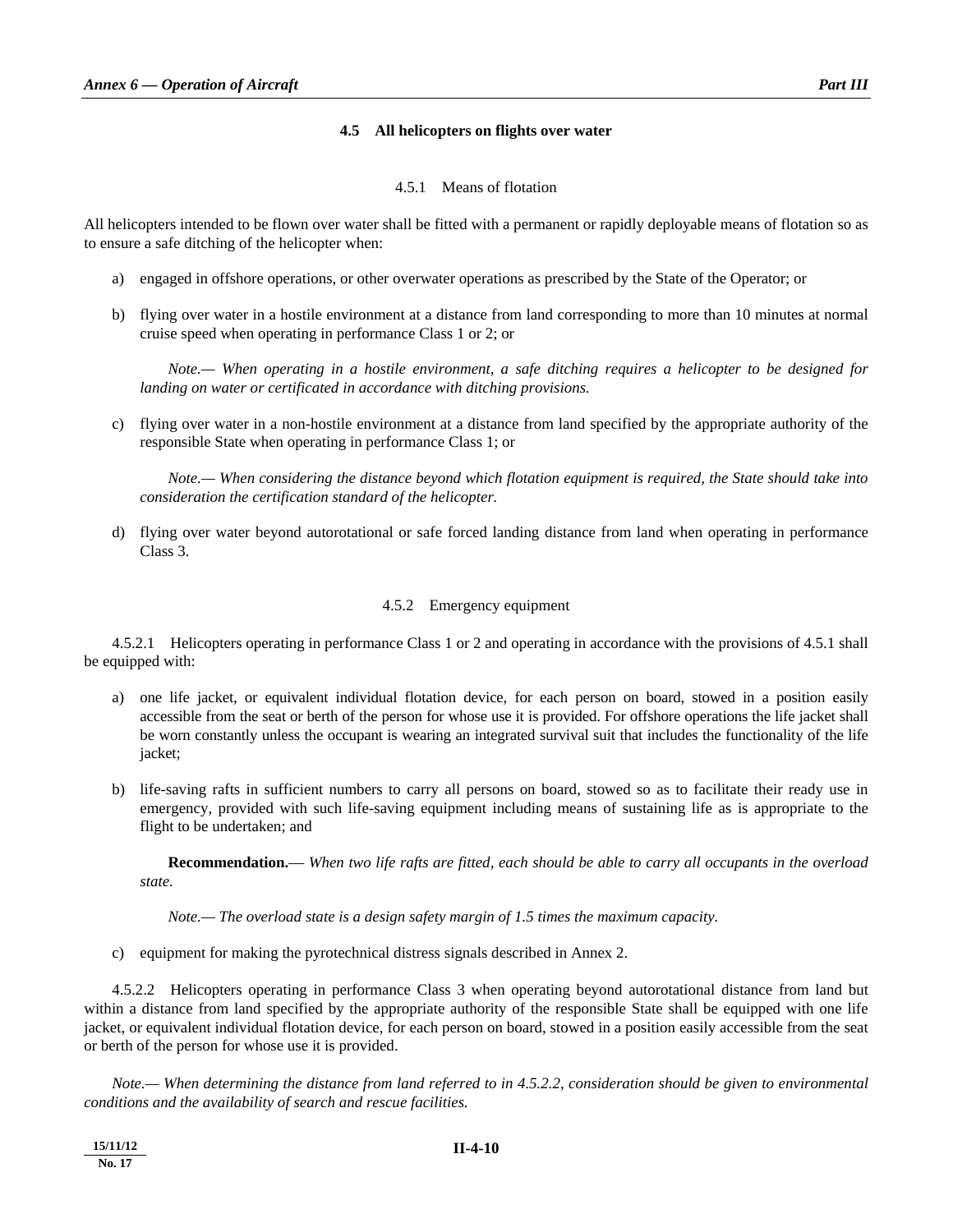4.5.2.2.1 For offshore operations, when operating beyond autorotational distance from land, the life jacket shall be worn unless the occupant is wearing an integrated survival suit that includes the functionality of the life jacket**.**

 4.5.2.3 Helicopters operating in performance Class 3 when operating beyond the distance specified in 4.5.2.2 shall be equipped as in 4.5.2.1.

 4.5.2.4 In the case of helicopters operating in performance Class 2 or 3, when taking off or landing at a heliport where, in the opinion of the State of the Operator, the take-off or approach path is so disposed over water that in the event of a mishap there would be likelihood of a ditching, at least the equipment required in 4.5.2.1 a) shall be carried.

 4.5.2.5 Each life jacket and equivalent individual flotation device, when carried in accordance with 4.5, shall be equipped with a means of electric illumination for the purpose of facilitating the location of persons.

 4.5.2.6 **Recommendation.—** *On any helicopter for which the individual certificate of airworthiness is first issued on or after 1 January 1991, at least 50 per cent of the life rafts carried in accordance with the provisions of 4.5.2 should be deployable by remote control.* 

 4.5.2.7 **Recommendation.—** *Rafts which are not deployable by remote control and which have a mass of more than 40 kg should be equipped with some means of mechanically assisted deployment.* 

 4.5.2.8 **Recommendation.—** *On any helicopter for which the individual certificate of airworthiness was first issued before 1 January 1991, the provisions of 4.5.2.6 and 4.5.2.7 should be complied with no later than 31 December 1992.* 

#### 4.5.3 All helicopters on flights over designated sea areas

 4.5.3.1 Helicopters, when operating over sea areas which have been designated by the State concerned as areas in which search and rescue would be especially difficult, shall be equipped with life-saving equipment (including means of sustaining life) as may be appropriate to the area overflown.

 4.5.3.2 **Recommendation.**— *For offshore operations, a survival suit should be worn by all occupants when the sea temperature is less than 10°C or when the estimated rescue time exceeds the calculated survival time. When the elevation and strength of the sun results in a high temperature hazard on the flight deck, consideration should be given to alleviating the flight crew from this recommendation.*

 *Note.— When establishing rescue time, the sea state and the ambient light conditions should be taken into consideration.*

#### **4.6 All helicopters on flights over designated land areas**

Helicopters, when operated across land areas which have been designated by the State concerned as areas in which search and rescue would be especially difficult, shall be equipped with such signalling devices and life-saving equipment (including means of sustaining life) as may be appropriate to the area overflown.

#### **4.7 Emergency locator transmitter (ELT)**

 4.7.1 From 1 July 2008, all helicopters operating in performance Class 1 and 2 shall be equipped with at least one automatic ELT and, when operating on flights over water as described in 4.5.1 a), with at least one automatic ELT and one ELT(S) in a raft or life jacket.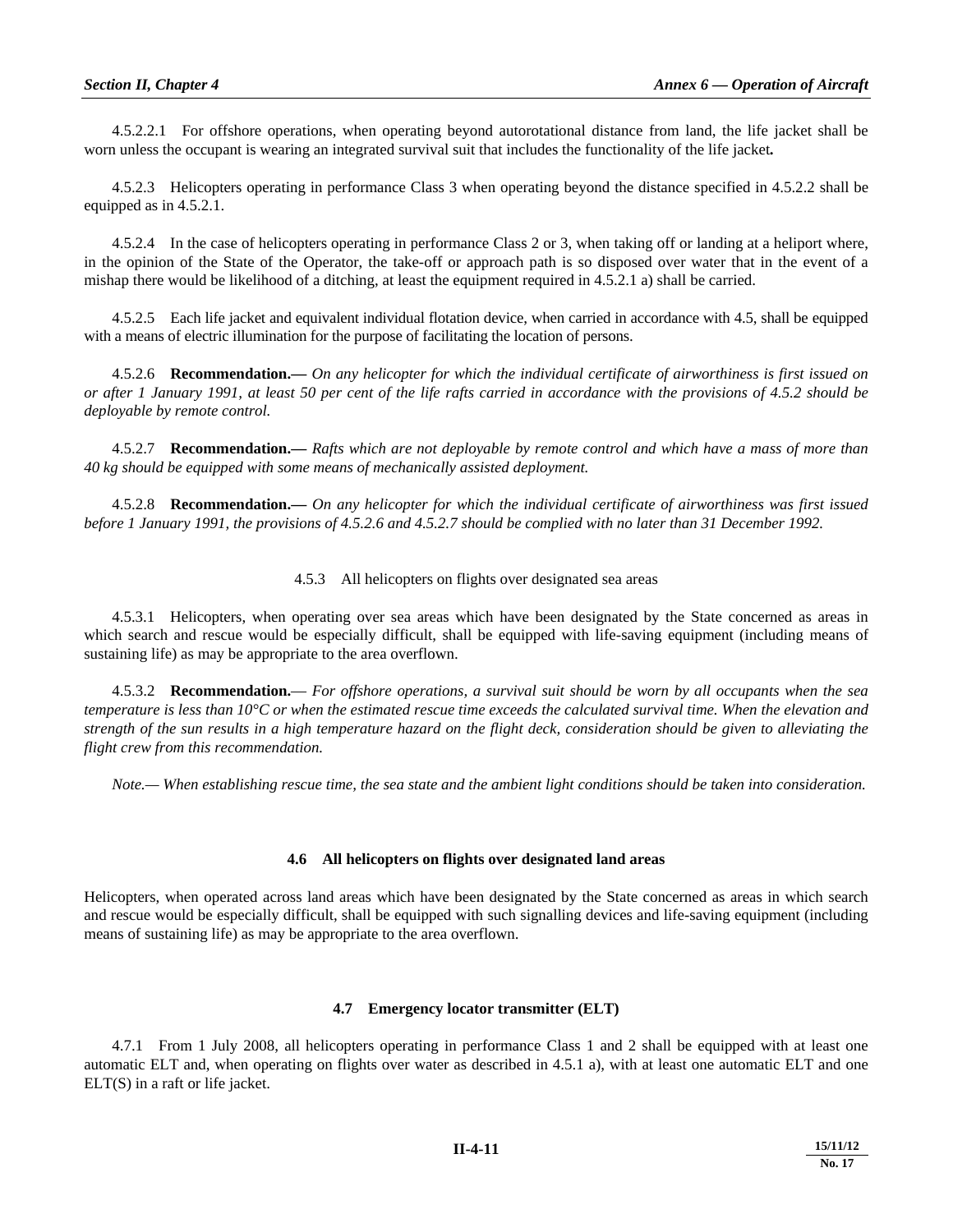4.7.2 From 1 July 2008, all helicopters operating in performance Class 3 shall be equipped with at least one automatic ELT and, when operating on flights over water as described in 4.5.1 b), with at least one automatic ELT and one ELT(S) in a raft or life jacket.

 4.7.3 ELT equipment carried to satisfy the requirements of 4.7.1 and 4.7.2 shall operate in accordance with the relevant provisions of Annex 10, Volume III.

 *Note.— The judicious choice of numbers of ELTs, their type and placement on aircraft and associated floatable life support systems will ensure the greatest chance of ELT activation in the event of an accident for aircraft operating over water or land, including areas especially difficult for search and rescue. Placement of transmitter units is a vital factor in ensuring optimal crash and fire protection. The placement of the control and switching devices (activation monitors) of automatic fixed ELTs and their associated operational procedures will also take into consideration the need for rapid detection of inadvertent activation and convenient manual switching by crew members.* 

#### **4.8 All helicopters on high altitude flights**

 *Note.— Approximate altitude in the Standard Atmosphere corresponding to the value of absolute pressure used in this text is as follows:* 

| Absolute pressure | Metres | Feet   |  |
|-------------------|--------|--------|--|
| 700 hPa           | 3000   | 10 000 |  |
| $620$ $hPa$       | 4 000  | 13 000 |  |
| 376 hPa           | 7600   | 25 000 |  |

 4.8.1 A helicopter intended to be operated at flight altitudes at which the atmospheric pressure is less than 700 hPa in personnel compartments shall be equipped with oxygen storage and dispensing apparatus capable of storing and dispensing the oxygen supplies required in 2.3.8.1.

 4.8.2 A helicopter intended to be operated at flight altitudes at which the atmospheric pressure is less than 700 hPa but which is provided with means of maintaining pressures greater than 700 hPa in personnel compartments shall be provided with oxygen storage and dispensing apparatus capable of storing and dispensing the oxygen supplies required in 2.3.8.2.

 4.8.3 A helicopter intended to be operated at flight altitudes at which the atmospheric pressure is more than 376 hPa which cannot descend safely within four minutes to a flight altitude at which the atmospheric pressure is equal to 620 hPa, and for which the individual certificate of airworthiness was issued on or after 9 November 1998, shall be provided with automatically deployable oxygen equipment to satisfy the requirements of 2.3.8.2. The total number of oxygen dispensing units shall exceed the number of passenger and cabin crew seats by at least 10 per cent.

 4.8.4 **Recommendation.—** *A helicopter intended to be operated at flight altitudes at which the atmospheric pressure is more than 376 hPa which cannot descend safely within four minutes to a flight altitude at which the atmospheric pressure is equal to 620 hPa, and for which the individual certificate of airworthiness was issued before 9 November 1998, should be provided with automatically deployable oxygen equipment to satisfy the requirements of 2.3.8.2. The total number of oxygen dispensing units should exceed the number of passenger and cabin crew seats by at least 10 per cent.* 

#### **4.9 All helicopters in icing conditions**

All helicopters shall be equipped with suitable anti-icing and/or de-icing devices when operated in circumstances in which icing conditions are reported to exist or are expected to be encountered.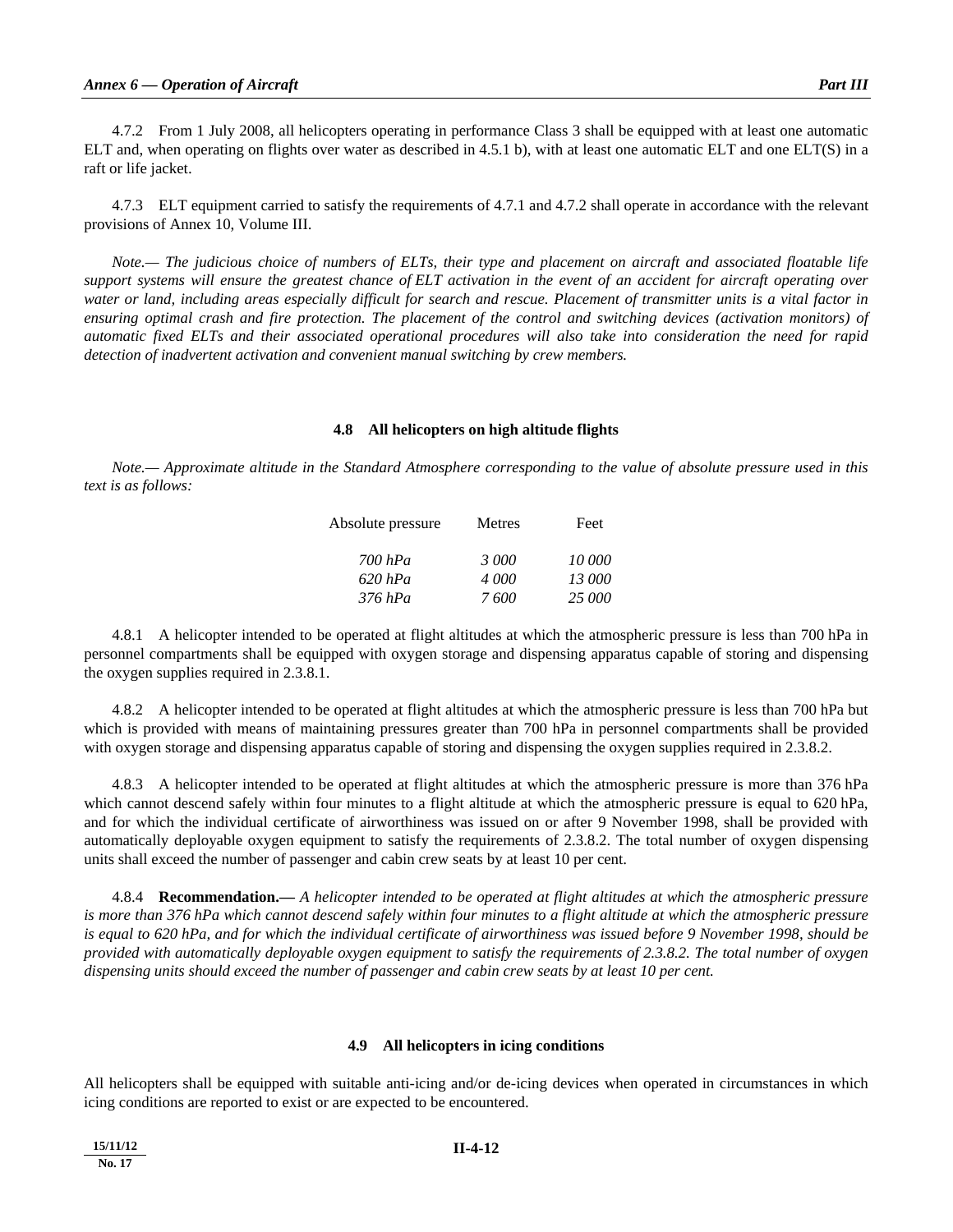# **4.10 Helicopters when carrying passengers significant-weather detection**

**Recommendation.—** *Helicopters when carrying passengers should be equipped with operative weather radar or other significant-weather detection equipment whenever such helicopters are being operated in areas where thunderstorms or other potentially hazardous weather conditions, regarded as detectable, may be expected to exist along the route either at night or under instrument meteorological conditions.* 

# **4.11 All helicopters required to comply with the noise certification Standards in Annex 16, Volume I**

All helicopters required to comply with the noise certification Standards of Annex 16, Volume I, shall carry a document attesting noise certification. When the document, or a suitable statement attesting noise certification as contained in another document approved by the State of Registry, is issued in a language other than English, it shall include an English translation.

 *Note 1.— The attestation may be contained in any document, carried on board, approved by the State of Registry in accordance with the relevant provisions of Annex 16, Volume I.*

*Note 2.— The various noise certification Standards of Annex 16, Volume I, which are applicable to helicopters are determined according to the date of application for a type certificate, or the date of acceptance of an application under an equivalent prescribed procedure by the certificating authority. Some helicopters are not required to comply with any noise certification Standard. For details see Annex 16, Volume I, Part II, Chapters 8 and 11.*

# **4.12 Helicopters carrying passengers — cabin crew seats**

 4.12.1 All helicopters shall be equipped with a forward or rearward facing (within 15 degrees of the longitudinal axis of the helicopter) seat, fitted with a safety harness for the use of each cabin crew member required to satisfy the intent of 10.1 in respect of emergency evacuation.

 *Note 1.— In accordance with the provisions of 4.2.2 c) 1), a seat and seat belt shall be provided for the use of each additional cabin crew member.* 

 *Note 2.— Safety harness includes shoulder straps and a seat belt which may be used independently.* 

 4.12.2 Cabin crew seats shall be located near floor level and other emergency exits as required by the State of Registry for emergency evacuation.

# **4.13 Helicopters required to be equipped with a pressure-altitude reporting transponder**

Except as may be otherwise authorized by the appropriate authority, all helicopters shall be equipped with a pressure-altitude reporting transponder which operates in accordance with the provisions of Annex 10, Volume IV.

 *Note.— This provision is intended to support the effectiveness of ACAS as well as to improve the effectiveness of air traffic services. The intent is also for aircraft not equipped with pressure-altitude reporting transponders to be operated so as not to share airspace used by aircraft equipped with airborne collision avoidance systems.*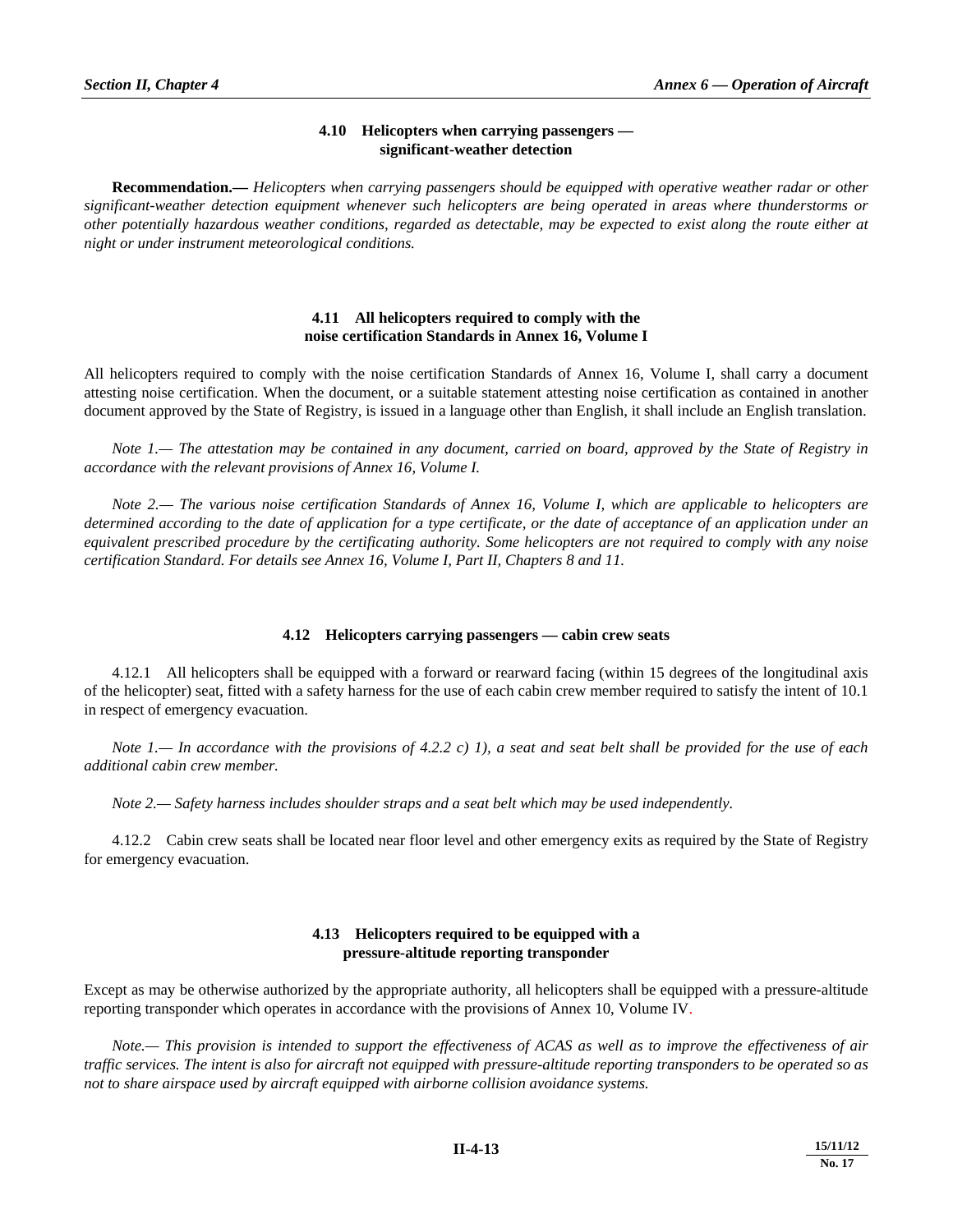#### **4.14 Microphones**

All flight crew members required to be on flight deck duty shall communicate through boom or throat microphones.

#### **4.15 Vibration health monitoring system**

**Recommendation***.— A helicopter which has a maximum certificated take-off mass in excess of 3 175 kg or a maximum passenger seating configuration of more than 9 should be equipped with a vibration health monitoring system.*

# **4.16 Helicopters equipped with automatic landing systems, a head-up display (HUD) or equivalent displays, enhanced vision systems (EVS), synthetic vision systems (SVS) and/or combined vision systems (CVS)**

 4.16.1 Where helicopters are equipped with automatic landing systems, HUD or equivalent displays, EVS, SVS or CVS, or any combination of those systems into a hybrid system, the use of such systems for the safe operation of a helicopter shall be approved by the State of the Operator.

*Note 1.— Information regarding a HUD or equivalent displays, including references to RTCA and EUROCAE documents, is contained in the* Manual of All-Weather Operations *(Doc 9365).* 

 *Note 2.— Automatic landing system — helicopter is an automatic approach using airborne systems which provide automatic control of the flight path, to a point aligned with the landing surface, from which the pilot can transition to a safe landing by means of natural vision without the use of automatic control.* 

 4.16.2 In approving the operational use of automatic landing systems, a HUD or equivalent displays, EVS, SVS or CVS, the State of the Operator shall ensure that:

- a) the equipment meets the appropriate airworthiness certification requirements;
- b) the operator has carried out a safety risk assessment of the operations supported by the automatic landing systems, a HUD or equivalent displays, EVS, SVS or CVS; and
- c) the operator has established and documented the procedures for the use of, and training requirements for, automatic landing systems, a HUD or equivalent displays, EVS, SVS or CVS.

 *Note 1.— Guidance on safety risk assessments is contained in the* Safety Management Manual (SMM) *(Doc 9859).* 

 *Note 2.— Guidance on operational approvals is contained in Attachment I.* 

#### **4.17 Electronic flight bags (EFBs)**

*Note.— Guidance on EFB equipment, functions and operational approval is contained in the* Manual on Electronic Flight Bags *(Doc 10020).*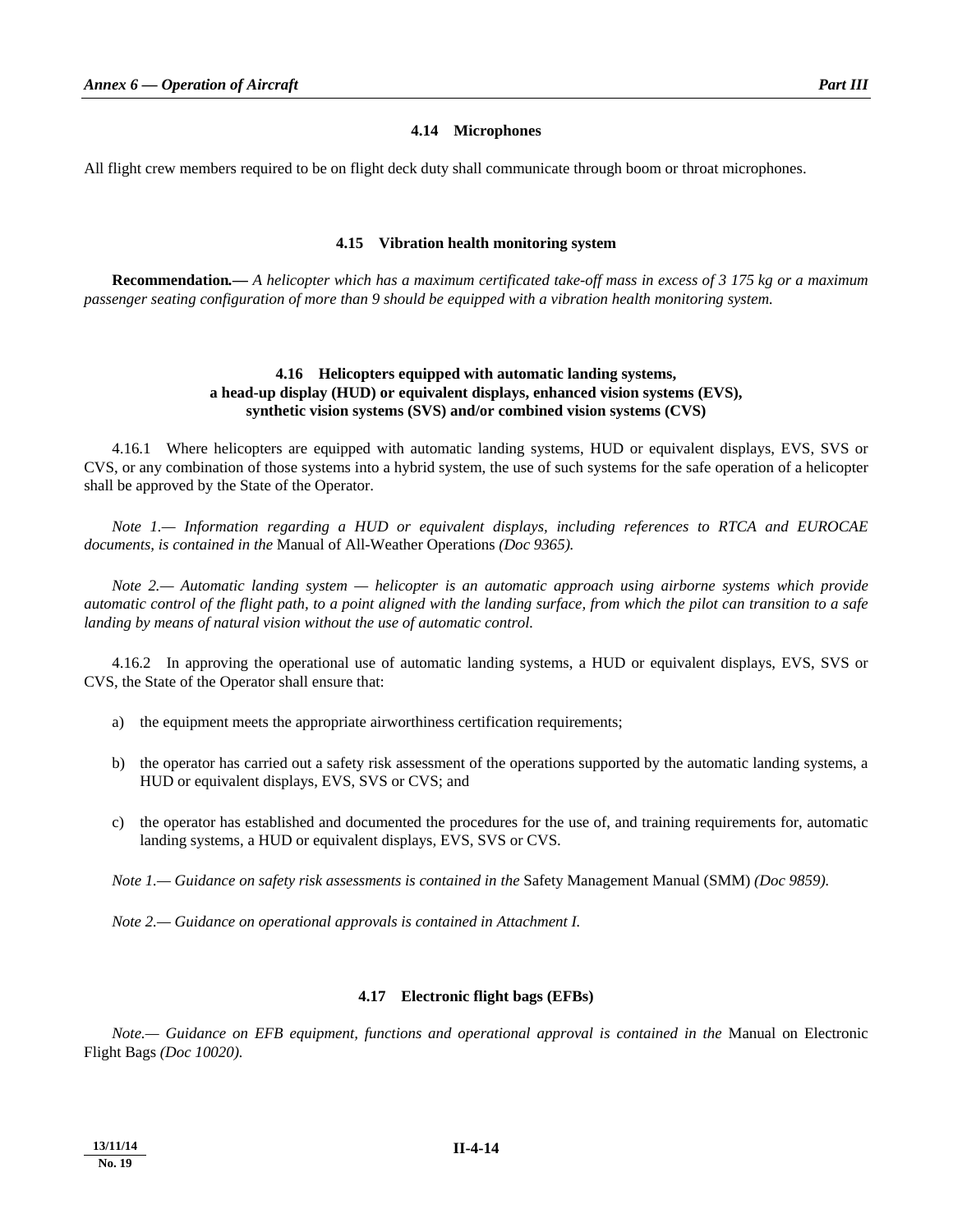## 4.17.1 EFB equipment

Where portable EFBs are used on board a helicopter, the operator shall ensure that they do not affect the performance of the helicopter systems, equipment or the ability to operate the helicopter.

# 4.17.2 EFB functions

- a) assess the safety risk(s) associated with each EFB function;
- b) establish and document the procedures for the use of, and training requirements for, the device and each EFB function; and
- c) ensure that, in the event of an EFB failure, sufficient information is readily available to the flight crew for the flight to be conducted safely.

*Note.— Guidance on safety risk assessments is contained in the* Safety Management Manual (SMM) *(Doc 9859).* 

 4.17.2.2 The State of the Operator shall approve the operational use of EFB functions to be used for the safe operation of helicopters.

## 4.17.3 EFB operational approval

In approving the operational use of EFBs, the State of the Operator shall ensure that:

- a) the EFB equipment and its associated installation hardware, including interaction with helicopter systems if applicable, meet the appropriate airworthiness certification requirements;
- b) the operator has assessed the safety risks associated with the operations supported by the EFB function(s);
- c) the operator has established requirements for redundancy of the information (if appropriate) contained and displayed by the EFB function(s);
- d) the operator has established and documented procedures for the management of the EFB function(s) including any databases it may use; and
- e) the operator has established and documented the procedures for the use of, and training requirements for the EFB function(s).

*Note.— Guidance on safety risk assessments is contained in the Safety Management Manual (SMM) (Doc 9859).* 

\_\_\_\_\_\_\_\_\_\_\_\_\_\_\_\_\_\_\_

 <sup>4.17.2.1</sup> Where EFBs are used on board a helicopter the operator shall: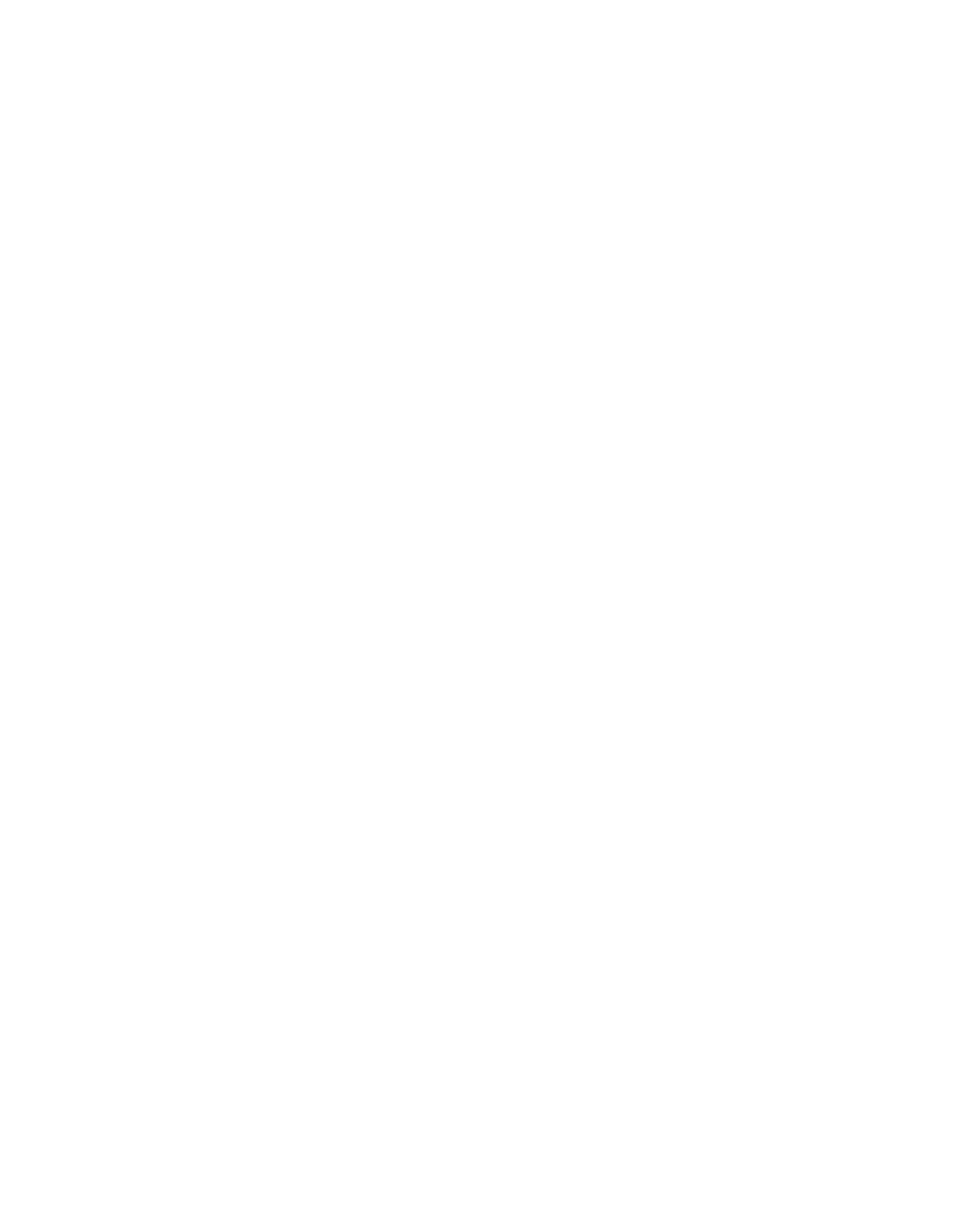# **CHAPTER 5. HELICOPTER COMMUNICATION AND NAVIGATION EQUIPMENT**

#### **5.1 Communication equipment**

5.1.1 A helicopter shall be provided with radio communication equipment capable of:

- a) conducting two-way communication for heliport control purposes;
- b) receiving meteorological information at any time during flight; and
- c) conducting two-way communication at any time during flight with at least one aeronautical station and with such other aeronautical stations and on such frequencies as may be prescribed by the appropriate authority.

*Note.— The requirements of 5.1.1 are considered fulfilled if the ability to conduct the communications specified therein is established during radio propagation conditions which are normal for the route.* 

 5.1.2 The radio communication equipment required in accordance with 5.1.1 shall provide for communications on the aeronautical emergency frequency 121.5 MHz.

5.1.3 For flights in defined portions of airspace or on routes where an RCP type has been prescribed, a helicopter shall, in addition to the requirements specified in 5.1.1:

- a) be provided with communication equipment which will enable it to operate in accordance with the prescribed RCP type(s); and
- b) be authorized by the State of the Operator for operations in such airspace.

*Note.— Information on RCP and associated procedures, and guidance concerning the approval process, are contained in the* Manual on Required Communication Performance (RCP) *(Doc 9869). This document also contains references to other documents produced by States and international bodies concerning communication systems and RCP.*

#### **5.2 Navigation equipment**

5.2.1 A helicopter shall be provided with navigation equipment which will enable it to proceed:

- a) in accordance with its operational flight plan; and
- b) in accordance with the requirements of air traffic services;

except when, if not so precluded by the appropriate authority, navigation for flights under VFR is accomplished by visual reference to landmarks.

 5.2.2 For operations where a navigation specification for performance-based navigation has been prescribed, a helicopter shall, in addition to the requirements specified in 5.2.1: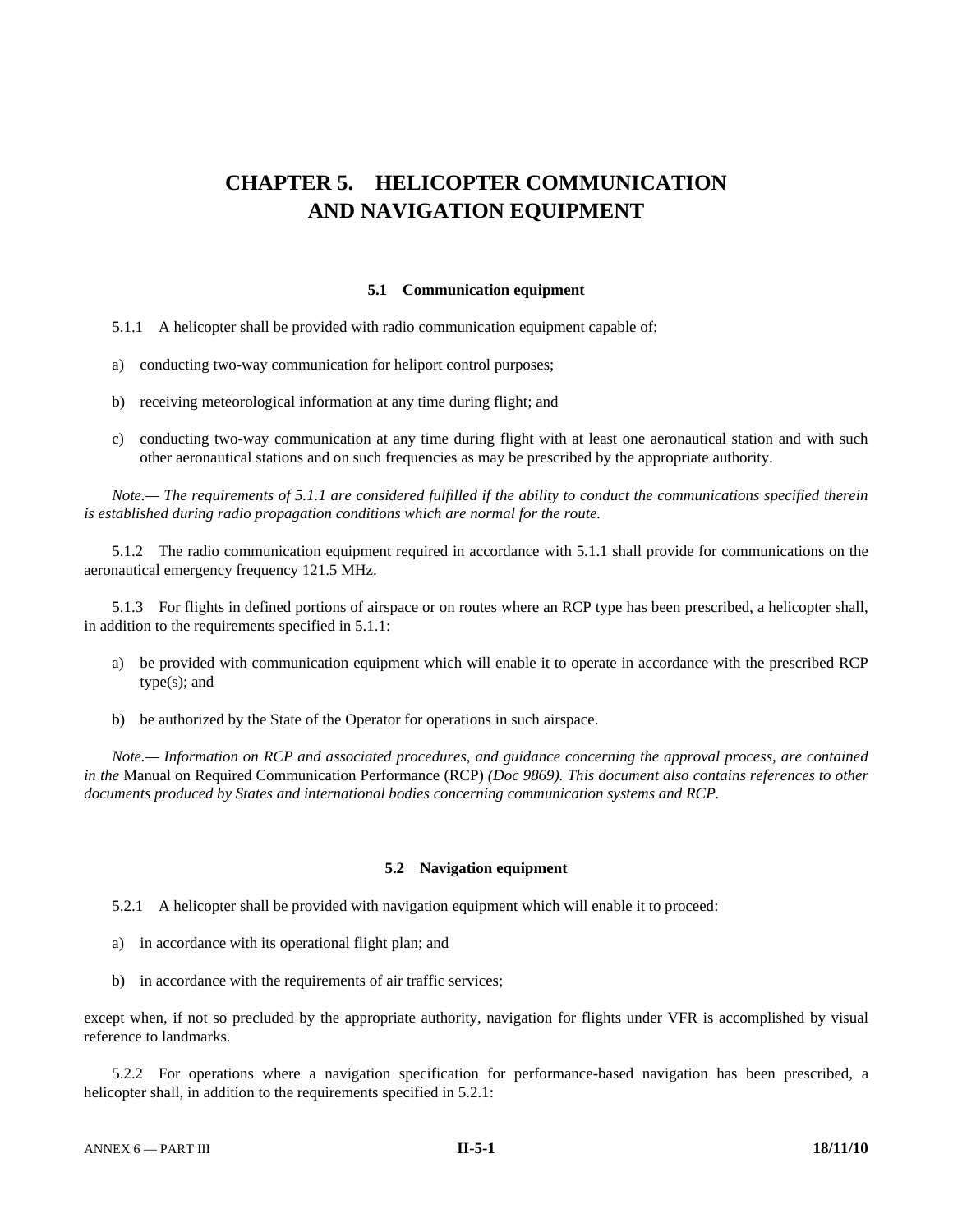- a) be provided with navigation equipment which will enable it to operate in accordance with the prescribed navigation specification(s); and
- b) be authorized by the State of the Operator for such operations.

 *Note.— Information on performance-based navigation, and guidance concerning the implementation and operational approval process, are contained in the* Performance-based Navigation (PBN) Manual *(Doc 9613). This document also contains a comprehensive list of references to other documents produced by States and international bodies concerning navigation systems.* 

 5.2.3 The helicopter shall be sufficiently provided with navigation equipment to ensure that, in the event of the failure of one item of equipment at any stage of the flight, the remaining equipment will enable the helicopter to navigate in accordance with 5.2.1 and, where applicable, 5.2.2.

 5.2.4 On flights in which it is intended to land in instrument meteorological conditions, a helicopter shall be provided with appropriate navigation equipment providing guidance to a point from which a visual landing can be effected. This equipment shall be capable of providing such guidance at each heliport at which it is intended to land in instrument meteorological conditions and at any designated alternate heliports.

# **5.3 Installation**

The equipment installation shall be such that the failure of any single unit required for either communications or navigation purposes or both will not result in the failure of another unit required for communications or navigation purposes.

\_\_\_\_\_\_\_\_\_\_\_\_\_\_\_\_\_\_\_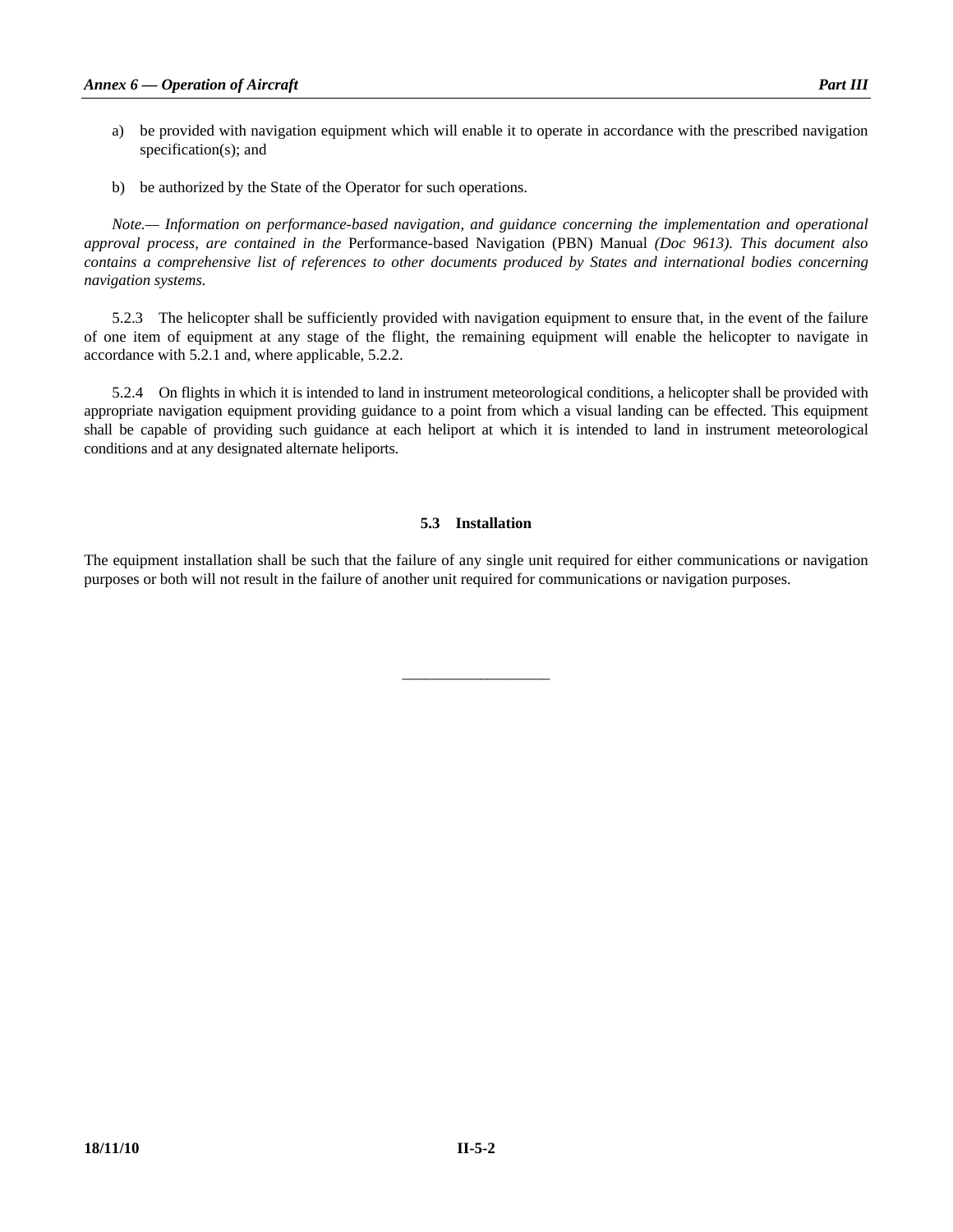# **CHAPTER 6. HELICOPTER MAINTENANCE**

 *Note 1.— For the purpose of this chapter "helicopter" includes: engines, power transmissions, rotors, components, accessories, instruments, equipment and apparatus including emergency equipment.* 

 *Note 2.— Reference is made throughout this chapter to the requirements of the State of Registry. When the State of the Operator is not the same as the State of Registry, it may be necessary to consider any additional requirements of the State of the Operator.* 

*Note 3.— Guidance on continuing airworthiness requirements is contained in the Airworthiness Manual (Doc 9760).* 

#### **6.1 Operator's maintenance responsibilities**

6.1.1 Operators shall ensure that, in accordance with procedures acceptable to the State of Registry:

- a) each helicopter they operate is maintained in an airworthy condition;
- b) the operational and emergency equipment necessary for the intended flight is serviceable; and
- c) the certificate of airworthiness of the helicopter they operate remains valid.

 6.1.2 An operator shall not operate a helicopter unless it is maintained and released to service by an organization approved in accordance with Annex 6, Part I, 8.7, or under an equivalent system, either of which shall be acceptable to the State of Registry.

 6.1.3 When the State of Registry accepts an equivalent system, the person signing the maintenance release shall be licensed in accordance with Annex 1.

 6.1.4 An operator shall employ a person or group of persons to ensure that all maintenance is carried out in accordance with the maintenance control manual.

 6.1.5 The operator shall ensure that the maintenance of its helicopters is performed in accordance with the maintenance programme approved by the State of Registry.

#### **6.2 Operator's maintenance control manual**

 6.2.1 The operator shall provide, for the use and guidance of maintenance and operational personnel concerned, a maintenance control manual, acceptable to the State of Registry, in accordance with the requirements of 9.2. The design of the manual shall observe Human Factors principles.

*Note.— Guidance material on the application of Human Factors principles can be found in the Human Factors Training* Manual *(Doc 9683).* 

 6.2.2 The operator shall ensure that the maintenance control manual is amended as necessary to keep the information contained therein up to date.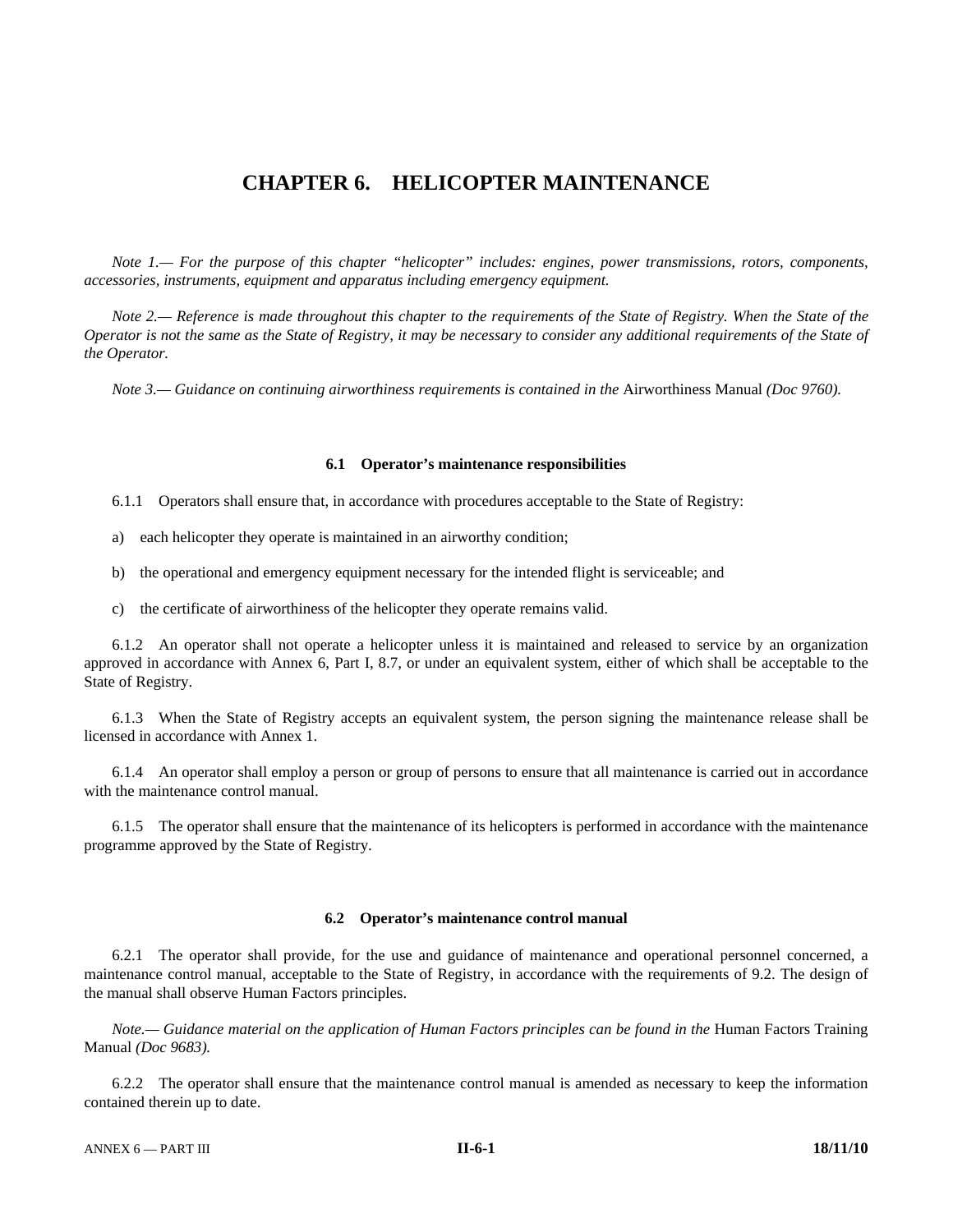6.2.3 Copies of all amendments to the operator's maintenance control manual shall be furnished promptly to all organizations or persons to whom the manual has been issued.

 6.2.4 The operator shall provide the State of the Operator and the State of Registry with a copy of the operator's maintenance control manual, together with all amendments and/or revisions to it and shall incorporate in it such mandatory material as the State of the Operator or the State of Registry may require.

#### **6.3 Maintenance programme**

 6.3.1 The operator shall provide, for the use and guidance of maintenance and operational personnel concerned, a maintenance programme, approved by the State of Registry, containing the information required by 9.3. The design and application of the operator's maintenance programme shall observe Human Factors principles.

*Note.*— Guidance material on the application of Human Factors principles can be found in the Human Factors Training Manual *(Doc 9683)*.

 6.3.2 Copies of all amendments to the maintenance programme shall be furnished promptly to all organizations or persons to whom the maintenance programme has been issued.

#### **6.4 Maintenance records**

- 6.4.1 An operator shall ensure that the following records are kept for the periods mentioned in 6.4.2:
- a) the total time in service (hours, calendar time and cycles, as appropriate) of the helicopter and all life-limited components;
- b) the current status of compliance with all mandatory continuing airworthiness information;
- c) appropriate details of modifications and repairs to the helicopter and its major components;
- d) the time in service (hours, calendar time and cycles, as appropriate) since last overhaul of the helicopter or its components subject to a mandatory overhaul life;
- e) the current status of the helicopter's compliance with the maintenance programme; and
- f) the detailed maintenance records to show that all requirements for a maintenance release have been met.

 6.4.2 The records in 6.4.1 a) to e) shall be kept for a minimum period of 90 days after the unit to which they refer has been permanently withdrawn from service, and the records in 6.4.1 f) for a minimum period of one year after the signing of the maintenance release.

 6.4.3 In the event of a temporary change of operator, the records shall be made available to the new operator. In the event of any permanent change of operator, the records shall be transferred to the new operator.

#### **6.5 Continuing airworthiness information**

 6.5.1 The operator of a helicopter over 3 175 kg maximum mass shall monitor and assess maintenance and operational experience with respect to continuing airworthiness and provide the information as prescribed by the State of Registry and report through the system specified in Annex 8, Part II, 4.2.3 f) and 4.2.4.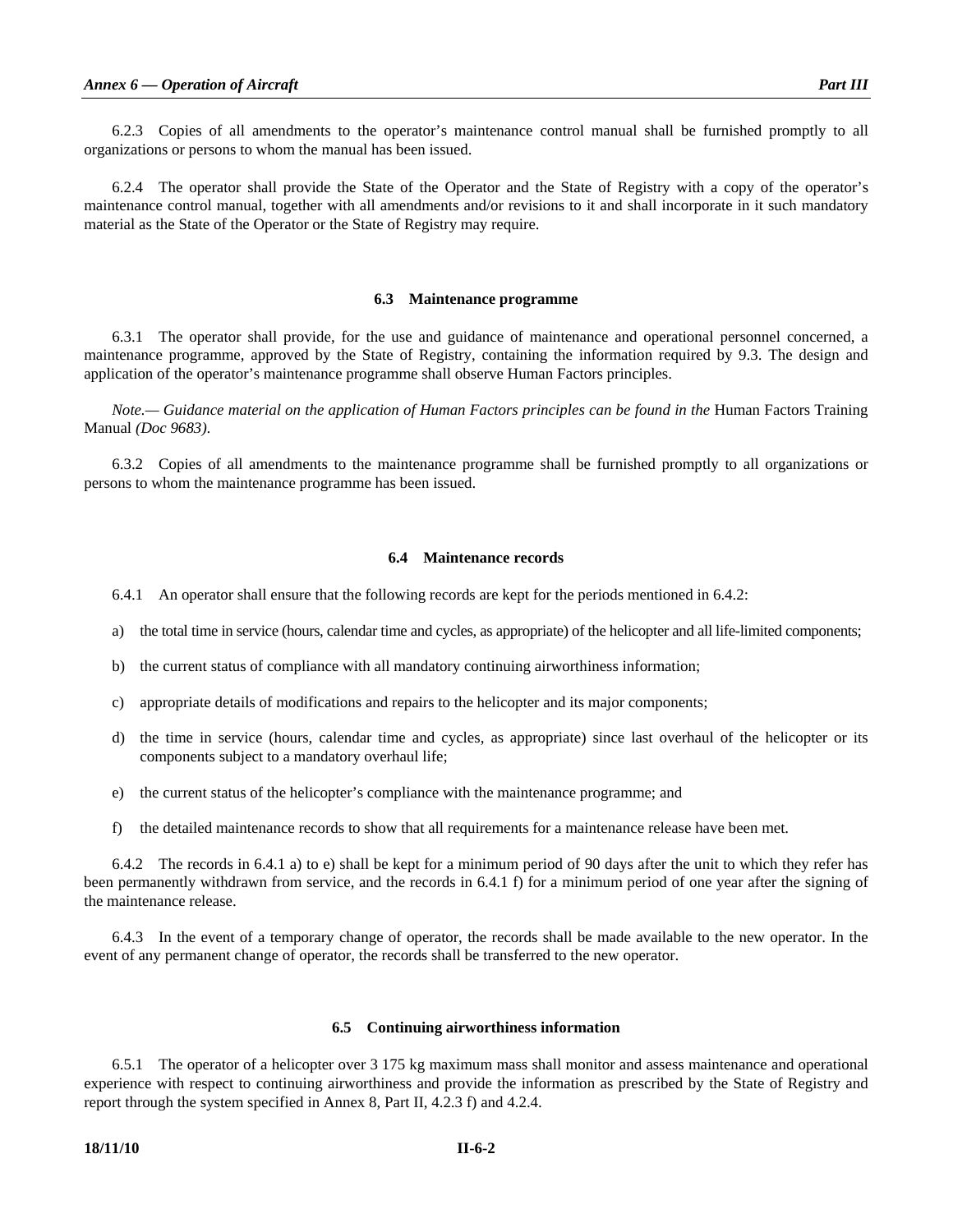6.5.2 The operator of a helicopter over 3 175 kg maximum mass shall obtain and assess continuing airworthiness information and recommendations available from the organization responsible for the type design and shall implement resulting actions considered necessary in accordance with a procedure acceptable to the State of Registry.

*Note.— Guidance on interpretation of "the organization responsible for the type design" is contained in the Airworthiness* Manual *(Doc 9760).* 

#### **6.6 Modifications and repairs**

All modifications and repairs shall comply with airworthiness requirements acceptable to the State of Registry. Procedures shall be established to ensure that the substantiating data supporting compliance with the airworthiness requirements are retained.

#### **6.7 Maintenance release**

 6.7.1 A maintenance release shall be completed and signed to certify that the maintenance work performed has been completed satisfactorily and in accordance with approved data and the procedures described in the maintenance organization's procedures manual.

6.7.2 A maintenance release shall contain a certification including:

- a) basic details of the maintenance carried out including detailed reference of the approved data used;
- b) the date such maintenance was completed;
- c) when applicable, the identity of the approved maintenance organization; and
- d) the identity of the person or persons signing the release.

#### **6.8 Records**

- 6.8.1An operator shall ensure that the following records are kept:
- a) in respect of the entire helicopter: the total time in service;
- b) in respect of the major components of the helicopter:
	- 1) the total time in service;
	- 2) the date of the last overhaul;
	- 3) the date of the last inspection;
- c) in respect of those instruments and equipment, the serviceability and operating life of which are determined by their time in service:
	- 1) such records of the time in service as are necessary to determine their serviceability or to compute their operating life;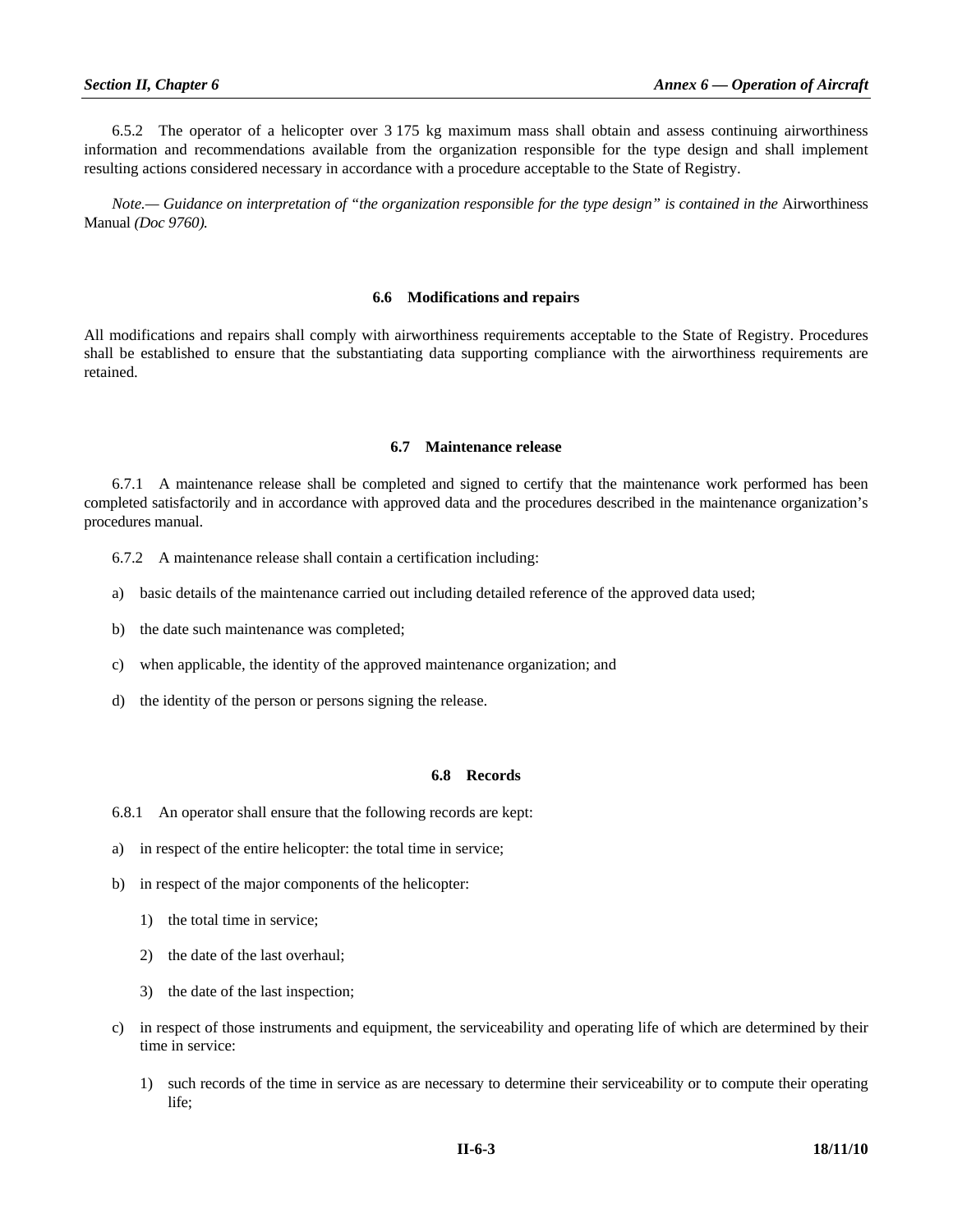2) the date of the last inspection.

 6.8.2These records shall be kept for a period of 90 days after the end of the operating life of the unit to which they refer.

\_\_\_\_\_\_\_\_\_\_\_\_\_\_\_\_\_\_\_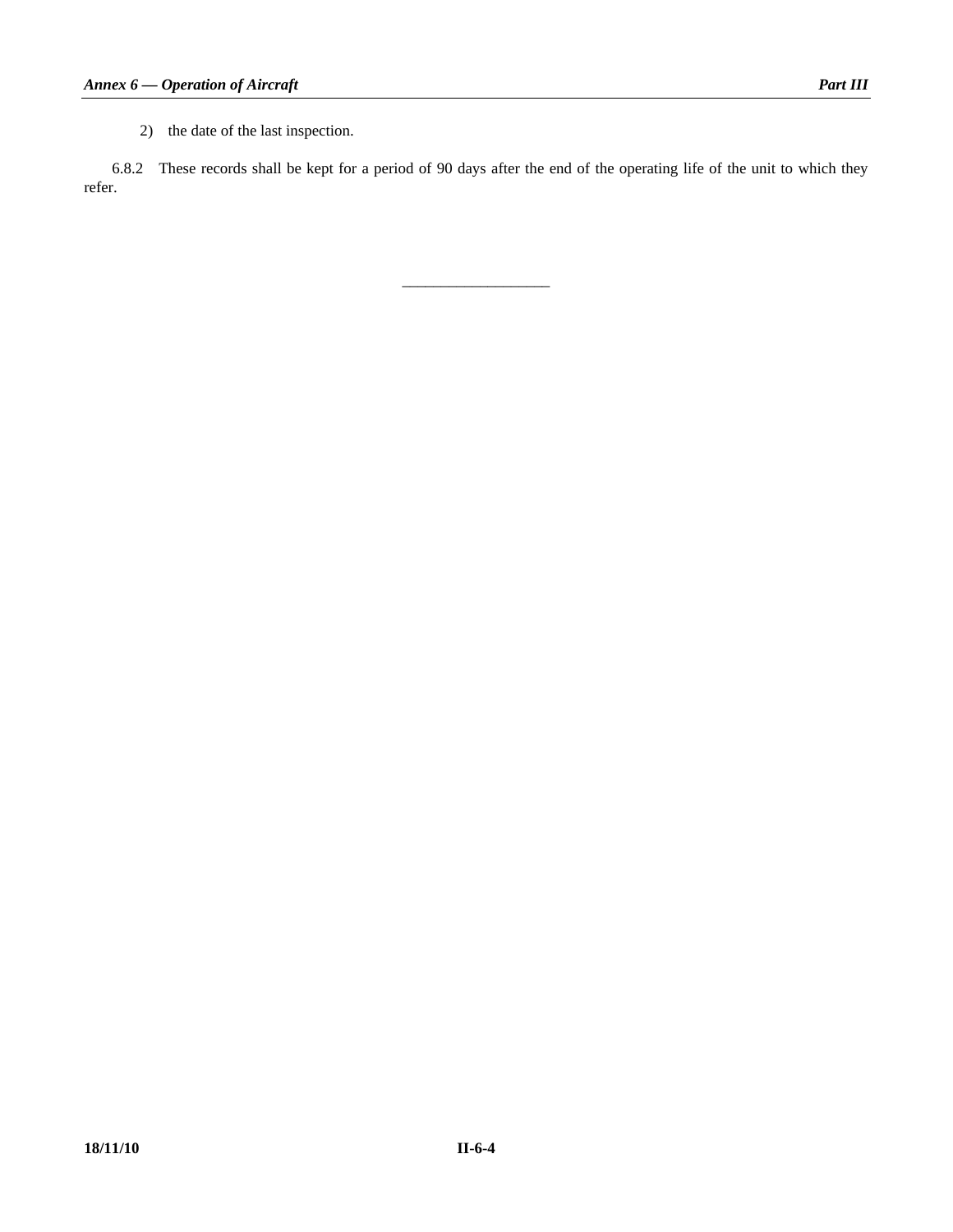# **CHAPTER 7. HELICOPTER FLIGHT CREW**

#### **7.1 Composition of the flight crew**

 7.1.1 The number and composition of the flight crew shall not be less than that specified in the operations manual. The flight crews shall include flight crew members in addition to the minimum numbers specified in the flight manual or other documents associated with the certificate of airworthiness, when necessitated by considerations related to the type of helicopter used, the type of operation involved and the duration of flight between points where flight crews are changed.

 7.1.2 The flight crew shall include at least one member authorized by the State of Registry to operate the type of radio transmitting equipment to be used.

 *Note.— Some States have dispensed with the system of issuing radio licences*.

#### **7.2 Flight crew member emergency duties**

An operator shall, for each type of helicopter, assign to all flight crew members the necessary functions they are to perform in an emergency or in a situation requiring emergency evacuation. Annual training in accomplishing these functions shall be contained in the operator's training programme and shall include instruction in the use of all emergency and life-saving equipment required to be carried, and drills in the emergency evacuation of the helicopter.

#### **7.3 Flight crew member training programmes**

 7.3.1 An operator shall establish and maintain a ground and flight training programme, approved by the State of the Operator, which ensures that all flight crew members are adequately trained to perform their assigned duties. The training programme shall:

- a) include ground and flight training facilities and properly qualified instructors as determined by the State of the Operator;
- b) consist of ground and flight training for the type(s) of helicopter on which the flight crew member serves;
- c) include proper flight crew coordination and training for all types of emergency and abnormal situations or procedures caused by engine, transmission, rotor, airframe or systems malfunctions, fire or other abnormalities;
- d) include training in knowledge and skills related to the visual and instrument flight procedures for the intended area of operation, human performance and threat and error management, the transport of dangerous goods and, where applicable, procedures specific to the environment in which the helicopter is to be operated;
- e) ensure that all flight crew members know the functions for which they are responsible and the relation of these functions to the functions of other crew members, particularly in regard to abnormal or emergency procedures;
- f) shall include knowledge and skills related to the operational use of head-up display and/or enhanced vision systems for those helicopters so equipped; and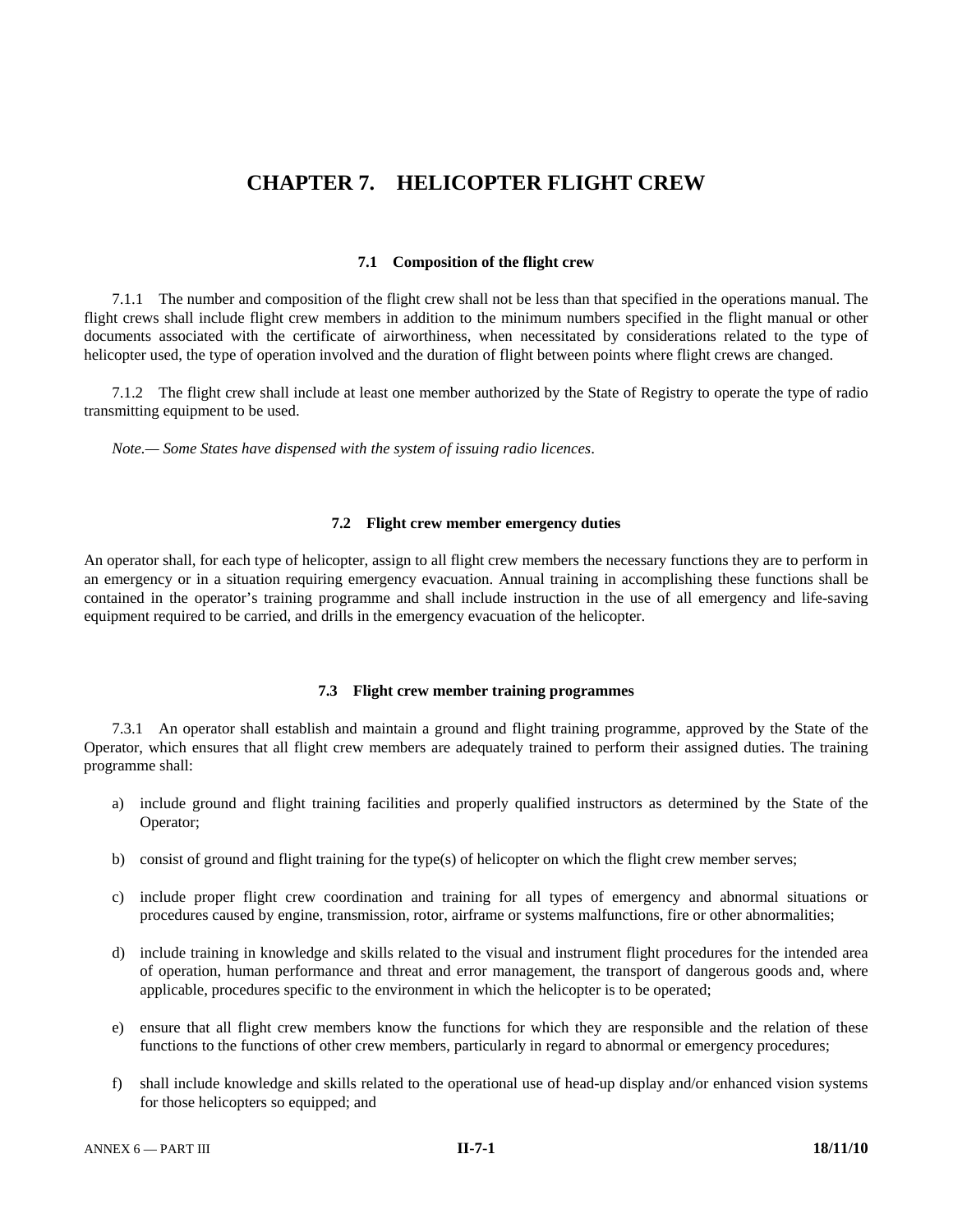g) be given on a recurrent basis, as determined by the State of the Operator and shall include an examination to determine competence.

 *Note 1.— Paragraph 2.2.5 prohibits the in-flight simulation of emergency or abnormal situations when passengers or cargo are being carried.* 

 *Note 2.— Flight training may, to the extent deemed appropriate by the State of the Operator, be given in flight simulation training devices approved by the State for that purpose.* 

 *Note 3.— The scope of the recurrent training required by 7.2 and 7.3 may be varied and need not be as extensive as the initial training given in a particular type of helicopter.* 

 *Note 4.— The use of correspondence courses and written examinations as well as other means may, to the extent deemed feasible by the State of the Operator, be utilized in meeting the requirements for periodic ground training.* 

 *Note 5.— Provisions for training in the transport of dangerous goods are contained in Annex 18.* 

 *Note 6.— Guidance material to design training programmes to develop knowledge and skills in human performance can be found in the* Human Factors Training Manual *(Doc 9683).* 

*Note 7.— Information for pilots and flight operations personnel on flight procedure parameters and operational procedures is contained in PANS-OPS (Doc 8168), Volume I. Criteria for the construction of visual and instrument flight procedures are contained in PANS-OPS (Doc 8168), Volume II. Obstacle clearance criteria and procedures used in certain States may differ from PANS-OPS, and knowledge of these differences is important for safety reasons.* 

*Note 8.— Guidance material to design flight crew training programmes can be found in the Manual of Evidence-based* Training *(Doc 9995).* 

 *Note 9.— Guidance material on the different means used to assess competence can be found in the Attachment to Chapter 2 of the* Procedures for Air Navigation Services — Training *(PANS-TRG, Doc 9868).* 

7.3.2 The requirement for recurrent flight training in a particular type of helicopter shall be considered fulfilled by:

- a) the use, to the extent deemed feasible by the State of the Operator, of flight simulation training devices approved by that State for that purpose; or
- b) the completion within the appropriate period of the proficiency check required by 7.4.4 in that type of helicopter.

#### **7.4 Qualifications**

*Note.— See the* Manual of Procedures for Establishment and Management of a State's Personnel Licensing System *(Doc 9379) for guidance of a general nature on cross-crew qualification, mixed-fleet flying and cross-credit.* 

#### 7.4.1 Recent experience — pilot-in-command and co-pilot

 7.4.1.1 An operator shall not assign a pilot-in-command or a co-pilot to operate at the flight controls of a type or variant of a type of a helicopter during take-off and landing unless that pilot has operated the flight controls during at least three take-offs and landings within the preceding 90 days on the same type of helicopter or in a flight simulator approved for the purpose.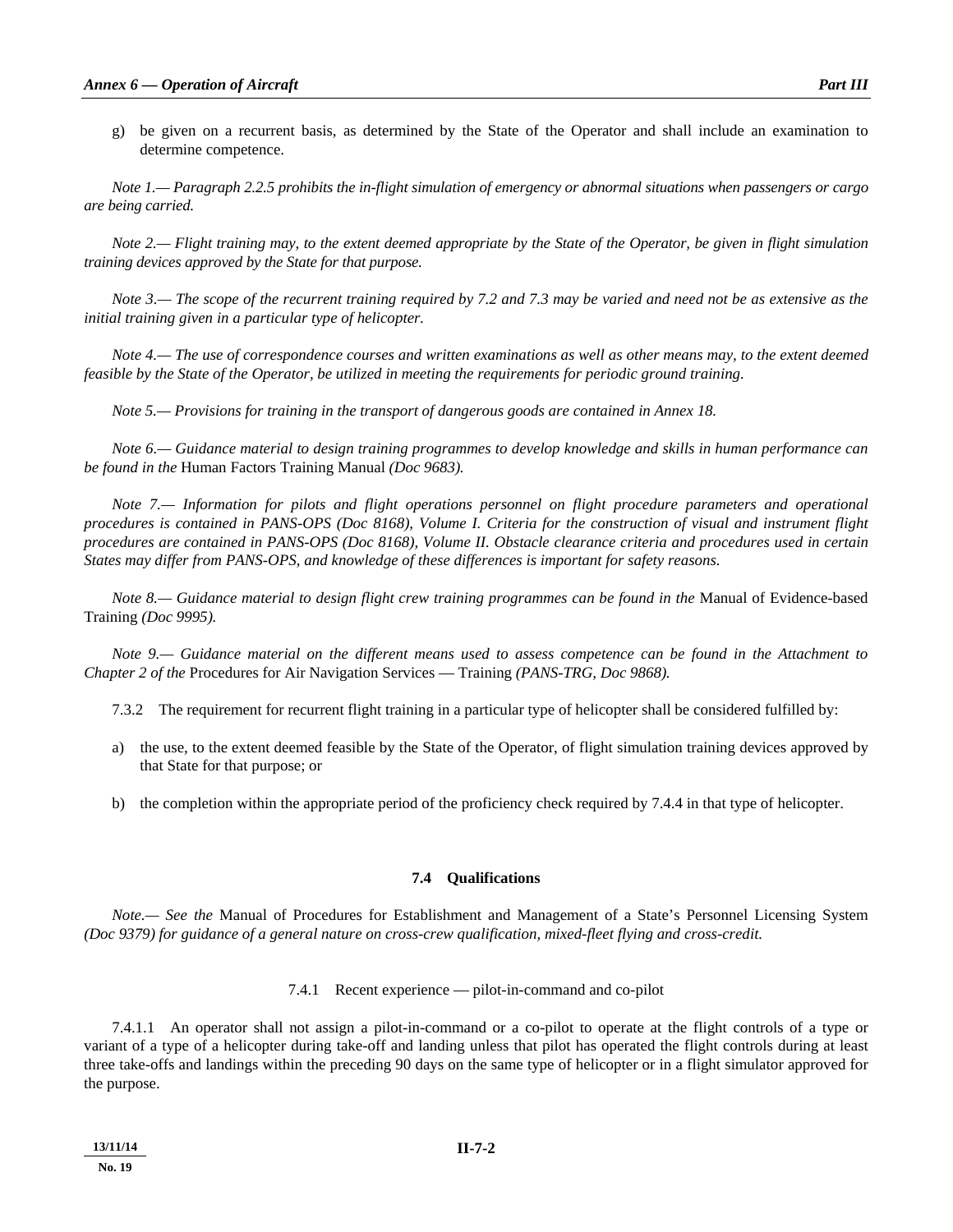7.4.l.2 When a pilot-in-command or a co-pilot is flying several variants of the same type of helicopter or different types of helicopter with similar characteristics in terms of operating procedures, systems and handling, the State shall decide under which conditions the requirements of 7.4.1.1 for each variant or each type of helicopter can be combined.

7.4.2 Pilot-in-command operational qualification

 7.4.2.1 An operator shall not utilize a pilot as pilot-in-command of a helicopter on an operation for which that pilot is not currently qualified until such pilot has complied with 7.4.2.2 and 7.4.2.3.

7.4.2.2 Each such pilot shall demonstrate to the operator an adequate knowledge of:

- a) the operation to be flown. This shall include knowledge of:
	- 1) the terrain and minimum safe altitudes;
	- 2) the seasonal meteorological conditions;
	- 3) the meteorological, communication and air traffic facilities, services and procedures;
	- 4) the search and rescue procedures; and
	- 5) the navigation facilities and procedures associated with the route or area in which the flight is to take place; and
- b) procedures applicable to flight paths over heavily populated areas and areas of high air traffic density, obstructions, physical layout, lighting, approach aids and arrival, departure, holding and instrument approach procedures, and applicable operating minima.

 *Note.— That portion of the demonstration relating to arrival, departure, holding and instrument approach procedures may be accomplished in an appropriate training device which is adequate for this purpose.* 

 7.4.2.3 A pilot-in-command shall have made a flight, representative of the operation with which the pilot is to be engaged which must include a landing at a representative heliport, as a member of the flight crew and accompanied by a pilot who is qualified for the operation.

 7.4.2.4 The operator shall maintain a record, sufficient to satisfy the State of the Operator of the qualification of the pilot and of the manner in which such qualification has been achieved.

 7.4.2.5 An operator shall not continue to utilize a pilot as a pilot-in-command on an operation unless, within the preceding 12 months, the pilot has made at least one representative flight as a pilot member of the flight crew, or as a check pilot, or as an observer on the flight deck. In the event that more than 12 months elapse in which a pilot has not made such a representative flight, prior to again serving as a pilot-in-command on that operation, that pilot must requalify in accordance with 7.4.2.2 and 7.4.2.3.

#### 7.4.3 Pilot proficiency checks

7.4.3.1 An operator shall ensure that piloting technique and the ability to execute emergency procedures is checked in such a way as to demonstrate the pilot's competence on each type or variant of a type of helicopter. Where the operation may be conducted under IFR, an operator shall ensure that the pilot's competence to comply with such rules is demonstrated to either a check pilot of the operator or to a representative of the State of the Operator. Such checks shall be performed twice within any period of one year. Any two such checks which are similar and which occur within a period of four consecutive months shall not alone satisfy this requirement.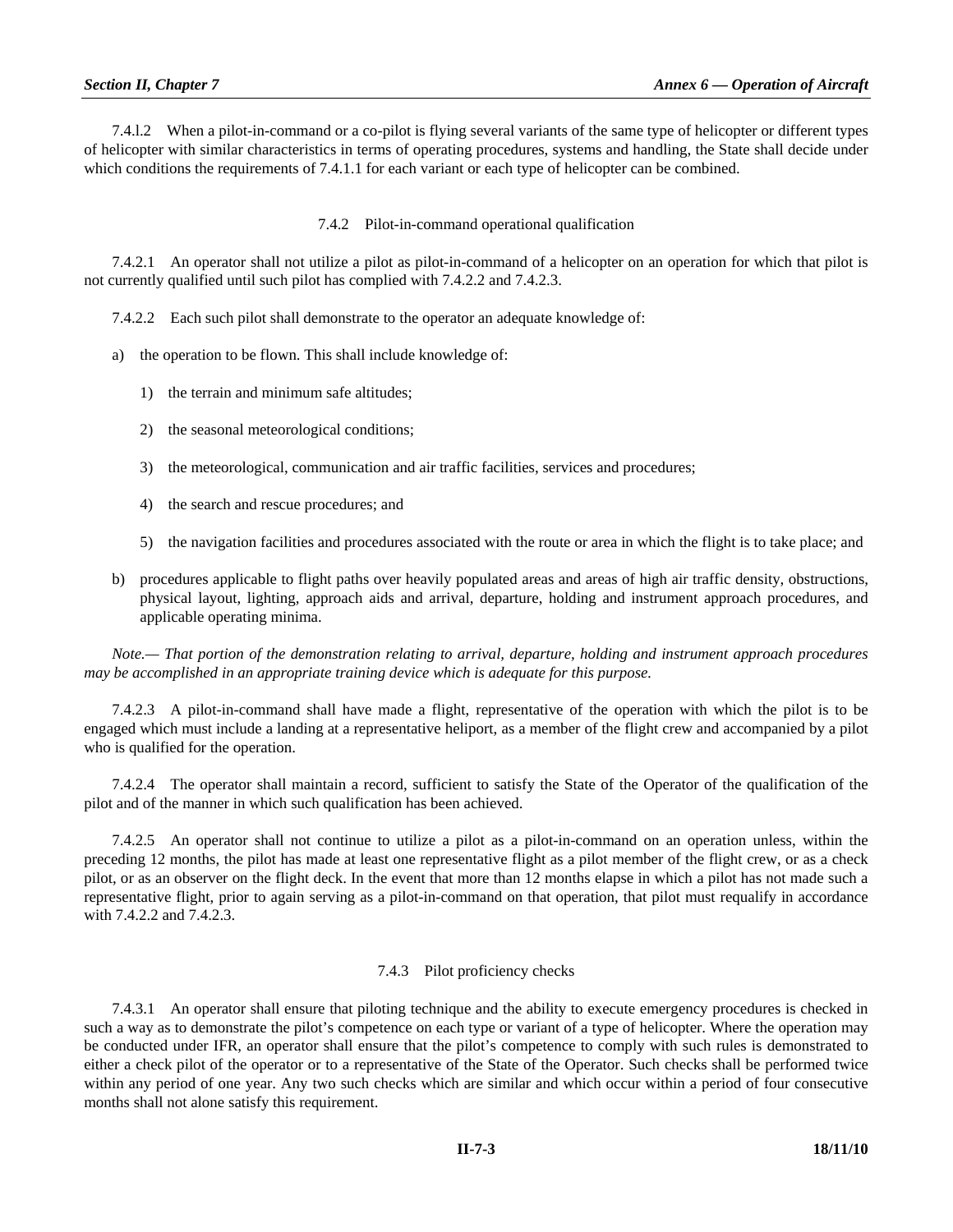*Note.— Flight simulation training devices approved by the State of the Operator may be used for those parts of the checks for which they are specifically approved.* 

 7.4.3.2 When an operator schedules flight crew on several variants of the same type of helicopter or different types of helicopters with similar characteristics in terms of operating procedures, systems and handling, the State shall decide under which conditions the requirements of 7.4.3.1 for each variant or each type of helicopter can be combined.

## **7.5 Flight crew equipment**

A flight crew member assessed as fit to exercise the privileges of a licence, subject to the use of suitable correcting lenses, shall have a spare set of the correcting lenses readily available when exercising those privileges.

## **7.6 Flight time, flight duty periods and rest periods**

The State of the Operator shall establish regulations specifying the limitations applicable to the flight time and flight duty periods for flight crew members. These regulations shall also make provision for adequate rest periods and shall be such as to ensure that fatigue occurring either in a flight or successive flights or accumulated over a period of time due to these and other tasks does not endanger the safety of a flight.

\_\_\_\_\_\_\_\_\_\_\_\_\_\_\_\_\_\_\_

 *Note.— Guidance on the establishment of limitations is given in Attachment A.*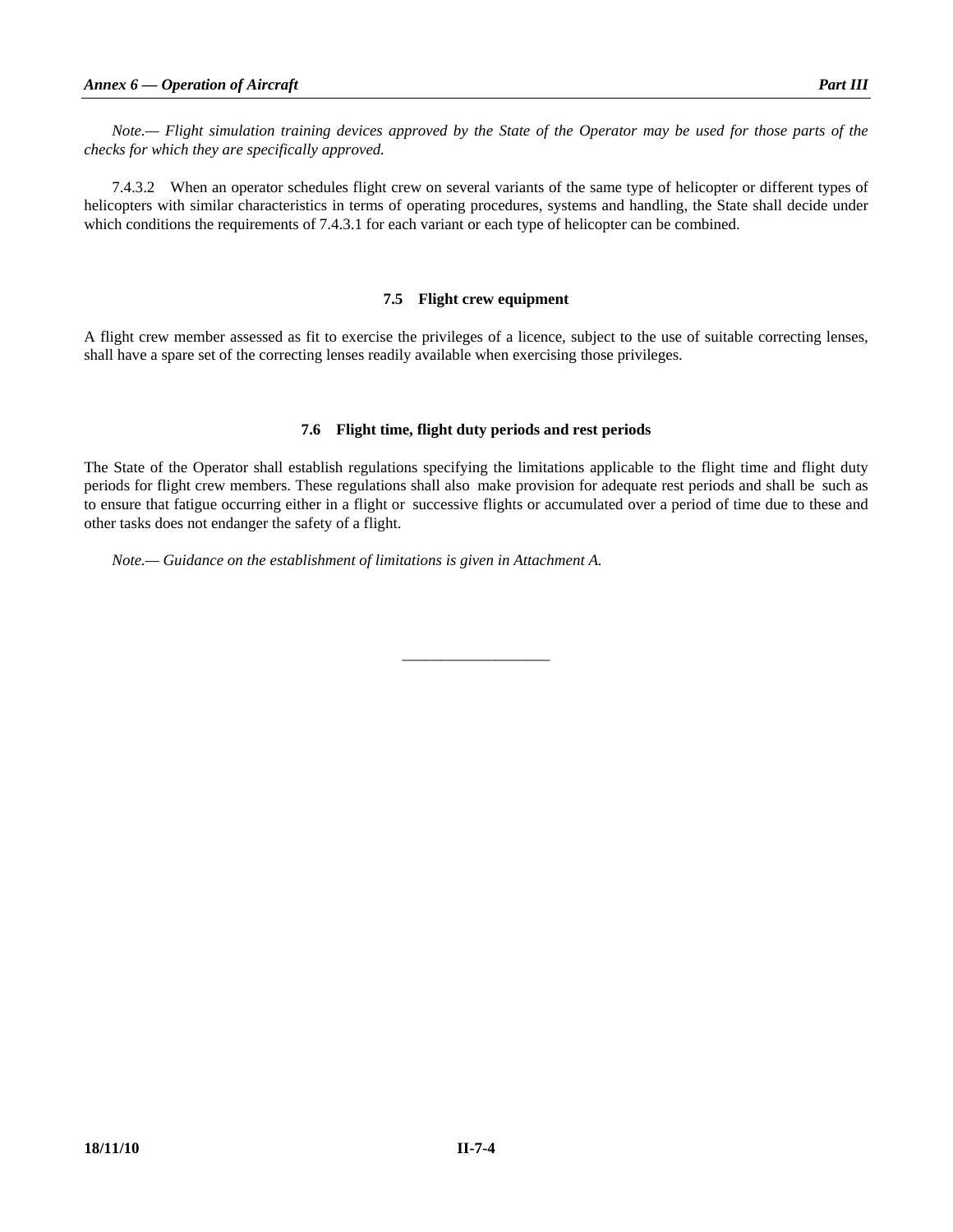# **CHAPTER 8. FLIGHT OPERATIONS OFFICER/FLIGHT DISPATCHER**

 8.1 When the State of the Operator requires that a flight operations officer/flight dispatcher, employed in conjunction with an approved method of control and supervision of flight operations be licensed, that flight operations officer/flight dispatcher shall be licensed in accordance with the provisions of Annex 1.

 8.2 In accepting proof of qualifications other than the option of holding of a flight operations officer/flight dispatcher licence, the State of the Operator, in accordance with the approved method of control and supervision of flight operations, shall require that, as a minimum, such persons meet the requirements specified in Annex 1 for the flight operations officer/flight dispatcher licence.

- 8.3 A flight operations officer/flight dispatcher shall not be assigned to duty unless that person has:
- a) satisfactorily completed an operator-specific training course that addresses all the specific components of its approved method of control and supervision of flight operations specified in 2.2.1.3;

*Note.*— Guidance on the composition of such training syllabi is provided in the Training Manual (Doc 7192), *Part D-3 —* Flight Operations Officers/Flight Dispatchers*.* 

 b) made, within the preceding 12 months, at least a one-way qualification flight in a helicopter over any area for which that person is authorized to exercise flight supervision. The flight shall include landings at as many heliports as practicable;

 *Note.— For the purpose of the qualification flight, the flight operations officer/flight dispatcher must be able to monitor the flight crew intercommunication system and radio communications, and be able to observe the actions of the flight crew.* 

- c) demonstrated to the operator a knowledge of:
	- 1) the contents of the operations manual described in Attachment G;
	- 2) the radio equipment in the helicopters used; and
	- 3) the navigation equipment in the helicopters used;
- d) demonstrated to the operator a knowledge of the following details concerning operations for which the officer is responsible and areas in which that individual is authorized to exercise flight supervision:
	- 1) the seasonal meteorological conditions and the sources of meteorological information;
	- 2) the effects of meteorological conditions on radio reception in the helicopters used;
	- 3) the peculiarities and limitations of each navigation system which is used by the operation; and
	- 4) the helicopter loading instructions;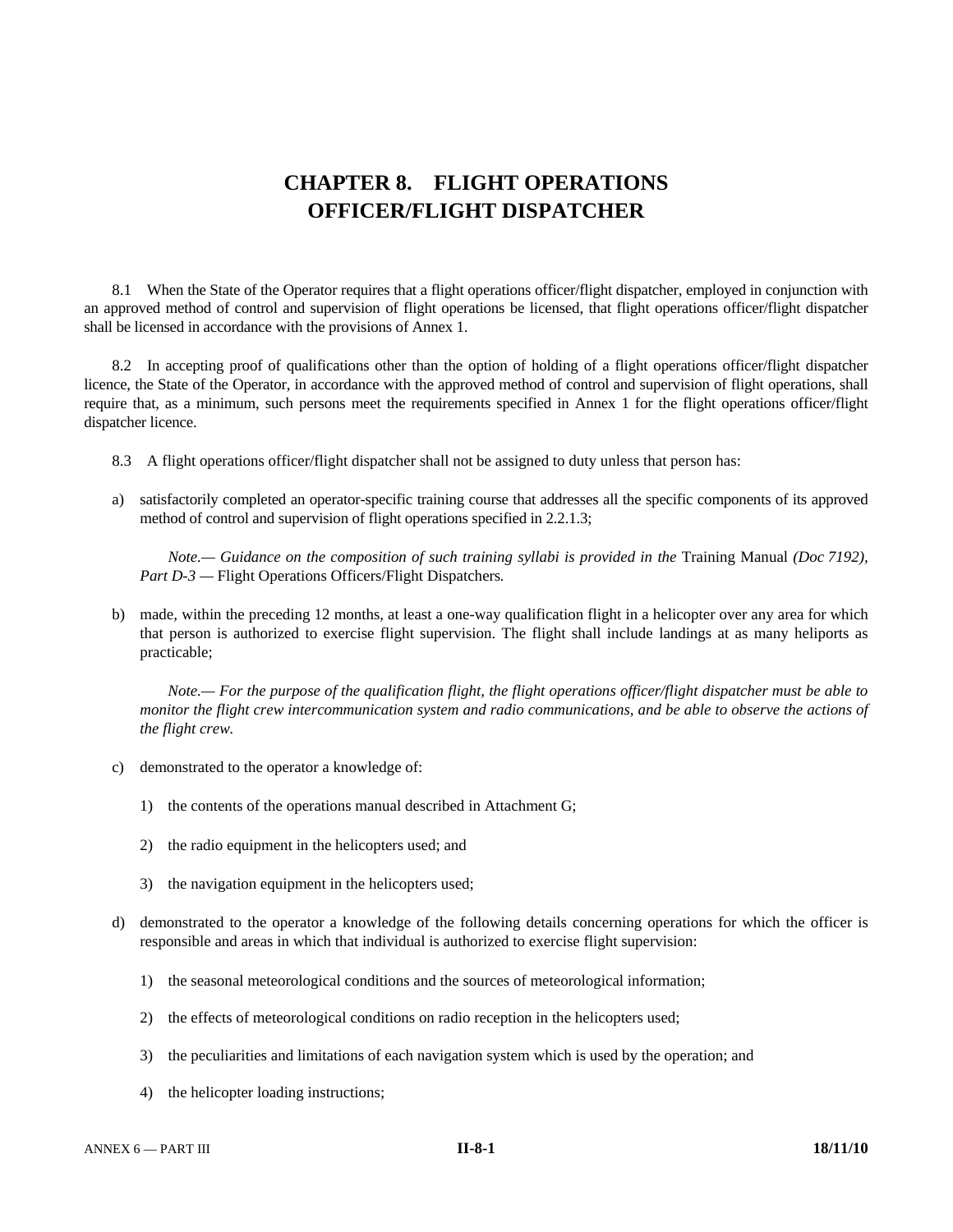- e) satisfied the operator as to knowledge and skills related to human performance as they apply to dispatch duties; and
- f) demonstrated to the operator the ability to perform the duties specified in 2.6.

 8.4 **Recommendation.—** *A flight operations officer/flight dispatcher assigned to duty should maintain complete familiarization with all features of the operations which are pertinent to such duties, including knowledge and skills related to human performance.* 

 *Note.— Guidance material to design training programmes to develop knowledge and skills in human performance can be found in the* Human Factors Training Manual *(Doc 9683)*.

 8.5 **Recommendation.—** *A flight operations officer/flight dispatcher should not be assigned to duty after 12 consecutive months of absence from such duty, unless the provisions of 8.3 are met.* 

\_\_\_\_\_\_\_\_\_\_\_\_\_\_\_\_\_\_\_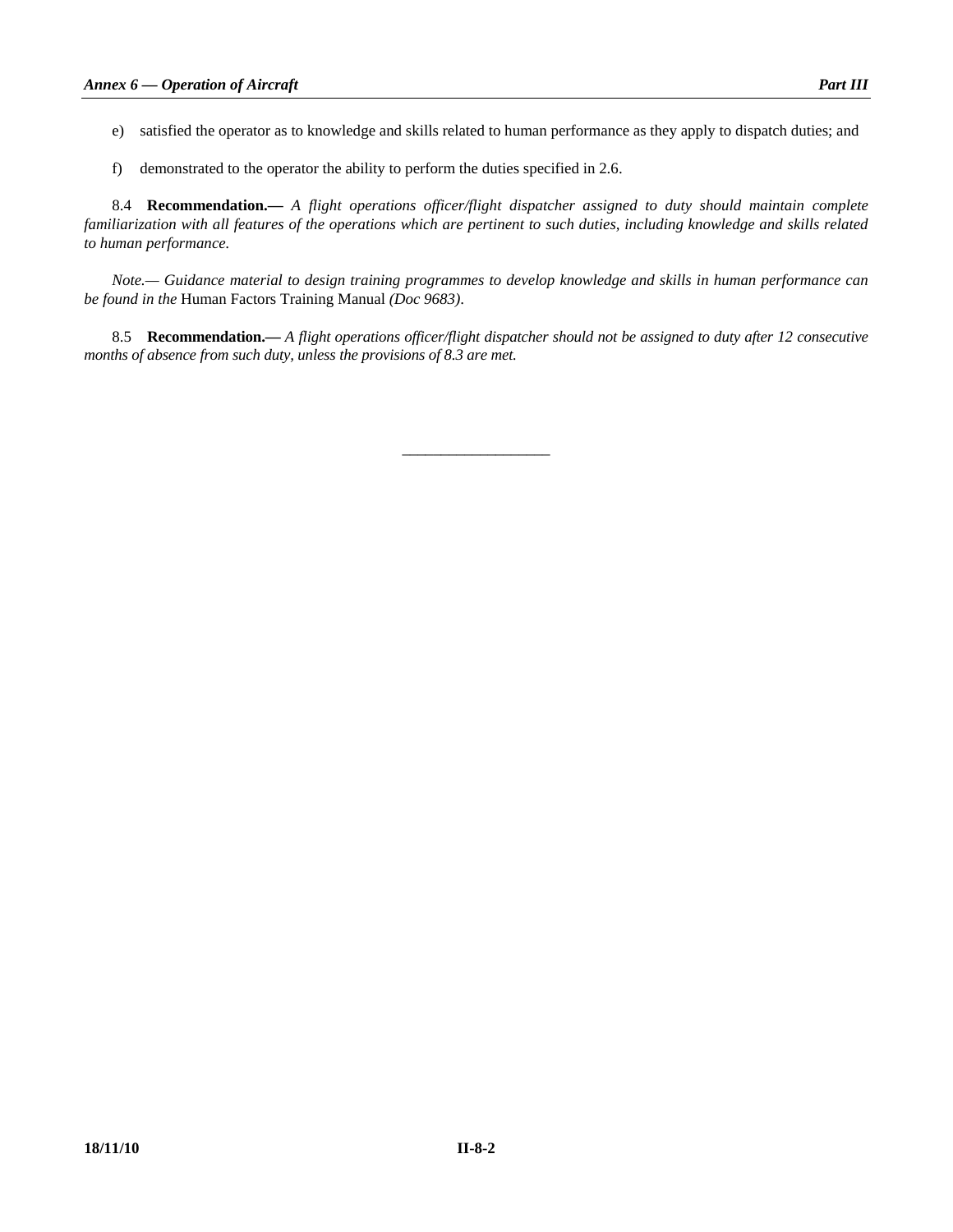# **CHAPTER 9. MANUALS, LOGS AND RECORDS**

 *Note.— The following additional manuals, logs and records are associated with this Annex but are not included in this chapter:* 

 *Fuel and oil records — see 2.2.9* 

 *Maintenance records — see 6.8* 

 *Flight time, flight duty periods and rest periods records — see 2.2.10.3* 

*Flight preparation forms — see 2.3* 

 *Operational flight plan — see 2.3.3* 

 *Pilot-in-command operational qualification records — see 7.4.3.4.* 

#### **9.1 Flight manual**

 *Note.— The flight manual contains the information specified in Annex 8.* 

The flight manual shall be updated by implementing changes made mandatory by the State of Registry.

# **9.2 Operator's maintenance control manual**

The operator's maintenance control manual provided in accordance with 6.2, which may be issued in separate parts, shall contain the following information:

- a) a description of the procedures required by 6.1.1 including, when applicable:
	- 1) a description of the administrative arrangements between the operator and the approved maintenance organization;
	- 2) a description of the maintenance procedures and the procedures for completing and signing a maintenance release when maintenance is based on a system other than that of an approved maintenance organization;
- b) names and duties of the person or persons required by 6.1.4;
- c) a reference to the maintenance programme required by 6.3.1;
- d) a description of the methods used for the completion and retention of the operator's maintenance records required by 6.4;
- e) a description of the procedures for monitoring, assessing and reporting maintenance and operational experience required by 6.5.1;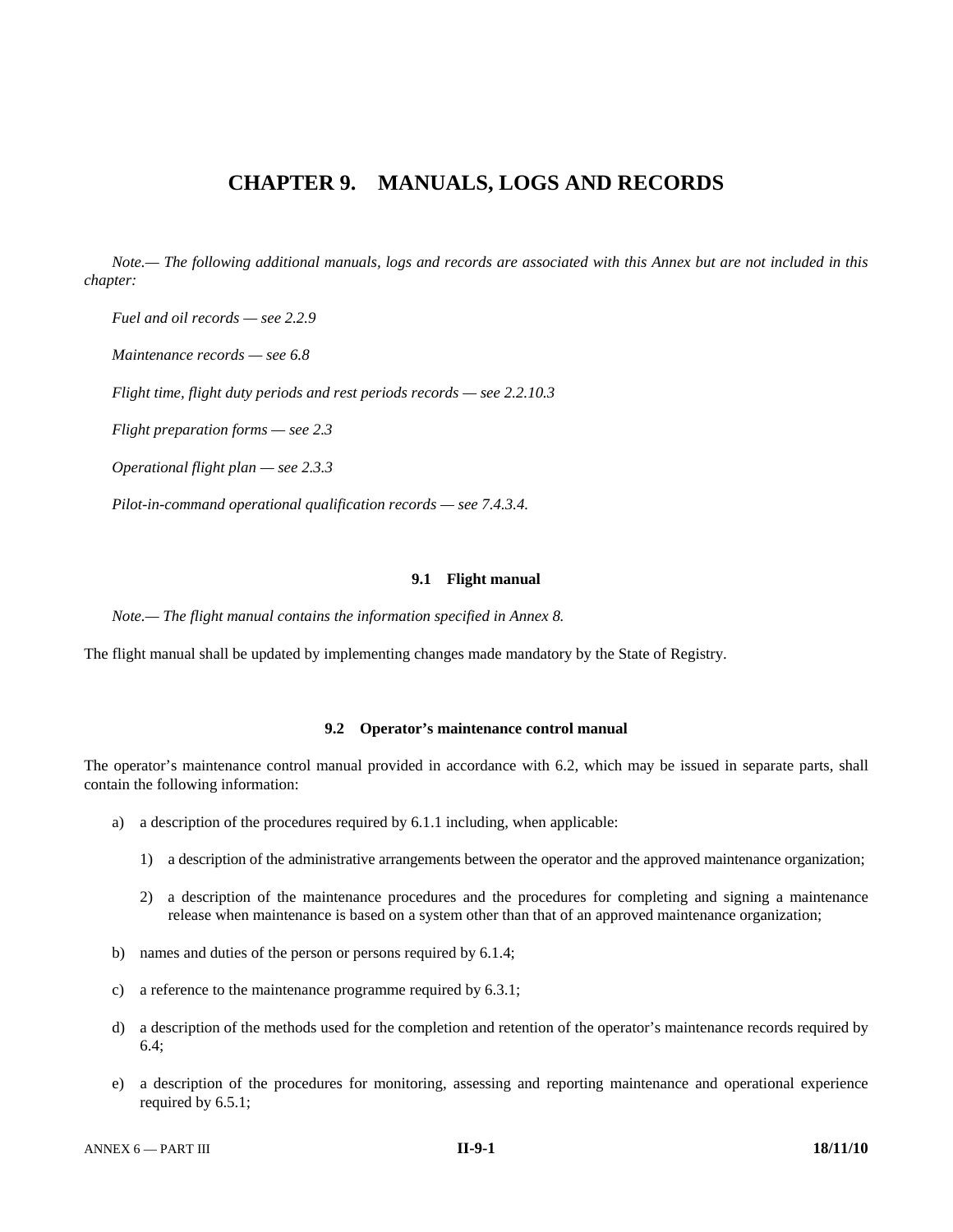- f) a description of the procedures for complying with the service information reporting requirements of Annex 8, Part II, 4.2.3 f) and 4.2.4;
- g) a description of procedures for assessing continuing airworthiness information and implementing any resulting actions, as required by 6.5.2;
- h) a description of the procedures for implementing action resulting from mandatory continuing airworthiness information;
- i) a description of establishing and maintaining a system of analysis and continued monitoring of the performance and efficiency of the maintenance programme, in order to correct any deficiency in that programme;
- j) a description of helicopter types and models to which the manual applies;
- k) a description of procedures for ensuring that unserviceabilities affecting airworthiness are recorded and rectified;
- l) a description of the procedures for advising the State of Registry of significant in-service occurrences;
- m) a description of procedures to control the leasing of aircraft and related aeronautical products; and
- n) a description of the maintenance control manual amendment procedures.

#### **9.3 Maintenance programme**

- 9.3.1 A maintenance programme for each helicopter as required by 6.3 shall contain the following information:
- a) maintenance tasks and the intervals at which these are to be performed, taking into account the anticipated utilization of the helicopter;
- b) when applicable, a continuing structural integrity programme;
- c) procedures for changing or deviating from a) and b) above; and
- d) when applicable, condition monitoring and reliability programme descriptions for helicopter systems, components, power transmissions, rotors and engines.

 9.3.2 Maintenance tasks and intervals that have been specified as mandatory in approval of the type design shall be identified as such.

 9.3.3 **Recommendation.—** *The maintenance programme should be based on maintenance programme information made available by the State of Design or by the organization responsible for the type design, and any additional applicable experience*.

#### **9.4 Journey log book**

 9.4.1 **Recommendation.—** *The helicopter journey log book should contain the following items and the corresponding Roman numerals:* 

- *I Helicopter nationality and registration.*
- *II Date.*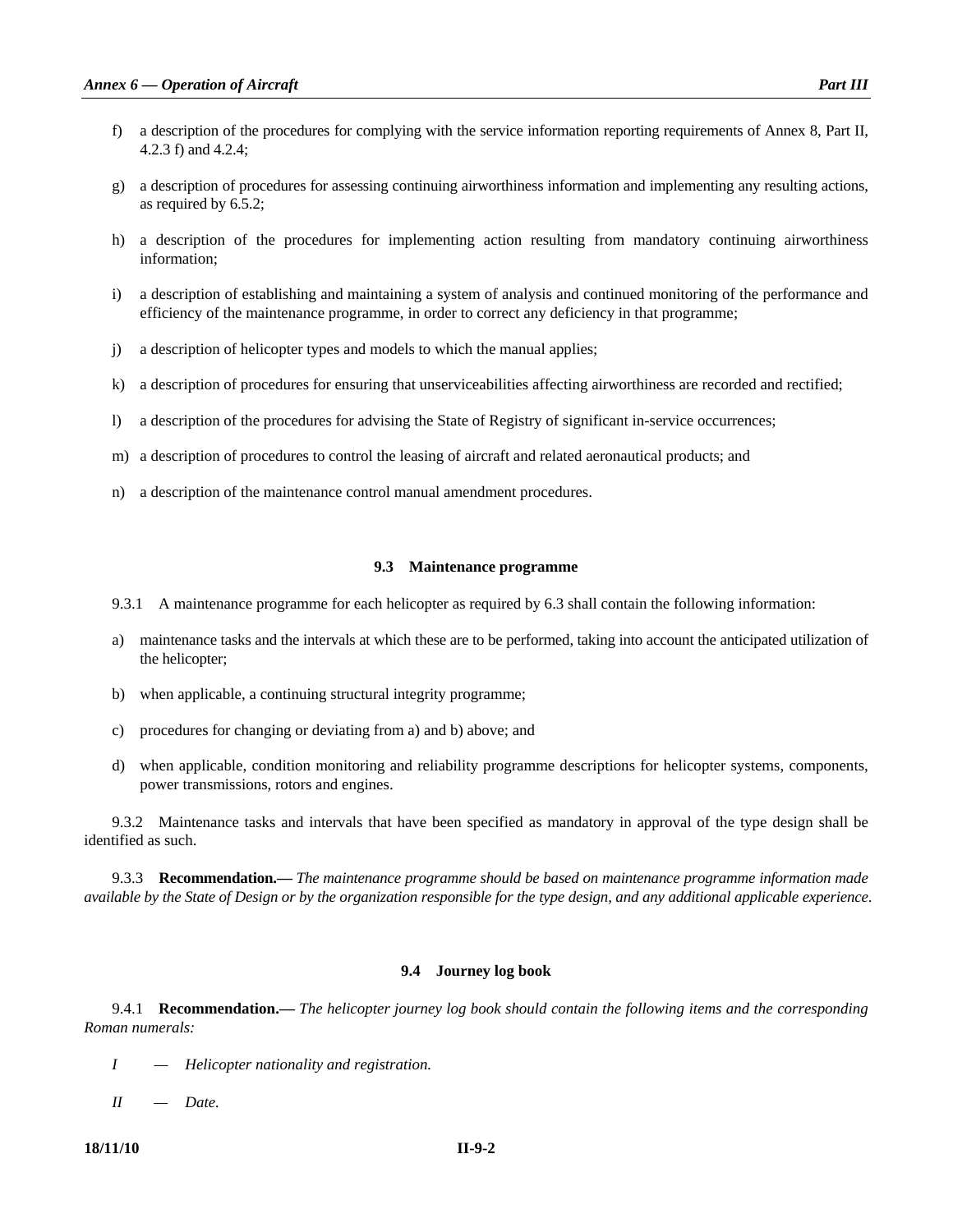| Ш   | - Names of crew members.                                                                                        |
|-----|-----------------------------------------------------------------------------------------------------------------|
| IV  | - Duty assignments of crew members.                                                                             |
| V   | $-$ Place of departure.                                                                                         |
| VI  | $-$ Place of arrival.                                                                                           |
|     | $VII$ - Time of departure.                                                                                      |
|     | VIII - Time of arrival.                                                                                         |
| IX  | $-$ Hours of flight.                                                                                            |
| X   | - Nature of flight (private, scheduled or non-scheduled).                                                       |
| XI  | - Incidents, observations, if any.                                                                              |
| XII | - Signature of person in charge.                                                                                |
|     | 9.4.2 Recommendation.— Entries in the journey log book should be made currently and in ink or indelible pencil. |

 9.4.3 **Recommendation.—** *Completed journey log books should be retained to provide a continuous record of the last six months' operations.* 

# **9.5 Records of emergency and survival equipment carried**

Operators shall at all times have available for immediate communication to rescue coordination centres, lists containing information on the emergency and survival equipment carried on board any of their helicopters engaged in international air navigation. The information shall include, as applicable, the number, colour and type of life rafts and pyrotechnics, details of emergency medical supplies, water supplies and the type and frequencies of the emergency portable radio equipment.

# **9.6 Flight recorder records**

An operator shall ensure, to the extent possible, in the event the helicopter becomes involved in an accident or incident, the preservation of all related flight recorder records, and if necessary the associated flight recorders, and their retention in safe custody pending their disposition as determined in accordance with Annex 13.

\_\_\_\_\_\_\_\_\_\_\_\_\_\_\_\_\_\_\_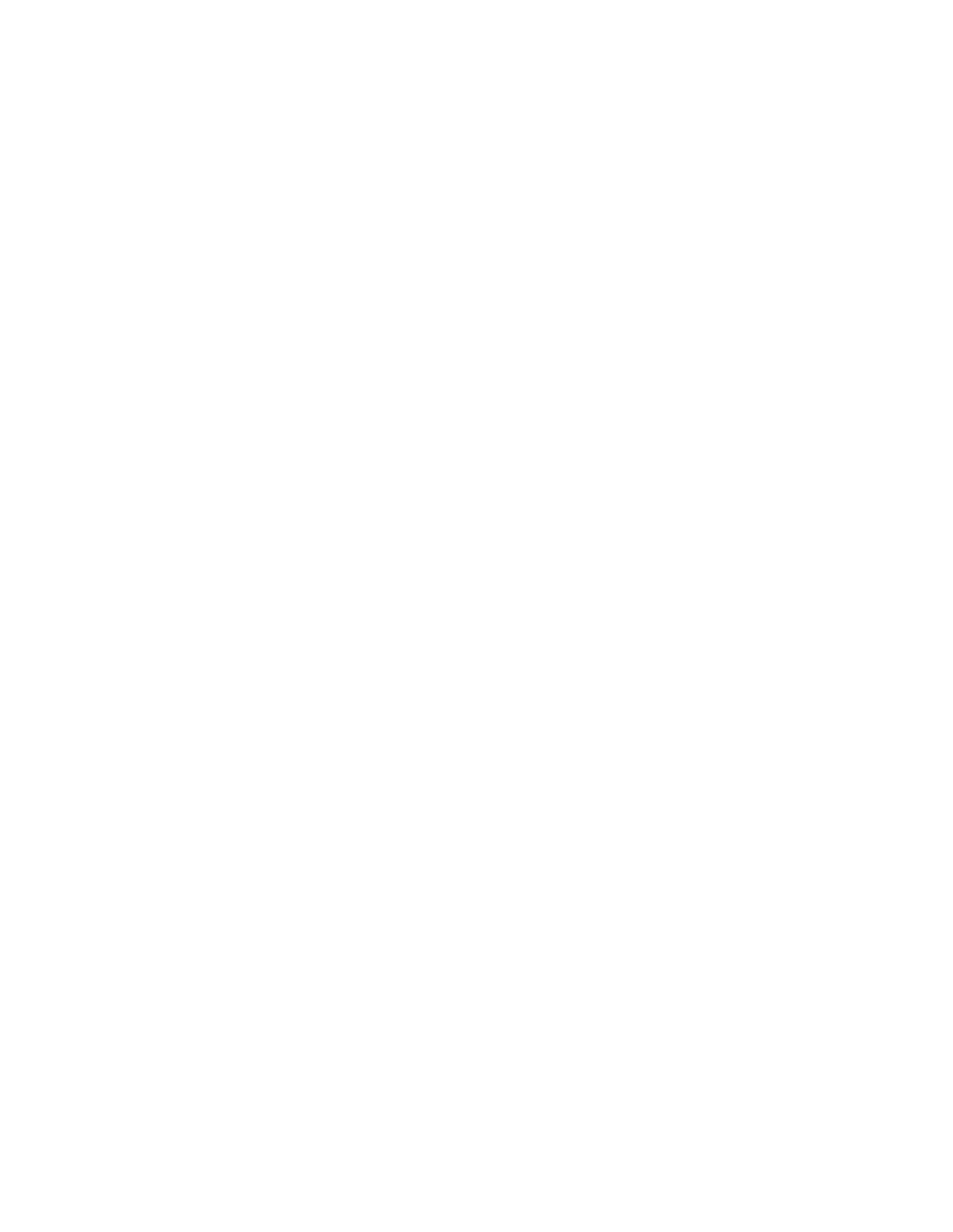# **CHAPTER 10. CABIN CREW**

#### **10.1 Assignment of emergency duties**

An operator shall establish, to the satisfaction of the State of the Operator, the minimum number of cabin crew required for each type of helicopter, based on seating capacity or the number of passengers carried, in order to effect a safe and expeditious evacuation of the helicopter, and the necessary functions to be performed in an emergency or a situation requiring emergency evacuation. The operator shall assign these functions for each type of helicopter.

#### **10.2 Protection of cabin crew during flight**

Each cabin crew member shall be seated with seat belt or, when provided, safety harness fastened during take-off and landing and whenever the pilot-in-command so directs.

 *Note.— The foregoing does not preclude the pilot-in-command from directing the fastening of the seat belt only, at times other than during take-off and landing.* 

# **10.3 Training**

An operator shall establish and maintain a training programme, approved by the State of the Operator, to be completed by all persons before being assigned as a cabin crew member. Cabin crew members shall complete a recurrent training programme annually. These training programmes shall ensure that each person is:

- a) competent to execute those safety duties and functions that the cabin attendant is assigned to perform in the event of an emergency or in a situation requiring emergency evacuation;
- b) drilled and capable in the use of emergency and life-saving equipment required to be carried, such as life jackets, life rafts, evacuation slides, emergency exits, portable fire extinguishers, oxygen equipment, first-aid and universal precaution kits, and automated external defibrillators;
- c) when serving on helicopters operated above 3 000 m (10 000 ft), knowledgeable as regards the effect of lack of oxygen and, in the case of pressurized helicopters, as regards physiological phenomena accompanying a loss of pressurization;
- d) aware of other crew members' assignments and functions in the event of an emergency so far as is necessary for the fulfilment of the cabin crew member's own duties;
- e) aware of the types of dangerous goods which may, and may not, be carried in a passenger cabin; and
- f) knowledgeable about human performance as related to passenger cabin safety duties including flight crew-cabin crew coordination.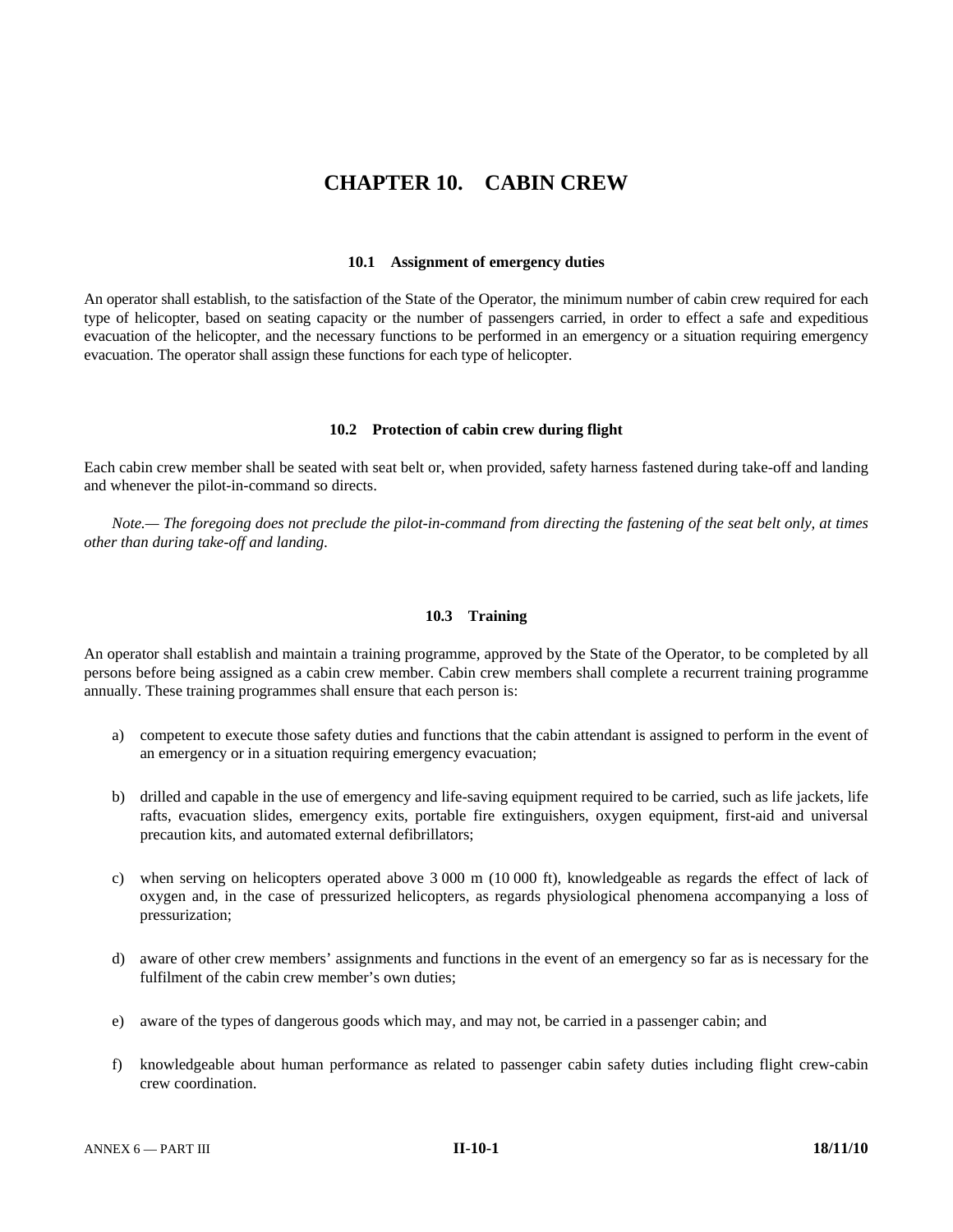*Note 1.— Requirements for the training of cabin crew members in the transport of dangerous goods are included in the Dangerous Goods Training Programme contained in Annex 18 —* The Safe Transport of Dangerous Goods by Air *and the*  Technical Instructions for the Safe Transport of Dangerous Goods by Air *(Doc 9284).* 

 *Note 2.— Guidance material to design training programmes to develop knowledge and skills in human performance can be found in the* Human Factors Training Manual *(Doc 9683).* 

# **10.4 Flight time, flight duty periods and rest periods**

The State of the Operator shall establish regulations specifying the limits applicable to flight time, flight duty periods and rest periods for cabin crew.

\_\_\_\_\_\_\_\_\_\_\_\_\_\_\_\_\_\_\_

 *Note.— Guidance on the establishment of limitations is given in Attachment A.*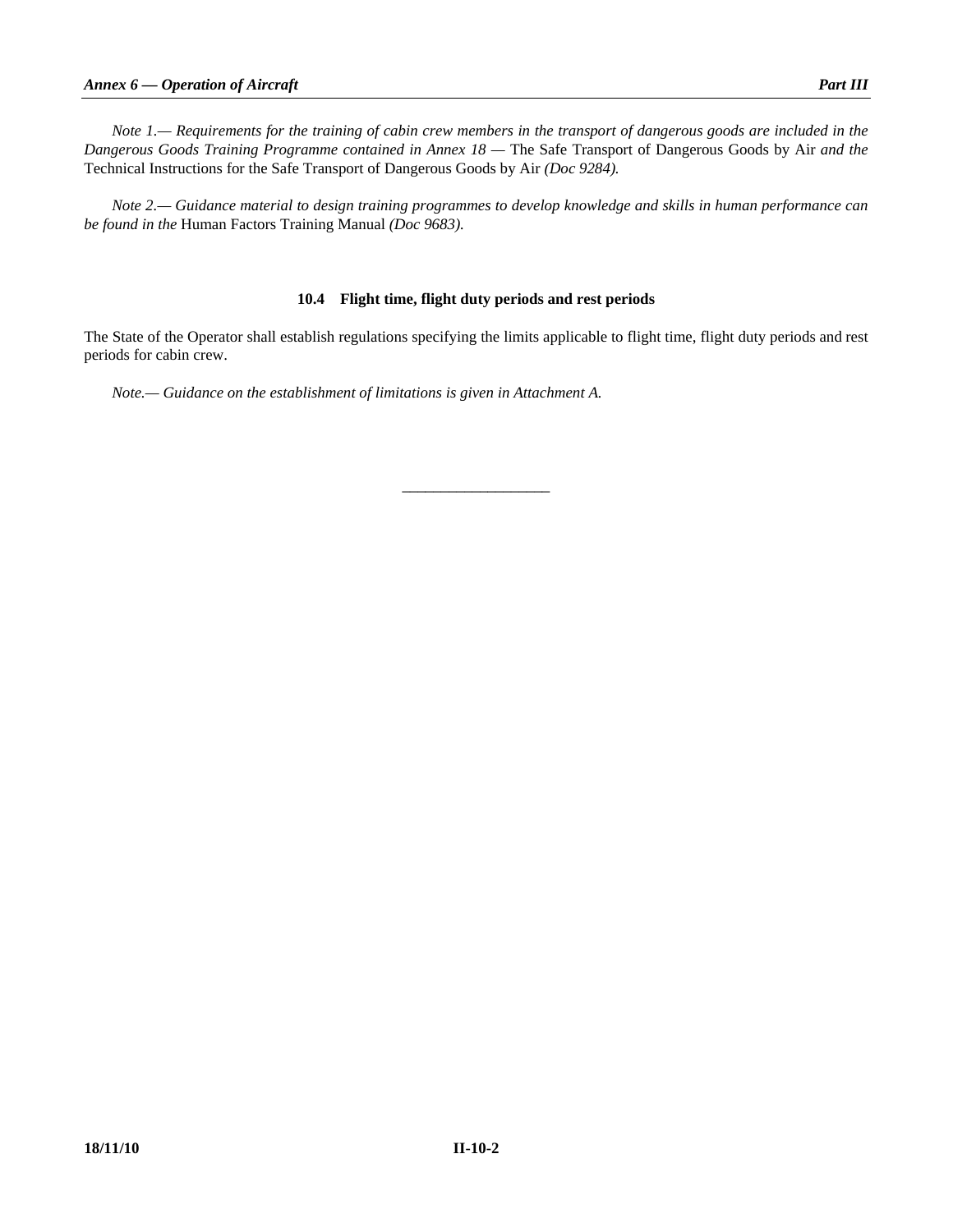# **CHAPTER 11. SECURITY\***

## **11.1 Helicopter search procedure checklist**

An operator shall ensure that there is on board a checklist of the procedures to be followed in searching for a bomb in case of suspected sabotage. The checklist shall be supported by guidance on the course of action to be taken should a bomb or suspicious object be found.

# **11.2 Training programmes**

 11.2.1 An operator shall establish and maintain a training programme which enables crew members to act in the most appropriate manner to minimize the consequences of acts of unlawful interference.

 11.2.2 An operator shall also establish and maintain a training programme to acquaint appropriate employees with preventive measures and techniques in relation to passengers, baggage, cargo, mail, equipment, stores and supplies intended for carriage on a helicopter so that they contribute to the prevention of acts of sabotage or other forms of unlawful interference.

# **11.3 Reporting acts of unlawful interference**

Following an act of unlawful interference the pilot-in-command shall submit, without delay, a report of such an act to the designated local authority.

\_\_\_\_\_\_\_\_\_\_\_\_\_\_\_\_\_\_\_

-

In the context of this Chapter, the word "security" is used in the sense of prevention of illicit acts against civil aviation.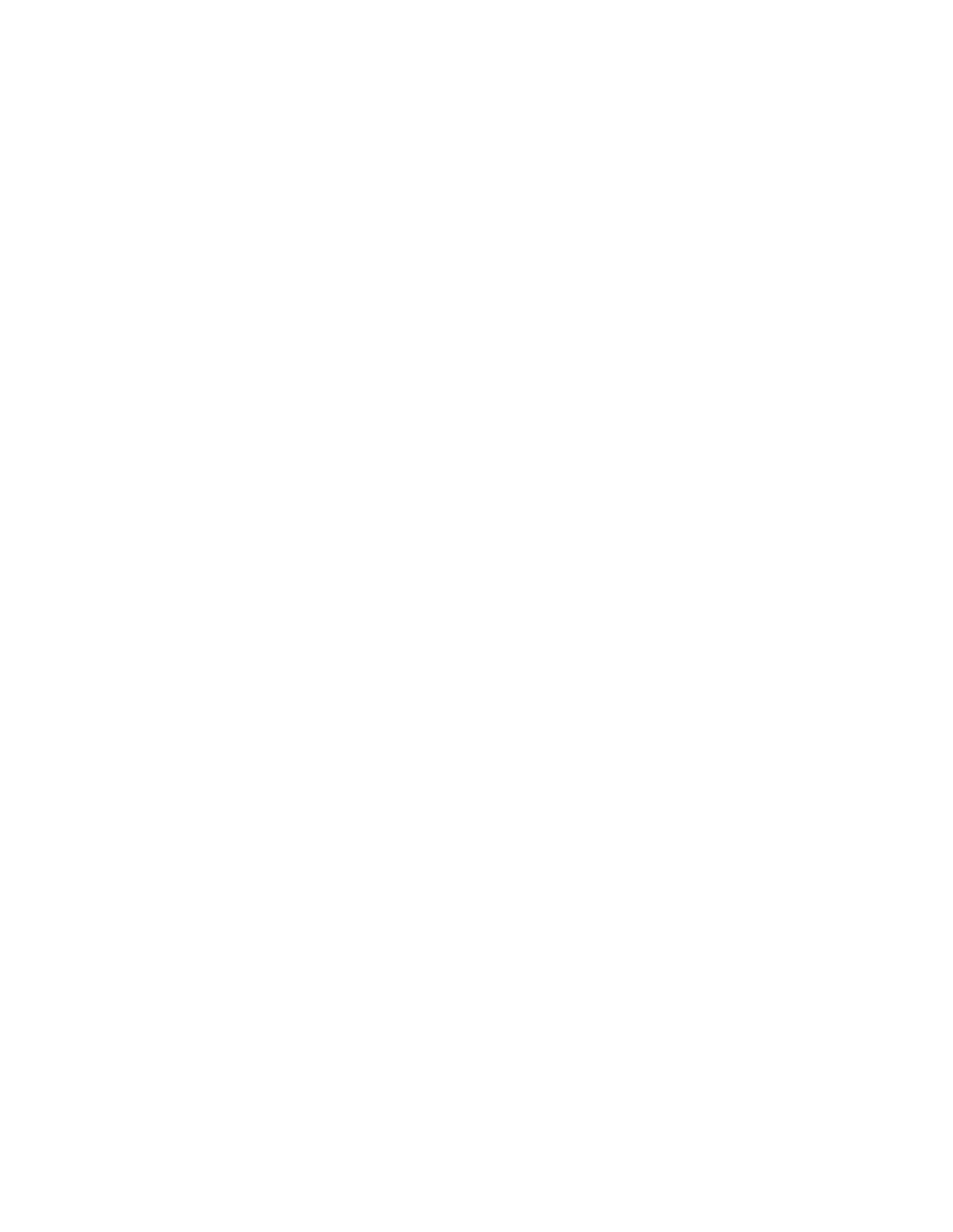**ANNEX 6 — PART III** 

# **SECTION III**

# **INTERNATIONAL GENERAL AVIATION**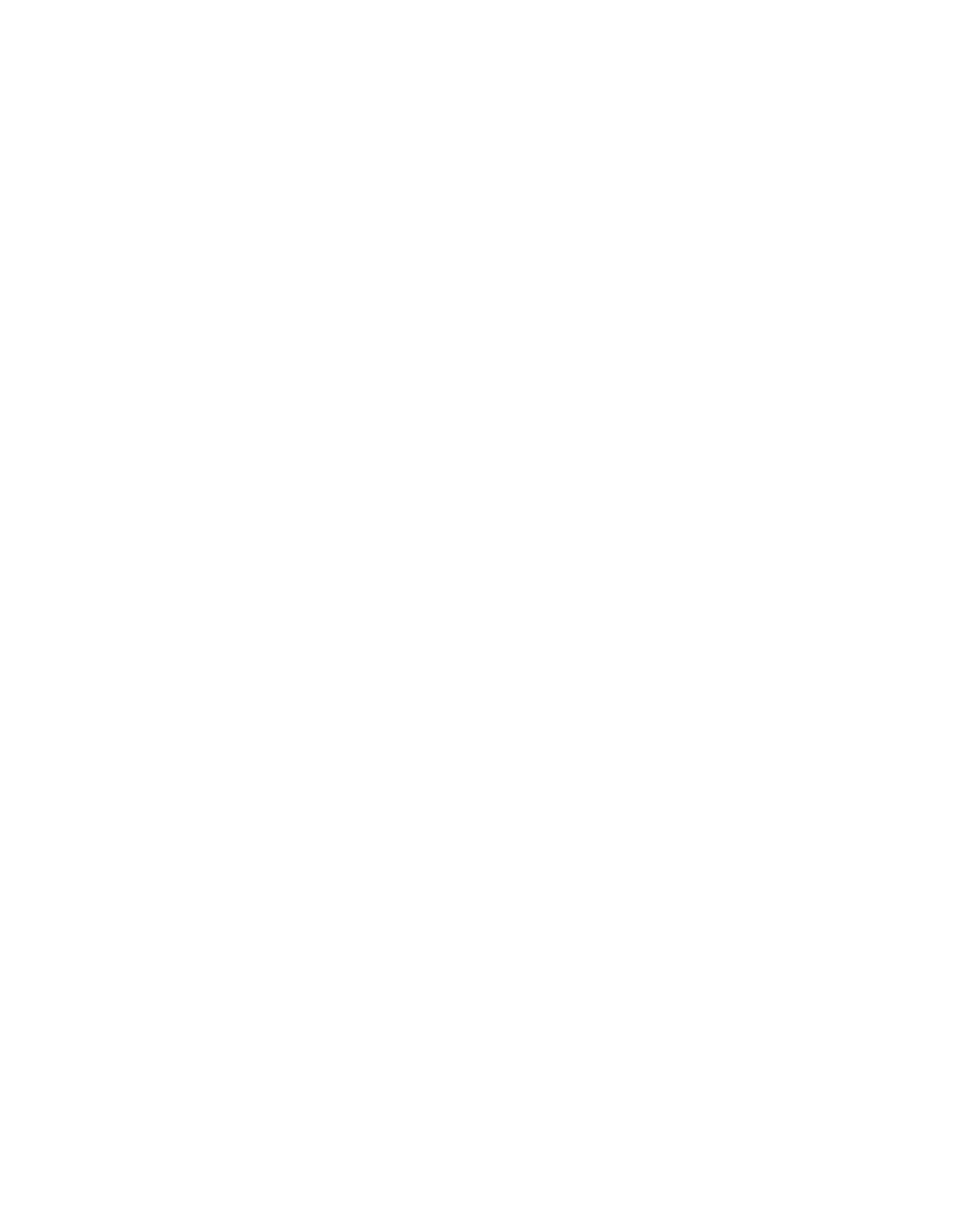# **CHAPTER 1. GENERAL**

 *Note 1.— Although the Convention on International Civil Aviation allocates to the State of Registry certain functions which that State is entitled to discharge, or obligated to discharge, as the case may be, the Assembly recognized, in Resolution A23-13 that the State of Registry may be unable to fulfil its responsibilities adequately in instances where aircraft are leased, chartered or interchanged — in particular without crew — by an operator of another State and that the Convention may not adequately specify the rights and obligations of the State of an operator in such instances until such time as Article 83* bis *of the Convention enters into force. Accordingly, the Council urged that if, in the above-mentioned instances, the State of Registry finds itself unable to discharge adequately the functions allocated to it by the Convention, it delegate to the State of the Operator, subject to acceptance by the latter State, those functions of the State of Registry that can more adequately be discharged by the State of the Operator. It was understood that pending entry into force of Article 83* bis *of the Convention the foregoing action would only be a matter of practical convenience and would not affect either the provisions of the Chicago Convention prescribing the duties of the State of Registry or any third State. However, as Article 83* bis *of the Convention entered into force on 20 June 1997, such transfer agreements will have effect in respect of Contracting States which have ratified the related Protocol (Doc 9318) upon fulfilment of the conditions established in Article 83* bis*.* 

 *Note 2.— In the case of international operations effected jointly with helicopters not all of which are registered in the same Contracting State, nothing in this Part of the Annex prevents the States concerned entering into an agreement for the joint exercise of the functions placed upon the State of Registry by the provisions of the relevant Annexes.* 

# **1.1 Compliance with laws, regulations and procedures**

 1.1.1 The pilot-in-command shall comply with the relevant laws, regulations and procedures of the States in which the helicopter is operated.

 *Note 1.— Compliance with more restrictive measures, not in contravention of the provisions of 1.1.1, may be required by the State of Registry.* 

 *Note 2.— Rules covering flight over the high seas are contained in Annex 2.* 

*Note 3.— Information for pilots on flight procedure parameters and operational procedures is contained in PANS-OPS (Doc 8168), Volume I. Criteria for the construction of visual and instrument flight procedures are contained in PANS-OPS (Doc 8168), Volume II. Obstacle Clearance criteria and procedures used in certain States may differ from PANS-OPS, and knowledge of these differences is important for safety reasons* 

 1.1.2 The pilot-in-command shall be responsible for the operation and safety of the helicopter and for the safety of all crew members, passengers and cargo on board, from the moment the engine(s) are started until the helicopter finally comes to rest at the end of the flight, with the engine(s) shut down and the rotor blades stopped.

 1.1.3 If an emergency situation which endangers the safety of the helicopter or persons necessitates the taking of action which involves a violation of local regulations or procedures, the pilot-in-command shall notify the appropriate local authority without delay. If required by the State in which the incident occurs, the pilot-in-command shall submit a report on any such violation to the appropriate authority of such State; in that event, the pilot-in-command shall also submit a copy of it to the State of Registry. Such reports shall be submitted as soon as possible and normally within ten days.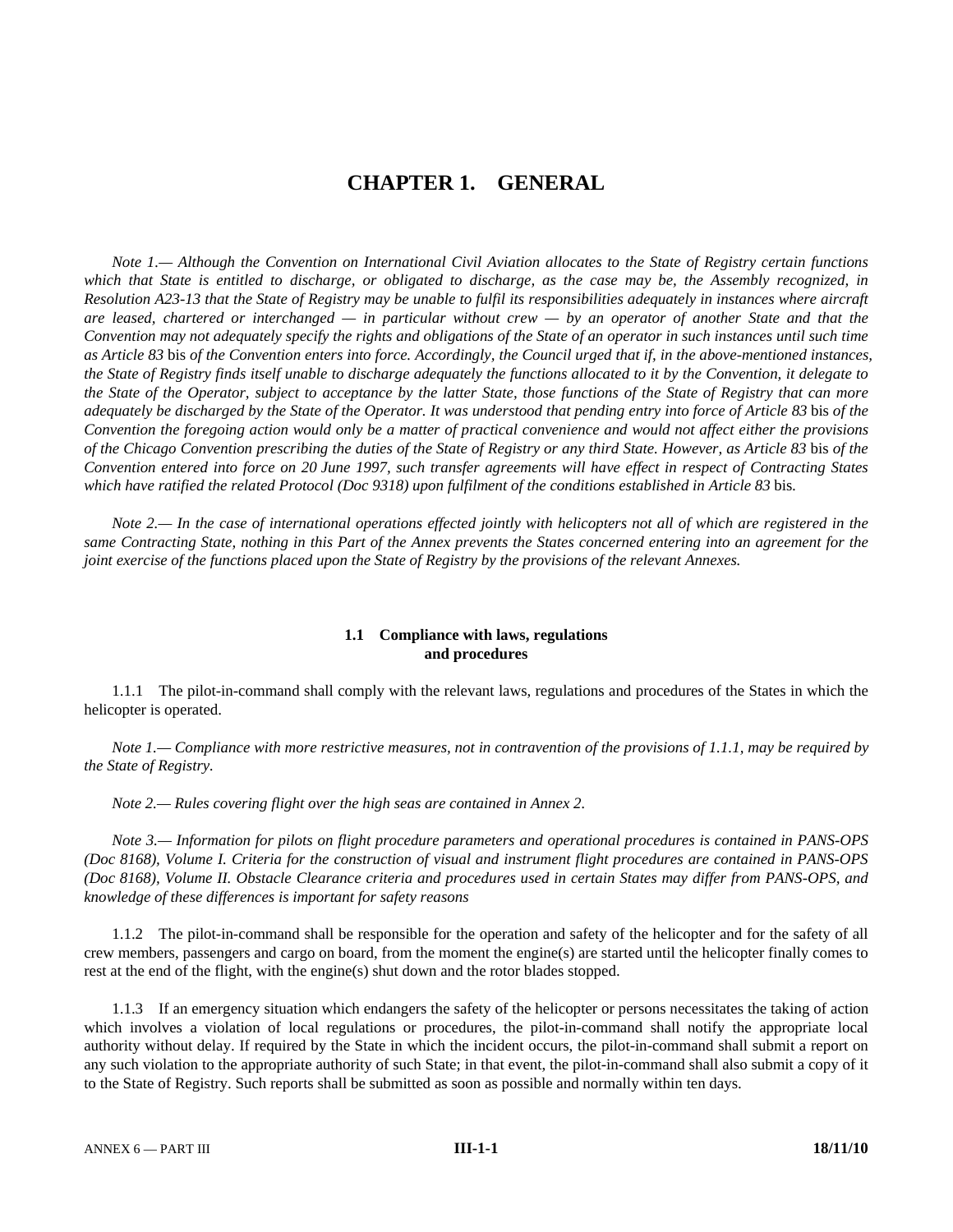helicopter or property.

 *Note.— A definition of the term "serious injury" is contained in Annex 13.* 

 1.1.5 **Recommendation.—** *The pilot-in-command should have available on board the helicopter essential information concerning the search and rescue services in the areas over which it is intended the helicopter will be flown.* 

# **1.2 Dangerous goods**

 *Note 1.— Provisions for carriage of dangerous goods are contained in Annex 18.* 

 *Note 2.— Article 35 of the Convention refers to certain classes of cargo restrictions.* 

# **1.3 Use of psychoactive substances**

 *Note.— Provisions concerning the use of psychoactive substances are contained in Annex 1, 1.2.7 and Annex 2, 2.5.* 

\_\_\_\_\_\_\_\_\_\_\_\_\_\_\_\_\_\_\_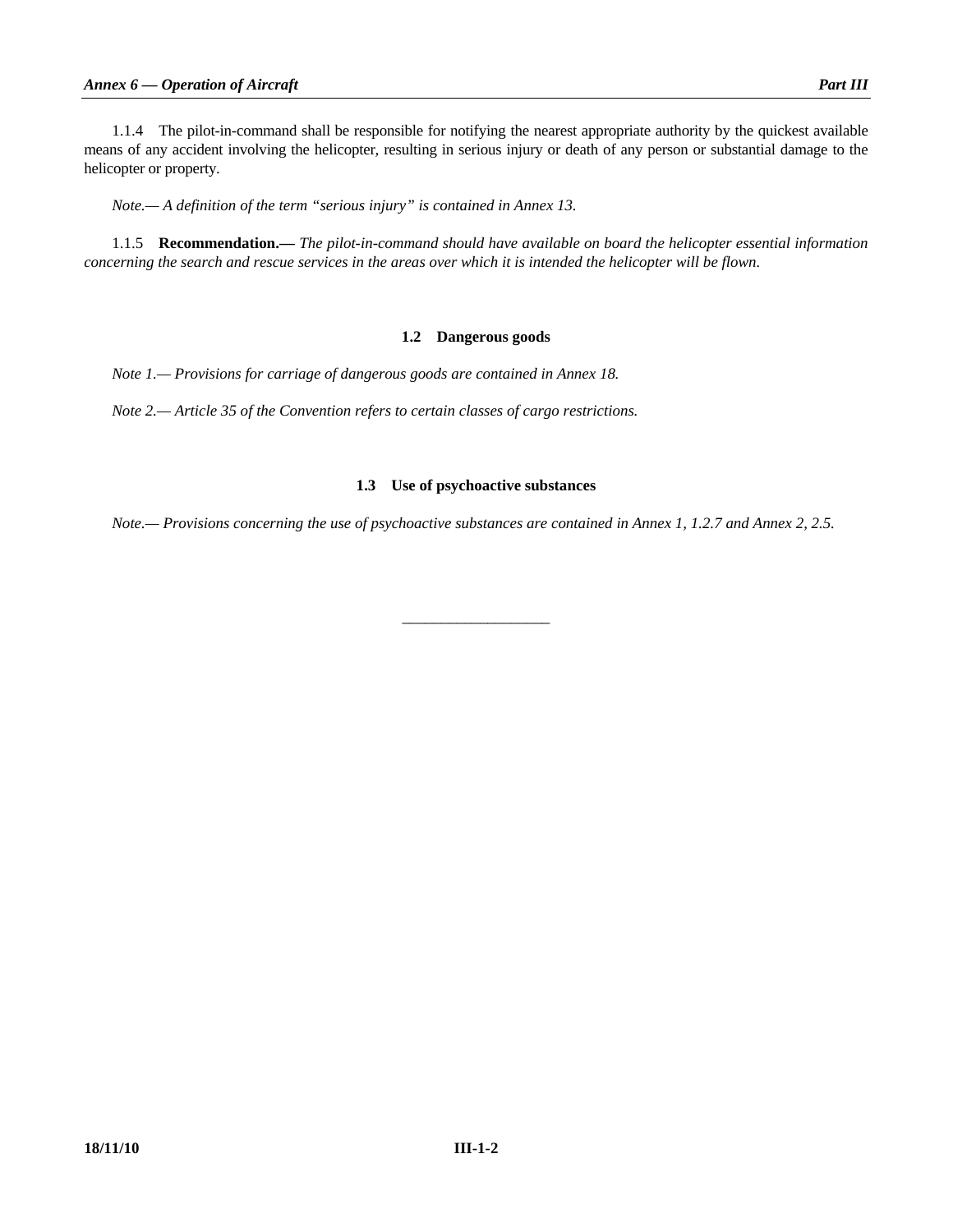# **CHAPTER 2. FLIGHT OPERATIONS**

## **2.1 Adequacy of operating facilities**

The pilot-in-command shall not commence a flight unless it has been ascertained by every reasonable means available that the ground and/or water facilities available and directly required for such flight and for the safe operation of the helicopter are adequate including communication facilities and navigation aids.

 *Note.— "Reasonable means" in this Standard is intended to denote the use, at the point of departure, of information available to the pilot-in-command either through official information published by the aeronautical information services or readily obtainable from other sources.*

#### **2.2 Heliport or landing location operating minima**

 2.2.1 The pilot-in-command shall establish operating minima in accordance with criteria specified by the State of Registry for each heliport or landing location to be used in operations. Such minima shall not be lower than any that may be established by the State of the Aerodrome, except when specifically approved by that State.

*Note.— This Standard does not require the State of the Aerodrome to establish operating minima.* 

 2.2.1.1 The State of Registry may approve operational credit(s) for operations with helicopters equipped with automatic landing systems, a HUD or equivalent displays, EVS, SVS or CVS. Such approvals shall not affect the classification of the instrument approach procedure.

*Note 1.— Operational credit includes:* 

 *a) for the purposes of an approach ban (2.6.3.2), a minima below the heliport or landing location operating minima;* 

- *b) reducing or satisfying the visibility requirements; or*
- *c) requiring fewer ground facilities as compensated for by airborne capabilities.*

 *Note 2.— Guidance on operational credit for aircraft equipped with automatic landing systems, a HUD or equivalent displays, EVS, SVS and CVS is contained in Attachment I and in the* Manual of All-Weather Operations *(Doc 9365).* 

 *Note 3.— Information regarding a HUD or equivalent displays, including references to RTCA and EUROCAE documents, is contained in the* Manual of All-Weather Operations *(Doc 9365).* 

 *Note 4.— Automatic landing system — helicopter is an automatic approach using airborne systems which provide automatic control of the flight path, to a point aligned with the landing surface, from which the pilot can transition to a safe landing by means of natural vision without the use of automatic control.* 

#### **2.3 Briefing**

 2.3.1 The pilot-in-command shall ensure that crew members and passengers are made familiar, by means of an oral briefing or by other means, with the location and the use of: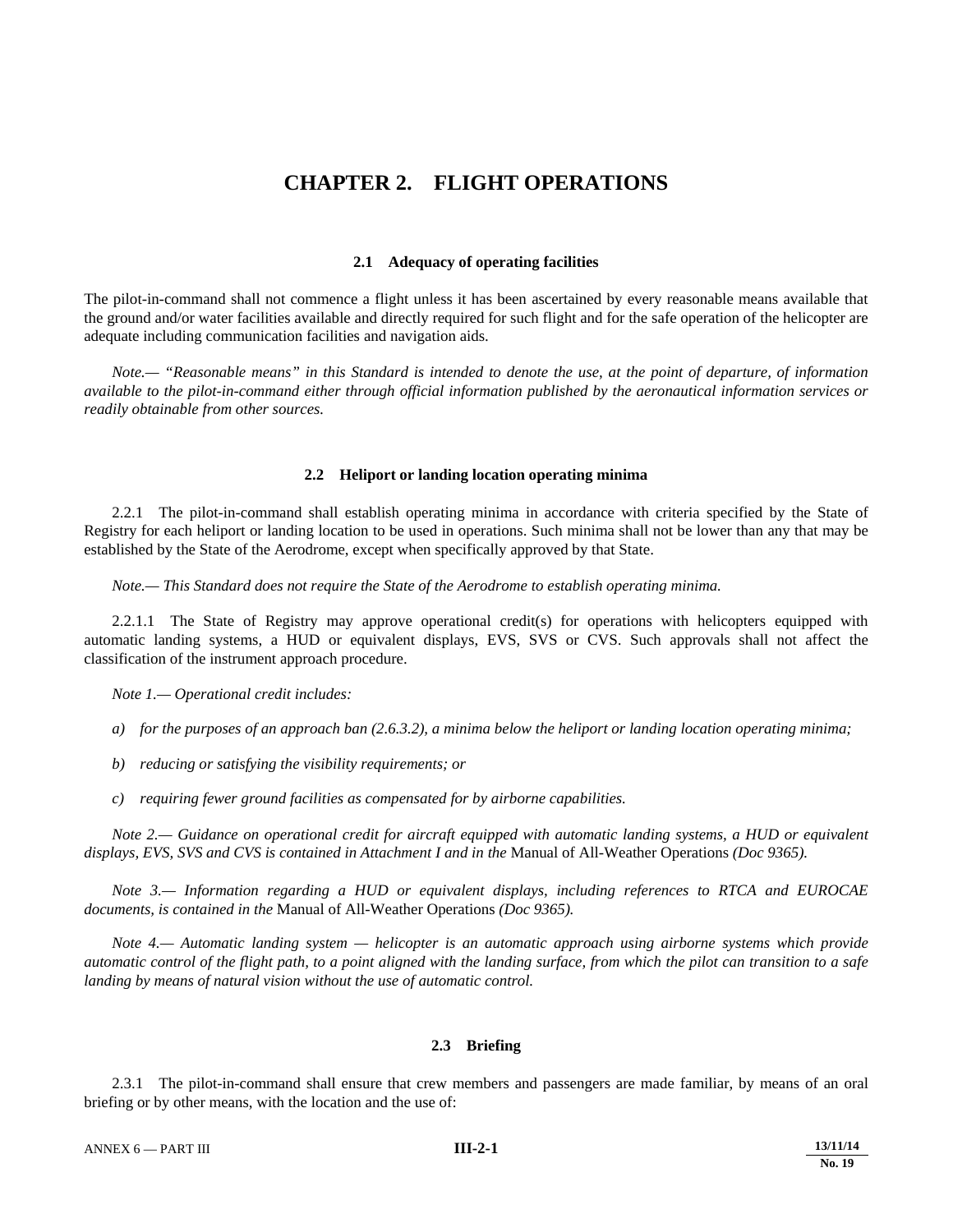- a) seat belts or harnesses; and, as appropriate,
- b) emergency exits;
- c) life jackets;
- d) oxygen dispensing equipment; and
- e) other emergency equipment provided for individual use, including passenger emergency briefing cards.

 2.3.2 The pilot-in-command shall ensure that all persons on board are aware of the location and general manner of use of the principal emergency equipment carried for collective use.

#### **2.4 Helicopter airworthiness and safety precautions**

A flight shall not be commenced until the pilot-in-command is satisfied that:

- a) the helicopter is airworthy, duly registered and that appropriate certificates with respect thereto are aboard the helicopter;
- b) the instruments and equipment installed in the helicopter are appropriate, taking into account the expected flight conditions;
- c) any necessary maintenance has been performed in accordance with Chapter 6;
- d) the mass of the helicopter and centre of gravity location are such that the flight can be conducted safely, taking into account the flight conditions expected;
- e) any load carried is properly distributed and safely secured; and
- f) the helicopter operating limitations contained in the flight manual, or its equivalent, will not be exceeded.

#### **2.5 Weather reports and forecasts**

Before commencing a flight the pilot-in-command shall be familiar with all available meteorological information appropriate to the intended flight. Preparation for a flight away from the vicinity of the place of departure, and for every flight under IFR, shall include: 1) a study of available current weather reports and forecasts; and 2) the planning of an alternative course of action to provide for the eventuality that the flight cannot be completed as planned, because of weather conditions.

 *Note.— The requirements for flight plans are contained in Annex 2 and the PANS-ATM (Doc 4444).* 

#### **2.6 Limitations imposed by weather conditions**

2.6.1 Flight in accordance with VFR

A flight, except one of purely local character in visual meteorological conditions, to be conducted in accordance with VFR shall not be commenced unless available current meteorological reports, or a combination of current reports and forecasts, indicate that the meteorological conditions along the route, or that part of the route to be flown under VFR, will, at the appropriate time, be such as to render compliance with these rules possible.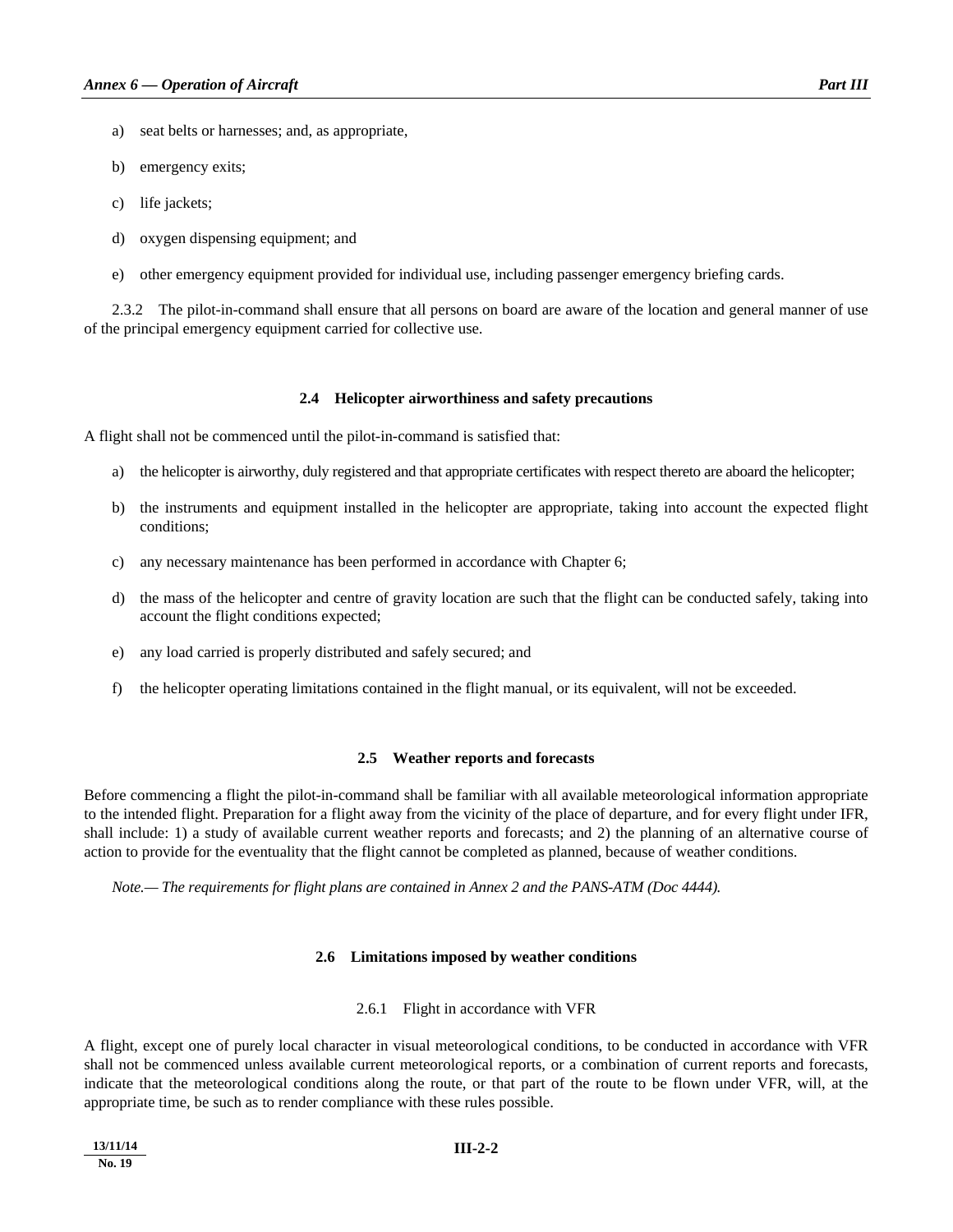2.6.2 Flight in accordance with IFR

 2.6.2.1 *When an alternate is required.* A flight to be conducted in accordance with IFR shall not be commenced unless the available information indicates that conditions, at the heliport of intended landing and at least one alternate heliport will, at the estimated time of arrival, be at or above the heliport operating minima.

 *Note.— It is the practice in some States to declare, for flight planning purposes, higher minima for a heliport when nominated as an alternate than for the same heliport when planned as that of intended landing.* 

 2.6.2.2 *When no alternate is required.* A flight to be conducted in accordance with IFR to a heliport when no alternate heliport is required shall not be commenced unless available current meteorological information indicates that the following meteorological conditions will exist from two hours before to two hours after the estimated time of arrival, or from the actual time of departure to two hours after the estimated time of arrival, whichever is the shorter period:

a) a cloud base of at least 120 m (400 ft) above the minimum associated with the instrument approach procedure; and

b) visibility of at least 1.5 km more than the minimum associated with the procedure.

 *Note.— These should be considered as minimum values where a reliable and continuous meteorological watch is maintained. When only an "area" type forecast is available these values should be increased accordingly.* 

#### 2.6.3 Heliport operating minima

 2.6.3.1 A flight shall not be continued towards the heliport of intended landing unless the latest available meteorological information indicates that conditions at that heliport, or at least one alternate heliport, will, at the estimated time of arrival, be at or above the specified heliport operating minima.

 2.6.3.2 An instrument approach shall not be continued below 300 m (1 000 ft) above the heliport elevation or into the final approach segment unless the reported visibility or controlling RVR is at or above the heliport operating minima.

*Note.— Criteria for the final approach segment is contained in PANS-OPS (Doc 8168), Volume II.* 

 2.6.3.3 If, after entering the final approach segment or after descending below 300 m (1 000 ft) above the heliport elevation, the reported visibility or controlling RVR falls below the specified minimum, the approach may be continued to DA/H or MDA/H. In any case, a helicopter shall not continue its approach-to-land beyond a point at which the limits of the heliport operating minima would be infringed.

#### 2.6.4 Flight in icing conditions

A flight to be operated in known or expected icing conditions shall not be commenced unless the helicopter is certificated and equipped to cope with such conditions.

#### **2.7 Alternate heliports**

 2.7.1 For a flight to be conducted in accordance with IFR, at least one suitable alternate shall be specified in the operational flight plan and the flight plan, unless:

a) the weather conditions in 2.6.2.2 prevail; or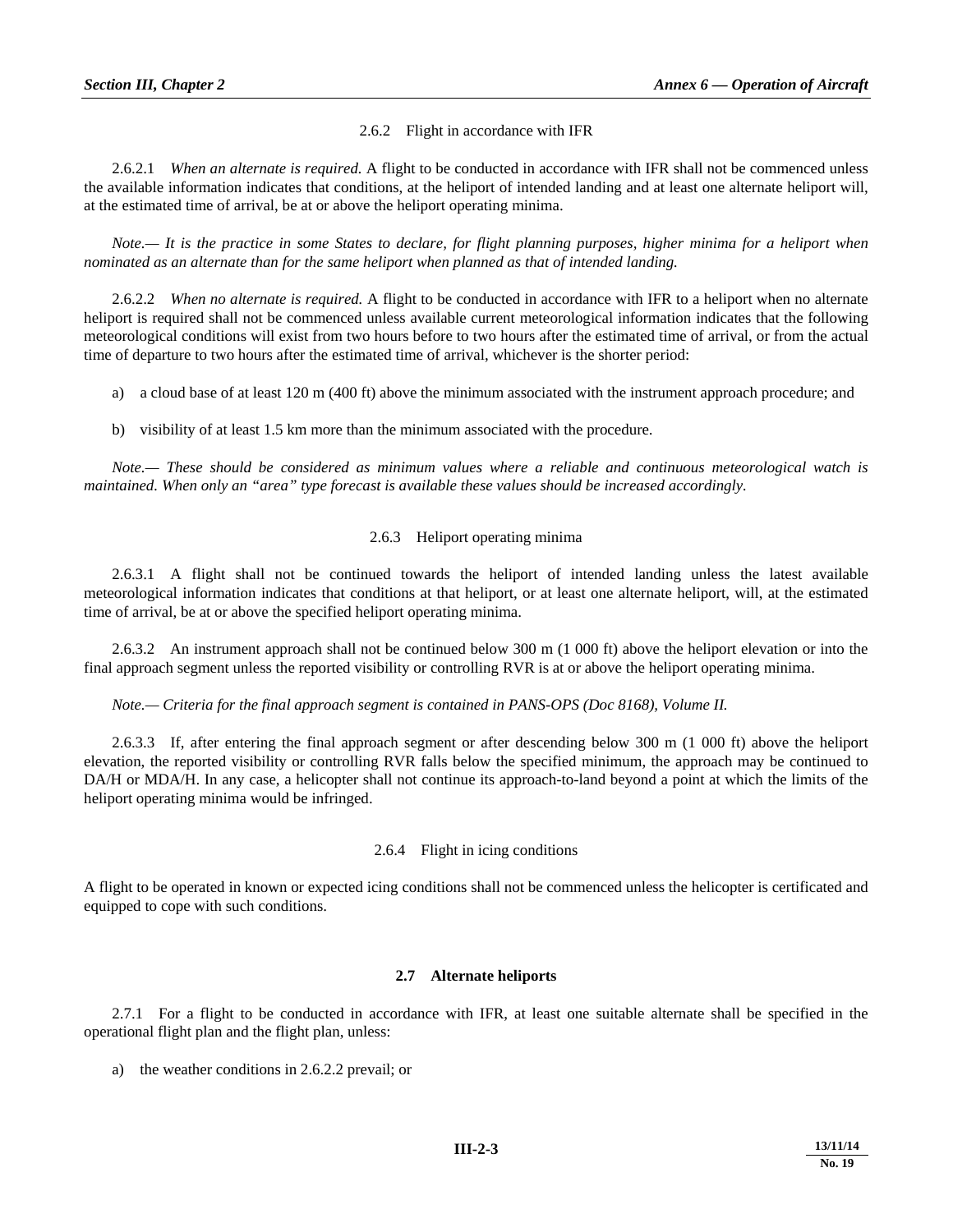- b) 1) the heliport of intended landing is isolated and no suitable alternate is available; and
	- 2) an instrument approach procedure is prescribed for the isolated heliport of intended landing; and
	- 3) a point of no return (PNR) is determined in case of an offshore destination.
- 2.7.2 Suitable offshore alternates may be specified subject to the following:
- a) the offshore alternates shall be used only after passing a PNR. Prior to a PNR, onshore alternates shall be used;
- b) mechanical reliability of critical control systems and critical components shall be considered and taken into account when determining the suitability of the alternate;
- c) one engine inoperative performance capability shall be attainable prior to arrival at the alternate;
- d) to the extent possible, deck availability shall be guaranteed; and
- e) weather information must be reliable and accurate.

*Note.*— The landing technique specified in the flight manual following control system failure may preclude the *nomination of certain helidecks as alternate heliports.* 

 2.7.3 **Recommendation.***—Offshore alternates should not be used when it is possible to carry enough fuel to have an onshore alternate. Offshore alternates should not be used in a hostile environment.*

#### **2.8 Fuel and oil requirements**

 2.8.1 *All helicopters.* A flight shall not be commenced unless, taking into account both the meteorological conditions and any delays that are expected in flight, the helicopter carries sufficient fuel and oil to ensure that it can safely complete the flight. In addition, a reserve shall be carried to provide for contingencies.

 2.8.2 *VFR operations.* The fuel and oil carried in order to comply with 2.8.1 shall, in the case of VFR operations, be at least the amount to allow the helicopter to:

- a) fly to the landing site to which the flight is planned;
- b) have a final reserve fuel to fly thereafter for a period of 20 minutes at best-range speed; and
- c) have an additional amount of fuel to provide for the increased consumption on the occurrence of potential contingencies, as determined by the State and specified in the State regulations governing general aviation.

 2.8.3 *IFR operations.* The fuel and oil carried in order to comply with 2.8.1 shall, in the case of IFR operations, be at least the amount to allow the helicopter:

 2.8.3.1 When no alternate is required, in terms of 2.6.2.2, to fly to and execute an approach at the heliport or landing location to which the flight is planned, and thereafter to have:

- a) a final reserve fuel to fly 30 minutes at holding speed at 450 m (1 500 ft) above the destination heliport or landing location under standard temperature conditions and approach and land; and
- b) an additional amount of fuel to provide for the increased consumption on the occurrence of potential contingencies.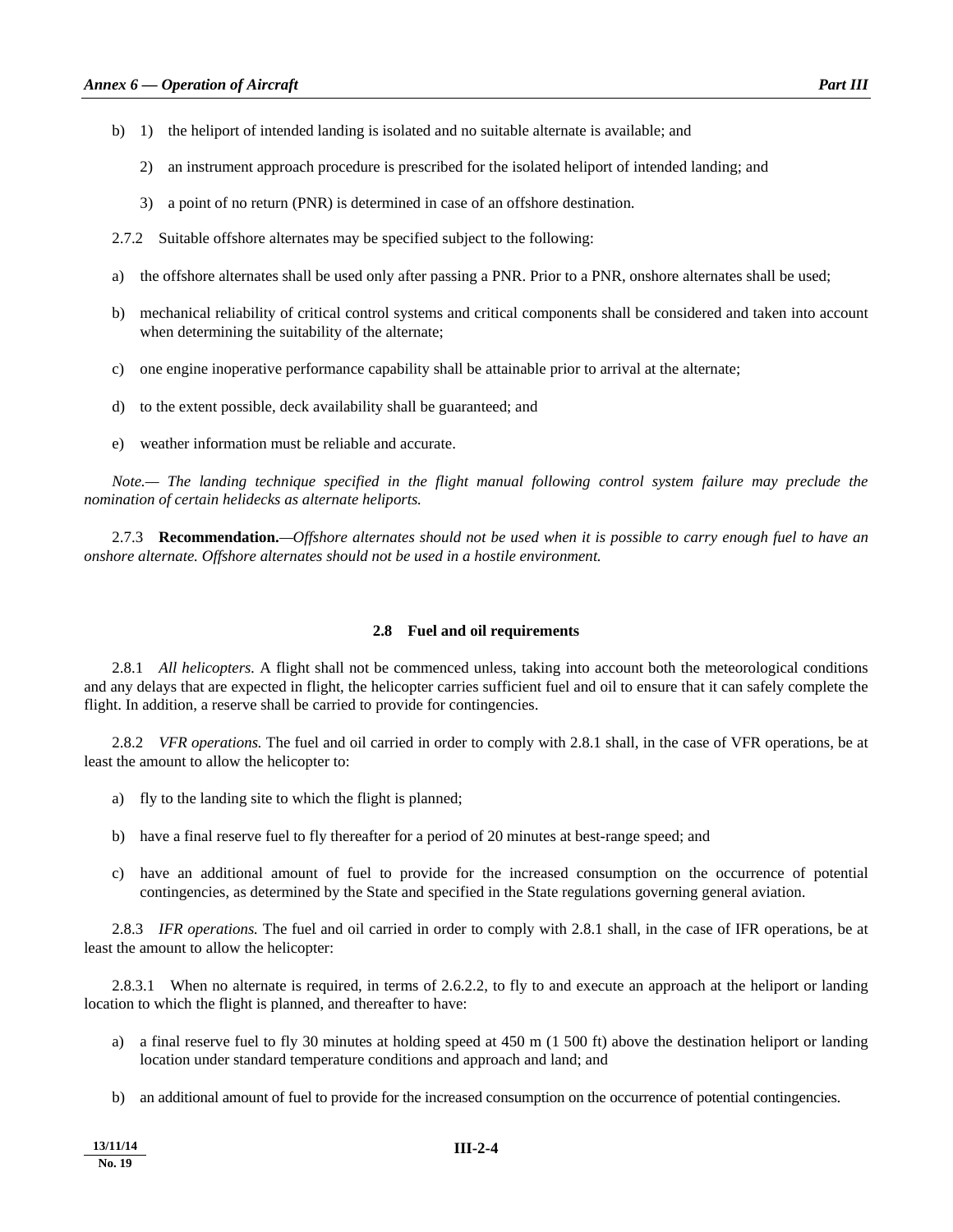2.8.3.2 When an alternate is required, in terms of 2.6.2.1, to fly to and execute an approach, and a missed approach, at the heliport or landing location to which the flight is planned, and thereafter:

- a) fly to and execute an approach at the alternate specified in the flight plan; and then
- b) have a final reserve fuel to fly for 30 minutes at holding speed at 450 m (1 500 ft) above the alternate under standard temperature conditions, and approach and land; and
- c) have an additional amount of fuel to provide for the increased consumption on the occurrence of potential contingencies.

 2.8.3.3 When no suitable alternate is available (i.e. the heliport of intended landing is isolated and no suitable alternate is available), to fly to the heliport to which the flight is planned and thereafter for a period as specified by the State of the Operator.

2.8.4 In computing the fuel and oil required in 2.8.1, at least the following shall be considered:

- a) meteorological conditions forecast;
- b) expected air traffic control routings and traffic delays;
- c) for IFR flight, one instrument approach at the destination heliport, including a missed approach;
- d) the procedures for loss of pressurization, where applicable, or failure of one engine while en route; and
- e) any other conditions that may delay the landing of the helicopter or increase fuel and/or oil consumption.

 *Note.— Nothing in 2.8 precludes amendment of a flight plan in flight in order to replan the flight to another heliport, provided that the requirements of 2.8 can be complied with from the point where the flight has been replanned.* 

 2.8.5 The use of fuel after flight commencement for purposes other than originally intended during pre-flight planning shall require a re-analysis and, if applicable, adjustment of the planned operation.

#### **2.9 In-flight fuel management**

 2.9.1 The pilot-in-command shall monitor the amount of usable fuel remaining on board to ensure it is not less than the fuel required to proceed to a landing site where a safe landing can be made with the planned final reserve fuel remaining.

*Note.— The protection of final reserve fuel is intended to ensure safe landing at any heliport or landing location when unforeseen occurrences may not permit a safe completion of an operation as originally planned.* 

 2.9.2 The pilot-in-command shall advise ATC of a minimum fuel state by declaring MINIMUM FUEL when, having committed to land at a specific landing site, the pilot calculates that any change to the existing clearance to that landing site, or other air traffic delays, may result in landing with less than the planned final reserve fuel.

*Note 1.— The declaration of MINIMUM FUEL informs ATC that all planned landing site options have been reduced to a specific landing site of intended landing, that no precautionary landing site is available, and any change to the existing clearance, or air traffic delays, may result in landing with less than the planned final reserve fuel. This is not an emergency situation but an indication that an emergency situation is possible should any additional delay occur.* 

 *Note 2.— A precautionary landing site refers to a landing site, other than the site of intended landing, where it is expected that a safe landing can be made prior to the consumption of the planned final reserve fuel.*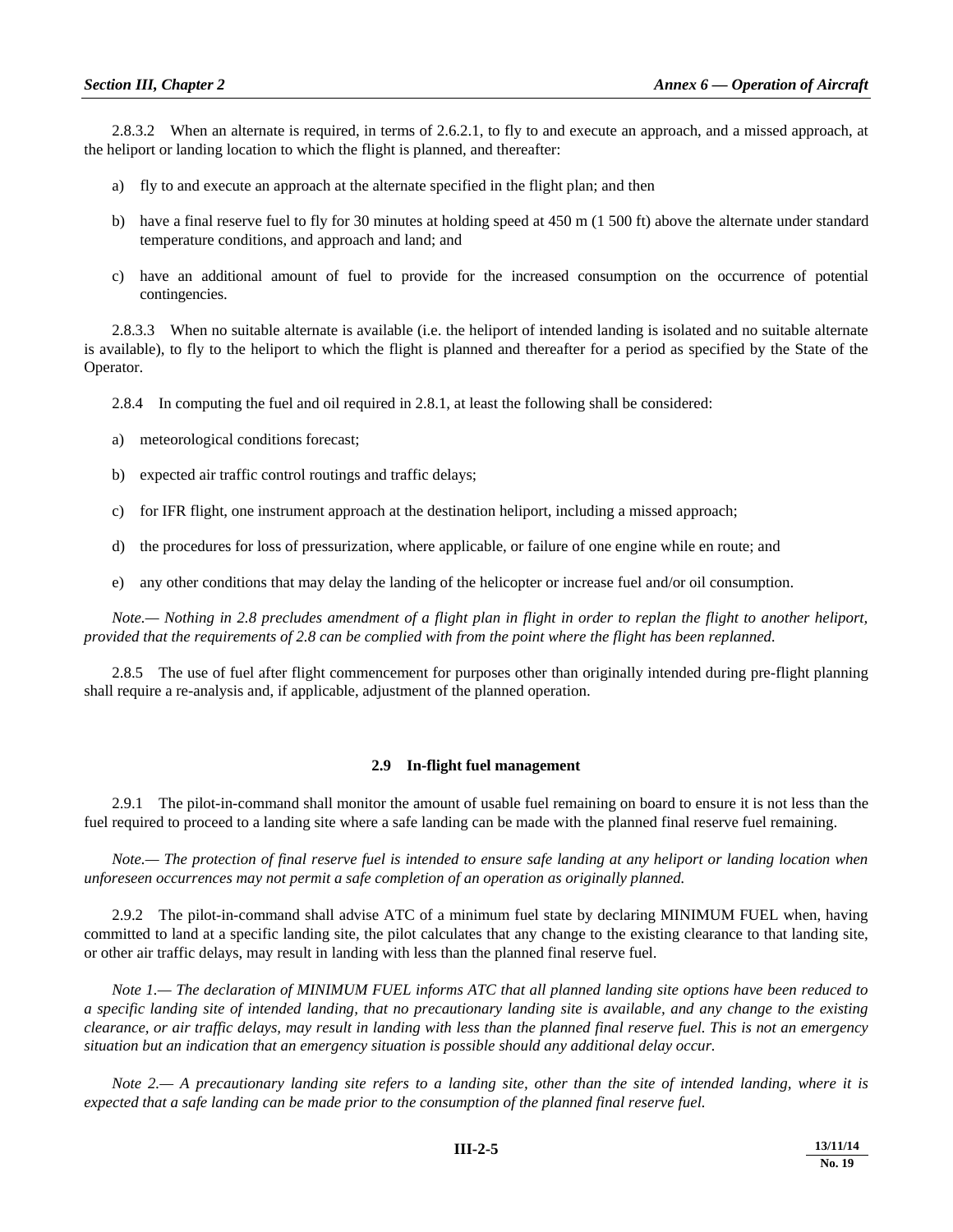2.9.3 The pilot-in-command shall declare a situation of fuel emergency by broadcasting MAYDAY MAYDAY MAYDAY FUEL, when the usable fuel estimated to be available upon landing at the nearest landing site where a safe landing can be made is less than the required final reserve fuel in compliance with 2.8.

*Note 1.— The planned final reserve fuel refers to the value calculated in 2.8 and is the minimum amount of fuel required upon landing at any landing site. The declaration of MAYDAY MAYDAY MAYDAY FUEL informs ATC that all available landing options have been reduced to a specific site and a portion of the final reserve fuel may be consumed prior to landing.* 

 *Note 2.— The pilot estimates with reasonable certainty that the fuel remaining upon landing at the nearest safe landing site will be less than the final reserve fuel taking into consideration the latest information available to the pilot, the area to be overflown (i.e. with respect to the availability of precautionary landing areas), meteorological conditions and other reasonable contingencies.* 

 *Note 3.— The words "MAYDAY FUEL" describe the nature of the distress conditions as required in Annex 10, Volume II, 5.3.2.1.1, b) 3.* 

#### **2.10 Oxygen supply**

 *Note.— Approximate altitudes in the Standard Atmosphere corresponding to the values of absolute pressure used in the text are as follows:* 

| Absolute pressure | Metres | Feet   |
|-------------------|--------|--------|
| $700$ hPa         | 3000   | 10 000 |
| $620$ hPa         | 4.000  | 13 000 |

 2.10.1 A flight to be operated at altitudes at which the atmospheric pressure in personnel compartments will be less than 700 hPa shall not be commenced unless sufficient stored breathing oxygen is carried to supply:

- a) all crew members and 10 per cent of the passengers for any period in excess of 30 minutes that the pressure in compartments occupied by them will be between 700 hPa and 620 hPa;
- b) the crew and passengers for any period that the atmospheric pressure in compartments occupied by them will be less than 620 hPa.

 2.10.2 A flight to be operated with a pressurized helicopter shall not be commenced unless a sufficient quantity of stored breathing oxygen is carried to supply all the crew members and a proportion of the passengers, as is appropriate to the circumstances of the flight being undertaken, in the event of loss of pressurization, for any period that the atmospheric pressure in any compartment occupied by them would be less than 700 hPa.

#### **2.11 Use of oxygen**

All flight crew members, when engaged in performing duties essential to the safe operation of a helicopter in flight, shall use breathing oxygen continuously whenever the circumstances prevail for which its supply has been required in 2.9.1 or 2.9.2.

#### **2.12 In-flight emergency instruction**

In an emergency during flight, the pilot-in-command shall ensure that all persons on board are instructed in such emergency action as may be appropriate to the circumstances.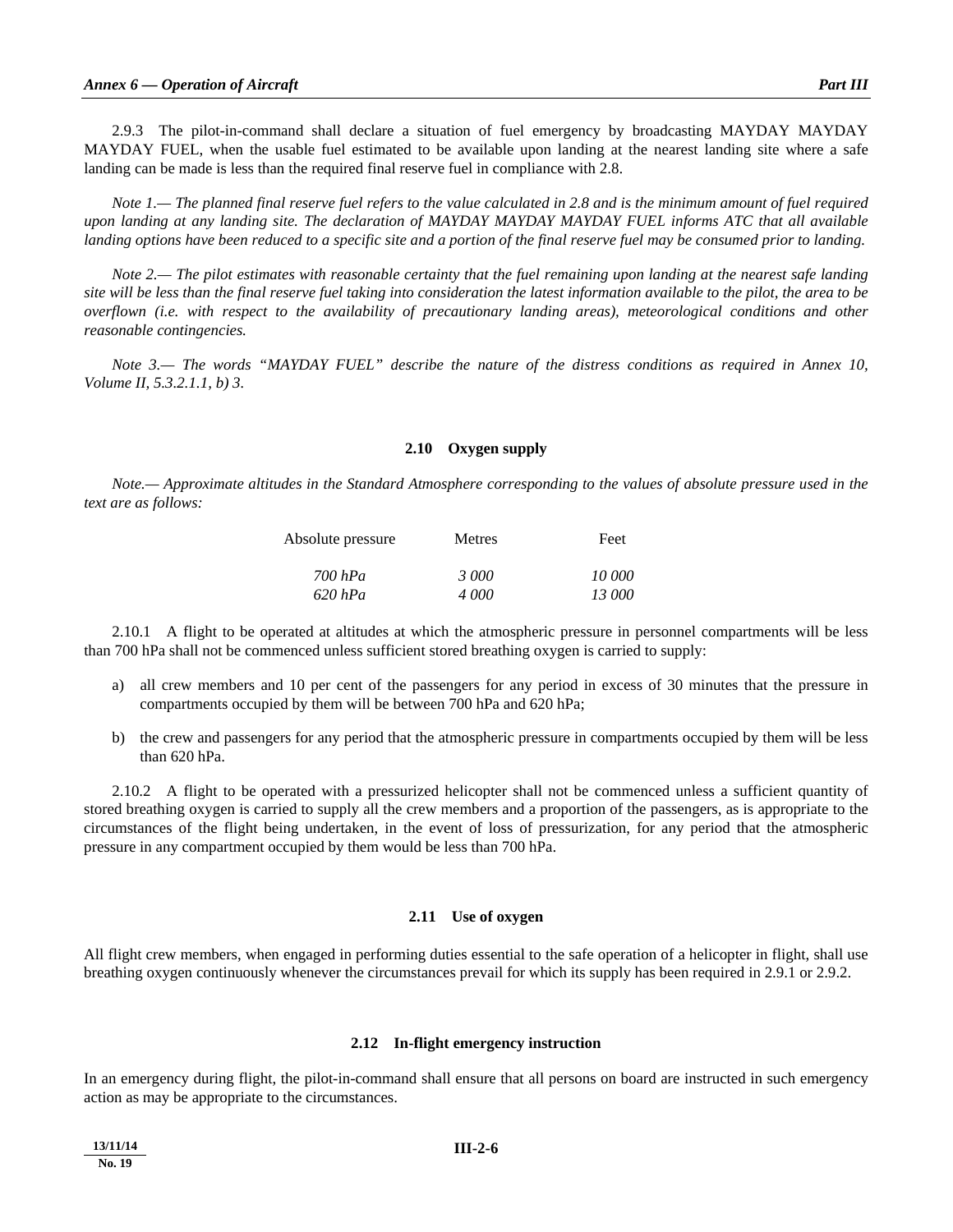#### **2.13 Weather reporting by pilots**

**Recommendation.—** *When weather conditions likely to affect the safety of other aircraft are encountered, they should be reported as soon as possible.* 

#### **2.14 Hazardous flight conditions**

**Recommendation.—** *Hazardous flight conditions, other than those associated with meteorological conditions, encountered en route should be reported as soon as possible. The reports so rendered should give such details as may be pertinent to the safety of other aircraft.* 

#### **2.15 Fitness of flight crew members**

The pilot-in-command shall be responsible for ensuring that a flight:

- a) will not be commenced if any flight crew member is incapacitated from performing duties by any cause such as injury, sickness, fatigue, the effects of alcohol or drugs; and
- b) will not be continued beyond the nearest suitable heliport when flight crew members' capacity to perform functions is significantly reduced by impairment of faculties from causes such as fatigue, sickness, lack of oxygen.

#### **2.16 Flight crew members at duty stations**

#### 2.16.1 Take-off and landing

All flight crew members required to be on flight deck duty shall be at their stations.

#### 2.16.2 En route

All flight crew members required to be on flight deck duty shall remain at their stations except when their absence is necessary for the performance of duties in connection with the operation of the helicopter, or for physiological needs.

#### 2.16.3 Seat belts

All flight crew members shall keep their seat belt fastened when at their stations.

#### 2.16.4 Safety harness

**Recommendation.—** *When safety harnesses are provided, any flight crew member occupying a pilot's seat should keep the safety harness fastened during the take-off and landing phases; all other flight crew members should keep their safety harness fastened during the take-off and landing phases unless the shoulder straps interfere with the performance of their duties, in which case the shoulder straps may be unfastened but the seat belt must remain fastened.* 

 *Note.— Safety harness includes shoulder strap(s) and a seat belt which may be used independently.*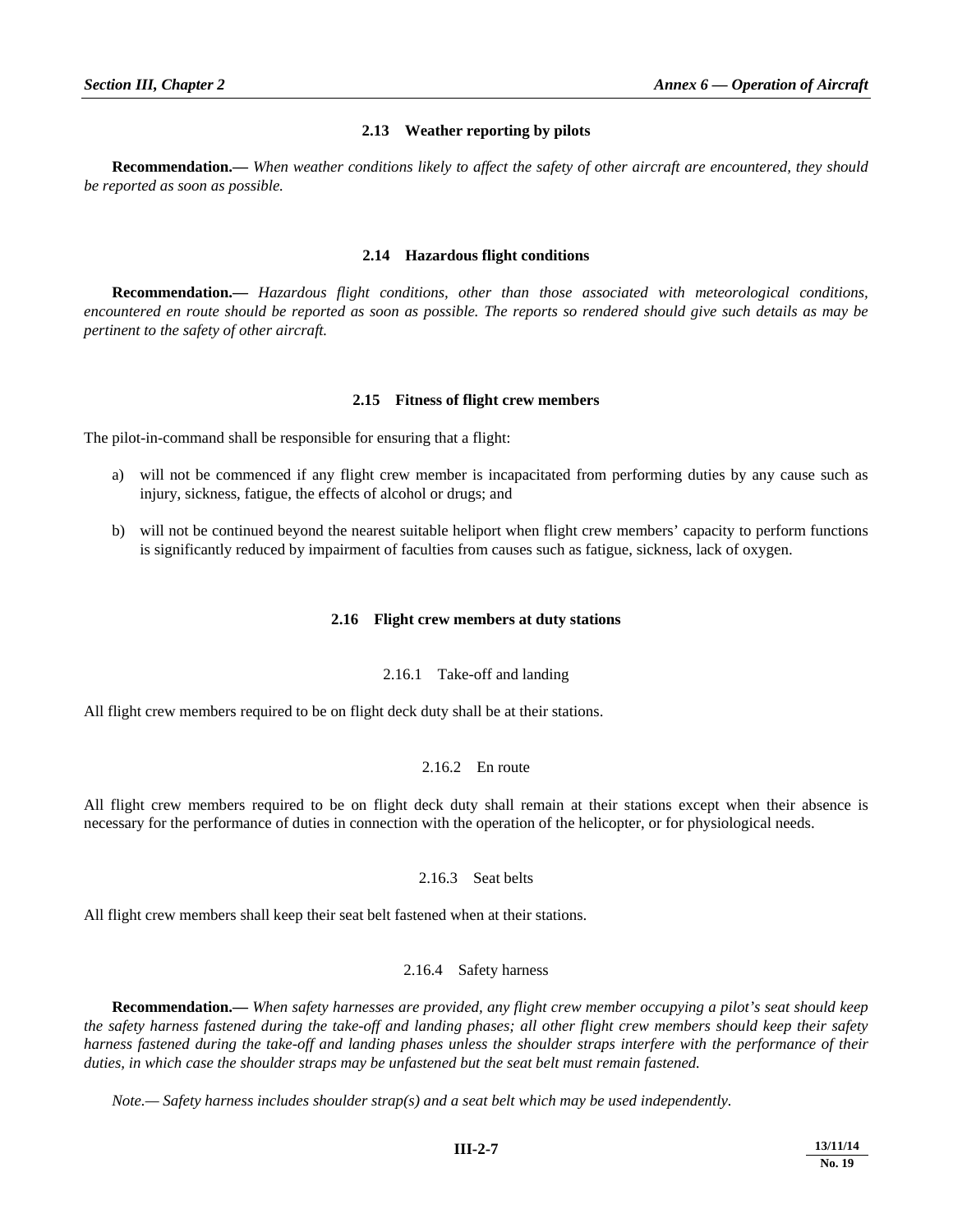#### **2.17 Instrument flight procedures**

 2.17.1 One or more instrument approach procedures designed to support instrument approach operations shall be approved and promulgated by the State in which the heliport is located, or by the State which is responsible for the heliport when located outside the territory of any State, to serve each final approach and take-off area or heliport utilized for instrument flight operations.

 2.17.2 All helicopters operated in accordance with IFR shall comply with the instrument approach procedures approved by the State in which the heliport is located, or by the State which is responsible for the heliport when located outside the territory of any State.

 *Note 1.— See Section II, Chapter 2, 2.2.8.3, for instrument approach operation classifications.* 

 *Note 2.— Information for pilots on flight procedure parameters and operational procedures is contained in PANS-OPS (Doc 8168), Volume I. Criteria for the construction of instrument flight procedures for the guidance of procedure specialists are provided in PANS-OPS (Doc 8168), Volume II. Obstacle clearance criteria and procedures used in certain States may differ from PANS-OPS, and knowledge of these differences is important for safety reasons (see Section II, Chapter 1, 1.1.1).* 

#### **2.18 Instruction — general**

A helicopter rotor shall not be turned under power for the purpose of flight without a qualified pilot at the controls.

#### **2.19 Refuelling with passengers on board or rotors turning**

 2.19.1 **Recommendation.—** *A helicopter should not be refuelled when passengers are embarking, on board or disembarking or when the rotor is turning unless it is attended by the pilot-in-command or other qualified personnel ready to initiate and direct an evacuation of the helicopter by the most practical and expeditious means available.* 

 2.19.2 **Recommendation.—** *When refuelling with passengers embarking, on board or disembarking, two-way communications should be maintained by helicopter inter-communications system or other suitable means between the ground crew supervising the refuelling and the pilot-in-command or other qualified personnel required by 2.19.1.* 

 *Note 1.— Provisions concerning aircraft refuelling are contained in Annex 14, Volume I, and guidance on safe refuelling practices is contained in the* Airport Services Manual *(Doc 9137), Parts 1 and 8.* 

 *Note 2.— Additional precautions are required when refuelling with fuels other than aviation kerosene or when refuelling results in a mixture of aviation kerosene with other aviation turbine fuels, or when an open line is used.* 

#### **2.20 Over-water flights**

All helicopters on flights over water in a hostile environment in accordance with 4.3.1 shall be certificated for ditching. Sea state shall be an integral part of ditching information.

\_\_\_\_\_\_\_\_\_\_\_\_\_\_\_\_\_\_\_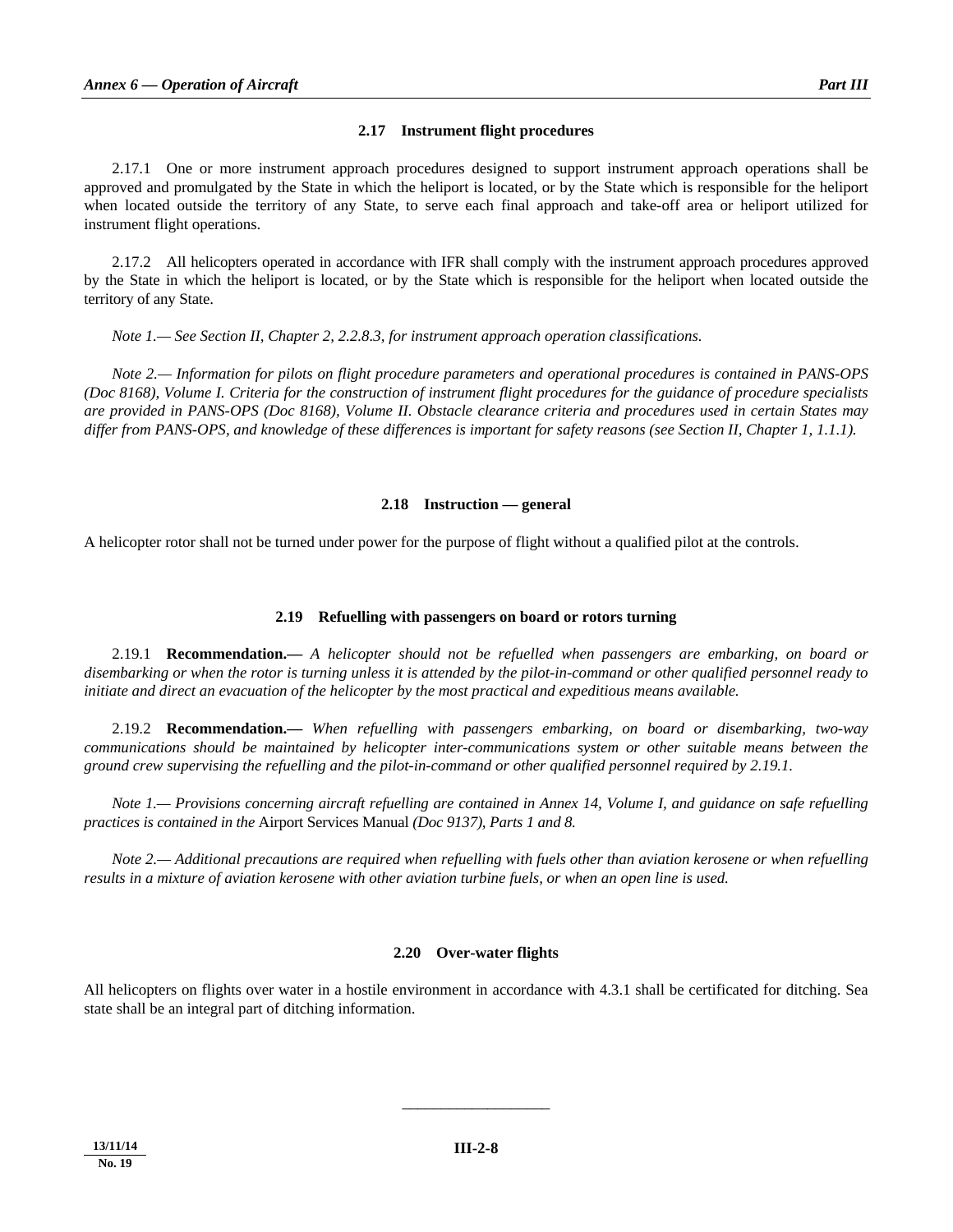# **CHAPTER 3. HELICOPTER PERFORMANCE OPERATING LIMITATIONS**

3.1 A helicopter shall be operated:

- a) in compliance with the terms of its airworthiness certificate or equivalent approved document;
- b) within the operating limitations prescribed by the certificating authority of the State of Registry; and
- c) within the mass limitations imposed by compliance with the applicable noise certification Standards in Annex 16, Volume I, unless otherwise authorized, in exceptional circumstances for a certain heliport where there is no noise disturbance problem, by the competent authority of the State in which the heliport is situated.

 3.2 Placards, listings, instrument markings, or combinations thereof, containing those operating limitations prescribed by the certificating authority of the State of Registry for visual presentation, shall be displayed in the helicopter.

 *Note.— The Standards of Annex 8, Part IV, apply to all helicopters intended for the carriage of passengers or cargo or mail in international air navigation.* 

 3.3 Where helicopters are operating to or from heliports in a congested hostile environment, the competent authority of the State in which the heliport is situated shall take such precautions as are necessary to control the risk associated with an engine failure.

\_\_\_\_\_\_\_\_\_\_\_\_\_\_\_\_\_\_\_

*Note.— Guidance is provided in Attachment A, 2.4.*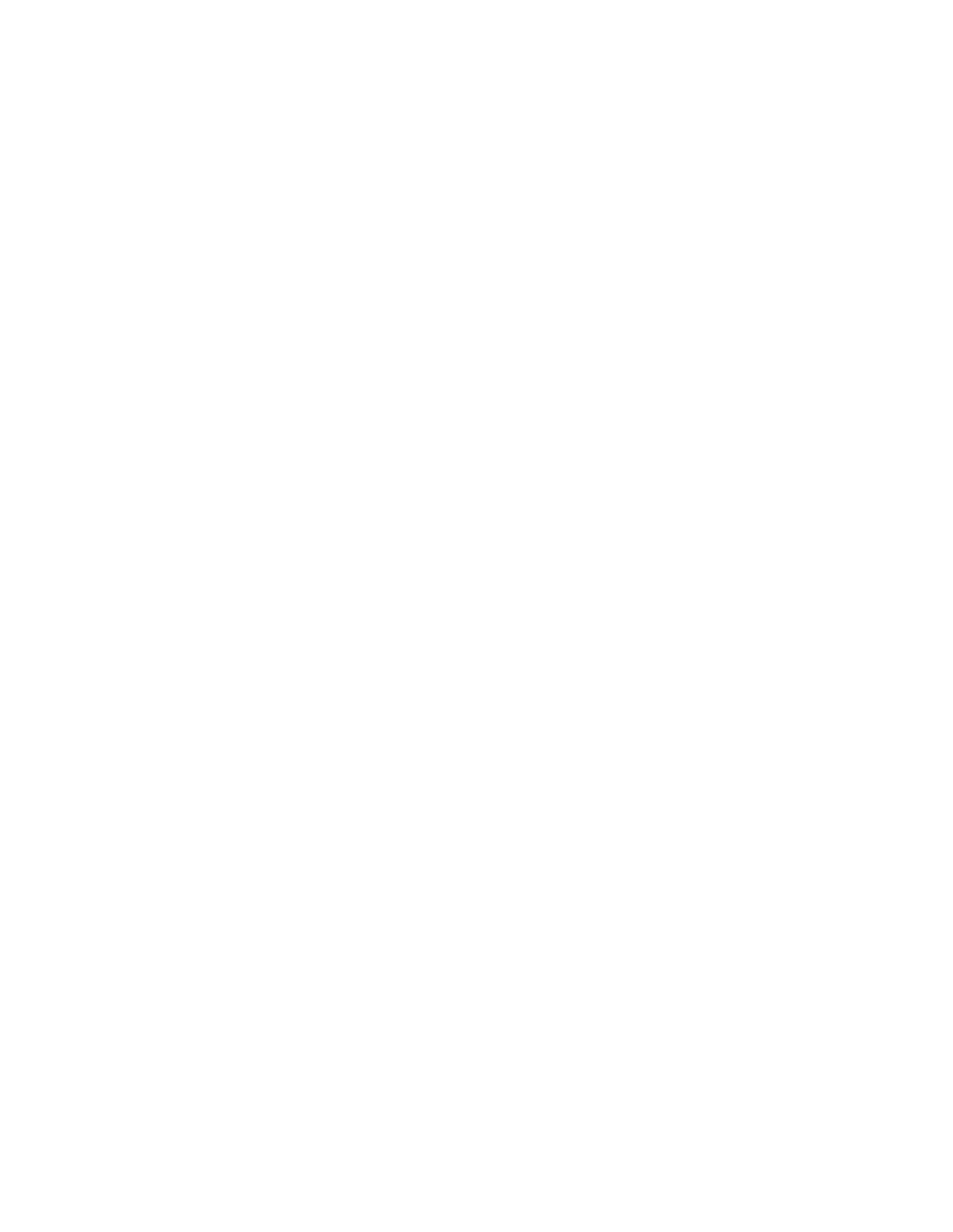## **CHAPTER 4. HELICOPTER INSTRUMENTS, EQUIPMENT AND FLIGHT DOCUMENTS**

 *Note.— Specifications for the provision of helicopter communication and navigation equipment are contained in Chapter 5.* 

#### **4.1 All helicopters on all flights**

#### 4.1.1 General

In addition to the minimum equipment necessary for the issuance of a certificate of airworthiness, the instruments, equipment and flight documents prescribed in the following paragraphs shall be installed or carried, as appropriate, in helicopters according to the helicopter used and to the circumstances under which the flight is to be conducted. The prescribed instruments and equipment, including their installation, shall be approved or accepted by the State of Registry.

#### 4.1.2 Instruments

A helicopter shall be equipped with instruments which will enable the flight crew to control the flight path of the helicopter, carry out any required procedural manoeuvre, and observe the operating limitations of the helicopter in the expected operating conditions.

#### 4.1.3 Equipment

4.1.3.1 A helicopter shall be equipped with:

- a) an accessible first-aid kit;
- b) portable fire extinguishers of a type which, when discharged, will not cause dangerous contamination of the air within the helicopter. At least one shall be located in:
	- 1) the pilot's compartment; and
	- 2) each passenger compartment that is separate from the pilot's compartment and that is not readily accessible to the flight crew;

*Note.— Refer to 4.1.3.2 for fire extinguishing agents.* 

- c) 1) a seat or berth for each person over an age to be determined by the State of Registry; and
	- 2) a seat belt for each seat and restraining belts for each berth;
- d) the following manuals, charts and information:
	- 1) the flight manual or other documents or information concerning any operating limitations prescribed for the helicopter by the certificating authority of the State of Registry, required for the application of Chapter 3;
	- 2) current and suitable charts for the route of the proposed flight and all routes along which it is reasonable to expect that the flight may be diverted;
	- 3) procedures, as prescribed in Annex 2, for pilots-in-command of intercepted aircraft; and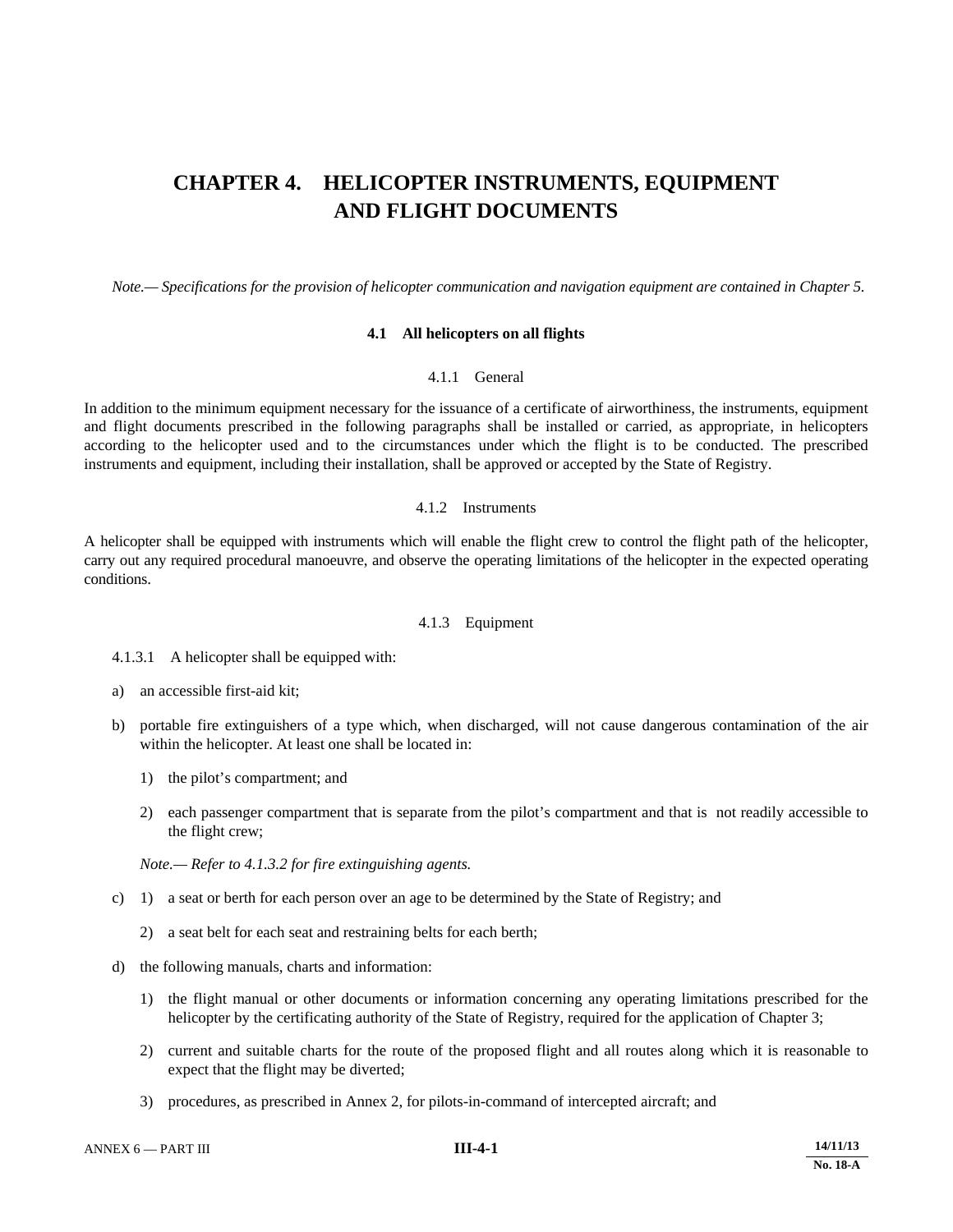- 4) a list of visual signals for use by intercepting and intercepted aircraft, as contained in Annex 2; and
- e) if fuses are used, spare electrical fuses of appropriate ratings for replacement of those accessible in flight.

 4.1.3.2 Any agent used in a built-in fire extinguisher for each lavatory disposal receptacle for towels, paper or waste in a helicopter for which the individual certificate of airworthiness is first issued on or after 31 December 2011 and any extinguishing agent used in a portable fire extinguisher in a helicopter for which the individual certificate of airworthiness is first issued on or after 31 December 2016 shall:

- a) meet the applicable minimum performance requirements of the State of Registry; and
- b) not be of a type listed in the 1987 *Montreal Protocol on Substances that Deplete the Ozone Layer* as it appears in the Eighth Edition of the *Handbook for the Montreal Protocol on Substances that Deplete the Ozone La*yer, Annex A, Group II.

*Note.— Information concerning extinguishing agents is contained in the UNEP Halons Technical Options Committee* Technical Note No. 1 – New Technology Halon Alternatives *and* FAA Report No. DOT/FAA/AR-99-63, Options to the Use of Halons for Aircraft Fire Suppression Systems*.* 

 4.1.3.3 **Recommendation.—** *All helicopters on all flights should be equipped with the ground-air signal codes for search and rescue purposes.* 

 4.1.3.4 **Recommendation.—** *All helicopters on all flights should be equipped with a safety harness for each flight crew member seat.* 

 *Note.— Safety harness includes shoulder strap(s) and a seat belt which may be used independently.* 

#### 4.1.4 Marking of break-in points

 4.1.4.1 If areas of the fuselage suitable for break-in by rescue crews in an emergency are marked on a helicopter, such areas shall be marked as shown below (see figure following). The colour of the markings shall be red or yellow, and if necessary they shall be outlined in white to contrast with the background.

4.1.4.2 If the corner markings are more than 2 m apart, intermediate lines 9 cm  $\times$  3 cm shall be inserted so that there is no more than 2 m between adjacent markings.

 *Note.— This Standard does not require any helicopter to have break-in areas.* 



MARKING OF BREAK-IN POINTS (see 4.1.4)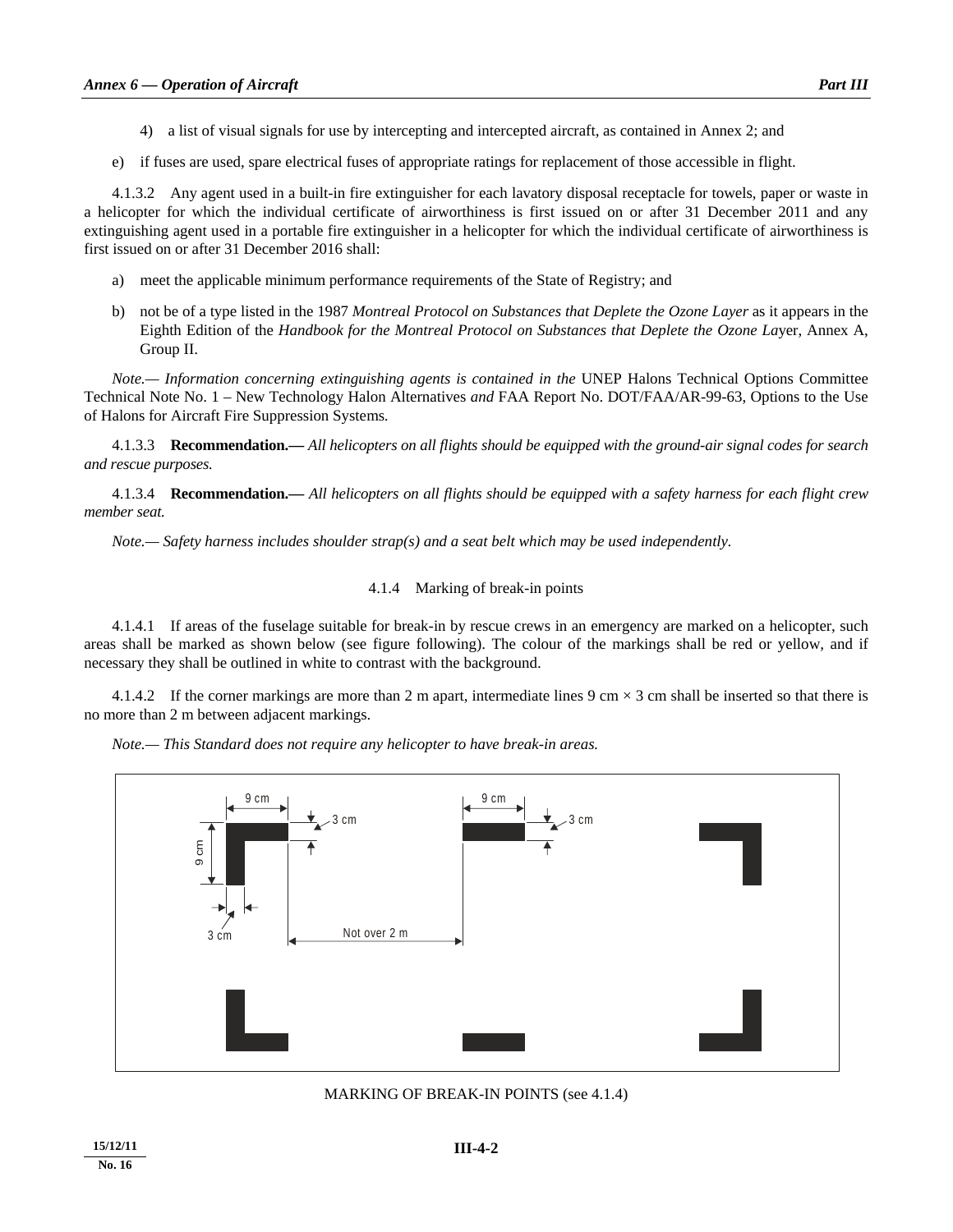#### **4.2 Instruments and equipment for flights operated under VFR and IFR — by day and night**

 *Note.— The flight instrument requirements in 4.2.1, 4.2.2 and 4.2.3 may be met by combinations of instruments or by electronic displays.*

- 4.2.1 All helicopters when operating in accordance with VFR by day shall be:
- a) equipped with:
	- 1) a magnetic compass;
	- 2) a sensitive pressure altimeter;
	- 3) an airspeed indicator;
	- 4) such additional instruments or equipment as may be prescribed by the appropriate authority; and
- b) equipped with, or shall carry, a means of measuring and displaying the time in hours, minutes and seconds.
- 4.2.2 All helicopters when operating in accordance with VFR at night shall be equipped with:
- a) the equipment specified in 4.2.1;
- b) an attitude indicator (artificial horizon) for each required pilot;
- c) a slip indicator;
- d) a heading indicator (directional gyroscope);
- e) a rate of climb and descent indicator;
- f) such additional instruments or equipment as may be prescribed by the appropriate authority;

and the following lights:

g) the lights required by Annex 2 for aircraft in flight or operating on the movement area of a heliport;

 *Note.— The general characteristics of the lights are specified in Annex 8.* 

- h) a landing light;
- i) illumination for all flight instruments and equipment that are essential for the safe operation of the helicopter;
- j) lights in all passenger compartments; and
- k) a flashlight for each crew member station.

4.2.2.1 **Recommendation**.— *The landing light should be trainable, at least in the vertical plane.*

 4.2.3 All helicopters, when operating in accordance with IFR, or when the helicopter cannot be maintained in a desired attitude without reference to one or more flight instruments, shall be:

a) equipped with: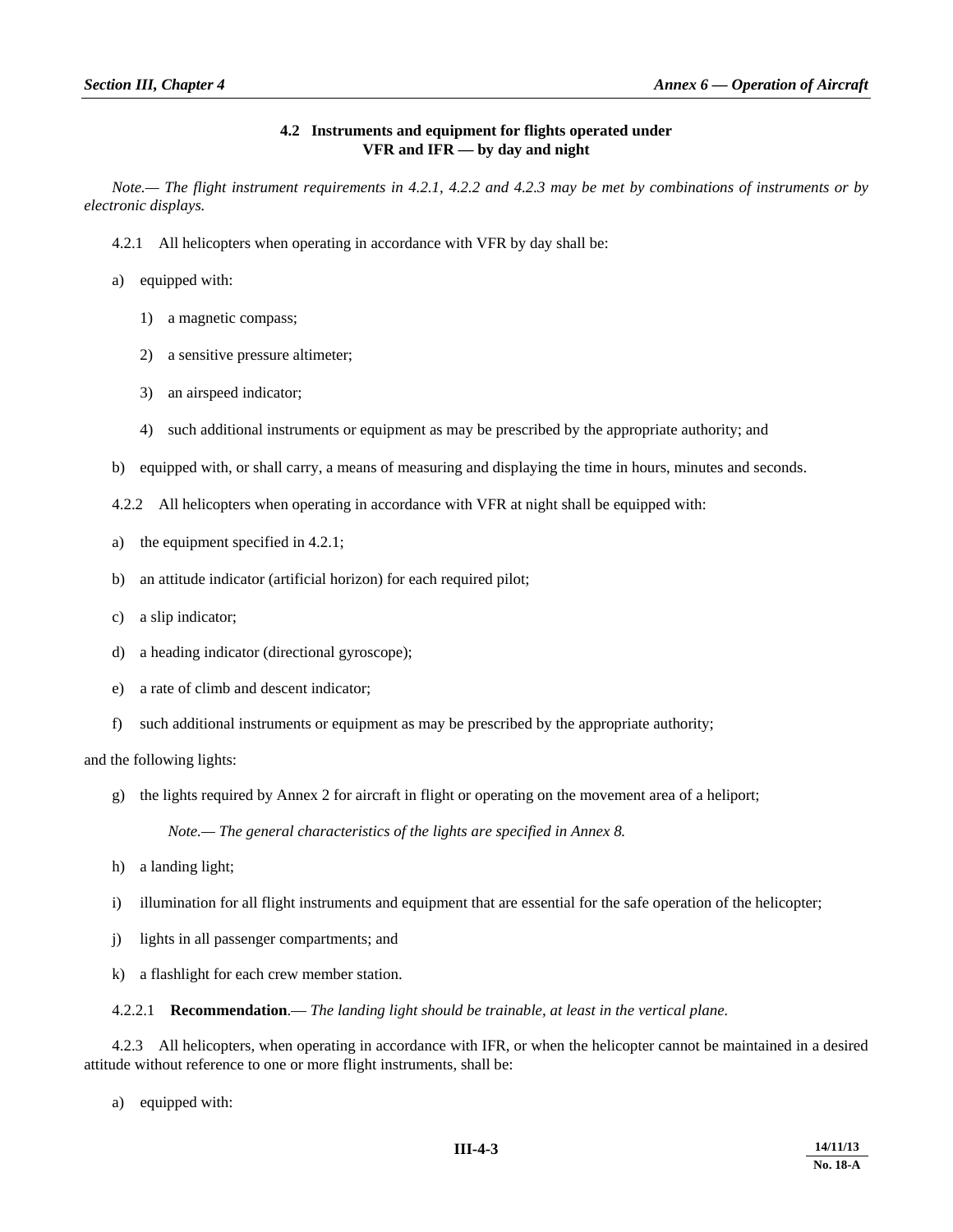- 1) a magnetic compass;
- 2) a sensitive pressure altimeter;

 *Note.— Due to the long history of misreadings, the use of drum-pointer altimeters is not recommended.* 

- 3) an airspeed indicating system with a means of preventing malfunctioning due to either condensation or icing;
- 4) a slip indicator;
- 5) an attitude indicator (artificial horizon) for each required pilot and one additional attitude indicator;
- 6) a heading indicator (directional gyroscope);
- 7) a means of indicating whether the supply of power to the gyroscopic instruments is adequate;
- 8) a means of indicating in the flight crew compartment the outside air temperature;
- 9) a rate of climb and descent indicator;
- 10) such additional instruments or equipment as may be prescribed by the appropriate authority;
- l1) if operated by night, the lights specified in 4.2.2 g) to k) and 4.2.2.1; and

b) equipped with, or shall carry, a means of measuring and displaying the time in hours, minutes and seconds.

#### **4.3 All helicopters on flights over water**

#### 4.3.1 Means of flotation

All helicopters intended to be flown over water shall be fitted with a permanent or rapidly deployable means of flotation so as to ensure a safe ditching of the helicopter when:

- a) engaged in offshore operations or other over-water operations as prescribed by the State of Registry; or
- b) flying at a distance from land specified by the appropriate State authority.

 *Note.— When determining the distance from land referred to in 4.3.1, consideration should be given to environmental conditions and the availability of search and rescue facilities.*

#### 4.3.2 Emergency equipment

4.3.2.1 Helicopters operating in accordance with the provisions of 4.3.1 shall be equipped with:

- a) one life jacket, or equivalent individual flotation device, for each person on board, stowed in a position easily accessible from the seat of the person for whose use it is provided;
- b) when not precluded by consideration related to the type of helicopter used, life-saving rafts in sufficient numbers to carry all persons on board, stowed so as to facilitate their ready use in emergency, provided with such life-saving equipment including means of sustaining life as is appropriate to the flight to be undertaken; and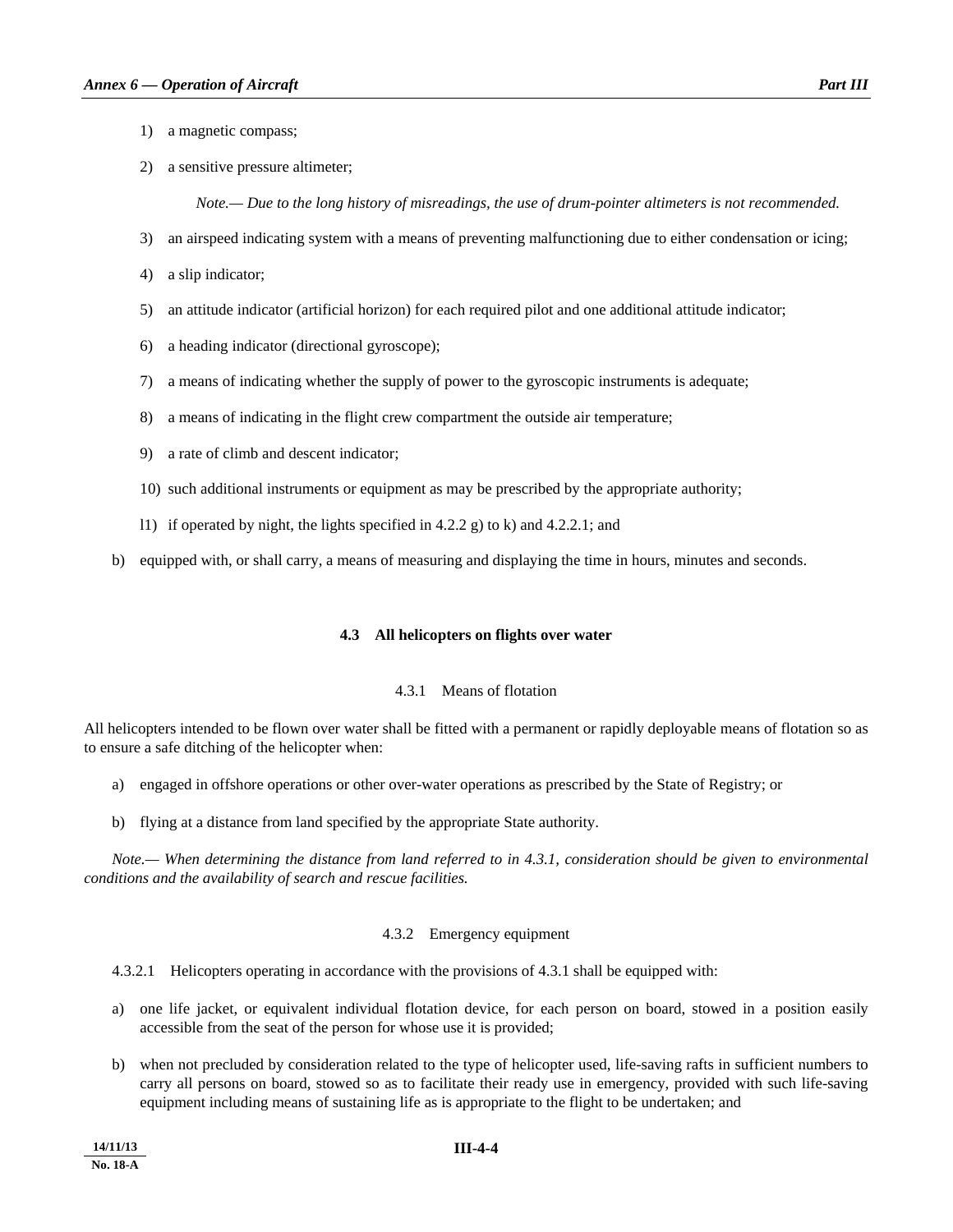c) equipment for making the pyrotechnical distress signals described in Annex 2.

 4.3.2.2 When taking off or landing at a heliport where, in the opinion of the State of the Operator, the take-off or approach path is so disposed over water that in the event of a mishap there would be likelihood of a ditching, at least the equipment required in 4.3.2.1 a) shall be carried.

 4.3.2.3 Each life jacket and equivalent individual flotation device, when carried in accordance with this 4.3, shall be equipped with a means of electric illumination for the purpose of facilitating the location of persons.

 4.3.2.4 **Recommendation.—** *On any helicopter for which the individual certificate of airworthiness is first issued on or after 1 January 1991, at least 50 per cent of the life rafts carried in accordance with the provisions of 4.3.2 should be deployable by remote control.* 

 4.3.2.5 **Recommendation.—** *Rafts which are not deployable by remote control and which have a mass of more than 40 kg should be equipped with some means of mechanically assisted deployment.* 

 4.3.2.6 **Recommendation.—** *On any helicopter for which the individual certificate of airworthiness was first issued before 1 January 1991, the provisions of 4.3.2.4 and 4.3.2.5 should be complied with no later than 31 December 1992.* 

#### **4.4 All helicopters on flights over designated land areas**

Helicopters, when operated across land areas which have been designated by the State concerned as areas in which search and rescue would be especially difficult, shall be equipped with such signalling devices and life-saving equipment (including means of sustaining life) as may be appropriate to the area overflown.

#### **4.5 All helicopters on high altitude flights**

#### 4.5.1 Unpressurized helicopters

Unpressurized helicopters intended to be operated at high altitudes shall carry equipment for storing and dispensing the oxygen supplies required in 2.9.1.

#### 4.5.2 Pressurized helicopters

**Recommendation.—** *Pressurized helicopters intended to be operated at high altitudes should carry emergency oxygen storage and dispensing equipment capable of storing and dispensing the oxygen supplies required in 2.9.2.* 

#### **4.6 All helicopters required to comply with the noise certification Standards in Annex 16, Volume I**

All helicopters required to comply with the noise certification Standards of Annex 16, Volume I, shall carry a document attesting noise certification. When the document, or a suitable statement attesting noise certification as contained in another document approved by the State of Registry, is issued in a language other than English, it shall include an English translation.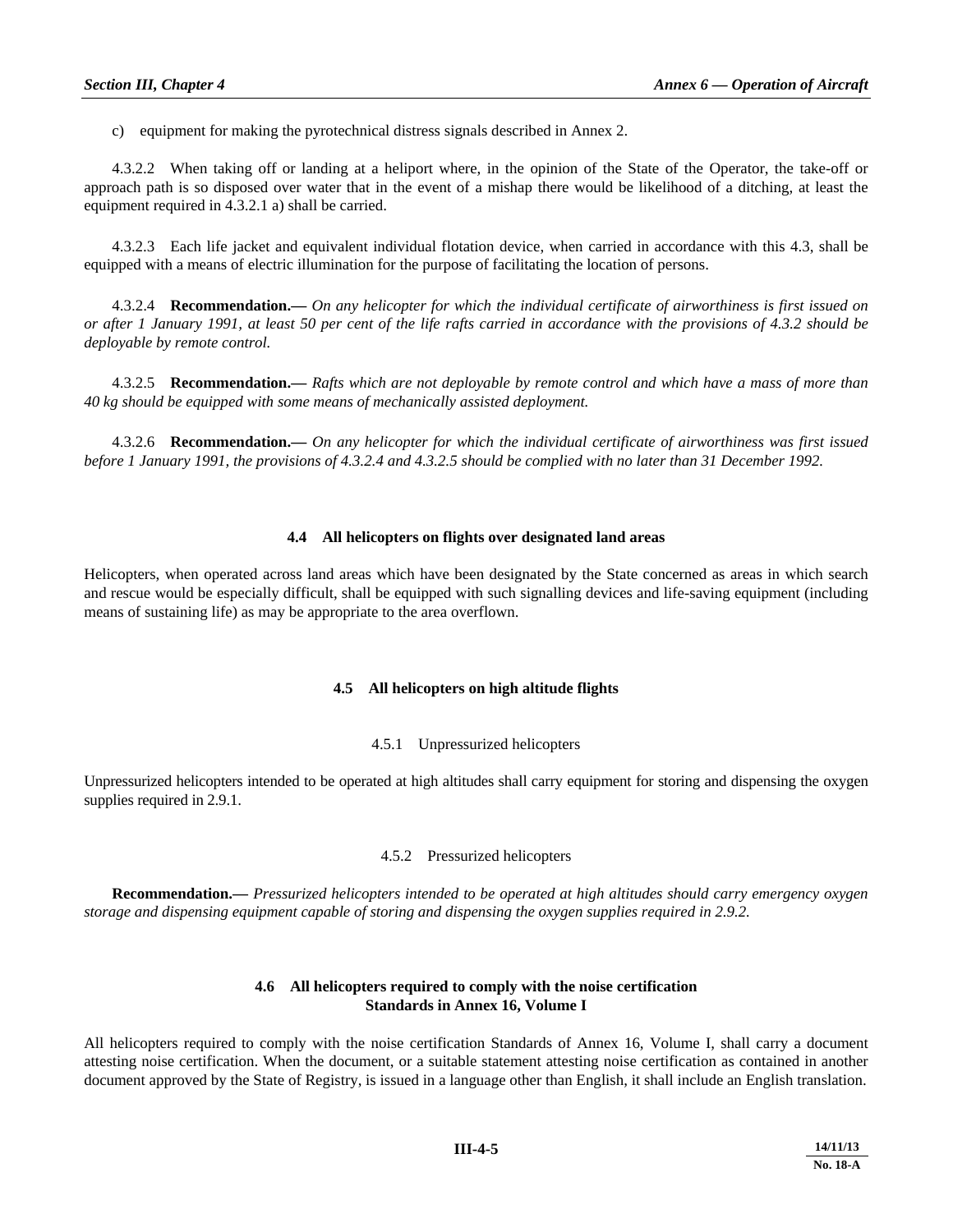*Note 1.— The attestation may be contained in any document, carried on board, approved by the State of Registry in accordance with the relevant provisions of Annex 16, Volume I.*

*Note 2.— The various noise certification Standards of Annex 16, Volume I, which are applicable to helicopters are determined according to the date of application for a type certificate, or the date of acceptance of an application under an equivalent prescribed procedure by the certificating authority. Some helicopters are not required to comply with any noise certification Standard. For details see Annex 16, Volume I, Part II, Chapters 8 and 11.*

#### **4.7 Flight recorders**

 *Note 1.— Crash protected flight recorders comprise one or more of the following systems: a flight data recorder (FDR), a cockpit voice recorder (CVR), an airborne image recorder (AIR) and/or a data link recorder (DLR). Image and data link information may be recorded on either the CVR or the FDR.* 

 *Note 2.— Combination recorders (FDR/CVR) may be used to meet the flight recorder equipage requirements in this Annex.* 

 *Note 3.— Detailed guidance on flight recorders is contained in Appendix 4.* 

 *Note 4.— For helicopters for which the application for type certification is submitted to a Contracting State before 1 January 2016, specifications applicable to flight recorders may be found in EUROCAE ED-112, ED-56A, ED-55, Minimum Operational Performance Specifications (MOPS), or earlier equivalent documents.* 

 *Note 5.— For helicopters for which the application for type certification is submitted to a Contracting State on or after 1 January 2016, specifications applicable to flight recorders may be found in EUROCAE ED-112A, Minimum Operational Performance Specification (MOPS), or equivalent documents.* 

#### 4.7.1 Flight data recorders

*Note.— Parameters to be recorded are listed in Table A4-1 of Appendix 4.*

4.7.1.1 *Types*

 4.7.1.1.1 A Type IV FDR shall record the parameters required to determine accurately the helicopter flight path, speed, attitude, engine power and operation.

 4.7.1.1.2 A Type IVA FDR shall record the parameters required to determine accurately the helicopter flight path, speed, attitude, engine power, operation and configuration.

 4.7.1.1.3 A Type V FDR shall record the parameters required to determine accurately the helicopter flight path, speed, attitude and engine power.

#### 4.7.1.2 *Operation*

 4.7.1.2.1 All helicopters of a maximum certificated take-off mass of over 3 180 kg for which the individual certificate of airworthiness is first issued on or after 1 January 2016 shall be equipped with a Type IVA FDR.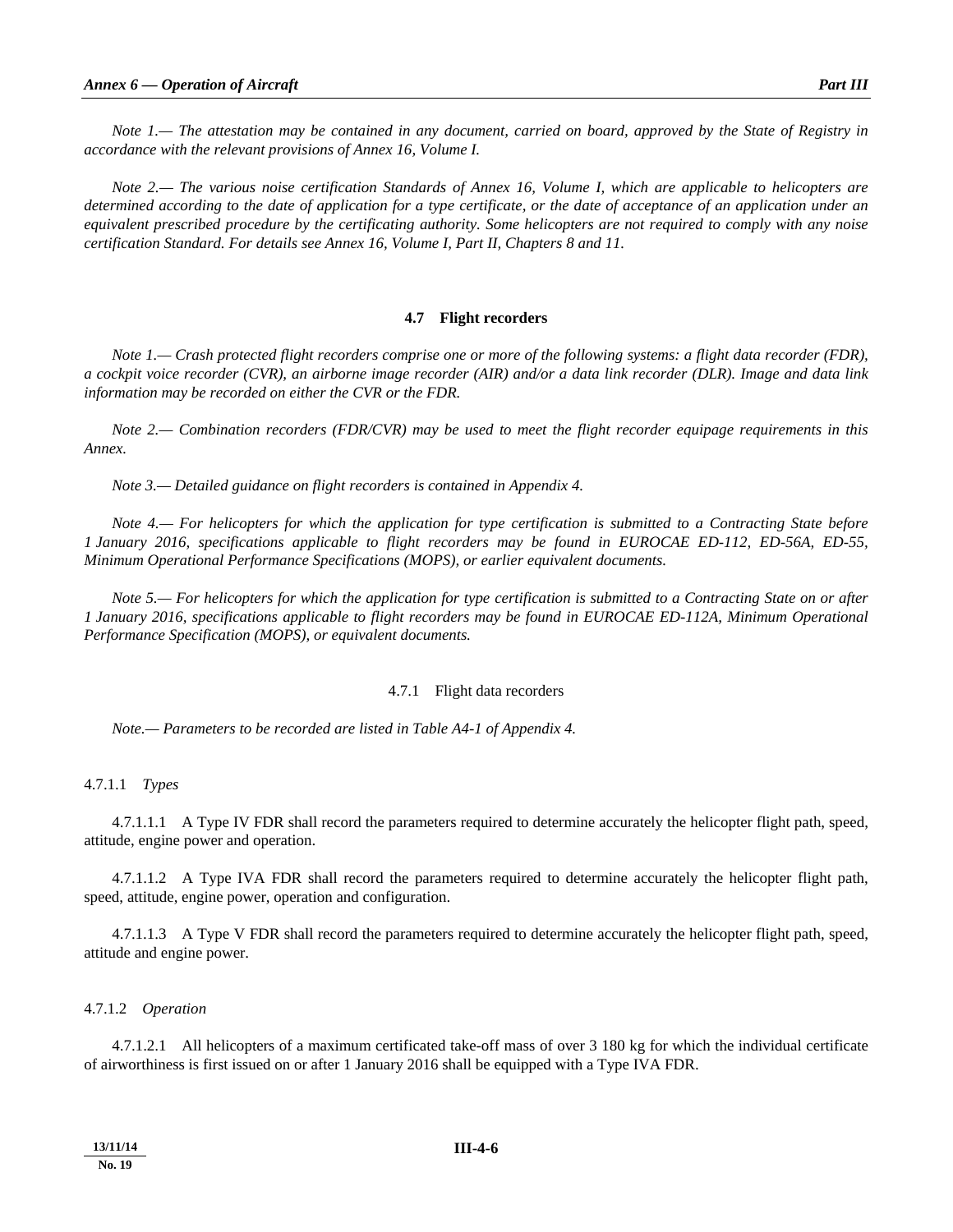4.7.1.2.2 All helicopters of a maximum certificated take-off mass of over 7 000 kg, or having a passenger seating configuration of more than nineteen, for which the individual certificate of airworthiness is first issued on or after 1 January 1989 shall be equipped with a Type IV FDR.

 4.7.1.2.3 **Recommendation.—** *All helicopters of a maximum certificated take-off mass of over 3 180 kg, up to and including 7 000 kg, for which the individual certificate of airworthiness is first issued on or after 1 January 1989 should be equipped with a Type V FDR.* 

4.7.1.3 *Discontinuation* 

4.7.1.3.1 The use of engraving metal foil FDRs shall be discontinued.

- 4.7.1.3.2 **Recommendation.—** *The use of analogue FDRs using frequency modulation (FM) should be discontinued.*
- 4.7.1.3.3 The use of photographic film FDRs shall be discontinued.
- 4.7.1.3.4 The use of analogue FDRs using frequency modulation (FM) shall be discontinued by 1 January 2012.
- 4.7.1.3.5 **Recommendation.—** *The use of magnetic tape FDRs should be discontinued by 1 January 2011.*
- 4.7.1.3.6 The use of magnetic tape FDRs shall be discontinued by 1 January 2016.

4.7.1.4 *Duration*

Types IV, IVA and V FDRs shall be capable of retaining the information recorded during at least the last ten hours of their operation.

#### 4.7.2 Cockpit voice recorders

#### 4.7.2.1 *Operation*

 4.7.2.1.1 All helicopters of a maximum certificated take-off mass of over 7 000 kg for which the individual certificate of airworthiness is first issued on or after 1 January 1987 shall be equipped with a CVR. For helicopters not equipped with an FDR, at least main rotor speed shall be recorded on the CVR.

 4.7.2.1.2 **Recommendation.—** *All helicopters of a maximum certificated take-off mass of over 3 180 kg for which the individual certificate of airworthiness is first issued on or after 1 January 1987 should be equipped with a CVR. For helicopters not equipped with an FDR, at least main rotor speed should be recorded on the CVR.*

 4.7.2.1.3 All helicopters of a maximum certificated take-off mass of over 7 000 kg for which the individual certificate of airworthiness was first issued before 1 January 1987 shall be equipped with a CVR. For helicopters not equipped with an FDR, at least main rotor speed shall be recorded on the CVR.

#### 4.7.2.2 *Discontinuation*

4.7.2.2.1 The use of magnetic tape and wire CVRs shall be discontinued by 1 January 2016.

4.7.2.2.2 **Recommendation.—** *The use of magnetic tape and wire CVRs should be discontinued by 1 January 2011.*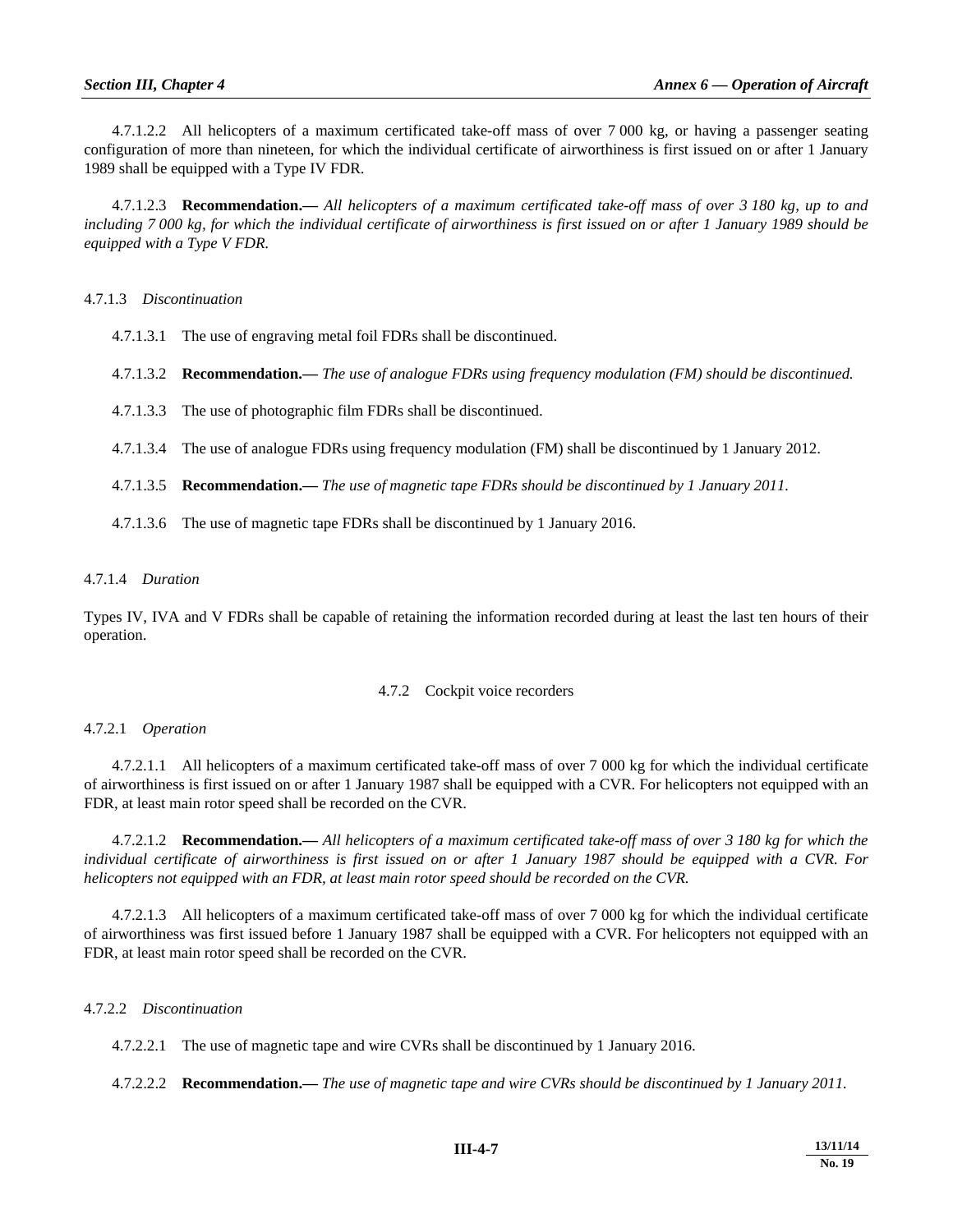#### 4.7.2.3 *Duration*

 4.7.2.3.1 A CVR shall be capable of retaining the information recorded during at least the last 30 minutes of its operation.

 4.7.2.3.2 From 1 January 2016, all helicopters required to be equipped with a CVR shall be equipped with a CVR capable of retaining the information recorded during the last two hours of its operation.

 4.7.2.3.3 **Recommendation.—** *All helicopters for which the individual certificate of airworthiness is first issued on or after 1 January 1990, and that are required to be equipped with a CVR, should have a CVR capable of retaining the information recorded during at least the last two hours of its operation.*

#### 4.7.3 Data link recorders

#### 4.7.3.1 *Applicability*

 4.7.3.1.1 All helicopters for which the individual certificate of airworthiness is first issued on or after 1 January 2016, which utilize any of the data link communications applications listed in 5.1.2 of Appendix 4, and are required to carry a CVR, shall record on a flight recorder, the data link communications messages.

 4.7.3.1.1.1 All helicopters which are modified on or after 1 January 2016, to install and utilize any of the data link communications applications listed in 5.1.2 of Appendix 4 and are required to carry a CVR, shall record on a flight recorder the data link communications messages.

 *Note 1.— Data link communications are currently conducted by either ATN-based or FANS 1/A-equipped aircraft.* 

 *Note 2.— A Class B AIR could be a means for recording data link communications applications messages to and from the helicopters where it is not practical or prohibitively expensive to record those data link communications applications messages on FDR or CVR.* 

#### 4.7.3.2 *Duration*

The minimum recording duration shall be equal to the duration of the CVR.

#### 4.7.3.3 *Correlation*

Data link recording shall be able to be correlated to the recorded cockpit audio.

#### 4.7.4 Flight recorders — general

#### 4.7.4.1 *Construction and installation*

Flight recorders shall be constructed, located and installed so as to provide maximum practical protection for the recordings in order that the recorded information may be preserved, recovered and transcribed. Flight recorders shall meet the prescribed crashworthiness and fire protection specifications.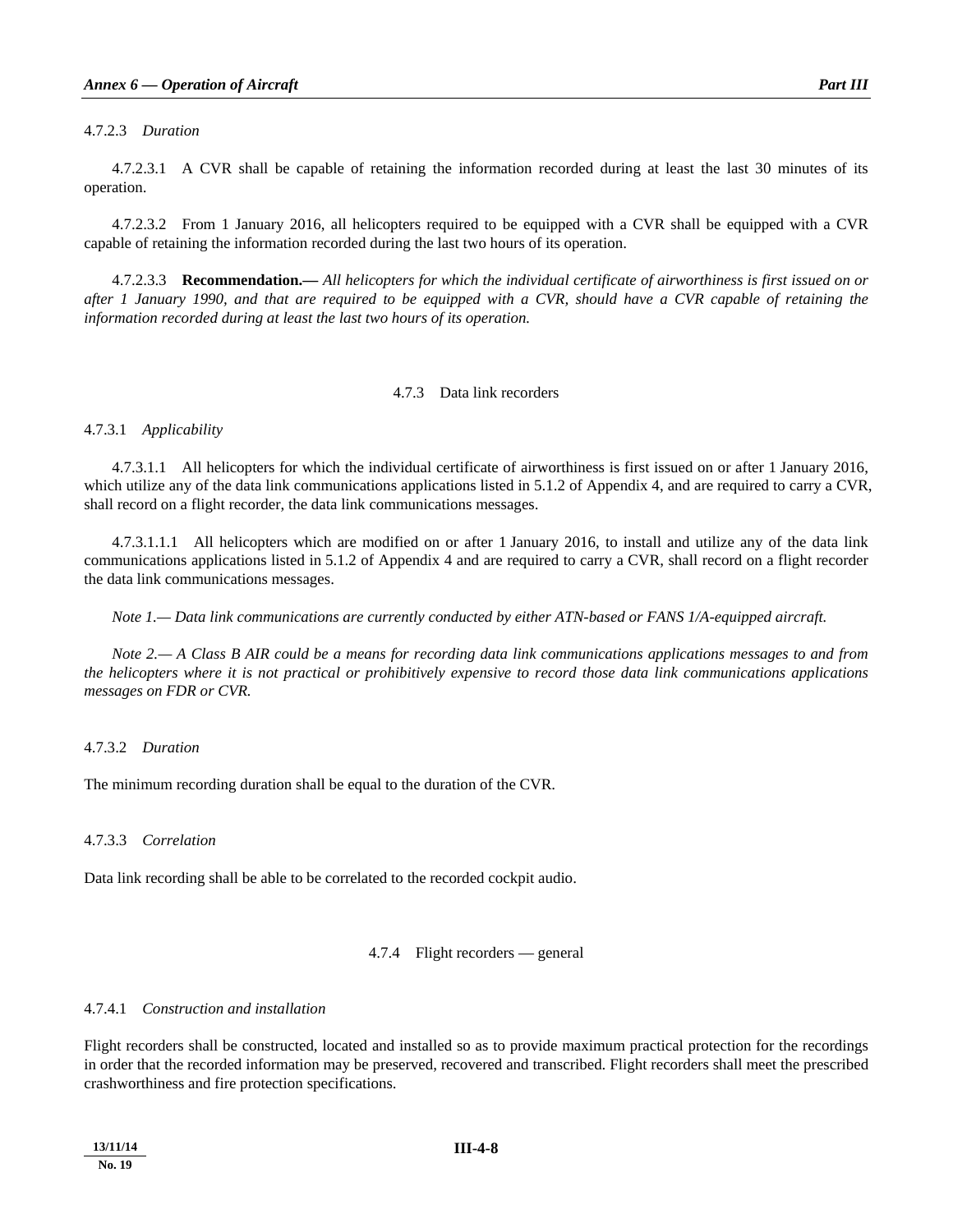4.7.4.2 *Operation*

4.7.4.2.1 Flight recorders shall not be switched off during flight time.

 4.7.4.2.2 To preserve flight recorder records, flight recorders shall be deactivated upon completion of flight time following an accident or incident. The flight recorders shall not be reactivated before their disposition as determined in accordance with Annex 13.

 *Note 1.— The need for removal of the flight recorder records from the aircraft will be determined by the investigation authority in the State conducting the investigation with due regard to the seriousness of an occurrence and the circumstances, including the impact on the operation.* 

 *Note 2.— The operator/owner's responsibilities regarding the retention of flight recorder records are contained in Section II, 9.6.* 

#### 4.7.4.3 *Continued serviceability*

Operational checks and evaluations of recordings from the flight recorder systems shall be conducted to ensure the continued serviceability of the recorders.

 *Note.— Procedures for the inspections of the flight recorder systems are given in Appendix 4.*

#### 4.7.4.4 *Flight recorders electronic documentation*

 **Recommendation.—** *The documentation requirement concerning FDR parameters provided by operator/owners to accident investigation authorities should be in electronic format and take account of industry specifications.* 

 *Note.— Industry specification for documentation concerning flight recorder parameters may be found in the ARINC 647A,* Flight Recorder Electronic Documentation*, or equivalent document.* 

#### **4.8 Emergency locator transmitter (ELT)**

 4.8.1 From 1 July 2008, all helicopters operating in performance Class 1 and 2 shall be equipped with at least one automatic ELT and, when operating on flights over water as described in 4.3.1 a), with at least one automatic ELT and one ELT(S) in a raft or life jacket.

 4.8.2 From 1 July 2008, all helicopters operating in performance Class 3 shall be equipped with at least one automatic ELT and, when operating on flights over water as described in 4.3.1 b), with at least one automatic ELT and one ELT(S) in a raft or life jacket.

 4.8.3 ELT equipment carried to satisfy the requirements of 4.8.1 and 4.8.2 shall operate in accordance with the relevant provisions of Annex 10, Volume III.

 *Note.— The judicious choice of numbers of ELTs, their type and placement on aircraft and associated floatable life support systems will ensure the greatest chance of ELT activation in the event of an accident for aircraft operating over water or land, including areas especially difficult for search and rescue. Placement of transmitter units is a vital factor in*  ensuring optimal crash and fire protection. The placement of the control and switching devices (activation monitors) of *automatic fixed ELTs and their associated operational procedures will also take into consideration the need for rapid detection of inadvertent activation and convenient manual switching by crew members.*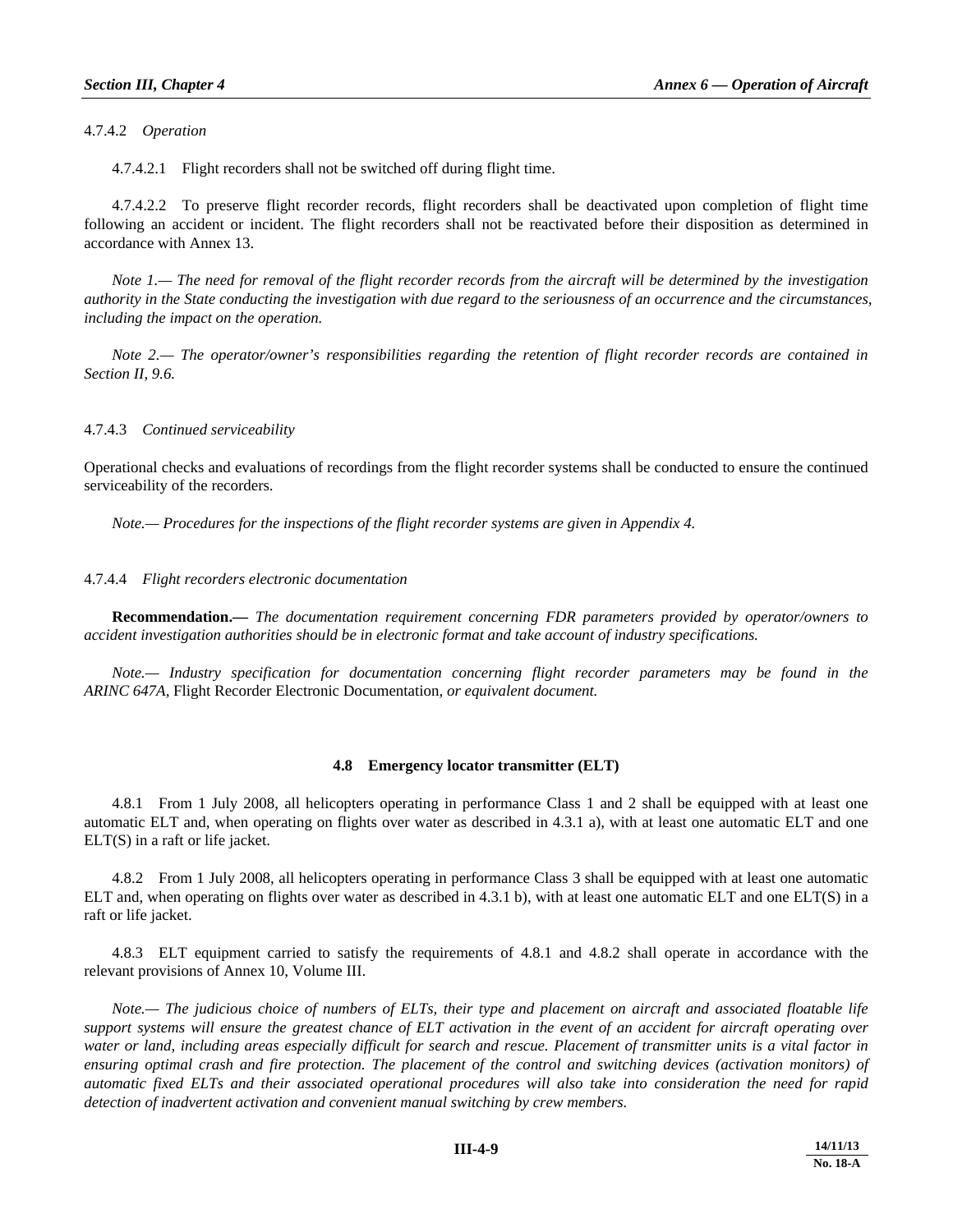#### **4.9 Helicopters required to be equipped with a pressure-altitude reporting transponder**

 4.9.1 From 1 January 2003, unless exempted by the appropriate authorities, all helicopters shall be equipped with a pressure-altitude reporting transponder which operates in accordance with the relevant provisions of Annex 10, Volume IV.

 4.9.2 **Recommendation.—** *All helicopters should be equipped with a pressure-altitude reporting transponder which operates in accordance with the relevant provisions of Annex 10, Volume IV.* 

 *Note.— The provisions in 4.9.1 and 4.9.2 are intended to support the effectiveness of ACAS as well as to improve the effectiveness of air traffic services. Effective dates for carriage requirements of ACAS are contained in Annex 6, Part I, 6.18.1 and 6.18.2. The intent is also for aircraft not equipped with pressure-altitude reporting transponders to be operated so as not to share airspace used by aircraft equipped with airborne collision avoidance systems. To this end, exemptions from the carriage requirement for pressure-altitude reporting transponders could be given by designating airspace where such carriage is not required.* 

#### **4.10 Microphones**

 **Recommendation.—** *All flight crew members required to be on flight deck duty should communicate through boom or throat microphones.* 

#### **4.11 Helicopters equipped with automatic landing systems, a head-up display (HUD) or equivalent displays, enhanced vision systems (EVS), synthetic vision systems (SVS) and/or combined vision systems (CVS)**

 4.11.1 Where helicopters are equipped with automatic landing systems, a HUD or equivalent displays, EVS, SVS or CVS, or any combination of those systems into a hybrid system, criteria for the use of such systems for the safe operation of a helicopter shall be established by the State of Registry.

*Note.— Information regarding a HUD or equivalent displays, including references to RTCA and EUROCAE documents, is contained in the* Manual of All-Weather Operations *(Doc 9365).* 

 4.11.2 In approving the operational use of automatic landing systems, a HUD or equivalent displays, EVS, SVS or CVS, the State of Registry shall ensure that:

- a) the equipment meets the appropriate airworthiness certification requirements;
- b) the operator has carried out a safety risk assessment of the operations supported by the automatic landing systems, a HUD or equivalent displays, EVS, SVS or CVS;
- c) the operator has established and documented the requirements for the use of, and training for, automatic landing systems, a HUD or equivalent displays, EVS, SVS or CVS.

 *Note 1.— Guidance on safety risk assessments is contained in the* Safety Management Manual (SMM) *(Doc 9859).* 

 *Note 2.— Guidance on operational approvals is contained in Attachment I.* 

**13/11/14 No. 19**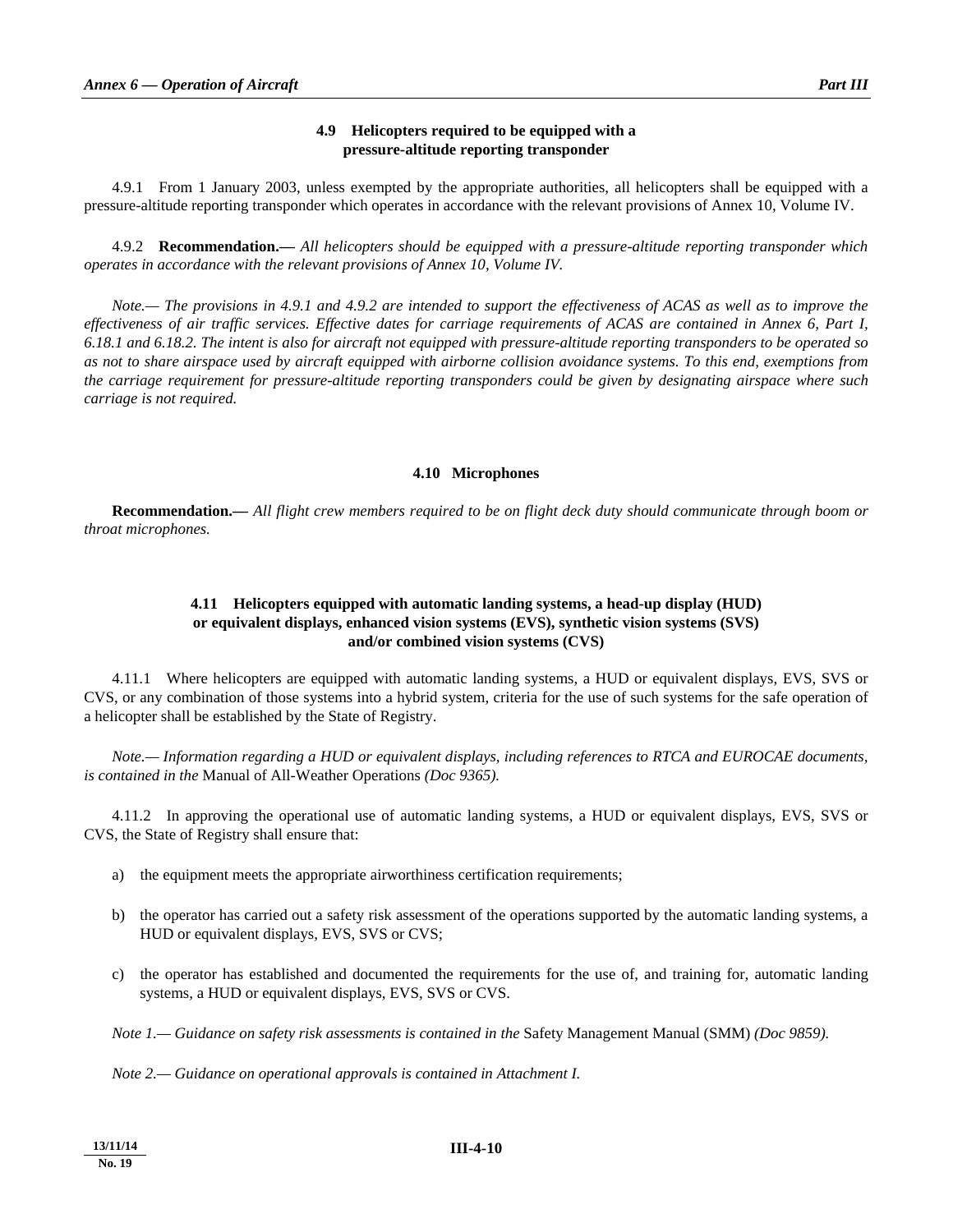#### **4.12 Electronic flight bags (EFBs)**

*Note.— Guidance on EFB equipment, functions and establishing criteria for their operational use is contained in the*  Manual on Electronic Flight Bags *(Doc 10020).* 

#### 4.12.1 EFB equipment

Where portable EFBs are used on board a helicopter, the pilot-in-command and the owner shall ensure that they do not affect the performance of the helicopter systems, equipment or the ability to operate the helicopter.

#### 4.12.2 EFB functions

4.12.2.1 Where EFBs are used on board a helicopter the pilot-in-command and/or the owner shall:

- a) assess the safety risk(s) associated with each EFB function;
- b) establish the procedures for the use of, and training requirements for, the device and each EFB function; and
- c) ensure that, in the event of an EFB failure, sufficient information is readily available to the flight crew for the flight to be conducted safely.

*Note.— Guidance on safety risk assessments is contained in the* Safety Management Manual (SMM) *(Doc 9859).* 

 4.12.2.2 The State of the Registry shall establish criteria for the operational use of EFB functions to be used for the safe operation of helicopters.

#### 4.12.3 EFB operational criteria

In establishing criteria for the operational use of EFBs, the State of Registry shall ensure that:

- a) the EFB equipment and its associated installation hardware, including interaction with helicopter systems if applicable, meet the appropriate airworthiness certification requirements;
- b) the owner has assessed the risks associated with the operations supported by the EFB function(s);
- c) the owner has established requirements for redundancy of the information (if appropriate) contained and displayed by the EFB function(s);
- d) the owner has established and documented procedures for the management of the EFB function(s) including any databases it may use; and
- e) the owner has established and documented the procedures for the use of, and training requirements for, the EFB function(s).

*Note.— Guidance on safety risk assessments is contained in the* Safety Management Manual (SMM) *(Doc 9859).* 

\_\_\_\_\_\_\_\_\_\_\_\_\_\_\_\_\_\_\_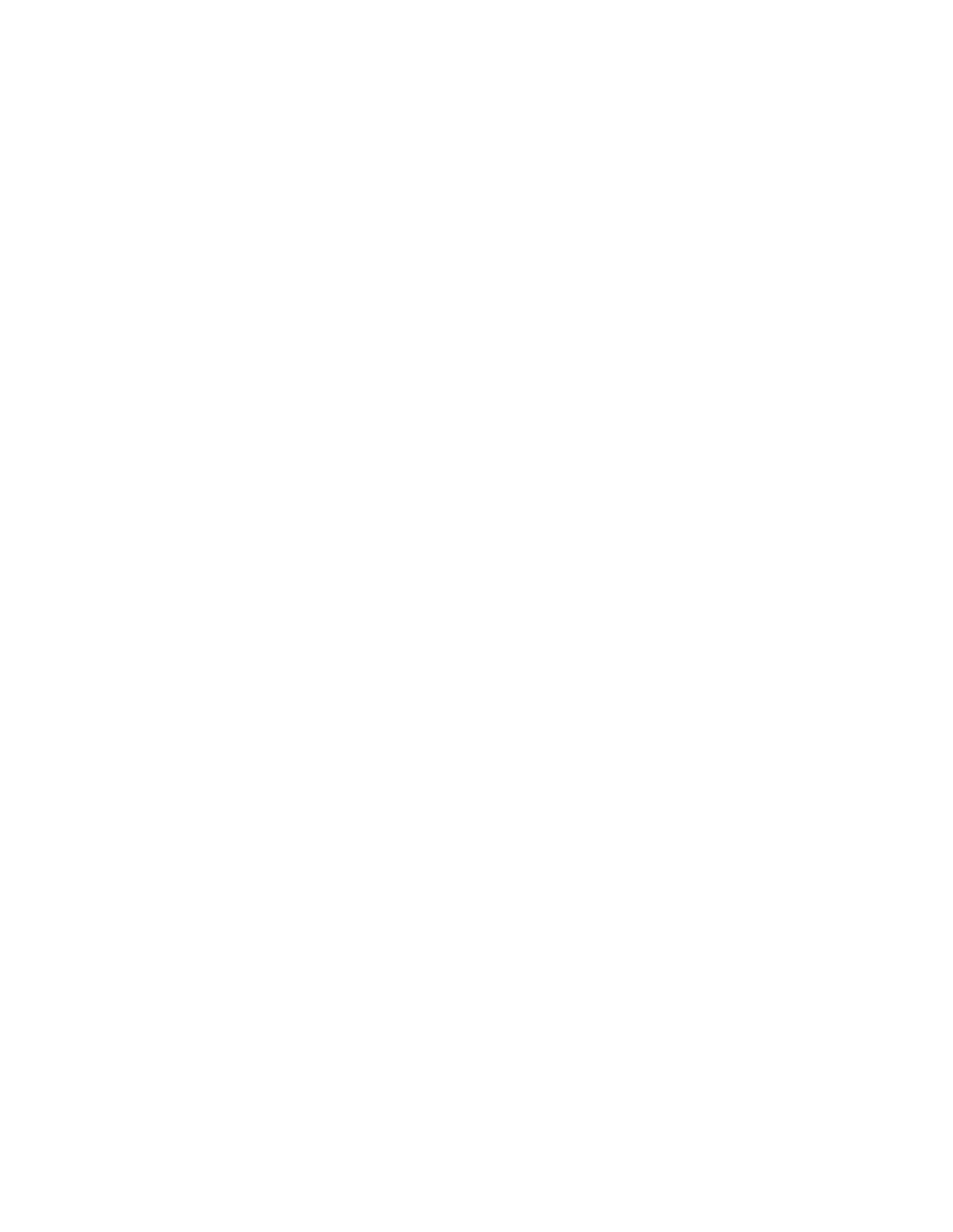## **CHAPTER 5. HELICOPTER COMMUNICATION AND NAVIGATION EQUIPMENT**

#### **5.1 Communication equipment**

 5.1.1 A helicopter to be operated in accordance with IFR or at night shall be provided with radio communication equipment. Such equipment shall be capable of conducting two-way communication with those aeronautical stations and on those frequencies prescribed by the appropriate authority.

 *Note.— The requirements of 5.1.1 are considered fulfilled if the ability to conduct the communications specified therein is established during radio propagation conditions which are normal for the route.* 

 5.1.2 When compliance with 5.1.1 requires that more than one communication equipment unit be provided, each shall be independent of the other or others to the extent that a failure in any one will not result in failure of any other.

 5.1.3 A helicopter to be operated in accordance with VFR, but as a controlled flight, shall, unless exempted by the appropriate authority, be provided with radio communication equipment capable of conducting two-way communication at any time during flight with such aeronautical stations and on such frequencies as may be prescribed by the appropriate authority.

 5.1.4 A helicopter to be operated on a flight to which the provisions of 4.3 or 4.4 apply shall, unless exempted by the appropriate authority, be provided with radio communication equipment capable of conducting two-way communication at any time during flight with such aeronautical stations and on such frequencies as may be prescribed by the appropriate authority.

 5.1.5 **Recommendation.—** *The radio communication equipment required in accordance with 5.1.1 to 5.1.4 should provide for communication on the aeronautical emergency frequency.* 

 5.1.6 For flights in defined portions of airspace or on routes where an RCP type has been prescribed, a helicopter shall, in addition to the requirements specified in 5.1.1 to 5.1.5:

- a) be provided with communication equipment which will enable it to operate in accordance with the prescribed RCP type(s); and
- b) be authorized by the State of Registry for operations in such airspace.

 *Note.— Information on RCP and associated procedures, and guidance concerning the approval process, are contained in the* Manual on Required Communications Performance (RCP) *(Doc 9869). This document also contains references to other documents produced by States and international bodies concerning communication systems and RCP.* 

#### **5.2 Navigation equipment**

5.2.1 A helicopter shall be provided with navigation equipment which will enable it to proceed:

- a) in accordance with its flight plan; and
- b) in accordance with the requirements of air traffic services;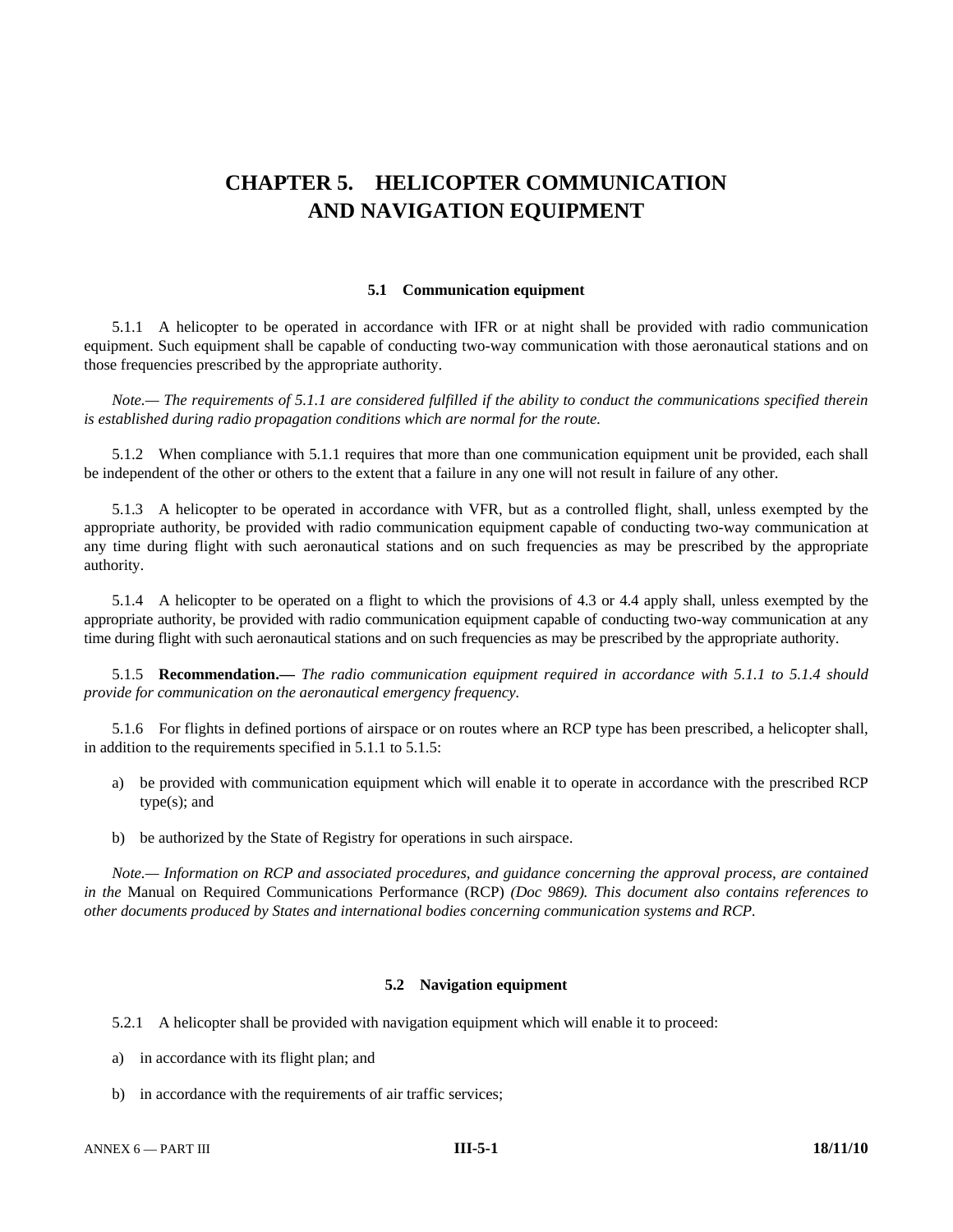except when, if not so precluded by the appropriate authority, navigation for flights under VFR is accomplished by visual reference to landmarks. For international general aviation, landmarks shall be located at least every 110 km (60 NM).

 5.2.2 For operations where a navigation specification for performance-based navigation has been prescribed, a helicopter shall, in addition to the requirements specified in 5.2.1:

- a) be provided with navigation equipment which will enable it to operate in accordance with the prescribed navigation specification(s); and
- b) be authorized by the State of the Operator for such operations.

 *Note.— Information on performance-based navigation and associated procedures, and guidance concerning the implementation and operational approval process, are contained in the* Performance-based Navigation (PBN) Manual *(Doc 9613). This document also contains a comprehensive list of references to other documents produced by States and international bodies concerning navigation systems.* 

 5.2.3 The helicopter shall be sufficiently provided with navigation equipment to ensure that, in the event of the failure of one item of equipment at any stage of the flight, the remaining equipment will enable the helicopter to navigate in accordance with 5.2.1 and, where applicable, 5.2.2.

 *Note.— For international general aviation, this requirement may be met by means other than the duplication of equipment.* 

 5.2.4 On flights in which it is intended to land in instrument meteorological conditions, a helicopter shall be provided with appropriate navigation equipment providing guidance to a point from which a visual landing can be effected. This equipment shall be capable of providing such guidance at each heliport at which it is intended to land in instrument meteorological conditions and at any designated alternate heliports.

\_\_\_\_\_\_\_\_\_\_\_\_\_\_\_\_\_\_\_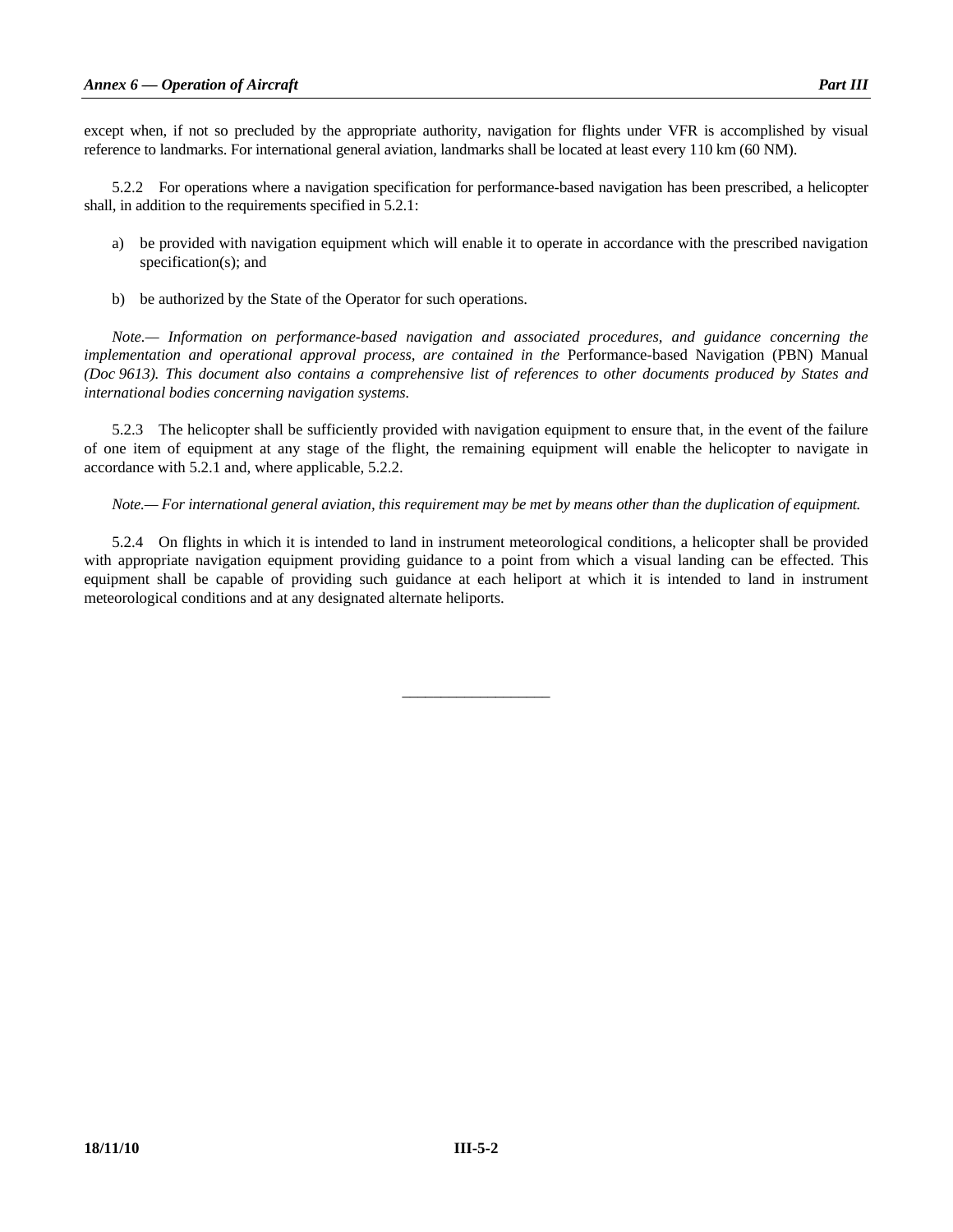### **CHAPTER 6. HELICOPTER MAINTENANCE**

 *Note 1.— For the purpose of this chapter "helicopter" includes: engines, power transmissions, rotors, components, accessories, instruments, equipment and apparatus including emergency equipment*.

*Note 2.— Guidance on continuing airworthiness requirements is contained in the Airworthiness Manual (Doc 9760).* 

#### **6.1 Maintenance responsibilities**

- 6.1.1 The owner of a helicopter, or in the case where it is leased, the lessee, shall ensure that:
- a) the helicopter is maintained in an airworthy condition;
- b) the operational and emergency equipment necessary for the intended flight is serviceable;
- c) the certificate of airworthiness of the helicopter remains valid; and
- d) the maintenance of the helicopter is performed in accordance with a maintenance programme acceptable to the State of Registry.

 6.1.2 The helicopter shall not be operated unless it is maintained and released to service under a system acceptable to the State of Registry.

 6.1.3 When the maintenance release is not issued by an organization approved in accordance with Annex 6, Part I, 8.7, the person signing the maintenance release shall be licensed in accordance with Annex 1.

#### **6.2 Maintenance records**

6.2.1 The owner shall ensure that the following records are kept for the periods mentioned in 6.2.2:

- a) the total time in service hours, calendar time and cycles, as appropriate of the helicopter and all life-limited components;
- b) the current status of compliance with all mandatory continuing airworthiness information;
- c) appropriate details of modifications and repairs to the helicopter;
- d) the time in service (hours, calendar time and cycles, as appropriate) since last overhaul of the helicopter or its components subject to a mandatory overhaul life;
- e) the current status of the helicopter's compliance with the maintenance programme; and
- f) the detailed maintenance records to show that all requirements for signing of a maintenance release have been met.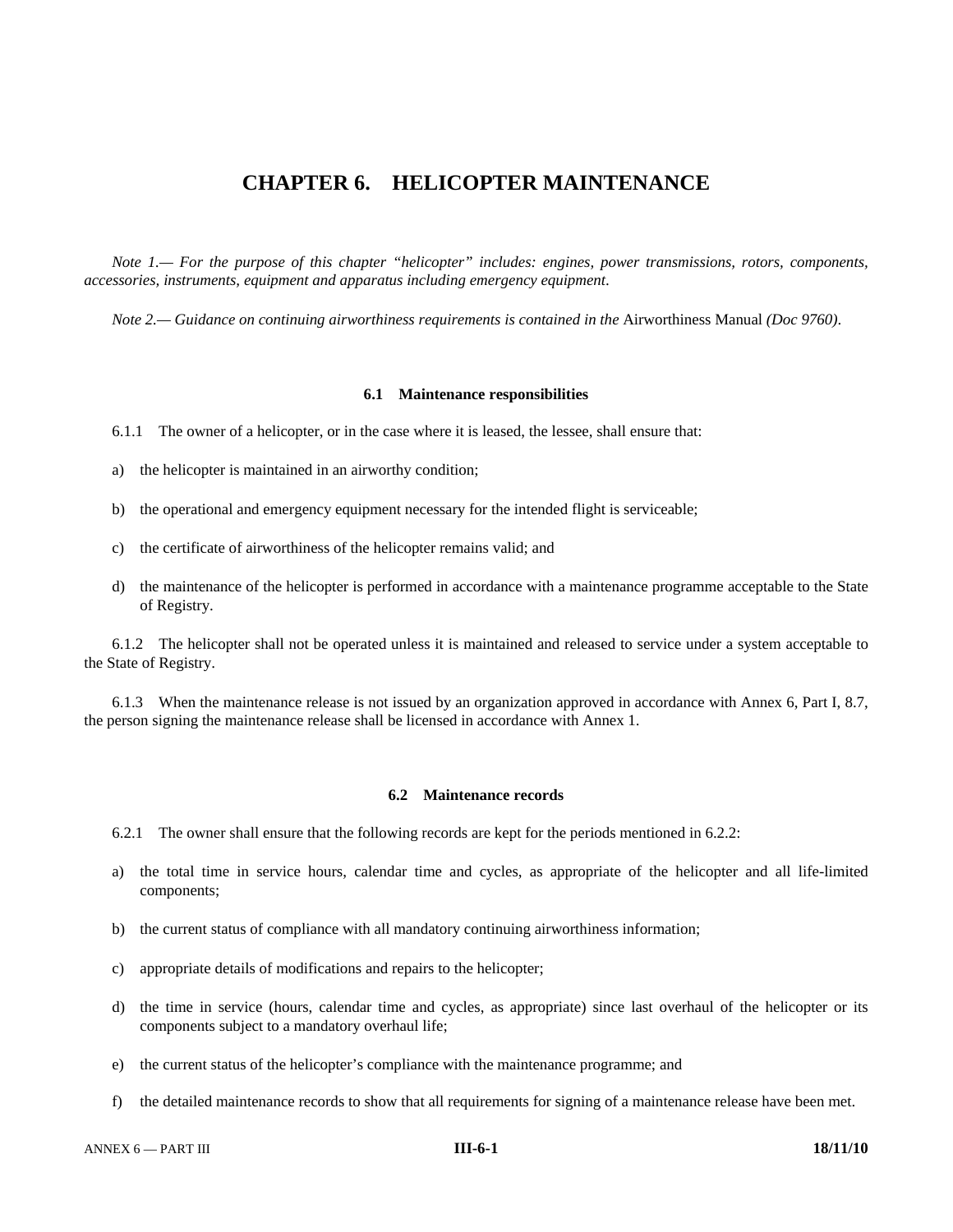6.2.2 The records in 6.2.1 a) to e) shall be kept for a minimum period of 90 days after the unit to which they refer has been permanently withdrawn from service, and the records in 6.2.1 f) for a minimum period of one year after the signing of the maintenance release.

 6.2.3 The lessee of a helicopter shall comply with the requirements of 6.2.1 and 6.2.2, as applicable, while the helicopter is leased.

#### **6.3 Continuing airworthiness information**

The owner of a helicopter over 3 175 kg maximum certificated take-off mass, or in the case where it is leased, the lessee, shall, as required by the State of Registry, ensure that the information resulting from maintenance and operational experience with respect to continuing airworthiness is transmitted as required by Annex 8, Part II, 4.2.3 f) and 4.2.4.

#### **6.4 Modifications and repairs**

All modifications and repairs shall comply with airworthiness requirements acceptable to the State of Registry. Procedures shall be established to ensure that the substantiating data supporting compliance with the airworthiness requirements are retained.

#### **6.5 Maintenance release**

 6.5.1 A maintenance release shall be completed and signed, as prescribed by the State of Registry, to certify that the maintenance work performed has been completed satisfactorily.

- 6.5.2 A maintenance release shall contain a certification including:
- a) basic details of the maintenance carried out;
- b) the date such maintenance was completed;
- c) when applicable, the identity of the approved maintenance organization; and
- d) the identity of the person or persons signing the release.

\_\_\_\_\_\_\_\_\_\_\_\_\_\_\_\_\_\_\_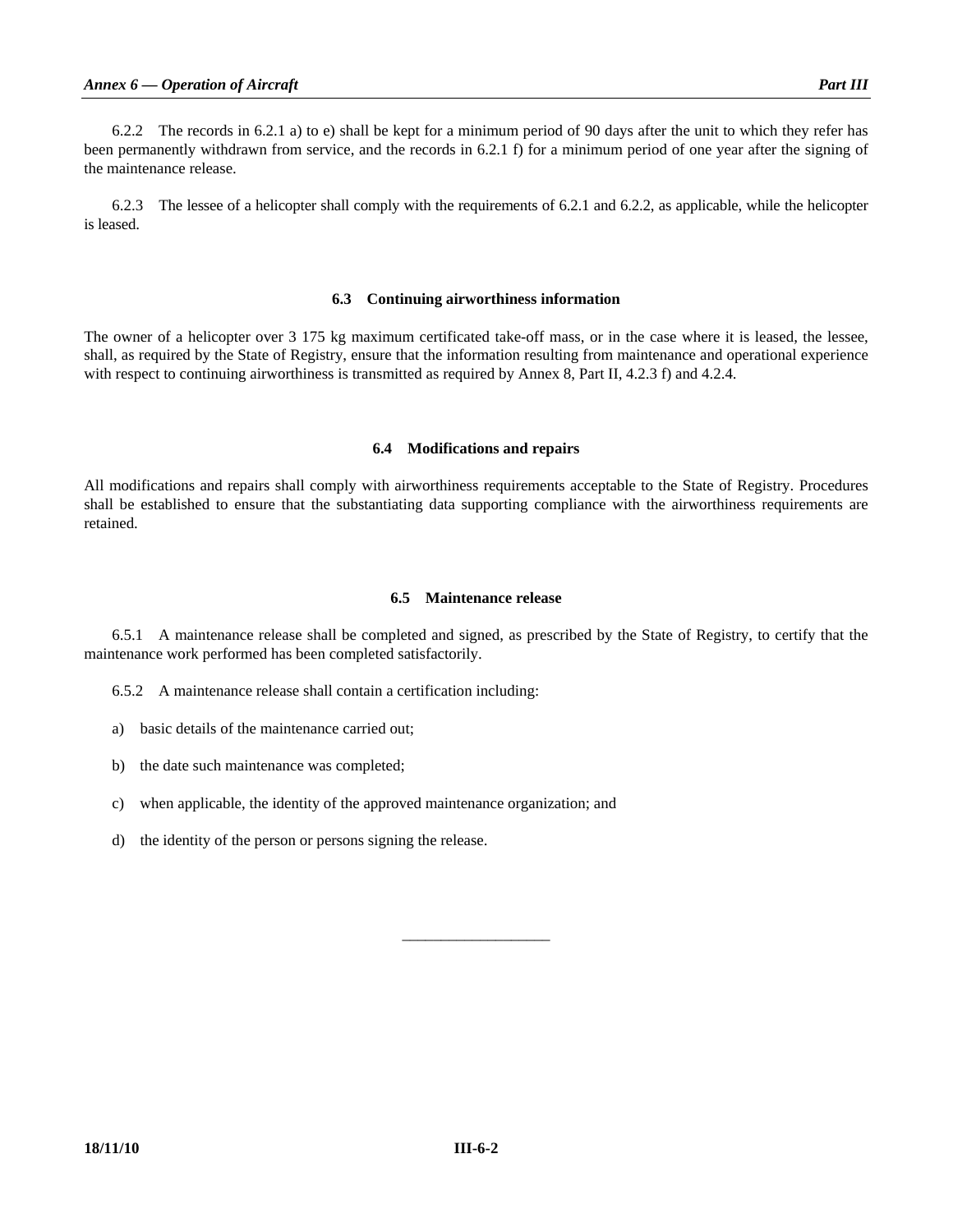## **CHAPTER 7. HELICOPTER FLIGHT CREW**

#### **7.1 Qualifications**

The pilot-in-command shall ensure that the licences of each flight crew member have been issued or rendered valid by the State of Registry, and are properly rated and of current validity, and shall be satisfied that flight crew members have maintained competence.

 *Note.— Information for pilots on flight procedure parameters and operational procedures is contained in PANS-OPS (Doc 8168), Volume I. Criteria for the construction of visual and instrument flight procedures are contained in PANS-OPS (Doc 8168), Volume II. Obstacle Clearance criteria and procedures used in certain States may differ from PANS-OPS, and knowledge of these differences is important for safety reasons.*

#### **7.2 Composition of the flight crew**

The number and composition of the flight crew shall not be less than that specified in the flight manual or other documents associated with the certificate of airworthiness.

\_\_\_\_\_\_\_\_\_\_\_\_\_\_\_\_\_\_\_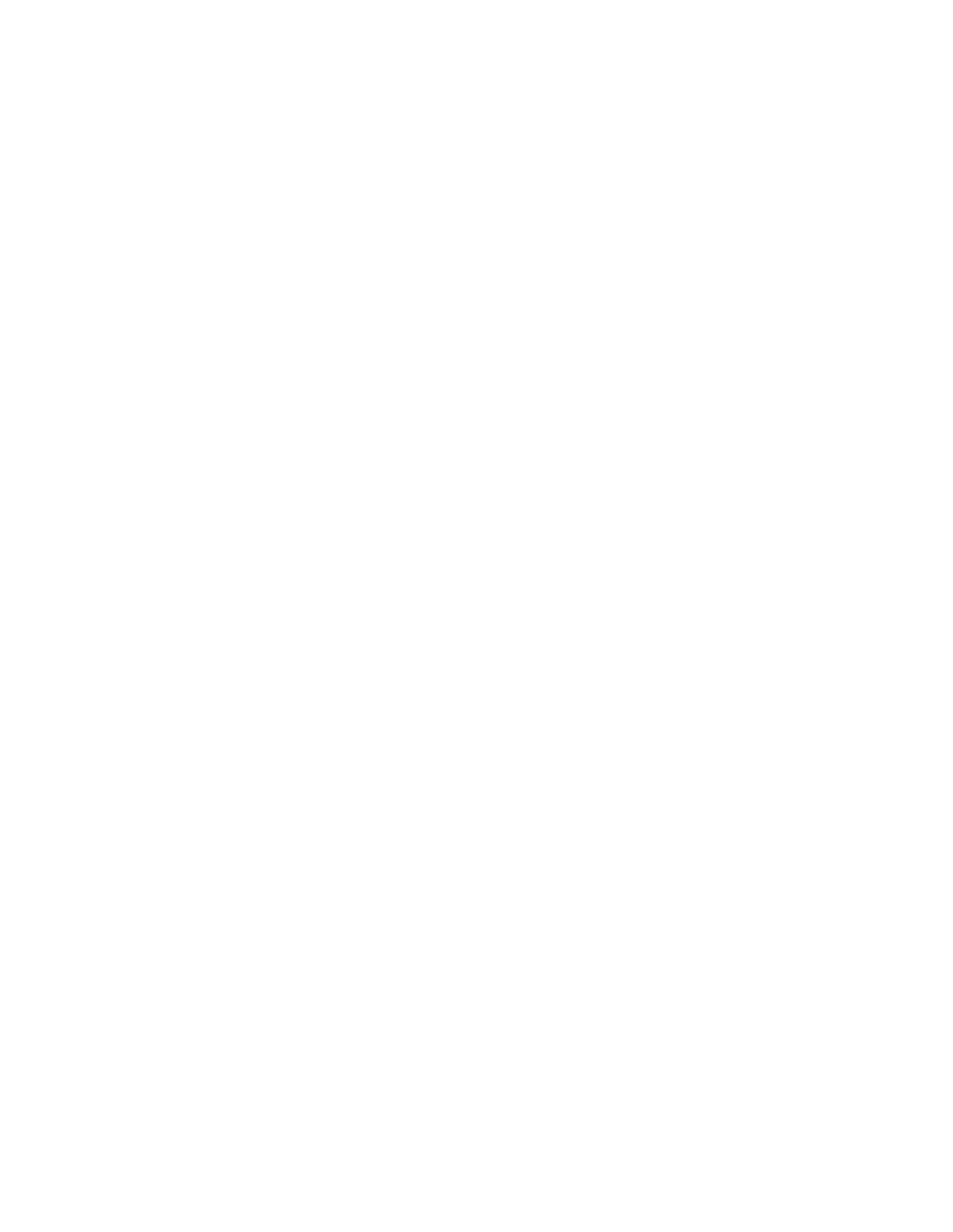# ANNEX  $6$  - PART III

# **APPENDICES**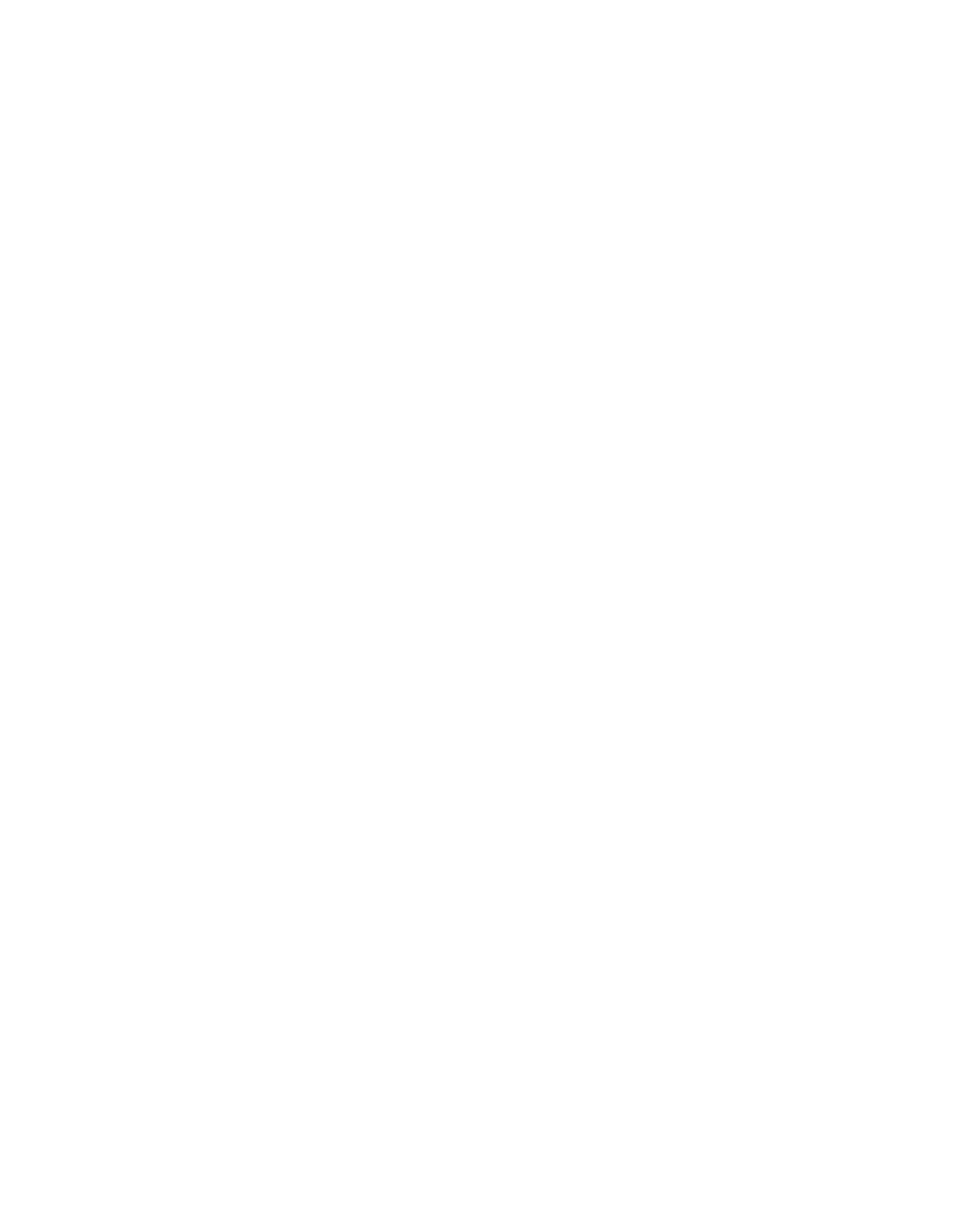### **APPENDIX 1. SAFETY OVERSIGHT OF AIR OPERATORS**

*(See Section II, Chapter 2, 2.2.1.8)* 

*Note 1.— Appendix 1 to Annex 19 contains the general provisions for a State safety oversight system.* 

 *Note 2.— This Appendix provides additional provisions for the safety oversight of international commercial air transport operators.*

#### **1. Primary aviation legislation**

The State of the Operator shall enact and implement laws that enable the State to regulate the certification and continued supervision of air operators and the resolution of safety issues identified by the authority and to ensure that compliance will result in an acceptable level of safety performance for the operations undertaken.

*Note 1.*— The term authority as used in this Appendix refers to the Civil Aviation Authority as well as equivalent *organizations, including inspectors and staff.*

 *Note 2.— Guidance on the inspection, certification and continued surveillance of operations is contained in the* Manual of Procedures for Operations Inspection, Certification and Continued Surveillance *(Doc 8335) and the* Airworthiness Manual *(Doc 9760)*.

#### **2. Specific operating regulations**

The State of the Operator shall adopt regulations that provide for the certification and continued surveillance of aircraft operations and the maintenance of aircraft in conformity with the Annexes to the Convention on International Civil Aviation.

#### **3. State safety oversight system and functions**

3.1 The State of the Operator shall ensure that the authority is responsible for the safety oversight of air operators.

 3.2 The State of the Operator shall use a methodology to determine its inspector staffing requirements according to the size and complexity of civil air operations in that State.

#### 3.3 **Recommendation.—** *The methodology in 3.2 should be documented.*

 3.4 The State of the Operator shall ensure that authority inspectors have adequate support, credentials and transportation to accomplish, independently, their certification and continued surveillance tasks.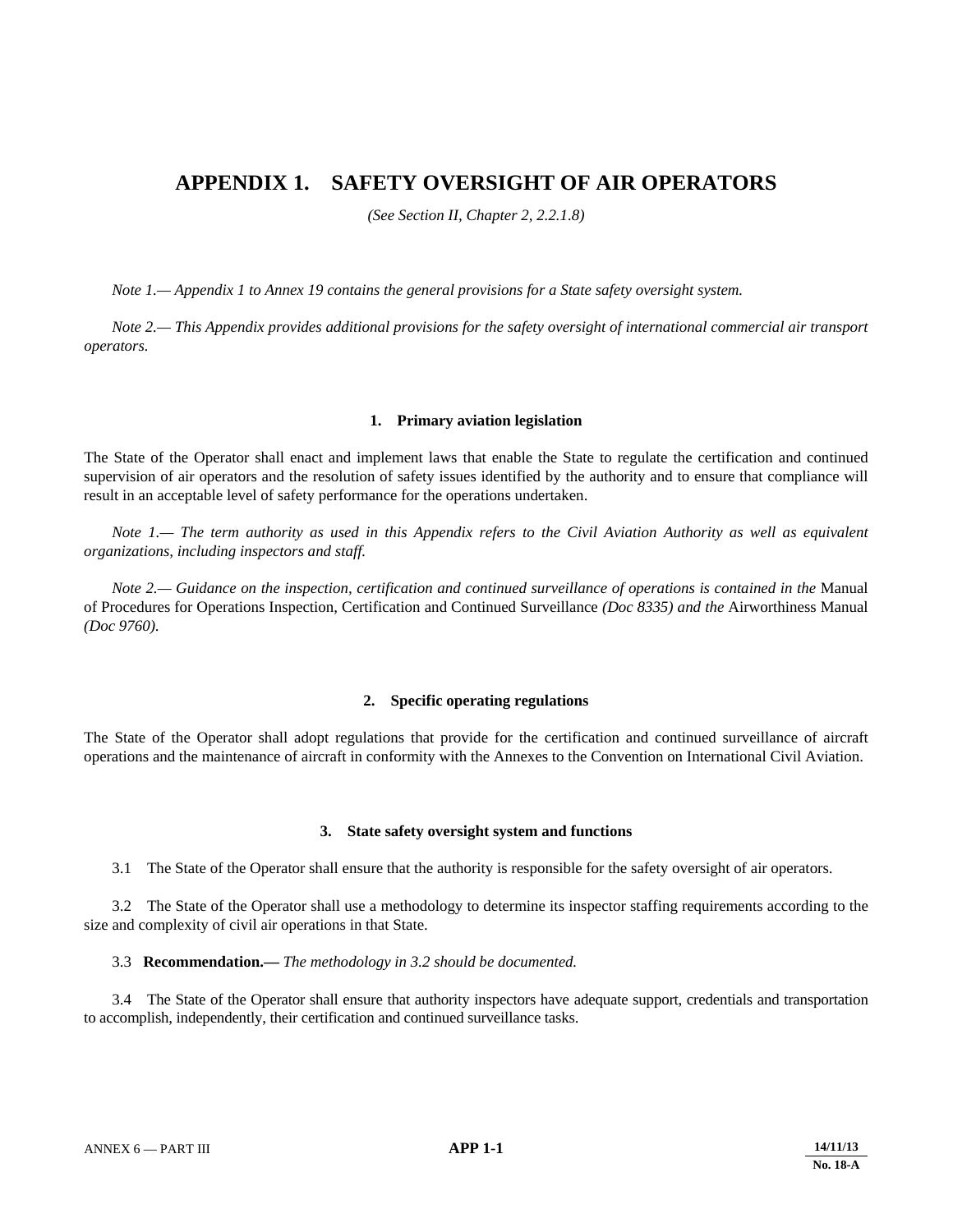#### **4. Qualified technical personnel**

The State of the Operator shall require that the initial and recurrent training of the authority inspectors include aircraftspecific subjects.

 *Note.— Guidance on experience and training for inspectors is contained in the* Manual of Procedures for Operations Inspection, Certification and Continued Surveillance *(Doc 8335)*.

#### **5. Technical guidance, tools and provision of safety-critical information**

 5.1 The State of the Operator shall ensure that authority inspectors are provided with technical guidance manuals containing the policies, procedures and standards to be used in the certification and continued surveillance of air operators.

 5.2 The State of the Operator shall ensure that authority inspectors are provided with technical guidance manuals containing the policies, procedures and standards to be used in the resolution of safety issues, including enforcement.

 5.3 The State of the Operator shall ensure that authority inspectors are provided with technical guidance manuals that addresses ethics, personal conduct and the avoidance of actual or perceived conflicts of interest in the performance of official duties.

#### **6. Certification obligations**

The State of the Operator shall require, prior to commencement of new commercial air transport operations, air operators to demonstrate that they can safely conduct the proposed operations.

#### **7. Continued surveillance obligations**

The State of the Operator shall use an ongoing surveillance plan to confirm that operators continue to meet the relevant requirements for initial certification and that each air operator is functioning satisfactorily.

#### **8. Resolution of safety issues**

\_\_\_\_\_\_\_\_\_\_\_\_\_\_\_\_\_\_\_

*Note.— Provisions for the resolution of safety issues are contained in Appendix 1 to Annex 19.*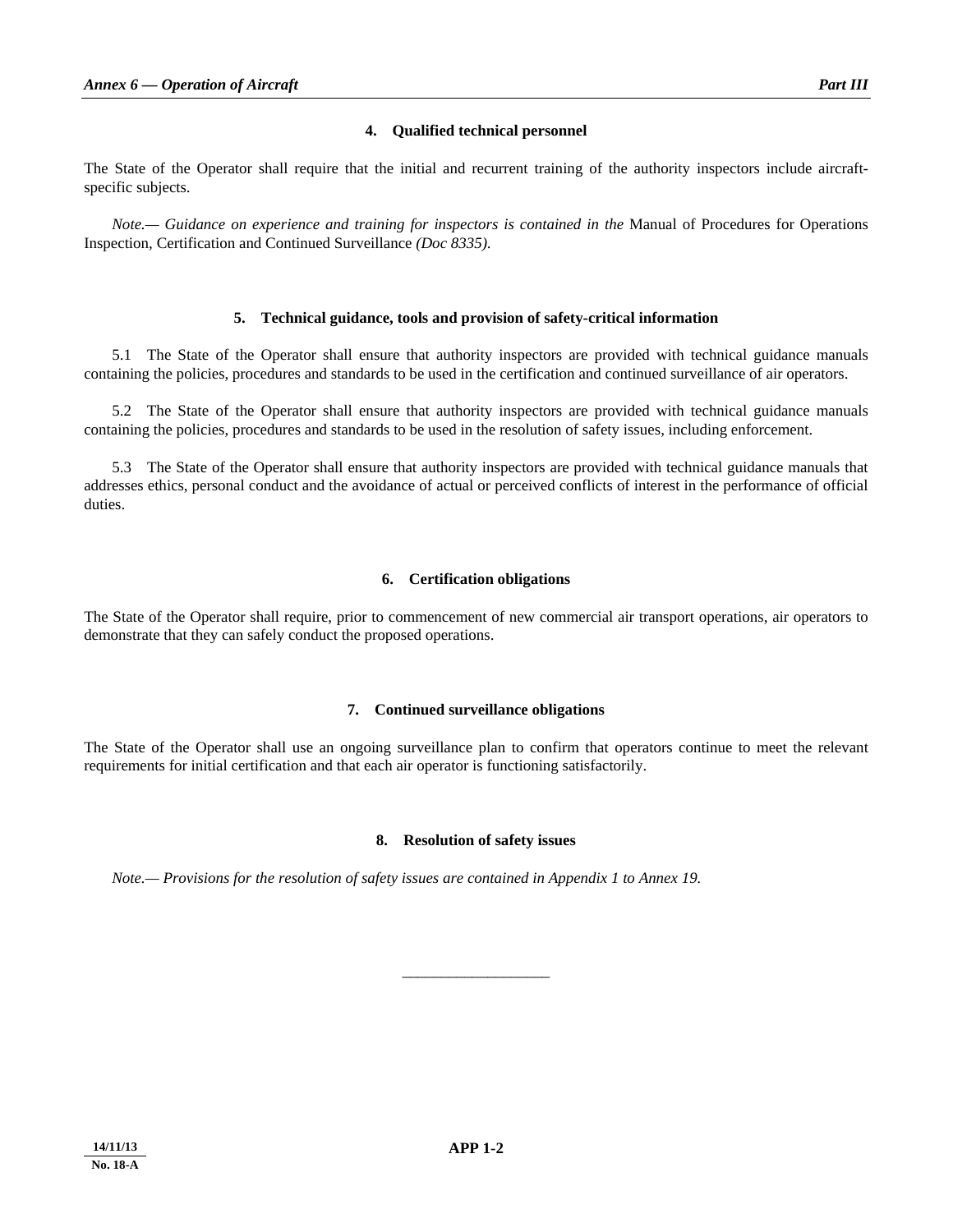# **APPENDIX 2. ADDITIONAL REQUIREMENTS FOR OPERATIONS OF HELICOPTERS IN PERFORMANCE CLASS 3 IN INSTRUMENT METEOROLOGICAL CONDITIONS (IMC)**

*(See Section II, Chapter 3, 3.4.1)* 

Airworthiness and operations requirements provided in accordance with Section II, Chapter 3, 3.4.1, shall satisfy the following**:** 

#### **1. Engine reliability**

1.1 Attaining and maintaining approval for engines used by helicopters operating in performance Class 3 in IMC:

 1.1.1 In order to attain initial approval for existing in-service engine types, reliability shall be shown to have a nominal power loss rate of less than 1 per 100 000 engine hours based on a risk management process.

 *Note.— Power loss in this context is defined as any significant loss of power, the cause of which may be traced to engine or engine component, design, maintenance or installation, including design or installation of the fuel ancillary or engine control systems. (See Attachment H.)* 

 1.1.2 In order to attain initial approval for new engine types, the State of Design shall assess engine models for acceptance for operations in performance Class 3 in IMC on a case-by-case basis.

 1.1.3 In order to maintain approval, the State of Design shall, through the continuing airworthiness process, ensure that engine reliability remains consistent with the intent of the Standard contained in 1.1.1.

1.2 The operator shall be responsible for a programme for ongoing engine trend monitoring.

- 1.3 To minimize the probability of in-flight engine failure, the engine shall be equipped with:
- a) for turbine engines: a re-ignition system that activates automatically or a manually selectable continuous ignition system unless the engine certification has determined that such a system is not required, taking into consideration the likely environmental conditions in which the engine is to be operated;
- b) a magnetic particle detection or equivalent system that monitors the engine, accessories gearbox, and reduction gearbox, and which includes a flight deck caution indication; and
- c) a means that would permit continuing operation of the engine through a sufficient power range to safely complete the flight in the event of any reasonably probable failure of the fuel control unit.

#### **2. Systems and equipment**

Helicopters operating in performance Class 3 in IMC shall be equipped with the following systems and equipment intended to ensure continued safe flight or to assist in achieving a safe forced landing after an engine failure, under all allowable operating conditions:

 a) either two separate electrical generating systems, each one capable of supplying all probable combinations of continuous in-flight electrical loads for instruments, equipment and systems required in IMC; or a primary electrical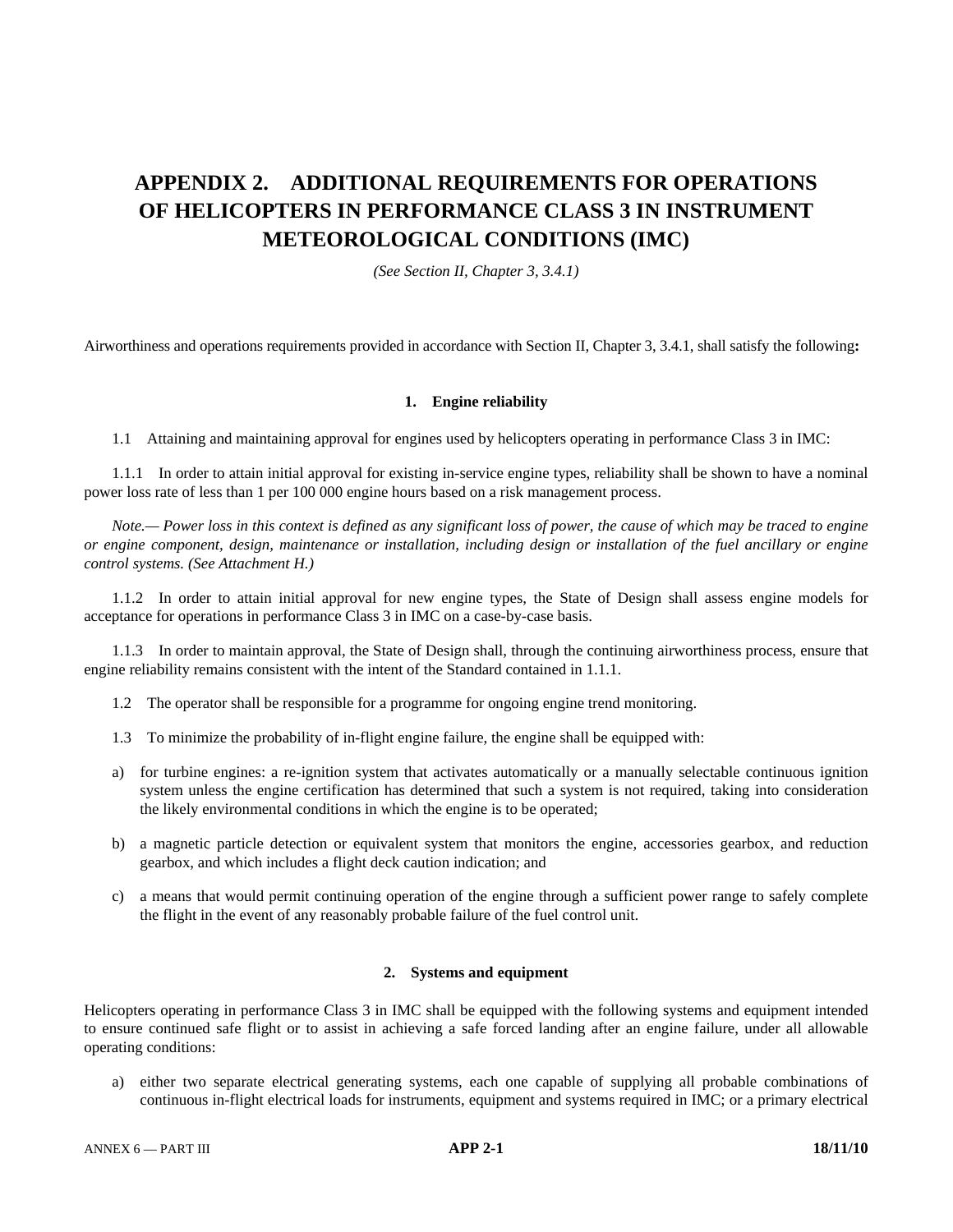source and a standby battery or other alternate source of electric power that is capable of supplying 150 per cent of electrical loads of all required instruments and equipment necessary for safe emergency operations of the helicopter for at least one hour; and

 b) an emergency electrical supply system of sufficient capacity and endurance, following loss of all normally generated power to, as a minimum:

*Note.— If a battery is used to satisfy the requirement for a second power source (see 2 a) above), an additional electrical power supply may not be required.*

- 1) maintain the operation of all essential flight instruments, communication and navigation systems during a descent from the maximum certificated altitude in an autorotational configuration to the completion of a landing;
- 2) maintain the operation of the stabilization system, if applicable;
- 3) lower the landing gear, if applicable;
- 4) where required, provide power to one pitot heater, which must serve an airspeed indicator clearly visible to the pilot;
- 5) provide for the operation of the landing light;
- 6) provide for one engine restart, if applicable; and
- 7) provide for the operation of the radio altimeter;
- c) a radio altimeter;
- d) an autopilot if intended as a substitute for a second pilot. In these cases, the State of Operator shall ensure the operator's approval clearly states any conditions or limitations on its use;
- e) a means to provide for at least one attempt at engine re-start;
- f) an area navigation system approved for use in IFR, capable of being used to locate suitable landing areas in the event of an emergency;
- g) a landing light that is independent of retractable landing gear and is capable of adequately illuminating the touchdown area in a night forced landing; and
- h) an engine fire warning system.

#### **3. Minimum serviceability requirements — operating equipment**

The State of the Operator shall specify the minimum serviceability requirements for operating equipment in helicopters operating in performance Class 3 in IMC.

#### **4. Operations manual information**

The operations manual shall include limitations, procedures, approval status and other information relevant to operations in performance Class 3 in IMC.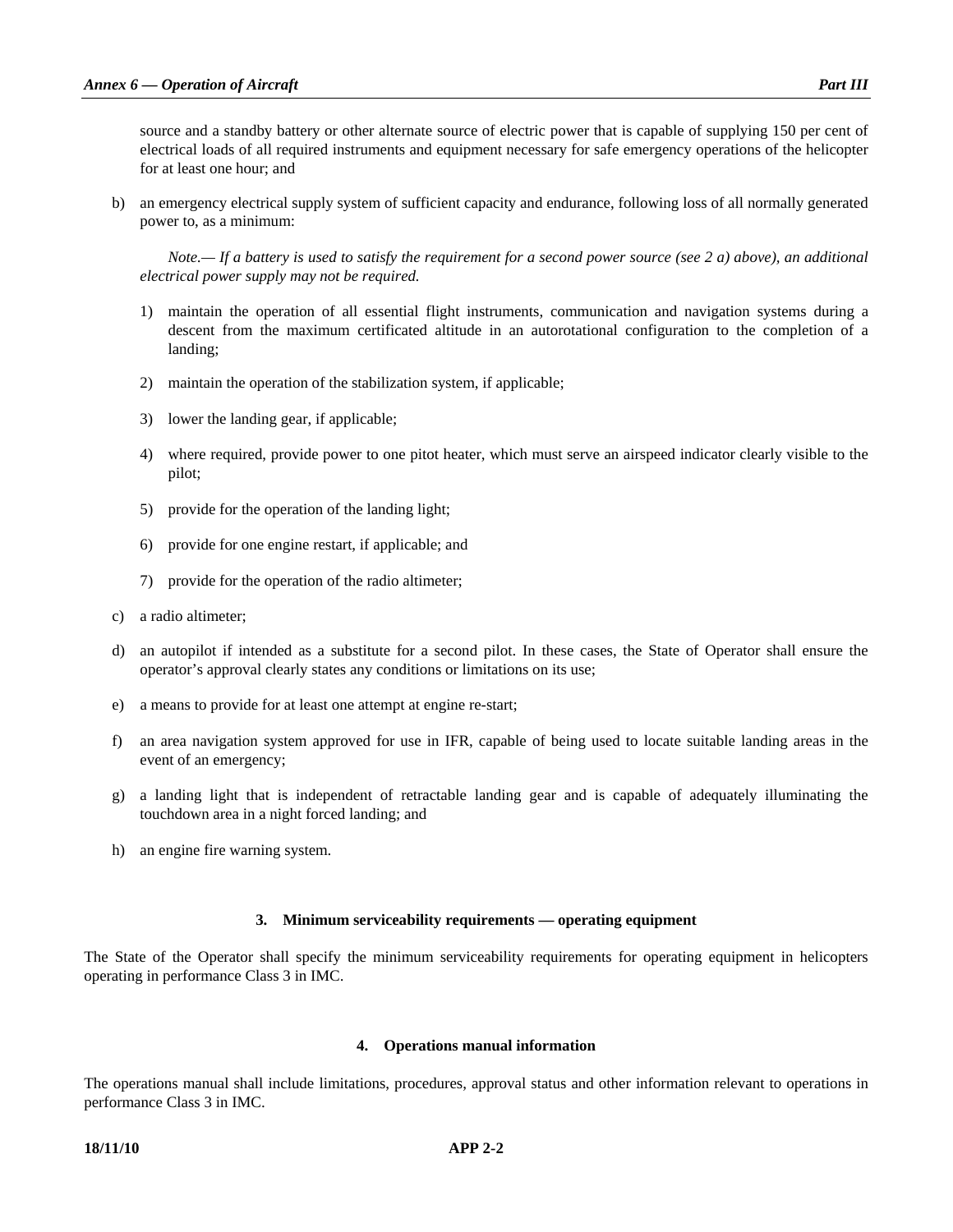#### **5. Event reporting**

 5.1 An operator approved to conduct operations by helicopters in performance Class 3 in IMC shall report all significant failures, malfunctions or defects to the State of the Operator who in turn shall notify the State of Design.

 5.2 The State of the Operator shall monitor operations in performance Class 3 in IMC so as to be able to take any actions necessary to ensure that the intended safety level is maintained. The State of the Operator shall notify major events or trends of particular concern to the appropriate type certificate holder and the State of Design.

#### **6. Operator planning**

Operator route planning shall take account of all relevant information in the assessment of intended routes or areas of operations, including the following:

- a) the nature of the terrain to be overflown, including the potential for carrying out a safe forced landing in the event of an engine failure or major malfunction;
- b) weather information, including seasonal and other adverse meteorological influences that may affect the flight; and
- c) other criteria and limitations as specified by the State of the Operator.

#### **7. Flight crew experience, training and checking**

 7.1 The State of the Operator shall prescribe the minimum flight crew experience for helicopters operating in performance Class 3 in IMC.

 7.2 An operator's flight crew training and checking programme shall be appropriate to operations in performance Class 3 in IMC, covering normal, abnormal and emergency procedures and, in particular, detection of engine failure including descent to a forced landing in IMC and, for single engine helicopters, entry into a stabilized autorotation.

#### **8. Operator certification or validation**

The operator shall demonstrate the ability to conduct operations in performance Class 3 in IMC through a certification and approval process specified by the State of the Operator.

\_\_\_\_\_\_\_\_\_\_\_\_\_\_\_\_\_\_\_\_\_

 *Note.— Guidance on the airworthiness and operational requirements is contained in Attachment H.*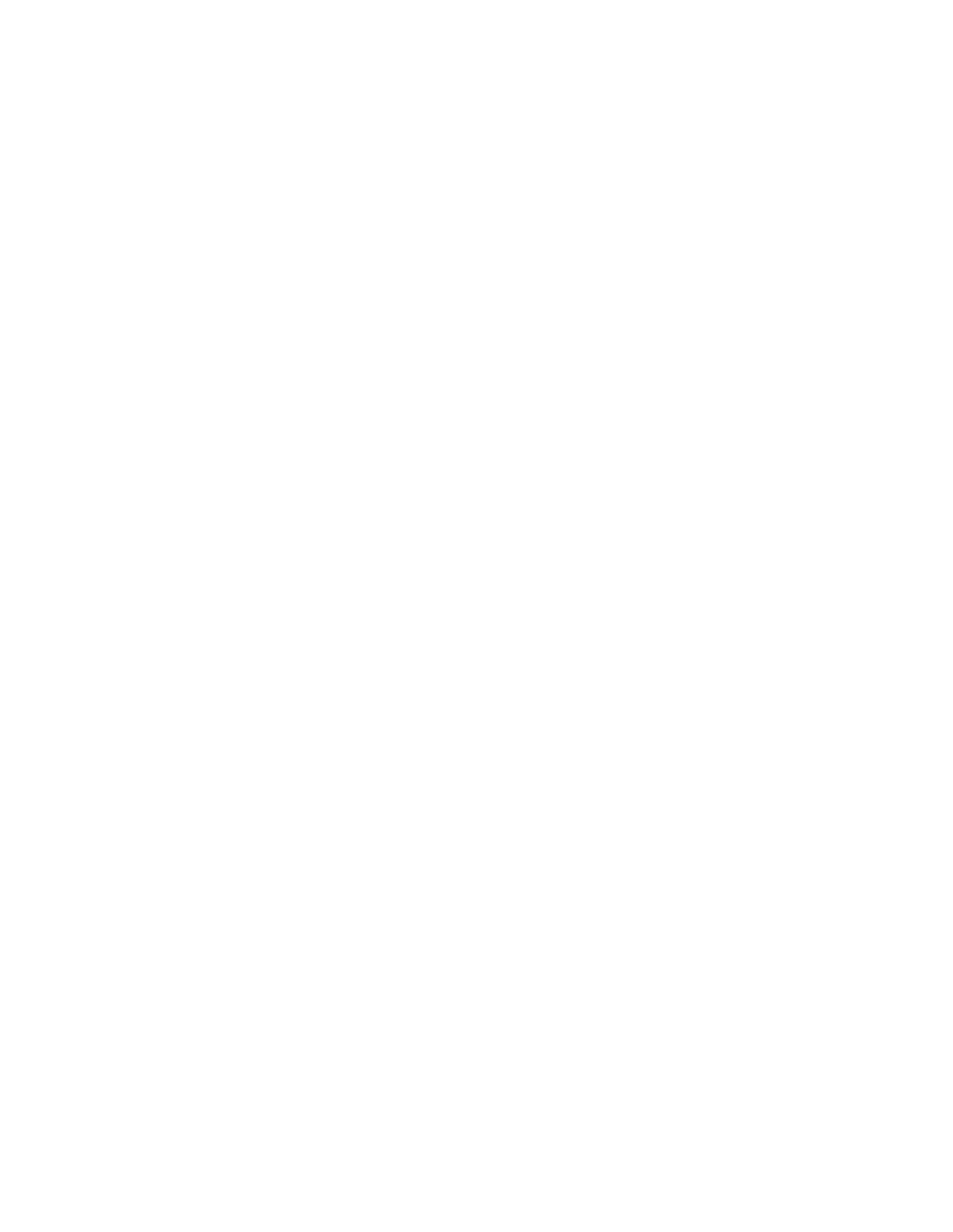## **APPENDIX 3. AIR OPERATOR CERTIFICATE (AOC)**

*(Note. — See Section II, Chapter 2, 2.2.1.5 and 2.2.1.6)* 

#### **1. Purpose and scope**

 1.1 The AOC and its associated model-specific operations specifications shall contain the minimum information required in paragraphs 2 and 3 respectively, in a standardized format.

 1.2 The air operator certificate and its associated operations specifications shall define the operations for which an operator is authorized.

 *Note.— Attachment E, paragraph 3.2.2, contains additional information that may be listed in the operations specifications associated with the air operator certificate.* 

#### **2. AOC template**

 *Note.— Section II, Chapter 4, 4.1.2, requires a certified true copy of the AOC to be carried aboard.* 

| <b>AIR OPERATOR CERTIFICATE</b>                                                                                                                                                                                                                                            |                                                                                                                                          |                                                                                                                                                                            |  |
|----------------------------------------------------------------------------------------------------------------------------------------------------------------------------------------------------------------------------------------------------------------------------|------------------------------------------------------------------------------------------------------------------------------------------|----------------------------------------------------------------------------------------------------------------------------------------------------------------------------|--|
| $\overline{1}$                                                                                                                                                                                                                                                             | STATE OF THE OPERATOR <sup>2</sup>                                                                                                       | $\overline{1}$                                                                                                                                                             |  |
|                                                                                                                                                                                                                                                                            | <b>ISSUING AUTHORITY3</b>                                                                                                                |                                                                                                                                                                            |  |
| AOC $#4$ :<br>Expiry date <sup>5</sup> :                                                                                                                                                                                                                                   | <b>OPERATOR NAME<sup>6</sup></b><br>Dba trading name':<br>Operator address <sup>8</sup> :<br>Telephone <sup>9</sup> :<br>Fax:<br>E-mail: | OPERATIONAL POINTS OF CONTACT <sup>10</sup><br>Contact details, at which operational<br>management can be contacted without undue<br>delay, are listed in $\frac{11}{2}$ . |  |
| This certificate certifies that ______________________ <sup>12</sup> is authorized to perform commercial air operations, as defined in the attached<br>operations specifications, in accordance with the operations manual and the _______________________ <sup>13</sup> . |                                                                                                                                          |                                                                                                                                                                            |  |
| Date of issue <sup>14</sup> :                                                                                                                                                                                                                                              | Name and signature <sup>15</sup> :<br>Title:                                                                                             |                                                                                                                                                                            |  |

*Notes.—* 

- *1. For use of the State of the Operator.*
- *2. Replace by the name of the State of the Operator.*
- *3. Replace by the identification of the issuing authority of the State of the Operator.*
- *4. Unique AOC number, as issued by the State of the Operator.*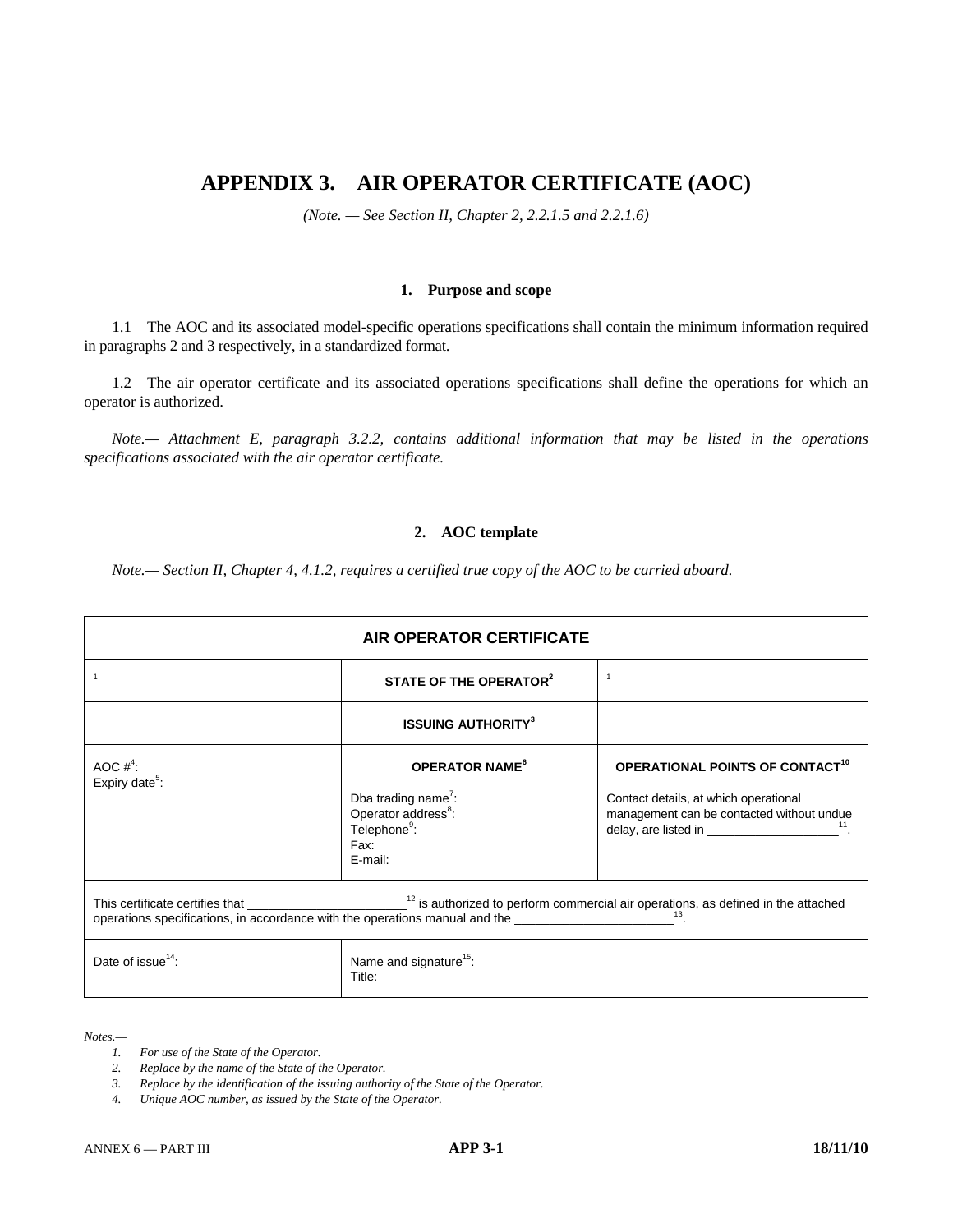- *5. Date after which the AOC ceases to be valid (dd-mm-yyyy).*
- *6. Replace by the operator's registered name.*
- *7. Operator's trading name, if different. Insert "dba" before the trading name (for "doing business as").*
- *8. Operator's principal place of business address.*
- *9. Operator's principal place of business telephone and fax details, including the country code. E-mail to be provided if available.*
- *10. The contact details include the telephone and fax numbers, including the country code, and the e-mail address (if available) at which operational management can be contacted without undue delay for issues related to flight operations, airworthiness, flight and cabin crew competency, dangerous goods and other matters as appropriate.*
- *11. Insert the controlled document, carried on board, in which the contact details are listed, with the appropriate paragraph or page reference. e.g.: "Contact details are listed in the operations manual, Gen/Basic, Chapter 1, 1.1" or "… are listed in the operations specifications, page 1" or "… are listed in an attachment to this document".*
- *12. Operator's registered name.*
- *13. Insert reference to the appropriate civil aviation regulations.*
- *14. Issuance date of the AOC (dd-mm-yyyy).*
- *15. Title, name and signature of the authority representative. In addition, an official stamp may be applied on the AOC.*

# **3. Operations specifications for each aircraft model**

 *Note.— Section II, Chapter 4, 4.1.2, requires a copy of the operations specifications of this section to be carried aboard.* 

 3.1 For each helicopter model in the operator's fleet, identified by helicopter make, model and series, the following list of authorizations, conditions and limitations shall be included: issuing authority contact details, operator name and AOC number, date of issue and signature of the authority representative, aircraft model, types and area of operations, special limitations and authorizations.

 *Note.— If authorizations and limitations are identical for two or more models, these models may be grouped in a single list.* 

3.2 The operations specifications layout referred to in Chapter 2, 2.2.1.6, shall be as follows:

 *Note.— The MEL constitutes an integral part of the operations manual.*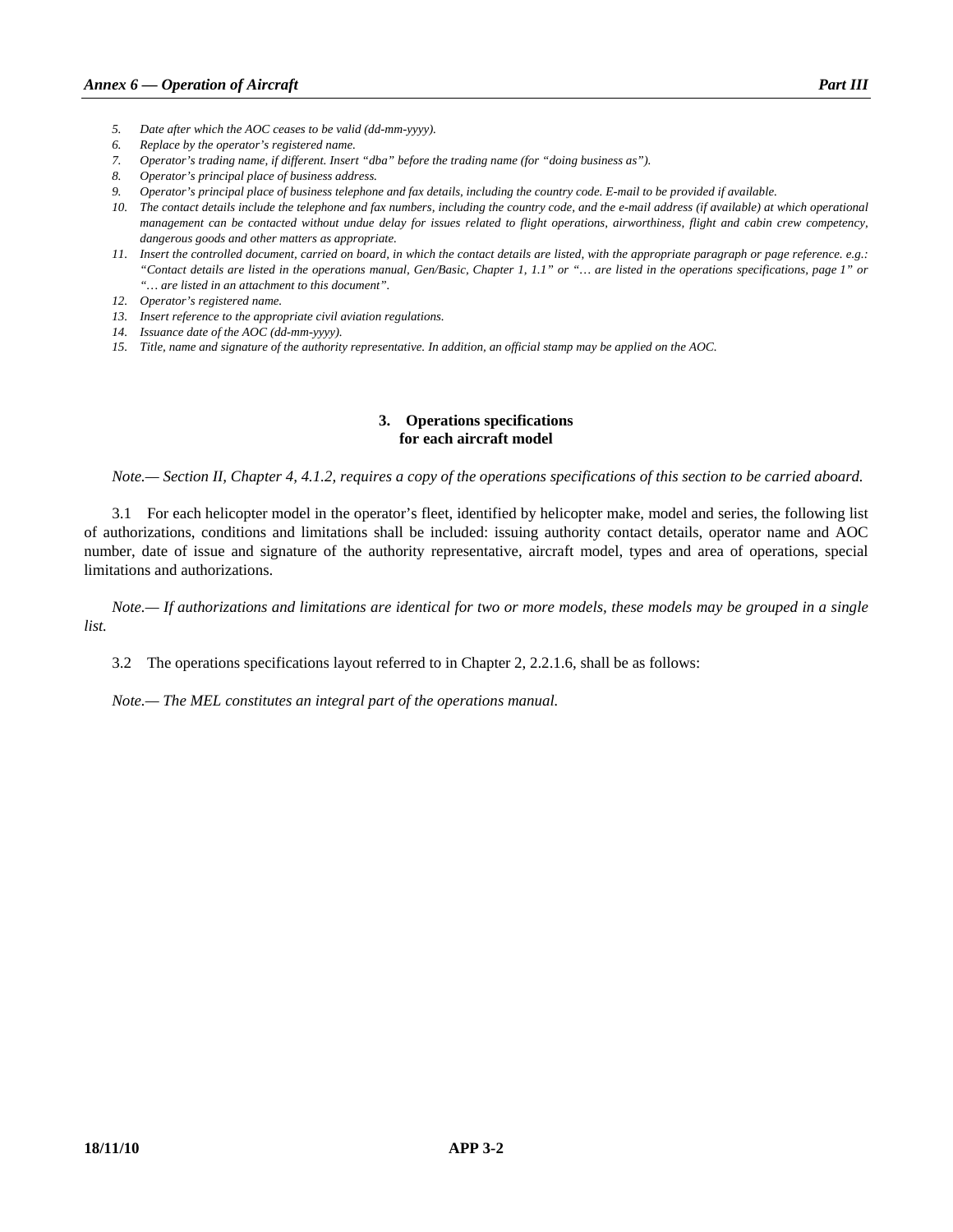| <b>OPERATIONS SPECIFICATIONS</b><br>(subject to the approved conditions in the operations manual) |            |        |                                                      |                             |  |  |  |
|---------------------------------------------------------------------------------------------------|------------|--------|------------------------------------------------------|-----------------------------|--|--|--|
|                                                                                                   |            |        | <b>ISSUING AUTHORITY CONTACT DETAILS<sup>1</sup></b> |                             |  |  |  |
|                                                                                                   |            |        | Fax: ___________________________                     | E-mail:                     |  |  |  |
|                                                                                                   |            |        |                                                      |                             |  |  |  |
| Dba trading name: __________________                                                              |            |        |                                                      |                             |  |  |  |
| Aircraft model <sup>5</sup> :                                                                     |            |        |                                                      |                             |  |  |  |
| Types of operation: Commercial air transportation                                                 |            |        | $\Box$ Cargo<br>$\Box$ Passengers                    | $\Box$ Other <sup>6</sup> : |  |  |  |
| Area(s) of operation <sup>7</sup> :                                                               |            |        |                                                      |                             |  |  |  |
| Special limitations <sup>8</sup> :                                                                |            |        |                                                      |                             |  |  |  |
| <b>SPECIAL AUTHORIZATIONS</b>                                                                     | <b>YES</b> | NO.    | <b>SPECIFIC APPROVALS<sup>9</sup></b>                | <b>REMARKS</b>              |  |  |  |
| Dangerous goods                                                                                   | $\Box$     | $\Box$ |                                                      |                             |  |  |  |
| Low visibility operations                                                                         |            |        |                                                      |                             |  |  |  |
| Approach and landing                                                                              | □          | $\Box$ | ft                                                   |                             |  |  |  |
| Take-off                                                                                          | $\Box$     | $\Box$ | $RVR^{11}$ : _______ m                               |                             |  |  |  |
| Operational credit(s)                                                                             | $\Box$     |        | $12\,$                                               |                             |  |  |  |
| Navigation specifications for<br>PBN operations <sup>13</sup>                                     | $\Box$     | □      |                                                      | 14                          |  |  |  |
| Continuing airworthiness                                                                          |            |        | 15                                                   |                             |  |  |  |
| EFB                                                                                               |            |        | 16                                                   |                             |  |  |  |
| Other <sup>17</sup>                                                                               | $\Box$     | $\Box$ |                                                      |                             |  |  |  |

*Notes.—* 

 *1. Telephone and fax contact details of the authority, including the country code. E-mail to be provided if available.*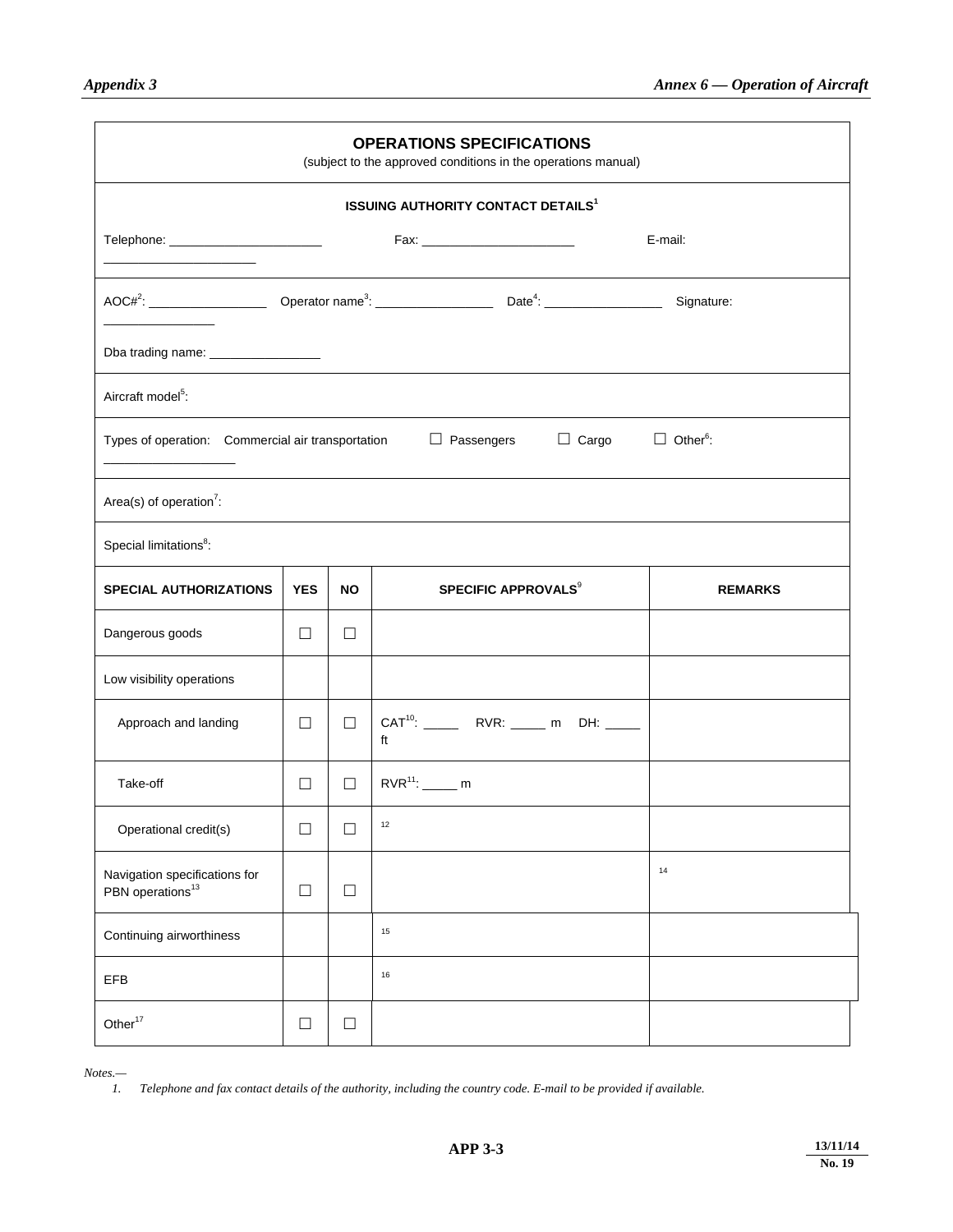- *2. Insert the associated AOC number.*
- *3. Insert the operator's registered name and the operator's trading name, if different. Insert "dba" before the trading name (for "doing business as").*
- *4. Issuance date of the operations specifications (dd-mm-yyyy) and signature of the authority representative.*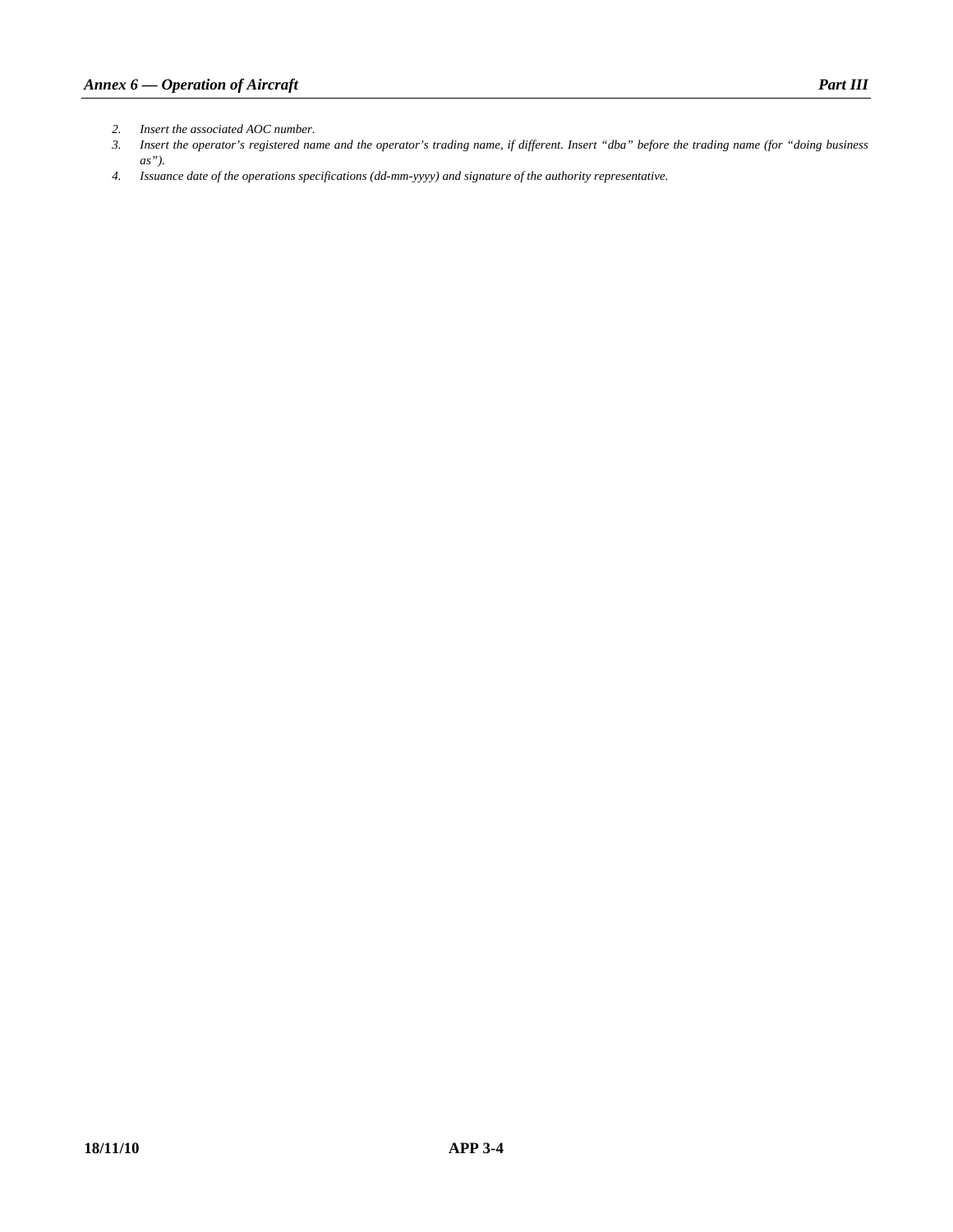- *5. Insert the Commercial Aviation Safety Team (CAST)/ICAO designation of the helicopter make, model and series, or master series, if a series has been designated (e.g. Bell-47G-3 or SIKORSKY-S55). The CAST/ICAO taxonomy is available at: http://www.intlaviationstandards.org.*
- *6. Other type of transportation to be specified (e.g. emergency medical service).*
- *7. List the geographical area(s) of authorized operation (by geographical coordinates or specific routes, flight information region or national or regional boundaries).*
- *8. List the applicable special limitations (e.g. VFR only, day only).*
- *9. List in this column the most permissive criteria for each approval or the approval type (with appropriate criteria).*
- *10. Insert the applicable instrument approach operation classified as Type B (CAT II, etc.). Insert the minimum RVR in metres and decision height in feet. One line is used per listed approach category.*
- *11. Insert the approved minimum take-off RVR in metres. One line per approval may be used if different approvals are granted.*
- *12. List the airborne capabilities (i.e. automatic landing, HUD, EVS, SVS, CVS) and associated operational credit(s) granted.*
- *13. Performance-based navigation (PBN): one line is used for each PBN specification authorization (e.g. RNAV 10, RNAV 1, RNP 4), with appropriate limitations or conditions listed in the "Specific Approvals" and/or "Remarks" columns.*
- *14. Limitations, conditions and regulatory basis for operational approval associated with the performance-based navigation specifications (e.g. GNSS, DME/DME/IRU). Information on performance-based navigation, and guidance concerning the implementation and operational approval process, are contained in the* Performance-based Navigation (PBN) Manual *(Doc 9613).*
- *15. Insert the name of the person/organization responsible for ensuring that the continuing airworthiness of the helicopter is maintained and the regulation that requires the work, i.e. within the AOC regulation or a specific approval (e.g. EC2042/2003, Part M, Subpart G).*
- *16. List the EFB functions with any applicable limitations.*
- *17. Other authorizations or data can be entered here, using one line (or one multi-line block) per authorization (e.g. special approach authorization, special operations, specification of which performance class(es) the aircraft can be operated in).*

\_\_\_\_\_\_\_\_\_\_\_\_\_\_\_\_\_\_\_\_\_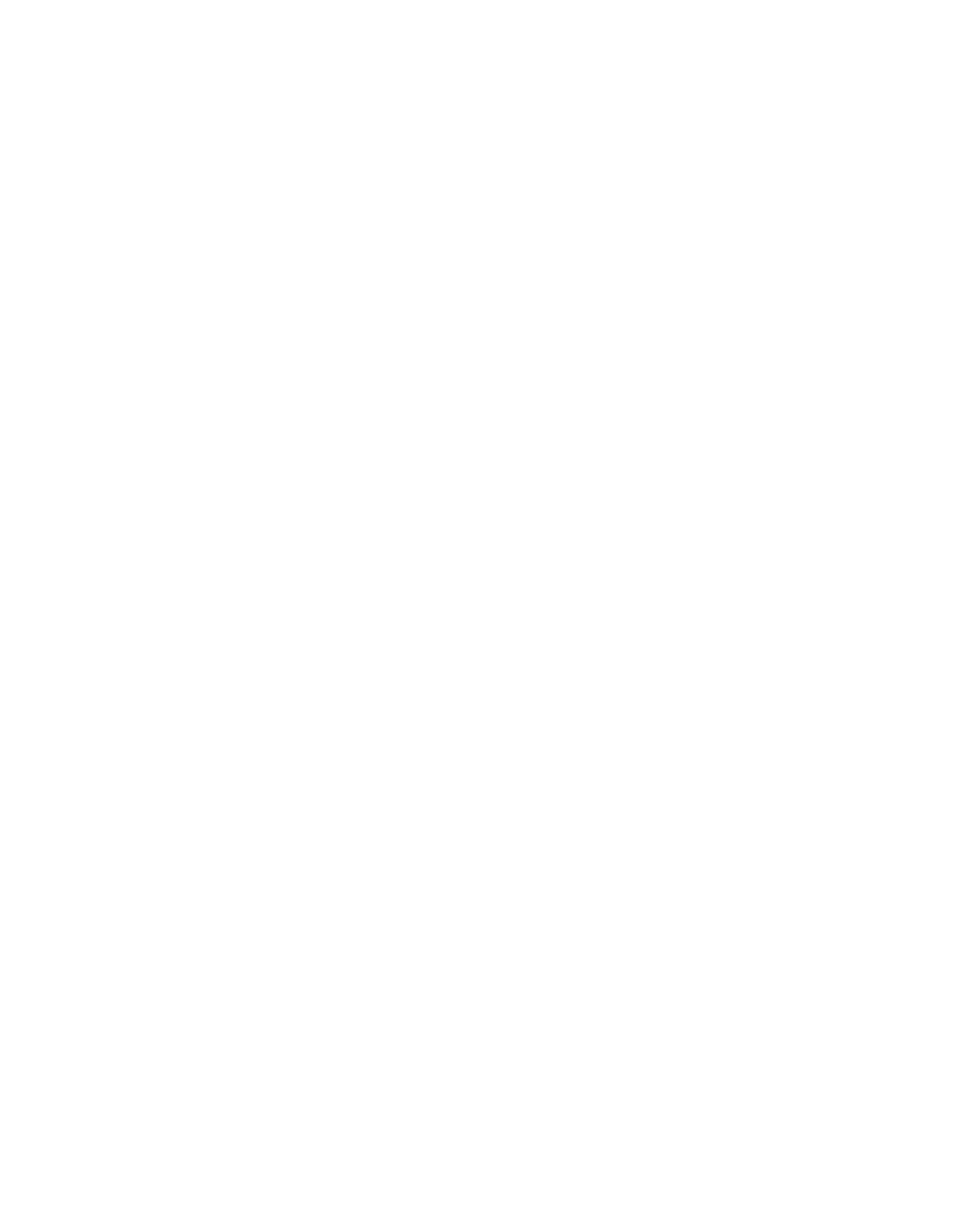# **APPENDIX 4. FLIGHT RECORDERS**

*(Note — See Section II, Chapter 4, 4.3 and Section III, Chapter 4, 4.7)* 

The material in this Appendix concerns flight recorders intended for installation in helicopters engaged in international air navigation. Crash protected flight recorders comprise one or more of the following-systems: a flight data recorder (FDR), a cockpit voice recorder (CVR), an airborne image recorder (AIR) and/or a data link recorder (DLR).

#### **1. General requirements**

- 1.1 Non-deployable flight recorder containers shall:
- a) be painted a distinctive orange or yellow colour;
- b) carry reflective material to facilitate their location; and
- c) have securely attached an automatically activated underwater locating device operating at a frequency of 37.5 kHz. At the earliest practical date, but not later than 1 January 2018, this device shall operate for a minimum of ninety days.

 *Note.— Current industry practice is to phase out yellow flight recorder containers at the end of the service life of the flight recorder.*

- 1.2 The flight recorder systems shall be installed so that:
- a) the probability of damage to the recordings is minimized;
- b) they receive electrical power from a bus that provides the maximum reliability for operation of the flight recorder systems without jeopardizing service to essential or emergency loads;
- c) there is an aural or visual means for pre-flight checking that the flight recorder systems are operating properly; and
- d) if the flight recorder systems have a bulk erasure device, the installation shall be designed to prevent operation of the device during flight time or crash impact.

 1.3 The flight recorder systems, when tested by methods approved by the appropriate certificating authority, shall be demonstrated to be suitable for the environmental extremes over which they are designed to operate.

1.4 Means shall be provided for an accurate time correlation between the flight recorder systems functions.

 1.5 The manufacturer usually provides the appropriate certificating authority with the following information in respect of the flight recorder systems:

- a) manufacturer's operating instructions, equipment limitations and installation procedures; and
- b) manufacturer's test reports.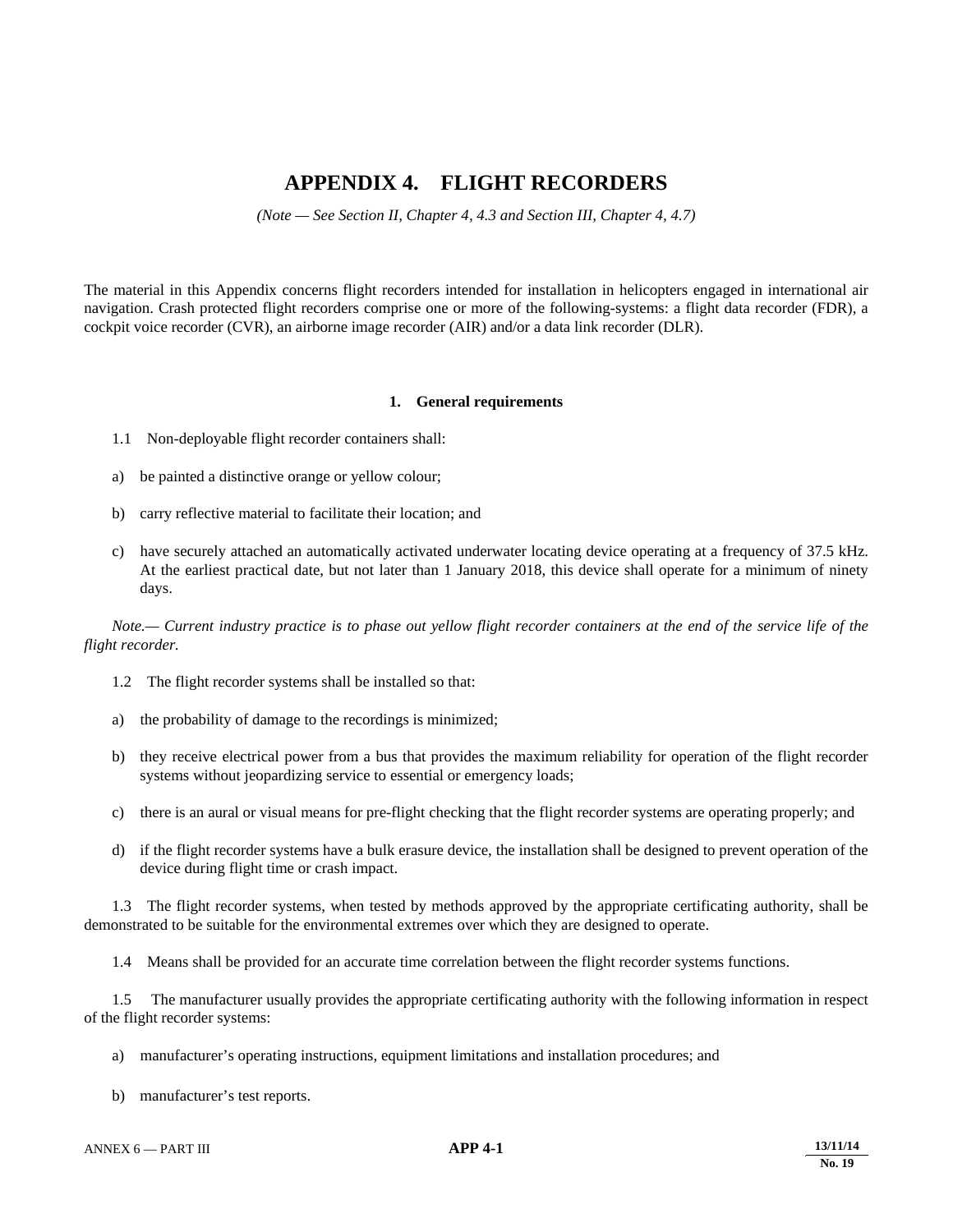# **2. Flight data recorder (FDR)**

 2.1 The flight data recorder shall start to record prior to the helicopter moving under its own power and record continuously until the termination of the flight when the helicopter is no longer capable of moving under its own power.

# 2.2 Parameters to be recorded

 2.2.1 Flight data recorders for helicopters shall be classified as Type IV, IVA and V depending upon the number of parameters to be recorded.

 2.2.2 The parameters that satisfy the requirements for Types IV, IVA and V FDRs, are listed in the paragraphs below. The number of parameters to be recorded shall depend on helicopter complexity. The parameters without an asterisk (\*) are mandatory parameters which shall be recorded regardless of helicopter complexity. In addition, the parameters designated by an asterisk (\*) shall be recorded if an information data source for the parameter is used by helicopter systems or the flight crew to operate the helicopter. However, other parameters may be substituted with due regard to the helicopter type and the characteristics of the recording equipment.

2.2.3 The following parameters shall satisfy the requirements for flight path and speed:

- Pressure altitude
- Indicated airspeed
- Outside air temperature
- Heading
- Normal acceleration
- Lateral acceleration
- Longitudinal acceleration (body axis)
- Time or relative time count
- Navigation data\*: drift angle, wind speed, wind direction, latitude/longitude
- Radio altitude\*.

2.2.4 The following parameters shall satisfy the requirements for attitude:

- Pitch attitude
- Roll attitude
- Yaw rate.

2.2.5 The following parameters shall satisfy the requirements for engine power:

- Power on each engine: free power turbine speed (Nf), engine torque, engine gas generator speed (Ng), cockpit power control position
- Rotor: main rotor speed, rotor brake
- Main gearbox oil pressure\*
- Gearbox oil temperature\*: main gearbox oil temperature, intermediate gearbox oil temperature, tail rotor gearbox oil temperature
- Engine exhaust gas temperature  $(T_4)^*$
- Turbine inlet temperature (TIT)\*.

2.2.6 The following parameters shall satisfy the requirements for operation:

- Hydraulics low pressure
- Warnings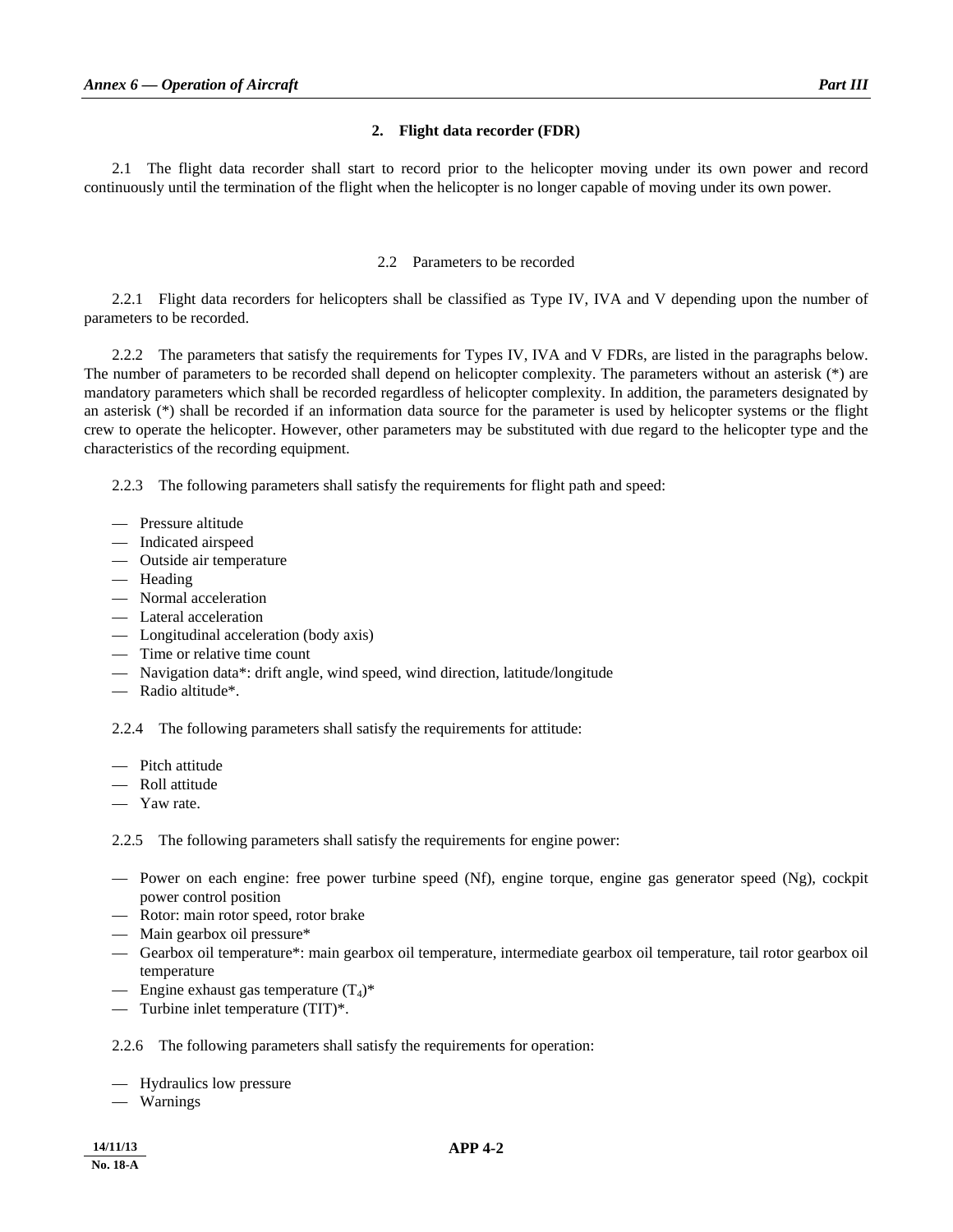- Primary flight controls pilot input and/or control output position: collective pitch, longitudinal cyclic pitch, lateral cyclic pitch, tail rotor pedal, controllable stabilator, hydraulic selection
- Marker beacon passage
- Each navigation receiver frequency selection
- AFCS mode and engagement status\*
- Stability augmentation system engagement\*
- Indicated sling load force\*
- Vertical deviation\*: ILS glide path, MLS elevation, GNSS approach path
- Horizontal deviation\*: ILS localizer, MLS azimuth, GNSS approach path
- DME 1 and 2 distances\*
- Altitude rate\*
- Ice detector liquid water content\*
- Helicopter health and usage monitor system (HUMS)\*: engine data, chip detectors, channel timing, exceedance discretes, broadband average engine vibration.

2.2.7 The following parameters shall satisfy the requirements for configuration:

- Landing gear or gear selector position\*
- Fuel contents\*
- Ice detector liquid water content\*.

 2.2.8 *Type IVA FDR.* This FDR will be capable of recording, as appropriate to the helicopter, at least the 48 parameters in Table A4-1.

2.2.9 *Type IV FDR*. This FDR shall be capable of recording, as appropriate to the helicopter, at least the first 30 parameters in Table A4-1.

2.2.10 *Type V FDR*. This FDR shall be capable of recording, as appropriate to the helicopter, at least the first 15 parameters in Table A4-1.

2.2.11 If further recording capacity is available, recording of the following additional information shall be considered:

- a) additional operational information from electronic displays, such as electronic flight instrument systems (EFIS), electronic centralized aircraft monitor (ECAM) and engine indication and crew alerting system (EICAS); and
- b) additional engine parameters (EPR,  $N_1$ , fuel flow, etc.).

# 2.3 Additional information

 2.3.1 The measurement range, recording interval and accuracy of parameters on installed equipment is usually verified by methods approved by the appropriate certificating authority.

 2.3.2 Documentation concerning parameter allocation, conversion equations, periodic calibration and other serviceability/maintenance information shall be maintained by the operator/owner. The documentation shall be sufficient to ensure that accident investigation authorities have the necessary information to read out the data in engineering units.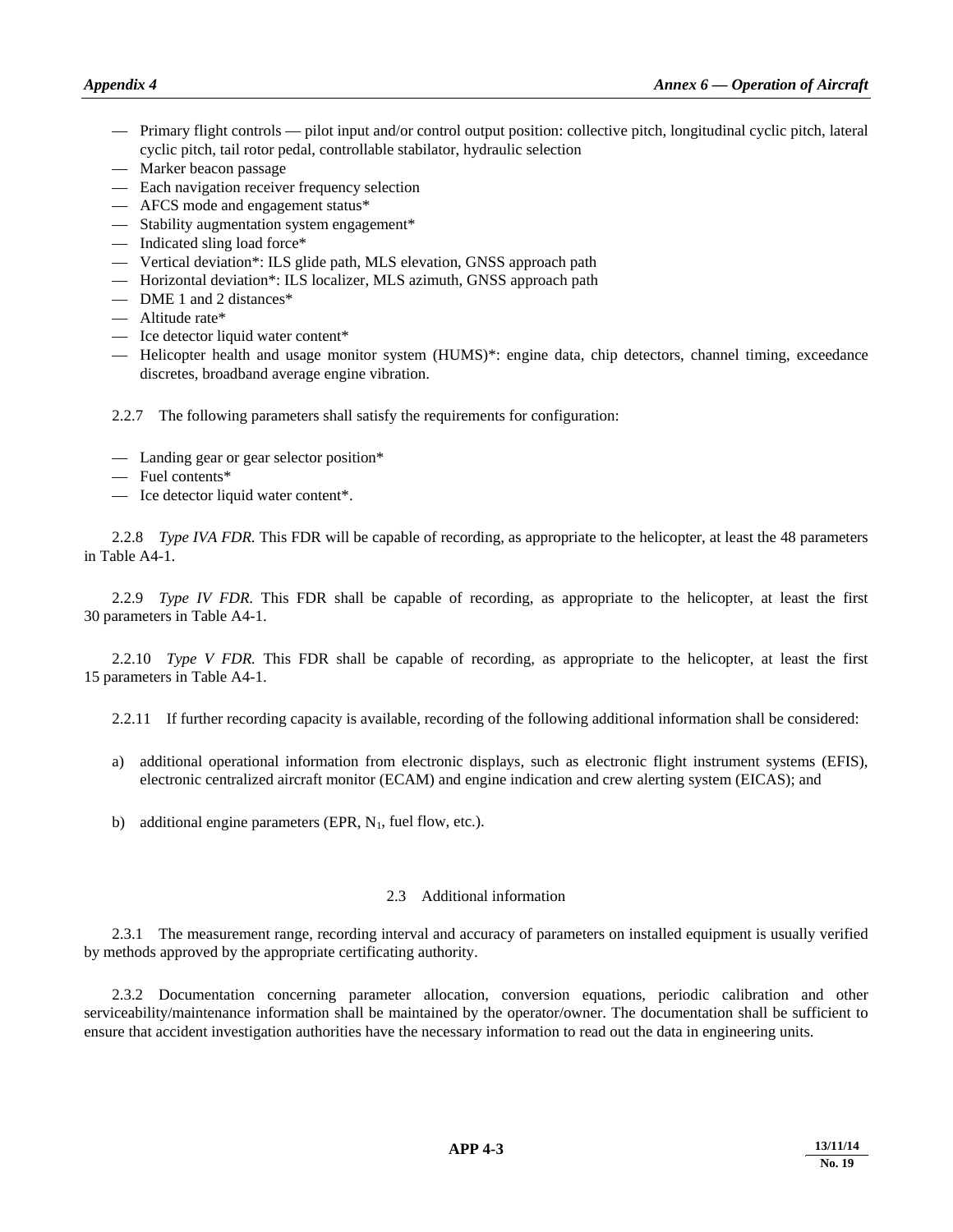# **3. Cockpit voice recorder (CVR)**

3.1 Signals to be recorded

 3.1.1 The CVR shall start to record prior to the helicopter moving under its own power and record continuously until the termination of the flight when the helicopter is no longer capable of moving under its own power. In addition, depending on the availability of electrical power, the CVR shall start to record as early as possible during the cockpit checks prior to engine start at the beginning of the flight until the cockpit checks immediately following engine shutdown at the end of the flight.

3.1.2 The CVR shall record on four separate channels, or more, at least the following:

- a) voice communication transmitted from or received in the aircraft by radio;
- b) aural environment on the flight deck;
- c) voice communication of flight crew members on the flight deck using the interphone system, if installed;
- d) voice or audio signals identifying navigation or approach aids introduced in the headset or speaker; and
- e) voice communication of flight crew members using the passenger address system, if installed.

 3.1.3 The CVR shall be capable of recording on at least four channels simultaneously. On tape-based CVR, to ensure accurate time correlation between channels, the CVR shall record in an in-line format. If a bi-directional configuration is used, the in-line format and channel allocation shall be retained in both directions.

3.1.4 The preferred channel allocation shall be as follows:

- Channel 1 co-pilot headphones and live boom microphone
- Channel 2 pilot headphones and live boom microphone
- Channel 3 area microphone
- Channel 4 time reference, main rotor speed or the flight deck vibration environment, the third and fourth crew member's headphone and live microphone, if applicable.

 *Note 1.— Channel 1 is located closest to the base of the recording head.* 

 *Note 2.— The preferred channel allocation presumes use of current conventional magnetic tape transport mechanisms and is specified because the outer edges of the tape have a higher risk of damage than the middle. It is not intended to preclude use of alternative recording media where such constraints may not apply.* 

# **4. Airborne image recorder (AIR)**

#### 4.1 Classes

 4.1.1 A Class A AIR captures the general cockpit area in order to provide data supplemental to conventional flight recorders.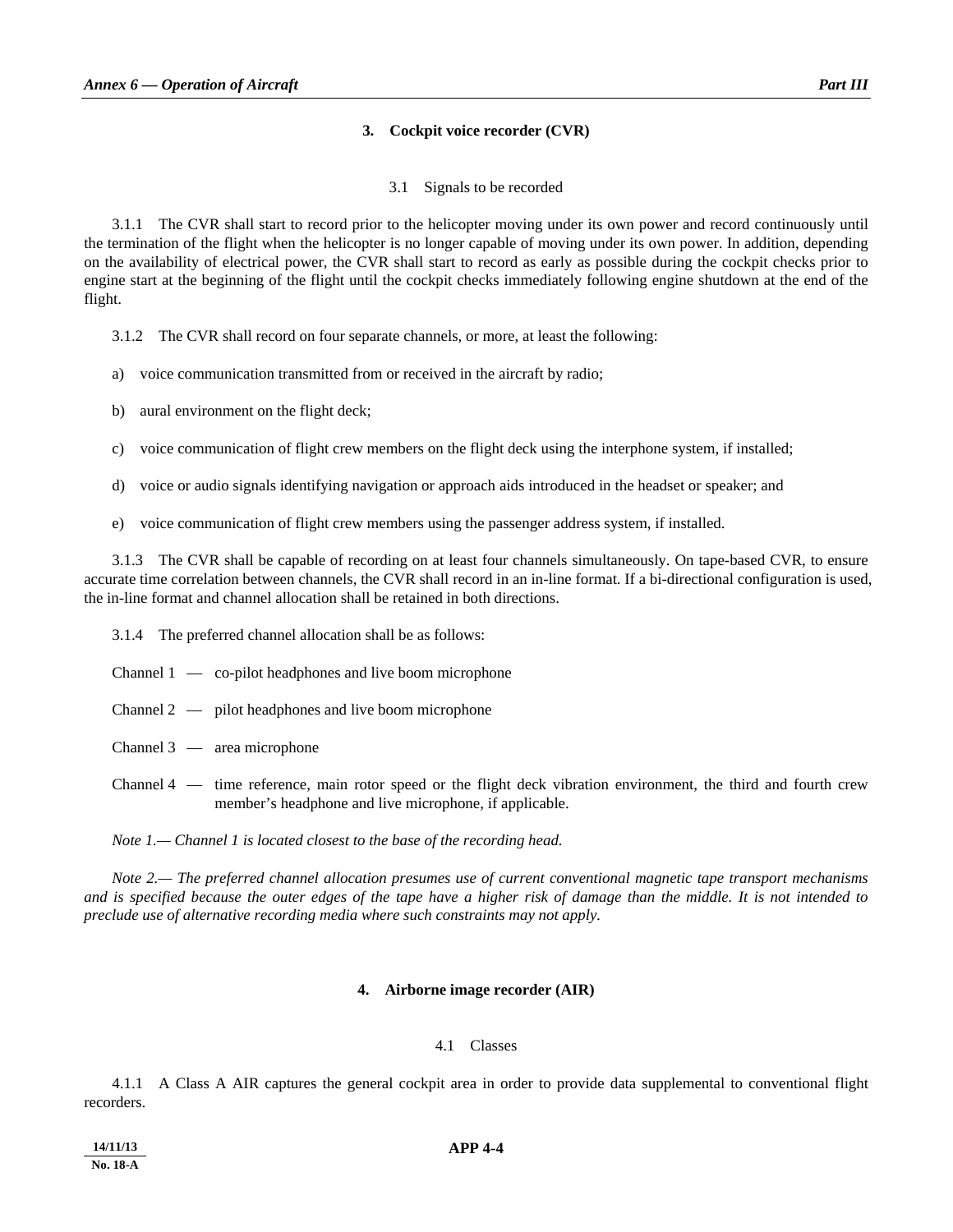*Note 1.— To respect crew privacy, the cockpit area view may be designed as far as practical to exclude the head and shoulders of crew members whilst seated in their normal operating position.* 

 *Note 2.— There are no provisions for Class A AIRs in this document.*

4.1.2 A Class B AIR captures data link message displays.

4.1.3 A Class C AIR captures instruments and control panels.

*Note.— It may be considered as a means for recording flight data where it is not practical or prohibitively expensive to record on an FDR, or where an FDR is not required.* 

# 4.2 Operation

The AIR will start to record prior to the helicopter moving under its own power and record continuously until the termination of the flight when the helicopter is no longer capable of moving under its own power. In addition, depending on the availability of electrical power, the AIR will start to record as early as possible during the cockpit checks prior to engine start at the beginning of the flight until the cockpit checks immediately following engine shutdown at the end of the flight.

# **5. Data link recorder (DLR)**

# 5.1 Applications to be recorded

 5.1.1 Where the helicopter flight path is authorized or controlled through the use of data link messages, all data link messages, both uplinks (to the helicopter) and downlinks (from the helicopter), shall be recorded on the helicopter. As far as practicable, the time the messages were displayed to the flight crew and the time of the responses shall to be recorded*.*

*Note.— Sufficient information to derive the content of the data link communications message and the time the messages were displayed to the flight crew is needed to determine an accurate sequence of events on board the aircraft.* 

 5.1.2 Messages applying to the applications listed below shall be recorded. Applications without the asterisk (\*) are mandatory applications which shall be recorded regardless of the system complexity. Applications with an (\*) are to be recorded only as far as is practicable given the architecture of the system.

- Data link initiation capability
- Controller–pilot data link communications
- Data link flight information services
- Automatic dependent surveillance contract
- Automatic dependent surveillance broadcast\*
- Aeronautical operational control\*.

*Note.— Descriptions of the applications are contained in Table A4-2.*

#### **6. Inspections of flight recorder systems**

 6.1 Prior to the first flight of the day, the built-in test features for the flight recorders and flight data acquisition unit (FDAU), when installed, shall be monitored by manual and/or automatic checks.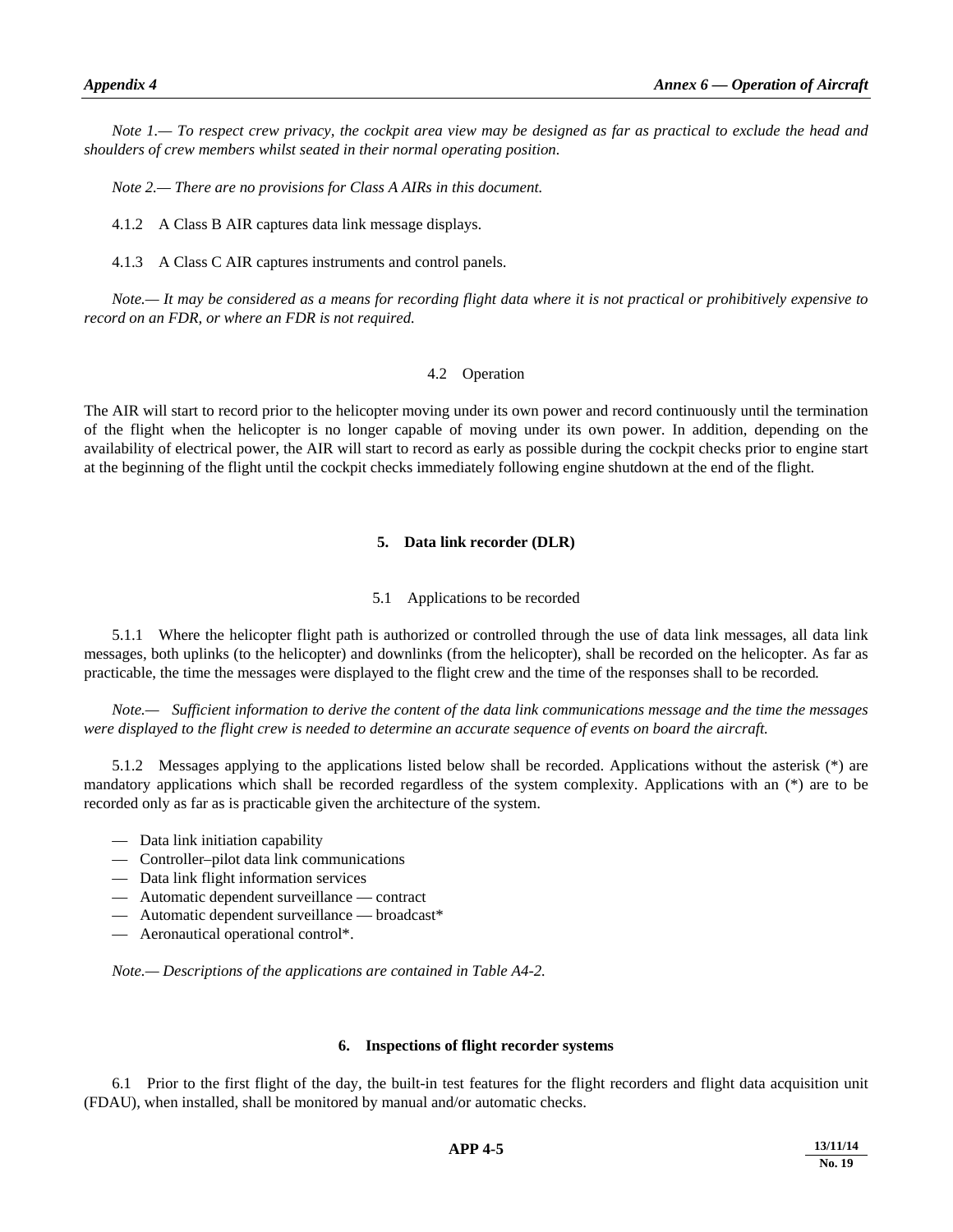6.2 FDR systems or ADRS, CVR systems or CARS, and AIR systems or AIRS shall have recording system inspection intervals of one year; subject to the approval from the appropriate regulatory authority, this period may be extended to two years provided these systems have demonstrated a high integrity of serviceability and self-monitoring. DLR systems or DLRS shall have recording system inspection intervals of two years; subject to the approval from the appropriate regulatory authority, this period may be extended to four years provided these systems have demonstrated high integrity of serviceability and self-monitoring.

- 6.3 Recording system inspections shall be carried out as follows:
- a) an analysis of the recorded data from the flight recorders shall ensure that the recorder operates correctly for the nominal duration of the recording;
- b) the analysis of the FDR or ADRS shall evaluate the quality of the recorded data to determine if the bit error rate (including those errors introduced by recorder, the acquisition unit, the source of the data on the helicopter and by the tools used to extract the data from the recorder) is within acceptable limits and to determine the nature and distribution of the errors;
- c) a complete flight recording from the FDR or ADRS shall be examined in engineering units to evaluate the validity of all recorded parameters. Particular attention shall be given to parameters from sensors dedicated to the FDR or ADRS. Parameters taken from the aircraft's electrical bus system need not be checked if their serviceability can be detected by other aircraft systems;
- d) the readout facility shall have the necessary software to accurately convert the recorded values to engineering units and to determine the status of discrete signals;
- e) an examination of the recorded signal on the CVR or CARS shall be carried out by replay of the CVR or CARS recording. While installed in the aircraft, the CVR or CARS shall record test signals from each aircraft source and from relevant external sources to ensure that all required signals meet intelligibility standards;
- f) where practicable, during the examination, a sample of in-flight recordings of the CVR or CARS shall be examined for evidence that the intelligibility of the signal is acceptable; and
- g) an examination of the recorded images on the AIR or AIRS shall be carried out by replay of the AIR or AIRS recording. While installed in the aircraft, the AIR or AIRS shall record test images from each aircraft source and from relevant external sources to ensure that all required images meet recording quality standards.

 6.4 A flight recorder system shall be considered unserviceable if there is a significant period of poor quality data, unintelligible signals, or if one or more of the mandatory parameters is not recorded correctly.

 6.5 A report of the recording system inspection shall be made available on request to regulatory authorities for monitoring purposes.

- 6.6 Calibration of the FDR system:
- a) for those parameters which have sensors dedicated only to the FDR and are not checked by other means, recalibration shall be carried out at least every five years or in accordance with the recommendations of the sensor manufacturer to determine any discrepancies in the engineering conversion routines for the mandatory parameters and to ensure that parameters are being recorded within the calibration tolerances; and
- b) when the parameters of altitude and airspeed are provided by sensors that are dedicated to the FDR system, there shall be a recalibration performed as recommended by the sensor manufacturer, or at least every two years.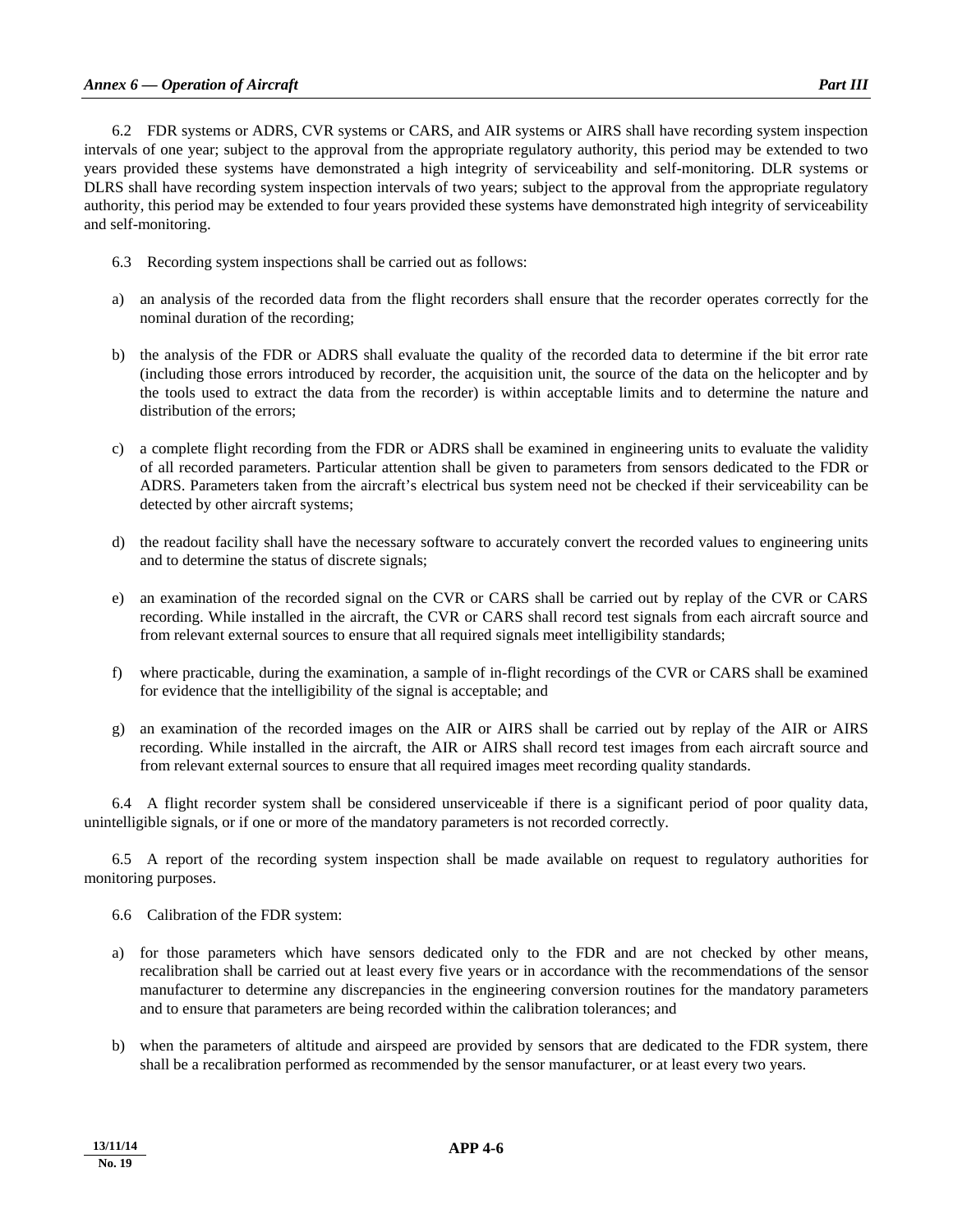temperature

| Serial<br>number | Parameter                                                                                                                                                              | Measurement range                                                                                    | Maximum sampling and<br>recording interval<br>(seconds) | Accuracy limits<br>(sensor input compared<br>to FDR readout) | Recording resolution            |
|------------------|------------------------------------------------------------------------------------------------------------------------------------------------------------------------|------------------------------------------------------------------------------------------------------|---------------------------------------------------------|--------------------------------------------------------------|---------------------------------|
| 1                | Time (UTC when<br>available, otherwise<br>relative time count or<br>GPS time sync)                                                                                     | 24 hours                                                                                             | $\overline{4}$                                          | $\pm 0.125\%$ per hour                                       | 1 <sub>s</sub>                  |
| $\overline{2}$   | Pressure altitude                                                                                                                                                      | $-300$ m $(-1000$ ft) to<br>maximum certificated<br>altitude of aircraft $+1$ 500<br>$m (+5 000 ft)$ | $\mathbf{1}$                                            | $\pm 30$ m to $\pm 200$ m<br>$(\pm 100$ ft to $\pm 700$ ft)  | $1.5 \text{ m} (5 \text{ ft})$  |
| 3                | Indicated airspeed                                                                                                                                                     | As the installed pilot<br>display measuring system                                                   | $\mathbf{1}$                                            | $\pm 3\%$                                                    | 1 <sub>kt</sub>                 |
| 4                | Heading                                                                                                                                                                | $360^\circ$                                                                                          | $\mathbf{1}$                                            | $\pm 2^{\circ}$                                              | $0.5^\circ$                     |
| 5                | Normal acceleration                                                                                                                                                    | $-3$ g to +6 g                                                                                       | 0.125                                                   | $\pm 0.09$ g excluding a<br>datum error of $\pm 0.045$ g     | $0.004$ g                       |
| 6                | Pitch attitude                                                                                                                                                         | $\pm 75^{\circ}$ or 100% of useable<br>range whichever is<br>greater                                 | 0.5                                                     | $\pm 2^{\circ}$                                              | $0.5^{\circ}$                   |
| $\tau$           | Roll attitude                                                                                                                                                          | $\pm 180^\circ$                                                                                      | 0.5                                                     | $\pm 2^{\circ}$                                              | $0.5^{\circ}$                   |
| 8                | Radio transmission<br>keying                                                                                                                                           | On-off (one discrete)                                                                                | $\mathbf{1}$                                            |                                                              |                                 |
| 9                | Power on each engine                                                                                                                                                   | Full range                                                                                           | 1 (per engine)                                          | $\pm 2\%$                                                    | 0.1% of full range              |
| 10               | Main rotor:                                                                                                                                                            |                                                                                                      |                                                         |                                                              |                                 |
|                  | Main rotor speed                                                                                                                                                       | 50-130%                                                                                              | 0.51                                                    | $\pm 2\%$                                                    | 0.3% of full range              |
|                  | Rotor brake                                                                                                                                                            | Discrete                                                                                             |                                                         |                                                              |                                 |
| 11               | Pilot input and/or<br>control surface position<br>- primary controls<br>(collective pitch,<br>longitudinal cyclic pitch,<br>lateral cyclic pitch, tail<br>rotor pedal) | Full range                                                                                           | 0.5<br>$(0.25$ recommended)                             | $\pm 2\%$ unless higher<br>accuracy uniquely<br>required     | 0.5% of operating range         |
| 12               | Hydraulics, each system<br>(low pressure and<br>selection)                                                                                                             | Discrete                                                                                             | $\mathbf{1}$                                            |                                                              |                                 |
| 13               | Outside air temperature                                                                                                                                                | Sensor range                                                                                         | 2                                                       | $\pm 2^{\circ}$ C                                            | $0.3$ °C                        |
| $14*$            | Autopilot/<br>autothrottle/AFCS mode<br>and engagement status                                                                                                          | A suitable combination<br>of discretes                                                               | 1                                                       |                                                              |                                 |
| $15*$            | Stability augmentation<br>system engagement                                                                                                                            | Discrete                                                                                             | $\mathbf{1}$                                            |                                                              |                                 |
|                  |                                                                                                                                                                        | Note.— The preceding 15 parameters satisfy the requirements for a Type V FDR.                        |                                                         |                                                              |                                 |
| $16*$            | Main gearbox oil<br>pressure                                                                                                                                           | As installed                                                                                         | $\mathbf{1}$                                            | As installed                                                 | 6.895 kN/m <sup>2</sup> (1 psi) |
| $17*$            | Main gearbox oil                                                                                                                                                       | As installed                                                                                         | $\mathfrak{2}$                                          | As installed                                                 | $1^{\circ}C$                    |

# **Table A4-1. Parameter Guidance for Flight Data Recorders**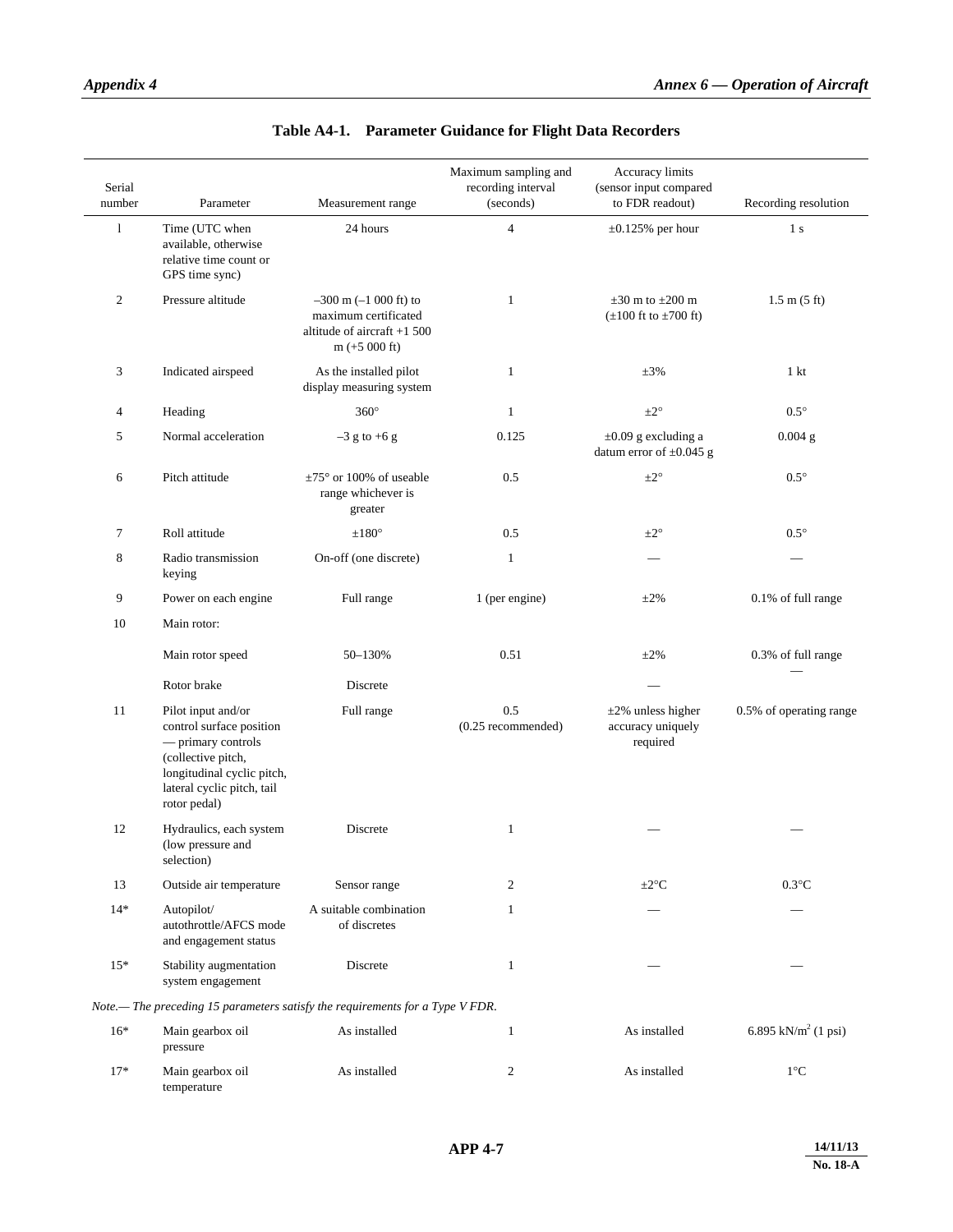# *Annex 6 — Operation of Aircraft Part III Part III*

| Serial<br>number | Parameter                                                                                               | Measurement range                             | Maximum sampling and<br>recording interval<br>(seconds) | Accuracy limits<br>(sensor input compared<br>to FDR readout)                                                                                  | Recording resolution                                                                                                                                            |
|------------------|---------------------------------------------------------------------------------------------------------|-----------------------------------------------|---------------------------------------------------------|-----------------------------------------------------------------------------------------------------------------------------------------------|-----------------------------------------------------------------------------------------------------------------------------------------------------------------|
| 18               | Yaw rate                                                                                                | $\pm 400^{\circ}/\text{second}$               | 0.25                                                    | $\pm 1.5\%$ maximum range<br>excluding datum error of<br>$\pm$ 5%                                                                             | $\pm 2^{\circ}/s$                                                                                                                                               |
| $19*$            | Sling load force                                                                                        | 0 to 200% of certified<br>load                | 0.5                                                     | $\pm 3\%$ of maximum range                                                                                                                    | 0.5% for maximum<br>certified load                                                                                                                              |
| 20               | Longitudinal<br>acceleration                                                                            | $\pm 1$ g                                     | 0.25                                                    | $\pm 0.015$ g excluding a<br>datum error of $\pm 0.05$ g                                                                                      | $0.004$ g                                                                                                                                                       |
| 21               | Lateral acceleration                                                                                    | $\pm 1$ g                                     | 0.25                                                    | $\pm 0.015$ g excluding a<br>datum error of $\pm 0.05$ g                                                                                      | $0.004$ g                                                                                                                                                       |
| $22*$            | Radio altitude                                                                                          | $-6$ m to 750 m<br>$(-20$ ft to 2 500 ft)     | $\mathbf{1}$                                            | $\pm 0.6$ m ( $\pm 2$ ft) or $\pm 3\%$<br>whichever is greater<br>below $150$ m $(500$ ft) and<br>$\pm 5\%$ above 150 m<br>$(500 \text{ ft})$ | $0.3$ m $(1 \text{ ft})$ below $150 \text{ m}$<br>$(500 \text{ ft})$ , 0.3 m $(1 \text{ ft})$ +<br>0.5% of full range above<br>$150 \text{ m} (500 \text{ ft})$ |
| $23*$            | Vertical beam deviation                                                                                 | Signal range                                  | 1                                                       | $\pm 3\%$                                                                                                                                     | 0.3% of full range                                                                                                                                              |
| $24*$            | Horizontal beam<br>deviation                                                                            | Signal range                                  | $\mathbf{1}$                                            | $\pm 3\%$                                                                                                                                     | 0.3% of full range                                                                                                                                              |
| 25               | Marker beacon passage                                                                                   | Discrete                                      | $\mathbf{1}$                                            |                                                                                                                                               |                                                                                                                                                                 |
| 26               | Warnings                                                                                                | Discrete(s)                                   | 1                                                       |                                                                                                                                               |                                                                                                                                                                 |
| 27               | Each navigation receiver<br>frequency selection                                                         | Sufficient to determine<br>selected frequency | $\overline{4}$                                          | As installed                                                                                                                                  |                                                                                                                                                                 |
| 28*              | DME 1 and 2 distances                                                                                   | 0-370 km<br>$(0-200\text{ NM})$               | 4                                                       | As installed                                                                                                                                  | 1 852 m (1 NM)                                                                                                                                                  |
| $29*$            | Navigation data<br>(latitude/longitude,<br>ground speed, drift<br>angle, wind speed, wind<br>direction) | As installed                                  | $\overline{c}$                                          | As installed                                                                                                                                  | As installed                                                                                                                                                    |
| $30*$            | Landing gear and gear<br>selector position                                                              | Discrete                                      | $\overline{4}$                                          |                                                                                                                                               |                                                                                                                                                                 |
|                  | Note.— The preceding 30 parameters satisfy the requirements for a Type IV FDR.                          |                                               |                                                         |                                                                                                                                               |                                                                                                                                                                 |
| $31*$            | Engine exhaust gas<br>temperature $(T_4)$                                                               | As installed                                  | $\mathbf{1}$                                            | As installed                                                                                                                                  |                                                                                                                                                                 |
| $32*$            | Turbine inlet<br>temperature (TIT/ITT)                                                                  | As installed                                  | 1                                                       | As installed                                                                                                                                  |                                                                                                                                                                 |
| $33*$            | Fuel contents                                                                                           | As installed                                  | 4                                                       | As installed                                                                                                                                  |                                                                                                                                                                 |
| $34*$            | Altitude rate                                                                                           | As installed                                  | 1                                                       | As installed                                                                                                                                  |                                                                                                                                                                 |
| $35*$            | Ice detection                                                                                           | As installed                                  | 4                                                       | As installed                                                                                                                                  |                                                                                                                                                                 |
| $36*$            | Helicopter health and<br>usage monitor system                                                           | As installed                                  |                                                         | As installed                                                                                                                                  |                                                                                                                                                                 |
| 37               | Engine control modes                                                                                    | Discrete                                      | $\mathbf{1}$                                            |                                                                                                                                               |                                                                                                                                                                 |
| 38*              | Selected barometric<br>setting (pilot and<br>co-pilot)                                                  | As installed                                  | 64<br>(4 recommended)                                   | As installed                                                                                                                                  | $0.1$ mb<br>$(0.01$ in Hg)                                                                                                                                      |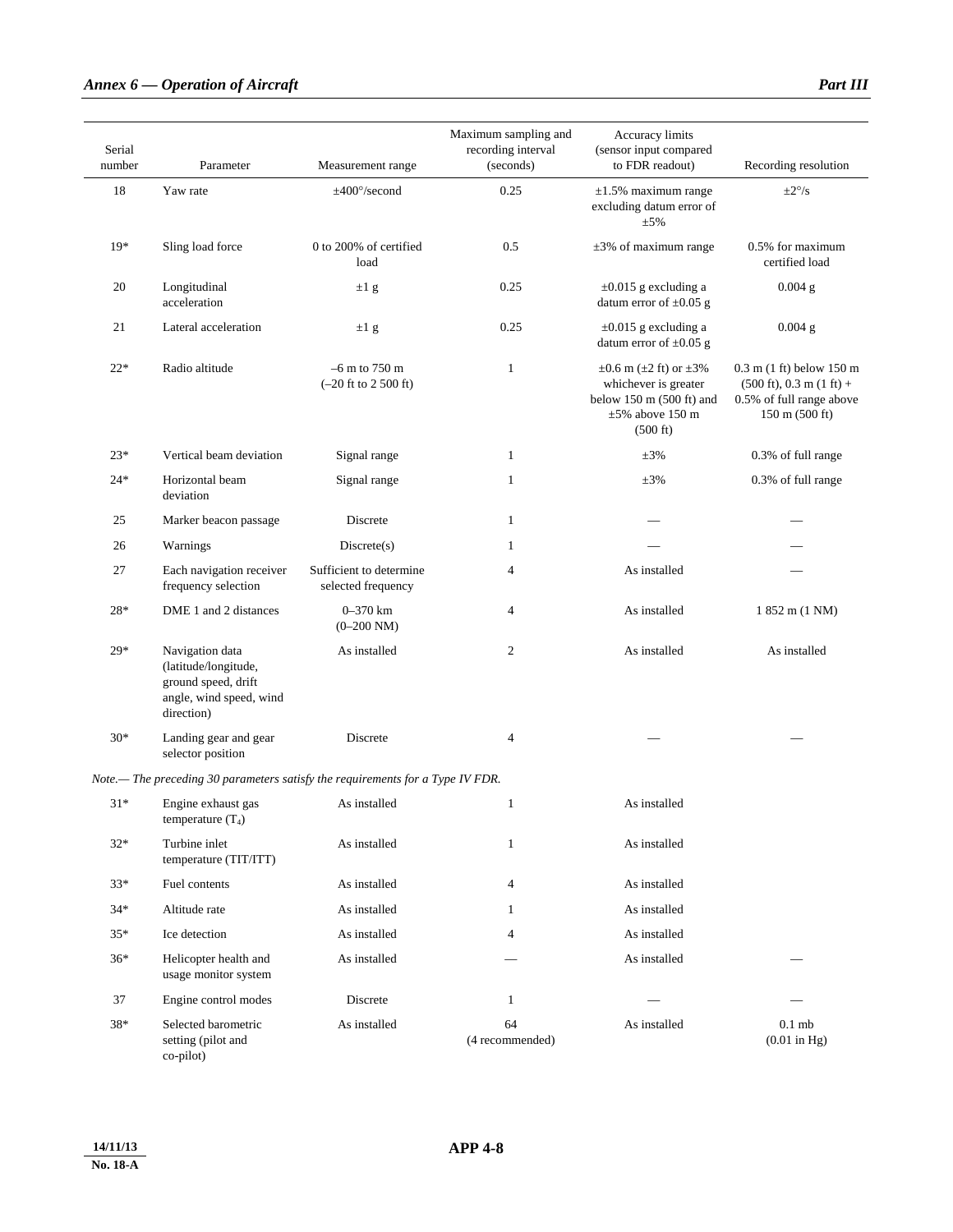| Serial<br>number | Parameter                                                                       | Measurement range | Maximum sampling and<br>recording interval<br>(seconds) | Accuracy limits<br>(sensor input compared<br>to FDR readout) | Recording resolution                      |
|------------------|---------------------------------------------------------------------------------|-------------------|---------------------------------------------------------|--------------------------------------------------------------|-------------------------------------------|
| 39*              | Selected altitude (all<br>pilot selectable modes of<br>operation)               | As installed      | $\mathbf{1}$                                            | As installed                                                 | Sufficient to determine<br>crew selection |
| $40*$            | Selected speed (all pilot<br>selectable modes of<br>operation)                  | As installed      | 1                                                       | As installed                                                 | Sufficient to determine<br>crew selection |
| $41*$            | Selected Mach (all pilot<br>selectable modes of<br>operation)                   | As installed      | 1                                                       | As installed                                                 | Sufficient to determine<br>crew selection |
| $42*$            | Selected vertical speed<br>(all pilot selectable<br>modes of operation)         | As installed      | $\mathbf{1}$                                            | As installed                                                 | Sufficient to determine<br>crew selection |
| 43*              | Selected heading (all<br>pilot selectable modes of<br>operation)                | As installed      | 1                                                       | As installed                                                 | Sufficient to determine<br>crew selection |
| 44*              | Selected flight path (all<br>pilot selectable modes of<br>operation)            | As installed      | $\mathbf{1}$                                            | As installed                                                 | Sufficient to determine<br>crew selection |
| 45*              | Selected decision height                                                        | As installed      | $\overline{4}$                                          | As installed                                                 | Sufficient to determine<br>crew selection |
| $46*$            | EFIS display format<br>(pilot and co-pilot)                                     | Discrete(s)       | $\overline{4}$                                          |                                                              |                                           |
| 47*              | Multi-function/<br>engine/alerts display<br>format                              | Discrete(s)       | $\overline{4}$                                          |                                                              |                                           |
| 48*              | Event marker                                                                    | Discrete          | 1                                                       |                                                              |                                           |
|                  | Note.— The preceding 48 parameters satisfy the requirements for a Type IVA FDR. |                   |                                                         |                                                              |                                           |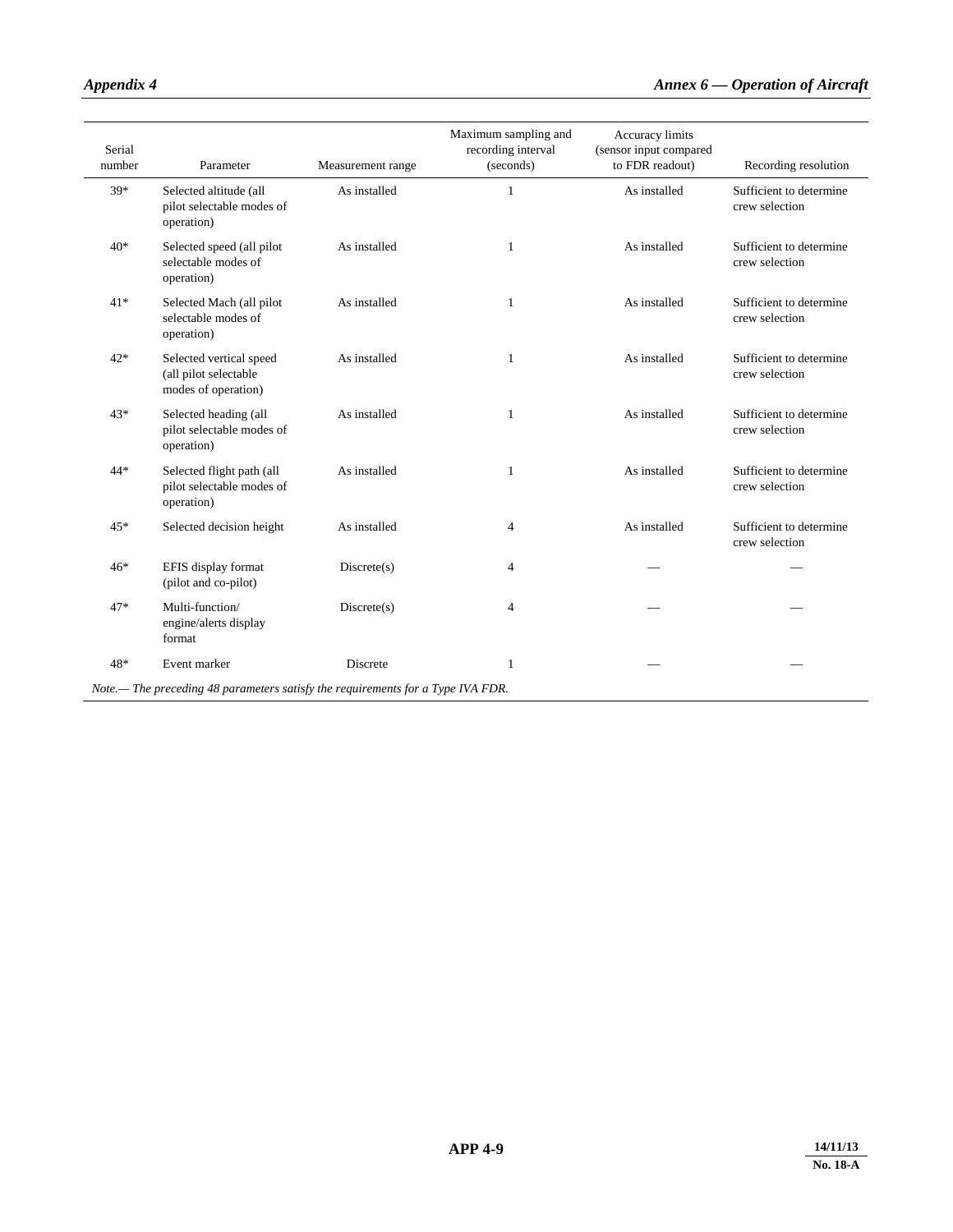$\overline{a}$ 

| Item No.       | Application type                            | Application description                                                                                                                                                                                                                                                                                                                                                             | Recording<br>content |
|----------------|---------------------------------------------|-------------------------------------------------------------------------------------------------------------------------------------------------------------------------------------------------------------------------------------------------------------------------------------------------------------------------------------------------------------------------------------|----------------------|
| $\mathbf{1}$   | Data link initiation                        | This includes any applications used to log on to or initiate data<br>link service. In FANS-1/A and ATN, these are ATS facilities<br>notification (AFN) and context management (CM) respectively.                                                                                                                                                                                    | $\mathbf C$          |
| $\overline{2}$ | Controller/pilot<br>communication           | This includes any application used to exchange requests,<br>clearances, instructions and reports between the flight crew and<br>controllers on the ground. In FANS-1/A and ATN, this includes<br>the CPDLC application. It also includes applications used for the<br>exchange of oceanic (OCL) and departure clearances (DCL) as<br>well as data link delivery of taxi clearances. | $\mathcal{C}$        |
| 3              | Addressed<br>surveillance                   | This includes any surveillance application in which the ground<br>sets up contracts for delivery of surveillance data. In FANS-1/A<br>and ATN, this includes the automatic dependent surveillance -<br>contract (ADS-C) application. Where parametric data are<br>reported within the message they shall be recorded unless data<br>from the same source are recorded on the FDR.   | $\mathcal{C}$        |
| 4              | Flight information                          | This includes any service used for delivery of flight information<br>to specific aircraft. This includes, for example, data link aviation<br>weather report service (D-METAR), data link-automatic terminal<br>service (D-ATIS), digital Notice to Airmen (D-NOTAM) and<br>other textual data link services.                                                                        | $\mathbf C$          |
| 5              | Aircraft broadcast<br>surveillance          | This includes elementary and enhanced surveillance systems, as<br>well as automatic dependent surveillance - broadcast (ADS-B)<br>output data. Where parametric data sent by the helicopter are<br>reported within the message they shall be recorded unless data<br>from the same source are recorded on the FDR.                                                                  | $M^*$                |
| 6              | Aeronautical<br>operational control<br>data | This includes any application transmitting or receiving data used<br>for aeronautical operational control purposes (per the ICAO<br>definition of operational control).                                                                                                                                                                                                             | $M^*$                |

Key:

 $\overline{a}$ 

C: Complete contents recorded.

M: Information that enables correlation to any associated records stored separately from the helicopter.

\*: Applications that are to be recorded only as far as is practicable given the architecture of the system.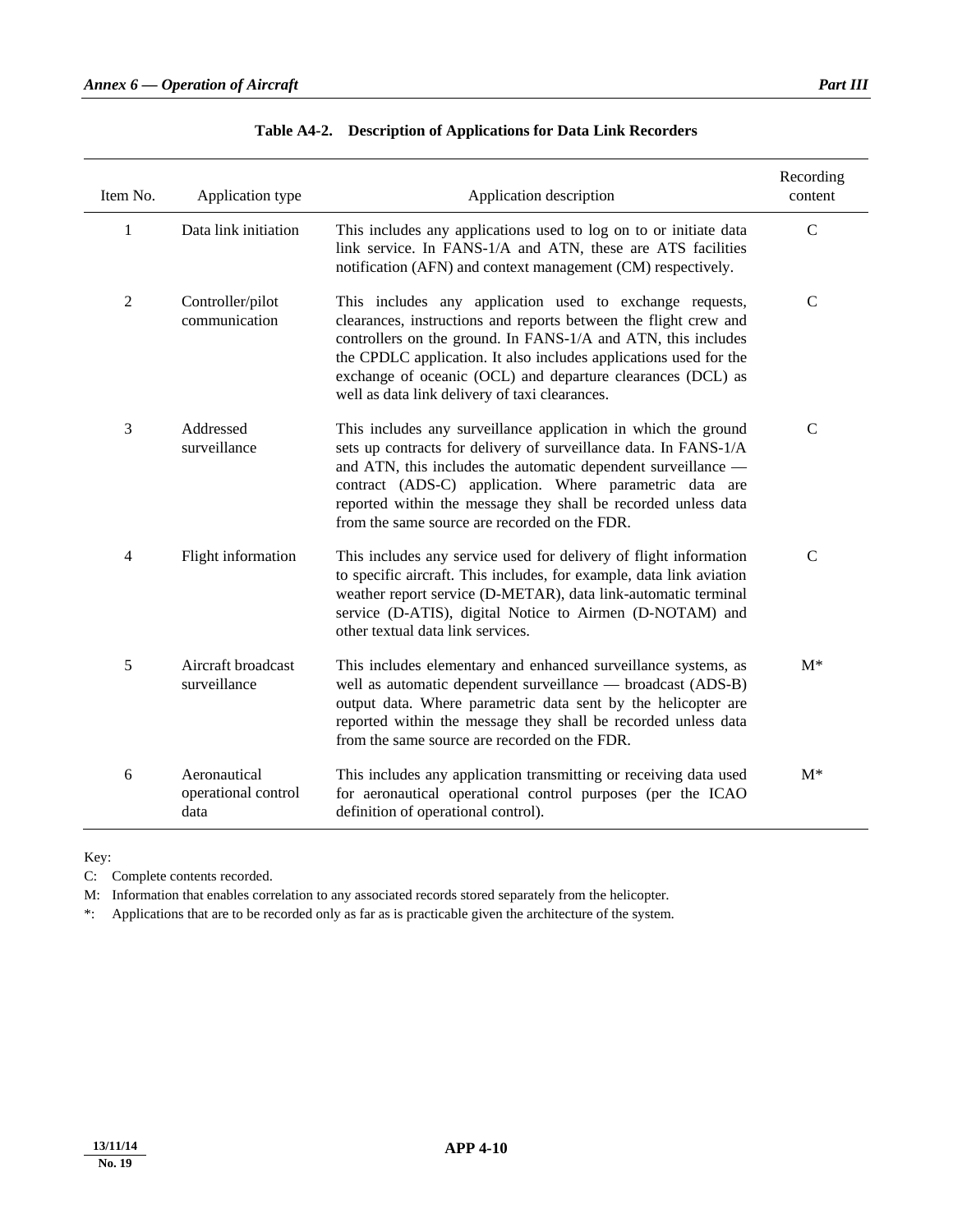| $\mathbf{N}^\circ$ | Parameter name                            | Parameter<br>category | Minimum<br>recording range                                                                              | Maximum<br>recording<br>interval in<br>seconds | Minimum<br>recording<br>accuracy                                                               | Minimum<br>recording<br>resolution | Remarks                                          |
|--------------------|-------------------------------------------|-----------------------|---------------------------------------------------------------------------------------------------------|------------------------------------------------|------------------------------------------------------------------------------------------------|------------------------------------|--------------------------------------------------|
| $\mathbf{1}$       | Heading (Magnetic or<br>True)             | $R^*$                 | $\pm 180^\circ$                                                                                         | $\mathbf{1}$                                   | $\pm 2^{\circ}$                                                                                | $0.5^{\circ}$                      | *If not available.<br>record rotational<br>rates |
| 2                  | Pitch attitude                            | $E^*$                 | $\pm 90^\circ$                                                                                          | 0.25                                           | $\pm 2^{\circ}$                                                                                | $0.5^\circ$                        | *If not available,<br>record rotational<br>rates |
| 3                  | Roll attitude                             | $E^*$                 | $\pm 180^\circ$                                                                                         | 0.25                                           | $\pm 2^{\circ}$                                                                                | $0.5^\circ$                        | *If not available,<br>record rotational<br>rates |
| 4                  | Yaw rate                                  | $E^*$                 | $\pm 300^{\circ}/s$                                                                                     | 0.25                                           | $\pm 1\%$ + drift of<br>$360^\circ/h$                                                          | $2^{\circ}/s$                      | *Essential if no<br>heading available            |
| 5                  | Pitch rate                                | $E^*$                 | $\pm 300^{\circ}/s$                                                                                     | 0.25                                           | $\pm 1\%$ + drift of<br>$360^\circ/h$                                                          | $2^{\circ}/s$                      | *Essential if no<br>pitch attitude<br>available  |
| 6                  | Roll rate                                 | $E^*$                 | $\pm 300^{\circ}/s$                                                                                     | 0.25                                           | $\pm 1\%$ + drift of<br>$360^\circ/h$                                                          | $2^{\circ}/s$                      | *Essential if no<br>roll attitude<br>available   |
| 7                  | Positioning system:<br>latitude/longitude | $\mathbf E$           | Latitude: $\pm 90^\circ$<br>Longitude: $\pm 180^\circ$                                                  | $\overline{2}$<br>(1 if available)             | As installed<br>$(0.00015^{\circ}$<br>recommended)                                             | $0.00005^{\circ}$                  |                                                  |
| 8                  | Positioning system<br>estimated error     | $E^*$                 | Available range                                                                                         | $\overline{c}$<br>(1 if available)             | As installed                                                                                   | As installed                       | *If available                                    |
| 9                  | Positioning system:<br>altitude           | Е                     | $-300$ m $(-1000$ ft) to<br>maximum<br>certificated altitude<br>of helicopter +<br>$1500$ m $(5000$ ft) | $\overline{c}$<br>(1 if available)             | As installed<br>$(\pm 15 \text{ m} (\pm 50 \text{ ft})$<br>recommended)                        | $1.5 \text{ m} (5 \text{ ft})$     |                                                  |
| 10                 | Positioning system:<br>time*              | E                     | 24 hours                                                                                                | $\mathbf{1}$                                   | $\pm 0.5$ s                                                                                    | 0.1 s                              | *UTC time<br>preferred where<br>available.       |
| 11                 | Positioning system:<br>ground speed       | E                     | $0 - 1000$ kt                                                                                           | $\overline{2}$<br>(1 if available)             | As installed<br>$(\pm 5 \text{ kt})$<br>recommended)                                           | 1 <sub>kt</sub>                    |                                                  |
|                    | 12 Positioning system: track              | E                     | $0-360^\circ$                                                                                           | 2<br>(1 if available)                          | As installed<br>$(\pm 2^{\circ})$<br>recommended)                                              | $0.5^{\circ}$                      |                                                  |
| 13                 | Normal acceleration                       | $\mathbf E$           | $-3$ g to + 6 g                                                                                         | 0.25<br>$(0.125$ if<br>available)              | As installed<br>$(\pm 0.09$ g<br>excluding a<br>datum error of<br>$\pm 0.05$ g<br>recommended) | $0.004$ g                          |                                                  |

# **Table A4-3. Parameter Guidance for Aircraft Data Recording Systems**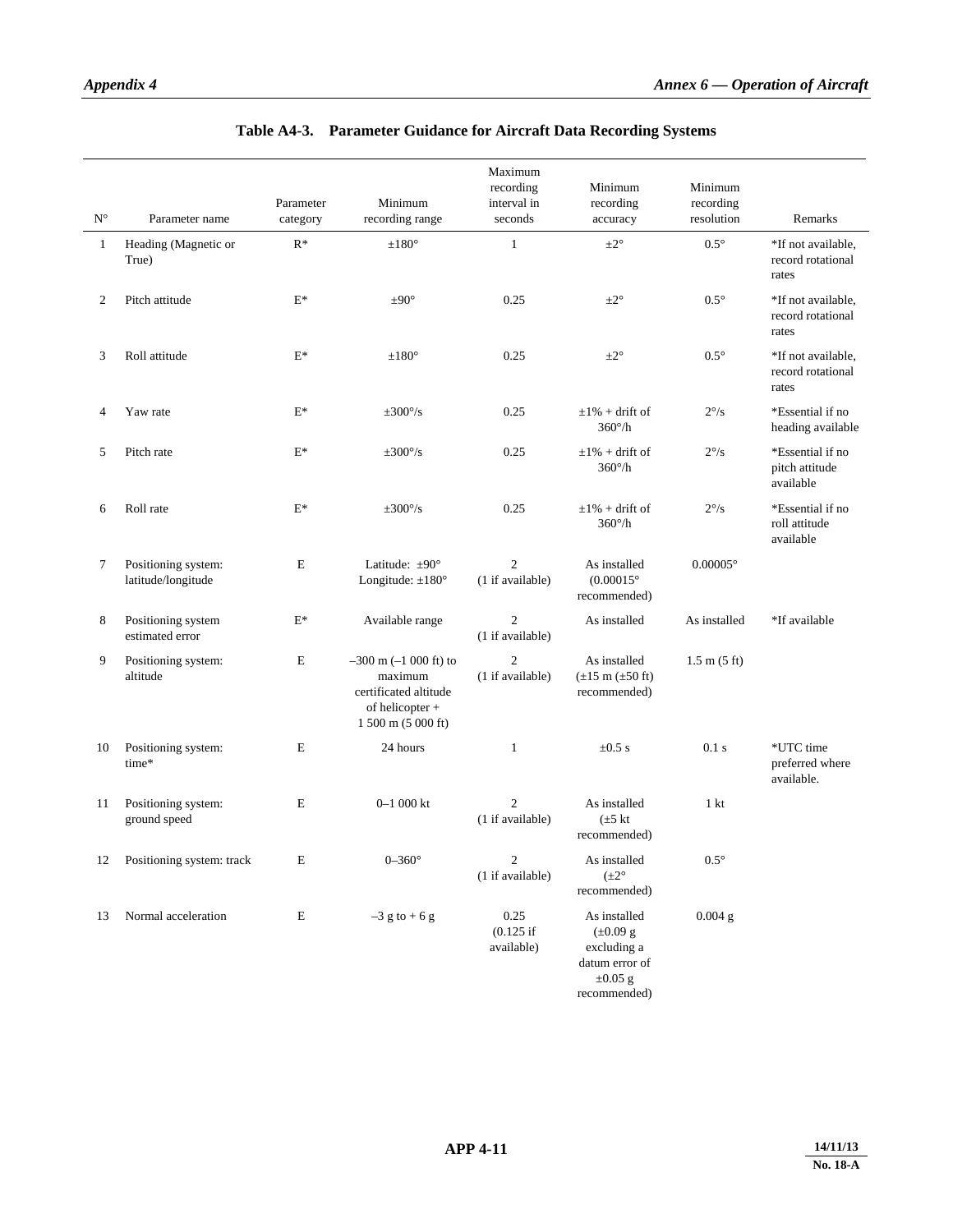| ${\bf N}^\circ$ | Parameter name                                        | Parameter<br>category | Minimum<br>recording range                                                              | Maximum<br>recording<br>interval in<br>seconds | Minimum<br>recording<br>accuracy                                                                                                                    | Minimum<br>recording<br>resolution                               | Remarks                                |
|-----------------|-------------------------------------------------------|-----------------------|-----------------------------------------------------------------------------------------|------------------------------------------------|-----------------------------------------------------------------------------------------------------------------------------------------------------|------------------------------------------------------------------|----------------------------------------|
| 14              | Longitudinal acceleration                             | E                     | $\pm 1$ g                                                                               | 0.25<br>$(0.125$ if<br>available)              | As installed<br>$(\pm 0.015$ g<br>excluding a<br>datum error of<br>$\pm 0.05$ g<br>recommended)                                                     | $0.004$ g                                                        |                                        |
| 15              | Lateral acceleration                                  | E                     | $\pm 1$ g                                                                               | 0.25<br>$(0.125$ if<br>available)              | As installed<br>$(\pm 0.015$ g<br>excluding a<br>datum error of<br>$\pm 0.05$ g<br>recommended)                                                     | $0.004$ g                                                        |                                        |
| 16              | External static pressure<br>(or pressure altitude)    | R                     | 34.4 hPa (1.02 in-Hg)<br>to 310.2 hPa<br>$(9.16$ in-Hg) or<br>available sensor<br>range | $\mathbf{1}$                                   | As installed<br>$(\pm 1)$ hPa<br>$(0.3 \text{ in-Hg})$ or<br>$\pm 30$ m ( $\pm 100$ ft)<br>to $\pm 210$ m<br>$(\pm 700 \text{ ft})$<br>recommended) | $0.1$ hPa<br>$(0.03$ in-Hg) or<br>$1.5 \text{ m} (5 \text{ ft})$ |                                        |
| 17              | Outside air temperature<br>(or total air temperature) | R                     | $-50^{\circ}$ to +90 $^{\circ}$ C or<br>available sensor<br>range                       | $\overline{c}$                                 | As installed<br>$(\pm 2^{\circ}C)$<br>recommended)                                                                                                  | $1^{\circ}C$                                                     |                                        |
| 18              | Indicated air speed                                   | R                     | As the installed pilot<br>display measuring<br>system or available<br>sensor range      | $\mathbf{1}$                                   | As installed<br>$(\pm 3\%$<br>recommended)                                                                                                          | 1 kt (0.5 kt)<br>recommended)                                    |                                        |
| 19              | Main rotor speed (Nr)                                 | $\mathbb{R}$          | 50% to 130% or<br>available sensor<br>range                                             | 0.5                                            | As installed                                                                                                                                        | 0.3% of full<br>range                                            |                                        |
| 20              | Engine RPM $(*)$                                      | $\mathbb{R}$          | Full range including<br>overspeed condition                                             | Each engine each<br>second                     | As installed                                                                                                                                        | 0.2% of full<br>range                                            | *For piston-<br>engined<br>helicopters |
| 21              | Engine oil pressure                                   | R                     | Full range                                                                              | Each engine each<br>second                     | As installed<br>(5% of full range<br>recommended)                                                                                                   | 2% of full range                                                 |                                        |
| 22              | Engine oil temperature                                | ${\bf R}$             | Full range                                                                              | Each engine each<br>second                     | As installed<br>(5% of full range<br>recommended)                                                                                                   | 2% of full range                                                 |                                        |
| 23              | Fuel flow or pressure                                 | R                     | Full range                                                                              | Each engine each<br>second                     | As installed                                                                                                                                        | 2% of full range                                                 |                                        |
| 24              | Manifold pressure (*)                                 | ${\mathbb R}$         | Full range                                                                              | Each engine each<br>second                     | As installed                                                                                                                                        | $0.2\%$ of full<br>range                                         | *For piston-<br>engined<br>helicopters |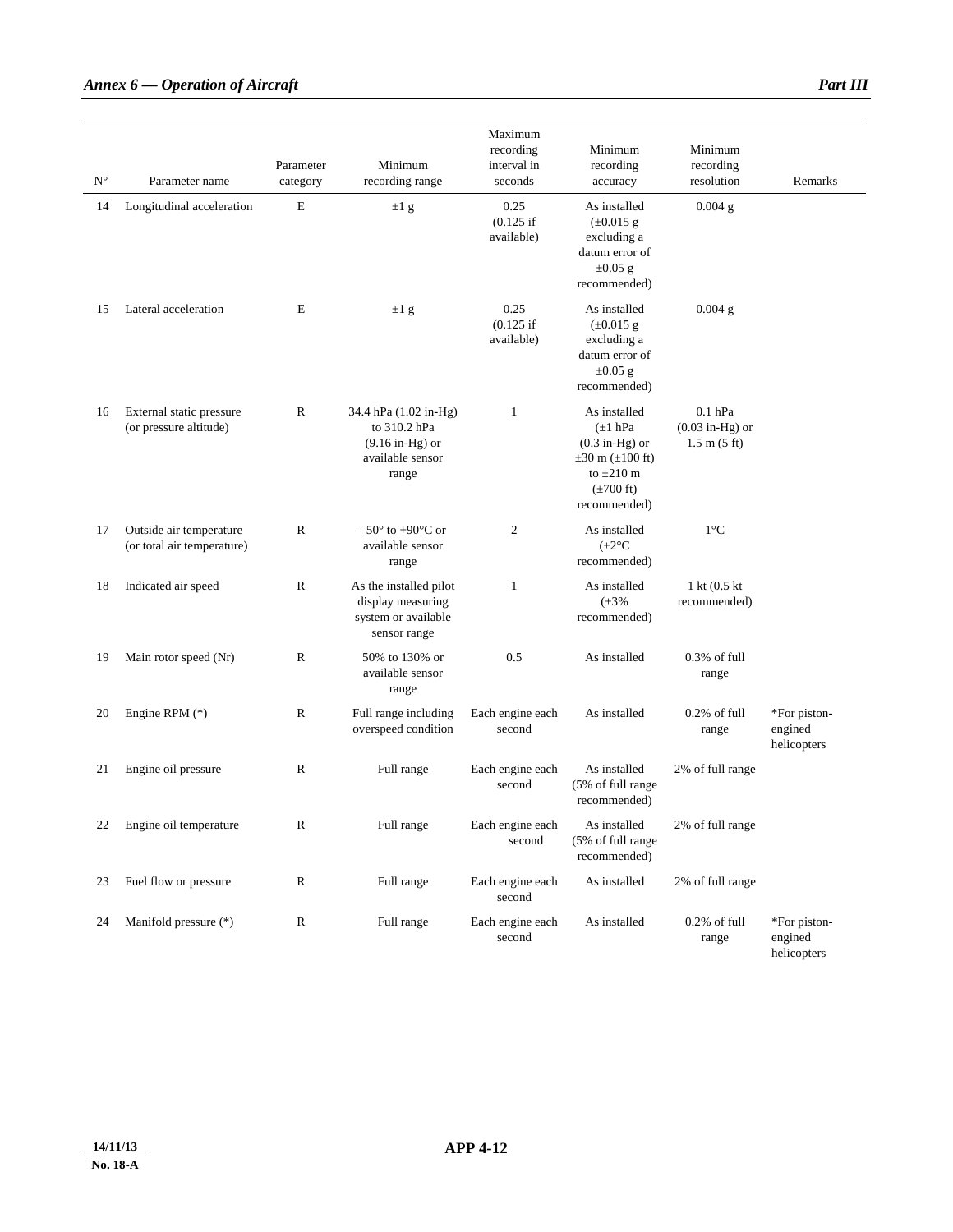|                    |                                                                                                |              |                                         | Maximum                        |                                                    |                          |                                                                                                                                                                                                                                                                    |
|--------------------|------------------------------------------------------------------------------------------------|--------------|-----------------------------------------|--------------------------------|----------------------------------------------------|--------------------------|--------------------------------------------------------------------------------------------------------------------------------------------------------------------------------------------------------------------------------------------------------------------|
|                    |                                                                                                | Parameter    | Minimum                                 | recording<br>interval in       | Minimum<br>recording                               | Minimum<br>recording     |                                                                                                                                                                                                                                                                    |
| $\mathbf{N}^\circ$ | Parameter name                                                                                 | category     | recording range                         | seconds                        | accuracy                                           | resolution               | Remarks                                                                                                                                                                                                                                                            |
| 25                 | Engine thrust/power/<br>torque parameters<br>required to determine<br>propulsive thrust/power* | $\mathbb{R}$ | Full range                              | Each engine each<br>second     | As installed                                       | $0.1\%$ of full<br>range | *Sufficient<br>parameters e.g.<br>EPR/N1 or<br>torque/Np as<br>appropriate to the<br>particular engine<br>shall be recorded<br>to determine<br>power. A margin<br>for possible<br>overspeed should<br>be provided. Only<br>for turbine-<br>engined<br>helicopters. |
| 26                 | Engine gas generator<br>speed $(Ng)(*)$                                                        | $\mathbb{R}$ | $0 - 150%$                              | Each engine each<br>second     | As installed                                       | $0.2\%$ of full<br>range | *Only for<br>turbine-engined<br>helicopters                                                                                                                                                                                                                        |
| 27                 | Free power turbine speed<br>$(Nf)$ $(*)$                                                       | $\mathbb{R}$ | $0 - 150%$                              | Each engine each<br>second     | As installed                                       | $0.2%$ of full<br>range  | *Only for<br>turbine-engined<br>helicopters                                                                                                                                                                                                                        |
| 28                 | Collective pitch                                                                               | R            | Full range                              | 0.5                            | As installed                                       | $0.1\%$ of full<br>range |                                                                                                                                                                                                                                                                    |
| 29                 | Coolant temperature (*)                                                                        | $\mathbb{R}$ | Full range                              | 1                              | As installed<br>$(\pm 5^{\circ}C)$<br>recommended) | $1^{\circ}$ C            | *Only for piston-<br>engined<br>helicopters                                                                                                                                                                                                                        |
| 30                 | Main voltage                                                                                   | R            | Full range                              | Each engine each<br>second     | As installed                                       | 1 Volt                   |                                                                                                                                                                                                                                                                    |
| 31                 | Cylinder head<br>temperature (*)                                                               | $\mathbb{R}$ | Full range                              | Each cylinder<br>each second   | As installed                                       | 2% of full range         | *Only for piston-<br>engined<br>helicopters                                                                                                                                                                                                                        |
| 32                 | Fuel quantity                                                                                  | R            | Full range                              | 4                              | As installed                                       | 1% of full range         |                                                                                                                                                                                                                                                                    |
| 33                 | Exhaust gas temperature                                                                        | $\mathbb{R}$ | Full range                              | Each engine each<br>second     | As installed                                       | 2% of full range         |                                                                                                                                                                                                                                                                    |
| 34                 | Emergency voltage                                                                              | ${\bf R}$    | Full range                              | Each engine each<br>second     | As installed                                       | 1 Volt                   |                                                                                                                                                                                                                                                                    |
| 35                 | Trim surface position                                                                          | $\mathbb{R}$ | Full range or each<br>discrete position | 1                              | As installed                                       | $0.3\%$ of full<br>range |                                                                                                                                                                                                                                                                    |
| 36                 | Landing gear position                                                                          | $\mathbb{R}$ | Each discrete<br>position*              | Each gear every<br>two seconds | As installed                                       |                          | *Where available,<br>record up-and-<br>locked and down-<br>and-locked<br>position                                                                                                                                                                                  |
| 37                 | Novel/unique aircraft<br>features                                                              | $\mathbb R$  | As required                             | As required                    | As required                                        | As required              |                                                                                                                                                                                                                                                                    |

Key:

E: Essential parameters

R: Recommended parameters

\_\_\_\_\_\_\_\_\_\_\_\_\_\_\_\_\_\_\_\_\_\_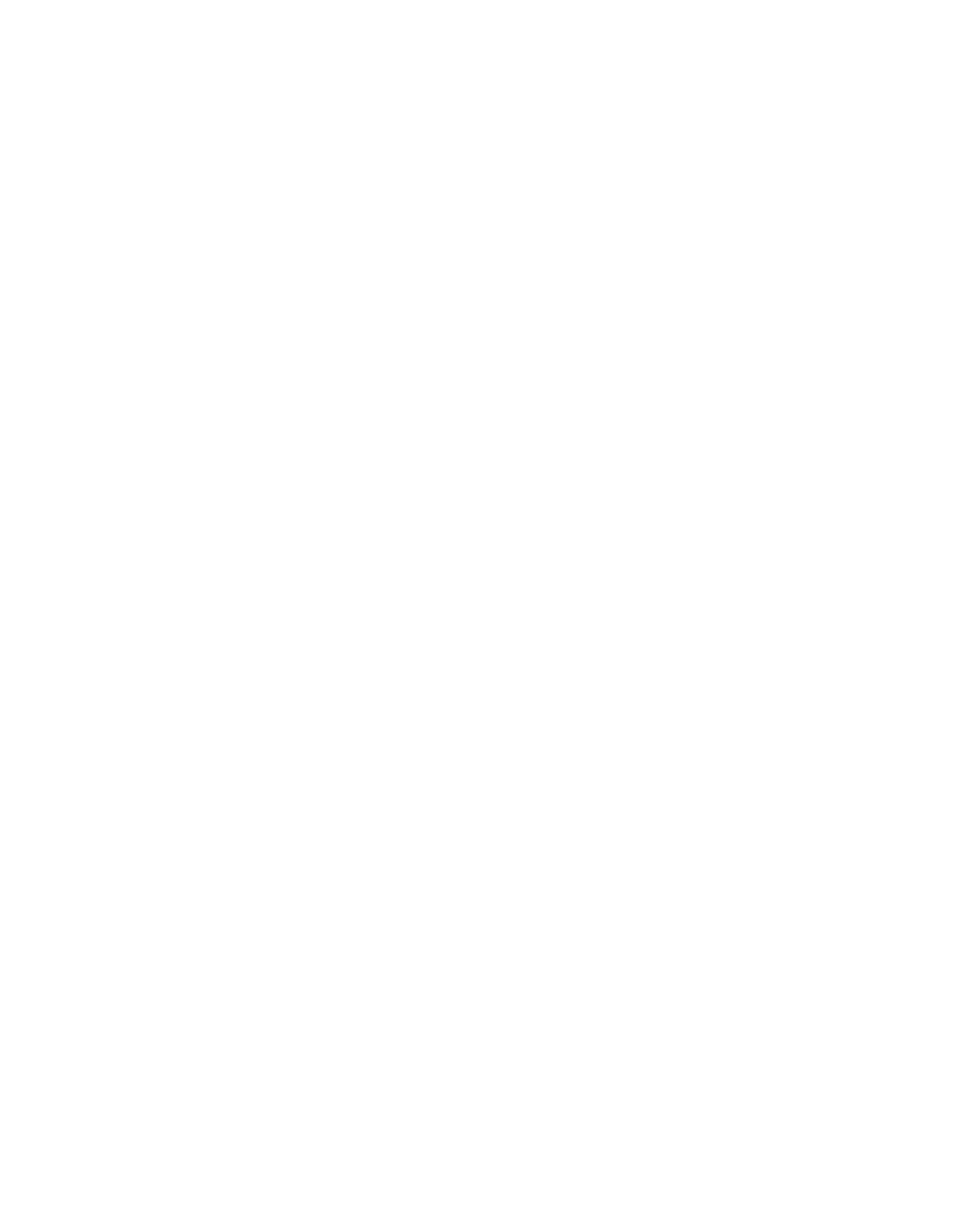# **ANNEX 6 — PART III**

# **ATTACHMENTS**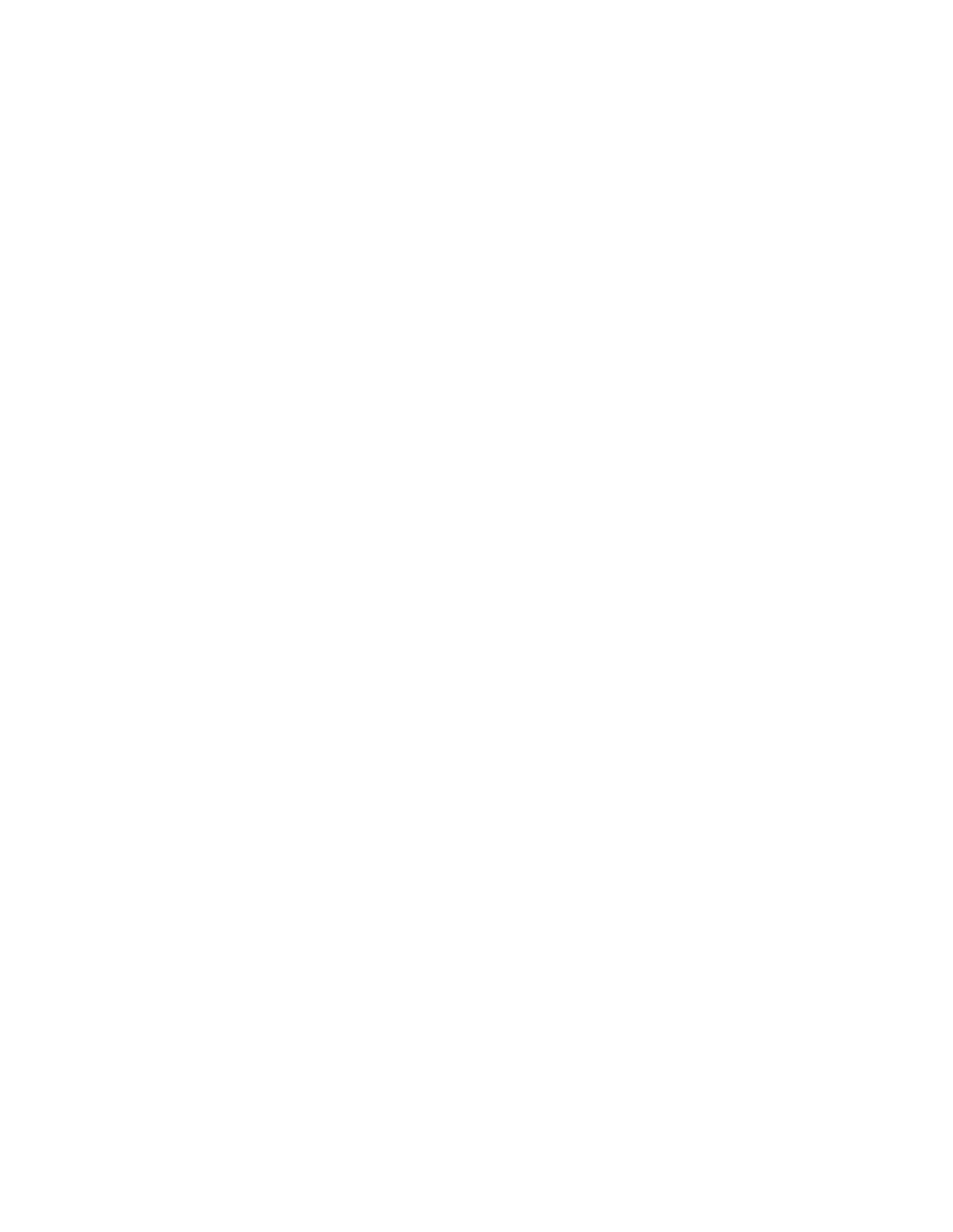# **ATTACHMENT A. HELICOPTER PERFORMANCE AND OPERATING LIMITATIONS**

*Supplementary to Section II, Chapter 3, and Section III, Chapter 3* 

#### **Purpose and scope**

This attachment comprises material supplementary to Chapter 3 of Sections II and III that is provided for the purpose of guidance. A State may use this material as a basis for establishing its code of performance, but may introduce alternatives or alleviations that would meet the safety objectives of Annex 6.

 *Note.— Quantitative specifications can be found in the Example provided below.* 

## **1. Definitions**

- *Category A.* With respect to helicopters, means a multi-engined helicopter designed with engine and system isolation features specified in Annex 8, Part IVB, and capable of operations using take-off and landing data scheduled under a critical engine failure concept which assures adequate designated surface area and adequate performance capability for continued safe flight or safe rejected take-off.
- *Category B.* With respect to helicopters, means a single engine or multi-engined helicopter which does not meet Category A standards. Category B helicopters have no guaranteed capability to continue safe flight in the event of an engine failure, and a forced landing is assumed.

#### **2. General**

2.1 Helicopters operating in performance Classes 1 and 2 should be certificated in Category A.

 2.2 Helicopters operating in performance Class 3 should be certificated in either Category A or Category B (or equivalent).

2.3 Except as permitted by the appropriate authority:

 2.3.1 Take-off or landing from/to heliports in a congested hostile environment should only be conducted in performance Class 1.

 2.3.2 Operations in performance Class 2 should only be conducted with a safe forced landing capability during take-off and landing.

2.3.3 Operations in performance Class 3 should only be conducted in a non-hostile environment.

 2.4 In order to permit variations from 2.3.1, 2.3.2 and 2.3.3, the Authority should undertake a risk assessment, considering factors such as:

a) the type of operation and the circumstances of the flight;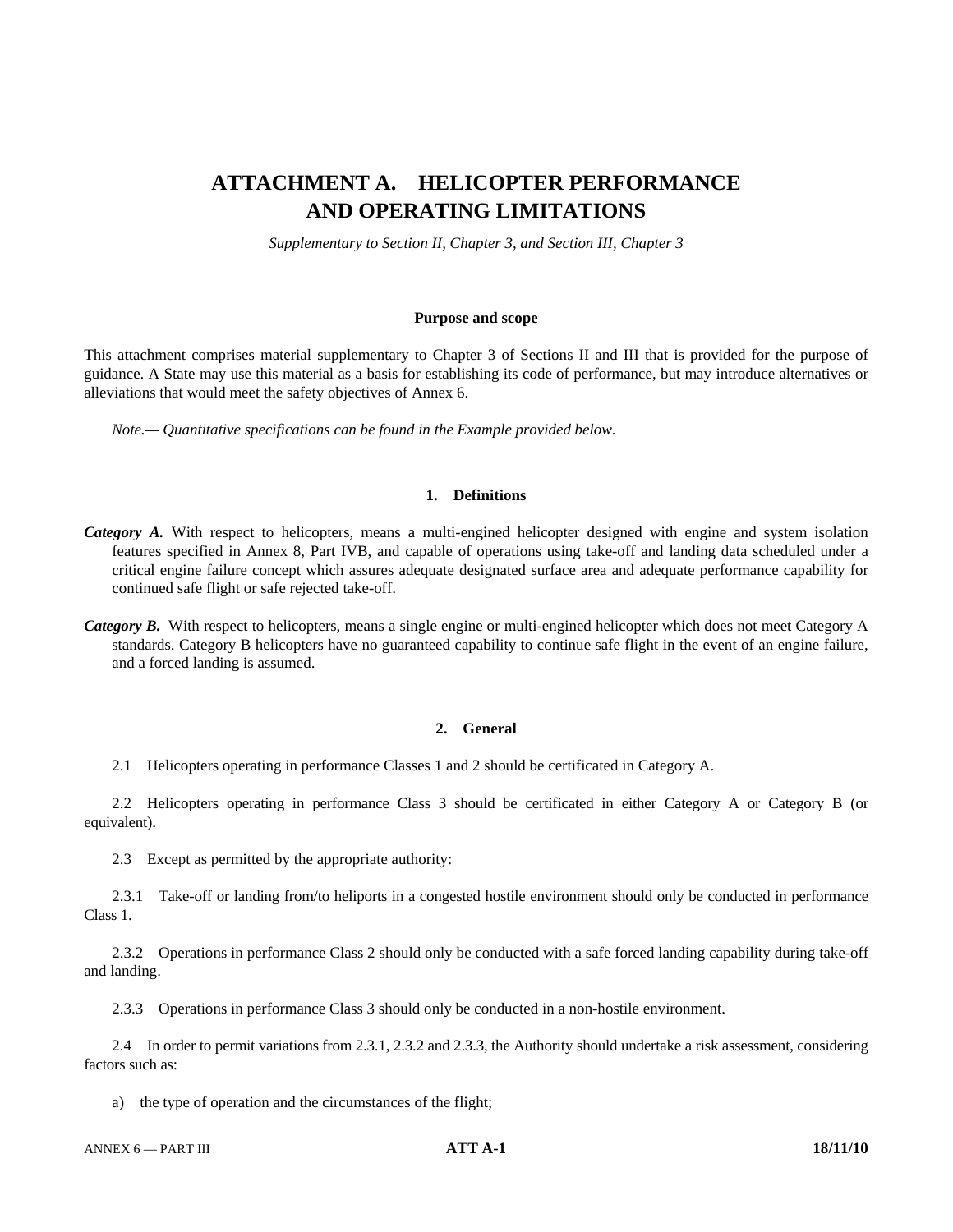- b) the area/terrain over which the flight is being conducted;
- c) the probability of a critical engine failure and the consequence of such an event;
- d) the procedures to maintain the reliability of the engine(s);
- e) the training and operational procedures to mitigate the consequences of the critical engine failure; and
- f) installation and utilization of a usage monitoring system.

 *Note 1.— It is recognized that there may be instances in which a safe forced landing may not be possible due to environmental or other factors. Many States have already applied risk management and permitted variations to specific operations such as operations to helidecks where exposure to an engine failure is present without a safe forced landing. Permitting variations based on risk assessment is a normal part of the process of a State developing a code of performance. When operations without suitable areas for safe forced landings are being considered, all relevant factors should be evaluated. These may include the likelihood of the event, the possible consequences, any mitigating measures as well as the potential benefits and costs of the operation. The specific process for conducting this evaluation is to be decided by the State. In any case, appropriate consideration of a safe forced landing should be either implicit or explicit to a performance code's construction. Accident history and other relevant safety data and analysis are crucial to the development of operational regulations in this area. The resulting requirements may take many forms, such as designation of approved operational areas, routes of flight and obstacle clearance requirements.* 

 *Note 2.— If there are routes with access to suitable forced landing areas, these should be used for flights into and out of the congested area. Where no such routes exist, evaluation of the operation could include consideration of mitigating factors such as the reliability of the propulsion system in the short periods when flight over a suitable forced landing area is not possible.* 

*— — — — — — — —*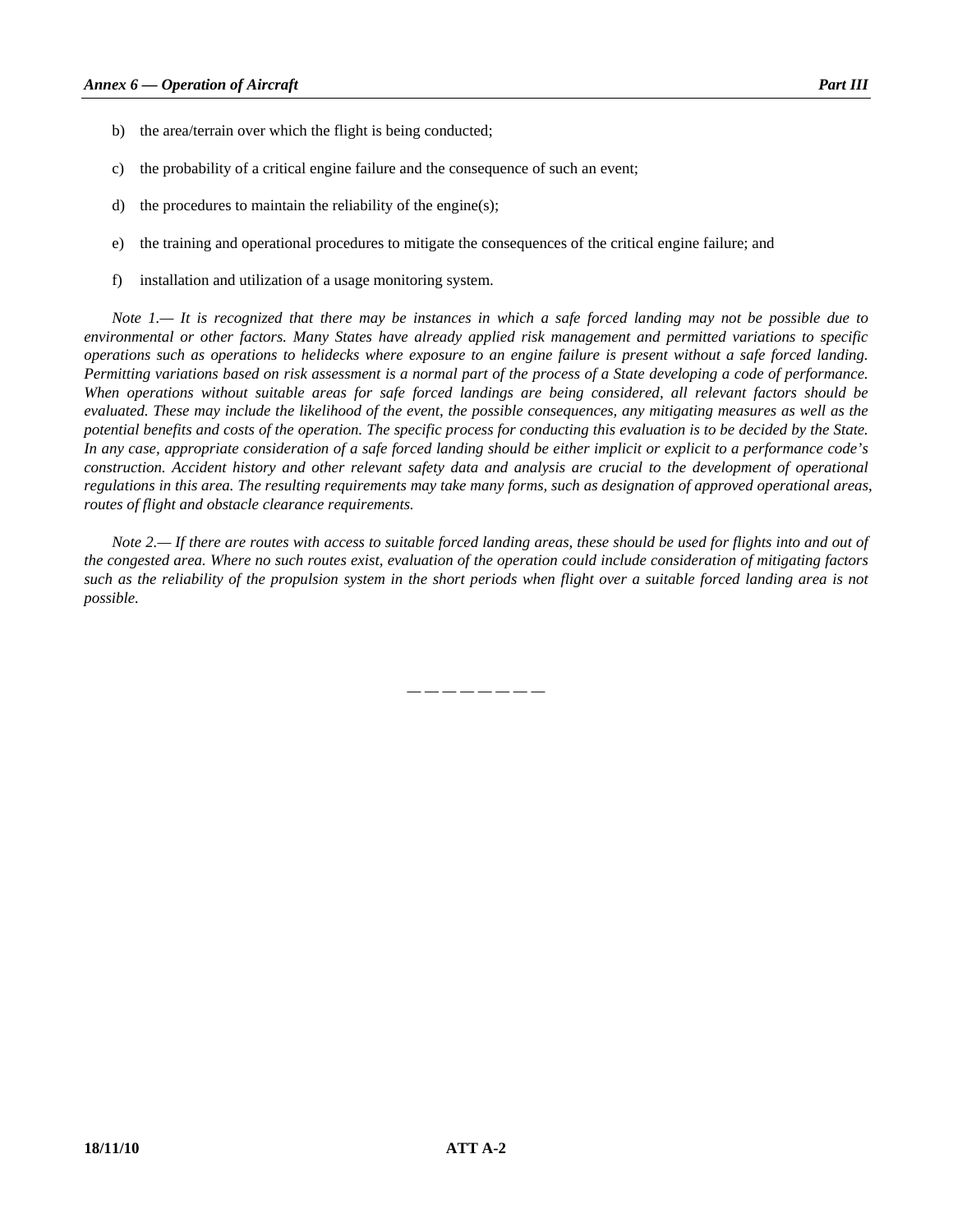# **Example**

# **Purpose and Scope**

The following example provides *quantitative specifications* to illustrate a level of performance intended by the provisions of Section II, Chapter 3. A State may use this example as a basis for establishing its code of performance, but may introduce variations provided such variations meet the safety objectives of Section II, Chapter 3 and Attachment A.

#### **Abbreviations Specific to Helicopter Operations**

#### *Abbreviations*

| D                 | Maximum dimension of helicopter                  |
|-------------------|--------------------------------------------------|
| <b>DPBL</b>       | Defined point before landing                     |
| <b>DPATO</b>      | Defined point after take-off                     |
| DR.               | Distance travelled (helicopter)                  |
| <b>FATO</b>       | Final approach and take-off area                 |
| <b>HFM</b>        | Helicopter flight manual                         |
| <b>LDP</b>        | Landing decision point                           |
| <b>LDAH</b>       | Landing distance available (helicopter)          |
| <b>LDRH</b>       | Landing distance required (helicopter)           |
| R                 | Rotor radius of helicopter                       |
| <b>RTODR</b>      | Rejected take-off distance required (helicopter) |
| <b>TDP</b>        | Take-off decision point                          |
| <b>TLOF</b>       | Touchdown and lift-off area                      |
| <b>TODAH</b>      | Take-off distance available (helicopter)         |
| <b>TODRH</b>      | Take-off distance required (helicopter)          |
| V <sub>Toss</sub> | Take-off safety speed                            |

# **1. Definitions**

- 1.1 Only applicable to operations in performance Class 1
- *Landing distance required (LDRH).* The horizontal distance required to land and come to a full stop from a point 15 m (50 ft) above the landing surface.
- *Rejected take-off distance required (RTODR).* The horizontal distance required from the start of the take-off to the point where the helicopter comes to a full stop following an engine failure and rejection of the take-off at the take-off decision point.
- *Take-off distance required (TODRH).* The horizontal distance required from the start of the take-off to the point at which V<sub>TOSS</sub>, a selected height and a positive climb gradient are achieved, following failure of the critical engine being recognized at TDP, the remaining engines operating within approved operating limits.

 *Note.— The selected height stated above is to be determined with reference to either:* 

 *a) the take-off surface; or*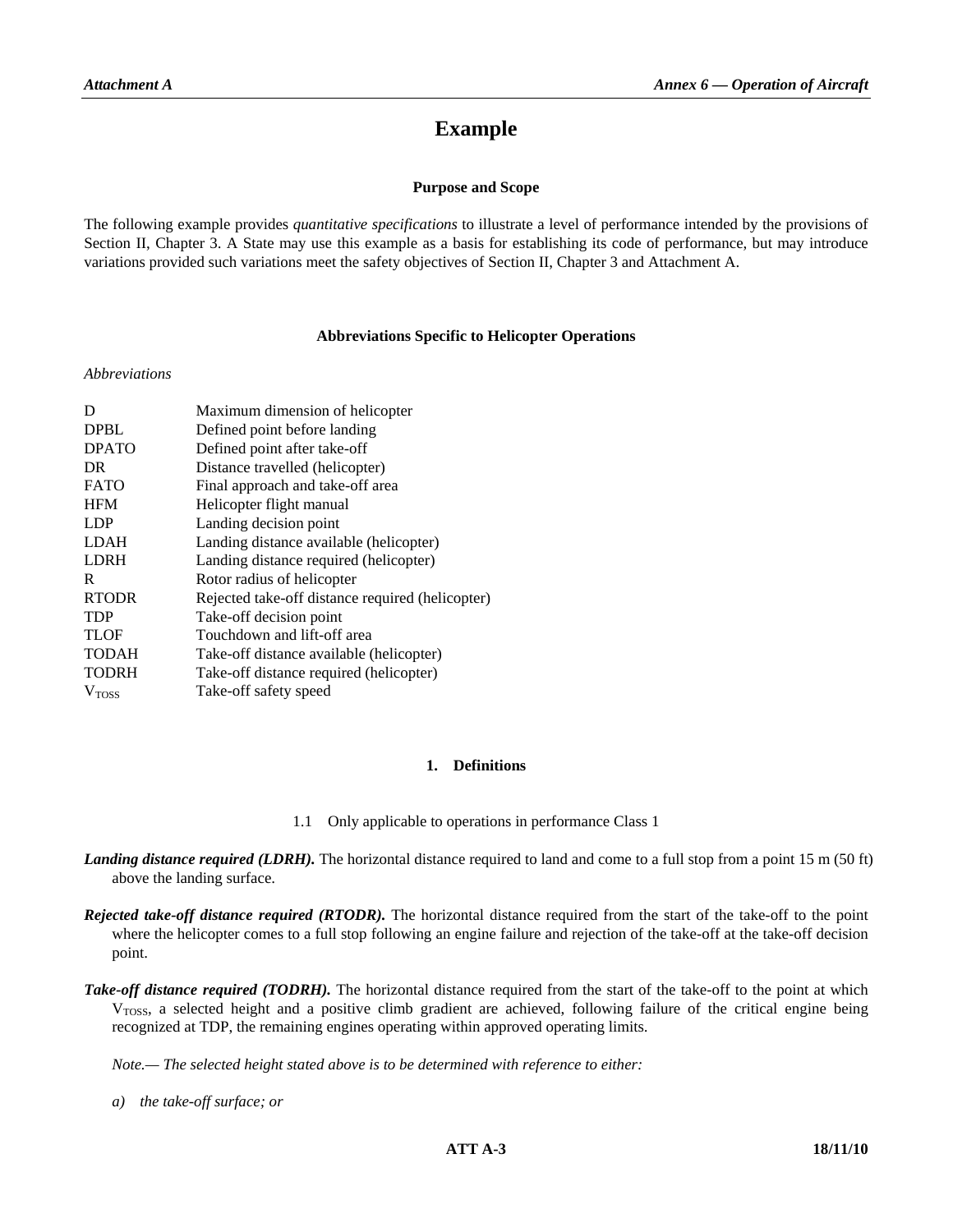*b) a level defined by the highest obstacle in the take-off distance required.* 

1.2 Applicable to operations in all performance classes

*D.* The maximum dimension of the helicopter.

*Distance DR.* The horizontal distance that the helicopter has travelled from the end of the take-off distance available.

*Landing distance available (LDAH).* The length of the final approach and take-off area plus any additional area declared available and suitable for helicopters to complete the landing manoeuvre from a defined height.

*R*. The rotor radius of the helicopter.

- *Take-off distance available (TODAH).* The length of the final approach and take-off area plus the length of helicopter clearway (if provided) declared available and suitable for helicopters to complete the take-off.
- *Take-off flight path*. The vertical and horizontal path, with the critical engine inoperative, from a specified point in the takeoff to 300 m (1 000 ft) above the surface.

*Touchdown and lift-off area (TLOF).* A load bearing area on which a helicopter may touch down or lift off.

*VTOSS.* Take-off safety speed for helicopters certificated in Category A.

*Vy .* Best rate of climb speed.

# **2. General**

#### 2.1 Applicability

 2.1.1 Helicopters with a passenger seating configuration of more than 19, or helicopters operating to or from a heliport in a congested hostile environment should be operating in performance Class 1.

 2.1.2 Helicopters with a passenger seating configuration of 19 or less but more than 9 should be operating in performance Class 1 or 2, unless operating to or from a congested hostile environment in which case the helicopters should be operating in performance Class 1.

 2.1.3 Helicopters with a passenger seating configuration of 9 or less should be operating in performance Class 1, 2 or 3, unless operating to or from a congested hostile environment in which case the helicopters should be operating in performance Class 1.

#### 2.2 Significant performance factors

To determine the performance of the helicopter, account should be taken of at least the following factors:

a) mass of the helicopter;

b) elevation or pressure-altitude and temperature; and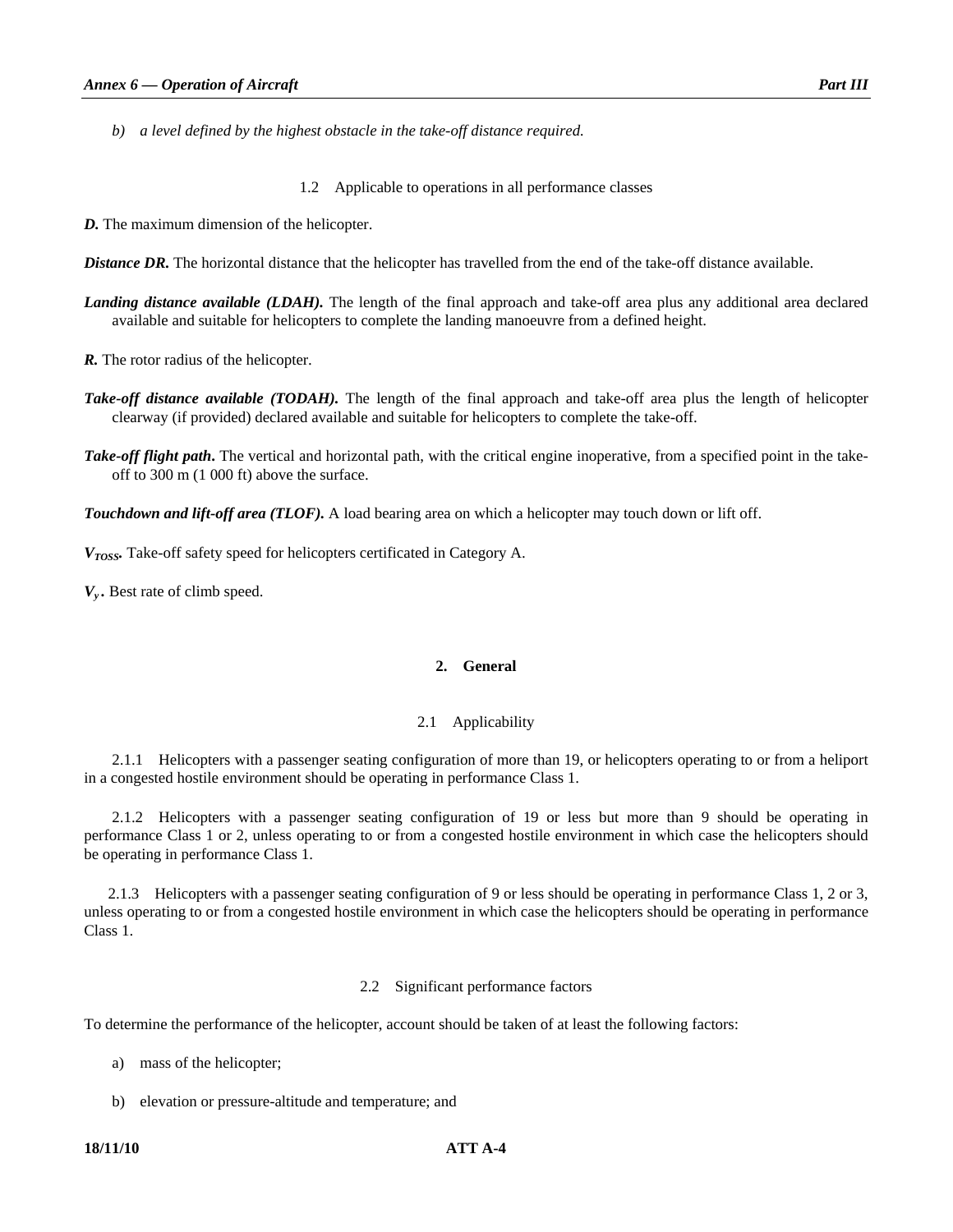c) wind; for take-off and landing, accountability for wind should be no more than 50 per cent of any reported steady headwind component of 5 knots or more. Where take-off and landing with a tailwind component is permitted in the flight manual, not less than 150 per cent of any reported tailwind component should be allowed. Where precise wind measuring equipment enables accurate measurement of wind velocity over the point of take-off and landing, these values may be varied.

### 2.3 Operating conditions

 2.3.1 For helicopters operating in performance Class 2 or 3 in any flight phase where an engine failure may cause the helicopter to force-land:

- a) a minimum visibility should be defined by the operator, taking into account the characteristics of the helicopter, but should not be less than 800 m for helicopters operating in performance Class 3; and
- b) the operator should verify that the surface below the intended flight path permits the pilot to execute a safe forced landing.
- 2.3.2 Performance Class 3 operations are not to be performed:
- a) out of the sight of the surface; or
- b) at night; or
- c) when the cloud ceiling is less than 180 m (600 ft).

 *Note.— The text of 2.3 contains an interpretation of the principle of "appropriate consideration" for a safe forced landing (contained in Section II, Chapter 3, 3.1.2). For States which take advantage of Section II, Chapter 3, 3.4, or which have risk assessed exposure and/or permitted night VFR operations, 2.3 should be replaced with an appropriately constructed alternative text.*

#### 2.4 Obstacle accountability area

 2.4.1 For the purpose of the obstacle clearance requirements in 4 below, an obstacle should be considered if its lateral distance from the nearest point on the surface below the intended flight path is not further than:

- a) for VFR operations:
	- 1) half of the minimum width of the FATO (or the equivalent term used in the helicopter flight manual) defined in the helicopter flight manual (or when no width is defined, 0.75 D), plus 0.25 times D (or 3 m, whichever is greater), plus:
		- 0.10 DR for VFR day operations
		- 0.15 DR for VFR night operations
- b) for IFR operations:
	- 1) 1.5 D (or 30 m, whichever is greater), plus:
		- 0.10 DR for IFR operations with accurate course guidance
		- 0.15 DR for IFR operations with standard course guidance
		- 0.30 DR for IFR operations without course guidance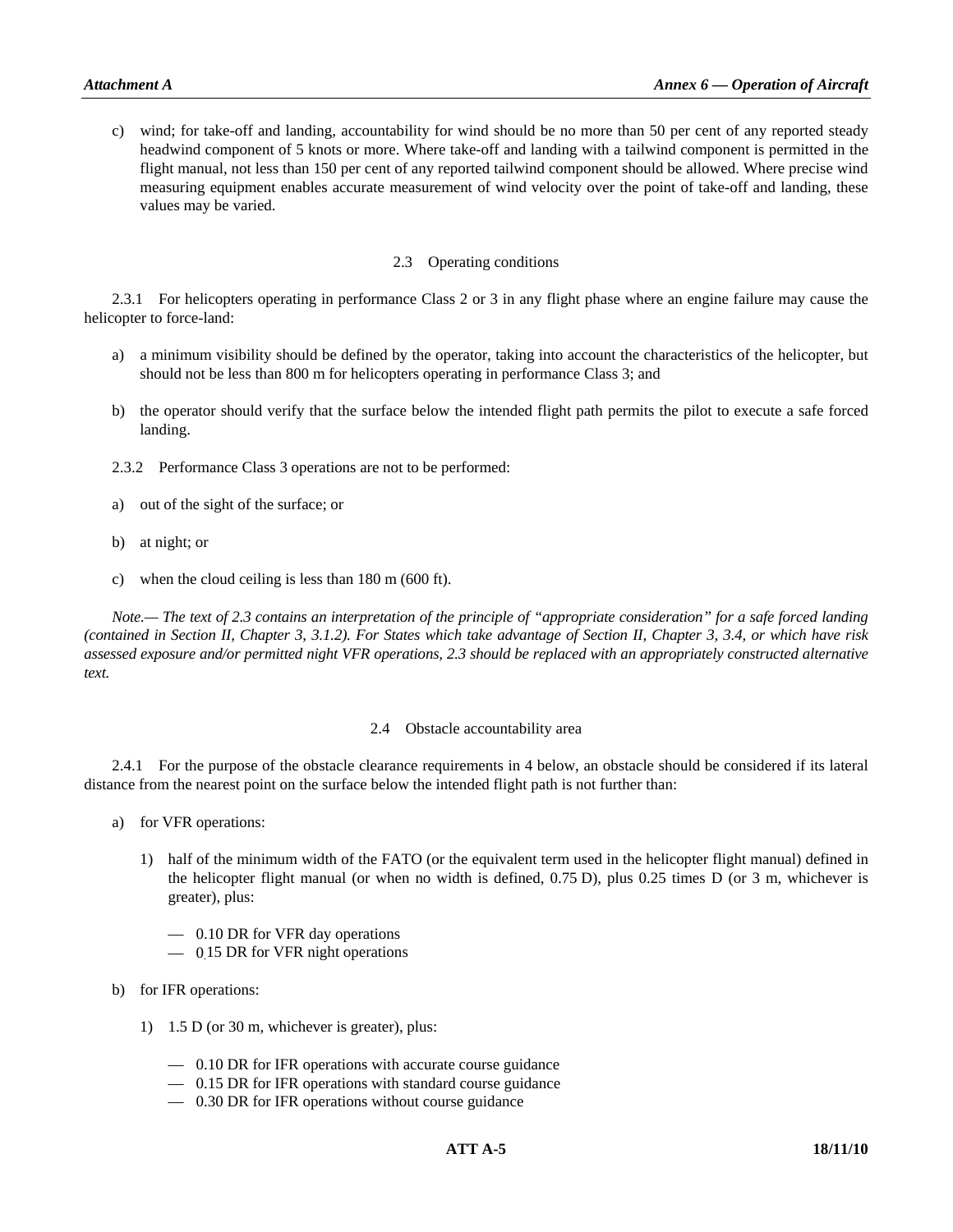c) for operations with initial take-off conducted visually and converted to IFR/IMC at a transition point, the criteria required in 2.4.1 a) apply up to the transition point then the criteria required in 2.4.1 b) apply after the transition point.

2.4.2 For a take-off using a backup take-off procedure (or with lateral transition), for the purpose of the obstacle clearance requirements in 4 below, an obstacle located below the backup flight path (lateral flight path) should be considered if its lateral distance from the nearest point on the surface below the intended flight path is not further than half of the minimum width of the FATO (or the equivalent term used in the helicopter flight manual) defined in the helicopter flight manual (when no width is defined, 0.75 D plus 0.25 times D, or 3 m, whichever is greater) plus:

- a) 0.10 distance travelled from the back edge of the FATO for VFR day operations;
- b) 0.15 distance travelled from the back edge of the FATO for VFR night operations.
- 2.4.3 Obstacles may be disregarded if they are situated beyond:
- a) 7 R for day operations if it is assured that navigational accuracy can be achieved by reference to suitable visual cues during the climb;
- b) 10 R for night operations if it is assured that navigational accuracy can be achieved by reference to suitable visual cues during the climb;
- c) 300 m if navigational accuracy can be achieved by appropriate navigation aids; and
- d) 900 m in the other cases.

 *Note.— Standard course guidance includes ADF and VOR guidance. Accurate course guidance includes ILS, MLS, or other course guidance providing an equivalent navigational accuracy.* 

 2.4.4 The transition point should not be located before the end of TODRH for helicopters operating in performance Class 1 and before the DPATO for helicopters operating in performance Class 2.

 2.4.5 When considering the missed approach flight path, the divergence of the obstacle accountability area should only apply after the end of the take-off distance available.

#### 2.5 Source of performance data

An operator should ensure that the approved performance data contained in the helicopter flight manual is used to determine compliance with this Example, supplemented as necessary with other data acceptable to the State of the Operator.

#### **3. Operating area considerations**

# 3.1 FATO

For operations in performance Class 1, the dimensions of the FATO should be at least equal to the dimensions specified in the helicopter flight manual.

 *Note.— A FATO that is smaller than the dimensions specified in the helicopter flight manual may be accepted if the helicopter is capable of a hover out of ground effect with one engine inoperative (HOGE OEI), and the conditions of 4.1 below can be met.* 

# **18/11/10 ATT A-6**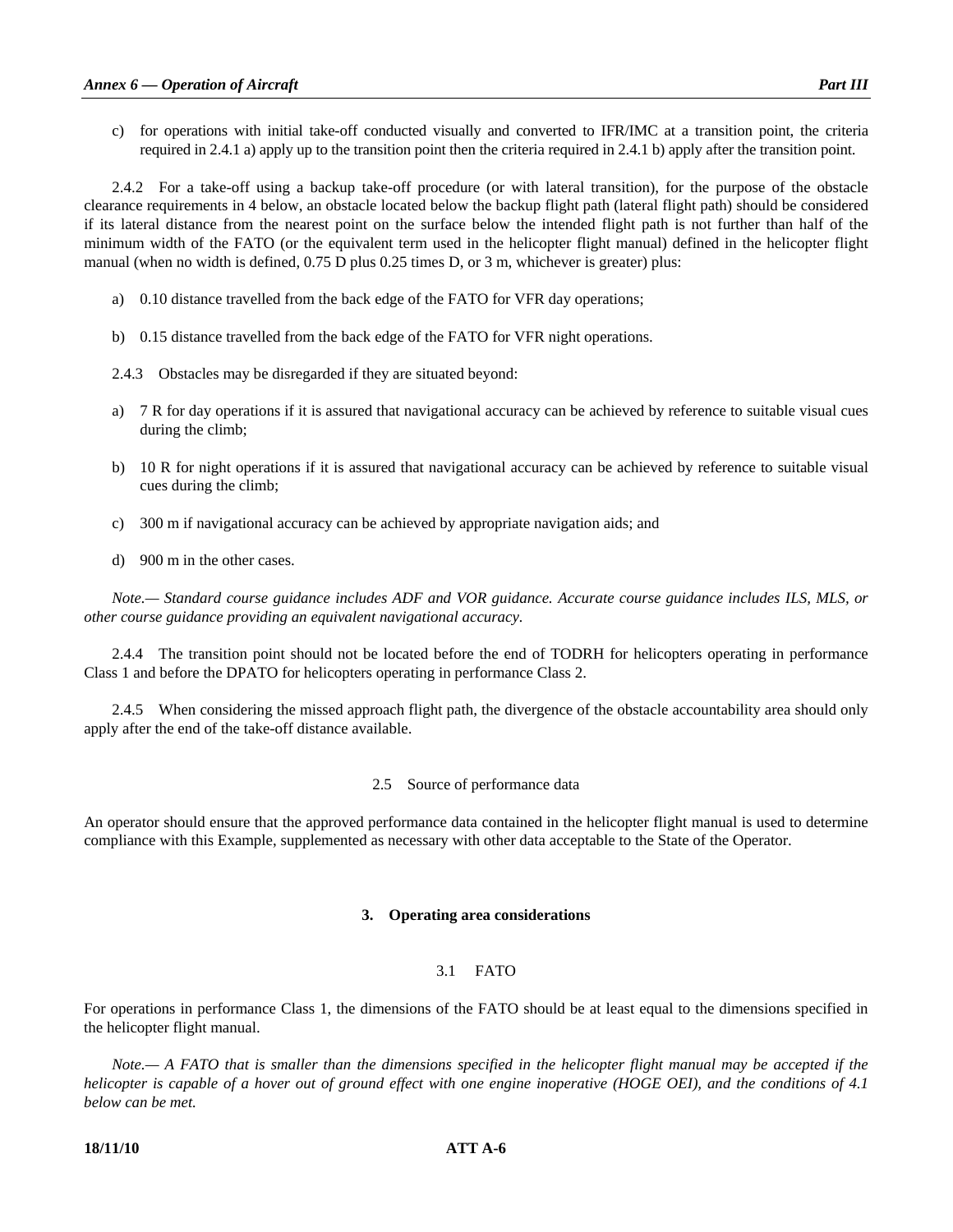# **4. Limitations resulting from performance**

4.1 Operations in performance Class 1

4.1.1 *Take-off* 

 4.1.1.1 The take-off mass of the helicopter should not exceed the maximum take-off mass specified in the flight manual for the procedure to be used and to achieve a rate of climb of 100 ft/min at 60 m (200 ft) and 150 ft/min at 300 m (1 000 ft) above the level of the heliport with the critical engine inoperative and the remaining engines operating at an appropriate power rating, taking into account the parameters specified in 2.2 (Figure A-1).

# 4.1.1.2 Rejected take-off

The take-off mass should be such that the rejected take-off distance required does not exceed the rejected take-off distance available.

# 4.1.1.3 Take-off distance

The take-off mass should be such that the take-off distance required does not exceed the take-off distance available.

 *Note 1.— As an alternative, the requirement above may be disregarded provided that the helicopter with the critical engine failure recognized at TDP can, when continuing the take-off, clear all obstacles from the end of the take-off distance available to the end of the take-off distance required by a vertical margin of not less than 10.7 m (35 ft) (Figure A-2).* 

 *Note 2.— For elevated heliports, the airworthiness code provides appropriate clearance from the elevated heliport edge (Figure A-3).*

# 4.1.1.4 Backup procedures (or procedures with lateral transition)

An operator should ensure that, with the critical engine inoperative, all obstacles below the backup flight path (the lateral flight path) are cleared by an adequate margin. Only the obstacles specified in 2.4.2 should be considered.

# 4.1.2 *Take-off flight path*

From the end of the take-off distance required with the critical engine inoperative:

 4.1.2.1 The take-off mass should be such that the climb path provides a vertical clearance of not less than 10.7 m (35 ft) for VFR operations and 10.7 m (35 ft) plus 0.01 DR for IFR operations above all obstacles located in the climb path. Only obstacles as specified in 2.4 should be considered.

 4.1.2.2 Where a change of direction of more than 15 degrees is made, obstacle clearance requirements should be increased by 5 m (15 ft) from the point at which the turn is initiated. This turn should not be initiated before reaching a height of 60 m (200 ft) above the take-off surface, unless permitted as part of an approved procedure in the flight manual.

#### 4.1.3 *En route*

The take-off mass is such that it is possible, in case of the critical engine failure occurring at any point of the flight path, to continue the flight to an appropriate landing site and achieve the minimum flight altitudes for the route to be flown.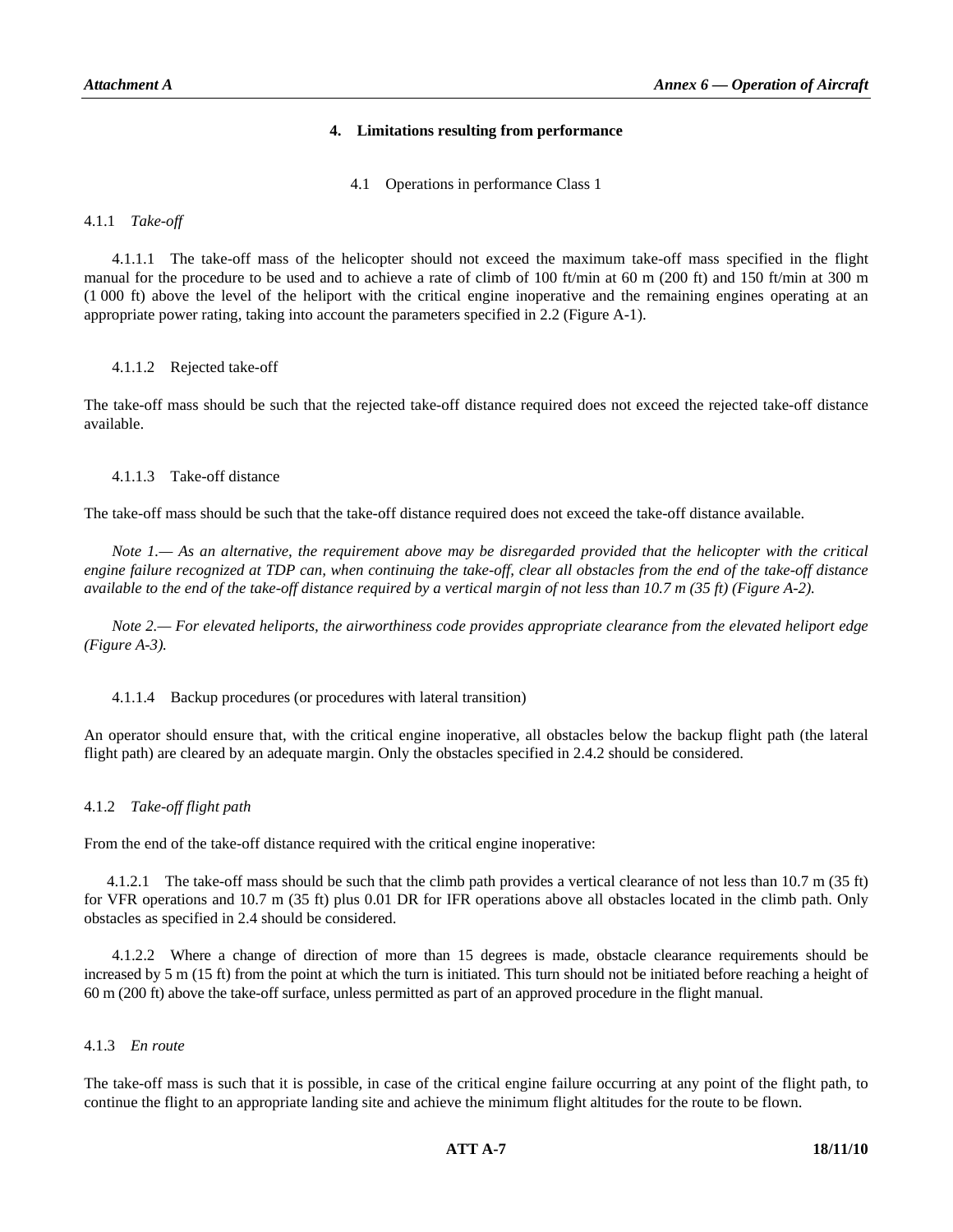

Figure A-1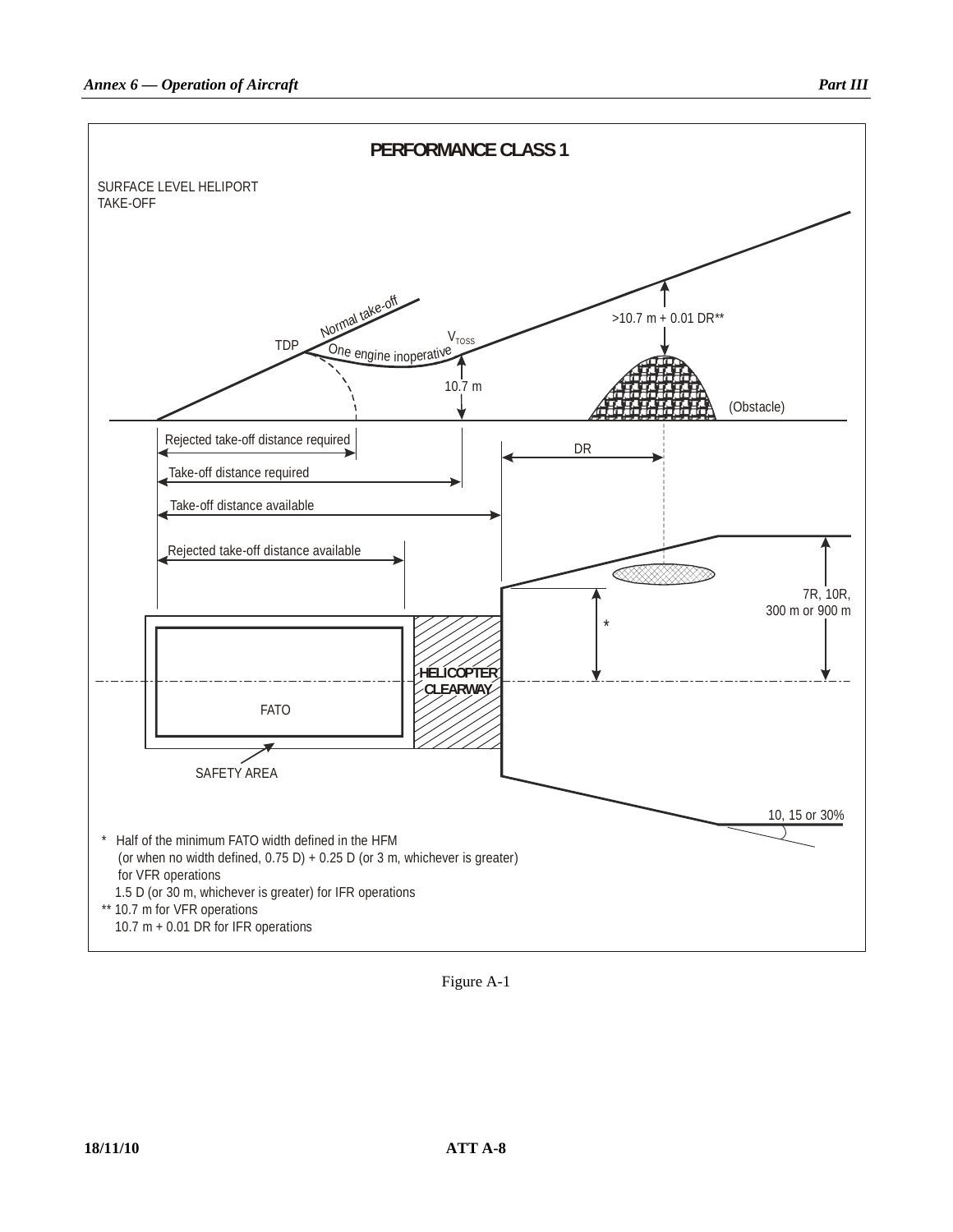

Figure A-2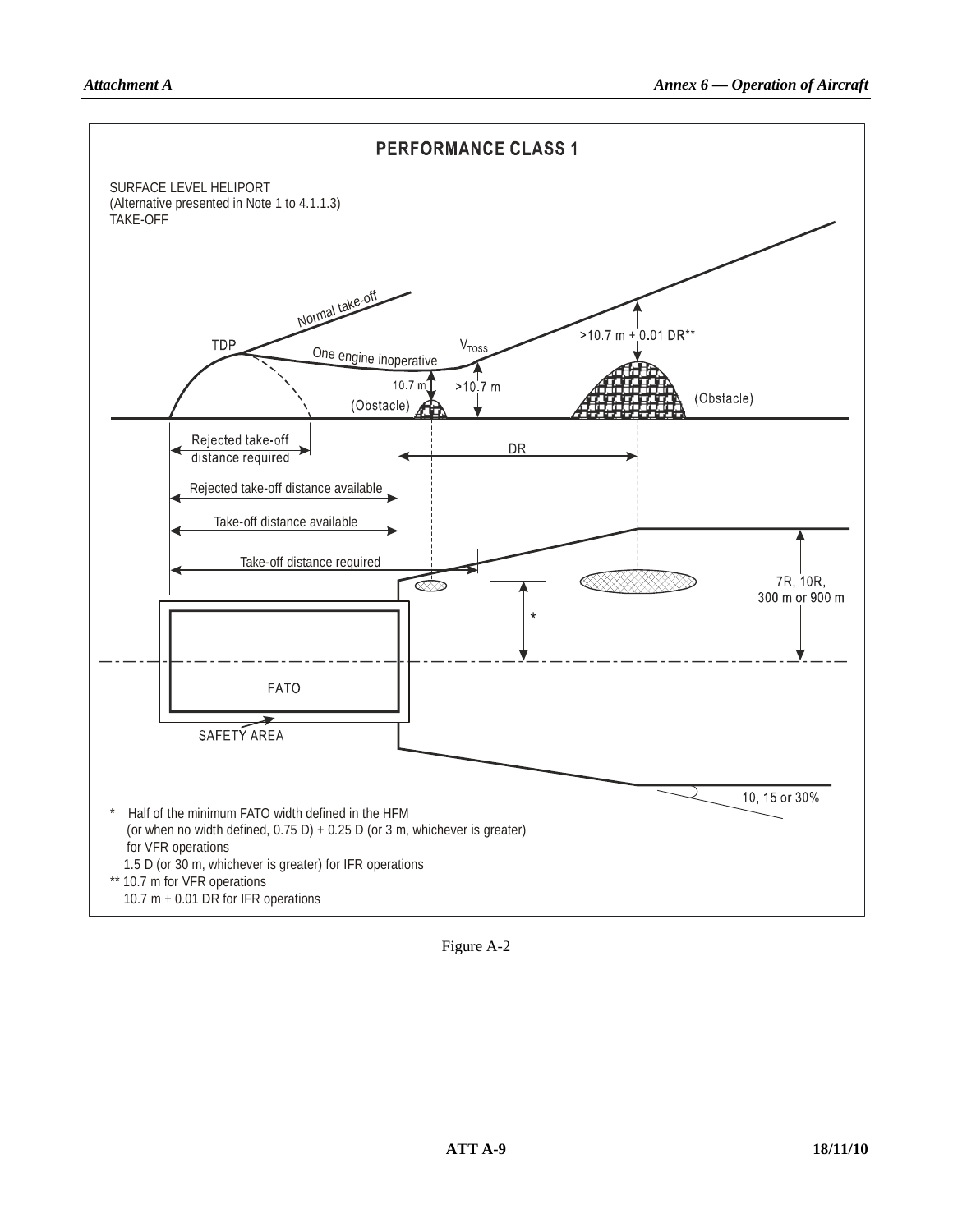

Figure A-3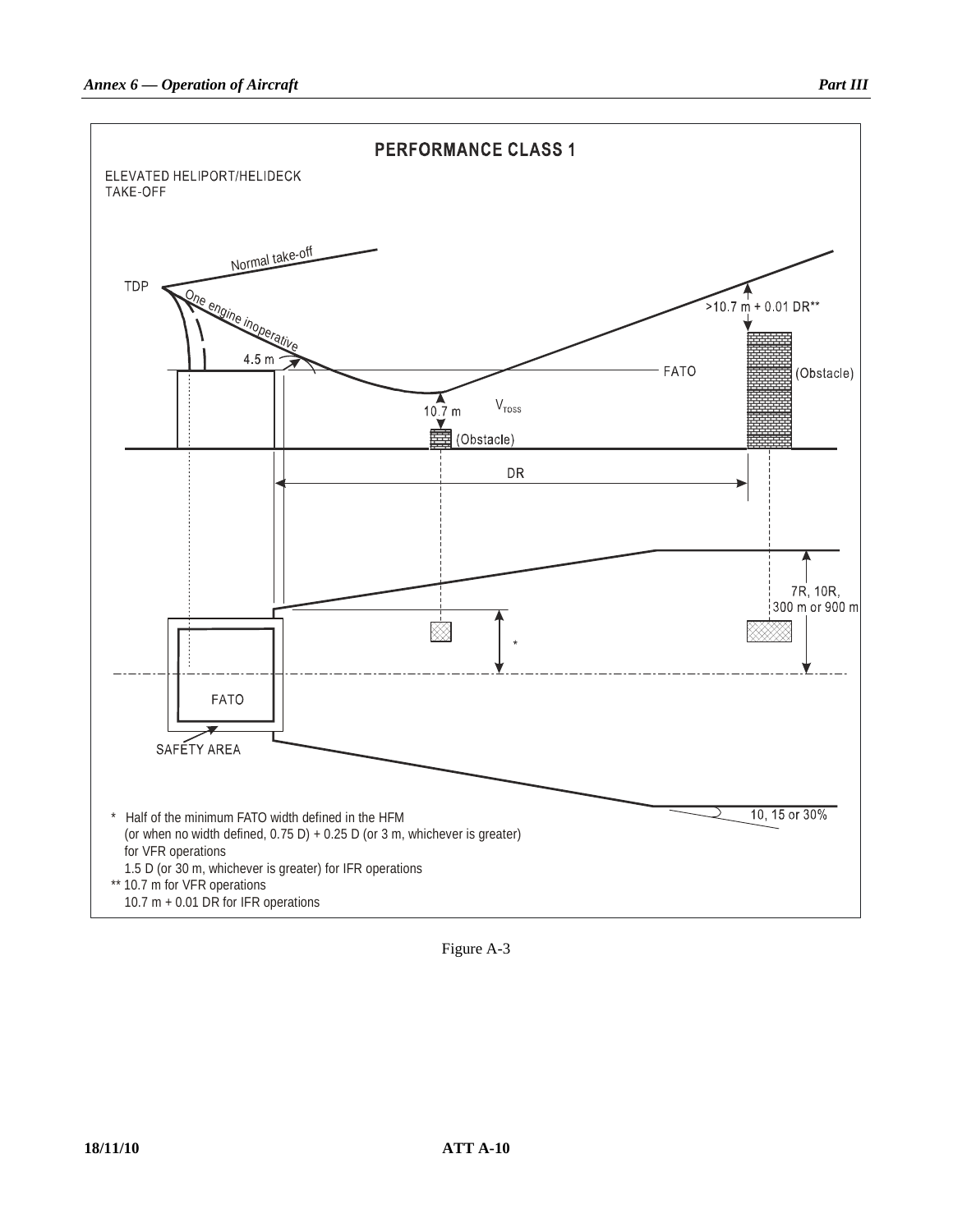4.1.4 *Approach, landing and balked landing* (Figures A-4 and A-5)

The estimated landing mass at the destination or alternate should be such that:

- a) it does not exceed the maximum landing mass specified in the flight manual for the procedure to be used and to achieve a rate of climb of 100 ft/min at 60 m (200 ft) and 150 ft/min at 300 m (1 000 ft) above the level of the heliport with the critical engine inoperative and the remaining engines operating at an appropriate power rating, taking into account the parameters specified in 2.2;
- b) the landing distance required does not exceed the landing distance available unless the helicopter, with the critical engine failure recognized at LDP can, when landing, clear all obstacles in the approach path;
- c) in case of the critical engine failure occurring at any point after the LDP, it is possible to land and stop within the FATO; and
- d) in the event of the critical engine failure being recognized at the LDP or at any point before the LDP, it is possible either to land and stop within the FATO or to overshoot, meeting the conditions of 4.1.2.1 and 4.1.2.2.

 *Note.— For elevated heliports, the airworthiness code provides appropriate clearance from the elevated heliport edge*.

# 4.2 Operations in performance Class 2

# 4.2.1 *Take-off* (Figures A-6 and A-7)

The mass of the helicopter at take-off should not exceed the maximum take-off mass specified in the flight manual for the procedures to be used and to achieve a rate of climb of 150 ft/min at 300 m (1 000 ft) above the level of the heliport with the critical engine inoperative and the remaining engines operating at an appropriate power rating, taking into account the parameters specified in 2.2.

#### 4.2.2 *Take-off flight path*

From DPATO or, as an alternative, no later than 60 m (200 ft) above the take-off surface with the critical engine inoperative, the conditions of 4.1.2.1 and 4.1.2.2 should be met.

#### 4.2.3 *En route*

The requirements of 4.1.3 should be met.

#### 4.2.4 *Approach, landing and balked landing* (Figures A-8 and A-9)

The estimated landing mass at the destination or alternate should be such that:

- a) it does not exceed the maximum landing mass specified in the flight manual for a rate of climb of 150 ft/min at 300 m (1 000 ft) above the level of the heliport with the critical engine inoperative and the remaining engines operating at an appropriate power rating, taking into account the parameters specified in 2.2;
- b) it is possible, in case of the critical engine failure occurring at or before the DPBL, either to perform a safe forced landing or to overshoot, meeting the requirements of 4.1.2.1 and 4.1.2.2.

Only obstacles as specified in 2.4 should be considered.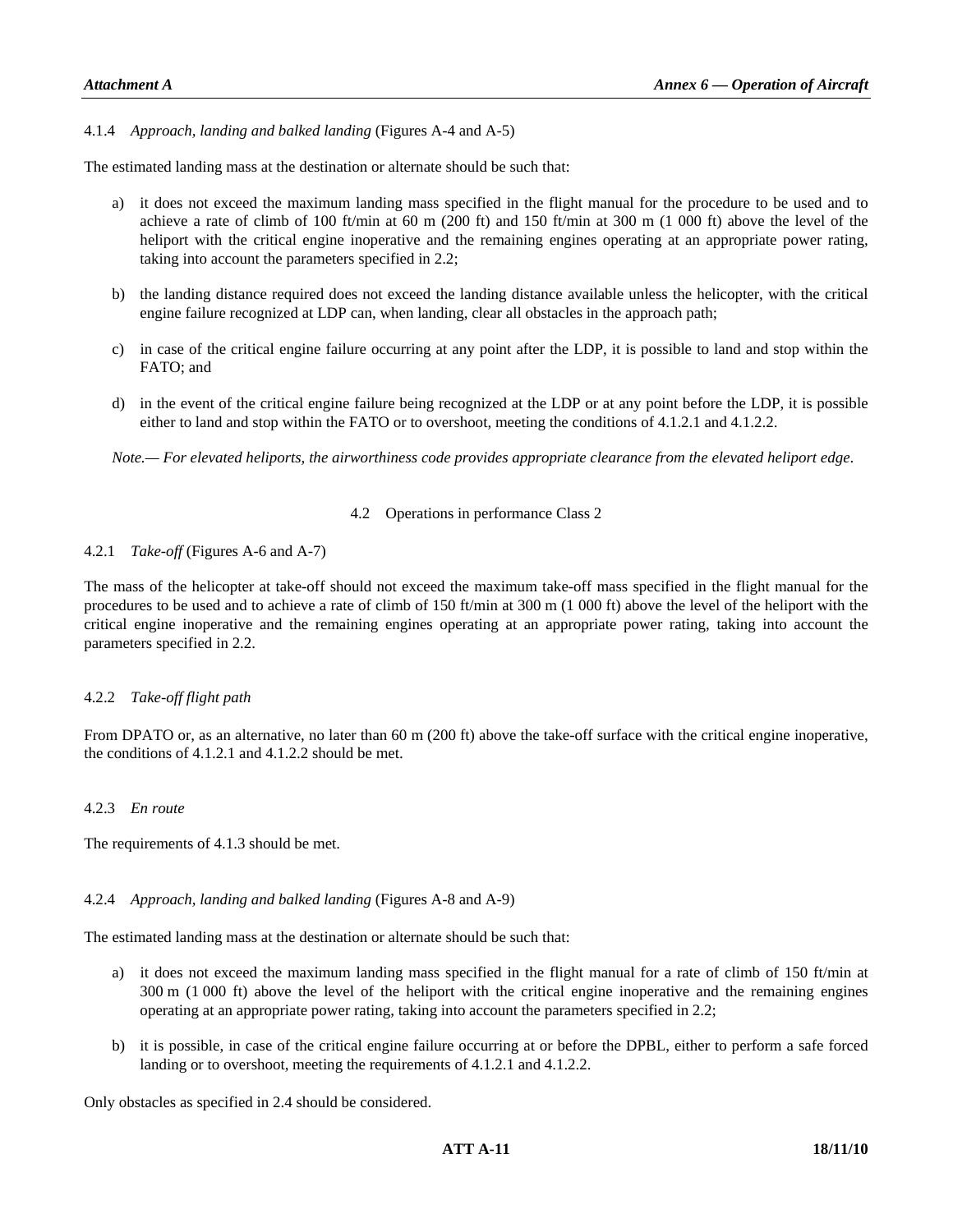

Figure A-4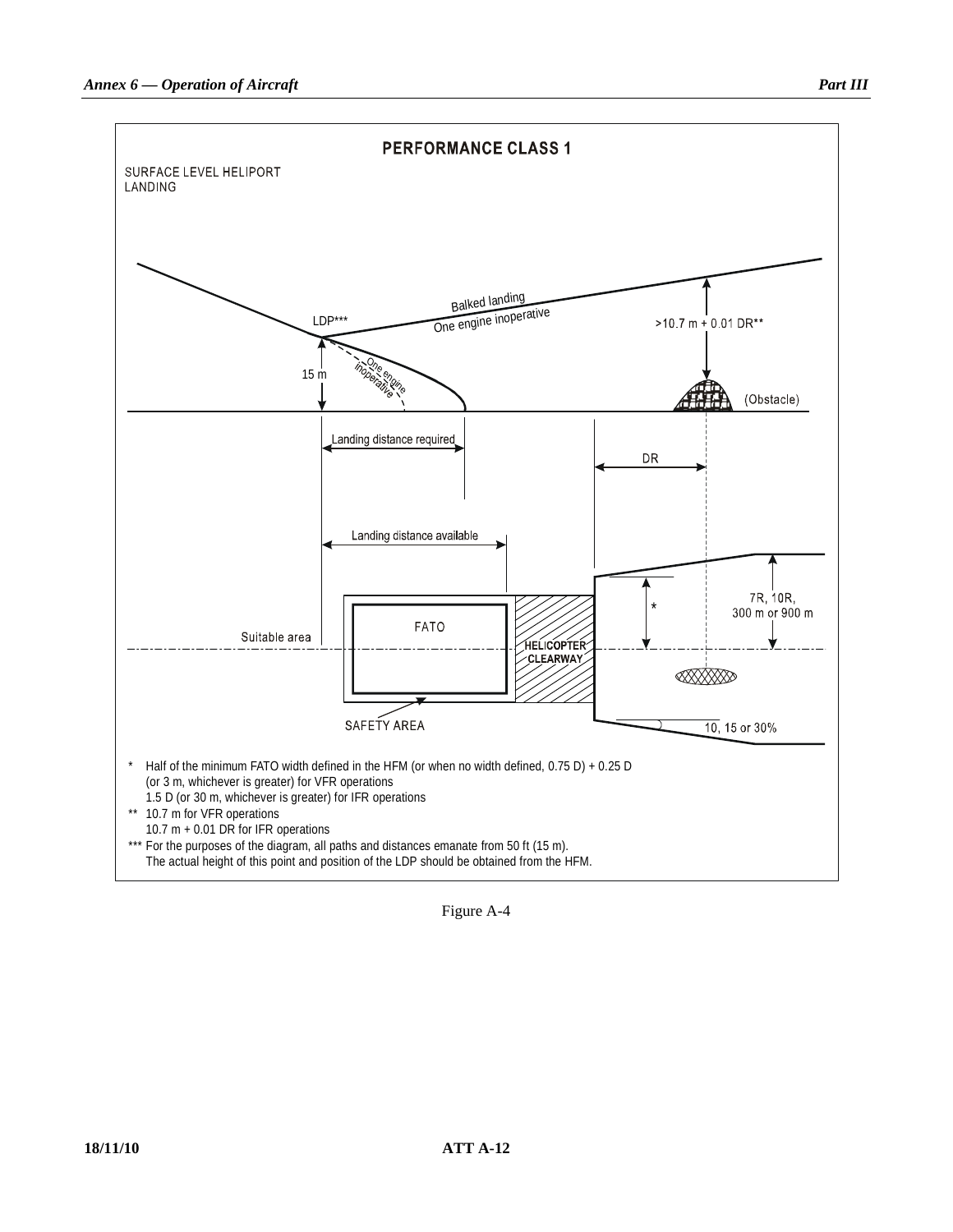

Figure A-5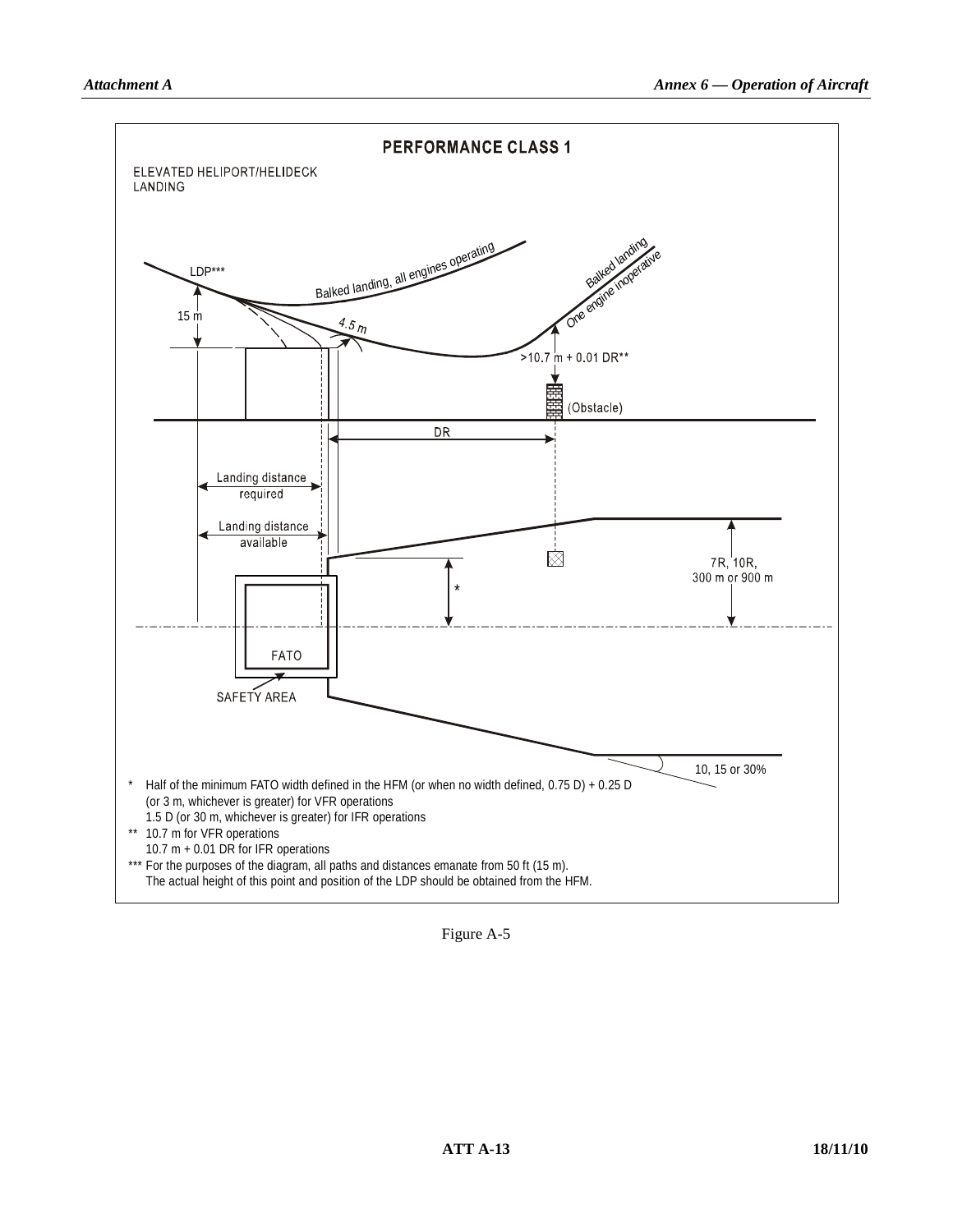

Figure A-6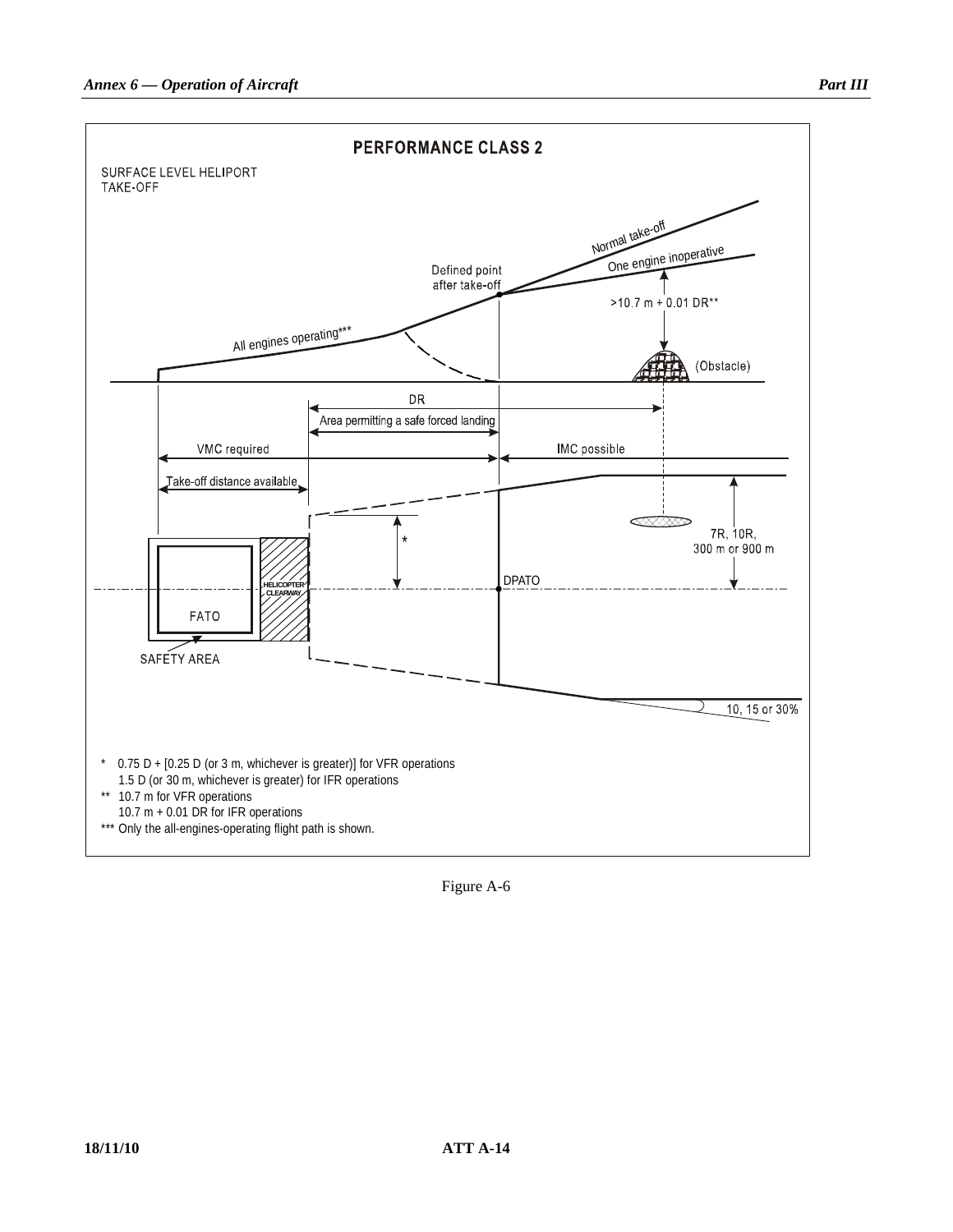

Figure A-7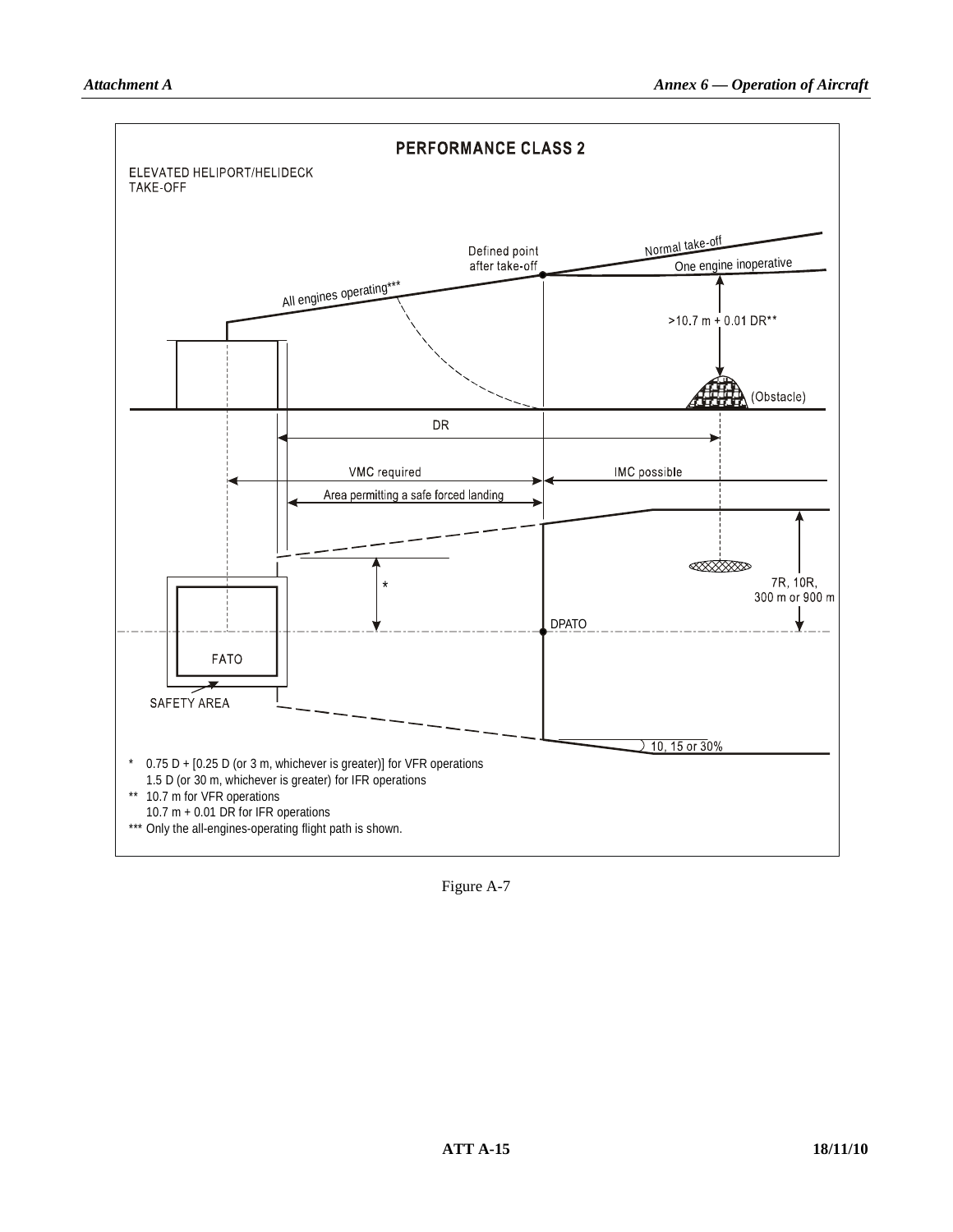

Figure A-8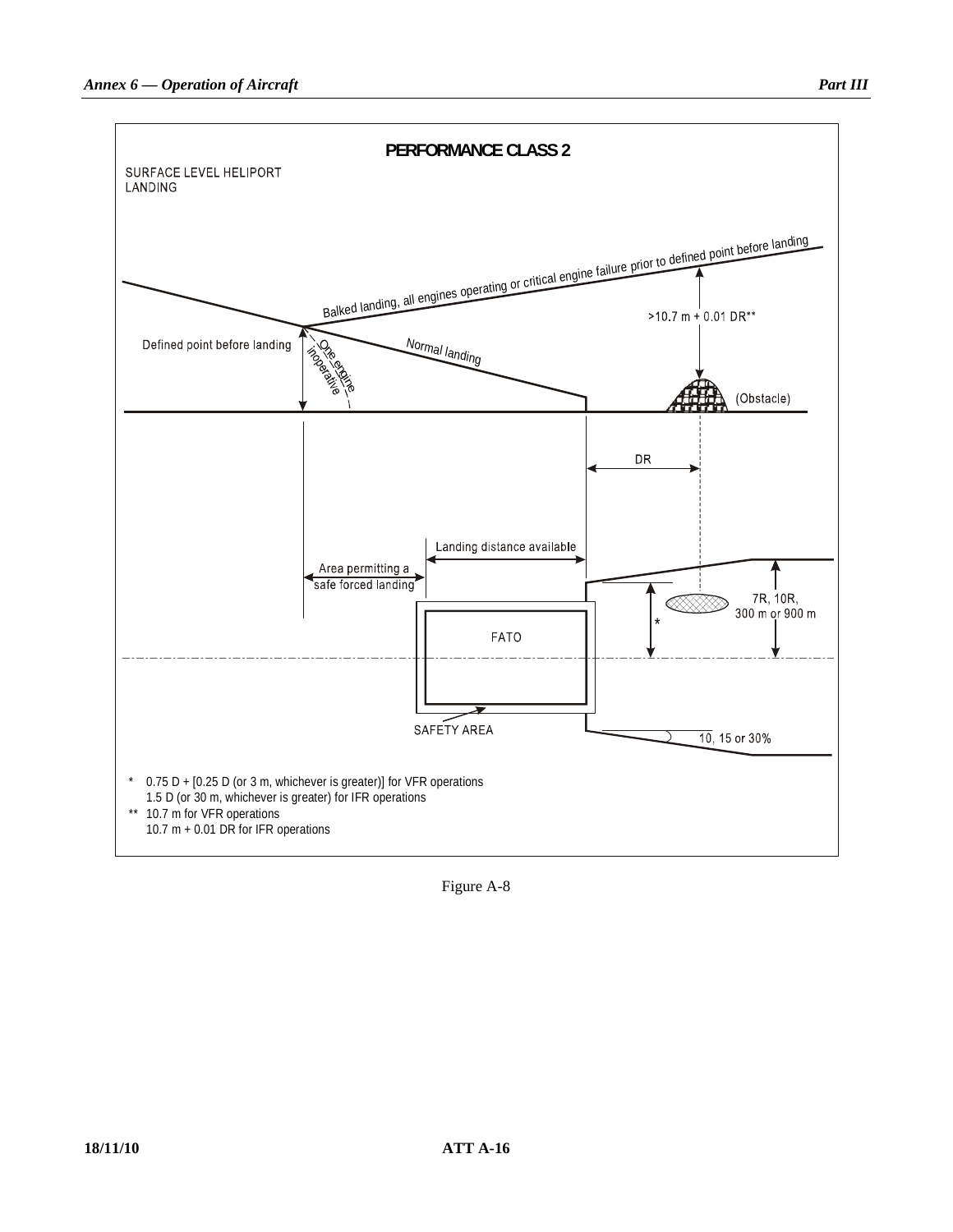

Figure A-9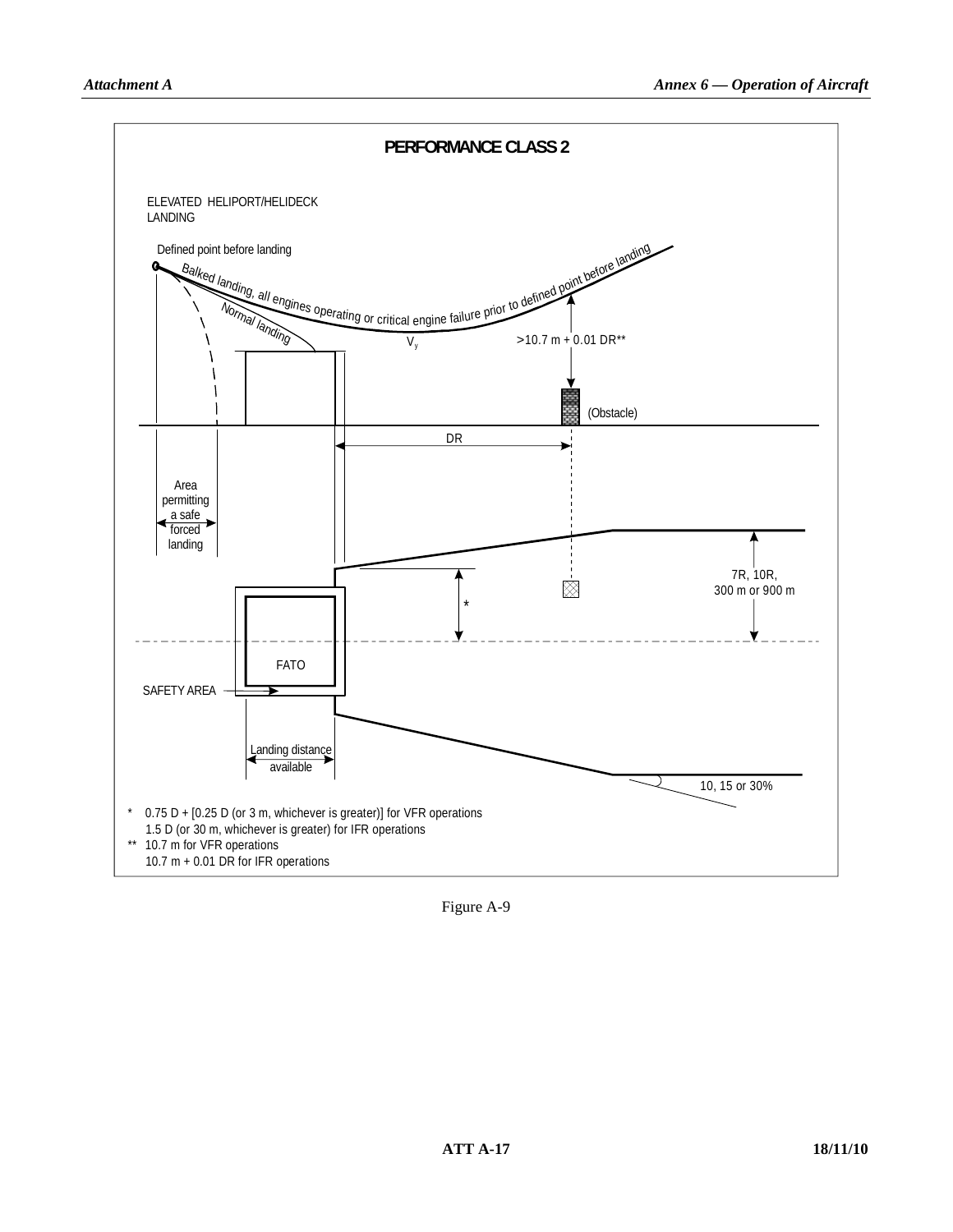# 4.3 Operations in performance Class 3

# 4.3.1 *Take-off*

The mass of the helicopter at take-off should not exceed the maximum take-off mass specified in the flight manual for a hover in ground effect with all engines operating at take-off power, taking into account the parameters specified in 2.2. If conditions are such that a hover in ground effect is not likely to be established, the take-off mass should not exceed the maximum mass specified for a hover out of ground effect with all engines operating at take-off power, taking into account the parameters specified in 2.2.

# 4.3.2 *Initial climb*

The take-off mass should be such that the climb path provides adequate vertical clearance above all obstacles located along the climb path, all engines operating.

# 4.3.3 *En route*

The take-off mass is such that it is possible to achieve the minimum flight altitudes for the route to be flown, all engines operating.

# 4.3.4 *Approach and landing*

The estimated landing mass at the destination or alternate should be such that:

- a) it does not exceed the maximum landing mass specified in the flight manual for a hover in ground effect with all engines operating at take-off power, taking into account the parameters specified in 2.2. If conditions are such that a hover in ground effect is not likely to be established, the take-off mass should not exceed the maximum mass specified for a hover out of ground effect with all engines operating at take-off power, taking into account the parameters specified in 2.2;
- b) it is possible to perform a balked landing, all engines operating, at any point of the flight path and clear all obstacles by an adequate vertical interval.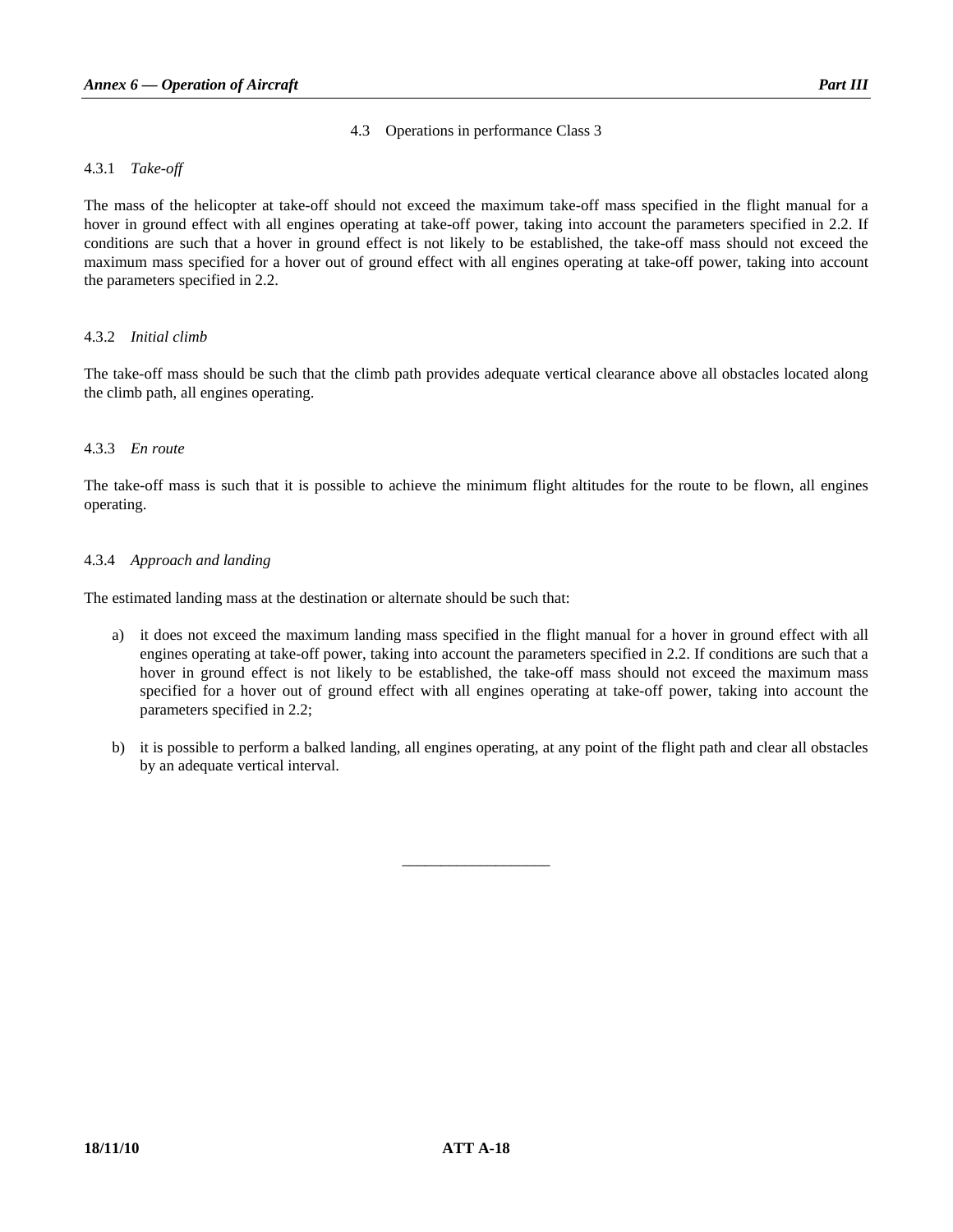# **ATTACHMENT B. FLIGHT TIME AND FLIGHT DUTY PERIOD LIMITATIONS**

*Supplementary to Section II, Chapter 2, 2.2.10.2* 

# **1. Purpose and scope**

 1.1 Flight time and flight duty period limitations are established for the sole purpose of reducing the probability that fatigue of flight crew members may adversely affect the safety of flight.

 1.2 In order to guard against this, two types of fatigue must be taken into account, namely, transient fatigue and cumulative fatigue. Transient fatigue may be described as fatigue which is normally experienced by a healthy individual following a period of work, exertion or excitement, and it is normally dispelled by a single sufficient period of sleep. On the other hand cumulative fatigue may occur after delayed or incomplete recovery from transient fatigue or as the after-effect of more than a normal amount of work, exertion or excitement without sufficient opportunity for recuperation.

 1.3 Limitations based on the provisions of Part III, Section II, of the Annex will provide safeguards against both kinds of fatigue because they will recognize:

1.3.1 The necessity to limit flight time in such a way as to guard against both kinds of fatigue.

 1.3.2 The necessity to limit time spent on duty on the ground immediately prior to a flight or at intermediate points during a series of flights in such a way as to guard particularly against transient fatigue.

1.3.3 The necessity to provide flight crew members with adequate opportunity to recover from fatigue.

 1.3.4 The necessity of taking into account other related tasks the flight crew member may be required to perform in order to guard particularly against cumulative fatigue.

# **2. General**

 2.1 The responsibility rests with the pilot, not to exercise the privileges of the licence and related ratings at any time when aware of any decrease in medical fitness which might render the pilot unable to safely exercise these privileges, including any decrease in medical fitness through fatigue.

 2.2 The limitations laid down in the following paragraphs are to be considered as minimum requirements and it is the responsibility of the operator to adjust them in certain cases, having regard to the factors mentioned below. Specific factors to be taken into consideration are:

- a) the crew composition of the aircraft;
- b) the probability of operational delays;
- c) the type of aircraft and route complexities such as traffic density, navigation aids, standard of equipment carried, communication difficulties, and high altitude flying in unpressurized aircraft, or flying with high cabin altitudes in pressurized aircraft;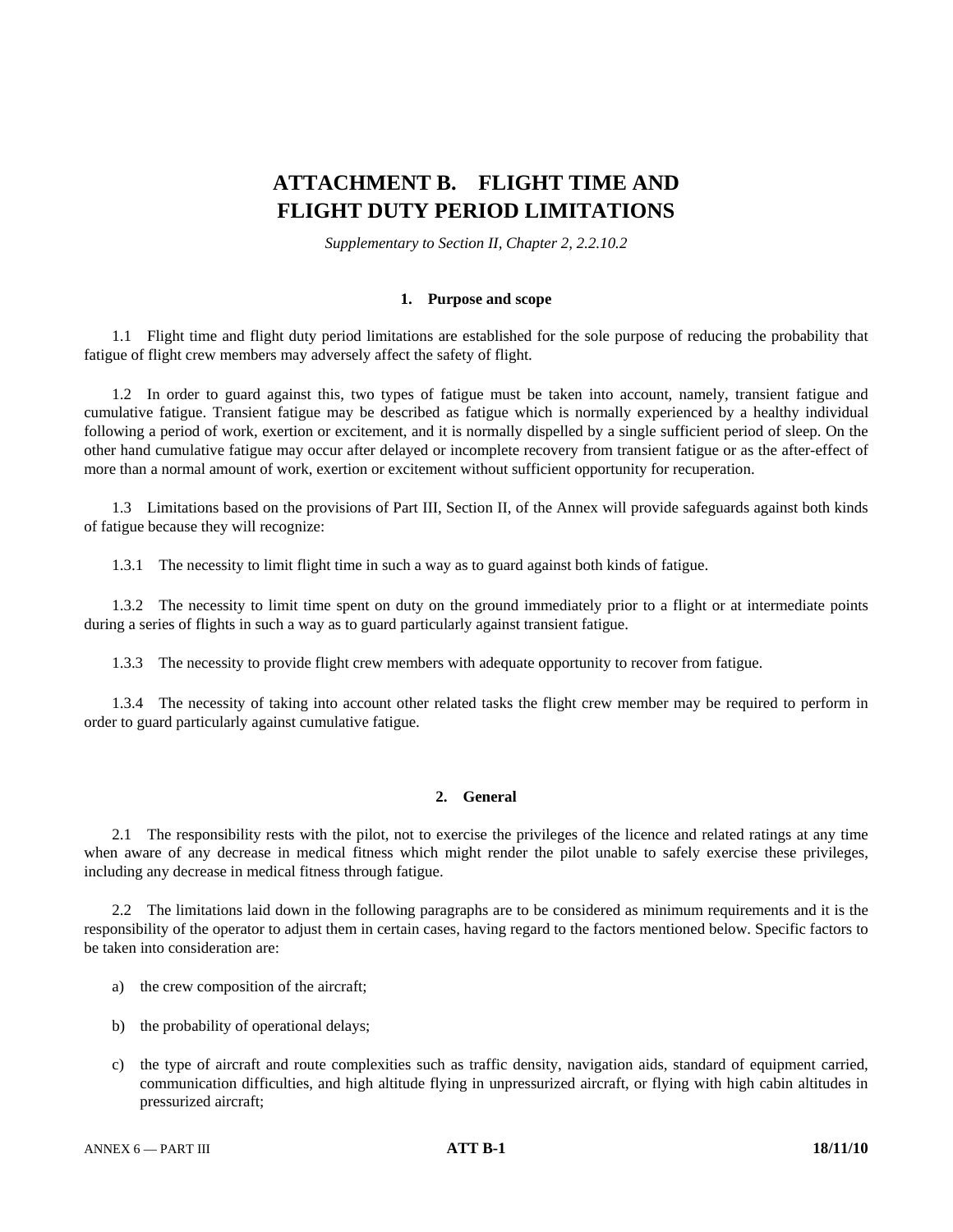- d) the proportion of night flying involved;
- e) the extent to which the accommodation at layovers is such as to permit crews to secure real rest;
- f) the number of landings and take-offs;
- g) the need for an orderly scheduling system, giving a high degree of stability (for this, provision of adequate reserves is an important factor);
- h) the sleep deprivation arising from interruption of the normal sleep/wake cycle; and
- i) the cockpit environment.

 2.3 For reasons of flight safety, the operator has the responsibility to ensure that crew members engaged in duties other than flight duties performed on behalf of the employer are provided with at least the minimum required rest periods before engaging in flight duties.

# **3. Definitions**

*Deadheading crew.* A crew member positioned by the operator in flight or by surface transport.

- *Duty period.* The time during which a flight crew member carries out any duty at the behest of the flight crew member's employer.
- *Flight duty period.* The total time from the moment a flight crew member commences duty, immediately subsequent to a rest period and prior to making a flight or a series of flights, to the moment the flight crew member is relieved of all duties having completed such flight or series of flights.
- *Flight sector.* A flight or one of a series of flights which commences at a parking place of the aircraft and terminates at a parking place of the aircraft.

It is composed of:

- flight preparation,
- flight time,
- post-flight period after the flight sector or series of flight sectors.
- *Flight time*  **helicopters***.* The total time from the moment a helicopter's rotor blades start turning until the moment the helicopter finally comes to rest at the end of the flight, and the rotor blades are stopped.

*Rest period.* Any period of time on the ground during which a flight crew member is relieved of all duties by the operator.

*Series of flights.* Two or more flight sectors accomplished in between two rest periods.

*Standby.* A defined period during which a crew member may be called for duty with minimum notice.

*Turnaround time.* The time spent on the ground during a flight duty period between two flight sectors.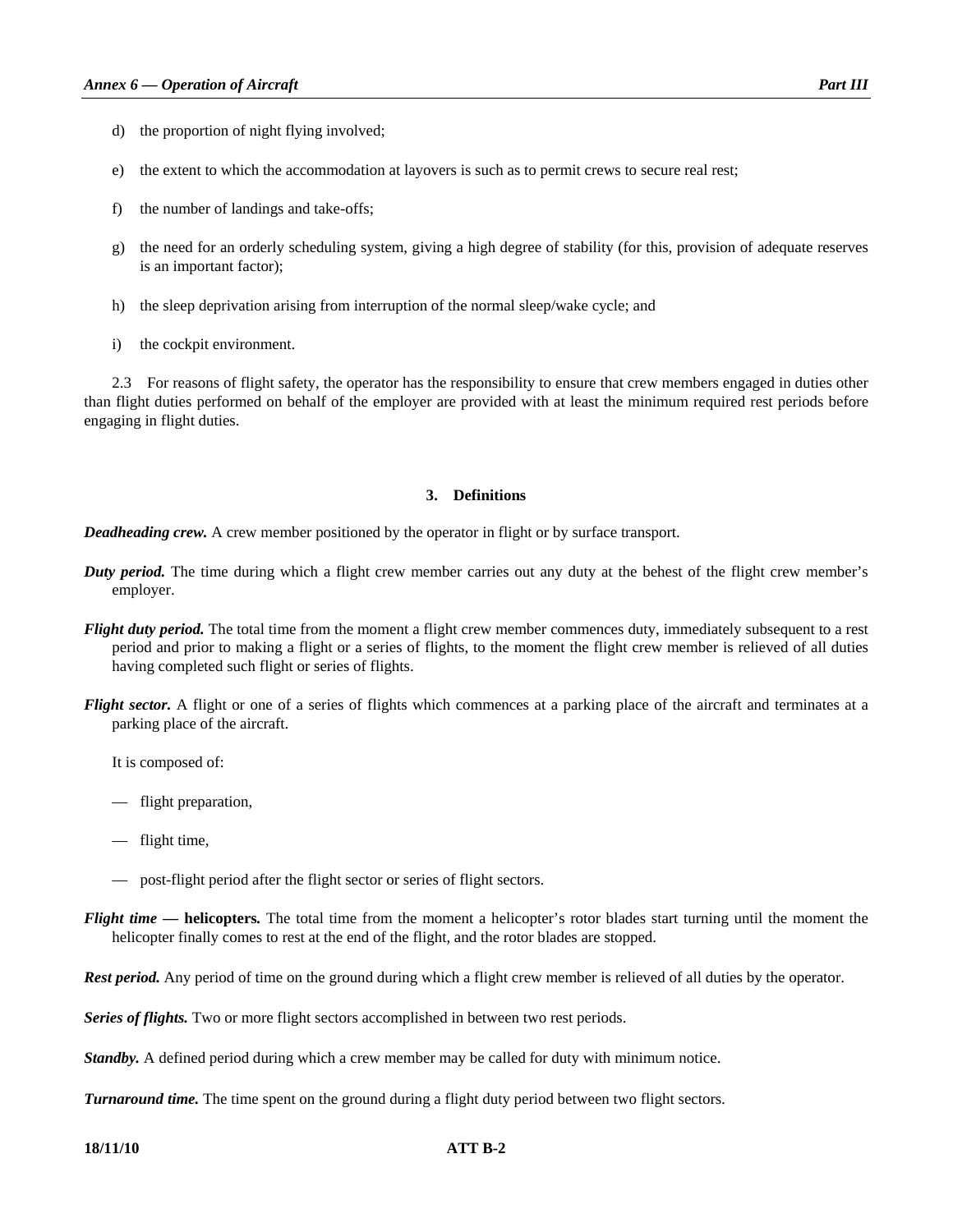## **4. Comments about the definitions**

#### 4.1 Flight time

The definition of flight time is of necessity very general but in the context of limitations it is, of course, intended to apply to flight crew members in accordance with the relevant definition of a flight crew member. Pursuant to that latter definition, licensed crew personnel travelling as passengers cannot be considered flight crew members, although this should be taken into account in arranging rest periods.

#### 4.2 Flight duty periods

 4.2.1 The definition of flight duty period is intended to cover a continuous period of duty which always includes a flight or a series of flights. It is meant to include all duties a flight crew member may be required to carry out from the moment the flight crew member reports at the place of employment on the day of a flight until relieved of duties, having completed the flight or series of flights. It is considered necessary that this period should be subject to limitations because a flight crew member's activities within the limits of such period would eventually induce fatigue — transient or cumulative which could endanger the safety of a flight. There is on the other hand (from the point of view of flight safety) insufficient reason to establish limitations for any other time during which a flight crew member is performing a task assigned by the operator. Such task should, therefore, only be taken into account when making provisions for rest periods as one among many factors which could lead to fatigue.

 4.2.2 The definition does not imply the inclusion of such periods as time taken for a flight crew member to travel from the flight crew member's home to the place of employment.

 4.2.3 An important safeguard may be established if States and operators recognize the right of a crew member to refuse further flight duty when suffering from fatigue of such a nature as to affect adversely the safety of flight.

#### 4.3 Rest periods

The definition of rest period implies an absence of duty and is intended to be for the purpose of recovering from fatigue; the way in which this recovery is achieved is the responsibility of the individual.

#### **5. Types of limitations**

 5.1 Limitations are broadly divided by time; for example, the majority of States reporting to ICAO prescribe daily, monthly and yearly flight time limitations, and a considerable number also prescribe quarterly flight time limitations. It will probably be sufficient to prescribe flight duty period limitations on a daily basis. It must be understood, however, that these limitations will vary considerably taking into account a variety of situations.

 5.2 In formulating regulations or rules governing flight time limitations the size of the crew complement and the extent to which the various tasks to be performed can be divided among the crew members should be taken into account; and in the case where adequate facilities for relief are provided in the aircraft in such a way that a crew member may have horizontal rest and a degree of privacy, flight duty periods could be extended. Adequate rest facilities on the ground are required at places where relief periods are to be given. Also States or operators should give due weight to the following factors: traffic density; navigational and communication facilities; rhythm of work/sleep cycle; number of landings and take-offs; aircraft handling and performance characteristics and weather conditions.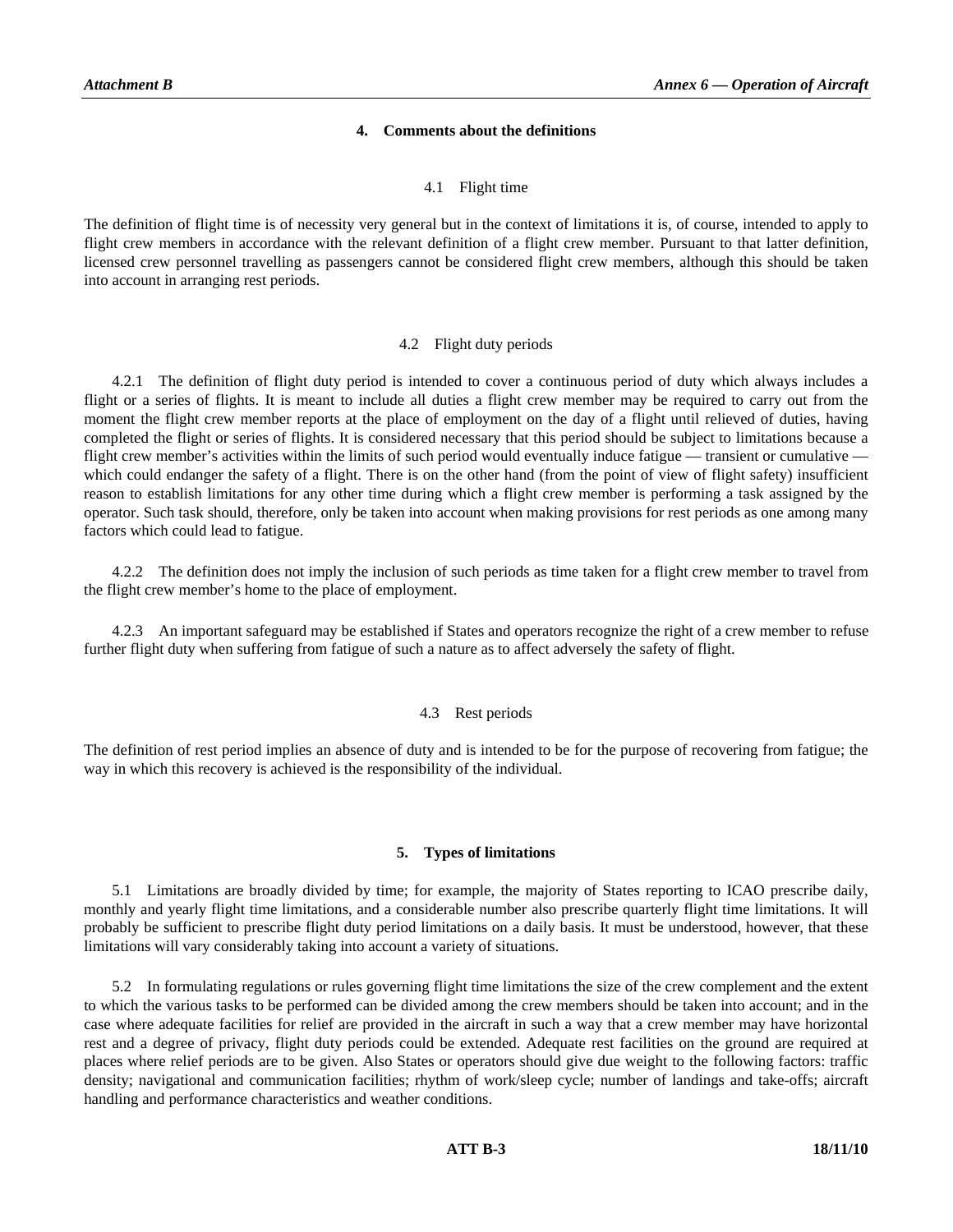# **6. Pro forma table**

The following pro forma table is provided to illustrate one of many forms in which the Standard at Section II, 2.2.10.2, may be implemented.

|                  | <i>Maximum</i><br>flight duty<br>period<br>in 24 hours | Maximum flight time (hours) |         |           |          | Rest periods |          |
|------------------|--------------------------------------------------------|-----------------------------|---------|-----------|----------|--------------|----------|
| Crew             |                                                        | Daily<br>24 hours           | Monthly | Quarterly | Annually | Daily        | Per week |
| Pilot-in-command |                                                        |                             |         |           |          |              |          |
| 1st Officer      |                                                        |                             |         |           |          |              |          |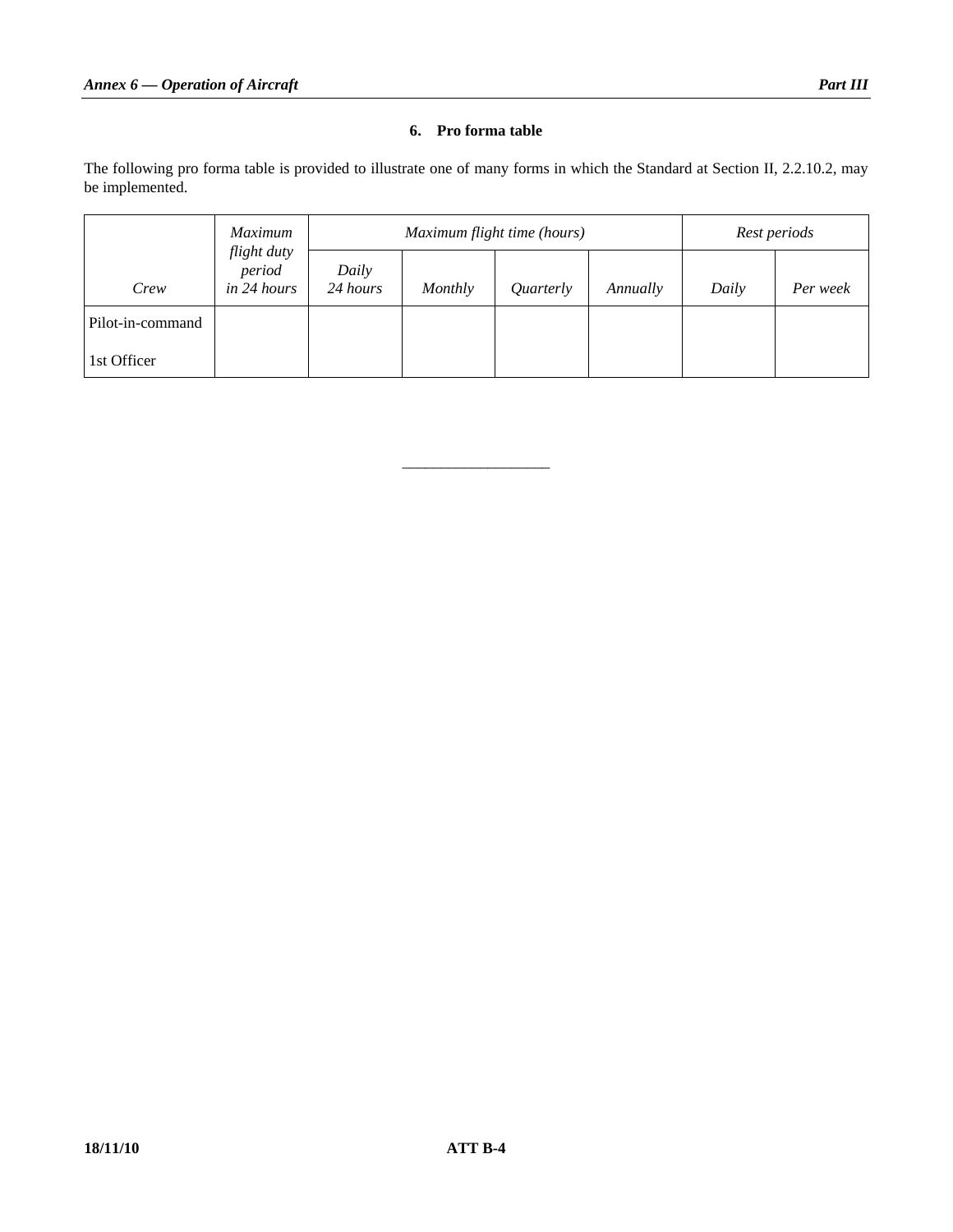# **ATTACHMENT C. MEDICAL SUPPLIES**

*Supplementary to Section II, Chapter 4, 4.2.2 a)* 

# *First-aid kit*

The following provides guidance on typical contents of a first-aid kit for carriage aboard a helicopter:

- List of contents
- Antiseptic swabs (10/pack)
- Bandage: adhesive strips
- Bandage: gauze  $7.5 \text{ cm} \times 4.5 \text{ m}$
- Bandage: triangular; safety pins
- Dressing: burn  $10 \text{ cm} \times 10 \text{ cm}$
- Dressing: compress, sterile  $7.5 \text{ cm} \times 12 \text{ cm}$
- Dressing: gauze, sterile  $10.4 \text{ cm} \times 10.4 \text{ cm}$
- Tape: adhesive 2.5 cm (roll)
- Steri-strips (or equivalent adhesive strip)
- Hand cleanser or cleansing towelettes
- Pad with shield, or tape, for eye
- Scissors: 10 cm (if allowed by national regulations)
- Tape: Adhesive, surgical  $1.2 \text{ cm} \times 4.6 \text{ m}$
- Tweezers: splinter
- Disposable gloves (multiple pairs)
- Thermometers (non-mercury)
- Mouth-to-mouth resuscitation mask with one-way valve
- First-aid manual, current edition
- Incident record form

The following suggested medications can be included in the first-aid kits where permitted by national regulations:

- Mild to moderate analgesic
- Antiemetic
- Nasal decongestant
- Antacid
- Antihistamine

# *Universal precaution kit*

A universal precaution kit should be carried on a helicopter that is required to operate with at least one cabin crew member. Such a kit may be used to clean up any potentially infectious body contents such as blood, urine, vomit and faeces and to protect the cabin crew who are assisting potentially infectious cases of suspected communicable disease.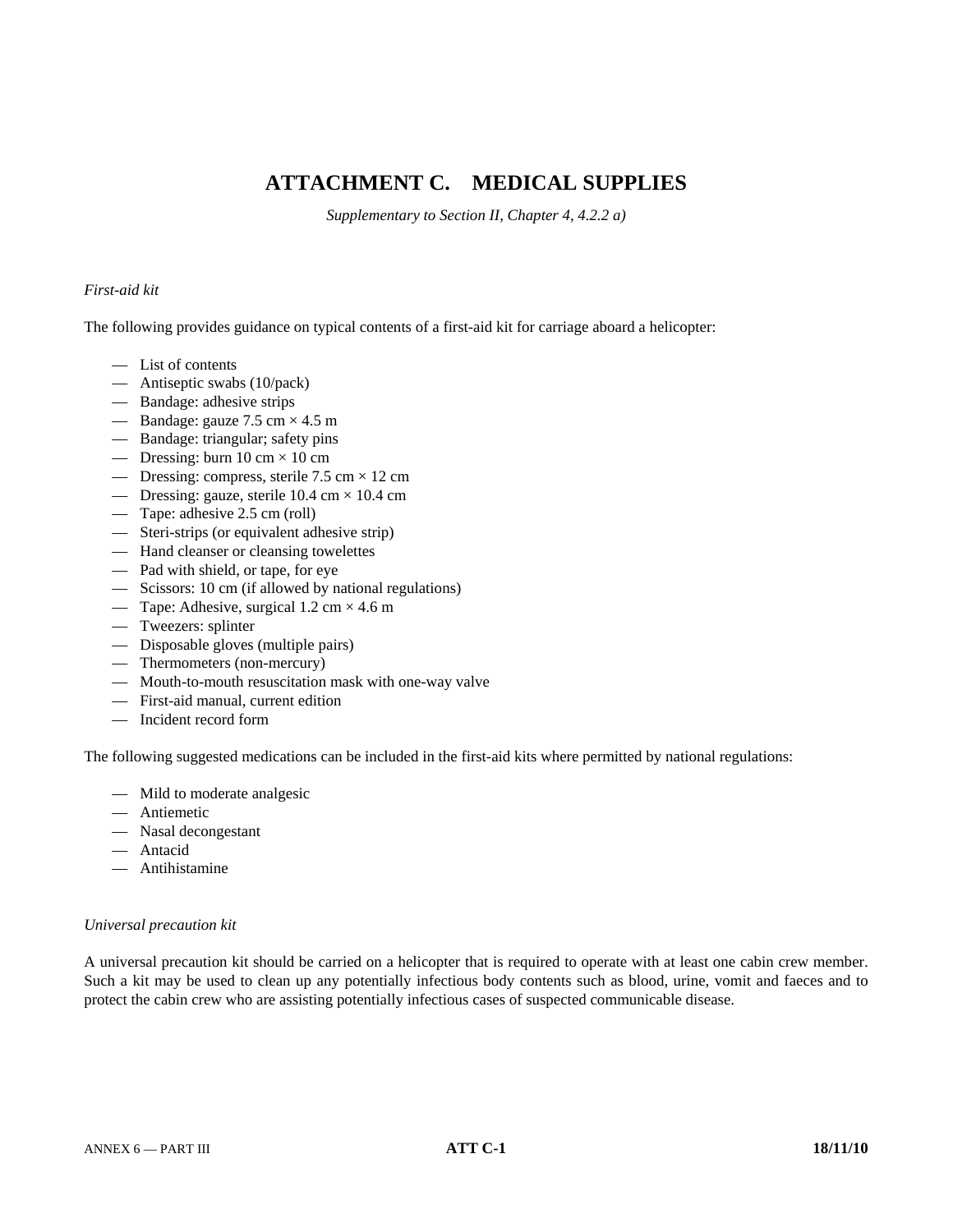# Typical contents

- Dry powder that can convert small liquid spill into a sterile granulated gel
- Germicidal disinfectant for surface cleaning
- Skin wipes
- Face/eye mask (separate or combined)
- Gloves (disposable)
- Protective apron
- Large absorbent towel
- Pick-up scoop with scraper
- Bio-hazard disposal waste bag
- Instructions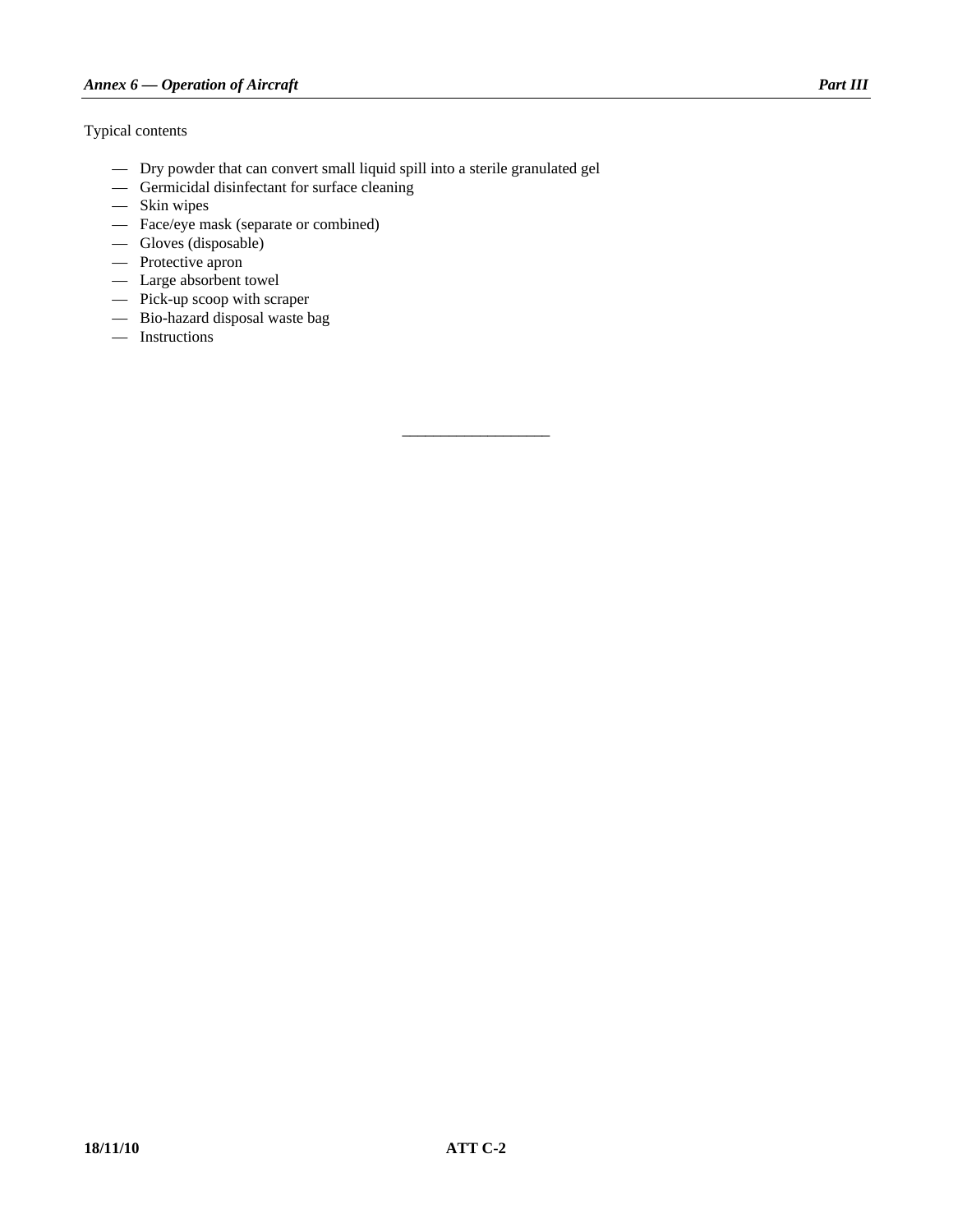# **ATTACHMENT D. MINIMUM EQUIPMENT LIST (MEL)**

*Supplementary to Section II, Chapter 4, 4.1.3* 

 1. If deviations from the requirements of States in the certification of aircraft were not permitted an aircraft could not be flown unless all systems and equipment were operable. Experience has proved that some unserviceability can be accepted in the short term when the remaining operative systems and equipment provide for continued safe operations.

 2. The State should indicate through approval of a minimum equipment list those systems and items of equipment that may be inoperative for certain flight conditions with the intent that no flight can be conducted with inoperative systems and equipment other than those specified.

 3. A minimum equipment list, approved by the State of the Operator, is therefore necessary for each aircraft, based on the master minimum equipment list established for the aircraft type by the organization responsible for the type design in conjunction with the State of Design.

 4. The State of the Operator should require the operator to prepare a minimum equipment list designed to allow the operation of an aircraft with certain systems or equipment inoperative provided an acceptable level of safety is maintained.

 5. The minimum equipment list is not intended to provide for operation of the aircraft for an indefinite period with inoperative systems or equipment. The basic purpose of the minimum equipment list is to permit the safe operation of an aircraft with inoperative systems or equipment within the framework of a controlled and sound programme of repairs and parts replacement.

 6. Operators are to ensure that no flight is commenced with multiple minimum equipment list items inoperative without determining that any interrelationship between inoperative systems or components will not result in an unacceptable degradation in the level of safety and/or undue increase in the flight crew workload.

 7. The exposure to additional failures during continued operation with inoperative systems or equipment must also be considered in determining that an acceptable level of safety is being maintained. The minimum equipment list may not deviate from requirements of the flight manual limitations section, emergency procedures or other airworthiness requirements of the State of Registry or of the State of the Operator unless the appropriate airworthiness authority or the flight manual provides otherwise.

 8. Systems or equipment accepted as inoperative for a flight should be placarded where appropriate and all such items should be noted in the aircraft technical log to inform the flight crew and maintenance personnel of the inoperative system or equipment.

 9. For a particular system or item of equipment to be accepted as inoperative, it may be necessary to establish a maintenance procedure, for completion prior to flight, to deactivate or isolate the system or equipment. It may similarly be necessary to prepare an appropriate flight crew operating procedure.

 10. The responsibilities of the pilot-in-command in accepting a helicopter for operation with deficiencies in accordance with a minimum equipment list are specified in Section II, Chapter 2, 2.3.1.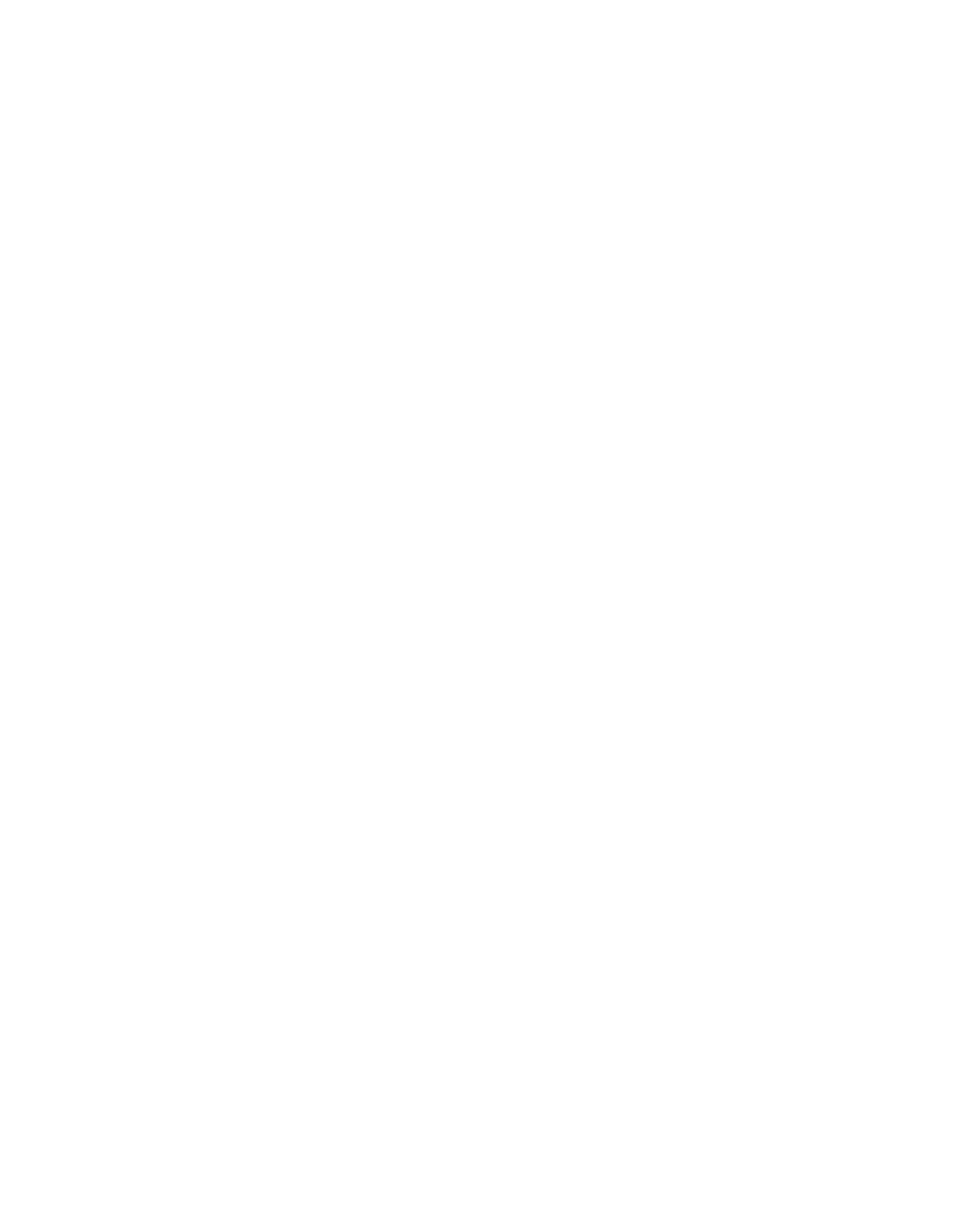# **ATTACHMENT E. AIR OPERATOR CERTIFICATION AND VALIDATION**

*Supplementary to Section II, Chapter 2, 2.2.1* 

### **1. Purpose and scope**

# 1.1 Introduction

The purpose of this Attachment is to provide guidance concerning the actions required by States in connection with the operator certification requirements in Chapter 2, 2.2.1, particularly the means of accomplishing and recording those actions.

### 1.2 Prior certification required

In accordance with Standard 2.2.1.3, the issuance of an air operator certificate (AOC) is "dependent upon the operator demonstrating" to the State that its organization, training, flight operations and maintenance arrangements are adequate considering the nature and extent of the operations to be conducted. The certification process involves the State's evaluation of each operator and a determination that the operator is capable of conducting safe operations before initial issuance of an AOC or the addition of any subsequent authorizations to an AOC.

#### 1.3 Standard certification practices

The State of the Operator is required by Standard 2.2.1.8 to establish a certification system to ensure compliance with the required standards for the type of operation to be conducted. Several States have developed policies and procedures to comply with this certification requirement as industry capabilities evolve. While those States did not develop their certification practices in coordination with each other, their practices are remarkably similar and consistent in their requirements. The effectiveness of their practices has been validated over many years, resulting in improved safety records of operators throughout the world. Many of these certification practices have been incorporated by reference in ICAO provisions.

#### **2. Required technical safety evaluations**

# 2.1 Approval and acceptance actions

 2.1.1 The certification and continued surveillance of an air operator includes actions taken by a State on matters submitted for its review. The actions can be categorized as approvals or acceptances depending on the nature of the response by the State to the matter submitted for its review.

 2.1.2 An approval is an active response by the State to a matter submitted for its review. An approval constitutes a finding or determination of compliance with the applicable standards. An approval will be evidenced by the signature of the approving official, the issuance of a document or certificate, or some other formal action taken by the State.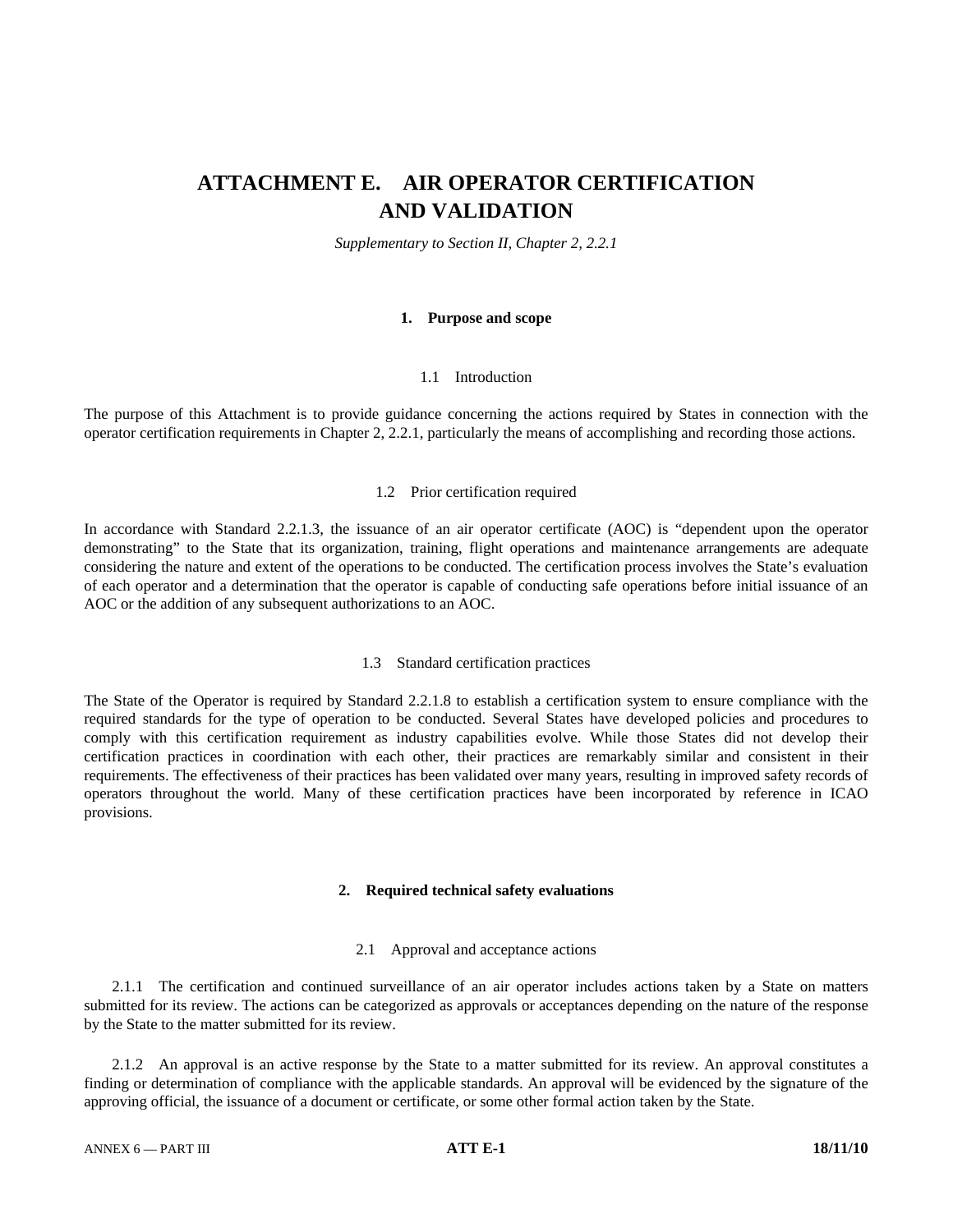2.1.3 An acceptance does not necessarily require an active response by the State to a matter submitted for its review. A State may accept a matter submitted to it for review as being in compliance with the applicable standards if the State does not specifically reject all or a portion of the matter under review, usually after some defined period of time after submission.

 2.1.4 The phrase "approved by the State" or similar phrases using the word "approval" are frequently used in Part III, Section II. Provisions indicating a review and implying approval or at least "acceptance" by the State occur even more frequently in Part III, Section II. In addition to these specific phrases, Part III, Section II, contains numerous references to requirements which would, as a minimum, create the need for at least a technical review by the State. This Attachment groups and outlines those specific Standards and Recommended Practices for ease of use by States.

 2.1.5 The State should make or arrange for a technical safety evaluation before issuing the approval or acceptance. The evaluation should:

- a) be accomplished by a person with specific qualifications to make such a technical evaluation;
- b) be in accordance with written, standardized methodology; and
- c) where necessary to safety, include a practical demonstration of the air operator's actual ability to conduct such an operation.

#### 2.2 Demonstrations necessary prior to some approvals

 2.2.1 Standard 2.2.1.3 obligates the State of the Operator, prior to certification of an operator, to require sufficient demonstrations by the operator to enable the State to evaluate the adequacy of the operator's organization, method of control and supervision of flight operations, ground handling and maintenance arrangements. These demonstrations should be in addition to the review or inspections of manuals, records, facilities and equipment. Some of the approvals required by Part III, Section II, such as approval for Category III operations, have significant safety implications and should be validated by demonstration before the State approves such operations.

 2.2.2 While the specific methodology and extent of the required demonstrations and evaluations vary between States, the certification processes of States whose operators have good safety records are generally consistent. In these States, technically qualified inspectors evaluate a representative sample of the actual training, maintenance and operations prior to the issuance of an AOC or additional authorizations to the AOC.

# 2.3 Recording of certification actions

 2.3.1 It is important that the certification, approval and acceptance actions of the State are adequately documented. The State should issue a written instrument, such as a letter or formal document, as an official record of the action. These written instruments should be retained as long as the operator continues to exercise the authorizations for which the approval or acceptance action was issued. These instruments are unambiguous evidence of the authorities held by an operator and provide proof in the event that the State and the operator disagree on the operations that the operator is authorized to conduct.

 2.3.2 Some States collect certification records such as inspections, demonstrations, approvals and acceptance instruments into a single file which is retained as long as the operator is active. Other States retain these records in files according to the certification action performed, and revise the file as the approvals or acceptance instruments are updated. Regardless of the method used, these certification records are persuasive evidence that a State is complying with its ICAO obligations regarding operator certification.

#### 2.4 Coordination of operations and airworthiness evaluations

Some of the references to approval or acceptance in Part III, Section II, will require an operations evaluation and an airworthiness evaluation. Low minima approvals for the conduct of Category II and III ILS approaches, for example, require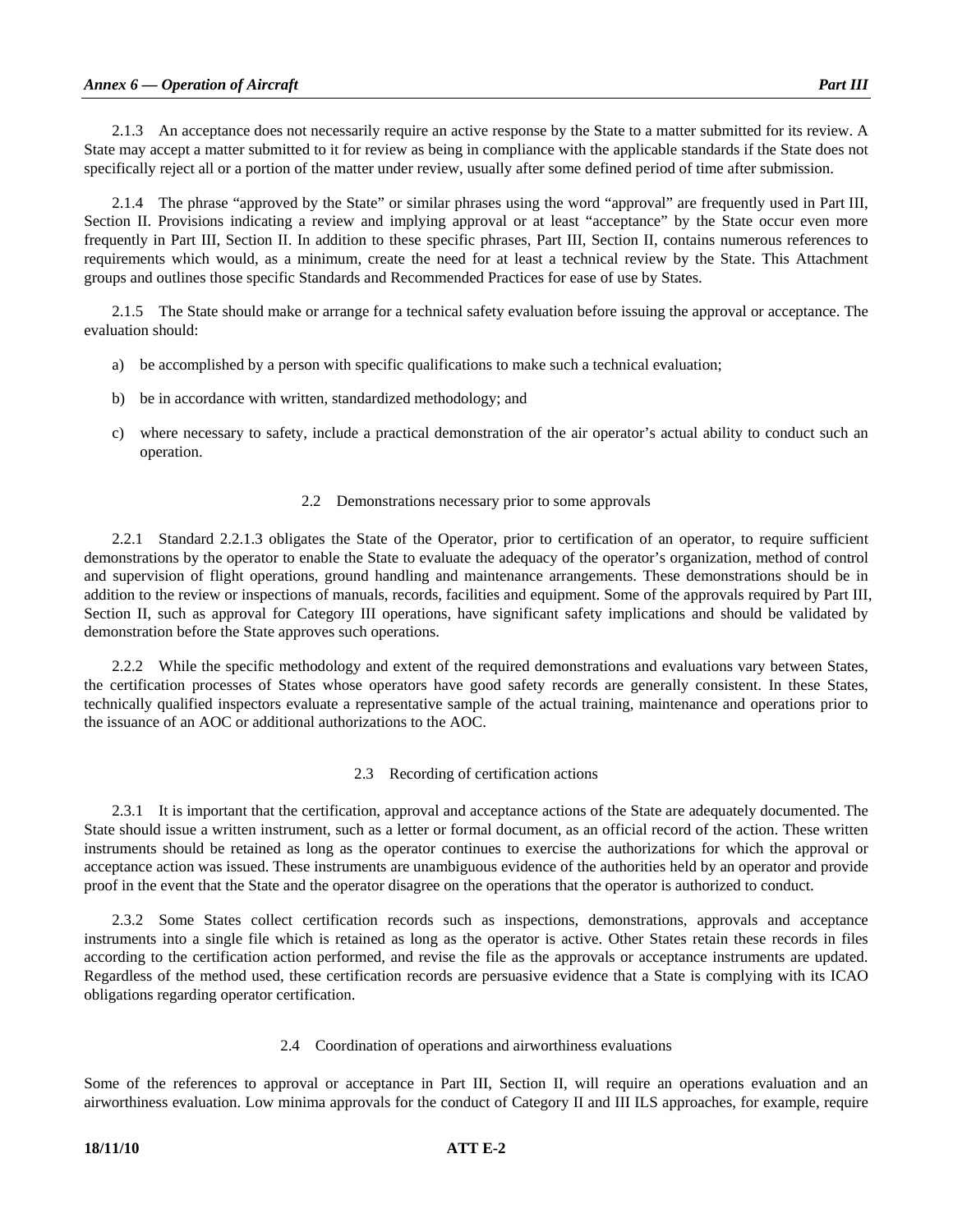coordinated prior evaluation by operations and airworthiness specialists. Flight operations specialists should evaluate the operational procedures, training and qualifications. Airworthiness specialists should evaluate the aircraft, equipment reliability and maintenance procedures. These evaluations may be accomplished separately, but should be coordinated to ensure that all aspects necessary for safety have been addressed before any approval is issued.

# 2.5 State of the Operator and State of Registry responsibilities

 2.5.1 Annex 6, Part III, Section II, places the responsibility for initial certification, issuance of the AOC, and ongoing surveillance of an air operator on the State of the Operator. Annex 6, Part III, also requires the State of the Operator to consider or act in accordance with various approvals and acceptances by the State of Registry. Under these provisions, the State of the Operator should ensure that its actions are consistent with the approvals and acceptances of the State of Registry and that the air operator is in compliance with State of Registry requirements.

 2.5.2 It is essential that the State of the Operator be satisfied with the arrangements by which its air operators use aircraft on the register of another State, particularly for maintenance and crew training. The State of the Operator should review such arrangements in coordination with the State of Registry. Where appropriate, an agreement transferring oversight responsibilities from the State of Registry to the State of the Operator pursuant to Article 83 *bis* to the Convention on International Civil Aviation should be arranged to preclude any misunderstandings regarding which State is responsible for specific oversight responsibilities.

 *Note.— Guidance concerning the responsibilities of the State of the Operator and the State of Registry in connection with lease, charter and interchange operations is contained in the Manual of Procedures for Operations Inspection, Certification and* Continued Surveillance *(Doc 8335)*. *Guidance concerning the transfer of State of Registry responsibilities to the State of the Operator in accordance with Article 83* bis *is contained in* Guidance on the Implementation of Article 83 *bis* of the Convention on International Civil Aviation *(Cir 295).* 

# **3. Approval actions**

# 3.1 Approvals

The term "approval" implies a more formal action on the part of the State with respect to a certification matter than does the term "acceptance". Some States require the Director of the CAA or a designated lower level CAA official to issue a formal written instrument for every "approval" action taken. Other States allow a variety of documents to be issued as evidence of an approval. The approval document issued and the matter addressed by the approval will depend on the delegated authority of the official. In such States, authority to sign routine approvals, such as operator minimum equipment lists for specific aircraft, is delegated to technical inspectors. More complex or significant approvals are normally issued by higher level officials.

# 3.2 Air operator certificate (AOC)

 3.2.1 The AOC required by Annex 6, Part III, Section II, Chapter 2, 2.2.1, is a formal instrument. Section II, Chapter 2, 2.2.1.5, lists the information to be included in the AOC.

 3.2.2 In addition to the items in Appendix 3, paragraph 3, operations specifications may include other specific authorizations, such as:

- a) take-off and landing operations with exposure time;
- b) special approach procedures (e.g. steep gradient approach, instrument landing system precision runway monitor approach, localizer-type directional aid precision runway monitor approach, RNP approach);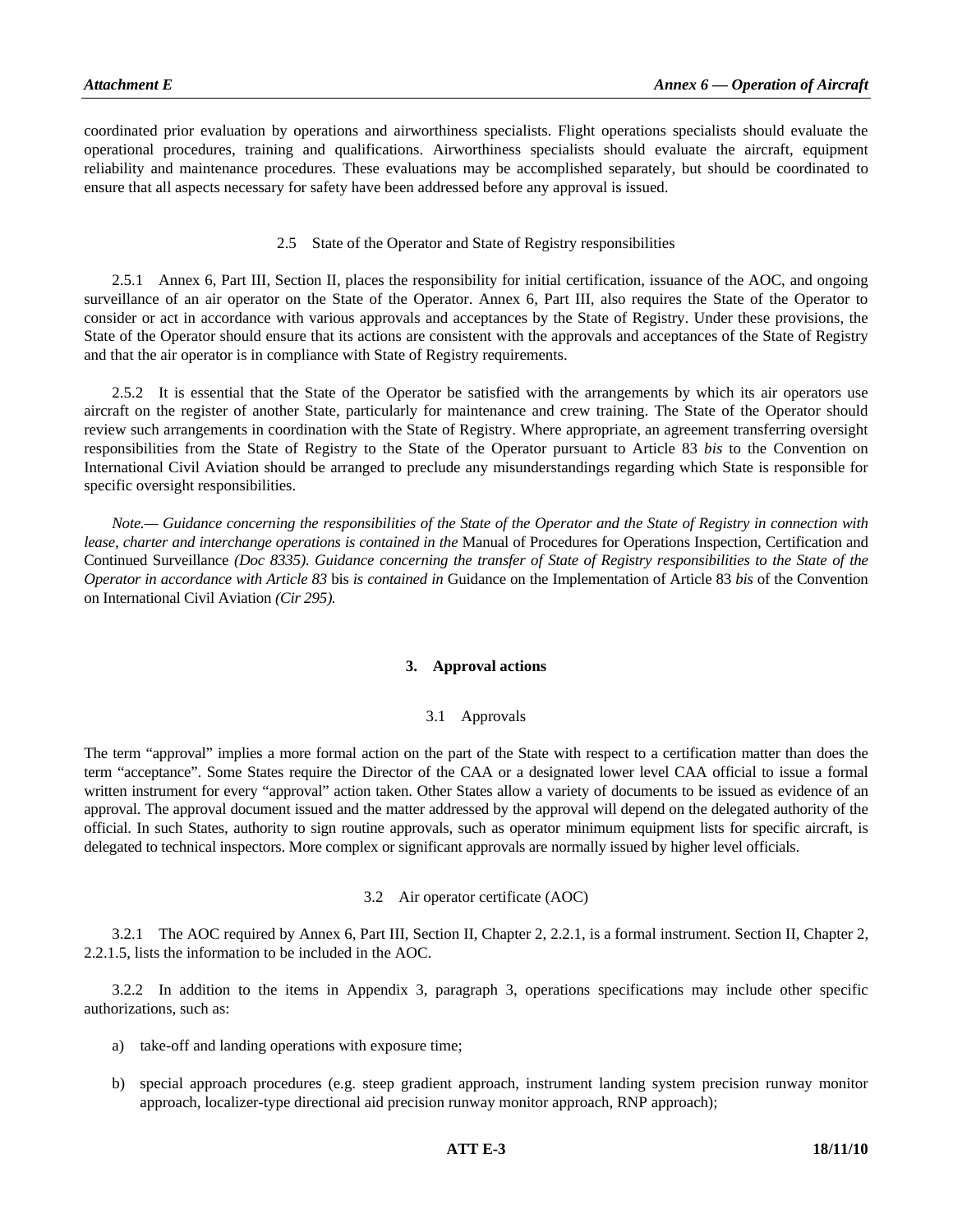- c) instrument meteorological conditions operations in Performance Class III; and
- d) operations in areas with special procedures (e.g. operations in areas using different altimetry units or altimeter setting procedures).

## 3.3 Provisions that require an approval

The following provisions require or encourage approval by specified States. The approval of the State of the Operator is required in all of the certification actions listed below that are not preceded by one or more asterisks. Certification actions listed below that are preceded by one or more asterisks require approval by the State of Registry (single asterisk or "\*"), or by the State of Design (double asterisk or "\*\*"). However, the State of the Operator should take the necessary steps to ensure that operators for which it is responsible comply with any applicable approvals issued by the State of Registry and/or State of Design, in addition to its own requirements.

- a) \*\*Configuration deviation list (CDL) (Definitions);
- b) \*\*Master minimum equipment list (MMEL) (Definitions);
- c) The method for establishing minimum flight altitudes (2.2.7.3);
- d) The method of determining heliport operating minima (2.2.8.1);
- e) Flight time, flight duty periods and rest periods (2.2.10.2);
- f) Helicopter-specific minimum equipment list (MEL) (4.1.3);
- g) RNP Performance-based navigation operations (5.2.2 b));
- h) \*Approved maintenance organization (6.1.2);
- i) \*Helicopter-specific maintenance programme (6.3.1);
- j) Flight crew training programmes (7.3.1);
- k) Training in the transport of dangerous goods (7.3.1, Note 5);
- l) Use of flight simulation training devices (7.3.2 a), 7.4.2 and 7.4.4.1, Note);
- m) Method of control and supervision of flight operations (2.2.1.3 and 8.1);
- n) \*\*Mandatory maintenance tasks and intervals (9.3.2); and
- o) Cabin attendant training programmes (10.3).

#### 3.4 Provisions that require a technical evaluation

Other provisions of Part III, Section II, require the State to have made a technical evaluation. These provisions contain the phrases "acceptable to the State", "satisfactory to the State", "determined by the State", "deemed acceptable by the State", and "prescribed by the State". While not necessarily requiring an approval by the State, these Standards do require the State to at least accept the matter at issue after it conducts a specific review or evaluation. These provisions are:

# **18/11/10 ATT E-4**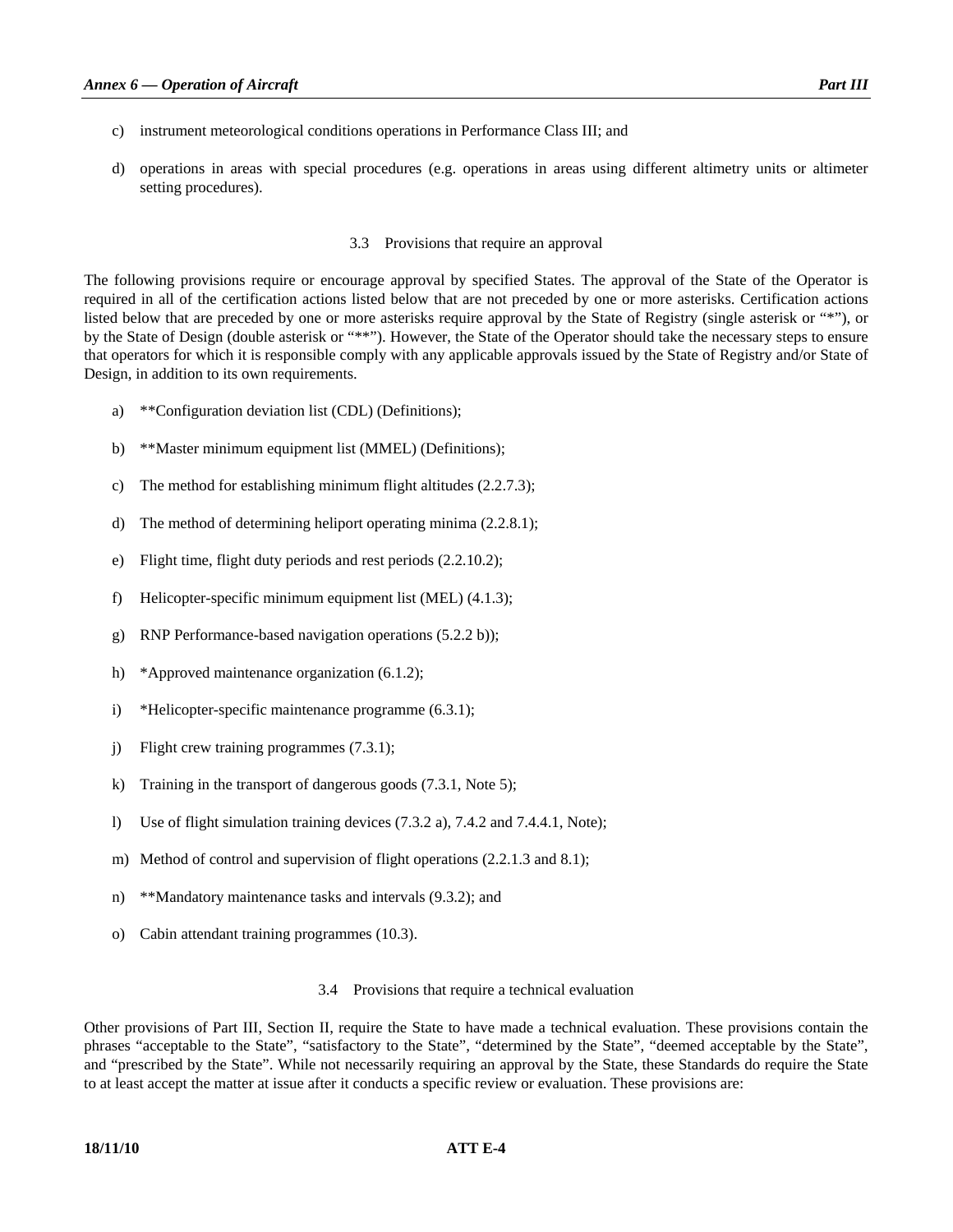- a) details of the helicopter-specific checklists (Definition: aircraft operating manual and 4.1.4);
- b) details of the aircraft-specific systems (Definition: aircraft operating manual and 4.1.4);
- c) mandatory material for the operations manual (2.2.3.2 and Attachment G);
- d) \*operator's aircraft-specific maintenance responsibilities (6.1.1);
- e) \*method of maintenance and release (6.1.2);
- f) \*maintenance control manual (6.2.1);
- g) \*mandatory material for the maintenance control manual (6.2.4);
- h) \*reporting of maintenance experience information (6.5.1);
- i) \*implementing necessary maintenance corrective actions (6.5.2);
- j) \*modification and repair requirements (6.6);
- k) training facilities (7.3.1);
- l) qualifications of instructors (7.3.1);
- m) need for recurrent training  $(7.3.1)$ ;
- n) use of correspondence courses and written examinations (7.3.1, Note 4);
- o) use of flight simulation training devices (7.3.2);
- p) flight crew qualification records (7.4.3.4);
- q) designated representative of the State of the Operator (7.4.4.1);
- r) \*flight manual changes (9.1); and
- s) minimum number of flight attendants assigned to a specific aircraft (10.1).

### **4. Acceptance actions**

#### 4.1 Acceptance

 4.1.1 The actual extent of the State's technical evaluation of an operator's readiness to conduct certain flight operations should be much broader than just those Standards which require or imply approval. During certification, the State should ensure that an operator will be in compliance with all requirements of Part III, Section II, prior to conducting international commercial air transport operations.

 4.1.2 The concept of "acceptance" is used by some States as a formal method of ensuring that all critical aspects of operator certification are reviewed by the State prior to the formal issuance of the AOC. Using this concept, these States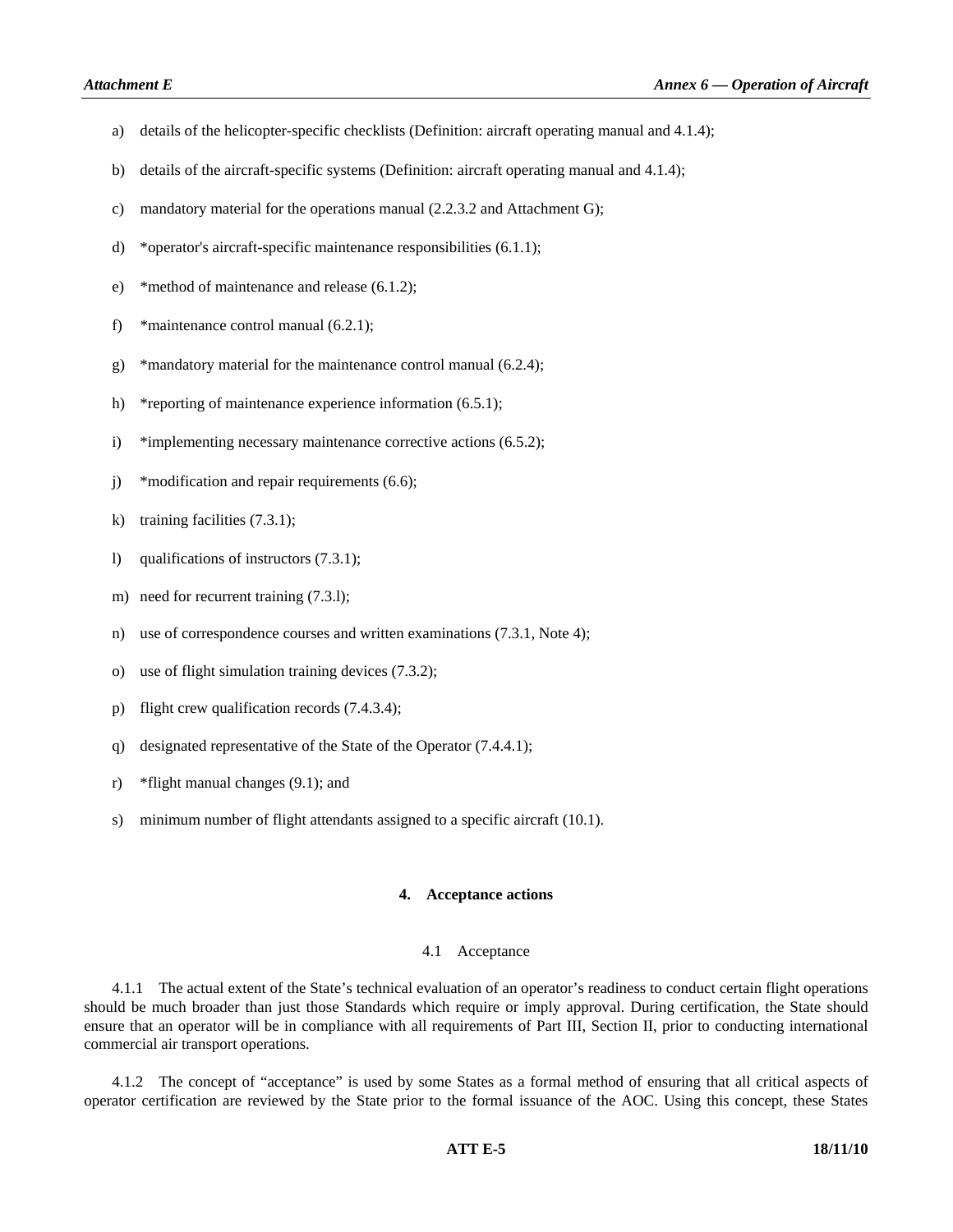exercise their prerogative to have technical inspectors review all operators' policies and procedures impacting operational safety. The actual execution of an instrument to reflect this acceptance (assuming such a document is issued) may be delegated to the technical inspector assigned to the certification.

 4.1.3 The act of "acceptance" is in addition to the issuance of a specific approval. For example, certain portions of the operations manual may be "accepted" by formal instrument, while other portions such as the aircraft-specific minimum equipment list are "approved" by a separate formal instrument.

## 4.2 Conformance report

Some States use a conformance report to document the acceptances it makes with regard to a particular operator. This is a document submitted by the operator detailing how, with specific references to operations or maintenance manuals, it will comply with all applicable State regulations. This type of document is referenced in Doc 8335. Such a conformance report should be actively used during the certification process and revised as necessary to reflect modifications required by the State in the operator's policies and procedures. Then a final conformance report is included in the State's certification records, along with other records of certification. The conformance report is an excellent method of demonstrating that the operator was properly certificated with respect to all applicable regulatory requirements.

# 4.3 Operations and maintenance manuals

 4.3.1 Operations and maintenance manuals, and any subsequent amendments should be submitted to the State (2.2.3.2, 6.1.1, 6.2.4, 6.3.2). The State also establishes minimum contents for these manuals (9.2, 9.3, 9.4 and Attachment G). The pertinent portions of an operator's manual for evaluation should be identified in the State's technical guidance, e.g. operations policy manual, aircraft operating manual, cabin crew manual, route guide, and training manual. Some States issue a formal instrument accepting each manual and any subsequent amendments.

 4.3.2 The State's technical evaluation should, in addition to ensuring that all required contents are addressed, consider if the specific policies and procedures would result in the desired outcome. For example, the specifications for the operational flight plan (Attachment G, 2.1.15) should provide the step-by-step completion guidance necessary for compliance with 2.3 concerning the content and retention of these plans.

 4.3.3 Proven industry practices, such as an example of an actual completed operational flight plan for reference by the flight crew and dispatchers (although not a Standard), may also be required by a State's technical evaluator during certification. This aspect of the technical evaluation should be conducted by inspectors experienced in operator certification. A major consideration with respect to evaluating for proven industry practices that are aircraft-specific, equipment-specific or have limited applications is the employment of evaluators who are currently qualified in the practice to be evaluated.

# **5. Other approval or acceptance considerations**

Some States provide for approval or acceptance of certain critical documents, records or procedures specified in Part III, Section II, although the relevant Annex 6 Standards do not require approval or acceptance by the State of the Operator. The following are some examples:

- a) method for obtaining aeronautical data (2.1.1);
- b) adequacy of the fuel and oil records (2.2.9);
- c) adequacy of flight time, flight duty and rest period records (2.2.10.3, 7.6, 10.4);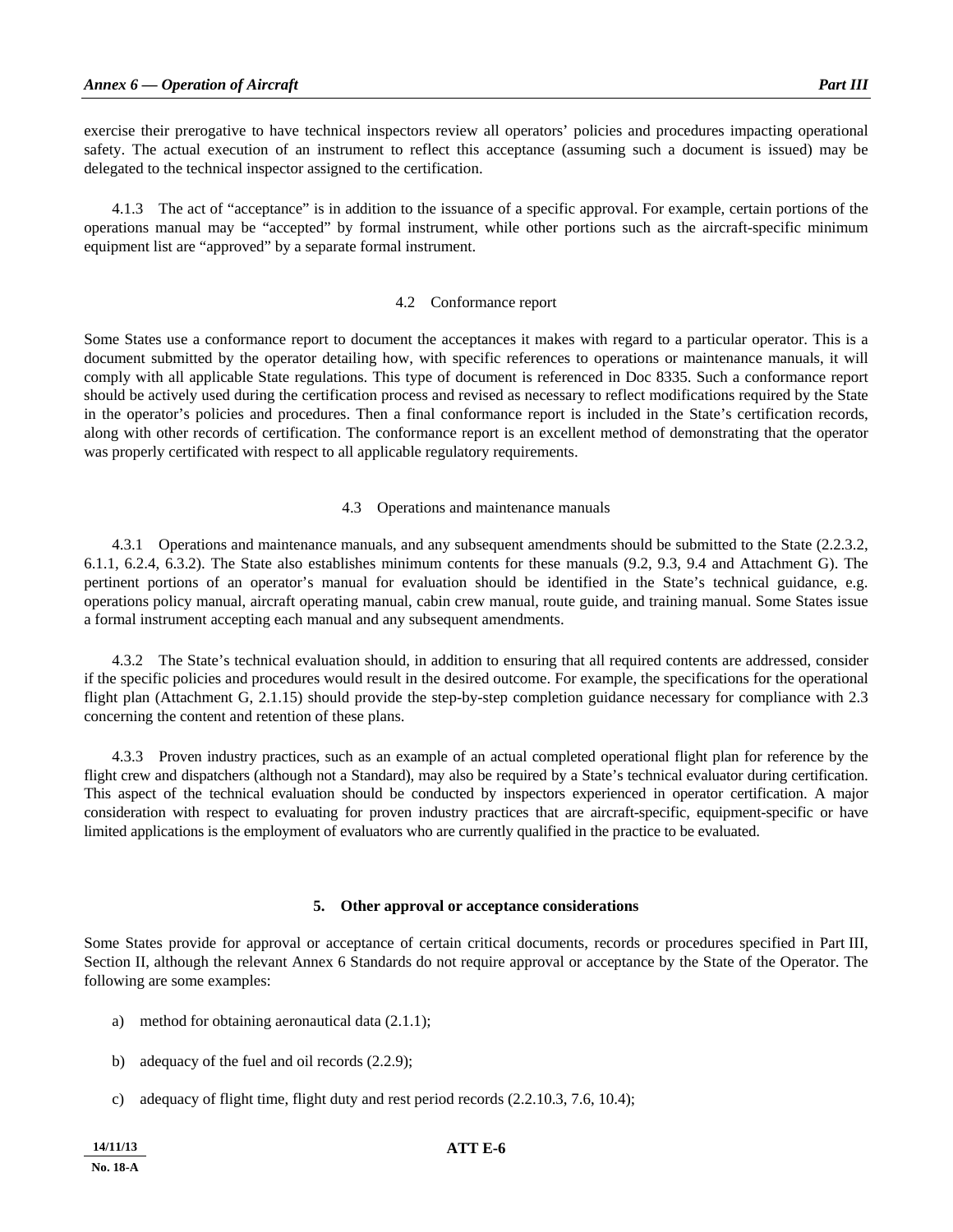- d) adequacy of the aircraft maintenance logbook (2.3.1 a), b), and c));
- e) adequacy of the load manifest (2.3.1 d), e) and f));
- f) adequacy of the operational plan  $(2.3.1 \text{ g})$ ;
- g) method for obtaining weather data (2.3.5.1 and 2.3.5.2);
- h) method of compliance with carry-on baggage stowage (2.7);
- i) helicopter performance operating limitations (3.2.4);
- j) method of obtaining and applying heliport obstacle data (3.3);
- k) adequacy of passenger information cards (4.2.2 d));
- l) procedures for long-range navigation (5.2.1 b));
- m) contents of the journey log book (9.4); and
- n) content of the security training programme (11.2).

# **6. Validation of standards of operations**

Standard 2.2.1.4 requires that the validity of an AOC shall depend upon the operator maintaining the original certification standards (2.2.1.3) under the supervision of the State of the Operator. This supervision requires that a system of continued surveillance be established to ensure the required standards of operations are maintained (2.2.1.8). A good starting point in the development of such a system is to require annual or semi-annual inspections, observations and tests to validate the required certification approval and acceptance actions.

# **7. Amendment of air operator certificates**

The certification of an operator is an ongoing process. Few operators will be satisfied over time with the initial authorizations issued with their AOC. Evolving market opportunities will cause an operator to change aircraft models and seek approval for new operational areas requiring other additional capabilities. Additional technical evaluations should be required by the State before issuing the formal written instruments approving any changes to the original AOC and other authorizations. Where possible, each request should be "bridged", using the original authorization as the foundation to determine the extent of the State's impending evaluation before issuing the formal instrument.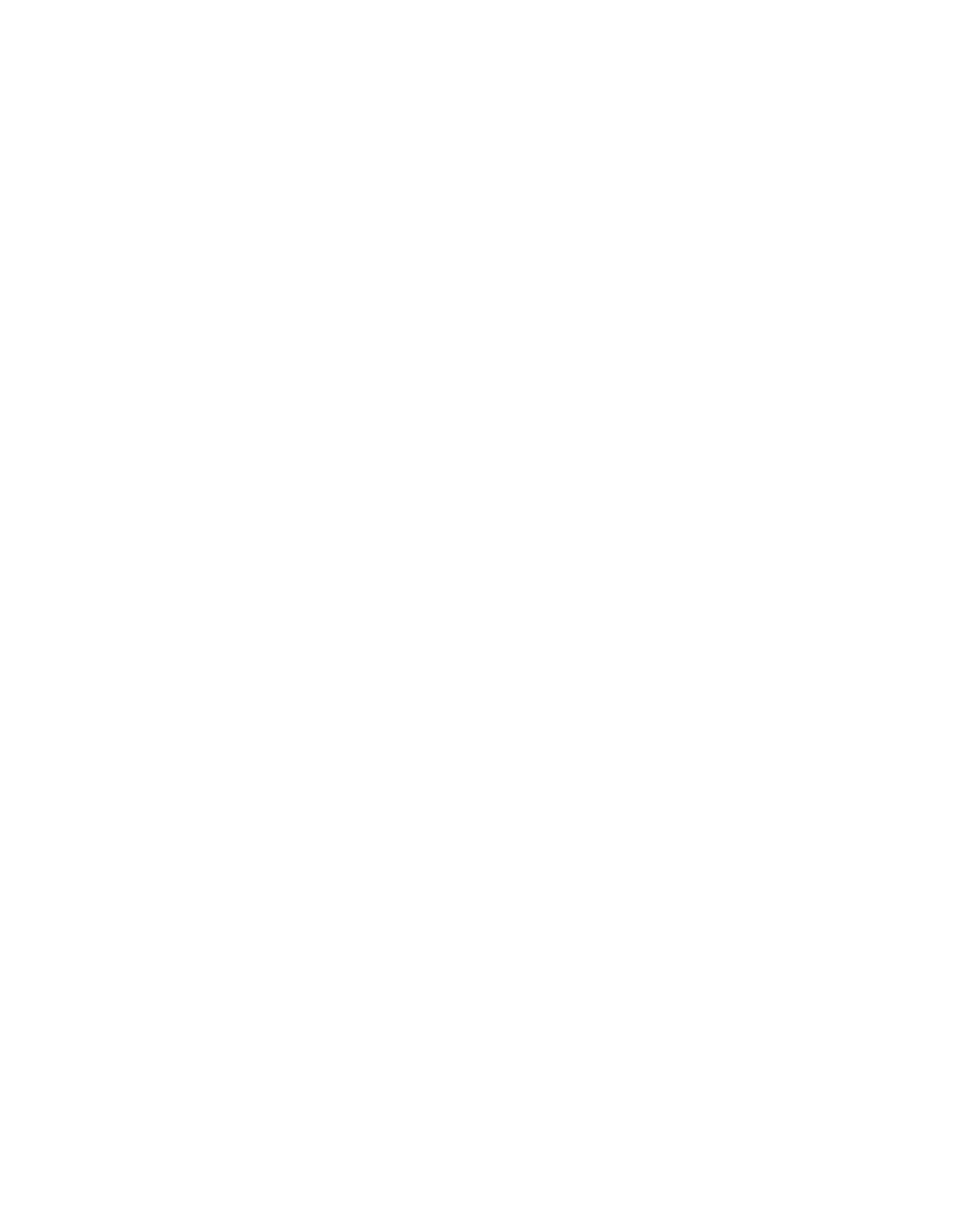# **ATTACHMENT F. FLIGHT SAFETY DOCUMENTS SYSTEM**

*Supplementary to Section II, Chapter 1, 1.3.6* 

# **1. Introduction**

 1.1 The following material provides guidance on the organization and development of an operator's flight safety documents system. It should be understood that the development of a flight safety documents system is a complete process, and changes to each document comprising the system may affect the entire system. Guidelines applicable to the development of operational documents have been produced by government and industry sources and are available to operators. Nevertheless, it may be difficult for operators to make the best use of these guidelines, since they are distributed across a number of publications.

 1.2 Furthermore, guidelines applicable to operational documents development tend to focus on a single aspect of documents design, for example, formatting and typography. Guidelines rarely cover the entire process of operational documents development. It is important for operational documents to be consistent with each other, and consistent with regulations, manufacturer requirements and Human Factors principles. It is also necessary to ensure consistency across departments as well as consistency in application. Hence the emphasis on an integrated approach, based on the notion of the operational documents as a complete system.

 1.3 The guidelines in this Attachment address the major aspects of an operator's flight safety documents system development process, with the aim of ensuring compliance with Section II, Chapter 1, 1.3.6. The guidelines are based not only upon scientific research, but also upon current industry best practices, with an emphasis on a high degree of operational relevance.

# **2. Organization**

 2.1 A flight safety documents system should be organized according to criteria which ensure easy access to information required for flight and ground operations contained in the various operational documents comprising the system and which facilitate management of the distribution and revision of operational documents.

 2.2 Information contained in a flight safety documents system should be grouped according to the importance and use of the information, as follows:

- a) time-critical information, e.g. information that can jeopardize the safety of the operation if not immediately available;
- b) time-sensitive information, e.g. information that can affect the level of safety or delay the operation if not available in a short time period;
- c) frequently used information;
- d) reference information, e.g. information that is required for the operation but does not fall under b) or c) above; and
- e) information that can be grouped based on the phase of operation in which it is used.
- 2.3 Time-critical information should be placed early and prominently in the flight safety documents system.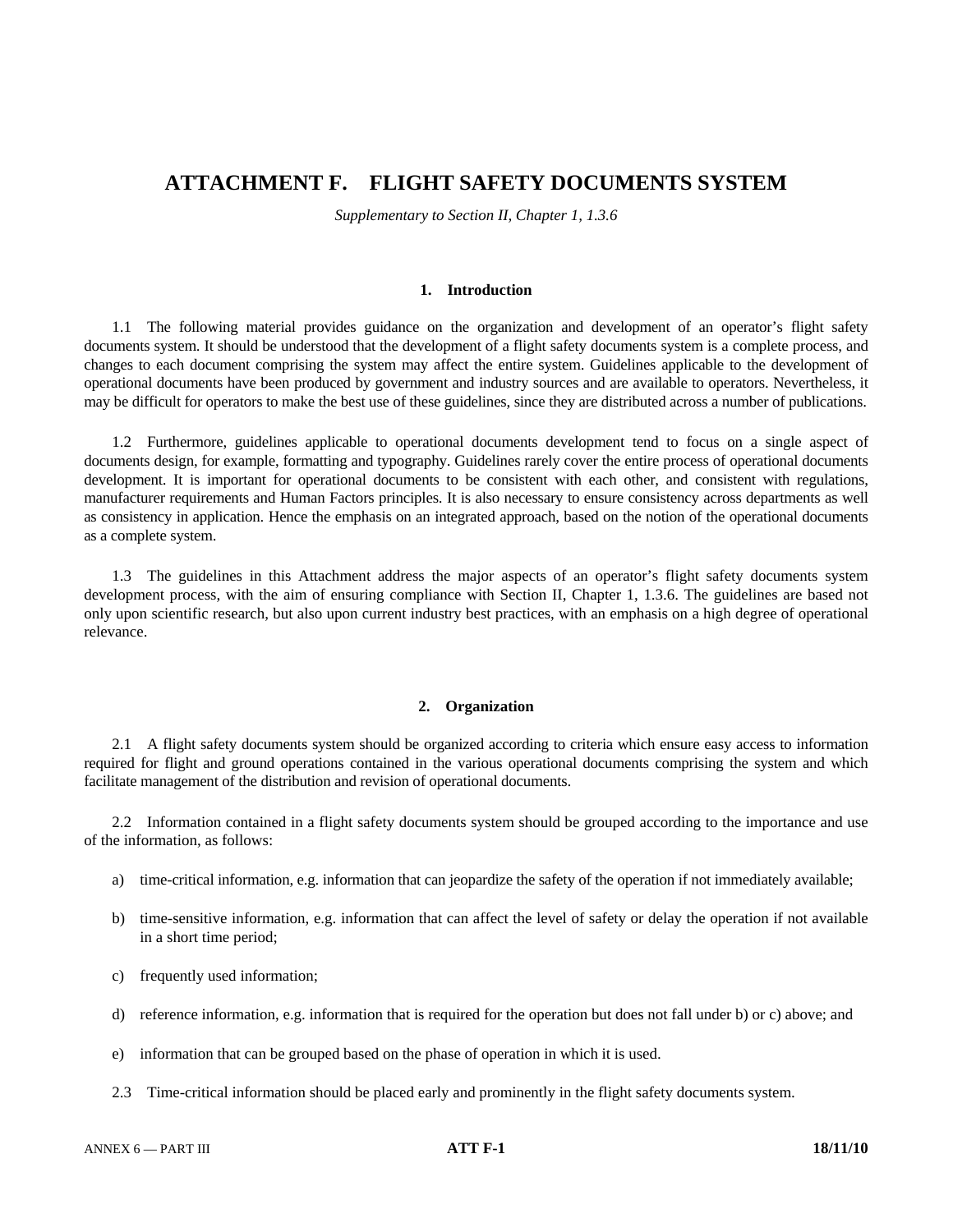2.4 Time-critical information, time-sensitive information, and frequently used information should be placed in cards and quick-reference guides.

# **3. Validation**

The flight safety documents system should be validated before deployment, under realistic conditions. Validation should involve the critical aspects of the information use, in order to verify its effectiveness. Interactions among all groups that can occur during operations should also be included in the validation process.

#### **4. Design**

 4.1 A flight safety documents system should maintain consistency in terminology and in the use of standard terms for common items and actions.

 4.2 Operational documents should include a glossary of terms, acronyms and their standard definition, updated on a regular basis to ensure access to the most recent terminology. All significant terms, acronyms and abbreviations included in the flight documents system should be defined.

 4.3 A flight safety documents system should ensure standardization across document types, including writing style, terminology, use of graphics and symbols, and formatting across documents. This includes a consistent location of specific types of information, consistent use of units of measurement and consistent use of codes.

 4.4 A flight safety documents system should include a master index to locate, in a timely manner, information included in more than one operational document.

*Note.*— The master index must be placed in the front of each document and consist of no more than three levels of *indexing. Pages containing abnormal and emergency information must be tabbed for direct access.* 

4.5 A flight safety documents system should comply with the requirements of the operator's quality system, if applicable.

### **5. Deployment**

Operators should monitor deployment of the flight safety documents system, to ensure appropriate and realistic use of the documents, based on the characteristics of the operational environment and in a way which is both operationally relevant and beneficial to operational personnel. This monitoring should include a formal feedback system for obtaining input from operational personnel.

#### **6. Amendment**

 6.1 Operators should develop an information gathering, review, distribution and revision control system to process information and data obtained from all sources relevant to the type of operation conducted, including, but not limited to, the State of the Operator, State of Design, State of Registry, manufacturers and equipment vendors.

 *Note.— Manufacturers provide information for the operation of specific aircraft that emphasizes the aircraft systems and procedures under conditions that may not fully match the requirements of operators. Operators should ensure that such information meets their specific needs and those of the local authority.*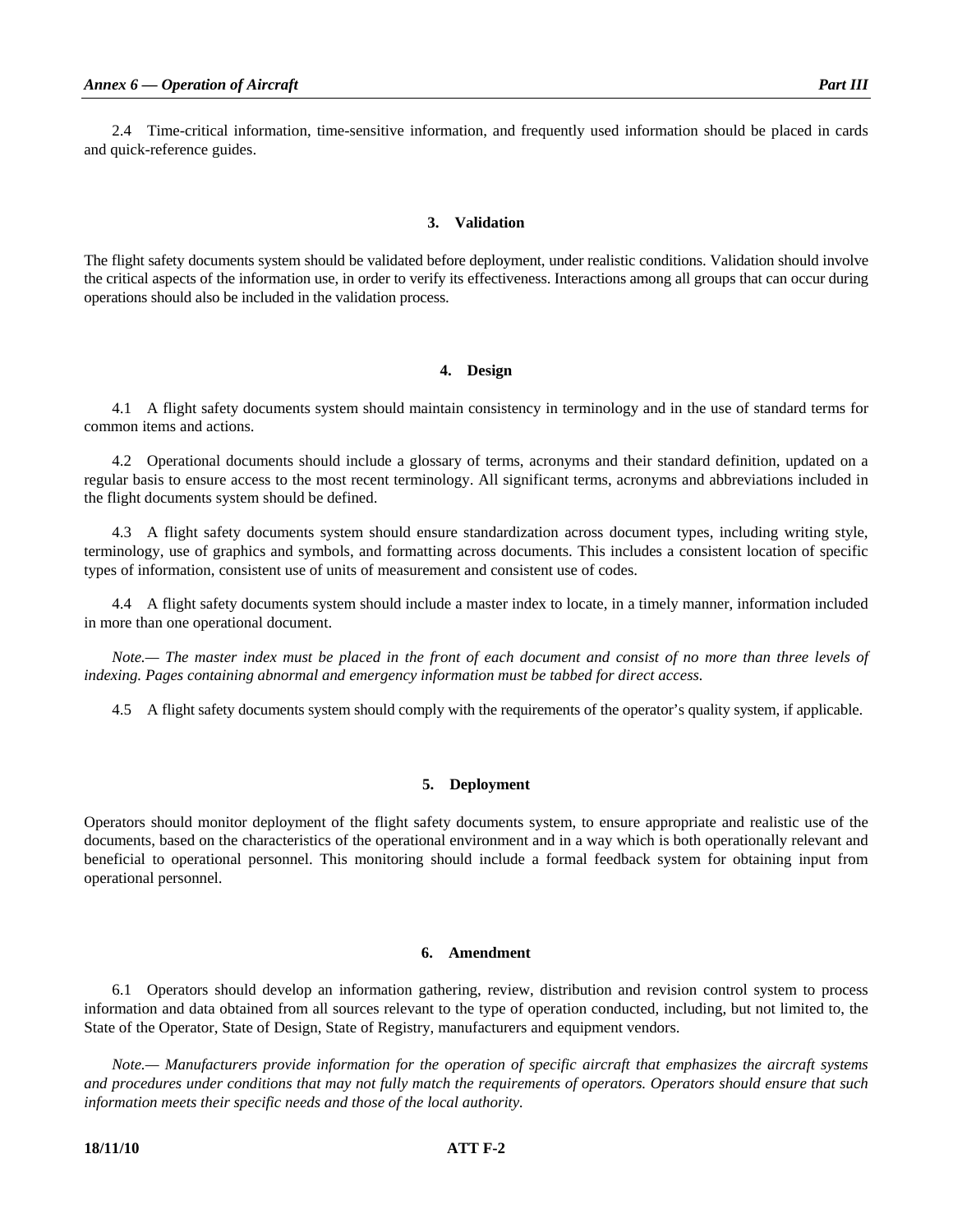6.2 Operators should develop an information gathering, review and distribution system to process information resulting from changes that originate within the operator, including:

- a) changes resulting from the installation of new equipment;
- b) changes in response to operating experience;
- c) changes in an operator's policies and procedures;
- d) changes in an operator certificate; and
- e) changes for purposes of maintaining cross-fleet standardization.

 *Note.— Operators should ensure that crew coordination philosophy, policies and procedures are specific to their operation.* 

- 6.3 A flight safety documents system should be reviewed:
- a) on a regular basis (at least once a year);
- b) after major events (mergers, acquisitions, rapid growth, downsizing, etc.);
- c) after technology changes (introduction of new equipment); and
- d) after changes in safety regulations.

 6.4 Operators should develop methods of communicating new information. The specific methods should be responsive to the degree of communication urgency.

 *Note.— As frequent changes diminish the importance of new or modified procedures, it is desirable to minimize changes to the flight safety documents system.* 

 6.5 New information should be reviewed and validated considering its effects on the entire flight safety documents system.

 6.6 The method of communicating new information should be complemented by a tracking system to ensure currency by operational personnel. The tracking system should include a procedure to verify that operational personnel have the most recent updates.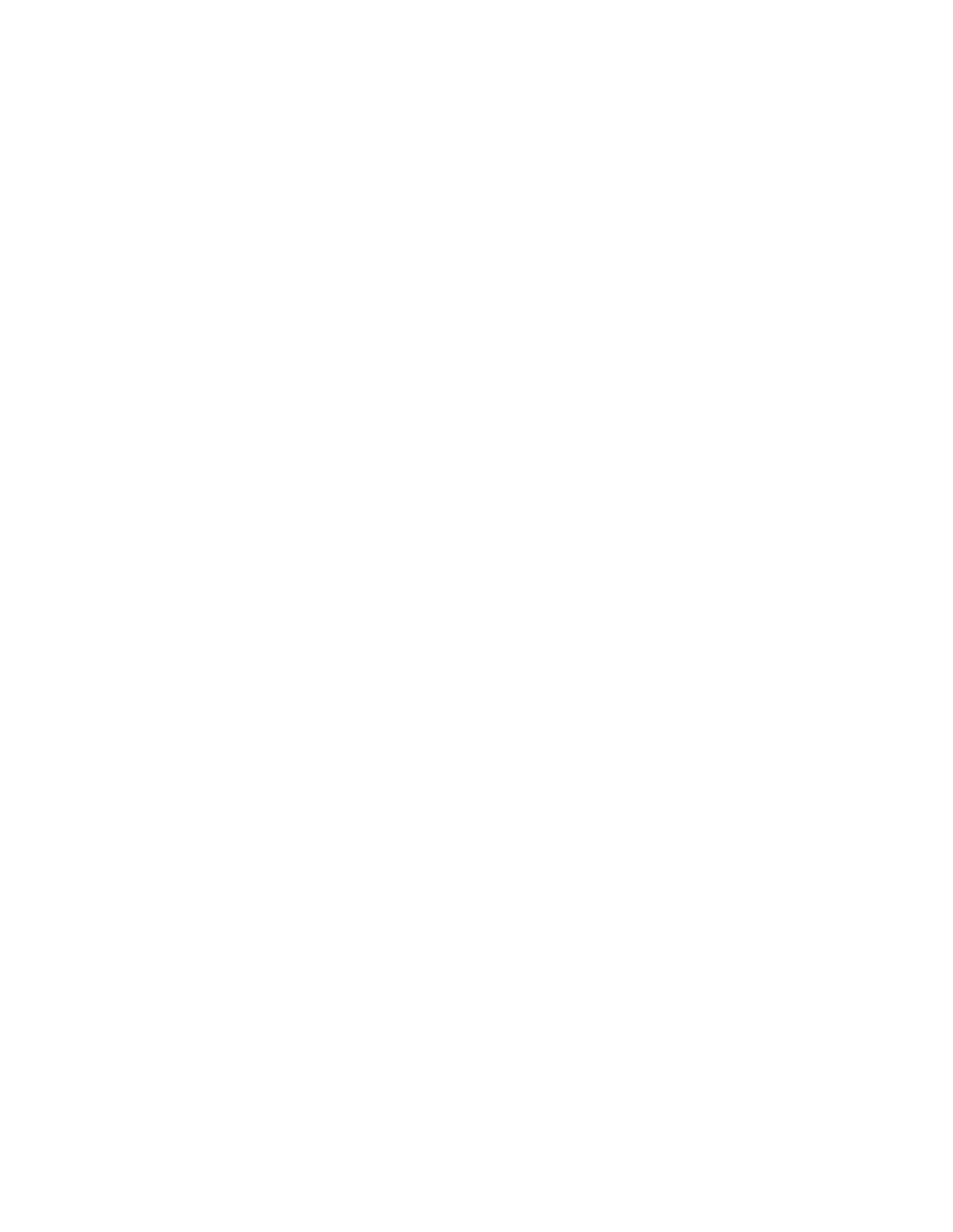# **ATTACHMENT G. CONTENTS OF AN OPERATIONS MANUAL**

*Supplementary to Section II, Chapter 2, 2.2.3.1*

# **1. Organization**

 1.1 An operations manual, which may be issued in separate parts corresponding to specific aspects of operations, provided in accordance with Section II, Chapter 2, 2.2.3.1, should contain at least the following:

- a) General;
- b) Aircraft operating information;
- c) Routes and aerodromes; and
- d) Training.

 1.2 From 1 January 2006, an operations manual, which may be issued in separate parts corresponding to specific aspects of operations, provided in accordance with Section II, Chapter 2, 2.2.3.1, should be organized with the following structure:

- a) General;
- b) Aircraft operating information;
- c) Routes and aerodromes; and
- d) Training.

# **2. Contents**

The operations manual referred to in 1.1 and 1.2 should contain at the least the following:

# 2.1 General

## 2.1.1 Instructions outlining the responsibilities of operations personnel pertaining to the conduct of flight operations.

 2.1.2 Rules limiting the flight time and flight duty periods and providing for adequate rest periods for flight crew members and cabin crew.

 2.1.3 A list of the navigation equipment to be carried, including any requirements relating to operations where performance-based navigation is prescribed.

2.1.4 The circumstances in which a radio listening watch is to be maintained.

- 2.1.5 The method for determining minimum flight altitudes.
- 2.1.6 The methods for determining heliport operating minima.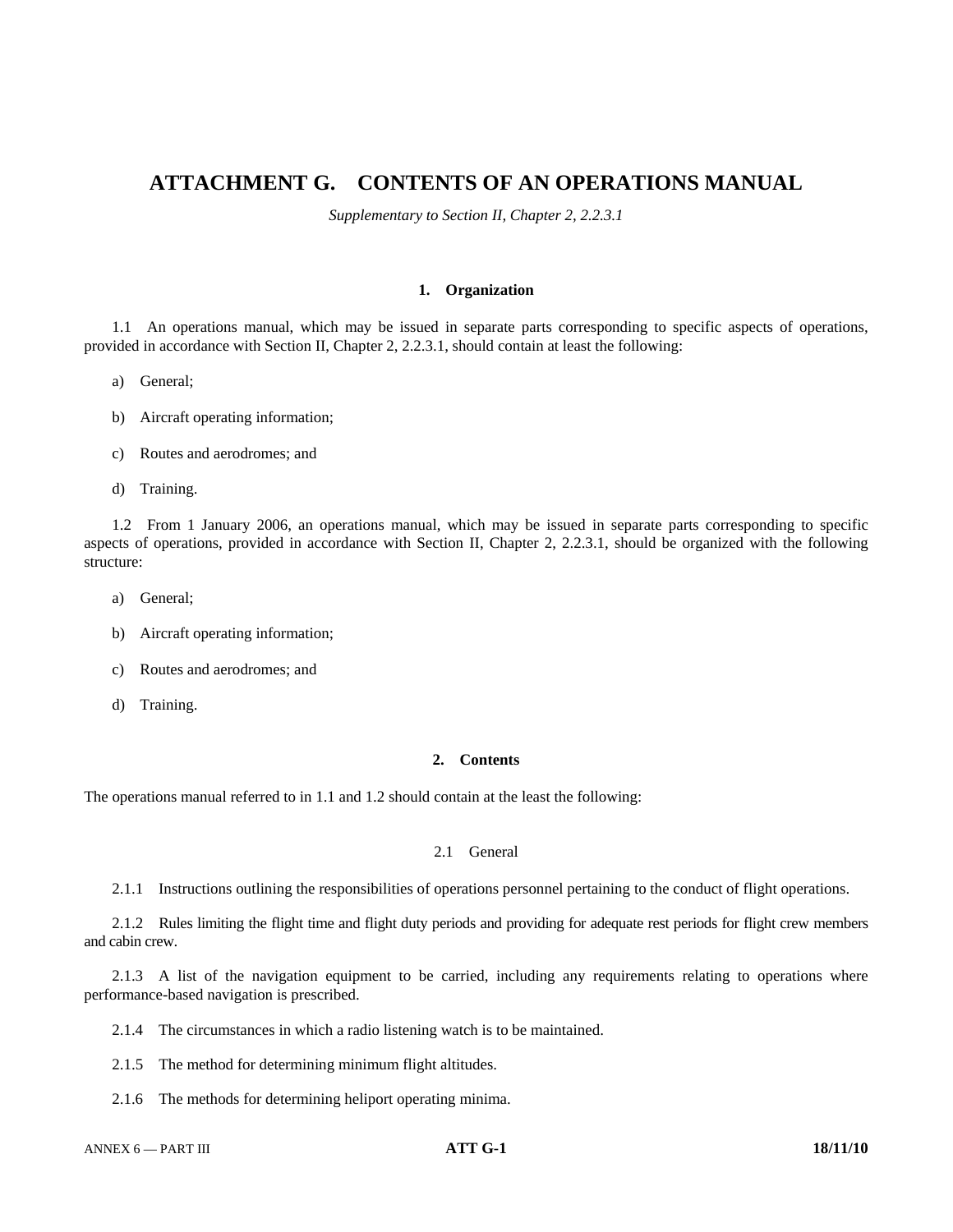2.1.7 Safety precautions during refuelling with passengers on board.

2.1.8 Ground handling arrangements and procedures.

2.1.9 Procedures, as prescribed in Annex 12, for pilots-in-command observing an accident.

2.1.10 The flight crew for each type of operation including the designation of the succession of command.

 2.1.11 Specific instructions for the computation of the quantities of fuel and oil to be carried, having regard to all circumstances of the operation including the possibility of loss of pressurization and the failure of one or more engines while en route.

 2.1.12 The conditions under which oxygen shall be used and the amount of oxygen determined in accordance with Section II, Chapter 2, 2.3.8.2.

2.1.13 Instructions for mass and balance control.

2.1.14 Instructions for the conduct and control of ground de-icing/anti-icing operations.

- 2.1.15 The specifications for the operational flight plan.
- 2.1.16 Standard operating procedures (SOP) for each phase of flight.
- 2.1.17 Instructions on the use of normal checklists and the timing of their use.
- 2.1.18 Departure contingency procedures.
- 2.1.19 Instructions on the maintenance of altitude awareness.
- 2.1.20 Instructions on the clarification and acceptance of ATC clearances, particularly where terrain clearance is involved.
- 2.1.21 Departure and approach briefings.
- 2.1.22 Route and destination familiarization.

2.1.23 Conditions required to commence or to continue an instrument approach.

2.1.24 Instructions for the conduct of precision and non-precision instrument approach procedures.

 2.1.25 Allocation of flight crew duties and procedures for the management of crew workload during night and IMC instrument approach operations.

2.1.26 Information and instructions relating to the interception of civil aircraft including:

a) procedures, as prescribed in Annex 2, for pilots-in-command of intercepted aircraft; and

b) visual signals for use by intercepting and intercepted aircraft, as contained in Annex 2.

2.1.27 Details of the safety management system (SMS) provided in accordance with Chapters 3 and 4 of Annex 19.

 2.1.28 Information and instructions on the carriage of dangerous goods, including action to be taken in the event of an emergency.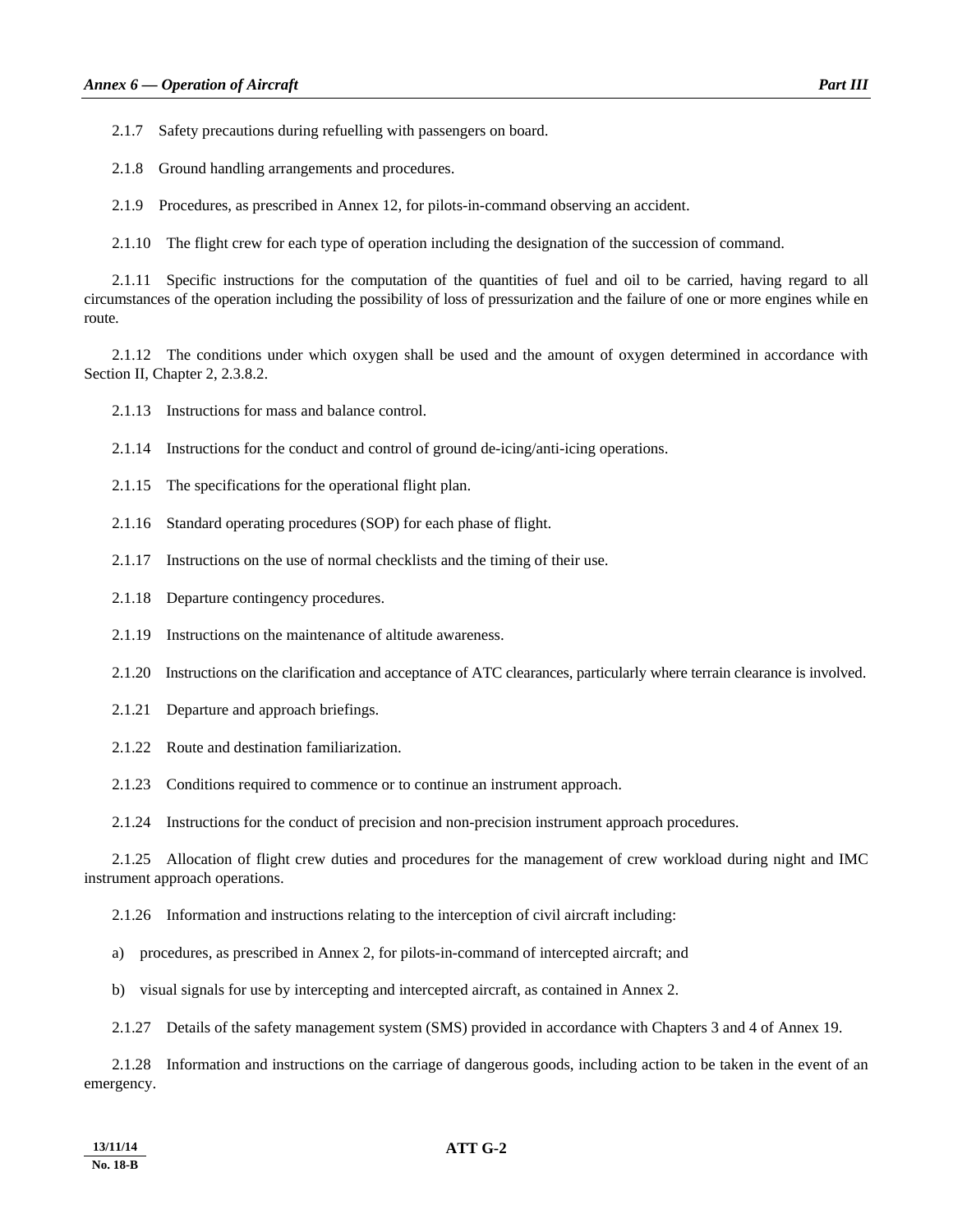*Note.— Guidance material on the development of policies and procedures for dealing with dangerous goods incidents on board aircraft is contained in* Emergency Response Guidance for Aircraft Incidents involving Dangerous Goods (Doc 9481).

2.1.29 Security instructions and guidance.

2.1.30 The search procedure checklist provided in accordance with Section II, Chapter 11, 11.1.

 2.1.31 Instructions and training requirements for the use of head-up displays (HUD) or enhanced vision systems (EVS) equipment as applicable.

2.1.32 Instructions and training requirements for the use of the EFB, as applicable.

# 2.2 Aircraft operating information

2.2.1 Certification limitations and operating limitations.

 2.2.2 The normal, abnormal and emergency procedures to be used by the flight crew and the checklists relating thereto as required by Section II, Chapter 4, 4.1.4.

2.2.3 Flight planning data for pre-flight and in-flight planning with different thrust/power and speed settings.

2.2.4 Instructions and data for mass and balance calculations.

2.2.5 Instructions for aircraft loading and securing of load.

2.2.6 Aircraft systems, associated controls and instructions for their use, as required by Section II, Chapter 4, 4.1.4.

 2.2.7 The minimum equipment list for the helicopter types operated and specific operations authorized, including any requirements relating to operations where performance-based navigation is prescribed.

2.2.8 Checklist of emergency and safety equipment and instructions for its use.

 2.2.9 Emergency evacuation procedures, including type-specific procedures, crew coordination, assignment of crew's emergency positions and the emergency duties assigned to each crew member.

 2.2.10 The normal, abnormal and emergency procedures to be used by the cabin crew, the checklists relating thereto and aircraft systems information as required, including a statement related to the necessary procedures for the coordination between flight and cabin crew.

 2.2.11 Survival and emergency equipment for different routes and the necessary procedures to verify its normal functioning before take-off, including procedures to determine the required amount of oxygen and the quantity available.

2.2.12 The ground-air visual signal code for use by survivors, as contained in Annex 12.

# 2.3 Routes, aerodromes and heliports

 2.3.1 A route guide to ensure that the flight crew will have, for each flight, information relating to communication facilities, navigation aids, aerodromes, instrument approaches, instrument arrivals and instrument departures as applicable for the operation, and such other information as the operator may deem necessary for the proper conduct of flight operations.

2.3.2 The minimum flight altitudes for each route to be flown.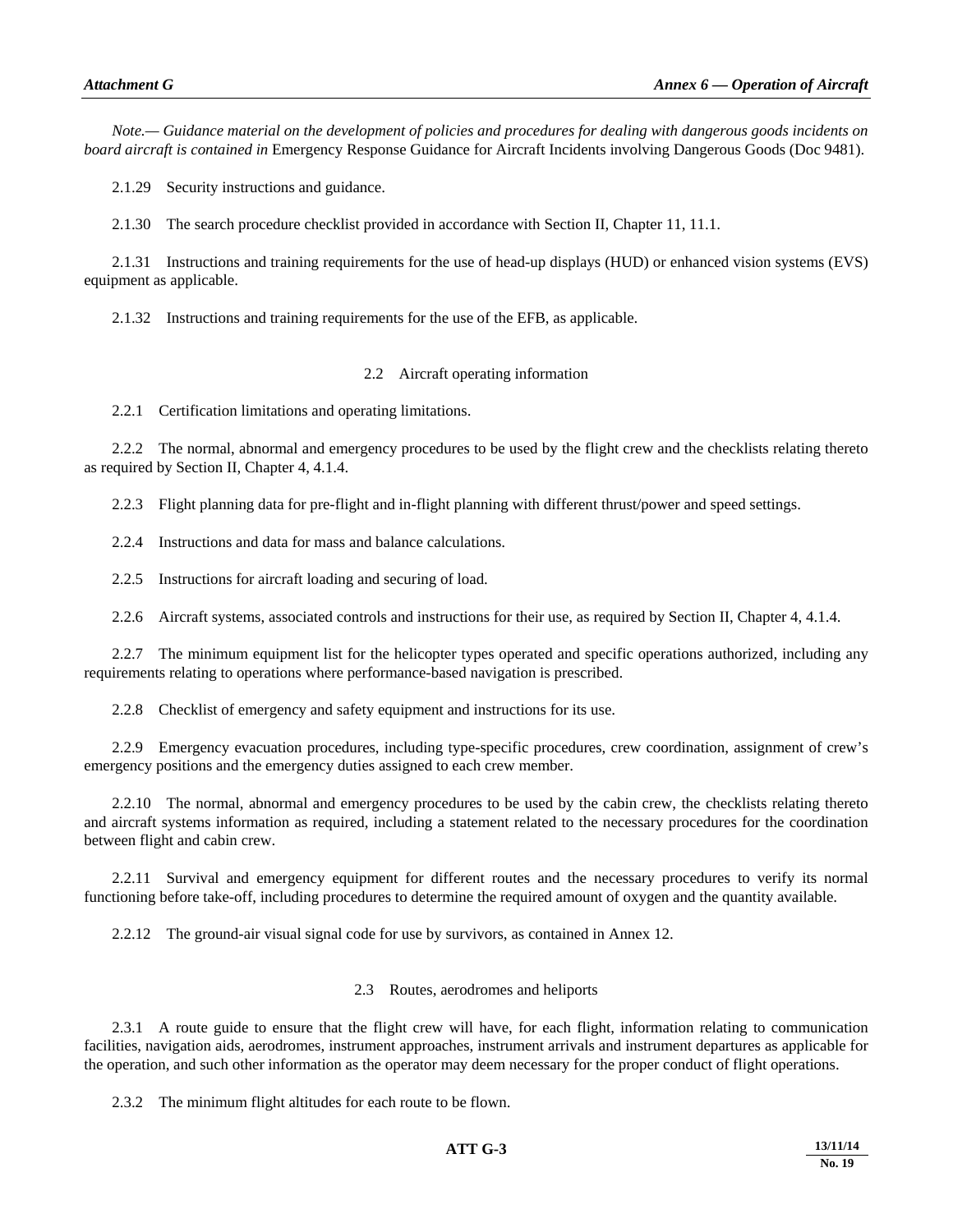2.3.3 Heliport operating minima for each of the heliports that are likely to be used as heliports of intended landing or as alternate heliports.

2.3.4 The increase of heliport operating minima in case of degradation of approach or heliport facilities.

 2.3.5 Instructions for the use of aerodrome operating minima for instrument approaches applicable to the use of HUD and EVS.

# 2.4 Training

2.4.1 Details of the flight crew training programme and requirements, as required by Section II, Chapter 7, 7.3.

2.4.2 Details of the cabin crew duties training programme as required by Section II, Chapter 10, 10.3.

 2.4.3 Details of the flight operations officer/flight dispatcher training programme when employed in conjunction with a method of flight supervision in accordance with Section II, Chapter 2, 2.2.

*Note.— Details of the flight operations officer/flight dispatcher training programme are contained in Section II, Chapter 8, 8.3.*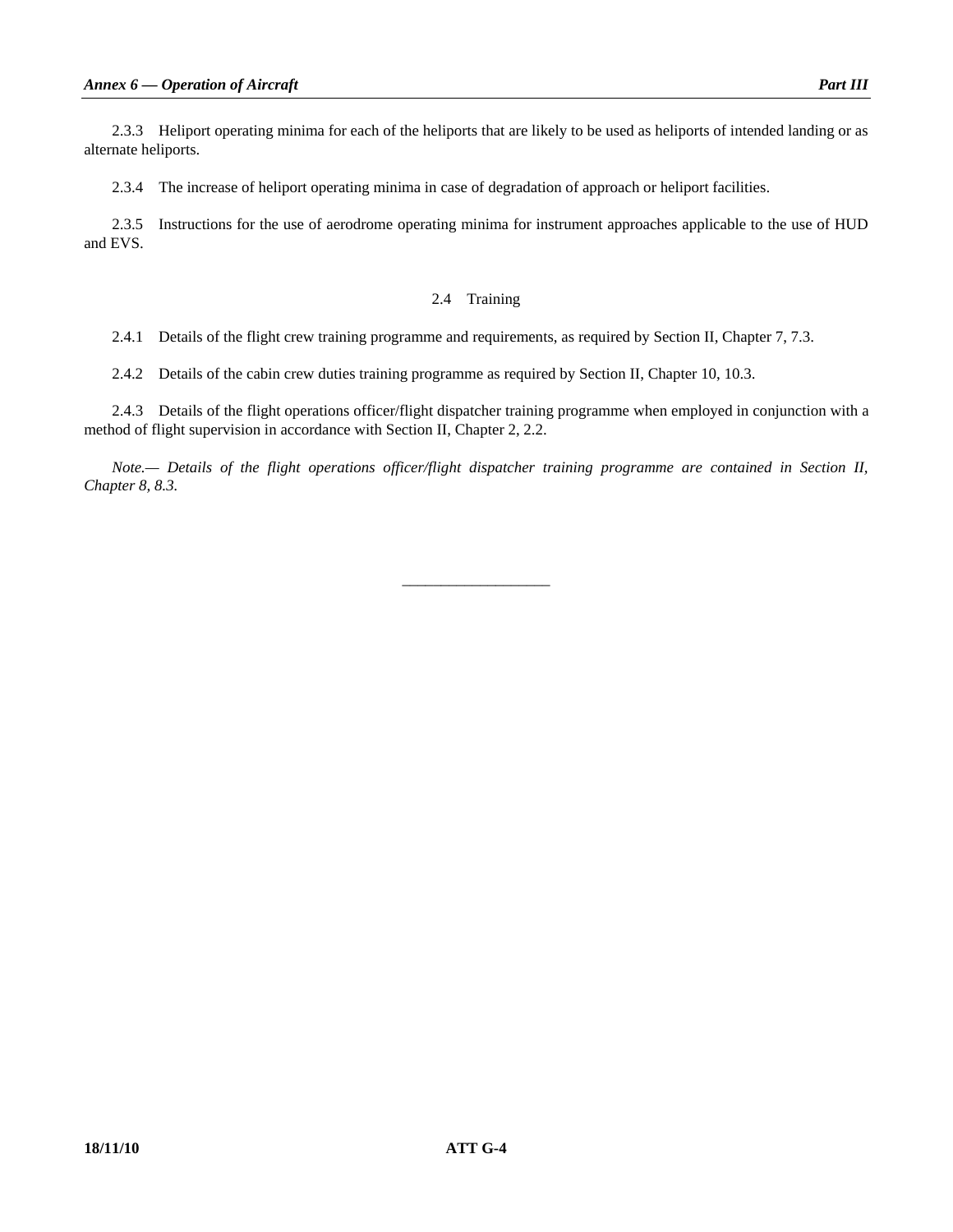# **ATTACHMENT H. ADDITIONAL GUIDANCE FOR OPERATIONS OF HELICOPTERS IN PERFORMANCE CLASS 3 IN INSTRUMENT METEOROLOGICAL CONDITIONS (IMC)**

*Supplementary to Section II, Chapter 3, 3.4 and Appendix 2* 

#### **1. Purpose and scope**

The purpose of this attachment is to give additional guidance on the airworthiness and operational requirements described in Section II, Chapter 3, 3.4 and Appendix 2, which have been designed to meet the overall level of safety intended for approved operations in performance Class 3 in IMC.

# **2. Engine reliability**

 2.1 The power loss rate required in Chapter 3, 3.4.1 and Appendix 2, paragraph 1 should be established based on data from commercial air transport operations supplemented by suitable data from other operations in similar theatres of operations. Service experience is needed on which to base the judgement, and this should include a number of hours, acceptable to the State of Design, on the actual helicopter/engine combination unless additional testing has been carried out or experience on sufficiently similar variants of the engine is available.

 2.2 In assessing engine reliability, evidence should be derived from a world fleet database covering as large a sample as possible of operations considered to be representative, compiled by the appropriate type certificate holders and reviewed by the States of Design. Since flight hour reporting is not mandatory for many types of operators, appropriate statistical estimates may be used to develop the engine reliability data. Data for individual operators approved for these operations including trend monitoring and event reports should also be monitored and reviewed by the State of the Operator to ensure that there is no indication that the operator's experience is unsatisfactory.

- 2.2.1 Engine trend monitoring should include the following:
- a) an oil consumption monitoring programme based on the manufacturer's recommendations; and
- b) an engine condition monitoring programme describing the parameters to be monitored, the method of data collection and the corrective action process; this should be based on the manufacturer's recommendations. The monitoring is intended to detect engine deterioration at an early stage to allow for corrective action before safe operation is affected.

 2.2.2 A reliability programme should be established covering the engine and associated systems. The engine programme should include engine hours flown in the period and the power loss rate for all causes established on an appropriate statistical basis. The event reporting process should cover all items relevant to the ability to operate safely in IMC. The data should be available for use by the type certificate holder and the State of Design so as to establish that the intended reliability levels are being achieved. Any sustained adverse trend should result in an immediate evaluation by the operator in consultation with the State(s) of Design and type certificate holders with a view to determining actions to restore the intended safety level.

 *Note.— The actual period selected should reflect the global utilization and the relevance of the experience included (e.g.*  early data may not be relevant due to subsequent mandatory modifications which affected the power loss rate). After the *introduction of a new engine variant and while global utilization is relatively low, the total available experience may have to be used to try to achieve a statistically meaningful average.*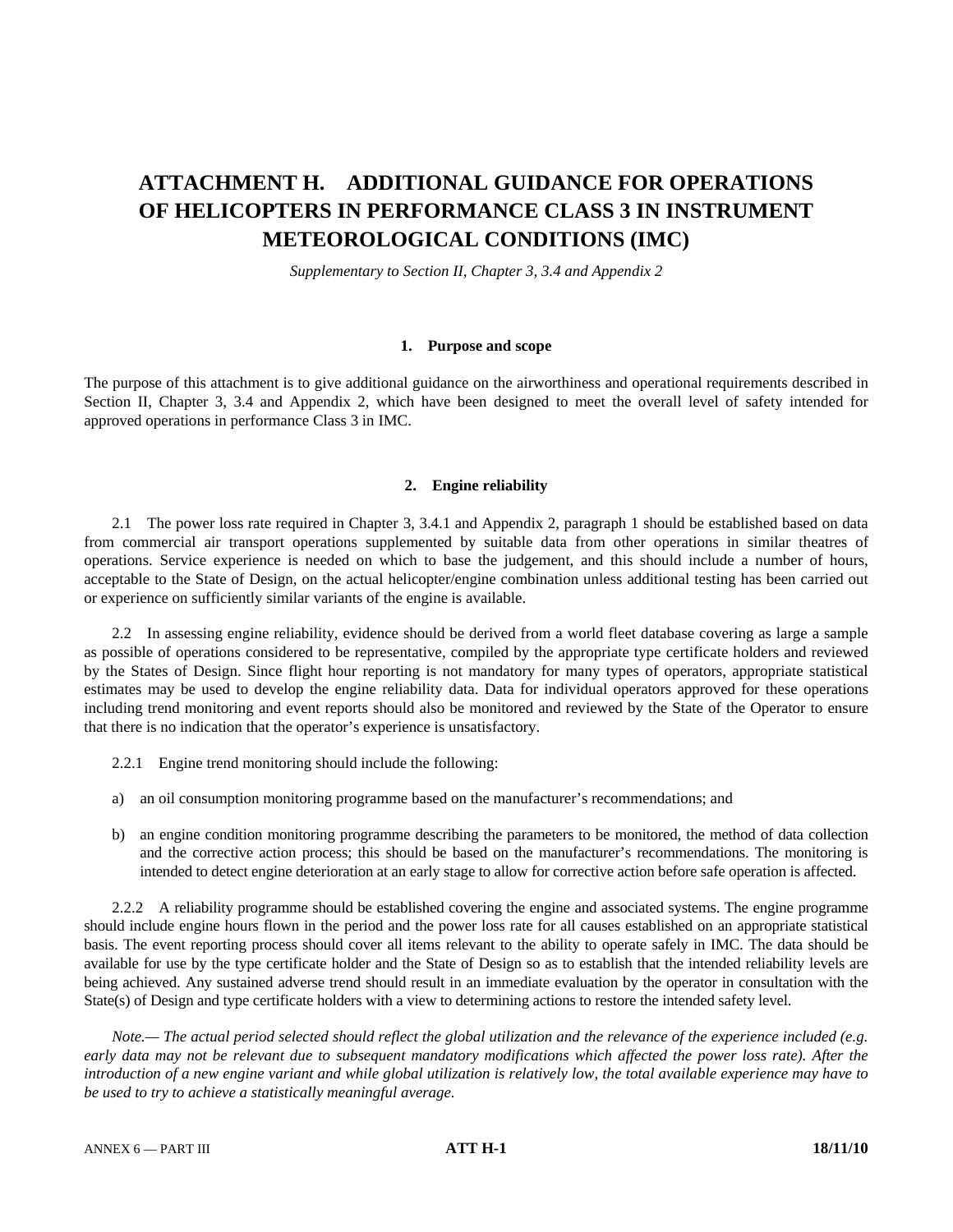2.3 Power loss rate should be determined as a moving average over an appropriate period. Power loss rate, rather than in-flight shutdown rate, has been used as it is considered to be more appropriate for a helicopter operating in performance Class 3. If a failure occurs on a helicopter operating in performance Class 1 or 2 that causes a major, but not total, loss of power on one engine, it is likely that the engine will be shut down since positive engine-out performance is still available, whereas on a helicopter operating in performance Class 3 it may well be decided to make use of the residual power to stretch the glide distance.

#### **3. Operations manual**

The operations manual should include all necessary information relevant to operations by helicopters operating in performance Class 3 in IMC. This should include all of the additional equipment, procedures and training required for such operations, route and/or area of operation and likely landing area (including planning and operating minima).

#### **4. Operator certification or validation**

The operator certification or validation process specified by the State of the Operator should ensure the adequacy of the operator's procedures for normal, abnormal and emergency operations, including actions following engine, systems or equipment failures. In addition to the normal requirements for operator certification or validation, the following items should be addressed in relation to operations by helicopters operating in performance Class 3 in IMC:

- a) confirmation of the achieved engine reliability of the helicopter engine combination (see Appendix 2, paragraph 1);
- b) specific and appropriate training and checking procedures as described in Appendix 2, paragraph 7;
- c) a maintenance programme which is extended to address the equipment and systems referred to in Appendix 2, paragraph 2;
- d) an MEL modified to address the equipment and systems necessary for operations in IMC;
- e) planning and operating minima appropriate to operations in IMC;
- f) departure and arrival procedures and any route/area limitations;
- g) pilot qualifications and experience; and
- h) the operations manual, including limitations, emergency procedures, routes or areas of operation, the MEL and normal procedures related to the equipment referred to in Appendix 2, paragraph 2.

### **5. Operational approval and maintenance programme requirements**

 5.1 Approval to undertake operations by helicopters in performance Class 3 in IMC specified in an air operator certificate or equivalent document should include the particular airframe/engine combinations, including the current type design standard for such operations, the specific helicopters approved, and the areas or routes of such operations.

 5.2 The operator's maintenance control manual should include a statement of certification of the additional equipment required, and of the maintenance and reliability programme for such equipment, including the engine.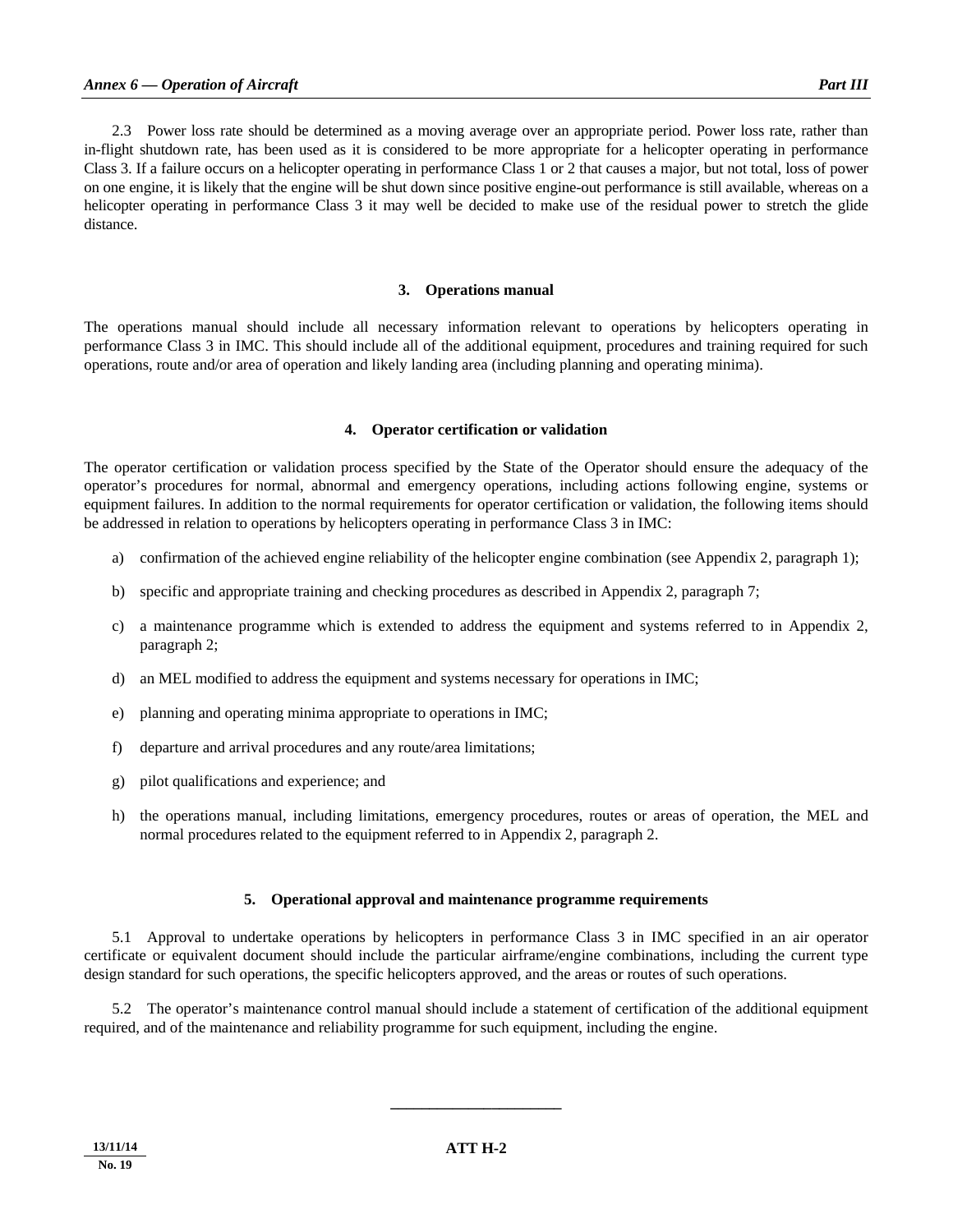# **ATTACHMENT I. HEAD-UP DISPLAY (HUD), EQUIVALENT DISPLAYS AND VISION SYSTEMS**

*Supplementary to Section II, Chapter 2, 2.2.8.1.1, Chapter 4, 4.16, Section III, Chapter 2, 2.2.1.1, and Chapter 4, 4.11* 

#### **Introduction**

The material in this attachment provides guidance for certified HUD and vision systems intended for operational use in aircraft engaged in international air navigation. A HUD, vision systems and hybrid systems may be installed and operated to provide guidance, enhance situational awareness and/or to obtain an operational credit by establishing minima below the heliport or landing location operating minima, for approach ban purposes, or reducing the visibility requirements or requiring fewer ground facilities as compensated for by airborne capabilities. HUD and vision systems may be installed separately or together as part of a hybrid system. Any operational credit to be obtained from their use requires approval from the State of the Operator. In the case of general aviation, to which this guidance is also applicable, approvals are granted by the State of Registry.

 *Note 1.— "Vision systems" is a generic term referring to the existing systems designed to provide images, i.e. enhanced vision systems (EVS), synthetic vision systems (SVS) and combined vision systems (CVS).* 

 *Note 2.— Operational credit can be granted only within the limits of the design approval.* 

 *Note 3.— Currently, operational credit has been given only to vision systems containing an image sensor providing a real-time image of the actual external scene on the HUD.* 

# **1. HUD and equivalent displays**

### 1.1 General

 1.1.1 A HUD presents flight information into the pilot's forward external field of view without significantly restricting that external view.

 1.1.2 A variety of flight information may be presented on a HUD depending on the intended flight operation, flight conditions, systems capabilities and operational approval. A HUD may include, but is not limited to, the following:

- a) airspeed;
- b) altitude;
- c) heading;
- d) vertical speed;
- e) angle of attack;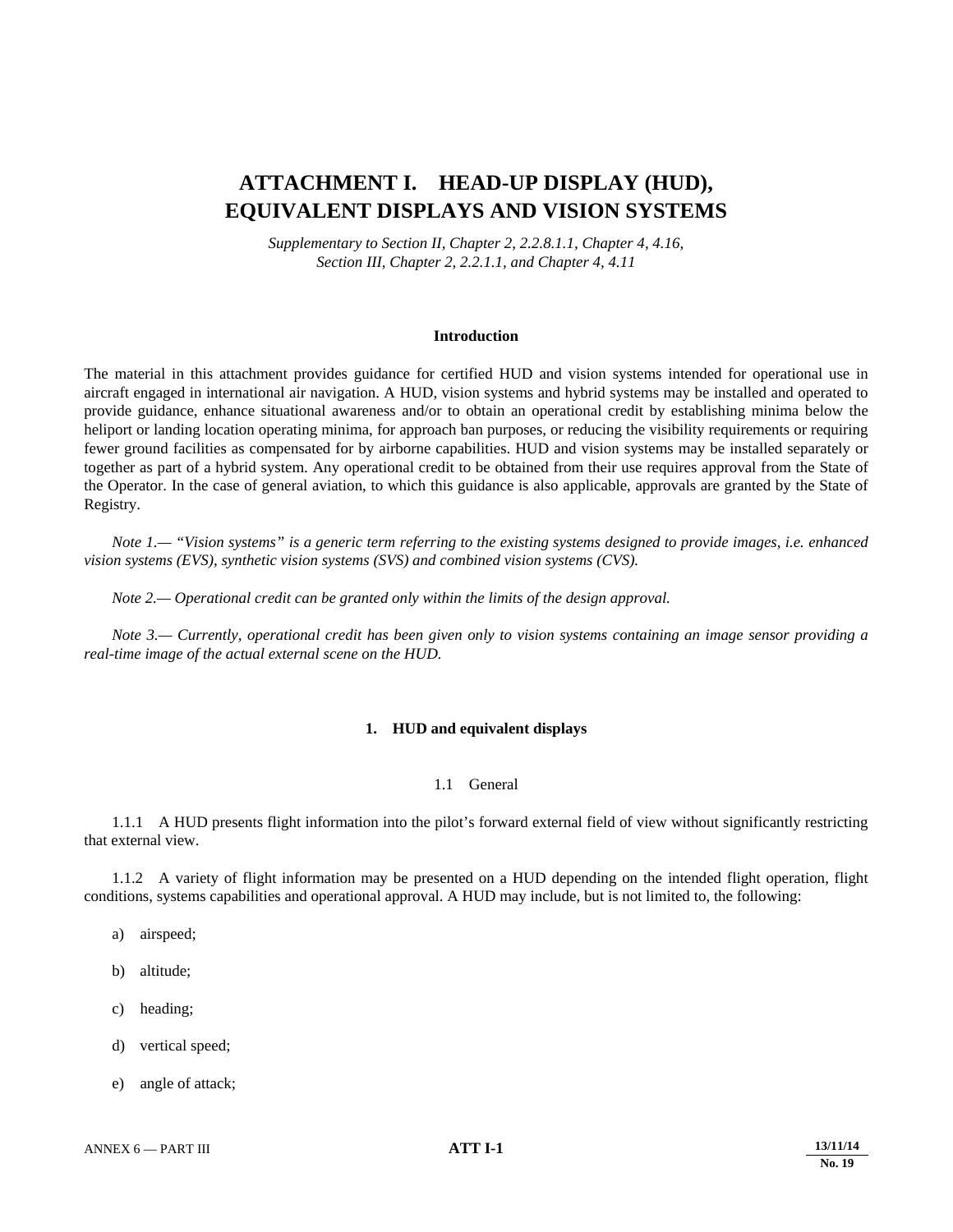- f) flight path or velocity vector;
- g) attitude with bank and pitch references;
- h) course and glide path with deviation indications;
- i) status indications (e.g. navigation sensor, autopilot, flight director); and
- j) alerts and warning displays (e.g. ACAS, wind shear, ground proximity warning).

# 1.2 Operational applications

 1.2.1 Flight operations with a HUD can improve situational awareness by combining flight information located on head-down displays with the external view to provide pilots with more immediate awareness of relevant flight parameters and situation information while they continuously view the external scene. This improved situational awareness can also reduce errors in flight operations and improve the pilot's ability to transition between instrument and visual references as meteorological conditions change. Flight operations applications may include the following:

- a) enhanced situational awareness during all flight operations, but especially during taxi, take-off, approach and landing;
- b) reduced flight technical error during take-off, approach and landing; and
- c) improvements in performance due to precise prediction of touchdown area and rapid recognition of and recovery from unusual attitudes.
- 1.2.2 A HUD may be used for the following purposes:
- a) to supplement conventional flight deck instrumentation in the performance of a particular task or operation. The primary cockpit instruments remain the primary means for manually controlling or manoeuvring the aircraft; and
- b) as a primary flight display;
	- 1) information presented by the HUD may be used by the pilot in lieu of scanning head-down displays. Operational approval of a HUD for such use allows the pilot to control the aircraft by reference to the HUD for approved ground or flight operations; and
	- 2) information presented by the HUD may be used as a means to achieve additional navigation or control performance. The required information is displayed on the HUD. Operational credit, in the form of lower minima, for a HUD used for this purpose may be approved for a particular aircraft or automatic flight control system. Additional credit may also be allowed when conducting HUD operations in situations where automated systems are otherwise used.

 1.2.3 A HUD, as a stand-alone system, may qualify for operations with reduced visibility or RVR or replace some parts of the ground facilities such as touchdown zone and/or centre line lights. Examples and references to publications in this regard can be found in the *Manual of All-Weather Operations* (Doc 9365).

 1.2.4 A HUD or equivalent display is one that has at least the following characteristics: it has a head-up presentation not requiring transition of visual attention from head down to head up; it displays sensor-derived imagery conformal to the pilot's external view; it permits simultaneous view of the EVS sensor imagery, required aircraft flight symbology, and the external view; and its display characteristics and dynamics are suitable for manual control of the aircraft. Before such systems can be used, the appropriate airworthiness and operational approvals should be obtained.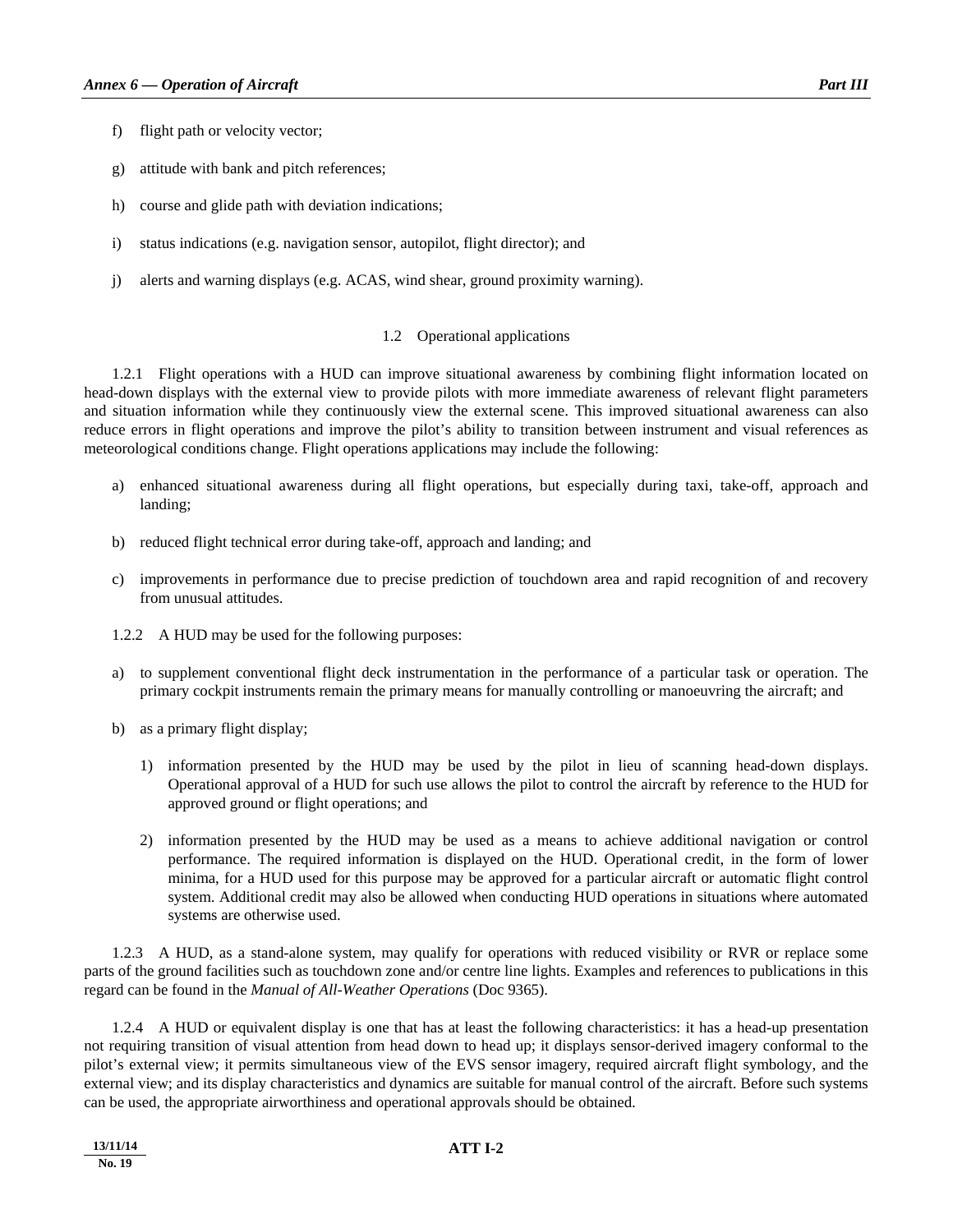# 1.3 HUD training

 1.3.1 Training requirements should be established, monitored and approved by the State of the Operator or the State of Registry for general aviation. Training requirements should include requirements for recent experience if the State determines that these requirements are significantly different than the current requirements for the use of conventional head-down instrumentation.

 1.3.2 HUD training should address all flight operations for which the HUD is designed and operationally approved. Some training elements may require adjustments based on whether the helicopter has a single or dual HUD installation. Training should include contingency procedures required in the event of head-up display degradation or failure. HUD training should include the following elements as applicable to the intended use:

- a) an understanding of the HUD, its flight path, energy management concepts and symbology. This should include operations during critical flight events (e.g. ACAS traffic advisory/resolution advisory, upset and wind shear recovery, engine or system failure);
- b) HUD limitations and normal procedures, including maintenance and operational checks performed to ensure normal system function prior to use. These checks include pilot seat adjustment to attain and maintain appropriate viewing angles and verification of HUD operating modes;
- c) HUD use during low visibility operations, including taxi, take-off, instrument approach and landing in both day and night conditions. This training should include the transition from head-down to head-up and head-up to head-down operations;
- d) failure modes of the HUD and the impact of the failure modes or limitations on crew performance;
- e) crew coordination, monitoring and verbal call-out procedures for single HUD installations with head-down monitoring for the pilot not equipped with a HUD and head-up monitoring for the pilot equipped with a HUD;
- f) crew coordination, monitoring and verbal call-out procedures for dual HUD installations with use of a HUD by the pilot flying the aircraft and either head-up or head-down monitoring by the other pilot;
- g) consideration of the potential for loss of situational awareness due to "tunnel vision" (also known as cognitive tunnelling or attention tunnelling);
- h) any effects that weather, such as low ceilings and visibilities, may have on the performance of a HUD; and
- i) HUD airworthiness requirements.

# **2. Vision systems**

# 2.1 General

 2.1.1 Vision systems can display electronic real-time images of the actual external scene achieved through the use of image sensors (EVS) or display synthetic images, which are derived from the on-board avionic systems (SVS). Vision systems can also consist of a combination of these two systems or combined vision systems (CVS). Such a system may display electronic real-time images of the external scene using the EVS component of the system. However, the merging of EVS and SVS into a CVS is dependent on the intended function (e.g. whether or not there is intent to achieve operational credit).

# **ATT I-3** 13/11/14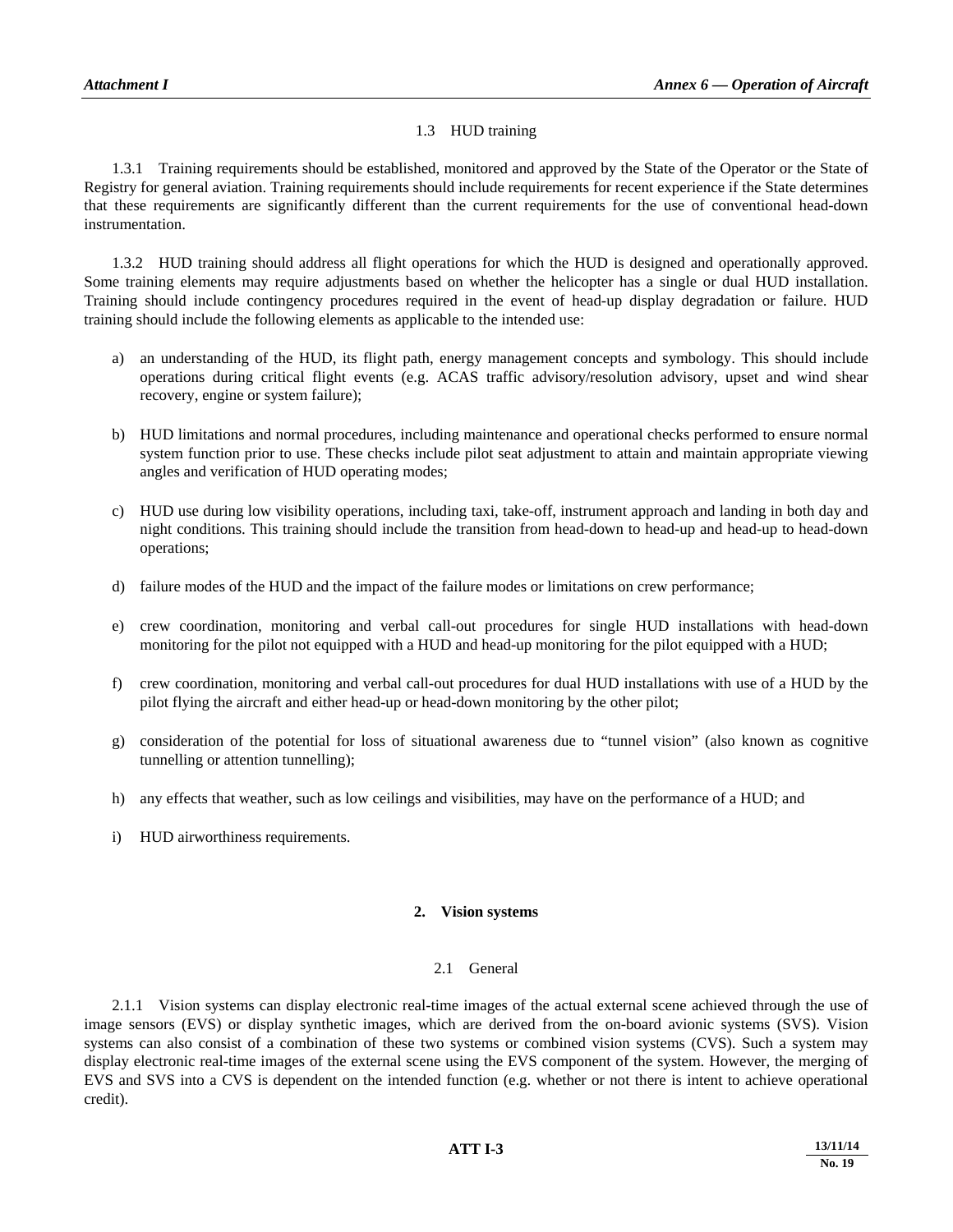2.1.2 The information from vision systems may be displayed on a head-up or head-down display. When enhanced vision imagery is displayed on a HUD, it should be presented to the pilot's forward external field of view without significantly restricting that external view.

 2.1.3 The enhanced position fixing and guidance provided by SVS may provide additional safety for all phases of flight especially low visibility taxi, take-off, approach and landing operations.

 2.1.4 Light emitting diode (LED) lights may not be visible to infrared-based vision systems due to the fact that LED lights are not incandescent, and they do not have a significant heat signature. Operators of such vision systems will need to acquire information about the LED implementation programmes at heliports or landing location where they operate.

# 2.2 Operational applications

 2.2.1 Flight operations with enhanced vision image sensors allow the pilot to view an image of the external scene obscured by darkness or other visibility restrictions. When the external scene is partially obscured, enhanced vision imaging may allow the pilot to acquire an image of the external scene earlier than with natural or unaided vision. The improved acquisition of an image of the external scene may improve situational awareness.

 2.2.2 Vision system imagery may also allow pilots to detect terrain or obstructions on the runway or taxiways. A vision system image can also provide visual cues to enable earlier runway alignment and a more stabilized approach.

 2.2.3 The combined display of aircraft performance, guidance and imagery may allow the pilot to maintain a more stabilized approach and smoothly transition from enhanced visual references to natural visual references.

# 2.3 Vision systems training

 2.3.1 Training requirements should be established, monitored and approved by the State of the Operator. Training requirements should include recency of experience requirements if the State of the Operator determines that these requirements are significantly different than the current requirements for the use of a HUD without enhanced vision imagery or conventional head-down instrumentation.

 2.3.2 Training should address all flight operations for which the vision system is approved. This training should include contingency procedures required in the event of system degradation or failure. Training for situational awareness should not interfere with other required operations. Training for operational credit should also require training on the applicable HUD used to present the enhanced visual imagery. Training should include the following elements as applicable:

- a) an understanding of the system characteristics and operational constraints;
- b) normal procedures, controls, modes and system adjustments (e.g. sensor theory including radiant versus thermal energy and resulting images);
- c) operational constraints, normal procedures, controls, modes and system adjustments;
- d) limitations;
- e) airworthiness requirements;
- f) vision system display during low visibility operations, including taxi, take-off, instrument approach and landing; system use for instrument approach procedures in both day and night conditions;
- g) failure modes and the impact of failure modes or limitations upon crew performance, in particular, for two-pilot operations;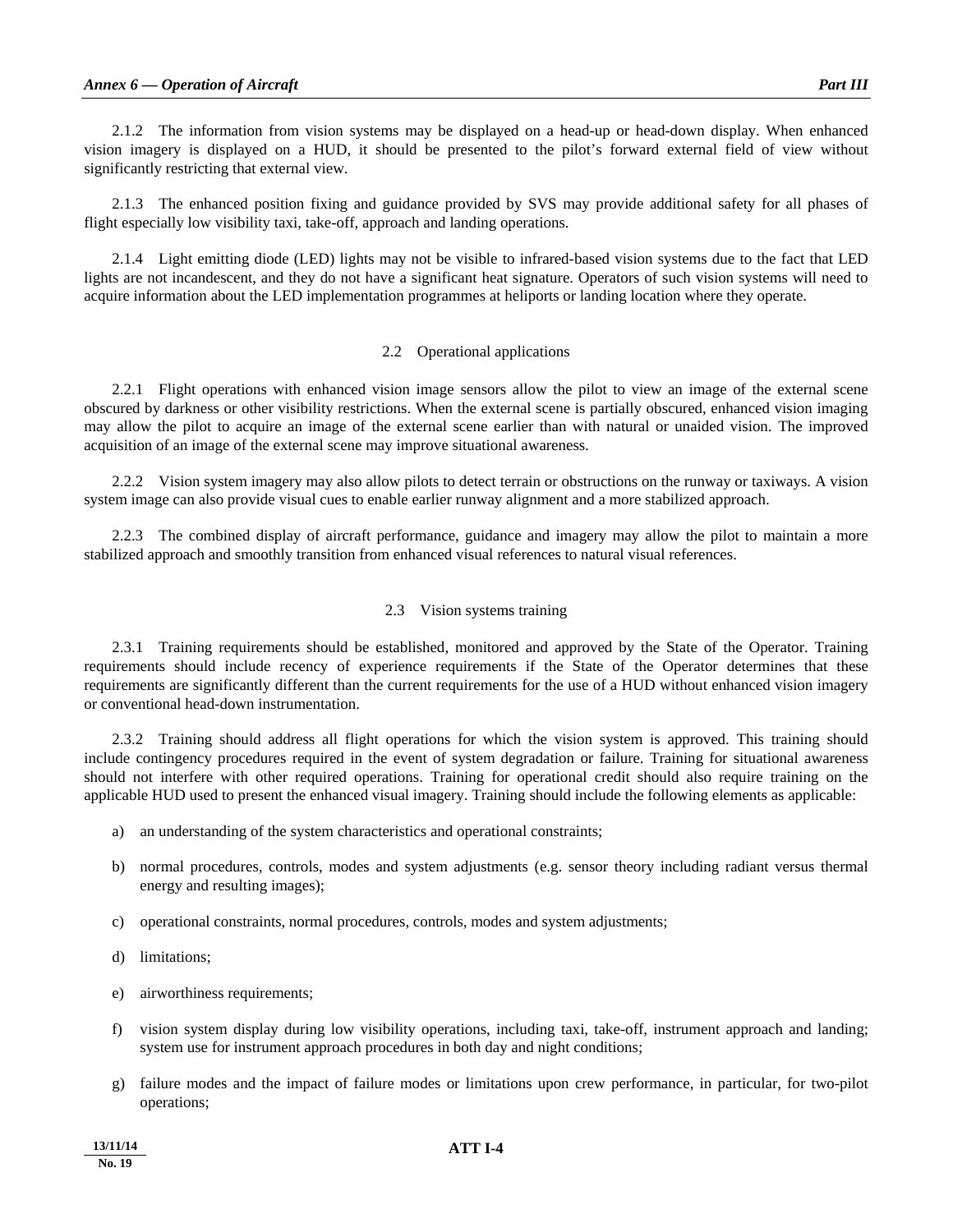- h) crew coordination and monitoring procedures and pilot call-out responsibilities;
- i) transition from enhanced imagery to visual conditions during runway visual acquisition;
- j) rejected landing: with the loss of visual cues of the landing area, touchdown zone or rollout area;
- k) any effects that weather, such as low ceilings and visibilities, may have on the performance of the vision system; and
- l) effects of heliport or landing location lighting using LED lights.

### 2.4 Operational concepts

 2.4.1 Instrument approach operations that involve the use of vision systems include the instrument phase and the visual phase. The instrument phase ends at the published MDA/H or DA/H unless a missed approach is initiated. The continued approach to landing from MDA/H or DA/H will be conducted using visual references. The visual references will be acquired by use of an EVS or CVS, natural vision or a combination of the two.

 2.4.2 Down to a defined height, typically 30 m (100 ft), the visual references will be acquired by means of the vision system. Below this height the visual references should be solely based on natural vision. In the most advanced applications, the vision system is expected to be able to be used down to touchdown without the requirement for natural vision acquisition of visual references. Using the EVS or CVS does not change the classification of an instrument approach procedure, since the published DA/H remains unchanged and manoeuvring below DA/H is conducted by visual references acquired by means of the EVS or CVS.

 2.4.3 In addition to the operational credit that EVS/CVS is able to provide, these systems may also provide an operational and safety advantage through improved situational awareness, earlier acquisition of visual references and smoother transition to references by natural vision. These advantages are more pronounced for Type A approach operations than for Type B approach operations.

#### 2.5 Visual references

 2.5.1 The required visual references do not change due to the use of an EVS or CVS, but those references are allowed to be acquired by means of either vision system until a certain height during the approach (see Figure I-1).

 2.5.2 In regions that have developed requirements for operations with vision systems, the visual references are indicated in Table I-1.

# **3. Hybrid systems**

 3.1 A hybrid system generically means that two or more systems are combined. The hybrid system typically has improved performance compared to each of the component systems, which in turn may qualify for operational credit. Vision systems are normally part of a hybrid system, e.g. EVS is typically combined with a HUD. Including more components in the hybrid system normally enhances the performance of the system.

 3.2 Table I-2 provides some examples of hybrid system components. Any combination of the listed systems may constitute a hybrid system. The degree of operational credit that may be given to a hybrid system depends on its performance (accuracy, integrity and availability) as assessed and determined by the certification and operational approval processes.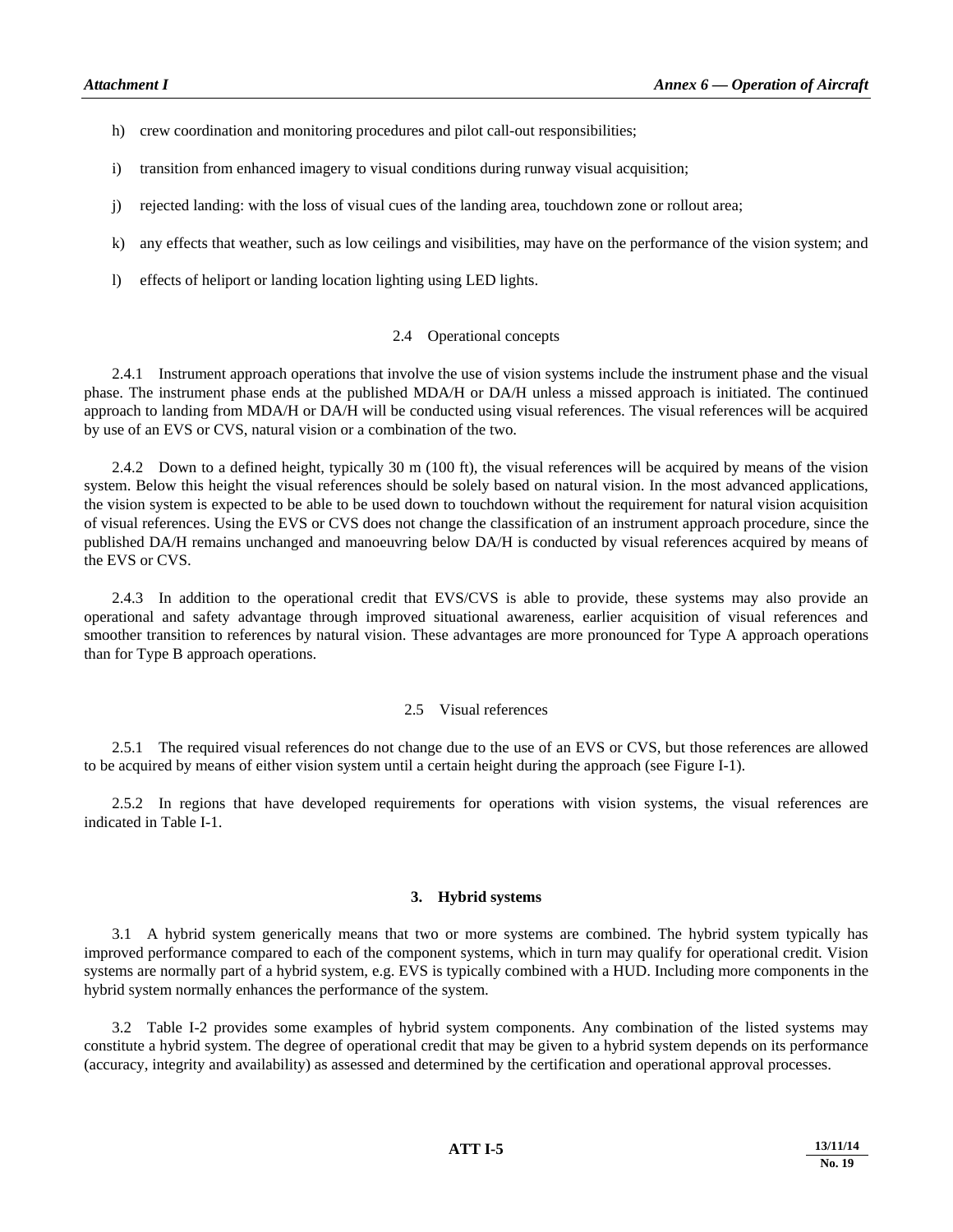

**Figure I-1. EVS operations — transition from instrument to visual references** 

# **4. Operational credits**

 4.1 Aerodrome operating minima are expressed in terms of minimum visibility/RVR and MDA/H or DA/H. With respect to operational credit this means that the visibility/RVR requirements, established in the instrument approach procedure, may be reduced or satisfied for aircraft equipped with appropriately approved vision systems such as EVS. Reasons for granting operational credit may be when aircraft are better equipped than what was originally considered when designing the instrument approach procedure or when runway visual aids considered in the design of the procedure are not available but can be compensated for by on-board equipment.

 4.2 Credits related to visibility/RVR can be given using at least three concepts. The first concept is to reduce the required RVR which will allow the aircraft to continue the approach beyond the approach ban point with a reported RVR lower than what was established for the approach procedure. Where a minimum visibility is prescribed, a second concept to grant operational credit may be used. In this case, the required minimum visibility is kept unchanged, but it is satisfied by means of the on-board equipment, typically an EVS. The result of both these concepts is that operations are allowed in meteorological conditions where otherwise they would not be possible. A third concept is to give operational credit by allowing operations in visibility/RVR which are not lower than those established for the approach procedure, but the approach operation is conducted with less facilities on the ground. One example of the latter is to allow Category II operations without touchdown and/or centre line lights, compensated for by additional on-board equipment, e.g. a HUD.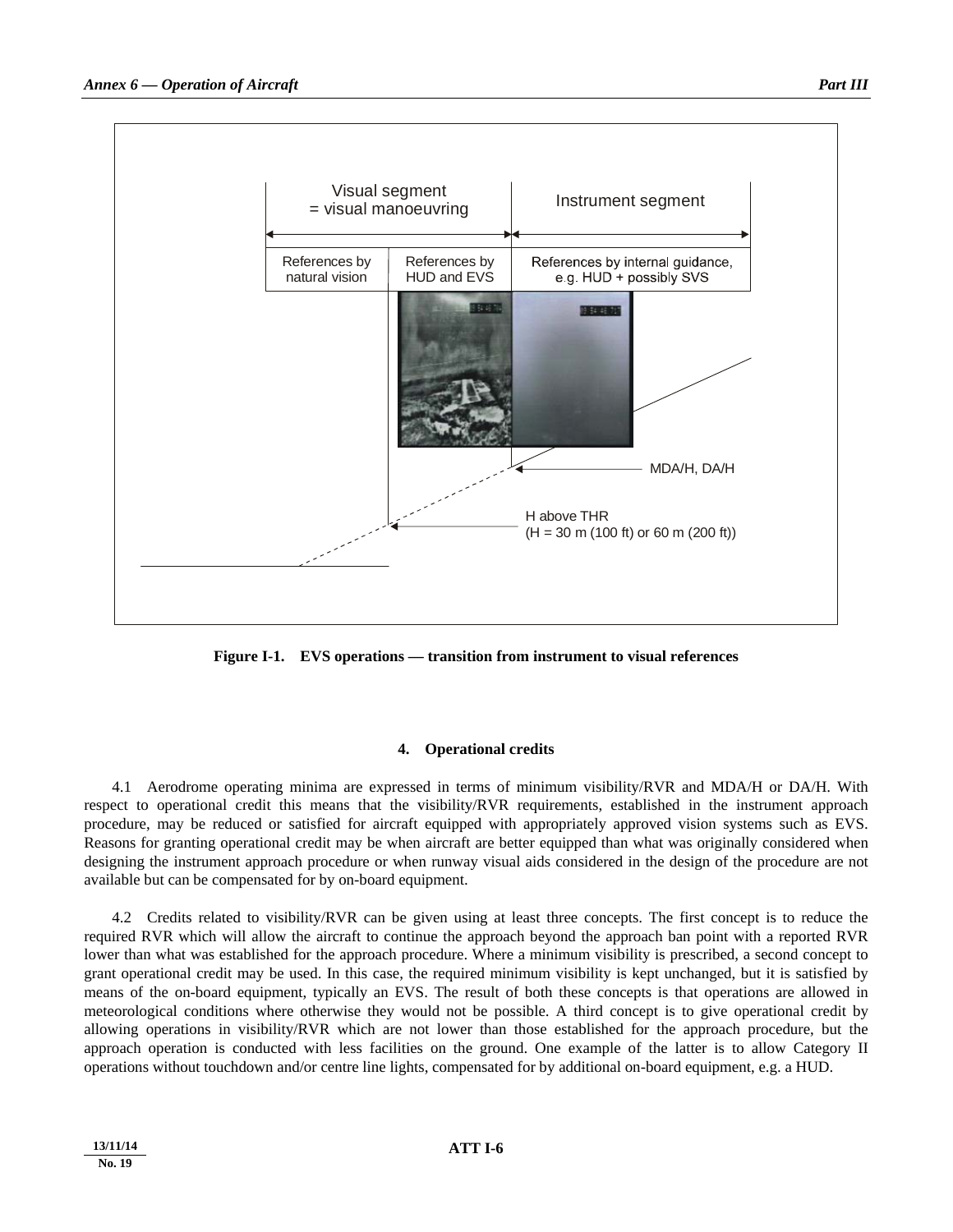| Table I-1. | <b>Examples of operational credits</b> |  |
|------------|----------------------------------------|--|
|------------|----------------------------------------|--|

| <b>OPERATIONS BELOW DA/DH OR MDA/MDH</b>                                                                                                                                                                                                                                                                                                                                                         |                                                                                                                                                                                                                                                                                                                                                                                                    |  |  |  |  |
|--------------------------------------------------------------------------------------------------------------------------------------------------------------------------------------------------------------------------------------------------------------------------------------------------------------------------------------------------------------------------------------------------|----------------------------------------------------------------------------------------------------------------------------------------------------------------------------------------------------------------------------------------------------------------------------------------------------------------------------------------------------------------------------------------------------|--|--|--|--|
| Example 1                                                                                                                                                                                                                                                                                                                                                                                        | Example 2                                                                                                                                                                                                                                                                                                                                                                                          |  |  |  |  |
| For procedures designed to support Type A operations, the<br>following visual references for the intended runway should be<br>distinctly visible and identifiable:                                                                                                                                                                                                                               | For procedures designed to support 3D Type A and Type B<br>CAT I operations, the following visual references should be<br>displayed and identifiable to the pilot on the EVS image:                                                                                                                                                                                                                |  |  |  |  |
| • the approach lighting system; or                                                                                                                                                                                                                                                                                                                                                               | elements of the approach lighting system; or<br>$\bullet$                                                                                                                                                                                                                                                                                                                                          |  |  |  |  |
| the runway threshold, identified by at least one of the<br>following:<br>- the beginning of the runway landing surface;<br>- threshold lights; or<br>- runway end identifier lights; and<br>the touchdown zone, identified by at least one of the<br>following:<br>- the runway touchdown zone landing surface;<br>- touchdown zone lights;<br>- touchdown zone markings; or<br>— runway lights. | the runway threshold, identified by at least one of the<br>$\bullet$<br>following:<br>- the beginning of the runway landing surface;<br>threshold lights;<br>threshold identification lights; or<br>the touchdown zone, identified by at least one of the<br>following:<br>- the runway touchdown zone landing surface;<br>touchdown zone lights;<br>touchdown zone markings; or<br>runway lights. |  |  |  |  |
| Operations below 60 m (200 ft)<br>above touchdown zone elevation                                                                                                                                                                                                                                                                                                                                 | Operations below 60 m (200 ft)<br>above threshold elevation                                                                                                                                                                                                                                                                                                                                        |  |  |  |  |
| No additional requirements apply at 60 m (200 ft).                                                                                                                                                                                                                                                                                                                                               | For procedures designed to support 3D Type A operations, the<br>visual references are the same as those specified below for<br>Type B CAT I operations.                                                                                                                                                                                                                                            |  |  |  |  |
| Operations below 30 m (100 ft)<br>above touchdown zone elevation                                                                                                                                                                                                                                                                                                                                 | Operations below 30 m (100 ft)<br>above threshold elevation                                                                                                                                                                                                                                                                                                                                        |  |  |  |  |
| The visibility should be sufficient for the following to be<br>distinctly visible and identifiable to the pilot without reliance<br>on the EVS:<br>• the lights or markings of the threshold; or                                                                                                                                                                                                 | For procedures designed to support Type B CAT II operations,<br>at least one of the visual references specified below should be<br>distinctly visible and identifiable to the pilot without reliance<br>on the EVS:                                                                                                                                                                                |  |  |  |  |
| • the lights or markings of the touchdown zone.                                                                                                                                                                                                                                                                                                                                                  | the lights or markings of the threshold; or<br>٠<br>the lights or markings of the touchdown zone.                                                                                                                                                                                                                                                                                                  |  |  |  |  |

 4.3 Granting operational credits does not affect the classification of an instrument approach procedure since, as described in Standard 2.2.8.3, instrument approach procedures are designed to support a given instrument approach operation (i.e. type, category). However, the design of those procedures may not take into consideration on-board equipment that may compensate for facilities on the ground.

 4.4 In order to provide optimum service, the ATS may have to be informed about the capabilities of better-equipped aircraft, e.g. which is the minimum RVR required.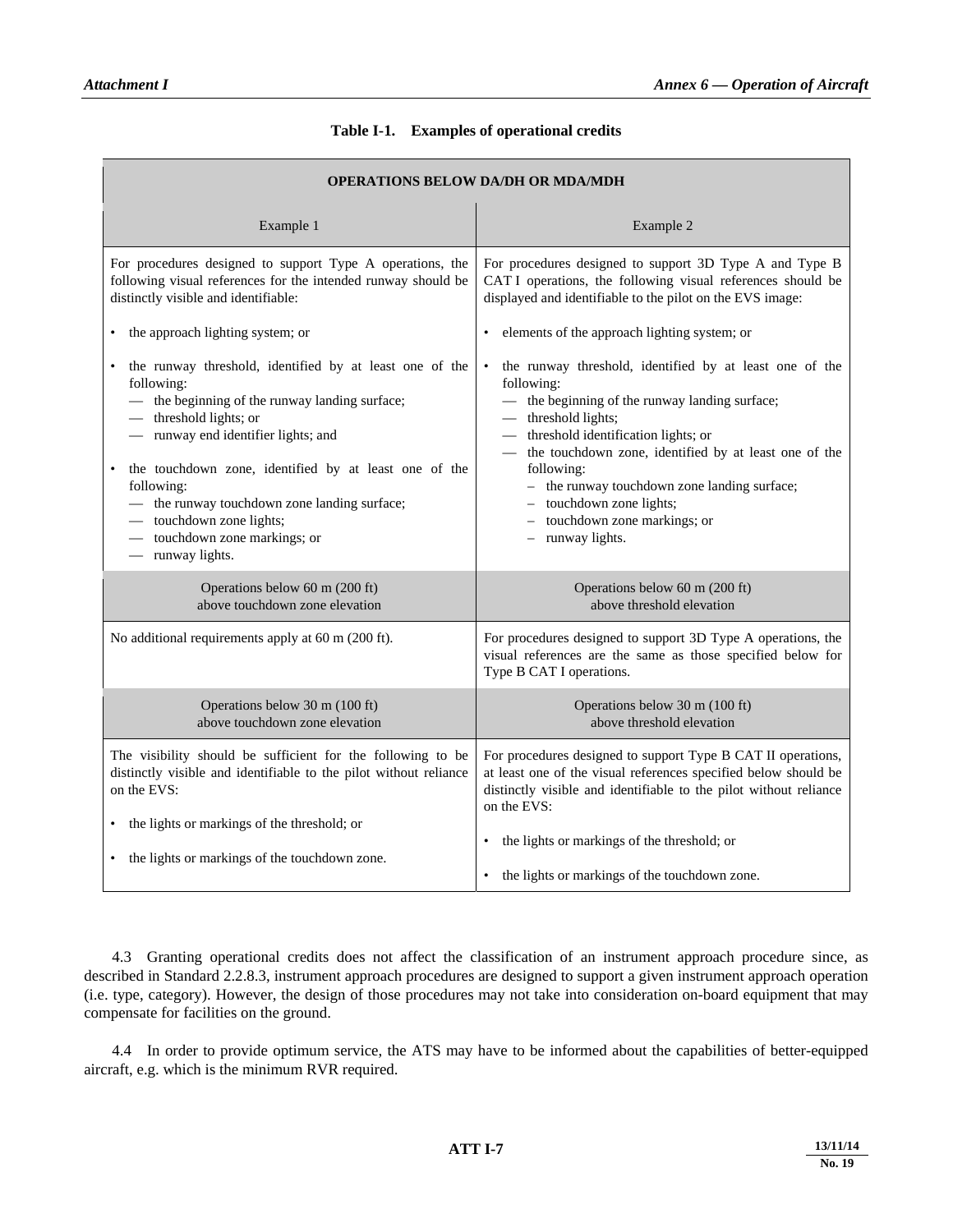| Systems based on image sensors                                                                                            | Systems not based on image sensors                                         |
|---------------------------------------------------------------------------------------------------------------------------|----------------------------------------------------------------------------|
| <b>EVS</b>                                                                                                                | <b>SVS</b>                                                                 |
| Passive infrared sensors<br>Active infrared sensors<br>Passive millimetre wave radiometer<br>Active millimetre wave radar | Autoflight systems, flight control computers, automatic landing<br>systems |
|                                                                                                                           | Systems for position fixing                                                |
| CVS (where the EVS component as above qualifies for<br>operational credit)                                                | CVS (the SVS component)                                                    |
|                                                                                                                           | HUD, equivalent display                                                    |
|                                                                                                                           | ILS, GNSS                                                                  |

|  |  | Table I-2. Examples of hybrid system components |
|--|--|-------------------------------------------------|
|--|--|-------------------------------------------------|

 4.5 In addition to the operational credit that a HUD, vision systems and hybrid systems are able to provide, these systems will also provide an operational and safety advantage through improved situational awareness, earlier acquisition of visual references and smoother transition to references by natural vision. These advantages are more pronounced for 3D Type A approach operations than for Type B approach operations.

## **5. Operational procedures**

 5.1 It is not prohibited to use vision systems in connection with circling. However, due to the system layout of a vision system and the nature of a circling procedure, key visual references can be obtained only by natural vision, and operational credit is not feasible for existing vision systems. The vision system may provide additional situational awareness.

 5.2 The operational procedures associated with the use of a HUD, vision systems and hybrid systems should be included in the operations manual. The instructions in the operations manual should include:

- a) any limitation that is imposed by the airworthiness or operational approvals;
- b) how operational credit affects:
	- 1) flight planning with respect to destination and alternate heliports or landing locations;
	- 2) ground operations;
	- 3) flight execution, e.g. approach ban and minimum visibility;
	- 4) crew resource management that takes into account the equipment configuration, e.g. the pilots may have different presentation equipment;
	- 5) standard operating procedures, e.g. use of autoflight systems, call-outs that may be particular to the vision system or hybrid system, criteria for stabilized approach;
	- 6) ATS flight plans and radio communication.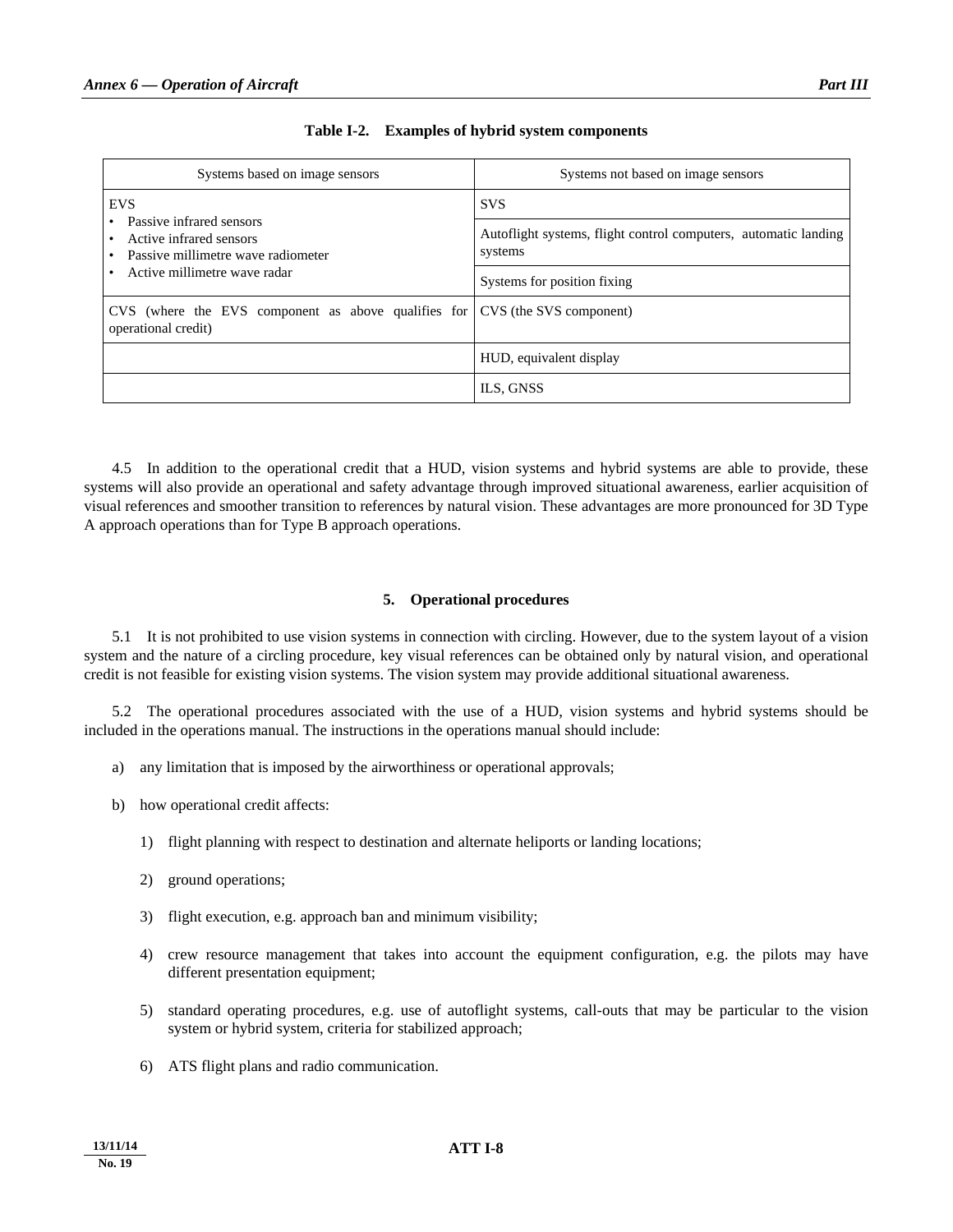## **6. Approvals**

## 6.1 General

 6.1.1 An operator that wishes to conduct operations with a HUD or equivalent display, vision system or hybrid system will need to obtain certain approvals (see Annex 6, Part I, 4.2.8.1.1 and 6.23, and the corresponding requirements in Annex 6, Parts II and III). The extent of the approvals will depend on the intended operation and the complexity of the equipment.

 6.1.2 Enhanced vision imagery may be used to improve situational awareness without a specific operational approval. However, the standard operating procedures for these types of operations need to be specified in the operations manual. An example of this type of operation may include an EVS or an SVS on a head-down display that is used only for situational awareness of the surrounding area of the aircraft during ground operations where the display is not in the pilot's primary field of view. For enhanced situational awareness, the installation and operational procedures need to ensure that the operation of the vision system does not interfere with normal procedures or the operation or use of other aircraft systems. In some cases, modifications to these normal procedures for other aircraft systems or equipment may be necessary to ensure compatibility.

 6.1.3 When a vision system or a hybrid system with vision systems imagery is used for operational credit, operational approvals will typically require that the imagery be combined with flight guidance and presented on a HUD. Operational approvals may require that this information also be presented on a head-down display. Operational credit may be applied for any flight operation, but credit for instrument approach and take-off operations is most common.

 6.1.4 When the application for approval relates to operational credits for systems not including a vision system, the guidance in this attachment may be used to the extent applicable as determined by the State of the Operator or the State of Registry for general aviation.

 6.1.5 Operators should be aware that some States may require some information about the operational credit(s) which has been granted by the State of the Operator or the State of Registry for general aviation. Typically the approval from that State will have to be presented, and in some cases the State of the Aerodrome may wish to issue an approval or to validate the original approval.

## 6.2 Approvals for operational credit

To obtain operational credit the operator will need to specify the desired operational credit and submit a suitable application. The content of a suitable application should include:

 a) *Applicant details — required for all approval requests.* The official name and business or trading name(s), address, mailing address, e-mail address and contact telephone/fax numbers of the applicant.

*Note.— For AOC holders, the company name, AOC number and e-mail address should be required.* 

- b) *Aircraft details required for all approval requests.* Aircraft make(s), model(s) and registration mark(s).
- c) *Operator's vision system compliance list.* The contents of the compliance list are included in Table I-3. The compliance list should include the information that is relevant to the approval requested and the registration marks of the aircraft involved. If more than one type of aircraft/fleet is included in a single application a completed compliance list should be included for each aircraft/fleet.
- d) *Documents to be included with the application.* Copies of all documents referred to in column 4 of the operator's vision system compliance list (Table I-3) should be included when returning the completed application form to the civil aviation authority. There should be no need to send complete manuals; only the relevant sections/pages should be required.
- e) *Name, title and signature.*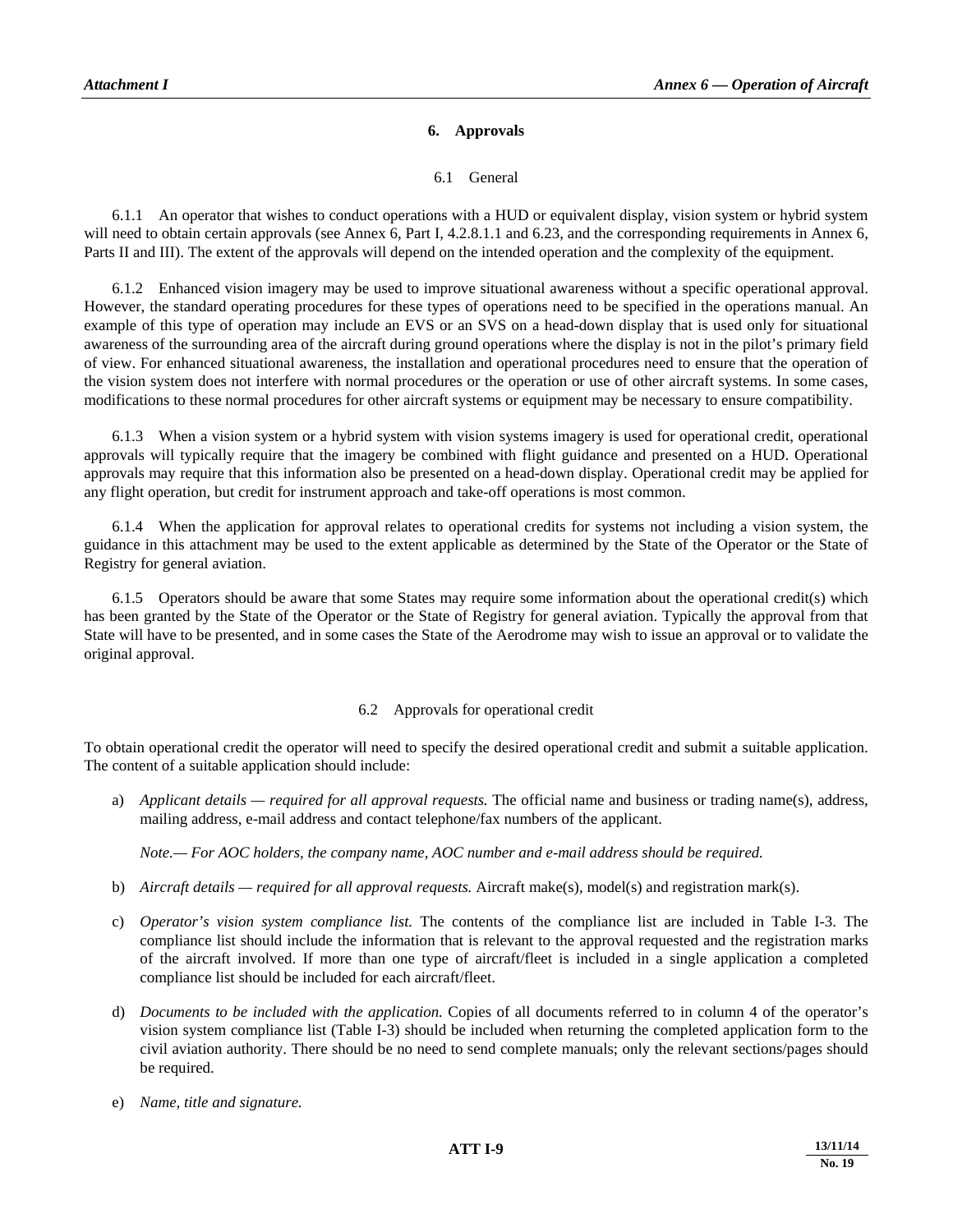| Main heading                                                          | Expanded areas to be<br>addressed by the application                                                                                                                                                            | Sub-requirements                                                                                                                                                                                                                                                                                                                                                                                                                                                                                                                                 | Operator's<br>operations manual<br>reference or<br>document<br>reference |
|-----------------------------------------------------------------------|-----------------------------------------------------------------------------------------------------------------------------------------------------------------------------------------------------------------|--------------------------------------------------------------------------------------------------------------------------------------------------------------------------------------------------------------------------------------------------------------------------------------------------------------------------------------------------------------------------------------------------------------------------------------------------------------------------------------------------------------------------------------------------|--------------------------------------------------------------------------|
| 1.0 Reference documents used in<br>compiling the submission           | The submission should be based on<br>current up-to-date regulatory<br>material.                                                                                                                                 |                                                                                                                                                                                                                                                                                                                                                                                                                                                                                                                                                  |                                                                          |
|                                                                       | A compliance statement showing<br>how the criteria of the applicable<br>regulations and requirements have<br>been satisfied.                                                                                    |                                                                                                                                                                                                                                                                                                                                                                                                                                                                                                                                                  |                                                                          |
| 2.0 Aircraft flight manual<br>(AFM)                                   | A copy of the relevant AFM entry<br>showing the aircraft certification<br>basis for the vision system and any<br>operational conditions.                                                                        |                                                                                                                                                                                                                                                                                                                                                                                                                                                                                                                                                  |                                                                          |
| 3.0 Feedback and reporting of<br>significant problems                 | An outline of the process for the<br>reporting of failures in the operational<br>use of procedures.                                                                                                             |                                                                                                                                                                                                                                                                                                                                                                                                                                                                                                                                                  |                                                                          |
|                                                                       | Note.- In particular, significant<br>problems with the vision system/HUD<br>system, reporting on circumstances/<br>locations where the vision system was<br>unsatisfactory.                                     |                                                                                                                                                                                                                                                                                                                                                                                                                                                                                                                                                  |                                                                          |
| 4.0 Instrument approach chart<br>provider and operating<br>minima     | The name of the provider of the<br>relevant instrument approach charts.                                                                                                                                         |                                                                                                                                                                                                                                                                                                                                                                                                                                                                                                                                                  |                                                                          |
|                                                                       | Confirmation that all heliport or<br>landing location operating minima<br>are established in accordance with the<br>method acceptable to or criteria<br>specified by (as applicable) the<br>relevant authority. |                                                                                                                                                                                                                                                                                                                                                                                                                                                                                                                                                  |                                                                          |
| 5.0 Operations manual entries<br>and standard operating<br>procedures | Manufacturer/operator-developed.<br>Manufacturer's procedures are<br>recommended as a starting point and<br>should include at least the items in<br>the sub-requirements column.                                | Definitions.<br>Check that crew members are qualified<br>for vision system/HUD operations.<br>MEL handling.<br>Equipment required for vision system<br>operations.<br>Types of approach where vision<br>systems can be used.<br>Statement that the autopilot/flight<br>director should be used whenever<br>possible.<br>Minimum visual references for landing.<br>Approach ban and RVR.<br>Stabilized approach criteria.<br>Correct seating and eye position.<br>Crew coordination, e.g. duties of the<br>pilot flying and the pilot not flying: |                                                                          |

| Table I-3. Example of an AOC vision system compliance list |  |  |
|------------------------------------------------------------|--|--|
|                                                            |  |  |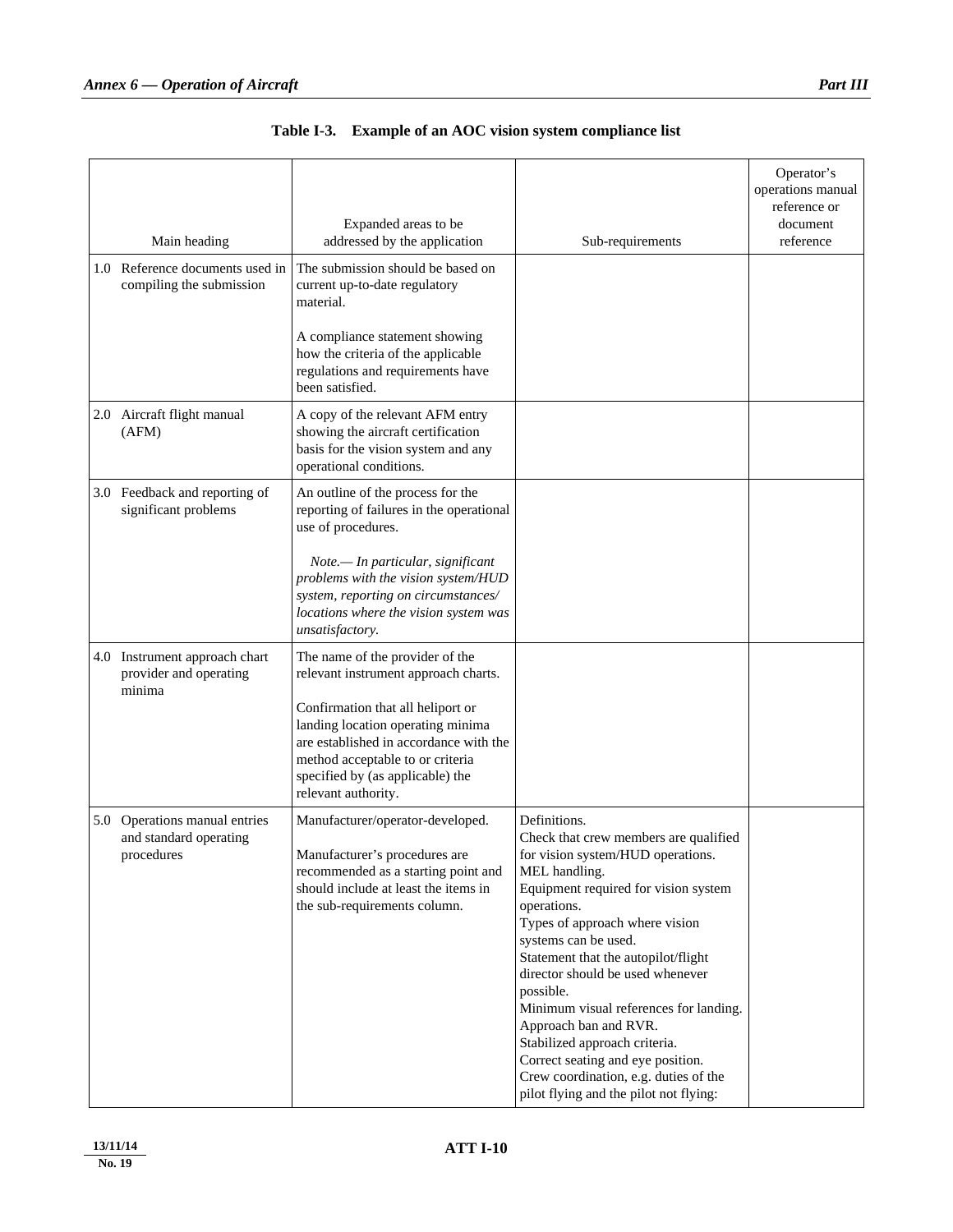| Main heading               | Expanded areas to be<br>addressed by the application | Sub-requirements                                                                                                                                                                                                                                                                                                                                                                                                                                                                                                                                                                                                                                                                                                                                                                                       | Operator's<br>operations manual<br>reference or<br>document<br>reference |
|----------------------------|------------------------------------------------------|--------------------------------------------------------------------------------------------------------------------------------------------------------------------------------------------------------------------------------------------------------------------------------------------------------------------------------------------------------------------------------------------------------------------------------------------------------------------------------------------------------------------------------------------------------------------------------------------------------------------------------------------------------------------------------------------------------------------------------------------------------------------------------------------------------|--------------------------------------------------------------------------|
|                            |                                                      | limitations;<br>$\bullet$<br>designation of handling and non-<br>handling pilots;<br>use of automatic flight control<br>system;<br>checklist handling;<br>approach briefing;<br>radio communications handling;<br>monitoring and cross-checking of<br>$\bullet$<br>instruments and radio aids; and<br>use of the repeater display by the<br>$\bullet$<br>pilot not flying.<br>Contingency procedures including:<br>• failures above and below decision<br>height;<br>ILS deviation warnings;<br>autopilot disconnect;<br>auto-throttle disconnect;<br>electrical failures;<br>engine failure;<br>failures and loss of visual references<br>at or below decision height;<br>vision system/HUD failure below<br>$\bullet$<br>normal decision height;<br>wind shear;<br>ACAS warnings;<br>EGPWS warnings. |                                                                          |
| 6.0 Safety risk assessment |                                                      | Operator's safety risk assessment.                                                                                                                                                                                                                                                                                                                                                                                                                                                                                                                                                                                                                                                                                                                                                                     |                                                                          |

**— END —**